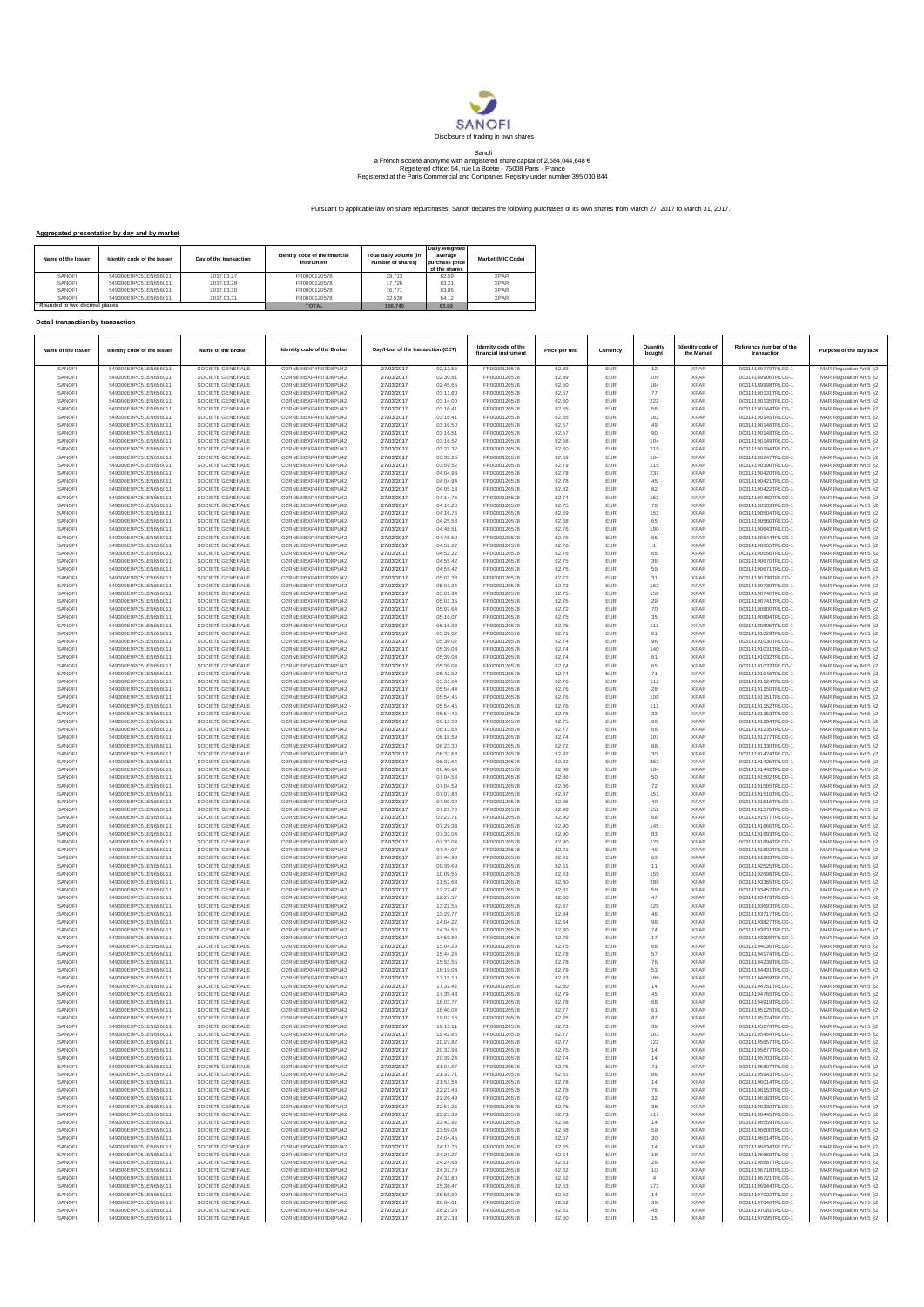| SANOF            | 549300E9PC51EN656011                         | SOCIETE GENERALE                     | O2RNE8IBXP4R0TD8PU42                          | 27/03/2017               | 26:44.75             | FR0000120578                 | 82.60          | EUR               | 46              | <b>XPAF</b>                | 00314197120TRLO0-1                       | MAR Regulation Art 5 §2                            |
|------------------|----------------------------------------------|--------------------------------------|-----------------------------------------------|--------------------------|----------------------|------------------------------|----------------|-------------------|-----------------|----------------------------|------------------------------------------|----------------------------------------------------|
| SANOFI<br>SANOFI | 549300E9PC51EN656011<br>549300E9PC51EN656011 | SOCIETE GENERALE<br>SOCIETE GENERALE | O2RNE8IBXP4R0TD8PU42<br>O2RNE8IBXP4R0TD8PU42  | 27/03/2017<br>27/03/2017 | 27:00.87             | FR0000120578<br>FR0000120578 | 82.60<br>82.61 | EUR<br>EUR        | 30<br>64        | <b>XPAR</b><br><b>XPAR</b> | 00314197163TRLO0-1<br>00314197228TRLO0-1 | MAR Regulation Art 5 §2                            |
| SANOFI           | 549300E9PC51EN656011                         | SOCIETE GENERALE                     | O2RNE8IBXP4R0TD8PU42                          | 27/03/2017               | 27:21.10<br>27:35.62 | FR0000120578                 | 82.59          | EUR               | 21              | <b>XPAR</b>                | 00314197287TRLO0-1                       | MAR Regulation Art 5 §2<br>MAR Regulation Art 5 §2 |
| SANOFI           | 549300E9PC51EN656011                         | SOCIETE GENERALE                     | O2RNE8IBXP4R0TD8PU42                          | 27/03/2017               | 28:07.56             | FR0000120578                 | 82.59          | EUR               | 94              | <b>XPAR</b>                | 00314197388TRLO0-1                       | MAR Regulation Art 5 §2                            |
| SANOFI           | 549300E9PC51EN656011                         | SOCIETE GENERALE                     | O2RNE8IBXP4R0TD8PU42                          | 27/03/2017               | 28:27.49             | FR0000120578                 | 82.58          | EUR               | 14              | <b>XPAF</b>                | 00314197452TRLO0-1                       | MAR Regulation Art 5 §2                            |
| SANOFI<br>SANOFI | 549300E9PC51EN656011<br>549300E9PC51EN656011 | SOCIETE GENERALE<br>SOCIETE GENERALE | O2RNE8IBXP4R0TD8PLI42<br>O2RNE8IBXP4R0TD8PU42 | 27/03/2017<br>27/03/2017 | 28:54.13<br>28:59.04 | FR0000120578<br>FR0000120578 | 82.58<br>82.57 | EUR<br>EUR        | 73<br>33        | <b>XPAR</b><br><b>XPAR</b> | 00314197547TRLO0-1<br>00314197556TRLO0-1 | MAR Regulation Art 5 §2<br>MAR Regulation Art 5 §2 |
| SANOFI           | 549300E9PC51EN656011                         | SOCIETE GENERALE                     | O2RNE8IBXP4R0TD8PU42                          | 27/03/2017               | 29:02.95             | FR0000120578                 | 82.53          | EUR               | 14              | <b>XPAR</b>                | 00314197577TRLO0-1                       | MAR Regulation Art 5 §2                            |
| SANOFI           | 549300E9PC51EN656011                         | SOCIETE GENERALE                     | O2RNE8IBXP4R0TD8PU42                          | 27/03/2017               | 29:30.97             | FR0000120578                 | 82.58          | EUR               | 66              | <b>XPAR</b>                | 00314197619TRLO0-1                       | MAR Regulation Art 5 §2                            |
| SANOFI<br>SANOFI | 549300E9PC51EN656011<br>549300E9PC51EN656011 | SOCIETE GENERALE<br>SOCIETE GENERALE | O2RNE8IBXP4R0TD8PU42<br>O2RNE8IBXP4R0TD8PU42  | 27/03/2017<br>27/03/2017 | 30:26.35<br>30:40.77 | FR0000120578<br>FR0000120578 | 82.57<br>82.55 | EUR<br>EUR        | 119<br>$16\,$   | <b>XPAR</b><br><b>XPAR</b> | 00314197819TRLO0-1<br>00314197863TRLO0-1 | MAR Regulation Art 5 §2<br>MAR Regulation Art 5 §2 |
| SANOFI           | 549300E9PC51EN656011                         | SOCIETE GENERALE                     | O2RNE8IBXP4R0TD8PU42                          | 27/03/2017               | 30:57.20             | FR0000120578                 | 82.57          | EUR               | 20              | <b>XPAR</b>                | 00314197956TRLO0-1                       | MAR Regulation Art 5 §2                            |
| SANOFI           | 549300E9PC51EN656011                         | SOCIETE GENERALE                     | O2RNE8IBXP4R0TD8PU42                          | 27/03/2017               | 30:57.20             | FR0000120578                 | 82.57          | EUR               | 65              | <b>XPAR</b>                | 00314197957TRLO0-1                       | MAR Regulation Art 5 §2                            |
| SANOFI           | 549300E9PC51EN656011                         | SOCIETE GENERALE                     | O2RNE8IBXP4R0TD8PU42                          | 27/03/2017               | 30:57.21             | FR0000120578                 | 82.57          | EUR               | 100             | <b>XPAR</b>                | 00314197958TRLO0-1                       | MAR Regulation Art 5 §2                            |
| SANOFI<br>SANOFI | 549300E9PC51EN656011<br>549300E9PC51EN656011 | SOCIETE GENERALE<br>SOCIETE GENERALE | O2RNE8IBXP4R0TD8PU42<br>O2RNE8IBXP4R0TD8PU42  | 27/03/2017<br>27/03/2017 | 30:57.21<br>30:57.22 | FR0000120578<br>FR0000120578 | 82.57<br>82.57 | EUR<br>EUR        | 100<br>120      | <b>XPAR</b><br><b>XPAR</b> | 00314197959TRLO0-1<br>00314197960TRLO0-1 | MAR Regulation Art 5 §2<br>MAR Regulation Art 5 §2 |
| SANOFI           | 549300E9PC51EN656011                         | SOCIETE GENERALE                     | O2RNE8IBXP4R0TD8PU42                          | 27/03/2017               | 30:57.22             | FR0000120578                 | 82.57          | EUR               | 65              | <b>XPAR</b>                | 00314197961TRLO0-1                       | MAR Regulation Art 5 §2                            |
| SANOFI           | 549300E9PC51EN656011                         | SOCIETE GENERALE                     | O2RNE8IBXP4R0TD8PU42                          | 27/03/2017               | 31:43.08             | FR0000120578                 | 82.56          | EUR               | 54              | <b>XPAR</b>                | 00314198270TRLO0-1                       | MAR Regulation Art 5 §2                            |
| SANOFI           | 549300E9PC51EN656011                         | SOCIETE GENERALE                     | O2RNE8IBXP4R0TD8PU42                          | 27/03/2017               | 32:09.92             | FR0000120578<br>FR0000120578 | 82.55          | EUR               | 16              | <b>XPAR</b>                | 00314198368TRLO0-1                       | MAR Regulation Art 5 §2                            |
| SANOFI<br>SANOFI | 549300E9PC51EN656011<br>549300E9PC51EN656011 | SOCIETE GENERALE<br>SOCIETE GENERALE | O2RNE8IBXP4R0TD8PU42<br>O2RNE8IBXP4R0TD8PU42  | 27/03/2017<br>27/03/2017 | 32:10.02<br>32:51.86 | FR0000120578                 | 82.55<br>82.58 | EUR<br>EUR        | 49<br>273       | <b>XPAR</b><br><b>XPAR</b> | 00314198369TRLO0-1<br>00314198475TRLO0-1 | MAR Regulation Art 5 §2<br>MAR Regulation Art 5 §2 |
| SANOFI           | 549300E9PC51EN656011                         | SOCIETE GENERALE                     | O2RNE8IBXP4R0TD8PU42                          | 27/03/2017               | 33:15.79             | FR0000120578                 | 82.58          | EUR               | 25              | <b>XPAR</b>                | 00314198537TRLO0-1                       | MAR Regulation Art 5 §2                            |
| SANOFI           | 549300E9PC51EN656011                         | SOCIETE GENERALE                     | O2RNE8IBXP4R0TD8PU42                          | 27/03/2017               | 33:23.00             | FR0000120578                 | 82.57          | EUR               | 100             | <b>XPAR</b>                | 00314198547TRLO0-1                       | MAR Regulation Art 5 §2                            |
| SANOFI<br>SANOFI | 549300E9PC51EN656011<br>549300E9PC51EN656011 | SOCIETE GENERALE<br>SOCIETE GENERALE | O2RNE8IBXP4R0TD8PU42<br>O2RNE8IBXP4R0TD8PU42  | 27/03/2017<br>27/03/2017 | 34:47.50<br>34:57.11 | FR0000120578<br>FR0000120578 | 82.60<br>82.61 | EUR<br>EUR        | 358<br>105      | <b>XPAR</b><br><b>XPAF</b> | 00314198755TRLO0-1<br>00314198775TRLO0-1 | MAR Regulation Art 5 §2<br>MAR Regulation Art 5 §2 |
| SANOFI           | 549300E9PC51EN656011                         | SOCIETE GENERALE                     | O2RNE8IBXP4R0TD8PU42                          | 27/03/2017               | 35:10.02             | FR0000120578                 | 82.59          | EUR               | 14              | <b>XPAR</b>                | 00314198801TRLO0-1                       | MAR Regulation Art 5 \$2                           |
| SANOFI           | 549300E9PC51EN656011                         | SOCIETE GENERALE                     | O2RNE8IBXP4R0TD8PU42                          | 27/03/2017               | 35:15.73             | FR0000120578                 | 82.58          | EUR               | $70$            | <b>XPAR</b>                | 00314198835TRLO0-1                       | MAR Regulation Art 5 §2                            |
| SANOFI           | 549300E9PC51EN656011                         | SOCIETE GENERALE                     | O2RNE8IBXP4R0TD8PU42                          | 27/03/2017               | 35:28.84             | FR0000120578                 | 82.56          | EUR               | $35\,$          | <b>XPAR</b>                | 00314198877TRLO0-1                       | MAR Regulation Art 5 §2                            |
| SANOFI<br>SANOFI | 549300E9PC51EN656011<br>549300E9PC51EN656011 | SOCIETE GENERALE<br>SOCIETE GENERALE | O2RNE8IBXP4R0TD8PU42<br>O2RNE8IBXP4R0TD8PU42  | 27/03/2017<br>27/03/2017 | 35:56.76<br>36:56.73 | FR0000120578<br>FR0000120578 | 82.54<br>82.54 | EUR<br>EUR        | $\ddot{4}$<br>5 | <b>XPAR</b><br><b>XPAR</b> | 00314198922TRLO0-1<br>00314199109TRLO0-1 | MAR Regulation Art 5 §2<br>MAR Regulation Art 5 §2 |
| SANOFI           | 549300E9PC51EN656011                         | SOCIETE GENERALE                     | O2RNE8IBXP4R0TD8PU42                          | 27/03/2017               | 37:34.88             | FR0000120578                 | 82.54          | EUR               | 60              | <b>XPAR</b>                | 00314199222TRLO0-1                       | MAR Regulation Art 5 §2                            |
| SANOFI           | 549300E9PC51EN656011                         | SOCIETE GENERALE                     | O2RNE8IBXP4R0TD8PU42                          | 27/03/2017               | 38:09.72             | FR0000120578                 | 82.55          | EUR               | 323             | <b>XPAR</b>                | 00314199365TRLO0-1                       | MAR Regulation Art 5 §2                            |
| SANOFI<br>SANOFI | 549300E9PC51EN656011<br>549300E9PC51EN656011 | SOCIETE GENERALE<br>SOCIETE GENERALE | O2RNE8IBXP4R0TD8PU42<br>O2RNE8IBXP4R0TD8PU42  | 27/03/2017<br>27/03/2017 | 38:12.03<br>38:12.03 | FR0000120578<br>FR0000120578 | 82.54<br>82.54 | EUR<br>EUR        | 292<br>53       | <b>XPAR</b><br><b>XPAF</b> | 00314199374TRLO0-1<br>00314199375TRLO0-1 | MAR Regulation Art 5 §2<br>MAR Regulation Art 5 §2 |
| SANOFI           | 549300E9PC51EN656011                         | SOCIETE GENERALE                     | O2RNE8IBXP4R0TD8PU42                          | 27/03/2017               | 38:27.14             | FR0000120578                 | 82.53          | EUR               | 214             | <b>XPAR</b>                | 00314199413TRLO0-1                       | MAR Regulation Art 5 §2                            |
| SANOFI           | 549300E9PC51EN656011                         | SOCIETE GENERALE                     | O2RNE8IBXP4R0TD8PU42                          | 27/03/2017               | 38:51.27             | FR0000120578                 | 82.51          | EUR               | 89              | <b>XPAR</b>                | 00314199493TRLO0-1                       | MAR Regulation Art 5 §2                            |
| SANOFI           | 549300E9PC51EN656011                         | SOCIETE GENERALE                     | O2RNE8IBXP4R0TD8PU42                          | 27/03/2017               | 38:51.77             | FR0000120578                 | 82.50          | EUR               | 12              | <b>XPAR</b>                | 00314199507TRLO0-1                       | MAR Regulation Art 5 §2                            |
| SANOFI<br>SANOFI | 549300E9PC51EN656011<br>549300E9PC51EN656011 | SOCIETE GENERALE<br>SOCIETE GENERALE | O2RNE8IBXP4R0TD8PU42<br>O2RNE8IBXP4R0TD8PU42  | 27/03/2017<br>27/03/2017 | 39:08.00<br>39:08.10 | FR0000120578<br>FR0000120578 | 82.52<br>82.50 | EUR<br>EUR        | 179<br>338      | <b>XPAR</b><br><b>XPAF</b> | 00314199584TRLO0-1<br>00314199601TRLO0-1 | MAR Regulation Art 5 §2<br>MAR Regulation Art 5 §2 |
| SANOFI           | 549300E9PC51EN656011                         | SOCIETE GENERALE                     | O2RNE8IBXP4R0TD8PLI42                         | 27/03/2017               | 39:08.40             | FR0000120578                 | 82.50          | EUR               | 207             | <b>XPAR</b>                | 00314199609TRLO0-1                       | MAR Regulation Art 5 \$2                           |
| SANOFI           | 549300E9PC51EN656011                         | SOCIETE GENERALE                     | O2RNE8IBXP4R0TD8PU42                          | 27/03/2017               | 39:08.40             | FR0000120578                 | 82.50          | EUR               | 127             | <b>XPAR</b>                | 00314199610TRLO0-1                       | MAR Regulation Art 5 §2                            |
| SANOFI<br>SANOFI | 549300E9PC51EN656011<br>549300E9PC51EN656011 | SOCIETE GENERALE<br>SOCIETE GENERALE | O2RNE8IBXP4R0TD8PU42<br>O2RNE8IBXP4R0TD8PU42  | 27/03/2017<br>27/03/2017 | 39:20.12<br>39:20.12 | FR0000120578<br>FR0000120578 | 82.50<br>82.50 | EUR<br>EUR        | 372<br>83       | <b>XPAR</b><br><b>XPAR</b> | 00314199685TRLO0-1<br>00314199687TRLO0-1 | MAR Regulation Art 5 §2<br>MAR Regulation Art 5 §2 |
| SANOFI           | 549300E9PC51EN656011                         | SOCIETE GENERALE                     | O2RNE8IBXP4R0TD8PU42                          | 27/03/2017               | 39:20.52             | FR0000120578                 | 82.49          | EUR               | 391             | <b>XPAR</b>                | 00314199693TRLO0-1                       | MAR Regulation Art 5 §2                            |
| SANOFI           | 549300E9PC51EN656011                         | SOCIETE GENERALE                     | O2RNE8IBXP4R0TD8PU42                          | 27/03/2017               | 39:21.22             | FR0000120578                 | 82.48          | EUR               | 16              | <b>XPAR</b>                | 00314199704TRLO0-1                       | MAR Regulation Art 5 §2                            |
| SANOFI           | 549300E9PC51EN656011                         | SOCIETE GENERALE                     | O2RNE8IBXP4R0TD8PU42<br>O2RNE8IBXP4R0TD8PU42  | 27/03/2017               | 39:25.23             | FR0000120578                 | 82.47          | EUR               | 212             | <b>XPAR</b>                | 00314199718TRLO0-1                       | MAR Regulation Art 5 §2                            |
| SANOFI<br>SANOFI | 549300E9PC51EN656011<br>549300E9PC51EN656011 | SOCIETE GENERALE<br>SOCIETE GENERALE | O2RNE8IBXP4R0TD8PU42                          | 27/03/2017<br>27/03/2017 | 39:25.23<br>40:21.50 | FR0000120578<br>FR0000120578 | 82.47<br>82.47 | EUR<br>EUR        | 17<br>176       | <b>XPAR</b><br><b>XPAF</b> | 00314199720TRLO0-1<br>00314199946TRLO0-1 | MAR Regulation Art 5 §2<br>MAR Regulation Art 5 §2 |
| SANOFI           | 549300E9PC51EN656011                         | SOCIETE GENERALE                     | O2RNE8IBXP4R0TD8PU42                          | 27/03/2017               | 40:21.50             | FR0000120578                 | 82.47          | EUR               | 237             | <b>XPAR</b>                | 00314199947TRLO0-1                       | MAR Regulation Art 5 §2                            |
| SANOFI           | 549300E9PC51EN656011                         | SOCIETE GENERALE                     | O2RNE8IBXP4R0TD8PU42                          | 27/03/2017               | 40:33.31             | FR0000120578                 | 82.45          | EUR               | 59              | <b>XPAR</b>                | 00314199967TRLO0-1                       | MAR Regulation Art 5 §2                            |
| SANOFI<br>SANOFI | 549300E9PC51EN656011<br>549300E9PC51EN656011 | SOCIETE GENERALE<br>SOCIETE GENERALE | O2RNE8IBXP4R0TD8PU42<br>O2RNE8IBXP4R0TD8PU42  | 27/03/2017<br>27/03/2017 | 40:33.31<br>40:45.72 | FR0000120578<br>FR0000120578 | 82.45<br>82.45 | EUR<br>EUR        | 33<br>$35\,$    | <b>XPAR</b><br><b>XPAR</b> | 00314199968TRLO0-1<br>00314199997TRLO0-1 | MAR Regulation Art 5 §2<br>MAR Regulation Art 5 §2 |
| SANOFI           | 549300E9PC51EN656011                         | SOCIETE GENERALE                     | O2RNE8IBXP4R0TD8PU42                          | 27/03/2017               | 40:45.72             | FR0000120578                 | 82.45          | EUR               | $37\,$          | <b>XPAR</b>                | 00314199998TRLO0-1                       | MAR Regulation Art 5 §2                            |
| SANOFI           | 549300E9PC51EN656011                         | SOCIETE GENERALE                     | O2RNE8IBXP4R0TD8PU42                          | 27/03/2017               | 42:23.24             | FR0000120578                 | 82.50          | EUR               | 306             | <b>XPAR</b>                | 00314200289TRLO0-1                       | MAR Regulation Art 5 §2                            |
| SANOFI           | 549300E9PC51EN656011                         | SOCIETE GENERALE                     | O2RNE8IBXP4R0TD8PU42                          | 27/03/2017               | 42:23.25             | FR0000120578                 | 82.50          | EUR               | 375             | <b>XPAR</b>                | 00314200290TRLO0-1                       | MAR Regulation Art 5 §2                            |
| SANOFI<br>SANOFI | 549300E9PC51EN656011<br>549300E9PC51EN656011 | SOCIETE GENERALE<br>SOCIETE GENERALE | O2RNE8IBXP4R0TD8PU42<br>O2RNE8IBXP4R0TD8PU42  | 27/03/2017<br>27/03/2017 | 42:29.35<br>42:29.36 | FR0000120578<br>FR0000120578 | 82.49<br>82.49 | EUR<br>EUR        | 26<br>90        | <b>XPAR</b><br><b>XPAR</b> | 00314200320TRLO0-1<br>00314200321TRLO0-1 | MAR Regulation Art 5 §2<br>MAR Regulation Art 5 §2 |
| SANOFI           | 549300E9PC51EN656011                         | SOCIETE GENERALE                     | O2RNE8IBXP4R0TD8PU42                          | 27/03/2017               | 42:36.06             | FR0000120578                 | 82.48          | EUR               | 22              | <b>XPAR</b>                | 00314200335TRLO0-1                       | MAR Regulation Art 5 §2                            |
| SANOFI           | 549300E9PC51EN656011                         | SOCIETE GENERALE                     | O2RNE8IBXP4R0TD8PU42                          | 27/03/2017               | 42:36.06             | FR0000120578                 | 82.48          | EUR               | 17              | <b>XPAR</b>                | 00314200336TRLO0-1                       | MAR Regulation Art 5 §2                            |
| SANOFI<br>SANOFI | 549300E9PC51EN656011<br>549300E9PC51EN656011 | SOCIETE GENERALE<br>SOCIETE GENERALE | O2RNE8IBXP4R0TD8PU42<br>O2RNE8IBXP4R0TD8PU42  | 27/03/2017<br>27/03/2017 | 42:53.58<br>42:53.59 | FR0000120578<br>FR0000120578 | 82.46<br>82.46 | EUR<br>EUR        | 20<br>18        | <b>XPAR</b><br><b>XPAR</b> | 00314200396TRLO0-1<br>00314200397TRLO0-1 | MAR Regulation Art 5 §2<br>MAR Regulation Art 5 §2 |
| SANOFI           | 549300E9PC51EN656011                         | SOCIETE GENERALE                     | O2RNE8IBXP4R0TD8PU42                          | 27/03/2017               | 42:53.60             | FR0000120578                 | 82.46          | EUR               | 11              | <b>XPAR</b>                | 00314200398TRLO0-1                       | MAR Regulation Art 5 §2                            |
| SANOFI           | 549300E9PC51EN656011                         | SOCIETE GENERALE                     | O2RNE8IBXP4R0TD8PU42                          | 27/03/2017               | 43:02.69             | FR0000120578                 | 82.45          | EUR               | 62              | <b>XPAR</b>                | 00314200426TRLO0-1                       | MAR Regulation Art 5 §2                            |
| SANOFI           | 549300E9PC51EN656011                         | SOCIETE GENERALE                     | O2RNE8IBXP4R0TD8PU42                          | 27/03/2017               | 43:02.70             | FR0000120578                 | 82.45          | EUR               | 45              | <b>XPAR</b>                | 00314200427TRLO0-1                       | MAR Regulation Art 5 §2                            |
| SANOFI<br>SANOFI | 549300E9PC51EN656011<br>549300E9PC51EN656011 | SOCIETE GENERALE<br>SOCIETE GENERALE | O2RNE8IBXP4R0TD8PU42<br>O2RNE8IBXP4R0TD8PU42  | 27/03/2017<br>27/03/2017 | 43:10.50<br>43:53.35 | FR0000120578<br>FR0000120578 | 82.43<br>82.43 | EUR<br>EUR        | 28<br>12        | <b>XPAR</b><br><b>XPAR</b> | 00314200444TRLO0-1<br>00314200562TRLO0-1 | MAR Regulation Art 5 §2<br>MAR Regulation Art 5 §2 |
| SANOFI           | 549300E9PC51EN656011                         | SOCIETE GENERALE                     | O2RNE8IBXP4R0TD8PU42                          | 27/03/2017               | 43:53.36             | FR0000120578                 | 82.43          | EUR               | 60              | <b>XPAR</b>                | 00314200563TRLO0-1                       | MAR Regulation Art 5 §2                            |
| SANOFI           | 549300E9PC51EN656011                         | SOCIETE GENERALE                     | O2RNE8IBXP4R0TD8PU42                          | 27/03/2017               | 45:00.63             | FR0000120578                 | 82.46          | EUR               | 250             | <b>XPAF</b>                | 00314200767TRLO0-1                       | MAR Regulation Art 5 §2                            |
| SANOFI<br>SANOFI | 549300E9PC51EN656011<br>549300E9PC51EN656011 | SOCIETE GENERALE<br>SOCIETE GENERALE | O2RNE8IBXP4R0TD8PU42<br>O2RNE8IBXP4R0TD8PU42  | 27/03/2017<br>27/03/2017 | 45:00.73<br>45:00.74 | FR0000120578<br>FR0000120578 | 82.46<br>82.46 | EUR<br>EUR        | 124<br>220      | <b>XPAR</b><br><b>XPAR</b> | 00314200769TRLO0-1<br>00314200770TRLO0-1 | MAR Regulation Art 5 §2<br>MAR Regulation Art 5 §2 |
| SANOFI           | 549300E9PC51EN656011                         | SOCIETE GENERALE                     | O2RNE8IBXP4R0TD8PU42                          | 27/03/2017               | 45:08.74             | FR0000120578                 | 82.45          | EUR               | $92\,$          | <b>XPAR</b>                | 00314200795TRLO0-1                       | MAR Regulation Art 5 §2                            |
| SANOFI           | 549300E9PC51EN656011                         | SOCIETE GENERALE                     | O2RNE8IBXP4R0TD8PU42                          | 27/03/2017               | 45:08.75             | FR0000120578                 | 82.45          | EUR               | 134             | <b>XPAR</b>                | 00314200798TRLO0-1                       | MAR Regulation Art 5 §2                            |
| SANOFI           | 549300E9PC51EN656011                         | SOCIETE GENERALE                     | O2RNE8IBXP4R0TD8PU42                          | 27/03/2017               | 45:50.08             | FR0000120578                 | 82.44          | EUR               | $27\,$          | <b>XPAR</b>                | 00314200878TRLO0-1                       | MAR Regulation Art 5 §2                            |
| SANOFI<br>SANOFI | 549300E9PC51EN656011<br>549300E9PC51EN656011 | SOCIETE GENERALE<br>SOCIETE GENERALE | O2RNE8IBXP4R0TD8PU42<br>O2RNE8IBXP4R0TD8PU42  | 27/03/2017<br>27/03/2017 | 45:50.08<br>47:10.07 | FR0000120578<br>FR0000120578 | 82.44<br>82.45 | EUR<br>EUR        | 35<br>330       | <b>XPAR</b><br><b>XPAR</b> | 00314200879TRLO0-1<br>00314201202TRLO0-1 | MAR Regulation Art 5 §2<br>MAR Regulation Art 5 §2 |
| SANOFI           | 549300E9PC51EN656011                         | SOCIETE GENERALE                     | O2RNE8IBXP4R0TD8PU42                          | 27/03/2017               | 47:10.08             | FR0000120578                 | 82.45          | EUR               | 237             | <b>XPAR</b>                | 00314201203TRLO0-1                       | MAR Regulation Art 5 §2                            |
| SANOFI           | 549300E9PC51EN656011                         | SOCIETE GENERALE                     | O2RNE8IBXP4R0TD8PU42                          | 27/03/2017               | 50:00.97             | FR0000120578                 | 82.43          | EUR               | 425             | <b>XPAF</b>                | 00314201827TRLO0-1                       | MAR Regulation Art 5 §2                            |
| SANOFI           | 549300E9PC51EN656011                         | SOCIETE GENERALE                     | O2RNE8IBXP4R0TD8PU42<br>O2RNE8IBXP4R0TD8PU42  | 27/03/2017               | 50:00.97             | FR0000120578                 | 82.43          | EUR               | 113             | <b>XPAR</b>                | 00314201832TRLO0-1                       | MAR Regulation Art 5 §2                            |
| SANOFI<br>SANOFI | 549300E9PC51EN656011<br>549300E9PC51EN656011 | SOCIETE GENERALE<br>SOCIETE GENERALE | O2RNE8IBXP4R0TD8PU42                          | 27/03/2017<br>27/03/2017 | 50:00.98<br>50:01.26 | FR0000120578<br>FR0000120578 | 82.43<br>82.42 | EUR<br>EUR        | 213<br>180      | <b>XPAR</b><br><b>XPAR</b> | 00314201835TRLO0-1<br>00314201841TRLO0-1 | MAR Regulation Art 5 §2<br>MAR Regulation Art 5 §2 |
| SANOFI           | 549300E9PC51EN656011                         | SOCIETE GENERALE                     | O2RNE8IBXP4R0TD8PU42                          | 27/03/2017               | 50:01.27             | FR0000120578                 | 82.42          | EUR               | 67              | <b>XPAR</b>                | 00314201843TRLO0-1                       | MAR Regulation Art 5 §2                            |
| SANOFI           | 549300E9PC51EN656011                         | SOCIETE GENERALE                     | O2RNE8IBXP4R0TD8PU42                          | 27/03/2017               | 50:01.27             | FR0000120578                 | 82.42          | EUR               | 78              | <b>XPAF</b>                | 00314201844TRLO0-1                       | MAR Regulation Art 5 §2                            |
| SANOFI<br>SANOFI | 549300E9PC51EN656011<br>549300E9PC51EN656011 | SOCIETE GENERALE<br>SOCIETE GENERALE | O2RNE8IBXP4R0TD8PU42<br>O2RNE8IBXP4R0TD8PU42  | 27/03/2017<br>27/03/2017 | 50:01.28<br>52:10.53 | FR0000120578<br>FR0000120578 | 82.42<br>82.46 | EUR<br>EUR        | 20<br>330       | <b>XPAR</b><br><b>XPAF</b> | 00314201845TRLO0-1<br>00314202234TRLO0-1 | MAR Regulation Art 5 §2<br>MAR Regulation Art 5 §2 |
| SANOFI           | 549300E9PC51EN656011                         | SOCIETE GENERALE                     | O2RNE8IBXP4R0TD8PU42                          | 27/03/2017               | 52:10.54             | FR0000120578                 | 82.46          | EUR               | 478             | <b>XPAR</b>                | 00314202235TRLO0-1                       | MAR Regulation Art 5 §2                            |
| SANOFI           | 549300E9PC51EN656011                         | SOCIETE GENERALE                     | O2RNE8IBXP4R0TD8PU42                          | 27/03/2017               | 53:35.31             | FR0000120578                 | 82.47          | EUR               | 174             | <b>XPAR</b>                | 00314202475TRLO0-1                       | MAR Regulation Art 5 §2                            |
| SANOFI           | 549300E9PC51EN656011                         | SOCIETE GENERALE                     | O2RNE8IBXP4R0TD8PLI42                         | 27/03/2017               | 53:35.32             | FR0000120578                 | 82.47          | EUR               | 527             | <b>XPAR</b>                | 00314202476TRLO0-1                       | MAR Regulation Art 5 §2                            |
| SANOFI<br>SANOFI | 549300E9PC51EN656011<br>549300E9PC51EN656011 | SOCIETE GENERALE<br>SOCIETE GENERALE | O2RNE8IBXP4R0TD8PU42<br>O2RNE8IBXP4R0TD8PU42  | 27/03/2017<br>27/03/2017 | 53:45.12<br>53:45.13 | FR0000120578<br>FR0000120578 | 82.48<br>82.48 | EUR<br>EUR        | 395<br>135      | <b>XPAR</b><br><b>XPAR</b> | 00314202515TRLO0-1<br>00314202522TRLO0-1 | MAR Regulation Art 5 §2<br>MAR Regulation Art 5 §2 |
| SANOFI           | 549300E9PC51EN656011                         | SOCIETE GENERALE                     | O2RNE8IBXP4R0TD8PU42                          | 27/03/2017               | 53:54.94             | FR0000120578                 | 82.45          | EUR               | 49              | <b>XPAR</b>                | 00314202598TRLO0-1                       | MAR Regulation Art 5 §2                            |
| SANOFI           | 549300E9PC51EN656011                         | SOCIETE GENERALE                     | O2RNE8IBXP4R0TD8PU42                          | 27/03/2017               | 53:54.95             | FR0000120578                 | 82.45          | EUR               | 29              | <b>XPAR</b>                | 00314202599TRLO0-1                       | MAR Regulation Art 5 §2                            |
| SANOFI<br>SANOFI | 549300E9PC51EN656011<br>549300E9PC51EN656011 | SOCIETE GENERALE<br>SOCIETE GENERALE | O2RNE8IBXP4R0TD8PU42<br>O2RNE8IBXP4R0TD8PU42  | 27/03/2017<br>27/03/2017 | 53:58.65<br>53:58.66 | FR0000120578<br>FR0000120578 | 82.43<br>82.43 | EUR<br>EUR        | 30<br>43        | <b>XPAR</b><br><b>XPAR</b> | 00314202625TRLO0-1<br>00314202632TRLO0-1 | MAR Regulation Art 5 §2                            |
| SANOFI           | 549300E9PC51EN656011                         | SOCIETE GENERALE                     | O2RNE8IBXP4R0TD8PU42                          | 27/03/2017               | 54:52.33             | FR0000120578                 | 82.46          | <b>EUR</b>        | 155             | <b>XPAR</b>                | 00314202865TRLO0-1                       | MAR Regulation Art 5 §2<br>MAR Regulation Art 5 §2 |
| SANOFI           | 549300E9PC51EN656011                         | SOCIETE GENERALE                     | O2RNE8IBXP4R0TD8PU42                          | 27/03/2017               | 54:52.33             | FR0000120578                 | 82.46          | EUR               | 215             | <b>XPAR</b>                | 00314202866TRLO0-1                       | MAR Regulation Art 5 §2                            |
| SANOFI<br>SANOFI | 549300E9PC51EN656011<br>549300E9PC51EN656011 | SOCIETE GENERALE<br>SOCIETE GENERALE | O2RNE8IBXP4R0TD8PU42<br>O2RNE8IBXP4R0TD8PU42  | 27/03/2017               | 56:37.83<br>56:37.83 | FR0000120578<br>FR0000120578 | 82.46<br>82.46 | EUR<br>EUR        | 311<br>435      | <b>XPAR</b><br><b>XPAR</b> | 00314203232TRLO0-1<br>00314203233TRLO0-1 | MAR Regulation Art 5 §2                            |
| SANOFI           | 549300E9PC51EN656011                         | SOCIETE GENERALE                     | O2RNE8IBXP4R0TD8PU42                          | 27/03/2017<br>27/03/2017 | 58:05.23             | FR0000120578                 | 82.49          | EUR               | 439             | <b>XPAR</b>                | 00314203624TRLO0-1                       | MAR Regulation Art 5 §2<br>MAR Regulation Art 5 §2 |
| SANOFI           | 549300E9PC51EN656011                         | SOCIETE GENERALE                     | O2RNE8IBXP4R0TD8PU42                          | 27/03/2017               | 58:05.23             | FR0000120578                 | 82.49          | <b>EUR</b>        | 315             | <b>XPAR</b>                | 00314203625TRLO0-1                       | MAR Regulation Art 5 §2                            |
| SANOFI<br>SANOFI | 549300E9PC51EN656011<br>549300E9PC51EN656011 | SOCIETE GENERALE<br>SOCIETE GENERALE | O2RNE8IBXP4R0TD8PU42<br>O2RNE8IBXP4R0TD8PU42  | 27/03/2017<br>27/03/2017 | 58:30.15<br>58:30.16 | FR0000120578<br>FR0000120578 | 82.48<br>82.48 | EUR<br><b>EUR</b> | $77\,$<br>110   | <b>XPAR</b><br><b>XPAR</b> | 00314203697TRLO0-1<br>00314203698TRLO0-1 | MAR Regulation Art 5 §2                            |
| SANOFI           | 549300E9PC51EN656011                         | SOCIETE GENERALE                     | O2RNE8IBXP4R0TD8PU42                          | 27/03/2017               | 59:01.78             | FR0000120578                 | 82.46          | EUR               | 14              | <b>XPAR</b>                | 00314203825TRLO0-1                       | MAR Regulation Art 5 §2<br>MAR Regulation Art 5 §2 |
| SANOFI           | 549300E9PC51EN656011                         | SOCIETE GENERALE                     | O2RNE8IBXP4R0TD8PU42                          | 27/03/2017               | 59:01.79             | FR0000120578                 | 82.46          | EUR               | 14              | <b>XPAR</b>                | 00314203826TRLO0-1                       | MAR Regulation Art 5 §2                            |
| SANOFI           | 549300E9PC51EN656011                         | SOCIETE GENERALE                     | O2RNE8IBXP4R0TD8PU42                          | 27/03/2017               | 59:37.81             | FR0000120578                 | 82.46          | EUR               | 162             | <b>XPAR</b>                | 00314203888TRLO0-1                       | MAR Regulation Art 5 §2                            |
| SANOFI<br>SANOFI | 549300E9PC51EN656011<br>549300E9PC51EN656011 | SOCIETE GENERALE<br>SOCIETE GENERALE | O2RNE8IBXP4R0TD8PU42<br>O2RNE8IBXP4R0TD8PU42  | 27/03/2017<br>27/03/2017 | 59:37.82<br>00:23.58 | FR0000120578<br>FR0000120578 | 82.46<br>82.46 | EUR<br>EUR        | 232<br>100      | <b>XPAR</b><br><b>XPAR</b> | 00314203889TRLO0-1<br>00314204272TRLO0-1 | MAR Regulation Art 5 §2<br>MAR Regulation Art 5 §2 |
| SANOFI           | 549300E9PC51EN656011                         | SOCIETE GENERALE                     | O2RNE8IBXP4R0TD8PU42                          | 27/03/2017               | 00:23.59             | FR0000120578                 | 82.46          | EUR               | 125             | <b>XPAR</b>                | 00314204276TRLO0-1                       | MAR Regulation Art 5 §2                            |
| SANOFI           | 549300E9PC51EN656011                         | SOCIETE GENERALE                     | O2RNE8IBXP4R0TD8PU42                          | 27/03/2017               | 00:23.60             | FR0000120578                 | 82.46          | <b>EUR</b>        | 161             | <b>XPAR</b>                | 00314204277TRLO0-1                       | MAR Regulation Art 5 §2                            |
| SANOFI<br>SANOFI | 549300E9PC51EN656011<br>549300E9PC51EN656011 | SOCIETE GENERALE<br>SOCIETE GENERALE | O2RNE8IBXP4R0TD8PU42<br>O2RNE8IBXP4R0TD8PU42  | 27/03/2017<br>27/03/2017 | 01:31.57<br>02:07.83 | FR0000120578<br>FR0000120578 | 82.52<br>82.52 | EUR<br><b>EUR</b> | 233<br>126      | <b>XPAR</b><br><b>XPAR</b> | 00314204674TRLO0-1<br>00314204843TRLO0-1 | MAR Regulation Art 5 §2                            |
| SANOFI           | 549300E9PC51EN656011                         | SOCIETE GENERALE                     | O2RNE8IBXP4R0TD8PU42                          | 27/03/2017               | 02:18.95             | FR0000120578                 | 82.52          | EUR               | 164             | <b>XPAR</b>                | 00314204900TRLO0-1                       | MAR Regulation Art 5 §2<br>MAR Regulation Art 5 §2 |
| SANOFI           | 549300E9PC51EN656011                         | SOCIETE GENERALE                     | O2RNE8IBXP4R0TD8PU42                          | 27/03/2017               | 02:32.07             | FR0000120578                 | 82.52          | EUR               | 38              | <b>XPAR</b>                | 00314204969TRLO0-1                       | MAR Regulation Art 5 §2                            |
| SANOFI<br>SANOFI | 549300E9PC51EN656011<br>549300E9PC51EN656011 | SOCIETE GENERALE<br>SOCIETE GENERALE | O2RNE8IBXP4R0TD8PU42<br>O2RNE8IBXP4R0TD8PU42  | 27/03/2017<br>27/03/2017 | 03:13.24             | FR0000120578<br>FR0000120578 | 82.53<br>82.52 | EUR<br>EUR        | $177\,$<br>37   | <b>XPAR</b><br><b>XPAR</b> | 00314205192TRLO0-1<br>00314205235TRLO0-1 | MAR Regulation Art 5 §2                            |
| SANOFI           | 549300E9PC51EN656011                         | SOCIETE GENERALE                     | O2RNE8IBXP4R0TD8PU42                          | 27/03/2017               | 03:19.44<br>03:22.65 | FR0000120578                 | 82.50          | EUR               | 167             | <b>XPAR</b>                | 00314205266TRLO0-1                       | MAR Regulation Art 5 §2<br>MAR Regulation Art 5 §2 |
| SANOFI           | 549300E9PC51EN656011                         | SOCIETE GENERALE                     | O2RNE8IBXP4R0TD8PU42                          | 27/03/2017               | 03:22.66             | FR0000120578                 | 82.50          | EUR               | 14              | <b>XPAR</b>                | 00314205272TRLO0-1                       | MAR Regulation Art 5 §2                            |
| SANOFI           | 549300E9PC51EN656011                         | SOCIETE GENERALE                     | O2RNE8IBXP4R0TD8PU42                          | 27/03/2017               | 03:39.68             | FR0000120578                 | 82.51          | EUR               | 71              | <b>XPAR</b>                | 00314205371TRLO0-1                       | MAR Regulation Art 5 §2                            |
| SANOFI<br>SANOFI | 549300E9PC51EN656011<br>549300E9PC51EN656011 | SOCIETE GENERALE<br>SOCIETE GENERALE | O2RNE8IBXP4R0TD8PU42<br>O2RNE8IBXP4R0TD8PU42  | 27/03/2017<br>27/03/2017 | 03:52.30<br>03:57.61 | FR0000120578<br>FR0000120578 | 82.51<br>82.50 | EUR<br><b>EUR</b> | 31<br>448       | <b>XPAR</b><br><b>XPAR</b> | 00314205460TRLO0-1<br>00314205469TRLO0-1 | MAR Regulation Art 5 §2<br>MAR Regulation Art 5 §2 |
| SANOFI           | 549300E9PC51EN656011                         | SOCIETE GENERALE                     | O2RNE8IBXP4R0TD8PU42                          | 27/03/2017               | 03:57.61             | FR0000120578                 | 82.50          | EUR               | 34              | <b>XPAR</b>                | 00314205471TRLO0-1                       | MAR Regulation Art 5 §2                            |
| SANOFI           | 549300E9PC51EN656011                         | SOCIETE GENERALE                     | O2RNE8IBXP4R0TD8PU42                          | 27/03/2017               | 05:09.93             | FR0000120578                 | 82.56          | EUR               | 164             | <b>XPAR</b>                | 00314205869TRLO0-1                       | MAR Regulation Art 5 §2                            |
| SANOFI           | 549300E9PC51EN656011                         | SOCIETE GENERALE                     | O2RNE8IBXP4R0TD8PU42                          | 27/03/2017               | 05:09.93             | FR0000120578                 | 82.56          | EUR               | 143             | <b>XPAR</b>                | 00314205871TRLO0-1                       | MAR Regulation Art 5 §2                            |
| SANOFI<br>SANOFI | 549300E9PC51EN656011<br>549300E9PC51EN656011 | SOCIETE GENERALE<br>SOCIETE GENERALE | O2RNE8IBXP4R0TD8PU42<br>O2RNE8IBXP4R0TD8PU42  | 27/03/2017<br>27/03/2017 | 05:16.54<br>05:26.07 | FR0000120578<br>FR0000120578 | 82.57<br>82.59 | EUR<br><b>EUR</b> | 24<br>36        | <b>XPAR</b><br><b>XPAR</b> | 00314205953TRLO0-1<br>00314206085TRLO0-1 | MAR Regulation Art 5 §2<br>MAR Regulation Art 5 §2 |
| SANOFI           | 549300E9PC51EN656011                         | SOCIETE GENERALE                     | O2RNE8IBXP4R0TD8PU42                          | 27/03/2017               | 05:29.98             | FR0000120578                 | 82.59          | EUR               | 14              | <b>XPAR</b>                | 00314206108TRLO0-1                       | MAR Regulation Art 5 §2                            |
| SANOFI           | 549300E9PC51EN656011                         | SOCIETE GENERALE                     | O2RNE8IBXP4R0TD8PU42                          | 27/03/2017               | 05:40.90             | FR0000120578                 | 82.57          | <b>EUR</b>        | 6               | <b>XPAR</b>                | 00314206154TRLO0-1                       | MAR Regulation Art 5 §2                            |
| SANOFI<br>SANOFI | 549300E9PC51EN656011<br>549300E9PC51EN656011 | SOCIETE GENERALE<br>SOCIETE GENERALE | O2RNE8IBXP4R0TD8PU42<br>O2RNE8IBXP4R0TD8PU42  | 27/03/2017<br>27/03/2017 | 05:40.90<br>06:29.67 | FR0000120578<br>FR0000120578 | 82.57<br>82.58 | EUR<br><b>EUR</b> | 35<br>189       | <b>XPAR</b><br><b>XPAR</b> | 00314206155TRLO0-1<br>00314206432TRLO0-1 | MAR Regulation Art 5 §2<br>MAR Regulation Art 5 §2 |
| SANOFI           | 549300E9PC51EN656011                         | SOCIETE GENERALE                     | O2RNE8IBXP4R0TD8PU42                          | 27/03/2017               | 06:30.07             | FR0000120578                 | 82.58          | EUR               | 22              | <b>XPAR</b>                | 00314206450TRLO0-1                       | MAR Regulation Art 5 §2                            |
| SANOFI           | 549300E9PC51EN656011                         | SOCIETE GENERALE                     | O2RNE8IBXP4R0TD8PU42                          | 27/03/2017               | 07:09.02             | FR0000120578                 | 82.59          | EUR               | 138             | <b>XPAR</b>                | 00314206592TRLO0-1                       | MAR Regulation Art 5 §2                            |
| SANOFI           | 549300E9PC51EN656011                         | SOCIETE GENERALE                     | O2RNE8IBXP4R0TD8PU42                          | 27/03/2017               | 07:20.54             | FR0000120578                 | 82.59<br>82.59 | EUR               | 57              | <b>XPAR</b><br><b>XPAR</b> | 00314206661TRLO0-1                       | MAR Regulation Art 5 §2                            |
| SANOFI<br>SANOFI | 549300E9PC51EN656011<br>549300E9PC51EN656011 | SOCIETE GENERALE<br>SOCIETE GENERALE | O2RNE8IBXP4R0TD8PU42<br>O2RNE8IBXP4R0TD8PU42  | 27/03/2017<br>27/03/2017 | 07:25.55<br>07:35.26 | FR0000120578<br>FR0000120578 | 82.61          | EUR<br><b>EUR</b> | $23\,$<br>41    | <b>XPAR</b>                | 00314206713TRLO0-1<br>00314206750TRLO0-1 | MAR Regulation Art 5 §2<br>MAR Regulation Art 5 §2 |
| SANOFI           | 549300E9PC51EN656011                         | SOCIETE GENERALE                     | O2RNE8IBXP4R0TD8PU42                          | 27/03/2017               | 07:55.88             | FR0000120578                 | 82.60          | EUR               | 14              | <b>XPAR</b>                | 00314206795TRLO0-1                       | MAR Regulation Art 5 §2                            |
| SANOFI           | 549300E9PC51EN656011                         | SOCIETE GENERALE                     | O2RNE8IBXP4R0TD8PU42                          | 27/03/2017               | 08:25.52             | FR0000120578                 | 82.63          | <b>EUR</b>        | 165             | <b>XPAR</b>                | 00314206913TRLO0-1                       | MAR Regulation Art 5 §2                            |
| SANOFI<br>SANOFI | 549300E9PC51EN656011<br>549300E9PC51EN656011 | SOCIETE GENERALE<br>SOCIETE GENERALE | O2RNE8IBXP4R0TD8PU42<br>O2RNE8IBXP4R0TD8PU42  | 27/03/2017<br>27/03/2017 | 08:33.03<br>08:51.45 | FR0000120578<br>FR0000120578 | 82.63<br>82.63 | EUR<br>EUR        | 47<br>73        | <b>XPAR</b><br><b>XPAR</b> | 00314206942TRLO0-1<br>00314206983TRLO0-1 | MAR Regulation Art 5 §2<br>MAR Regulation Art 5 §2 |
| SANOFI           | 549300E9PC51EN656011                         | SOCIETE GENERALE                     | O2RNE8IBXP4R0TD8PU42                          | 27/03/2017               | 09:01.86             | FR0000120578                 | 82.62          | EUR               | 14              | <b>XPAR</b>                | 00314207031TRLO0-1                       | MAR Regulation Art 5 §2                            |
| SANOFI           | 549300E9PC51EN656011                         | SOCIETE GENERALE                     | O2RNE8IBXP4R0TD8PU42                          | 27/03/2017               | 09:19.19             | FR0000120578                 | 82.64          | EUR               | 53              | <b>XPAR</b>                | 00314207123TRLO0-1                       | MAR Regulation Art 5 §2                            |
| SANOFI<br>SANOFI | 549300E9PC51EN656011<br>549300E9PC51EN656011 | SOCIETE GENERALE<br>SOCIETE GENERALE | O2RNE8IBXP4R0TD8PU42<br>O2RNE8IBXP4R0TD8PU42  | 27/03/2017<br>27/03/2017 | 09:37.91<br>09:50.74 | FR0000120578<br>FR0000120578 | 82.62<br>82.62 | EUR<br>EUR        | $13\,$<br>51    | <b>XPAR</b><br><b>XPAR</b> | 00314207199TRLO0-1<br>00314207287TRLO0-1 | MAR Regulation Art 5 §2<br>MAR Regulation Art 5 §2 |
|                  |                                              |                                      |                                               |                          |                      |                              |                |                   |                 |                            |                                          |                                                    |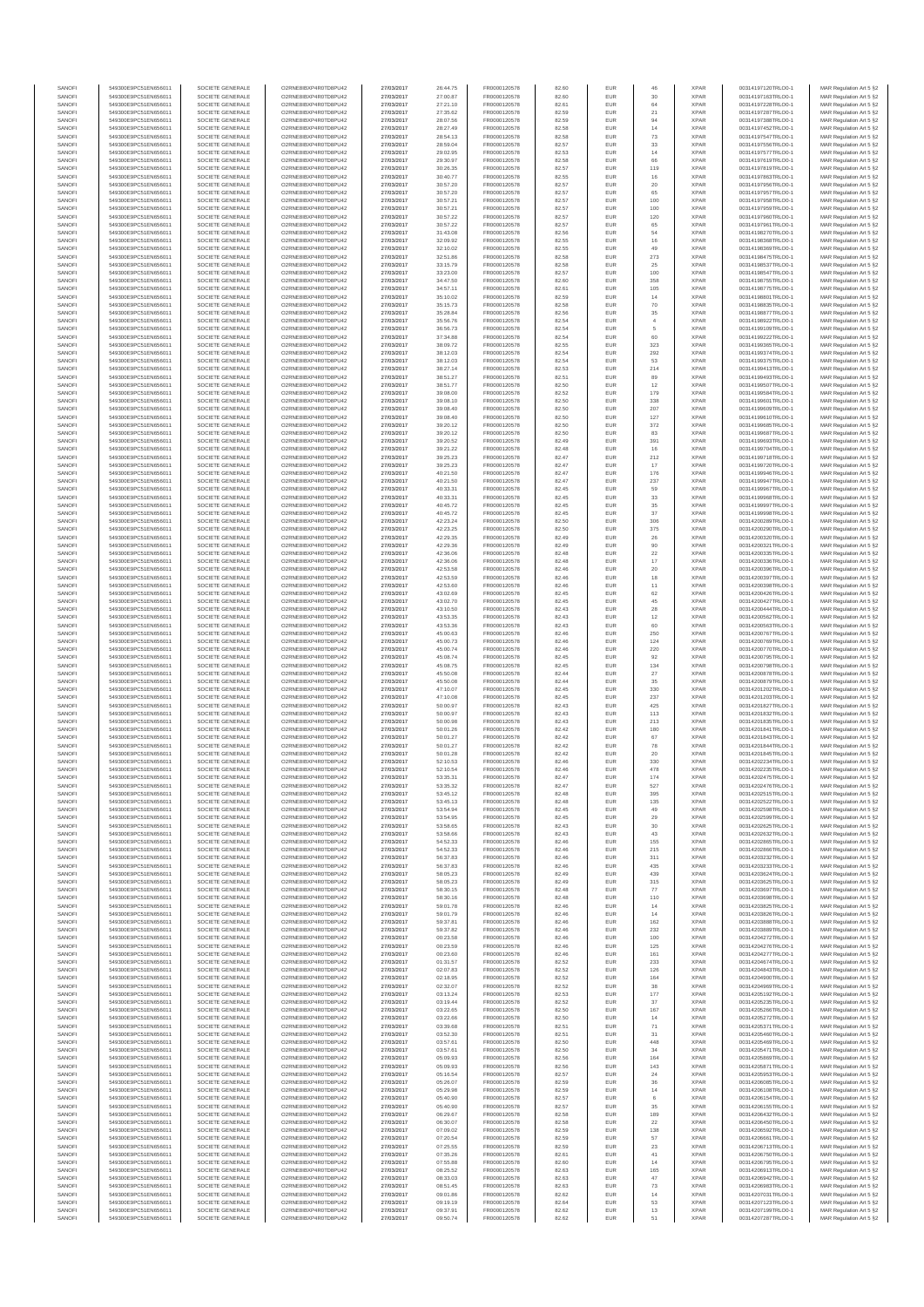| SANOFI           | 549300E9PC51EN656011                         | SOCIETE GENERALE                     | O2RNE8IBXP4R0TD8PU42                          | 27/03/2017               | 11:12.16             | FR0000120578                 | 82.63          | EUR               | 224              | <b>XPAR</b>                | 00314207608TRLO0-1                       | MAR Regulation Art 5 §2                             |
|------------------|----------------------------------------------|--------------------------------------|-----------------------------------------------|--------------------------|----------------------|------------------------------|----------------|-------------------|------------------|----------------------------|------------------------------------------|-----------------------------------------------------|
| SANOFI<br>SANOFI | 549300E9PC51EN656011<br>549300E9PC51EN656011 | SOCIETE GENERALE<br>SOCIETE GENERALE | O2RNE8IBXP4R0TD8PU42<br>O2RNE8IBXP4R0TD8PU42  | 27/03/2017<br>27/03/2017 | 11:12.17<br>11:26.09 | FR0000120578<br>FR0000120578 | 82.63<br>82.62 | EUR<br>EUR        | 55<br>130        | <b>XPAR</b><br><b>XPAR</b> | 00314207616TRLO0-1<br>00314207886TRLO0-1 | MAR Regulation Art 5 §2                             |
| SANOFI           | 549300E9PC51EN656011                         | SOCIETE GENERALE                     | O2RNE8IBXP4R0TD8PU42                          | 27/03/2017               | 11:26.10             | FR0000120578                 | 82.62          | EUR               | 107              | <b>XPAR</b>                | 00314207888TRLO0-1                       | MAR Regulation Art 5 §2<br>MAR Regulation Art 5 §2  |
| SANOFI           | 549300E9PC51EN656011                         | SOCIETE GENERALE                     | O2RNE8IBXP4R0TD8PU42                          | 27/03/2017               | 11:39.61             | FR0000120578                 | 82.64          | EUR               | 88               | <b>XPAR</b>                | 00314208081TRLO0-1                       | MAR Regulation Art 5 §2                             |
| SANOFI           | 549300E9PC51EN656011                         | SOCIETE GENERALE                     | O2RNE8IBXP4R0TD8PU42                          | 27/03/2017               | 12:39.59             | FR0000120578                 | 82.64          | EUR               | 92               | <b>XPAR</b>                | 00314208307TRLO0-1                       | MAR Regulation Art 5 §2                             |
| SANOFI<br>SANOFI | 549300E9PC51EN656011<br>549300E9PC51EN656011 | SOCIETE GENERALE<br>SOCIETE GENERALE | O2RNE8IBXP4R0TD8PU42<br>O2RNE8IBXP4R0TD8PU42  | 27/03/2017<br>27/03/2017 | 13:27.74<br>13:49.56 | FR0000120578<br>FR0000120578 | 82.63<br>82.63 | EUR<br>EUR        | 56<br>13         | <b>XPAR</b><br><b>XPAR</b> | 00314208479TRLO0-1<br>00314208511TRLO0-1 | MAR Regulation Art 5 §2<br>MAR Regulation Art 5 §2  |
| SANOFI           | 549300E9PC51EN656011                         | SOCIETE GENERALE                     | O2RNE8IBXP4R0TD8PU42                          | 27/03/2017               | 13:49.56             | FR0000120578                 | 82.63          | EUR               | 380              | <b>XPAR</b>                | 00314208512TRLO0-1                       | MAR Regulation Art 5 §2                             |
| SANOFI           | 549300E9PC51EN656011                         | SOCIETE GENERALE                     | O2RNE8IBXP4R0TD8PU42                          | 27/03/2017               | 14:10.18             | FR0000120578                 | 82.63          | EUR               | 153              | <b>XPAR</b>                | 00314208565TRLO0-1                       | MAR Regulation Art 5 §2                             |
| SANOFI<br>SANOFI | 549300E9PC51EN656011<br>549300E9PC51EN656011 | SOCIETE GENERALE<br>SOCIETE GENERALE | O2RNE8IBXP4R0TD8PU42<br>O2RNE8IBXP4R0TD8PU42  | 27/03/2017<br>27/03/2017 | 14:10.19<br>14:17.69 | FR0000120578<br>FR0000120578 | 82.63<br>82.62 | EUR<br>EUR        | $14$<br>$30\,$   | <b>XPAR</b><br><b>XPAR</b> | 00314208567TRLO0-1<br>00314208589TRLO0-1 | MAR Regulation Art 5 §2<br>MAR Regulation Art 5 §2  |
| SANOFI           | 549300E9PC51EN656011                         | SOCIETE GENERALE                     | O2RNE8IBXP4R0TD8PU42                          | 27/03/2017               | 14:39.42             | FR0000120578                 | 82.62          | EUR               | 37               | <b>XPAR</b>                | 00314208716TRLO0-1                       | MAR Regulation Art 5 §2                             |
| SANOFI           | 549300E9PC51EN656011                         | SOCIETE GENERALE                     | O2RNE8IBXP4R0TD8PU42                          | 27/03/2017               | 15:07.15             | FR0000120578                 | 82.62          | EUR               | 103              | <b>XPAR</b>                | 00314208921TRLO0-1                       | MAR Regulation Art 5 §2                             |
| SANOFI           | 549300E9PC51EN656011                         | SOCIETE GENERALE                     | O2RNE8IBXP4R0TD8PU42                          | 27/03/2017               | 15:30.58             | FR0000120578                 | 82.63          | EUR               | 167              | <b>XPAR</b>                | 00314209020TRLO0-1                       | MAR Regulation Art 5 §2                             |
| SANOFI<br>SANOFI | 549300E9PC51EN656011<br>549300E9PC51EN656011 | SOCIETE GENERALE<br>SOCIETE GENERALE | O2RNE8IBXP4R0TD8PU42<br>O2RNE8IBXP4R0TD8PU42  | 27/03/2017<br>27/03/2017 | 15:33.69<br>15:33.89 | FR0000120578<br>FR0000120578 | 82.62<br>82.62 | EUR<br>EUR        | 14<br>28         | <b>XPAR</b><br><b>XPAR</b> | 00314209035TRLO0-1<br>00314209036TRLO0-1 | MAR Regulation Art 5 §2<br>MAR Regulation Art 5 §2  |
| SANOFI           | 549300E9PC51EN656011                         | SOCIETE GENERALE                     | O2RNE8IBXP4R0TD8PU42                          | 27/03/2017               | 16:07.83             | FR0000120578                 | 82.63          | EUR               | 98               | <b>XPAR</b>                | 00314209156TRLO0-1                       | MAR Regulation Art 5 §2                             |
| SANOFI           | 549300E9PC51EN656011                         | SOCIETE GENERALE                     | O2RNE8IBXP4R0TD8PU42                          | 27/03/2017               | 16:57.59             | FR0000120578                 | 82.62          | EUR               | 45               | <b>XPAR</b>                | 00314209303TRLO0-1                       | MAR Regulation Art 5 §2                             |
| SANOFI           | 549300E9PC51EN656011                         | SOCIETE GENERALE                     | O2RNE8IBXP4R0TD8PU42                          | 27/03/2017               | 17:46.94             | FR0000120578                 | 82.63          | EUR               | 355              | <b>XPAR</b>                | 00314209503TRLO0-1                       | MAR Regulation Art 5 §2                             |
| SANOFI<br>SANOFI | 549300E9PC51EN656011<br>549300E9PC51EN656011 | SOCIETE GENERALE<br>SOCIETE GENERALE | O2RNE8IBXP4R0TD8PU42<br>O2RNE8IBXP4R0TD8PU42  | 27/03/2017<br>27/03/2017 | 17:48.05<br>18:16.30 | FR0000120578<br>FR0000120578 | 82.62<br>82.63 | EUR<br>EUR        | 14<br>84         | <b>XPAR</b><br><b>XPAR</b> | 00314209512TRLO0-1<br>00314209686TRLO0-1 | MAR Regulation Art 5 §2<br>MAR Regulation Art 5 §2  |
| SANOFI           | 549300E9PC51EN656011                         | SOCIETE GENERALE                     | O2RNE8IBXP4R0TD8PU42                          | 27/03/2017               | 18:29.92             | FR0000120578                 | 82.63          | EUR               | 69               | <b>XPAR</b>                | 00314209777TRLO0-1                       | MAR Regulation Art 5 §2                             |
| SANOFI           | 549300E9PC51EN656011                         | SOCIETE GENERALE                     | O2RNE8IBXP4R0TD8PU42                          | 27/03/2017               | 18:41.75             | FR0000120578                 | 82.62          | EUR               | 43               | <b>XPAR</b>                | 00314209836TRLO0-1                       | MAR Regulation Art 5 §2                             |
| SANOFI<br>SANOFI | 549300E9PC51EN656011<br>549300E9PC51EN656011 | SOCIETE GENERALE<br>SOCIETE GENERALE | O2RNE8IBXP4R0TD8PU42<br>O2RNE8IBXP4R0TD8PU42  | 27/03/2017<br>27/03/2017 | 18:52.57<br>19:50.94 | FR0000120578<br>FR0000120578 | 82.61<br>82.63 | EUR<br>EUR        | 14<br>72         | <b>XPAR</b><br><b>XPAR</b> | 00314209864TRLO0-1<br>00314210090TRLO0-1 | MAR Regulation Art 5 §2<br>MAR Regulation Art 5 §2  |
| SANOFI           | 549300E9PC51EN656011                         | SOCIETE GENERALE                     | O2RNE8IBXP4R0TD8PU42                          | 27/03/2017               | 19:50.95             | FR0000120578                 | 82.63          | EUR               | 185              | <b>XPAR</b>                | 00314210093TRLO0-1                       | MAR Regulation Art 5 62                             |
| SANOFI           | 549300E9PC51EN656011                         | SOCIETE GENERALE                     | O2RNE8IBXP4R0TD8PU42                          | 27/03/2017               | 20:01.76             | FR0000120578                 | 82.63          | EUR               | $_{\rm 38}$      | <b>XPAR</b>                | 00314210147TRLO0-1                       | MAR Regulation Art 5 §2                             |
| SANOFI           | 549300E9PC51EN656011                         | SOCIETE GENERALE                     | O2RNE8IBXP4R0TD8PU42                          | 27/03/2017               | 20:04.47             | FR0000120578                 | 82.62          | EUR               | $14$             | <b>XPAR</b>                | 00314210155TRLO0-1                       | MAR Regulation Art 5 §2                             |
| SANOFI<br>SANOFI | 549300E9PC51EN656011<br>549300E9PC51EN656011 | SOCIETE GENERALE<br>SOCIETE GENERALE | O2RNE8IBXP4R0TD8PU42<br>O2RNE8IBXP4R0TD8PU42  | 27/03/2017<br>27/03/2017 | 20:17.70<br>20:42.76 | FR0000120578<br>FR0000120578 | 82.64<br>82.69 | EUR<br>EUR        | 67<br>113        | <b>XPAR</b><br><b>XPAR</b> | 00314210234TRLO0-1<br>00314210434TRLO0-1 | MAR Regulation Art 5 §2<br>MAR Regulation Art 5 §2  |
| SANOFI           | 549300E9PC51EN656011                         | SOCIETE GENERALE                     | O2RNE8IBXP4R0TD8PU42                          | 27/03/2017               | 20:47.87             | FR0000120578                 | 82.68          | EUR               | 14               | <b>XPAR</b>                | 00314210455TRLO0-1                       | MAR Regulation Art 5 §2                             |
| SANOFI           | 549300E9PC51EN656011                         | SOCIETE GENERALE                     | O2RNE8IBXP4R0TD8PU42                          | 27/03/2017               | 21:09.31             | FR0000120578                 | 82.68          | EUR               | 120              | <b>XPAR</b>                | 00314210573TRLO0-1                       | MAR Regulation Art 5 §2                             |
| SANOFI<br>SANOFI | 549300E9PC51EN656011<br>549300E9PC51EN656011 | SOCIETE GENERALE<br>SOCIETE GENERALE | O2RNE8IBXP4R0TD8PU42<br>O2RNE8IBXP4R0TD8PU42  | 27/03/2017<br>27/03/2017 | 21:15.82<br>22:05.87 | FR0000120578<br>FR0000120578 | 82.68<br>82.70 | EUR<br>EUR        | 23<br>236        | <b>XPAR</b><br><b>XPAR</b> | 00314210589TRLO0-1<br>00314210711TRLO0-1 | MAR Regulation Art 5 \$2                            |
| SANOFI           | 549300E9PC51EN656011                         | SOCIETE GENERALE                     | O2RNE8IBXP4R0TD8PU42                          | 27/03/2017               | 22:19.00             | FR0000120578                 | 82.71          | EUR               | 75               | <b>XPAR</b>                | 00314210780TRLO0-1                       | MAR Regulation Art 5 §2<br>MAR Regulation Art 5 §2  |
| SANOFI           | 549300E9PC51EN656011                         | SOCIETE GENERALE                     | O2RNE8IBXP4R0TD8PU42                          | 27/03/2017               | 22:33.90             | FR0000120578                 | 82.73          | EUR               | 64               | <b>XPAR</b>                | 00314210826TRLO0-1                       | MAR Regulation Art 5 §2                             |
| SANOFI           | 549300E9PC51EN656011                         | SOCIETE GENERALE                     | O2RNE8IBXP4R0TD8PU42                          | 27/03/2017               | 47:00.79             | FR0000120578                 | 83.07          | EUR               | 10               | <b>XPAR</b>                | 00314215962TRLO0-1                       | MAR Regulation Art 5 §2                             |
| SANOFI<br>SANOFI | 549300E9PC51EN656011<br>549300E9PC51EN656011 | SOCIETE GENERALE<br>SOCIETE GENERALE | O2RNE8IBXP4R0TD8PU42<br>O2RNE8IBXP4R0TD8PU42  | 27/03/2017<br>28/03/2017 | 47:38.64<br>50:26.71 | FR0000120578<br>FR0000120578 | 83.07<br>83.26 | EUR<br>EUR        | 45<br>164        | <b>XPAR</b><br><b>XPAR</b> | 00314216115TRLO0-1<br>00314425954TRLO0-1 | MAR Regulation Art 5 §2<br>MAR Regulation Art 5 §2  |
| SANOFI           | 549300E9PC51EN656011                         | SOCIETE GENERALE                     | O2RNE8IBXP4R0TD8PU42                          | 28/03/2017               | 50:33.82             | FR0000120578                 | 83.24          | EUR               | 63               | <b>XPAR</b>                | 00314425979TRLO0-1                       | MAR Regulation Art 5 §2                             |
| SANOFI           | 549300E9PC51EN656011                         | SOCIETE GENERALE                     | O2RNE8IBXP4R0TD8PU42                          | 28/03/2017               | 05:28.91             | FR0000120578                 | 83.26          | EUR               | 470              | <b>XPAR</b>                | 00314430585TRLO0-1                       | MAR Regulation Art 5 §2                             |
| SANOFI           | 549300E9PC51EN656011                         | SOCIETE GENERALE                     | O2RNE8IBXP4R0TD8PU42                          | 28/03/2017               | 05:29.31             | FR0000120578<br>FR0000120578 | 83.25          | EUR               | 75               | <b>XPAR</b>                | 00314430609TRLO0-1                       | MAR Regulation Art 5 §2                             |
| SANOFI<br>SANOFI | 549300E9PC51EN656011<br>549300E9PC51EN656011 | SOCIETE GENERALE<br>SOCIETE GENERALE | O2RNE8IBXP4R0TD8PU42<br>O2RNE8IBXP4R0TD8PU42  | 28/03/2017<br>28/03/2017 | 05:29.32<br>05:29.51 | FR0000120578                 | 83.25<br>83.25 | EUR<br>EUR        | 29<br>88         | <b>XPAR</b><br><b>XPAR</b> | 00314430610TRLO0-1<br>00314430618TRLO0-1 | MAR Regulation Art 5 §2<br>MAR Regulation Art 5 §2  |
| SANOFI           | 549300E9PC51EN656011                         | SOCIETE GENERALE                     | O2RNE8IBXP4R0TD8PU42                          | 28/03/2017               | 06:00.65             | FR0000120578                 | 83.26          | EUR               | 311              | <b>XPAR</b>                | 00314430763TRLO0-1                       | MAR Regulation Art 5 §2                             |
| SANOFI           | 549300E9PC51EN656011                         | SOCIETE GENERALE                     | O2RNE8IBXP4R0TD8PU42                          | 28/03/2017               | 12:05.73             | FR0000120578                 | 83.26          | EUR               | 240              | <b>XPAR</b>                | 00314433055TRLO0-1                       | MAR Regulation Art 5 §2                             |
| SANOFI           | 549300E9PC51EN656011                         | SOCIETE GENERALE                     | O2RNE8IBXP4R0TD8PU42<br>O2RNE8IBXP4R0TD8PU42  | 28/03/2017               | 12:05.74             | FR0000120578<br>FR0000120578 | 83.26          | EUR               | 272              | <b>XPAR</b>                | 00314433060TRLO0-1                       | MAR Regulation Art 5 §2                             |
| SANOFI<br>SANOFI | 549300E9PC51EN656011<br>549300E9PC51EN656011 | SOCIETE GENERALE<br>SOCIETE GENERALE | O2RNE8IBXP4R0TD8PU42                          | 28/03/2017<br>28/03/2017 | 12:14.54<br>12:14.55 | FR0000120578                 | 83.26<br>83.26 | EUR<br>EUR        | 28<br>461        | <b>XPAR</b><br><b>XPAR</b> | 00314433104TRLO0-1<br>00314433107TRLO0-1 | MAR Regulation Art 5 §2<br>MAR Regulation Art 5 §2  |
| SANOFI           | 549300E9PC51EN656011                         | SOCIETE GENERALE                     | O2RNE8IBXP4R0TD8PU42                          | 28/03/2017               | 12:14.85             | FR0000120578                 | 83.25          | EUR               | 124              | <b>XPAR</b>                | 00314433113TRLO0-1                       | MAR Regulation Art 5 §2                             |
| SANOFI           | 549300E9PC51EN656011                         | SOCIETE GENERALE                     | O2RNE8IBXP4R0TD8PU42                          | 28/03/2017               | 13:29.04             | FR0000120578                 | 83.26          | EUR               | 61               | <b>XPAR</b>                | 00314433519TRLO0-1                       | MAR Regulation Art 5 §2                             |
| SANOFI<br>SANOFI | 549300E9PC51EN656011                         | SOCIETE GENERALE<br>SOCIETE GENERALE | O2RNE8IBXP4R0TD8PU42<br>O2RNE8IBXP4R0TD8PU42  | 28/03/2017<br>28/03/2017 | 13:44.97             | FR0000120578<br>FR0000120578 | 83.26<br>83.25 | EUR<br>EUR        | 61<br>$^{\rm 9}$ | <b>XPAR</b><br><b>XPAR</b> | 00314433575TRLO0-1                       | MAR Regulation Art 5 §2<br>MAR Regulation Art 5 §2  |
| SANOFI           | 549300E9PC51EN656011<br>549300E9PC51EN656011 | SOCIETE GENERALE                     | O2RNE8IBXP4R0TD8PU42                          | 28/03/2017               | 14:56.77<br>16:41.40 | FR0000120578                 | 83.26          | EUR               | 98               | <b>XPAR</b>                | 00314433974TRLO0-1<br>00314434399TRLO0-1 | MAR Regulation Art 5 §2                             |
| SANOFI           | 549300E9PC51EN656011                         | SOCIETE GENERALE                     | O2RNESIBXP4R0TD8PLI42                         | 28/03/2017               | 16:41.41             | FR0000120578                 | 83.26          | EUR               | 54               | <b>XPAR</b>                | 00314434401TRLO0-1                       | MAR Regulation Art 5 §2                             |
| SANOFI           | 549300E9PC51EN656011                         | SOCIETE GENERALE                     | O2RNE8IBXP4R0TD8PU42                          | 28/03/2017               | 19:29.81             | FR0000120578                 | 83.26          | EUR               | 153              | <b>XPAR</b>                | 00314435054TRLO0-1                       | MAR Regulation Art 5 §2                             |
| SANOFI<br>SANOFI | 549300E9PC51EN656011<br>549300E9PC51EN656011 | SOCIETE GENERALE<br>SOCIETE GENERALE | O2RNE8IBXP4R0TD8PU42<br>O2RNE8IBXP4R0TD8PU42  | 28/03/2017<br>28/03/2017 | 19:51.23<br>20:14.45 | FR0000120578<br>FR0000120578 | 83.26<br>83.24 | EUR<br>EUR        | 192<br>61        | <b>XPAR</b><br><b>XPAR</b> | 00314435120TRLO0-1<br>00314435197TRLO0-1 | MAR Regulation Art 5 §2<br>MAR Regulation Art 5 §2  |
| SANOFI           | 549300E9PC51EN656011                         | SOCIETE GENERALE                     | O2RNE8IBXP4R0TD8PU42                          | 28/03/2017               | 20:59.22             | FR0000120578                 | 83.20          | EUR               | 61               | <b>XPAR</b>                | 00314435397TRLO0-1                       | MAR Regulation Art 5 §2                             |
| SANOFI           | 549300E9PC51EN656011                         | SOCIETE GENERALE                     | O2RNE8IBXP4R0TD8PU42                          | 28/03/2017               | 22:15.54             | FR0000120578                 | 83.20          | EUR               | 61               | <b>XPAR</b>                | 00314435818TRLO0-1                       | MAR Regulation Art 5 §2                             |
| SANOFI           | 549300E9PC51EN656011                         | SOCIETE GENERALE                     | O2RNE8IBXP4R0TD8PU42                          | 28/03/2017               | 26:31.52             | FR0000120578                 | 83.23          | EUR               | 5                | <b>XPAR</b>                | 00314436867TRLO0-1                       | MAR Regulation Art 5 §2                             |
| SANOFI<br>SANOFI | 549300E9PC51EN656011<br>549300E9PC51EN656011 | SOCIETE GENERALE<br>SOCIETE GENERALE | O2RNE8IBXP4R0TD8PU42<br>O2RNE8IBXP4R0TD8PU42  | 28/03/2017<br>28/03/2017 | 27:07.57<br>27:42.11 | FR0000120578<br>FR0000120578 | 83.23<br>83.23 | EUR<br>EUR        | $_{3}$<br>29     | <b>XPAR</b><br><b>XPAR</b> | 00314436988TRLO0-1<br>00314437121TRLO0-1 | MAR Regulation Art 5 §2<br>MAR Regulation Art 5 §2  |
| SANOFI           | 549300E9PC51EN656011                         | SOCIETE GENERALE                     | O2RNE8IBXP4R0TD8PU42                          | 28/03/2017               | 27:49.02             | FR0000120578                 | 83.23          | EUR               | 170              | <b>XPAR</b>                | 00314437148TRLO0-1                       | MAR Regulation Art 5 §2                             |
| SANOFI           | 549300E9PC51EN656011                         | SOCIETE GENERALE                     | O2RNE8IBXP4R0TD8PU42                          | 28/03/2017               | 29:32.96             | FR0000120578                 | 83.23          | EUR               | 378              | <b>XPAR</b>                | 00314437636TRLO0-1                       | MAR Regulation Art 5 §2                             |
| SANOFI           | 549300E9PC51EN656011                         | SOCIETE GENERALE                     | O2RNE8IBXP4R0TD8PU42                          | 28/03/2017               | 31:29.84             | FR0000120578                 | 83.21          | EUR<br>EUR        | 209<br>121       | <b>XPAR</b>                | 00314438380TRLO0-1                       | MAR Regulation Art 5 §2                             |
| SANOFI<br>SANOFI | 549300E9PC51EN656011<br>549300E9PC51EN656011 | SOCIETE GENERALE<br>SOCIETE GENERALE | O2RNE8IBXP4R0TD8PU42<br>O2RNE8IBXP4R0TD8PU42  | 28/03/2017<br>28/03/2017 | 32:10.30<br>32:10.30 | FR0000120578<br>FR0000120578 | 83.22<br>83.22 | EUR               | 49               | <b>XPAR</b><br><b>XPAR</b> | 00314438636TRLO0-1<br>00314438637TRLO0-1 | MAR Regulation Art 5 §2<br>MAR Regulation Art 5 §2  |
| SANOFI           | 549300E9PC51EN656011                         | SOCIETE GENERALE                     | O2RNE8IBXP4R0TD8PU42                          | 28/03/2017               | 33:08.96             | FR0000120578                 | 83.20          | EUR               | 111              | <b>XPAR</b>                | 00314438884TRLO0-1                       | MAR Regulation Art 5 §2                             |
| SANOFI           | 549300E9PC51EN656011                         | SOCIETE GENERALE                     | O2RNE8IBXP4R0TD8PU42                          | 28/03/2017               | 34:24.06             | FR0000120578                 | 83.20          | EUR               | $30\,$           | <b>XPAR</b>                | 00314439199TRLO0-1                       | MAR Regulation Art 5 §2                             |
| SANOFI<br>SANOFI | 549300E9PC51EN656011<br>549300E9PC51EN656011 | SOCIETE GENERALE<br>SOCIETE GENERALE | O2RNE8IBXP4R0TD8PU42<br>O2RNE8IBXP4R0TD8PU42  | 28/03/2017<br>28/03/2017 | 34:24.06<br>37:41.62 | FR0000120578<br>FR0000120578 | 83.20<br>83.22 | EUR<br>EUR        | 67<br>348        | <b>XPAR</b><br><b>XPAR</b> | 00314439200TRLO0-1<br>00314440236TRLO0-1 | MAR Regulation Art 5 §2<br>MAR Regulation Art 5 §2  |
| SANOFI           | 549300E9PC51EN656011                         | SOCIETE GENERALE                     | O2RNE8IBXP4R0TD8PU42                          | 28/03/2017               | 38:17.88             | FR0000120578                 | 83.21          | EUR               | 60               | <b>XPAR</b>                | 00314440517TRLO0-1                       | MAR Regulation Art 5 §2                             |
| SANOFI           | 549300E9PC51EN656011                         | SOCIETE GENERALE                     | O2RNE8IBXP4R0TD8PU42                          | 28/03/2017               | 38:17.98             | FR0000120578                 | 83.21          | EUR               | 13               | <b>XPAR</b>                | 00314440521TRLO0-1                       | MAR Regulation Art 5 §2                             |
| SANOFI<br>SANOFI | 549300E9PC51EN656011<br>549300E9PC51EN656011 | SOCIETE GENERALE<br>SOCIETE GENERALE | O2RNE8IBXP4R0TD8PU42<br>O2RNE8IBXP4R0TD8PU42  | 28/03/2017<br>28/03/2017 | 39:46.06<br>41:14.06 | FR0000120578<br>FR0000120578 | 83.23<br>83.22 | EUR<br>EUR        | 87<br>75         | <b>XPAR</b><br><b>XPAR</b> | 00314440867TRLO0-1<br>00314441197TRLO0-1 | MAR Regulation Art 5 §2                             |
| SANOFI           | 549300E9PC51EN656011                         | SOCIETE GENERALE                     | O2RNE8IBXP4R0TD8PU42                          | 28/03/2017               | 43:01.10             | FR0000120578                 | 83.22          | EUR               | 215              | <b>XPAR</b>                | 00314441712TRLO0-1                       | MAR Regulation Art 5 §2<br>MAR Regulation Art 5 §2  |
| SANOFI           | 549300E9PC51EN656011                         | SOCIETE GENERALE                     | O2RNE8IBXP4R0TD8PU42                          | 28/03/2017               | 43:12.62             | FR0000120578                 | 83.22          | EUR               | 20               | <b>XPAR</b>                | 00314441754TRLO0-1                       | MAR Regulation Art 5 §2                             |
| SANOFI           | 549300E9PC51EN656011                         | SOCIETE GENERALE                     | O2RNE8IBXP4R0TD8PU42                          | 28/03/2017               | 44:40.83             | FR0000120578                 | 83.23          | EUR               | 180              | <b>XPAR</b>                | 00314442069TRLO0-1                       | MAR Regulation Art 5 §2                             |
| SANOFI<br>SANOFI | 549300E9PC51EN656011<br>549300E9PC51EN656011 | SOCIETE GENERALE<br>SOCIETE GENERALE | O2RNE8IBXP4R0TD8PU42<br>O2RNE8IBXP4R0TD8PU42  | 28/03/2017<br>28/03/2017 | 47:48.75<br>56:39.60 | FR0000120578<br>FR0000120578 | 83.23<br>83.20 | EUR<br>EUR        | 224<br>208       | <b>XPAR</b><br><b>XPAR</b> | 00314442980TRLO0-1<br>00314445595TRLO0-1 | MAR Regulation Art 5 §2                             |
| SANOFI           | 549300E9PC51EN656011                         | SOCIETE GENERALE                     | O2RNE8IBXP4R0TD8PU42                          | 28/03/2017               | 56:39.61             | FR0000120578                 | 83.20          | EUR               | 353              | <b>XPAR</b>                | 00314445596TRLO0-1                       | MAR Regulation Art 5 §2<br>MAR Regulation Art 5 §2  |
| SANOFI           | 549300E9PC51EN656011                         | SOCIETE GENERALE                     | O2RNE8IBXP4R0TD8PU42                          | 28/03/2017               | 56:56.43             | FR0000120578                 | 83.19          | EUR               | 267              | <b>XPAR</b>                | 00314445703TRLO0-1                       | MAR Regulation Art 5 §2                             |
| SANOFI           | 549300E9PC51EN656011                         | SOCIETE GENERALE                     | O2RNE8IBXP4R0TD8PU42                          | 28/03/2017               | 56:57.13             | FR0000120578                 | 83.19          | EUR               | 293              | <b>XPAR</b>                | 00314445704TRLO0-1                       | MAR Regulation Art 5 §2                             |
| SANOFI<br>SANOFI | 549300E9PC51EN656011<br>549300E9PC51EN656011 | SOCIETE GENERALE<br>SOCIETE GENERALE | O2RNE8IBXP4R0TD8PU42<br>O2RNE8IBXP4R0TD8PU42  | 28/03/2017<br>28/03/2017 | 59:18.93<br>59:18.93 | FR0000120578<br>FR0000120578 | 83.20<br>83.20 | <b>EUR</b><br>EUR | 309<br>89        | <b>XPAR</b><br><b>XPAR</b> | 00314446358TRLO0-1<br>00314446359TRLO0-1 | MAR Regulation Art 5 §2<br>MAR Regulation Art 5 §2  |
| SANOFI           | 549300E9PC51EN656011                         | SOCIETE GENERALE                     | O2RNE8IBXP4R0TD8PU42                          | 28/03/2017               | 59:45.27             | FR0000120578                 | 83.19          | EUR               | 61               | <b>XPAR</b>                | 00314446550TRLO0-1                       | MAR Regulation Art 5 §2                             |
| SANOFI           | 549300E9PC51EN656011                         | SOCIETE GENERALE                     | O2RNE8IBXP4R0TD8PU42                          | 28/03/2017               | 00:00.09             | FR0000120578                 | 83.18          | EUR               | 61               | <b>XPAR</b>                | 00314446632TRLO0-1                       | MAR Regulation Art 5 §2                             |
| SANOFI<br>SANOFI | 549300E9PC51EN656011<br>549300E9PC51EN656011 | SOCIETE GENERALE<br>SOCIETE GENERALE | O2RNE8IBXP4R0TD8PU42<br>O2RNE8IBXP4R0TD8PU42  | 28/03/2017               | 00:45.55             | FR0000120578                 | 83.16          | EUR<br>EUR        | 61               | <b>XPAR</b><br><b>XPAR</b> | 00314446857TRLO0-1                       | MAR Regulation Art 5 §2                             |
| SANOFI           | 549300E9PC51EN656011                         | SOCIETE GENERALE                     | O2RNE8IBXP4R0TD8PU42                          | 28/03/2017<br>28/03/2017 | 03:38.30<br>03:38.31 | FR0000120578<br>FR0000120578 | 83.15<br>83.15 | EUR               | 240<br>43        | <b>XPAR</b>                | 00314448182TRLO0-1<br>00314448183TRLO0-1 | MAR Regulation Art 5 §2<br>MAR Regulation Art 5 §2  |
| SANOFI           | 549300E9PC51EN656011                         | SOCIETE GENERALE                     | O2RNE8IBXP4R0TD8PU42                          | 28/03/2017               | 04:30.18             | FR0000120578                 | 83.16          | EUR               | 100              | <b>XPAR</b>                | 00314448575TRLO0-1                       | MAR Regulation Art 5 §2                             |
| SANOFI           | 549300E9PC51EN656011                         | SOCIETE GENERALE                     | O2RNE8IBXP4R0TD8PU42                          | 28/03/2017               | 07:22.22             | FR0000120578                 | 83.17          | EUR               | 194              | <b>XPAR</b>                | 00314449500TRLO0-1                       | MAR Regulation Art 5 §2                             |
| SANOFI<br>SANOFI | 549300E9PC51EN656011<br>549300E9PC51EN656011 | SOCIETE GENERALE<br>SOCIETE GENERALE | O2RNE8IBXP4R0TD8PU42<br>O2RNE8IBXP4R0TD8PU42  | 28/03/2017<br>28/03/2017 | 08:04.78<br>08:23.71 | FR0000120578<br>FR0000120578 | 83.17<br>83.18 | EUR<br>EUR        | 42<br>112        | <b>XPAR</b><br><b>XPAR</b> | 00314449794TRLO0-1<br>00314449912TRLO0-1 | MAR Regulation Art 5 \$2<br>MAR Regulation Art 5 §2 |
| SANOFI           | 549300E9PC51EN656011                         | SOCIETE GENERALE                     | O2RNE8IBXP4R0TD8PU42                          | 28/03/2017               | 09:36.01             | FR0000120578                 | 83.19          | EUR               | 104              | <b>XPAR</b>                | 00314450234TRLO0-1                       | MAR Regulation Art 5 §2                             |
| SANOFI           | 549300E9PC51EN656011                         | SOCIETE GENERALE                     | O2RNE8IBXP4R0TD8PU42                          | 28/03/2017               | 10:31.28             | FR0000120578                 | 83.16          | EUR               | $30\,$           | <b>XPAR</b>                | 00314450527TRLO0-1                       | MAR Regulation Art 5 §2                             |
| SANOFI<br>SANOFI | 549300E9PC51EN656011<br>549300E9PC51EN656011 | SOCIETE GENERALE<br>SOCIETE GENERALE | O2RNE8IBXP4R0TD8PU42<br>O2RNE8IBXP4R0TD8PU42  | 28/03/2017<br>28/03/2017 | 11:09.03<br>12:39.14 | FR0000120578<br>FR0000120578 | 83.18<br>83.18 | EUR<br>EUR        | 84<br>54         | <b>XPAR</b><br><b>XPAR</b> | 00314450714TRLO0-1<br>00314451079TRLO0-1 | MAR Regulation Art 5 §2<br>MAR Regulation Art 5 §2  |
| SANOFI           | 549300E9PC51EN656011                         | SOCIETE GENERALE                     | O2RNE8IBXP4R0TD8PU42                          | 28/03/2017               | 12:39.14             | FR0000120578                 | 83.18          | EUR               | $\boldsymbol{7}$ | <b>XPAR</b>                | 00314451080TRLO0-1                       | MAR Regulation Art 5 §2                             |
| SANOFI           | 549300E9PC51EN656011                         | SOCIETE GENERALE                     | O2RNE8IBXP4R0TD8PU42                          | 28/03/2017               | 14:49.88             | FR0000120578                 | 83.20          | EUR               | 150              | <b>XPAR</b>                | 00314451531TRLO0-1                       | MAR Regulation Art 5 §2                             |
| SANOFI<br>SANOFI | 549300E9PC51EN656011<br>549300E9PC51EN656011 | SOCIETE GENERALE<br>SOCIETE GENERALE | O2RNE8IBXP4R0TD8PU42<br>O2RNE8IBXP4R0TD8PU42  | 28/03/2017<br>28/03/2017 | 14:49.89<br>15:56.77 | FR0000120578<br>FR0000120578 | 83.20<br>83.20 | EUR<br>EUR        | 30<br>119        | <b>XPAR</b><br><b>XPAR</b> | 00314451532TRLO0-1<br>00314451786TRLO0-1 | MAR Regulation Art 5 §2<br>MAR Regulation Art 5 §2  |
| SANOFI           | 549300E9PC51EN656011                         | SOCIETE GENERALE                     | O2RNE8IBXP4R0TD8PU42                          | 28/03/2017               | 16:55.35             | FR0000120578                 | 83.20          | EUR               | 61               | <b>XPAR</b>                | 00314452134TRLO0-1                       | MAR Regulation Art 5 §2                             |
| SANOFI           | 549300E9PC51EN656011                         | SOCIETE GENERALE                     | O2RNE8IBXP4R0TD8PU42                          | 28/03/2017               | 01:28.70             | FR0000120578                 | 83.20          | EUR               | 628              | <b>XPAR</b>                | 00314464858TRLO0-1                       | MAR Regulation Art 5 §2                             |
| SANOFI<br>SANOFI | 549300E9PC51EN656011<br>549300E9PC51EN656011 | SOCIETE GENERALE<br>SOCIETE GENERALE | O2RNESIBXP4R0TD8PLI42<br>O2RNE8IBXP4R0TD8PU42 | 28/03/2017<br>28/03/2017 | 01:30.70<br>16:49.89 | FR0000120578<br>FR0000120578 | 83.20<br>83.20 | EUR<br>EUR        | 54<br>672        | <b>XPAR</b><br><b>XPAR</b> | 00314464885TRLO0-1<br>00314484873TRLO0-1 | MAR Regulation Art 5 §2                             |
| SANOFI           | 549300E9PC51EN656011                         | SOCIETE GENERALE                     | O2RNE8IBXP4R0TD8PU42                          | 28/03/2017               | 17:17.74             | FR0000120578                 | 83.20          | EUR               | 664              | <b>XPAR</b>                | 00314485047TRLO0-1                       | MAR Regulation Art 5 §2<br>MAR Regulation Art 5 §2  |
| SANOFI           | 549300E9PC51EN656011                         | SOCIETE GENERALE                     | O2RNE8IBXP4R0TD8PU42                          | 28/03/2017               | 17:18.84             | FR0000120578                 | 83.19          | EUR               | 387              | <b>XPAR</b>                | 00314485112TRLO0-1                       | MAR Regulation Art 5 §2                             |
| SANOFI           | 549300E9PC51EN656011                         | SOCIETE GENERALE                     | O2RNE8IBXP4R0TD8PU42                          | 28/03/2017               | 17:18.94             | FR0000120578                 | 83.19          | EUR               | 302              | <b>XPAR</b>                | 00314485116TRLO0-1                       | MAR Regulation Art 5 §2                             |
| SANOFI<br>SANOFI | 549300E9PC51EN656011<br>549300E9PC51EN656011 | SOCIETE GENERALE<br>SOCIETE GENERALE | O2RNE8IBXP4R0TD8PU42<br>O2RNE8IBXP4R0TD8PU42  | 28/03/2017<br>28/03/2017 | 17:41.57<br>19:46.95 | FR0000120578<br>FR0000120578 | 83.20<br>83.20 | EUR<br>EUR        | 652<br>440       | <b>XPAR</b><br><b>XPAR</b> | 00314485219TRLO0-1<br>00314485923TRLO0-1 | MAR Regulation Art 5 §2<br>MAR Regulation Art 5 §2  |
| SANOFI           | 549300E9PC51EN656011                         | SOCIETE GENERALE                     | O2RNE8IBXP4R0TD8PU42                          | 28/03/2017               | 19:46.96             | FR0000120578                 | 83.20          | EUR               | 232              | <b>XPAR</b>                | 00314485924TRLO0-1                       | MAR Regulation Art 5 §2                             |
| SANOFI           | 549300E9PC51EN656011                         | SOCIETE GENERALE                     | O2RNE8IBXP4R0TD8PU42                          | 28/03/2017               | 23:27.88             | FR0000120578                 | 83.20          | EUR               | 105              | <b>XPAR</b>                | 00314487206TRLO0-1                       | MAR Regulation Art 5 §2                             |
| SANOFI<br>SANOFI | 549300E9PC51EN656011<br>549300E9PC51EN656011 | SOCIETE GENERALE<br>SOCIETE GENERALE | O2RNE8IBXP4R0TD8PU42<br>O2RNE8IBXP4R0TD8PU42  | 28/03/2017<br>28/03/2017 | 23:43.70<br>24:00.02 | FR0000120578<br>FR0000120578 | 83.20<br>83.20 | EUR<br>EUR        | 6<br>400         | <b>XPAR</b><br><b>XPAR</b> | 00314487269TRLO0-1<br>00314487333TRLO0-1 | MAR Regulation Art 5 §2                             |
| SANOFI           | 549300E9PC51EN656011                         | SOCIETE GENERALE                     | O2RNE8IBXP4R0TD8PU42                          | 28/03/2017               | 24:00.12             | FR0000120578                 | 83.20          | EUR               | 89               | <b>XPAR</b>                | 00314487334TRLO0-1                       | MAR Regulation Art 5 §2<br>MAR Regulation Art 5 §2  |
| SANOFI           | 549300E9PC51EN656011                         | SOCIETE GENERALE                     | O2RNE8IBXP4R0TD8PU42                          | 28/03/2017               | 24:29.25             | FR0000120578                 | 83.20          | EUR               | 594              | <b>XPAR</b>                | 00314487464TRLO0-1                       | MAR Regulation Art 5 §2                             |
| SANOFI           | 549300E9PC51EN656011                         | SOCIETE GENERALE                     | O2RNE8IBXP4R0TD8PU42                          | 28/03/2017               | 24:29.55             | FR0000120578                 | 83.19          | EUR               | 159              | <b>XPAR</b>                | 00314487467TRLO0-1                       | MAR Regulation Art 5 §2                             |
| SANOFI<br>SANOFI | 549300E9PC51EN656011<br>549300E9PC51EN656011 | SOCIETE GENERALE<br>SOCIETE GENERALE | O2RNE8IBXP4R0TD8PU42<br>O2RNE8IBXP4R0TD8PU42  | 28/03/2017<br>28/03/2017 | 24:29.56<br>24:29.57 | FR0000120578<br>FR0000120578 | 83.19<br>83.19 | EUR<br>EUR        | 240<br>122       | <b>XPAR</b><br><b>XPAR</b> | 00314487475TRLO0-1<br>00314487479TRLO0-1 | MAR Regulation Art 5 §2<br>MAR Regulation Art 5 §2  |
| SANOFI           | 549300E9PC51EN656011                         | SOCIETE GENERALE                     | O2RNE8IBXP4R0TD8PU42                          | 28/03/2017               | 24:32.46             | FR0000120578                 | 83.18          | EUR               | 450              | <b>XPAR</b>                | 00314487525TRLO0-1                       | MAR Regulation Art 5 §2                             |
| SANOFI           | 549300E9PC51EN656011                         | SOCIETE GENERALE                     | O2RNE8IBXP4R0TD8PU42                          | 28/03/2017               | 25:09.02             | FR0000120578                 | 83.20          | EUR               | 635              | <b>XPAR</b>                | 00314487764TRLO0-1                       | MAR Regulation Art 5 §2                             |
| SANOFI           | 549300E9PC51EN656011                         | SOCIETE GENERALE                     | O2RNE8IBXP4R0TD8PU42                          | 28/03/2017               | 25:14.33             | FR0000120578                 | 83.19          | EUR               | 304              | <b>XPAR</b>                | 00314487785TRLO0-1                       | MAR Regulation Art 5 §2                             |
| SANOFI<br>SANOFI | 549300E9PC51EN656011<br>549300E9PC51EN656011 | SOCIETE GENERALE<br>SOCIETE GENERALE | O2RNE8IBXP4R0TD8PU42<br>O2RNE8IBXP4R0TD8PU42  | 28/03/2017<br>28/03/2017 | 25:26.04<br>26:24.21 | FR0000120578<br>FR0000120578 | 83.19<br>83.20 | EUR<br>EUR        | 226<br>391       | <b>XPAR</b><br><b>XPAR</b> | 00314487815TRLO0-1<br>00314488079TRLO0-1 | MAR Regulation Art 5 §2<br>MAR Regulation Art 5 §2  |
| SANOFI           | 549300E9PC51EN656011                         | SOCIETE GENERALE                     | O2RNE8IBXP4R0TD8PU42                          | 28/03/2017               | 26:24.91             | FR0000120578                 | 83.20          | EUR               | 142              | <b>XPAR</b>                | 00314488082TRLO0-1                       | MAR Regulation Art 5 §2                             |
| SANOFI           | 549300E9PC51EN656011                         | SOCIETE GENERALE                     | O2RNE8IBXP4R0TD8PU42                          | 28/03/2017               | 26:55.16             | FR0000120578                 | 83.20          | EUR               | 23               | <b>XPAR</b>                | 00314488266TRLO0-1                       | MAR Regulation Art 5 §2                             |
| SANOFI           | 549300E9PC51EN656011                         | SOCIETE GENERALE                     | O2RNE8IBXP4R0TD8PU42                          | 28/03/2017               | 27:05.08             | FR0000120578                 | 83.19          | EUR               | 400              | <b>XPAR</b>                | 00314488321TRLO0-1                       | MAR Regulation Art 5 §2                             |
| SANOFI<br>SANOFI | 549300E9PC51EN656011<br>549300E9PC51EN656011 | SOCIETE GENERALE<br>SOCIETE GENERALE | O2RNE8IBXP4R0TD8PU42<br>O2RNE8IBXP4R0TD8PU42  | 28/03/2017<br>28/03/2017 | 27:05.08<br>28:52.92 | FR0000120578<br>FR0000120578 | 83.19<br>83.20 | EUR<br>EUR        | 216<br>591       | <b>XPAR</b><br><b>XPAR</b> | 00314488329TRLO0-1<br>00314488800TRLO0-1 | MAR Regulation Art 5 §2<br>MAR Regulation Art 5 §2  |
| SANOFI           | 549300E9PC51EN656011                         | SOCIETE GENERALE                     | O2RNE8IBXP4R0TD8PU42                          | 30/03/2017               | 42:56.78             | FR0000120578                 | 84.09          | EUR               | 230              | <b>XPAR</b>                | 00314937679TRLO0-1                       | MAR Regulation Art 5 §2                             |
| SANOFI           | 549300E9PC51EN656011                         | SOCIETE GENERALE                     | O2RNE8IBXP4R0TD8PU42                          | 30/03/2017               | 42:56.79             | FR0000120578                 | 84.09          | EUR               | 23               | <b>XPAR</b>                | 00314937680TRLO0-1                       | MAR Regulation Art 5 §2                             |
| SANOFI<br>SANOFI | 549300E9PC51EN656011<br>549300E9PC51EN656011 | SOCIETE GENERALE<br>SOCIETE GENERALE | O2RNE8IBXP4R0TD8PU42<br>O2RNE8IBXP4R0TD8PU42  | 30/03/2017<br>30/03/2017 | 44:55.06<br>44:59.36 | FR0000120578<br>FR0000120578 | 84.09<br>84.09 | EUR<br>EUR        | 19<br>458        | <b>XPAR</b><br><b>XPAR</b> | 00314938285TRLO0-1<br>00314938295TRLO0-1 | MAR Regulation Art 5 §2<br>MAR Regulation Art 5 §2  |
| SANOFI           | 549300E9PC51EN656011                         | SOCIETE GENERALE                     | O2RNE8IBXP4R0TD8PU42                          | 30/03/2017               | 45:17.49             | FR0000120578                 | 84.06          | EUR               | 39               | <b>XPAR</b>                | 00314938382TRLO0-1                       | MAR Regulation Art 5 §2                             |
| SANOFI           | 549300E9PC51EN656011                         | SOCIETE GENERALE                     | O2RNE8IBXP4R0TD8PU42                          | 30/03/2017               | 45:27.52             | FR0000120578                 | 84.09          | EUR               | 457              | <b>XPAR</b>                | 00314938480TRLO0-1                       | MAR Regulation Art 5 §2                             |
| SANOFI           | 549300E9PC51EN656011                         | SOCIETE GENERALE                     | O2RNE8IBXP4R0TD8PU42                          | 30/03/2017               | 45:29.32             | FR0000120578                 | 84.08          | EUR               | 52               | <b>XPAR</b>                | 00314938489TRLO0-1                       | MAR Regulation Art 5 §2                             |
| SANOFI<br>SANOFI | 549300E9PC51EN656011<br>549300E9PC51EN656011 | SOCIETE GENERALE<br>SOCIETE GENERALE | O2RNE8IBXP4R0TD8PU42<br>O2RNE8IBXP4R0TD8PU42  | 30/03/2017<br>30/03/2017 | 45:29.32<br>45:32.53 | FR0000120578<br>FR0000120578 | 84.08<br>84.08 | EUR<br>EUR        | $23\,$<br>359    | <b>XPAR</b><br><b>XPAR</b> | 00314938490TRLO0-1<br>00314938504TRLO0-1 | MAR Regulation Art 5 §2<br>MAR Regulation Art 5 §2  |
| SANOFI           | 549300E9PC51EN656011                         | SOCIETE GENERALE                     | O2RNE8IBXP4R0TD8PU42                          | 30/03/2017               | 45:42.54             | FR0000120578                 | 84.08          | EUR               | 428              | <b>XPAR</b>                | 00314938581TRLO0-1                       | MAR Regulation Art 5 §2                             |
|                  |                                              |                                      |                                               |                          |                      |                              |                |                   |                  |                            |                                          |                                                     |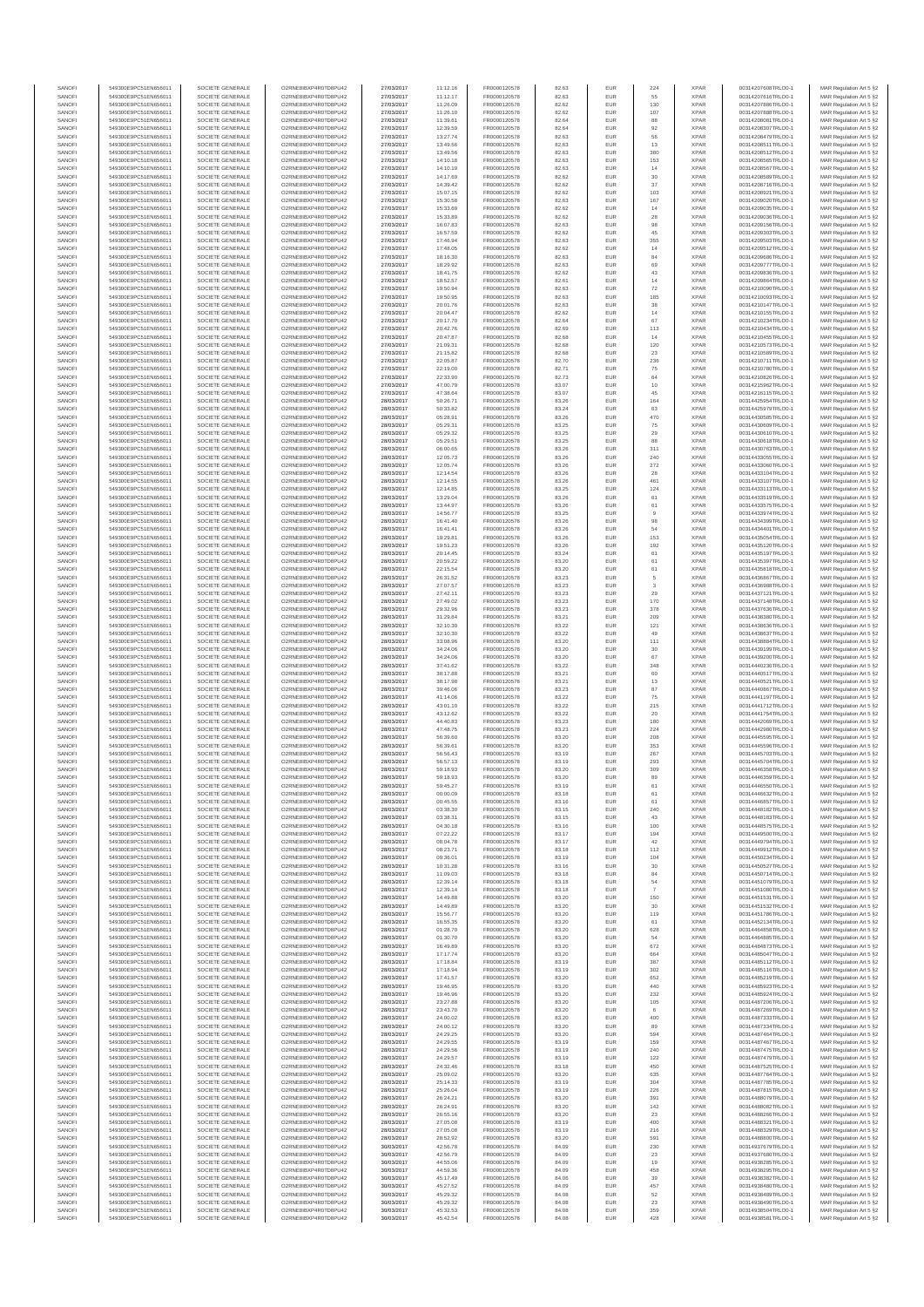| <b>XPAR</b><br>SANOFI<br>549300E9PC51EN656011<br>SOCIETE GENERALE<br>FR0000120578<br>EUR<br>126<br>00314938791TRLO0-1<br>MAR Regulation Art 5 §2<br>O2RNE8IBXP4R0TD8PLI42<br>30/03/2017<br>46:22.80<br>84.09<br>SANOFI<br>549300E9PC51EN656011<br>SOCIETE GENERALE<br>30/03/2017<br>46:32.81<br>FR0000120578<br>84.07<br>EUR<br>61<br><b>XPAR</b><br>00314938812TRLO0-1<br>MAR Regulation Art 5 §2<br>O2RNE8IBXP4R0TD8PU42<br>SANOFI<br>SOCIETE GENERALE<br>30/03/2017<br>FR0000120578<br>84.04<br>EUR<br>61<br><b>XPAR</b><br>MAR Regulation Art 5 §2<br>549300E9PC51EN656011<br>O2RNE8IBXP4R0TD8PLI42<br>47:16.36<br>00314938970TRLO0-1<br>549300E9PC51EN656011<br>SOCIETE GENERALE<br>O2RNE8IBXP4R0TD8PU42<br>30/03/2017<br>47:52.40<br>FR0000120578<br>84.01<br>EUR<br>44<br><b>XPAR</b><br>00314939124TRLO0-1<br>549300E9PC51EN656011<br>SOCIETE GENERALE<br>O2RNE8IBXP4R0TD8PU42<br>30/03/2017<br>47:56.41<br>FR0000120578<br>84.01<br>EUR<br>32<br><b>XPAR</b><br>00314939157TRLO0-1<br>143<br>549300E9PC51EN656011<br>SOCIETE GENERALE<br>O2RNE8IBXP4R0TD8PU42<br>30/03/2017<br>49:41.14<br>FR0000120578<br>84.08<br><b>EUR</b><br><b>XPAR</b><br>00314939534TRLO0-1<br>MAR Regulation Art 5 §2<br>549300E9PC51EN656011<br>SOCIETE GENERALE<br>O2RNE8IBXP4R0TD8PU42<br>30/03/2017<br>50:02.47<br>FR0000120578<br>84.06<br>EUR<br>67<br><b>XPAR</b><br>00314939649TRLO0-1<br>MAR Regulation Art 5 §2<br><b>XPAR</b><br>549300E9PC51EN656011<br>SOCIETE GENERALE<br>O2RNE8IBXP4R0TD8PU42<br>30/03/2017<br>50:57.64<br>FR0000120578<br>84.05<br><b>EUR</b><br>61<br>00314939852TRLO0-1<br>FR0000120578<br>391<br><b>XPAR</b><br>00314941482TRLO0-1<br>549300E9PC51EN656011<br>SOCIETE GENERALE<br>O2RNE8IBXP4R0TD8PU42<br>30/03/2017<br>57:17.71<br>84.09<br>EUR<br>232<br>SOCIETE GENERALE<br>O2RNE8IBXP4R0TD8PU42<br>FR0000120578<br>84.06<br>EUR<br><b>XPAR</b><br>MAR Regulation Art 5 §2<br>549300E9PC51EN656011<br>30/03/2017<br>58:02.96<br>00314941618TRLO0-1<br>SOCIETE GENERALE<br>30/03/2017<br>58:58.02<br>FR0000120578<br>84.07<br>EUR<br>142<br><b>XPAR</b><br>00314942125TRLO0-1<br>MAR Regulation Art 5 §2<br>549300E9PC51EN656011<br>O2RNE8IBXP4R0TD8PU42<br>MAR Regulation Art 5 §2<br>549300E9PC51EN656011<br>SOCIETE GENERALE<br>O2RNESIBXP4R0TD8PLI42<br>30/03/2017<br>59:23.07<br>FR0000120578<br>84.03<br>EUR<br>61<br><b>XPAR</b><br>00314942363TRLO0-1<br>549300E9PC51EN656011<br>SOCIETE GENERALE<br>O2RNE8IBXP4R0TD8PU42<br>30/03/2017<br>FR0000120578<br>84.00<br>61<br><b>XPAR</b><br>00314942518TRLO0-1<br>00:04.03<br><b>EUR</b><br>549300E9PC51EN656011<br>SOCIETE GENERALE<br>O2RNE8IBXP4R0TD8PU42<br>30/03/2017<br>01:23.22<br>FR0000120578<br>83.99<br>EUR<br>68<br><b>XPAR</b><br>00314942743TRLO0-1<br>67<br><b>XPAR</b><br>549300E9PC51EN656011<br>SOCIETE GENERALE<br>O2RNE8IBXP4R0TD8PU42<br>30/03/2017<br>01:40.44<br>FR0000120578<br>83.97<br><b>EUR</b><br>00314942795TRLO0-1<br>MAR Regulation Art 5 §2<br>549300E9PC51EN656011<br>SOCIETE GENERALE<br>O2RNE8IBXP4R0TD8PU42<br>30/03/2017<br>02:41.41<br>FR0000120578<br>83.99<br>EUR<br>99<br><b>XPAR</b><br>00314943043TRLO0-1<br>MAR Regulation Art 5 §2<br>61<br>549300E9PC51EN656011<br>SOCIETE GENERALE<br>O2RNE8IBXP4R0TD8PU42<br>30/03/2017<br>03:34.78<br>FR0000120578<br>83.98<br><b>EUR</b><br><b>XPAR</b><br>00314943199TRLO0-1<br>30/03/2017<br>04:15.42<br>FR0000120578<br>83.96<br>EUR<br>61<br><b>XPAR</b><br>00314943301TRLO0-1<br>549300E9PC51EN656011<br>SOCIETE GENERALE<br>O2RNE8IBXP4R0TD8PU42<br>O2RNESIBXP4R0TD8PLI42<br>30/03/2017<br>04:53.27<br>FR0000120578<br>83.97<br>EUR<br>61<br><b>XPAR</b><br>00314943458TRLO0-1<br>MAR Regulation Art 5 §2<br>549300E9PC51EN656011<br>SOCIETE GENERALE<br>549300E9PC51EN656011<br>SOCIETE GENERALE<br>O2RNE8IBXP4R0TD8PU42<br>30/03/2017<br>FR0000120578<br>EUR<br>$_{\rm 36}$<br><b>XPAR</b><br>00314943660TRLO0-1<br>MAR Regulation Art 5 §2<br>05:43.44<br>83.98<br>53<br><b>XPAR</b><br>549300E9PC51EN656011<br>SOCIETE GENERALE<br>O2RNE8IBXP4R0TD8PU42<br>30/03/2017<br>FR0000120578<br>83.98<br>EUR<br>00314943677TRLO0-1<br>MAR Regulation Art 5 §2<br>05:49.54<br>549300E9PC51EN656011<br>SOCIETE GENERALE<br>O2RNE8IBXP4R0TD8PU42<br>30/03/2017<br>06:36.22<br>FR0000120578<br>83.96<br><b>EUR</b><br>61<br><b>XPAR</b><br>00314943915TRLO0-1<br>549300E9PC51EN656011<br>SOCIETE GENERALE<br>O2RNE8IBXP4R0TD8PU42<br>30/03/2017<br>07:35.69<br>FR0000120578<br>83.93<br>EUR<br>19<br><b>XPAR</b><br>00314944154TRLO0-1<br>42<br>549300E9PC51EN656011<br>SOCIETE GENERALE<br>O2RNE8IBXP4R0TD8PU42<br>30/03/2017<br>07:35.70<br>FR0000120578<br>83.93<br><b>EUR</b><br><b>XPAR</b><br>00314944155TRLO0-1<br>MAR Regulation Art 5 §2<br>549300E9PC51EN656011<br>SOCIETE GENERALE<br>O2RNE8IBXP4R0TD8PU42<br>30/03/2017<br>07:47.42<br>FR0000120578<br>83.90<br>EUR<br>61<br><b>XPAR</b><br>00314944221TRLO0-1<br>MAR Regulation Art 5 §2<br>37<br><b>XPAR</b><br>549300E9PC51EN656011<br>SOCIETE GENERALE<br>O2RNE8IBXP4R0TD8PU42<br>30/03/2017<br>09:26.65<br>FR0000120578<br>83.88<br><b>EUR</b><br>00314944593TRLO0-1<br>FR0000120578<br>EUR<br>67<br><b>XPAR</b><br>00314944594TRLO0-1<br>549300E9PC51EN656011<br>SOCIETE GENERALE<br>O2RNE8IBXP4R0TD8PU42<br>30/03/2017<br>09:26.65<br>83.88<br>230<br>83.88<br>EUR<br><b>XPAR</b><br>549300E9PC51EN656011<br>SOCIETE GENERALE<br>O2RNE8IBXP4R0TD8PU42<br>30/03/2017<br>09:26.66<br>FR0000120578<br>00314944595TRLO0-1<br>SOCIETE GENERALE<br>30/03/2017<br>FR0000120578<br>83.88<br>EUR<br>303<br><b>XPAR</b><br>MAR Regulation Art 5 §2<br>549300E9PC51EN656011<br>O2RNE8IBXP4R0TD8PU42<br>09:26.67<br>00314944596TRLO0-1<br><b>XPAR</b><br>MAR Regulation Art 5 §2<br>549300E9PC51EN656011<br>SOCIETE GENERALE<br>O2RNE8IBXP4R0TD8PU42<br>30/03/2017<br>09:26.67<br>FR0000120578<br>EUR<br>363<br>00314944597TRLO0-1<br>83.88<br>549300E9PC51EN656011<br>SOCIETE GENERALE<br>O2RNE8IBXP4R0TD8PU42<br>30/03/2017<br>09:26.68<br>FR0000120578<br>83.87<br><b>EUR</b><br>63<br><b>XPAR</b><br>00314944598TRLO0-1<br>549300E9PC51EN656011<br>SOCIETE GENERALE<br>O2RNE8IBXP4R0TD8PU42<br>30/03/2017<br>09:26.68<br>FR0000120578<br>83.87<br>EUR<br>61<br><b>XPAR</b><br>00314944599TRLO0-1<br>549300E9PC51EN656011<br>SOCIETE GENERALE<br>O2RNE8IBXP4R0TD8PU42<br>30/03/2017<br>09:55.08<br>FR0000120578<br>83.86<br><b>EUR</b><br>103<br><b>XPAR</b><br>00314944688TRLO0-1<br>MAR Regulation Art 5 §2<br>549300E9PC51EN656011<br>SOCIETE GENERALE<br>O2RNE8IBXP4R0TD8PU42<br>30/03/2017<br>10:48.55<br>FR0000120578<br>83.86<br>EUR<br>53<br><b>XPAR</b><br>00314944910TRLO0-1<br>MAR Regulation Art 5 §2<br>$61\,$<br>83.86<br>EUR<br><b>XPAR</b><br>549300E9PC51EN656011<br>SOCIETE GENERALE<br>O2RNE8IBXP4R0TD8PU42<br>30/03/2017<br>11:02.18<br>FR0000120578<br>00314944970TRLO0-1<br>SOCIETE GENERALE<br>30/03/2017<br>FR0000120578<br>83.86<br>EUR<br>126<br><b>XPAR</b><br>549300E9PC51EN656011<br>O2RNE8IBXP4R0TD8PU42<br>11:02.18<br>00314944971TRLO0-1<br><b>XPAR</b><br>MAR Regulation Art 5 §2<br>549300E9PC51EN656011<br>SOCIETE GENERALE<br>O2RNE8IBXP4R0TD8PU42<br>30/03/2017<br>11:22.71<br>FR0000120578<br>EUR<br>81<br>00314945069TRLO0-1<br>83.84<br>549300E9PC51EN656011<br>SOCIETE GENERALE<br>O2RNE8IBXP4R0TD8PU42<br>30/03/2017<br>FR0000120578<br>EUR<br>65<br><b>XPAR</b><br>00314945235TRLO0-1<br>MAR Regulation Art 5 §2<br>12:11.35<br>83.85<br>549300E9PC51EN656011<br>SOCIETE GENERALE<br>O2RNE8IBXP4R0TD8PU42<br>30/03/2017<br>12:11.36<br>FR0000120578<br>83.85<br>EUR<br>61<br><b>XPAR</b><br>00314945236TRLO0-1<br>MAR Regulation Art 5 §2<br>32<br><b>XPAR</b><br>549300E9PC51EN656011<br>SOCIETE GENERALE<br>O2RNE8IBXP4R0TD8PLI42<br>30/03/2017<br>12:55.40<br>FR0000120578<br>83.85<br><b>EUR</b><br>00314945376TRLO0-1<br>549300E9PC51EN656011<br>SOCIETE GENERALE<br>O2RNE8IBXP4R0TD8PU42<br>30/03/2017<br>12:55.41<br>FR0000120578<br>83.85<br>EUR<br>64<br><b>XPAR</b><br>00314945380TRLO0-1<br>65<br>549300E9PC51EN656011<br>SOCIETE GENERALE<br>O2RNE8IBXP4R0TD8PU42<br>30/03/2017<br>12:55.42<br>FR0000120578<br>83.85<br><b>EUR</b><br><b>XPAR</b><br>00314945383TRLO0-1<br>MAR Regulation Art 5 §2<br>549300E9PC51EN656011<br>SOCIETE GENERALE<br>O2RNE8IBXP4R0TD8PU42<br>30/03/2017<br>14:17.72<br>FR0000120578<br>83.86<br>EUR<br>65<br><b>XPAR</b><br>00314945810TRLO0-1<br>MAR Regulation Art 5 §2<br>FR0000120578<br>73<br><b>XPAR</b><br>549300E9PC51EN656011<br>SOCIETE GENERALE<br>O2RNE8IBXP4R0TD8PU42<br>30/03/2017<br>14:17.73<br>83.86<br><b>EUR</b><br>00314945811TRLO0-1<br>SOCIETE GENERALE<br>30/03/2017<br>FR0000120578<br>EUR<br>126<br><b>XPAR</b><br>00314945816TRLO0-1<br>549300E9PC51EN656011<br>O2RNE8IBXP4R0TD8PU42<br>14:20.22<br>83.85<br>125<br>SOCIETE GENERALE<br>30/03/2017<br>FR0000120578<br>83.83<br>EUR<br><b>XPAR</b><br>549300E9PC51EN656011<br>O2RNE8IBXP4R0TD8PU42<br>14:26.14<br>00314945838TRLO0-1<br>549300E9PC51EN656011<br>SOCIETE GENERALE<br>O2RNE8IBXP4R0TD8PU42<br>30/03/2017<br>15:20.59<br>FR0000120578<br>83.86<br>EUR<br>65<br><b>XPAR</b><br>00314946008TRLO0-1<br>MAR Regulation Art 5 §2<br>549300E9PC51EN656011<br>SOCIETE GENERALE<br>O2RNE8IBXP4R0TD8PU42<br>30/03/2017<br>15:20.60<br>FR0000120578<br>83.86<br>EUR<br><b>XPAR</b><br>00314946010TRLO0-1<br>MAR Regulation Art 5 §2<br>70<br>549300E9PC51EN656011<br>SOCIETE GENERALE<br>O2RNE8IBXP4R0TD8PU42<br>30/03/2017<br>15:20.61<br>FR0000120578<br>83.86<br><b>EUR</b><br><b>XPAR</b><br>00314946011TRLO0-1<br>549300E9PC51EN656011<br>SOCIETE GENERALE<br>O2RNE8IBXP4R0TD8PU42<br>30/03/2017<br>15:57.22<br>FR0000120578<br>83.84<br>EUR<br>61<br><b>XPAR</b><br>00314946135TRLO0-1<br><b>XPAR</b><br>MAR Regulation Art 5 §2<br>549300E9PC51EN656011<br>SOCIETE GENERALE<br>O2RNE8IBXP4R0TD8PU42<br>30/03/2017<br>15:57.23<br>FR0000120578<br>83.84<br><b>EUR</b><br>61<br>00314946136TRLO0-1<br>SOCIETE GENERALE<br>FR0000120578<br>198<br><b>XPAR</b><br>00314946521TRLO0-1<br>MAR Regulation Art 5 §2<br>549300E9PC51EN656011<br>O2RNE8IBXP4R0TD8PU42<br>30/03/2017<br>17:53.53<br>83.91<br><b>EUR</b><br>$61\,$<br>FR0000120578<br>EUR<br><b>XPAR</b><br>MAR Regulation Art 5 §2<br>549300E9PC51EN656011<br>SOCIETE GENERALE<br>O2RNE8IBXP4R0TD8PU42<br>30/03/2017<br>83.97<br>00314946706TRLO0-1<br>18:36.88<br>SOCIETE GENERALE<br>30/03/2017<br>19:33.49<br>FR0000120578<br>84.01<br>EUR<br>44<br><b>XPAR</b><br>549300E9PC51EN656011<br>O2RNE8IBXP4R0TD8PLI42<br>00314947061TRLO0-1<br><b>XPAR</b><br>549300E9PC51EN656011<br>SOCIETE GENERALE<br>O2RNESIBXP4R0TD8PLI42<br>30/03/2017<br>19:33.79<br>FR0000120578<br>EUR<br>37<br>00314947063TRLO0-1<br>84.01<br>98<br>549300E9PC51EN656011<br>SOCIETE GENERALE<br>O2RNE8IBXP4R0TD8PU42<br>30/03/2017<br>20:26.17<br>FR0000120578<br>84.03<br><b>EUR</b><br><b>XPAR</b><br>00314947304TRLO0-1<br>549300E9PC51EN656011<br>SOCIETE GENERALE<br>O2RNE8IBXP4R0TD8PU42<br>30/03/2017<br>21:02.12<br>FR0000120578<br>84.01<br>EUR<br>61<br><b>XPAR</b><br>00314947483TRLO0-1<br>MAR Regulation Art 5 §2<br>549300E9PC51EN656011<br>SOCIETE GENERALE<br>O2RNE8IBXP4R0TD8PU42<br>30/03/2017<br>21:33.06<br>FR0000120578<br>83.98<br><b>EUR</b><br>61<br><b>XPAR</b><br>00314947575TRLO0-1<br>MAR Regulation Art 5 §2<br>549300E9PC51EN656011<br>SOCIETE GENERALE<br>O2RNE8IBXP4R0TD8PU42<br>30/03/2017<br>22:21.01<br>FR0000120578<br>83.98<br>EUR<br>61<br><b>XPAR</b><br>00314947756TRLO0-1<br>549300E9PC51EN656011<br>SOCIETE GENERALE<br>O2RNE8IBXP4R0TD8PU42<br>30/03/2017<br>23:07.36<br>FR0000120578<br>83.98<br><b>EUR</b><br>91<br><b>XPAR</b><br>00314947896TRLO0-1<br>30/03/2017<br>24:20.54<br>FR0000120578<br>84.00<br>EUR<br>169<br><b>XPAR</b><br>00314948106TRLO0-1<br>MAR Regulation Art 5 §2<br>549300E9PC51EN656011<br>SOCIETE GENERALE<br>O2RNE8IBXP4R0TD8PU42<br>549300E9PC51EN656011<br>O2RNE8IBXP4R0TD8PU42<br>30/03/2017<br>25:26.31<br>FR0000120578<br>83.97<br>EUR<br>100<br><b>XPAR</b><br>00314948337TRLO0-1<br>MAR Regulation Art 5 §2<br>SOCIETE GENERALE<br>549300E9PC51EN656011<br>O2RNE8IBXP4R0TD8PU42<br>FR0000120578<br>EUR<br><b>XPAR</b><br>00314948377TRLO0-1<br>MAR Regulation Art 5 §2<br>SOCIETE GENERALE<br>30/03/2017<br>25:37.02<br>83.97<br>$61\,$<br><b>XPAR</b><br>549300E9PC51EN656011<br>SOCIETE GENERALE<br>O2RNE8IBXP4R0TD8PU42<br>30/03/2017<br>FR0000120578<br>83.89<br>EUR<br>00314948547TRLO0-1<br>26:06.87<br>549300E9PC51EN656011<br>SOCIETE GENERALE<br>O2RNE8IBXP4R0TD8PU42<br>30/03/2017<br>27:24.85<br>FR0000120578<br>83.90<br><b>EUR</b><br>105<br><b>XPAR</b><br>00314948803TRLO0-1<br>549300E9PC51EN656011<br>SOCIETE GENERALE<br>O2RNE8IBXP4R0TD8PU42<br>30/03/2017<br>28:12.20<br>FR0000120578<br>83.89<br>EUR<br>75<br><b>XPAR</b><br>00314948973TRLO0-1<br>MAR Regulation Art 5 §2<br>400<br>549300E9PC51EN656011<br>SOCIETE GENERALE<br>O2RNE8IBXP4R0TD8PU42<br>30/03/2017<br>28:13.00<br>FR0000120578<br>83.88<br><b>EUR</b><br><b>XPAR</b><br>00314948975TRLO0-1<br>MAR Regulation Art 5 §2<br>549300E9PC51EN656011<br>SOCIETE GENERALE<br>O2RNE8IBXP4R0TD8PU42<br>30/03/2017<br>28:13.00<br>FR0000120578<br>83.88<br>EUR<br>74<br><b>XPAR</b><br>00314948976TRLO0-1<br>FR0000120578<br>257<br><b>XPAR</b><br>549300E9PC51EN656011<br>SOCIETE GENERALE<br>O2RNE8IBXP4R0TD8PU42<br>30/03/2017<br>28:34.31<br>83.88<br><b>EUR</b><br>00314949026TRLO0-1<br>O2RNE8IBXP4R0TD8PU42<br>FR0000120578<br>83.90<br>EUR<br>64<br><b>XPAR</b><br>00314949092TRLO0-1<br>MAR Regulation Art 5 §2<br>549300E9PC51EN656011<br>SOCIETE GENERALE<br>30/03/2017<br>29:00.24<br>191<br>30/03/2017<br>FR0000120578<br>83.88<br>EUR<br><b>XPAR</b><br>MAR Regulation Art 5 §2<br>549300E9PC51EN656011<br>SOCIETE GENERALE<br>O2RNE8IBXP4R0TD8PU42<br>29:22.98<br>00314949248TRLO0-1<br>549300E9PC51EN656011<br>SOCIETE GENERALE<br>O2RNE8IBXP4R0TD8PU42<br>30/03/2017<br>FR0000120578<br>83.88<br>EUR<br>50<br><b>XPAR</b><br>00314949249TRLO0-1<br>MAR Regulation Art 5 §2<br>29:22.99<br>549300E9PC51EN656011<br>SOCIETE GENERALE<br>O2RNE8IBXP4R0TD8PU42<br>30/03/2017<br>29:22.99<br>FR0000120578<br>83.88<br>EUR<br>294<br><b>XPAR</b><br>00314949250TRLO0-1<br>549300E9PC51EN656011<br>SOCIETE GENERALE<br>O2RNE8IBXP4R0TD8PU42<br>30/03/2017<br>29:37.01<br>FR0000120578<br>83.85<br><b>EUR</b><br>50<br><b>XPAR</b><br>00314949329TRLO0-1<br>549300E9PC51EN656011<br>SOCIETE GENERALE<br>O2RNE8IBXP4R0TD8PU42<br>30/03/2017<br>29:37.01<br>FR0000120578<br>83.85<br>EUR<br>90<br><b>XPAR</b><br>00314949331TRLO0-1<br>MAR Regulation Art 5 §2<br>101<br>549300E9PC51EN656011<br>SOCIETE GENERALE<br>O2RNE8IBXP4R0TD8PU42<br>30/03/2017<br>30:14.65<br>FR0000120578<br>83.89<br><b>EUR</b><br><b>XPAR</b><br>00314949468TRLO0-1<br>MAR Regulation Art 5 §2<br>549300E9PC51EN656011<br>SOCIETE GENERALE<br>O2RNE8IBXP4R0TD8PU42<br>30/03/2017<br>30:22.36<br>FR0000120578<br>83.88<br>EUR<br>68<br><b>XPAR</b><br>00314949484TRLO0-1<br>MAR Regulation Art 5 §2<br>$64\,$<br>83.89<br>EUR<br><b>XPAR</b><br>549300E9PC51EN656011<br>SOCIETE GENERALE<br>30/03/2017<br>FR0000120578<br>00314949600TRLO0-1<br>O2RNE8IBXP4R0TD8PU42<br>31:10.20<br>SOCIETE GENERALE<br>30/03/2017<br>FR0000120578<br>83.88<br>EUR<br>66<br><b>XPAR</b><br>MAR Regulation Art 5 §2<br>549300E9PC51EN656011<br>O2RNE8IBXP4R0TD8PU42<br>31:10.2<br>00314949601TRLO0-1<br><b>XPAR</b><br>MAR Regulation Art 5 §2<br>549300E9PC51EN656011<br>SOCIETE GENERALE<br>O2RNESIBXP4R0TD8PLI42<br>30/03/2017<br>32:17.49<br>FR0000120578<br>EUR<br>71<br>00314949867TRLO0-1<br>83.86<br>549300E9PC51EN656011<br>SOCIETE GENERALE<br>O2RNE8IBXP4R0TD8PU42<br>30/03/2017<br>FR0000120578<br>EUR<br>68<br><b>XPAR</b><br>00314949869TRLO0-1<br>MAR Regulation Art 5 §2<br>32:17.50<br>83.86<br>549300E9PC51EN656011<br>SOCIETE GENERALE<br>O2RNE8IBXP4R0TD8PU42<br>30/03/2017<br>34:25.13<br>FR0000120578<br>83.87<br>EUR<br>81<br><b>XPAR</b><br>00314950285TRLO0-1<br>90<br>549300E9PC51EN656011<br>SOCIETE GENERALE<br>O2RNE8IBXP4R0TD8PU42<br>30/03/2017<br>34:25.13<br>FR0000120578<br>83.87<br><b>EUR</b><br><b>XPAR</b><br>00314950286TRLO0-1<br>549300E9PC51EN656011<br>SOCIETE GENERALE<br>O2RNE8IBXP4R0TD8PU42<br>30/03/2017<br>34:25.33<br>FR0000120578<br>83.86<br>EUR<br>50<br><b>XPAR</b><br>00314950288TRLO0-1<br>MAR Regulation Art 5 §2<br>O2RNE8IBXP4R0TD8PU42<br><b>EUR</b><br>39<br><b>XPAR</b><br>MAR Regulation Art 5 §2<br>549300E9PC51EN656011<br>SOCIETE GENERALE<br>30/03/2017<br>34:25.34<br>FR0000120578<br>83.86<br>00314950289TRLO0-1<br>549300E9PC51EN656011<br>SOCIETE GENERALE<br>O2RNE8IBXP4R0TD8PU42<br>30/03/2017<br>34:25.43<br>FR0000120578<br>83.86<br>EUR<br>94<br><b>XPAR</b><br>00314950290TRLO0-1<br>MAR Regulation Art 5 §2<br>SANOFI<br>SOCIETE GENERALE<br>FR0000120578<br>EUR<br><b>XPAR</b><br>00314950551TRLO0-1<br>549300E9PC51EN656011<br>O2RNE8IBXP4R0TD8PLI42<br>36:01.93<br>30/03/2017<br>83.89<br>91<br>549300E9PC51EN656011<br>SOCIETE GENERALE<br>O2RNE8IBXP4R0TD8PU42<br>30/03/2017<br>36:15.95<br>FR0000120578<br><b>XPAR</b><br>00314950623TRLO0-1<br>MAR Regulation Art 5 §2<br>83.88<br><b>EUR</b><br>89<br>SOCIETE GENERALE<br>83<br>549300E9PC51EN656011<br>O2RNE8IBXP4R0TD8PU42<br>30/03/2017<br>36:45.79<br>FR0000120578<br>83.89<br>EUR<br><b>XPAR</b><br>00314950775TRLO0-1<br>MAR Regulation Art 5 §2<br>549300E9PC51EN656011<br>SOCIETE GENERALE<br>O2RNE8IBXP4R0TD8PU42<br>30/03/2017<br>37:17.93<br>FR0000120578<br>83.88<br>EUR<br><b>XPAR</b><br>00314950890TRLO0-1<br>MAR Regulation Art 5 §2<br>96<br>549300E9PC51EN656011<br>SOCIETE GENERALE<br>O2RNE8IBXP4R0TD8PU42<br>30/03/2017<br>37:21.84<br>FR0000120578<br>83.88<br>EUR<br>42<br><b>XPAR</b><br>00314950905TRLO0-1<br>549300E9PC51EN656011<br>SOCIETE GENERALE<br>O2RNE8IBXP4R0TD8PU42<br>30/03/2017<br>37:21.84<br>FR0000120578<br>83.88<br><b>EUR</b><br>19<br><b>XPAR</b><br>00314950906TRLO0-1<br>549300E9PC51EN656011<br>SOCIETE GENERALE<br>O2RNE8IBXP4R0TD8PU42<br>30/03/2017<br>38:23.61<br>FR0000120578<br>83.89<br>EUR<br>113<br><b>XPAR</b><br>00314951106TRLO0-1<br>MAR Regulation Art 5 §2<br>549300E9PC51EN656011<br>SOCIETE GENERALE<br>O2RNE8IBXP4R0TD8PU42<br>30/03/2017<br>38:23.71<br>FR0000120578<br>83.88<br><b>EUR</b><br>61<br><b>XPAR</b><br>00314951107TRLO0-1<br>MAR Regulation Art 5 §2<br>549300E9PC51EN656011<br>SOCIETE GENERALE<br>O2RNE8IBXP4R0TD8PU42<br>30/03/2017<br>FR0000120578<br>32<br><b>XPAR</b><br>00314951156TRLO0-1<br>MAR Regulation Art 5 §2<br>38:47.14<br>83.87<br><b>EUR</b><br>29<br><b>XPAR</b><br>549300E9PC51EN656011<br>SOCIETE GENERALE<br>O2RNE8IBXP4R0TD8PU42<br>30/03/2017<br>39:13.87<br>FR0000120578<br>83.87<br>EUR<br>00314951248TRLO0-1<br>549300E9PC51EN656011<br>SOCIETE GENERALE<br>O2RNE8IBXP4R0TD8PU42<br>30/03/2017<br>39:13.87<br>FR0000120578<br>83.87<br>EUR<br>61<br><b>XPAR</b><br>00314951255TRLO0-1<br>MAR Regulation Art 5 §2<br>549300E9PC51EN656011<br>SOCIETE GENERALE<br>O2RNE8IBXP4R0TD8PU42<br>30/03/2017<br>39:42.80<br>FR0000120578<br>83.86<br>EUR<br>56<br><b>XPAR</b><br>00314951367TRLO0-1<br>MAR Regulation Art 5 §2<br>549300E9PC51EN656011<br>SOCIETE GENERALE<br>O2RNE8IBXP4R0TD8PU42<br>30/03/2017<br>40:08.83<br>FR0000120578<br>83.88<br><b>EUR</b><br>109<br><b>XPAR</b><br>00314951436TRLO0-1<br>549300E9PC51EN656011<br>SOCIETE GENERALE<br>O2RNE8IBXP4R0TD8PU42<br>30/03/2017<br>40:14.74<br>FR0000120578<br>83.88<br>EUR<br>64<br><b>XPAR</b><br>00314951451TRLO0-1<br>549300E9PC51EN656011<br>SOCIETE GENERALE<br>O2RNE8IBXP4R0TD8PU42<br>30/03/2017<br>41:32.81<br>FR0000120578<br>83.88<br><b>EUR</b><br>65<br><b>XPAR</b><br>00314951644TRLO0-1<br>549300E9PC51EN656011<br>SOCIETE GENERALE<br>O2RNE8IBXP4R0TD8PU42<br>30/03/2017<br>41:32.82<br>FR0000120578<br>83.88<br>EUR<br>65<br><b>XPAR</b><br>00314951645TRLO0-1<br>MAR Regulation Art 5 §2<br>132<br>549300E9PC51EN656011<br>SOCIETE GENERALE<br>O2RNE8IBXP4R0TD8PU42<br>30/03/2017<br>FR0000120578<br>83.88<br>EUR<br><b>XPAR</b><br>42:40.78<br>00314951832TRLO0-1<br>549300E9PC51EN656011<br>SOCIETE GENERALE<br>O2RNE8IBXP4R0TD8PU42<br>30/03/2017<br>42:40.79<br>FR0000120578<br>83.88<br>EUR<br>23<br><b>XPAR</b><br>00314951834TRLO0-1<br>549300E9PC51EN656011<br>SOCIETE GENERALE<br>O2RNE8IBXP4R0TD8PU42<br>30/03/2017<br>42:40.79<br>FR0000120578<br>83.88<br>EUR<br>101<br><b>XPAR</b><br>00314951835TRLO0-1<br>549300E9PC51EN656011<br>SOCIETE GENERALE<br>O2RNE8IBXP4R0TD8PU42<br>30/03/2017<br>43:17.92<br>FR0000120578<br>83.87<br>61<br><b>XPAR</b><br>00314951906TRLO0-1<br>MAR Regulation Art 5 §2<br><b>EUR</b><br>549300E9PC51EN656011<br>SOCIETE GENERALE<br>O2RNE8IBXP4R0TD8PU42<br>30/03/2017<br>43:17.92<br>FR0000120578<br>83.87<br>EUR<br>61<br><b>XPAR</b><br>00314951907TRLO0-1<br>549300E9PC51EN656011<br>SOCIETE GENERALE<br>O2RNE8IBXP4R0TD8PU42<br>30/03/2017<br>43:55.75<br>FR0000120578<br>83.85<br><b>EUR</b><br>61<br><b>XPAR</b><br>00314952021TRLO0-1<br>549300E9PC51EN656011<br>SOCIETE GENERALE<br>O2RNE8IBXP4R0TD8PU42<br>30/03/2017<br>44:16.68<br>FR0000120578<br>83.83<br>EUR<br>61<br><b>XPAR</b><br>00314952066TRLO0-1<br>175<br>549300E9PC51EN656011<br>SOCIETE GENERALE<br>O2RNE8IBXP4R0TD8PU42<br>30/03/2017<br>46:33.31<br>FR0000120578<br>83.82<br><b>EUR</b><br><b>XPAR</b><br>00314952492TRLO0-1<br>MAR Regulation Art 5 §2<br>549300E9PC51EN656011<br>SOCIETE GENERALE<br>O2RNE8IBXP4R0TD8PU42<br>30/03/2017<br>46:33.32<br>FR0000120578<br>83.82<br>EUR<br><b>XPAR</b><br>00314952493TRLO0-1<br>MAR Regulation Art 5 §2<br>549300E9PC51EN656011<br>SOCIETE GENERALE<br>O2RNE8IBXP4R0TD8PU42<br>46:33.33<br>83.82<br>188<br><b>XPAR</b><br>00314952494TRLO0-1<br>30/03/2017<br>FR0000120578<br><b>EUR</b><br>549300E9PC51EN656011<br>SOCIETE GENERALE<br>O2RNE8IBXP4R0TD8PU42<br>30/03/2017<br>47:11.16<br>FR0000120578<br>83.78<br>61<br><b>XPAR</b><br>00314952634TRLO0-1<br><b>EUR</b><br>$61\,$<br><b>XPAR</b><br>549300E9PC51EN656011<br>SOCIETE GENERALE<br>O2RNE8IBXP4R0TD8PU42<br>30/03/2017<br>47:11.16<br>FR0000120578<br>83.78<br>EUR<br>00314952637TRLO0-1<br>549300E9PC51EN656011<br>SOCIETE GENERALE<br>O2RNE8IBXP4R0TD8PU42<br>30/03/2017<br>47:27.07<br>FR0000120578<br>83.76<br>EUR<br>61<br><b>XPAR</b><br>00314952664TRLO0-1<br>MAR Regulation Art 5 §2<br>549300E9PC51EN656011<br>SOCIETE GENERALE<br>O2RNE8IBXP4R0TD8PU42<br>30/03/2017<br>47:27.08<br>FR0000120578<br>83.76<br>EUR<br>61<br><b>XPAR</b><br>00314952665TRLO0-1<br>MAR Regulation Art 5 §2<br>37<br>549300E9PC51EN656011<br>SOCIETE GENERALE<br>O2RNE8IBXP4R0TD8PU42<br>30/03/2017<br>47:57.60<br>FR0000120578<br>83.76<br><b>EUR</b><br><b>XPAR</b><br>00314952737TRLO0-1<br>549300E9PC51EN656011<br>SOCIETE GENERALE<br>O2RNE8IBXP4R0TD8PU42<br>30/03/2017<br>47:57.6<br>FR0000120578<br>83.76<br>EUR<br>24<br><b>XPAR</b><br>00314952738TRLO0-1<br>549300E9PC51EN656011<br>SOCIETE GENERALE<br>O2RNE8IBXP4R0TD8PU42<br>30/03/2017<br>48:41.85<br>FR0000120578<br>83.75<br><b>EUR</b><br>105<br><b>XPAR</b><br>00314952898TRLO0-1<br>549300E9PC51EN656011<br>SOCIETE GENERALE<br>O2RNE8IBXP4R0TD8PU42<br>30/03/2017<br>48:41.86<br>FR0000120578<br>83.75<br><b>XPAR</b><br>00314952899TRLO0-1<br>MAR Regulation Art 5 §2<br><b>EUR</b><br>61<br>$61\,$<br><b>XPAR</b><br>549300E9PC51EN656011<br>SOCIETE GENERALE<br>O2RNE8IBXP4R0TD8PU42<br>30/03/2017<br>49:27.90<br>FR0000120578<br>83.73<br>EUR<br>00314953025TRLO0-1<br>SOCIETE GENERALE<br>O2RNE8IBXP4R0TD8PU42<br>30/03/2017<br>49:27.90<br>FR0000120578<br>83.73<br>EUR<br>24<br><b>XPAR</b><br>00314953026TRLO0-1<br>549300E9PC51EN656011<br>549300E9PC51EN656011<br>SOCIETE GENERALE<br>O2RNE8IBXP4R0TD8PU42<br>30/03/2017<br>49:27.91<br>FR0000120578<br>83.73<br>EUR<br>37<br><b>XPAR</b><br>00314953027TRLO0-1<br>549300E9PC51EN656011<br>SOCIETE GENERALE<br>O2RNE8IBXP4R0TD8PU42<br>30/03/2017<br>49:55.92<br>FR0000120578<br>EUR<br>61<br><b>XPAR</b><br>00314953079TRLO0-1<br>83.69<br>549300E9PC51EN656011<br>SOCIETE GENERALE<br>O2RNE8IBXP4R0TD8PU42<br>30/03/2017<br>49:55.93<br>FR0000120578<br>83.69<br>EUR<br>61<br><b>XPAR</b><br>00314953081TRLO0-1<br>MAR Regulation Art 5 §2<br>549300E9PC51EN656011<br>SOCIETE GENERALE<br>O2RNE8IBXP4R0TD8PU42<br>30/03/2017<br>50:54.19<br>FR0000120578<br>83.67<br><b>EUR</b><br>61<br><b>XPAR</b><br>00314953228TRLO0-1<br>549300E9PC51EN656011<br>SOCIETE GENERALE<br>O2RNE8IBXP4R0TD8PU42<br>30/03/2017<br>50:54.19<br>FR0000120578<br>83.67<br>EUR<br>61<br><b>XPAR</b><br>00314953229TRLO0-1<br>78<br>549300E9PC51EN656011<br>SOCIETE GENERALE<br>O2RNE8IBXP4R0TD8PU42<br>30/03/2017<br>51:51.43<br>FR0000120578<br>83.67<br><b>EUR</b><br><b>XPAR</b><br>00314953393TRLO0-1<br>SOCIETE GENERALE<br>O2RNE8IBXP4R0TD8PU42<br>30/03/2017<br>51:51.44<br>FR0000120578<br>83.67<br>EUR<br>66<br><b>XPAR</b><br>MAR Regulation Art 5 §2<br>549300E9PC51EN656011<br>00314953394TRLO0-1<br>MAR Regulation Art 5 §2<br>549300E9PC51EN656011<br>SOCIETE GENERALE<br>O2RNE8IBXP4R0TD8PU42<br>30/03/2017<br>52:30.28<br>FR0000120578<br>EUR<br>18<br><b>XPAR</b><br>00314953508TRLO0-1<br>83.68<br>549300E9PC51EN656011<br>SOCIETE GENERALE<br>O2RNE8IBXP4R0TD8PU42<br>30/03/2017<br>FR0000120578<br>EUR<br>70<br><b>XPAR</b><br>00314953614TRLO0-1<br>53:25.03<br>83.68<br>SOCIETE GENERALE<br>83<br><b>XPAR</b><br>549300E9PC51EN656011<br>O2RNE8IBXP4R0TD8PU42<br>30/03/2017<br>53:25.03<br>FR0000120578<br>83.68<br>EUR<br>00314953615TRLO0-1<br>549300E9PC51EN656011<br>SOCIETE GENERALE<br>O2RNE8IBXP4R0TD8PU42<br>30/03/2017<br>54:36.30<br>FR0000120578<br>83.69<br><b>EUR</b><br>33<br><b>XPAR</b><br>00314953883TRLO0-1<br>549300E9PC51EN656011<br>SOCIETE GENERALE<br>O2RNE8IBXP4R0TD8PU42<br>30/03/2017<br>54:45.61<br>FR0000120578<br>83.70<br>EUR<br>185<br><b>XPAR</b><br>00314953912TRLO0-1<br>MAR Regulation Art 5 §2<br>205<br>549300E9PC51EN656011<br>SOCIETE GENERALE<br>O2RNE8IBXP4R0TD8PU42<br>30/03/2017<br>54:45.61<br>FR0000120578<br>83.70<br><b>EUR</b><br><b>XPAR</b><br>00314953913TRLO0-1<br>549300E9PC51EN656011<br>SOCIETE GENERALE<br>O2RNE8IBXP4R0TD8PU42<br>30/03/2017<br>56:36.62<br>FR0000120578<br>83.73<br>EUR<br>$_{3}$<br><b>XPAR</b><br>00314954255TRLO0-1<br>56:37.62<br><b>XPAR</b><br>549300E9PC51EN656011<br>SOCIETE GENERALE<br>O2RNE8IBXP4R0TD8PU42<br>30/03/2017<br>FR0000120578<br>83.73<br><b>EUR</b><br>00314954258TRLO0-1<br>549300E9PC51EN656011<br>SOCIETE GENERALE<br>O2RNE8IBXP4R0TD8PU42<br>30/03/2017<br>FR0000120578<br>$\rm 25$<br><b>XPAR</b><br>00314954260TRLO0-1<br>MAR Regulation Art 5 §2<br>56:38.62<br>83.73<br><b>EUR</b><br>$25\,$<br><b>XPAR</b><br>549300E9PC51EN656011<br>SOCIETE GENERALE<br>O2RNE8IBXP4R0TD8PU42<br>30/03/2017<br>FR0000120578<br>83.73<br>EUR<br>56:39.62<br>00314954262TRLO0-1<br>549300E9PC51EN656011<br>SOCIETE GENERALE<br>O2RNE8IBXP4R0TD8PU42<br>30/03/2017<br>57:37.30<br>FR0000120578<br>83.77<br>EUR<br>100<br><b>XPAR</b><br>00314954530TRLO0-1<br>549300E9PC51EN656011<br>SOCIETE GENERALE<br>O2RNE8IBXP4R0TD8PU42<br>30/03/2017<br>57:37.31<br>FR0000120578<br>83.77<br>EUR<br>145<br><b>XPAR</b><br>00314954531TRLO0-1 | SANOF | 549300E9PC51EN656011 | SOCIETE GENERALE | O2RNE8IBXP4R0TD8PU42 | 30/03/2017 | 45:42.55 | FR0000120578 | 84.08 | EUR | 47 | <b>XPAR</b> | 00314938582TRLO0-1 | MAR Regulation Art 5 §2  |
|-----------------------------------------------------------------------------------------------------------------------------------------------------------------------------------------------------------------------------------------------------------------------------------------------------------------------------------------------------------------------------------------------------------------------------------------------------------------------------------------------------------------------------------------------------------------------------------------------------------------------------------------------------------------------------------------------------------------------------------------------------------------------------------------------------------------------------------------------------------------------------------------------------------------------------------------------------------------------------------------------------------------------------------------------------------------------------------------------------------------------------------------------------------------------------------------------------------------------------------------------------------------------------------------------------------------------------------------------------------------------------------------------------------------------------------------------------------------------------------------------------------------------------------------------------------------------------------------------------------------------------------------------------------------------------------------------------------------------------------------------------------------------------------------------------------------------------------------------------------------------------------------------------------------------------------------------------------------------------------------------------------------------------------------------------------------------------------------------------------------------------------------------------------------------------------------------------------------------------------------------------------------------------------------------------------------------------------------------------------------------------------------------------------------------------------------------------------------------------------------------------------------------------------------------------------------------------------------------------------------------------------------------------------------------------------------------------------------------------------------------------------------------------------------------------------------------------------------------------------------------------------------------------------------------------------------------------------------------------------------------------------------------------------------------------------------------------------------------------------------------------------------------------------------------------------------------------------------------------------------------------------------------------------------------------------------------------------------------------------------------------------------------------------------------------------------------------------------------------------------------------------------------------------------------------------------------------------------------------------------------------------------------------------------------------------------------------------------------------------------------------------------------------------------------------------------------------------------------------------------------------------------------------------------------------------------------------------------------------------------------------------------------------------------------------------------------------------------------------------------------------------------------------------------------------------------------------------------------------------------------------------------------------------------------------------------------------------------------------------------------------------------------------------------------------------------------------------------------------------------------------------------------------------------------------------------------------------------------------------------------------------------------------------------------------------------------------------------------------------------------------------------------------------------------------------------------------------------------------------------------------------------------------------------------------------------------------------------------------------------------------------------------------------------------------------------------------------------------------------------------------------------------------------------------------------------------------------------------------------------------------------------------------------------------------------------------------------------------------------------------------------------------------------------------------------------------------------------------------------------------------------------------------------------------------------------------------------------------------------------------------------------------------------------------------------------------------------------------------------------------------------------------------------------------------------------------------------------------------------------------------------------------------------------------------------------------------------------------------------------------------------------------------------------------------------------------------------------------------------------------------------------------------------------------------------------------------------------------------------------------------------------------------------------------------------------------------------------------------------------------------------------------------------------------------------------------------------------------------------------------------------------------------------------------------------------------------------------------------------------------------------------------------------------------------------------------------------------------------------------------------------------------------------------------------------------------------------------------------------------------------------------------------------------------------------------------------------------------------------------------------------------------------------------------------------------------------------------------------------------------------------------------------------------------------------------------------------------------------------------------------------------------------------------------------------------------------------------------------------------------------------------------------------------------------------------------------------------------------------------------------------------------------------------------------------------------------------------------------------------------------------------------------------------------------------------------------------------------------------------------------------------------------------------------------------------------------------------------------------------------------------------------------------------------------------------------------------------------------------------------------------------------------------------------------------------------------------------------------------------------------------------------------------------------------------------------------------------------------------------------------------------------------------------------------------------------------------------------------------------------------------------------------------------------------------------------------------------------------------------------------------------------------------------------------------------------------------------------------------------------------------------------------------------------------------------------------------------------------------------------------------------------------------------------------------------------------------------------------------------------------------------------------------------------------------------------------------------------------------------------------------------------------------------------------------------------------------------------------------------------------------------------------------------------------------------------------------------------------------------------------------------------------------------------------------------------------------------------------------------------------------------------------------------------------------------------------------------------------------------------------------------------------------------------------------------------------------------------------------------------------------------------------------------------------------------------------------------------------------------------------------------------------------------------------------------------------------------------------------------------------------------------------------------------------------------------------------------------------------------------------------------------------------------------------------------------------------------------------------------------------------------------------------------------------------------------------------------------------------------------------------------------------------------------------------------------------------------------------------------------------------------------------------------------------------------------------------------------------------------------------------------------------------------------------------------------------------------------------------------------------------------------------------------------------------------------------------------------------------------------------------------------------------------------------------------------------------------------------------------------------------------------------------------------------------------------------------------------------------------------------------------------------------------------------------------------------------------------------------------------------------------------------------------------------------------------------------------------------------------------------------------------------------------------------------------------------------------------------------------------------------------------------------------------------------------------------------------------------------------------------------------------------------------------------------------------------------------------------------------------------------------------------------------------------------------------------------------------------------------------------------------------------------------------------------------------------------------------------------------------------------------------------------------------------------------------------------------------------------------------------------------------------------------------------------------------------------------------------------------------------------------------------------------------------------------------------------------------------------------------------------------------------------------------------------------------------------------------------------------------------------------------------------------------------------------------------------------------------------------------------------------------------------------------------------------------------------------------------------------------------------------------------------------------------------------------------------------------------------------------------------------------------------------------------------------------------------------------------------------------------------------------------------------------------------------------------------------------------------------------------------------------------------------------------------------------------------------------------------------------------------------------------------------------------------------------------------------------------------------------------------------------------------------------------------------------------------------------------------------------------------------------------------------------------------------------------------------------------------------------------------------------------------------------------------------------------------------------------------------------------------------------------------------------------------------------------------------------------------------------------------------------------------------------------------------------------------------------------------------------------------------------------------------------------------------------------------------------------------------------------------------------------------------------------------------------------------------------------------------------------------------------------------------------------------------------------------------------------------------------------------------------------------------------------------------------------------------------------------------------------------------------------------------------------------------------------------------------------------------------------------------------------------------------------------------------------------------------------------------------------------------------------------------------------------------------------------------------------------------------------------------------------------------------------------------------------------------------------------------------------------------------------------------------------------------------------------------------------------------------------------------------------------------------------------------------------------------------------------------------------------------------------------------------------------------------------------------------------------------------------------------------------------------------------------------------------------------------------------------------------------------------------------------------------------------------------------------------------------------------------------------------------------------------------------------------------------------------------------------------------------------------------------------------------------------------------------------------------------------------------------------------------------------------------------------------------------------------------------------------------------------------------------------------------------------------------------------------------------------------------------------------------------------------------------------------------------------------------------------------------------------------------------------------------------------------------------------------------------------------------------------------------------------------------------------------------------------------------------------------------------------------------------------------------------------------------------------------------------------------------------------------------------------------------------------------------------------------------------------------------------------------------------------------------------------------------------------------------------------------------------------------------------------------------------------------------------------------------------------------------------------------------------------------------------------------------------------------------------------------------------------------------------------------------------------------------------------------------------------------------------------------------------------------------------------------------------------------------------------------------------------------------------------------------------------------------------------------------------------------------------------------------------------------------------------------------------------------------------------------------------------------------------------------------------------------------------------------------------------------------------------------------------------------------------------------------------------------------------------------------------------------------------------------------------------------------------------------------------------------------------------------------------------------------------------------------------------------------------------------------------------------------------------------------------------------------------------------------------------------------------------------------------------------------------------------------------------------------------------------------------------------------------------------------------------------------------------------------------------------------------------------------------------------------------------------------------------------------------------------------------------------------------------------------------------------------------------------------------------------------------------------------------------------------------------------------------------------------------------------------------------------------------------------------------------------------------------------------------------------------------------------------------------------------------------------------------------------------------------------------------------------------------------------------------------------------------------------------------------------------------------------------------------------------------------------------------------------------------------------------------------------------------------------------------------------------------------------------------------------------------------------------------------------------------------------------------------------------------------------------------------------------------------------------------------------------------------------------------------------------------------------------------------------------------------------------------------------------------------------------------------------------------------------------------------------------------------------------------------------------------------------------------------------------------------------------------------------------------------------------------------------------------------------------------------------------------------------------------------------------------------------------------------------------------------------------------------------------------------------------------------------------------------------------------------------------------------------------------------------------------------------------------------------------------------------------------------------------------------------------------------------------------------------------------------------------------------------------------------------------------------------------------------------------------------------------------------------------------------------------------------------------------------------------------------------------------------------------------------------------------------------------------------------------------------------------------------------------------------------------------------------------------------------------------------------------------------------------------------------------------------------------------------------------------------------------------------------------------------------------------------------------------------------------------------------------------------------------------------------------------------------------------------------------------------------------------------------------------------------------------------------------------------------------------------------------------------------------------------------------------------------------------------------------------------------------------------------------------------------------------------------------------------------------------------------------------------------------------------------------------------------------------------------------------------------------------------------------------------------------------------------------------------------------------------------------------------------------------------------------------------------------------------------------------------------------------------------------------------------------------------------------------------------------------------------------------------------------------------------------------------------------------------------------------------------------------------------------------------------------------------------------------------------------------------------------------------------------------------------------------------------------------------------------------------------------------------------------------------------------------------------------------------------------------------------------------------------------------------------------------------------------------------------------------------------------------------------------------------------------------------------------------------------------------------------------------------------------------------------------------------------------------------------------------------------------------------------------------------------------------------------------------------------------------------------------------------------------------------------------------------------------------------------------------------------------------------------------------------------------------------------------------------------------------------------------------------------------------------------------------------------------------------------------------------------------------------------------------------------------------------------------------------------------------------------------------------------------------------------------------------------------------------------------------------------------------------------------------------------------------------------------------------------------------------------------------------------------------------------------------------------------------------------------------------------------------------------------------------------------------------------------------------------------------------------------------------------------------------------------------------------------------------------------------------------------------------------------------------------------------------------------------------------------------------------------------------------------------------------------------------------------------------------------------------------------------------------------------------------------------------------------------------------------------------------------------------------------------------------------------------------------------------------------------------------------------------------------------------------------------------------------------------------------------------------------------------------------------------------------------------------------------------------------------------------------------------------------------------------------------------------------------------------------------------------------------------------------------------------------------------------------------------------------------------------------------------------------------------------------------------------------------------------------------------------------------------------------------------------------------------------------------------------------------------------------------------------------------------------------------------------------------------------------------------------------------------------------------------------------------------------------------------------------------------------------------------------------------------------------------------------------------------------------------------------------------------------------------------------------------------------------------------------------------------------------------------------------------------------------------------------------------------------------------------------------------------------------------------------------------------------------------------------------------------------------------------------------------------------------------------------------------------------------------------------------------------------------------------------------------------------------------------------------------------------------------------------------------------------------------------------------------------------------------------------------------------------------------------------------------------------------------------------------------------------------------------------------------------------------------------------------------------------------------------------------------------------------------------------------------------------------------------------|-------|----------------------|------------------|----------------------|------------|----------|--------------|-------|-----|----|-------------|--------------------|--------------------------|
|                                                                                                                                                                                                                                                                                                                                                                                                                                                                                                                                                                                                                                                                                                                                                                                                                                                                                                                                                                                                                                                                                                                                                                                                                                                                                                                                                                                                                                                                                                                                                                                                                                                                                                                                                                                                                                                                                                                                                                                                                                                                                                                                                                                                                                                                                                                                                                                                                                                                                                                                                                                                                                                                                                                                                                                                                                                                                                                                                                                                                                                                                                                                                                                                                                                                                                                                                                                                                                                                                                                                                                                                                                                                                                                                                                                                                                                                                                                                                                                                                                                                                                                                                                                                                                                                                                                                                                                                                                                                                                                                                                                                                                                                                                                                                                                                                                                                                                                                                                                                                                                                                                                                                                                                                                                                                                                                                                                                                                                                                                                                                                                                                                                                                                                                                                                                                                                                                                                                                                                                                                                                                                                                                                                                                                                                                                                                                                                                                                                                                                                                                                                                                                                                                                                                                                                                                                                                                                                                                                                                                                                                                                                                                                                                                                                                                                                                                                                                                                                                                                                                                                                                                                                                                                                                                                                                                                                                                                                                                                                                                                                                                                                                                                                                                                                                                                                                                                                                                                                                                                                                                                                                                                                                                                                                                                                                                                                                                                                                                                                                                                                                                                                                                                                                                                                                                                                                                                                                                                                                                                                                                                                                                                                                                                                                                                                                                                                                                                                                                                                                                                                                                                                                                                                                                                                                                                                                                                                                                                                                                                                                                                                                                                                                                                                                                                                                                                                                                                                                                                                                                                                                                                                                                                                                                                                                                                                                                                                                                                                                                                                                                                                                                                                                                                                                                                                                                                                                                                                                                                                                                                                                                                                                                                                                                                                                                                                                                                                                                                                                                                                                                                                                                                                                                                                                                                                                                                                                                                                                                                                                                                                                                                                                                                                                                                                                                                                                                                                                                                                                                                                                                                                                                                                                                                                                                                                                                                                                                                                                                                                                                                                                                                                                                                                                                                                                                                                                                                                                                                                                                                                                                                                                                                                                                                                                                                                                                                                                                                                                                                                                                                                                                                                                                                                                                                                                                                                                                                                                                                                                                                                                                                                                                                                                                                                                                                                                                                                                                                                                                                                                                                                                                                                                                                                                                                                                                                                                                                                                                                                                                                                                                                                                                                                                                                                                                                                                                                                                                                                                                                                                                                                                                                                                                                                                                                                                                                                                                                                                                                                                                                                                                                                                                                                                                                                                                                                                                                                                                                                                                                                                                                                                                                                                                                                                                                                                                                                                                                                                                                                                                                                                                                                                                                                                                                                                                                                                                                                                                                                                                                                                                                                                                                                                                                                                                                                                                                                                                                                                                                                                                                                                                                                                                                                                                                                                                                                                                                                                                                                                                                                                                                                                                                                                                                                                                                                                                                                                                                                                                                                                                                                                                                                                                                                                                                                                                                                                                                                                                                                                                                                                                                                                                                                                                                                                                                                                                                                                                                                                                                                                                                                                                                                                                                                                                                                                                                                                                                                                                                                                                                                                                                                                                                                                                                                                                                                                                                                                                                                                                                                                                                                                                                                                                                                                                                                                                                                                                                                                                                                                                                                                                                                                                                                                                                                                                                                                                                                                                                                                                                                                                                                                                                                                                                                                                                                                                                                                                                                                                                                                                                                                                                                                                                                                                                                                                                                                                                                                                                                                                                                                                                                                                                                                                                                                                                                                                                                                                                                                                                                                                                                                                                                                                                                                                                                                                                                                                                                                                                                                                                                                                                                                                                                                                                                                                                                                                                                                                                                                                                                                                                                                                                                                                                                                                                                                                                                                                                                                                                                                                                                                                                                                                                                                                                                                                                                                                                                                                                                                                                                                                                                                                                                                                                                                                                       |       |                      |                  |                      |            |          |              |       |     |    |             |                    |                          |
| SANOFI<br>SANOFI<br>SANOFI<br>SANOFI<br>SANOFI<br>SANOFI<br>SANOFI<br>SANOFI<br>SANOFI<br>SANOFI<br>SANOFI<br>SANOFI<br>SANOFI<br>SANOFI<br>SANOFI<br>SANOFI<br>SANOFI<br>SANOFI<br>SANOFI<br>SANOFI<br>SANOFI<br>SANOFI<br>SANOFI<br>SANOFI<br>SANOFI<br>SANOFI<br>SANOFI<br>SANOFI<br>SANOFI<br>SANOFI<br>SANOFI<br>SANOFI<br>SANOFI<br>SANOFI<br>SANOFI<br>SANOFI<br>SANOFI<br>SANOFI<br>SANOFI<br>SANOFI<br>SANOFI<br>SANOFI<br>SANOFI<br>SANOFI<br>SANOFI<br>SANOFI<br>SANOFI<br>SANOFI<br>SANOFI<br>SANOFI<br>SANOFI<br>SANOFI<br>SANOFI<br>SANOFI<br>SANOFI<br>SANOFI<br>SANOFI<br>SANOFI<br>SANOFI<br>SANOFI<br>SANOFI<br>SANOFI<br>SANOFI<br>SANOFI<br>SANOFI<br>SANOFI<br>SANOFI<br>SANOFI<br>SANOFI<br>SANOFI<br>SANOFI<br>SANOFI<br>SANOFI<br>SANOFI<br>SANOFI<br>SANOFI<br>SANOFI<br>SANOFI<br>SANOFI<br>SANOFI<br>SANOFI<br>SANOFI<br>SANOFI<br>SANOFI<br>SANOFI<br>SANOFI<br>SANOFI<br>SANOFI<br>SANOFI<br>SANOFI<br>SANOFI<br>SANOFI<br>SANOFI<br>SANOFI<br>SANOFI<br>SANOFI<br>SANOFI<br>SANOFI<br>SANOFI<br>SANOFI<br>SANOFI<br>SANOFI<br>SANOFI<br>SANOFI<br>SANOFI<br>SANOFI<br>SANOFI<br>SANOFI<br>SANOFI<br>SANOFI<br>SANOFI<br>SANOFI<br>SANOFI<br>SANOFI<br>SANOFI<br>SANOFI<br>SANOFI<br>SANOFI<br>SANOFI<br>SANOFI<br>SANOFI<br>SANOFI<br>SANOFI<br>SANOFI<br>SANOFI<br>SANOFI<br>SANOFI<br>SANOFI<br>SANOFI<br>SANOFI<br>SANOFI<br>SANOFI<br>SANOFI<br>SANOFI<br>SANOFI<br>SANOFI<br>SANOFI                                                                                                                                                                                                                                                                                                                                                                                                                                                                                                                                                                                                                                                                                                                                                                                                                                                                                                                                                                                                                                                                                                                                                                                                                                                                                                                                                                                                                                                                                                                                                                                                                                                                                                                                                                                                                                                                                                                                                                                                                                                                                                                                                                                                                                                                                                                                                                                                                                                                                                                                                                                                                                                                                                                                                                                                                                                                                                                                                                                                                                                                                                                                                                                                                                                                                                                                                                                                                                                                                                                                                                                                                                                                                                                                                                                                                                                                                                                                                                                                                                                                                                                                                                                                                                                                                                                                                                                                                                                                                                                                                                                                                                                                                                                                                                                                                                                                                                                                                                                                                                                                                                                                                                                                                                                                                                                                                                                                                                                                                                                                                                                                                                                                                                                                                                                                                                                                                                                                                                                                                                                                                                                                                                                                                                                                                                                                                                                                                                                                                                                                                                                                                                                                                                                                                                                                                                                                                                                                                                                                                                                                                                                                                                                                                                                                                                                                                                                                                                                                                                                                                                                                                                                                                                                                                                                                                                                                                                                                                                                                                                                                                                                                                                                                                                                                                                                                                                                                                                                                                                                                                                                                                                                                                                                                                                                                                                                                                                                                                                                                                                                                                                                                                                                                                                                                                                                                                                                                                                                                                                                                                                                                                                                                                                                                                                                                                                                                                                                                                                                                                                                                                                                                                                                                                                                                                                                                                                                                                                                                                                                                                                                                                                                                                                                                                                                                                                                                                                                                                                                                                                                                                                                                                                                                                                                                                                                                                                                                                                                                                                                                                                                                                                                                                                                                                                                                                                                                                                                                                                                                                                                                                                                                                                                                                                                                                                                                                                                                                                                                                                                                                                                                                                                                                                                                                                                                                                                                                                                                                                                                                                                                                                                                                                                                                                                                                                                                                                                                                                                                                                                                                                                                                                                                                                                                                                                                                                                                                                                                                                                                                                                                                                                                                                                                                                                                                                                                                                                                                                                                                                                                                                                                                                                                                                                                                                                                                                                                                                                                                                                                                                                                                                                                                                                                                                                                                                                                                                                                                                                                                                                                                                                                                                                                                                                                                                                                                                                                                                                                                                                                                                                                                                                                                                                                                                                                                                                                                                                                                                                                                                                                                                                                                                                                                                                                                                                                                                                                                                                                                                                                                                                                                                                                                                                                                                                                                                                                                                                                                                                                                                                                                                                                                                                                                                                                                                                                                                                                                                                                                                                                                                                                                                                                                                                                                                                                                                                                                                                                                                                                                                                                                                                                                                                                                                                                                                                                                                                                                                                                                                                                                                                                                                                                                                                                                                                                                                                                                                                                                                                                                                                                                                                                                                                                                                                                                                                                                                                                                                                                                                                                                                                                                                                                                                                                                                                                                                                                                                                                                                                                                                                                                                                                                                                                                                                                                                                                                                                                                                                                                                                                                                                                                                                                                                                                                                                                                                                                                                                                                                                                                                                                                                                                                                                                                                                                                                                                                                                                                                                                                                                                                                                                                                                                                                                                                                                                                                                                                                                                                                                                                                                                                                                                                                                                                                                                                                                                                                                                                                                                                                                                                                                                                                                                                                                                                                                                                                                                                                                                                                                                                                                                                                                                                                                                                                                                                                                                                                                                                                                                                                                                                                                                                                                                                                                                                                                                                                                                                                                                                                                                                                                                                                                                                                                                                                                                                                                                                                                                                                                                                                                                                                                                                                                                                                                                                                                                                                                                                                                                                                                                                                                                                                                                                                                                                                                                                |       |                      |                  |                      |            |          |              |       |     |    |             |                    |                          |
|                                                                                                                                                                                                                                                                                                                                                                                                                                                                                                                                                                                                                                                                                                                                                                                                                                                                                                                                                                                                                                                                                                                                                                                                                                                                                                                                                                                                                                                                                                                                                                                                                                                                                                                                                                                                                                                                                                                                                                                                                                                                                                                                                                                                                                                                                                                                                                                                                                                                                                                                                                                                                                                                                                                                                                                                                                                                                                                                                                                                                                                                                                                                                                                                                                                                                                                                                                                                                                                                                                                                                                                                                                                                                                                                                                                                                                                                                                                                                                                                                                                                                                                                                                                                                                                                                                                                                                                                                                                                                                                                                                                                                                                                                                                                                                                                                                                                                                                                                                                                                                                                                                                                                                                                                                                                                                                                                                                                                                                                                                                                                                                                                                                                                                                                                                                                                                                                                                                                                                                                                                                                                                                                                                                                                                                                                                                                                                                                                                                                                                                                                                                                                                                                                                                                                                                                                                                                                                                                                                                                                                                                                                                                                                                                                                                                                                                                                                                                                                                                                                                                                                                                                                                                                                                                                                                                                                                                                                                                                                                                                                                                                                                                                                                                                                                                                                                                                                                                                                                                                                                                                                                                                                                                                                                                                                                                                                                                                                                                                                                                                                                                                                                                                                                                                                                                                                                                                                                                                                                                                                                                                                                                                                                                                                                                                                                                                                                                                                                                                                                                                                                                                                                                                                                                                                                                                                                                                                                                                                                                                                                                                                                                                                                                                                                                                                                                                                                                                                                                                                                                                                                                                                                                                                                                                                                                                                                                                                                                                                                                                                                                                                                                                                                                                                                                                                                                                                                                                                                                                                                                                                                                                                                                                                                                                                                                                                                                                                                                                                                                                                                                                                                                                                                                                                                                                                                                                                                                                                                                                                                                                                                                                                                                                                                                                                                                                                                                                                                                                                                                                                                                                                                                                                                                                                                                                                                                                                                                                                                                                                                                                                                                                                                                                                                                                                                                                                                                                                                                                                                                                                                                                                                                                                                                                                                                                                                                                                                                                                                                                                                                                                                                                                                                                                                                                                                                                                                                                                                                                                                                                                                                                                                                                                                                                                                                                                                                                                                                                                                                                                                                                                                                                                                                                                                                                                                                                                                                                                                                                                                                                                                                                                                                                                                                                                                                                                                                                                                                                                                                                                                                                                                                                                                                                                                                                                                                                                                                                                                                                                                                                                                                                                                                                                                                                                                                                                                                                                                                                                                                                                                                                                                                                                                                                                                                                                                                                                                                                                                                                                                                                                                                                                                                                                                                                                                                                                                                                                                                                                                                                                                                                                                                                                                                                                                                                                                                                                                                                                                                                                                                                                                                                                                                                                                                                                                                                                                                                                                                                                                                                                                                                                                                                                                                                                                                                                                                                                                                                                                                                                                                                                                                                                                                                                                                                                                                                                                                                                                                                                                                                                                                                                                                                                                                                                                                                                                                                                                                                                                                                                                                                                                                                                                                                                                                                                                                                                                                                                                                                                                                                                                                                                                                                                                                                                                                                                                                                                                                                                                                                                                                                                                                                                                                                                                                                                                                                                                                                                                                                                                                                                                                                                                                                                                                                                                                                                                                                                                                                                                                                                                                                                                                                                                                                                                                                                                                                                                                                                                                                                                                                                                                                                                                                                                                                                                                                                                                                                                                                                                                                                                                                                                                                                                                                                                                                                                                                                                                                                                                                                                                                                                                                                                                                                                                                                                                                                                                                                                                                                                                                                                                                                                                                                                                                                                                                                                                                                                                                                                                                                                                                                                                                                                                                                                                                                                                                                                                                                                                                                                                                                                                                                                                                                                                                                                                                                                                                                                                                                                                                                                                                                                                                                                                                                                                                                       |       |                      |                  |                      |            |          |              |       |     |    |             |                    | MAR Regulation Art 5 §2  |
|                                                                                                                                                                                                                                                                                                                                                                                                                                                                                                                                                                                                                                                                                                                                                                                                                                                                                                                                                                                                                                                                                                                                                                                                                                                                                                                                                                                                                                                                                                                                                                                                                                                                                                                                                                                                                                                                                                                                                                                                                                                                                                                                                                                                                                                                                                                                                                                                                                                                                                                                                                                                                                                                                                                                                                                                                                                                                                                                                                                                                                                                                                                                                                                                                                                                                                                                                                                                                                                                                                                                                                                                                                                                                                                                                                                                                                                                                                                                                                                                                                                                                                                                                                                                                                                                                                                                                                                                                                                                                                                                                                                                                                                                                                                                                                                                                                                                                                                                                                                                                                                                                                                                                                                                                                                                                                                                                                                                                                                                                                                                                                                                                                                                                                                                                                                                                                                                                                                                                                                                                                                                                                                                                                                                                                                                                                                                                                                                                                                                                                                                                                                                                                                                                                                                                                                                                                                                                                                                                                                                                                                                                                                                                                                                                                                                                                                                                                                                                                                                                                                                                                                                                                                                                                                                                                                                                                                                                                                                                                                                                                                                                                                                                                                                                                                                                                                                                                                                                                                                                                                                                                                                                                                                                                                                                                                                                                                                                                                                                                                                                                                                                                                                                                                                                                                                                                                                                                                                                                                                                                                                                                                                                                                                                                                                                                                                                                                                                                                                                                                                                                                                                                                                                                                                                                                                                                                                                                                                                                                                                                                                                                                                                                                                                                                                                                                                                                                                                                                                                                                                                                                                                                                                                                                                                                                                                                                                                                                                                                                                                                                                                                                                                                                                                                                                                                                                                                                                                                                                                                                                                                                                                                                                                                                                                                                                                                                                                                                                                                                                                                                                                                                                                                                                                                                                                                                                                                                                                                                                                                                                                                                                                                                                                                                                                                                                                                                                                                                                                                                                                                                                                                                                                                                                                                                                                                                                                                                                                                                                                                                                                                                                                                                                                                                                                                                                                                                                                                                                                                                                                                                                                                                                                                                                                                                                                                                                                                                                                                                                                                                                                                                                                                                                                                                                                                                                                                                                                                                                                                                                                                                                                                                                                                                                                                                                                                                                                                                                                                                                                                                                                                                                                                                                                                                                                                                                                                                                                                                                                                                                                                                                                                                                                                                                                                                                                                                                                                                                                                                                                                                                                                                                                                                                                                                                                                                                                                                                                                                                                                                                                                                                                                                                                                                                                                                                                                                                                                                                                                                                                                                                                                                                                                                                                                                                                                                                                                                                                                                                                                                                                                                                                                                                                                                                                                                                                                                                                                                                                                                                                                                                                                                                                                                                                                                                                                                                                                                                                                                                                                                                                                                                                                                                                                                                                                                                                                                                                                                                                                                                                                                                                                                                                                                                                                                                                                                                                                                                                                                                                                                                                                                                                                                                                                                                                                                                                                                                                                                                                                                                                                                                                                                                                                                                                                                                                                                                                                                                                                                                                                                                                                                                                                                                                                                                                                                                                                                                                                                                                                                                                                                                                                                                                                                                                                                                                                                                                                                                                                                                                                                                                                                                                                                                                                                                                                                                                                                                                                                                                                                                                                                                                                                                                                                                                                                                                                                                                                                                                                                                                                                                                                                                                                                                                                                                                                                                                                                                                                                                                                                                                                                                                                                                                                                                                                                                                                                                                                                                                                                                                                                                                                                                                                                                                                                                                                                                                                                                                                                                                                                                                                                                                                                                                                                                                                                                                                                                                                                                                                                                                                                                                                                                                                                                                                                                                                                                                                                                                                                                                                                                                                                                                                                                                                                                                                                                                                                                                                                                                                                                                                                                                                                                                                                                                                                                                                                                                                                                                                                                                                                                                                                                                                                                                                                                                                       |       |                      |                  |                      |            |          |              |       |     |    |             |                    | MAR Regulation Art 5 §2  |
|                                                                                                                                                                                                                                                                                                                                                                                                                                                                                                                                                                                                                                                                                                                                                                                                                                                                                                                                                                                                                                                                                                                                                                                                                                                                                                                                                                                                                                                                                                                                                                                                                                                                                                                                                                                                                                                                                                                                                                                                                                                                                                                                                                                                                                                                                                                                                                                                                                                                                                                                                                                                                                                                                                                                                                                                                                                                                                                                                                                                                                                                                                                                                                                                                                                                                                                                                                                                                                                                                                                                                                                                                                                                                                                                                                                                                                                                                                                                                                                                                                                                                                                                                                                                                                                                                                                                                                                                                                                                                                                                                                                                                                                                                                                                                                                                                                                                                                                                                                                                                                                                                                                                                                                                                                                                                                                                                                                                                                                                                                                                                                                                                                                                                                                                                                                                                                                                                                                                                                                                                                                                                                                                                                                                                                                                                                                                                                                                                                                                                                                                                                                                                                                                                                                                                                                                                                                                                                                                                                                                                                                                                                                                                                                                                                                                                                                                                                                                                                                                                                                                                                                                                                                                                                                                                                                                                                                                                                                                                                                                                                                                                                                                                                                                                                                                                                                                                                                                                                                                                                                                                                                                                                                                                                                                                                                                                                                                                                                                                                                                                                                                                                                                                                                                                                                                                                                                                                                                                                                                                                                                                                                                                                                                                                                                                                                                                                                                                                                                                                                                                                                                                                                                                                                                                                                                                                                                                                                                                                                                                                                                                                                                                                                                                                                                                                                                                                                                                                                                                                                                                                                                                                                                                                                                                                                                                                                                                                                                                                                                                                                                                                                                                                                                                                                                                                                                                                                                                                                                                                                                                                                                                                                                                                                                                                                                                                                                                                                                                                                                                                                                                                                                                                                                                                                                                                                                                                                                                                                                                                                                                                                                                                                                                                                                                                                                                                                                                                                                                                                                                                                                                                                                                                                                                                                                                                                                                                                                                                                                                                                                                                                                                                                                                                                                                                                                                                                                                                                                                                                                                                                                                                                                                                                                                                                                                                                                                                                                                                                                                                                                                                                                                                                                                                                                                                                                                                                                                                                                                                                                                                                                                                                                                                                                                                                                                                                                                                                                                                                                                                                                                                                                                                                                                                                                                                                                                                                                                                                                                                                                                                                                                                                                                                                                                                                                                                                                                                                                                                                                                                                                                                                                                                                                                                                                                                                                                                                                                                                                                                                                                                                                                                                                                                                                                                                                                                                                                                                                                                                                                                                                                                                                                                                                                                                                                                                                                                                                                                                                                                                                                                                                                                                                                                                                                                                                                                                                                                                                                                                                                                                                                                                                                                                                                                                                                                                                                                                                                                                                                                                                                                                                                                                                                                                                                                                                                                                                                                                                                                                                                                                                                                                                                                                                                                                                                                                                                                                                                                                                                                                                                                                                                                                                                                                                                                                                                                                                                                                                                                                                                                                                                                                                                                                                                                                                                                                                                                                                                                                                                                                                                                                                                                                                                                                                                                                                                                                                                                                                                                                                                                                                                                                                                                                                                                                                                                                                                                                                                                                                                                                                                                                                                                                                                                                                                                                                                                                                                                                                                                                                                                                                                                                                                                                                                                                                                                                                                                                                                                                                                                                                                                                                                                                                                                                                                                                                                                                                                                                                                                                                                                                                                                                                                                                                                                                                                                                                                                                                                                                                                                                                                                                                                                                                                                                                                                                                                                                                                                                                                                                                                                                                                                                                                                                                                                                                                                                                                                                                                                                                                                                                                                                                                                                                                                                                                                                                                                                                                                                                                                                                                                                                                                                                                                                                                                                                                                                                                                                                                                                                                                                                                                                                                                                                                                                                                                                                                                                                                                                                                                                                                                                                                                                                                                                                                                       |       |                      |                  |                      |            |          |              |       |     |    |             |                    |                          |
|                                                                                                                                                                                                                                                                                                                                                                                                                                                                                                                                                                                                                                                                                                                                                                                                                                                                                                                                                                                                                                                                                                                                                                                                                                                                                                                                                                                                                                                                                                                                                                                                                                                                                                                                                                                                                                                                                                                                                                                                                                                                                                                                                                                                                                                                                                                                                                                                                                                                                                                                                                                                                                                                                                                                                                                                                                                                                                                                                                                                                                                                                                                                                                                                                                                                                                                                                                                                                                                                                                                                                                                                                                                                                                                                                                                                                                                                                                                                                                                                                                                                                                                                                                                                                                                                                                                                                                                                                                                                                                                                                                                                                                                                                                                                                                                                                                                                                                                                                                                                                                                                                                                                                                                                                                                                                                                                                                                                                                                                                                                                                                                                                                                                                                                                                                                                                                                                                                                                                                                                                                                                                                                                                                                                                                                                                                                                                                                                                                                                                                                                                                                                                                                                                                                                                                                                                                                                                                                                                                                                                                                                                                                                                                                                                                                                                                                                                                                                                                                                                                                                                                                                                                                                                                                                                                                                                                                                                                                                                                                                                                                                                                                                                                                                                                                                                                                                                                                                                                                                                                                                                                                                                                                                                                                                                                                                                                                                                                                                                                                                                                                                                                                                                                                                                                                                                                                                                                                                                                                                                                                                                                                                                                                                                                                                                                                                                                                                                                                                                                                                                                                                                                                                                                                                                                                                                                                                                                                                                                                                                                                                                                                                                                                                                                                                                                                                                                                                                                                                                                                                                                                                                                                                                                                                                                                                                                                                                                                                                                                                                                                                                                                                                                                                                                                                                                                                                                                                                                                                                                                                                                                                                                                                                                                                                                                                                                                                                                                                                                                                                                                                                                                                                                                                                                                                                                                                                                                                                                                                                                                                                                                                                                                                                                                                                                                                                                                                                                                                                                                                                                                                                                                                                                                                                                                                                                                                                                                                                                                                                                                                                                                                                                                                                                                                                                                                                                                                                                                                                                                                                                                                                                                                                                                                                                                                                                                                                                                                                                                                                                                                                                                                                                                                                                                                                                                                                                                                                                                                                                                                                                                                                                                                                                                                                                                                                                                                                                                                                                                                                                                                                                                                                                                                                                                                                                                                                                                                                                                                                                                                                                                                                                                                                                                                                                                                                                                                                                                                                                                                                                                                                                                                                                                                                                                                                                                                                                                                                                                                                                                                                                                                                                                                                                                                                                                                                                                                                                                                                                                                                                                                                                                                                                                                                                                                                                                                                                                                                                                                                                                                                                                                                                                                                                                                                                                                                                                                                                                                                                                                                                                                                                                                                                                                                                                                                                                                                                                                                                                                                                                                                                                                                                                                                                                                                                                                                                                                                                                                                                                                                                                                                                                                                                                                                                                                                                                                                                                                                                                                                                                                                                                                                                                                                                                                                                                                                                                                                                                                                                                                                                                                                                                                                                                                                                                                                                                                                                                                                                                                                                                                                                                                                                                                                                                                                                                                                                                                                                                                                                                                                                                                                                                                                                                                                                                                                                                                                                                                                                                                                                                                                                                                                                                                                                                                                                                                                                                                                                                                                                                                                                                                                                                                                                                                                                                                                                                                                                                                                                                                                                                                                                                                                                                                                                                                                                                                                                                                                                                                                                                                                                                                                                                                                                                                                                                                                                                                                                                                                                                                                                                                                                                                                                                                                                                                                                                                                                                                                                                                                                                                                                                                                                                                                                                                                                                                                                                                                                                                                                                                                                                                                                                                                                                                                                                                                                                                                                                                                                                                                                                                                                                                                                                                                                                                                                                                                                                                                                                                                                                                                                                                                                                                                                                                                                                                                                                                                                                                                                                                                                                                                                                                                                                                                                                                                                       |       |                      |                  |                      |            |          |              |       |     |    |             |                    | MAR Regulation Art 5 \$2 |
|                                                                                                                                                                                                                                                                                                                                                                                                                                                                                                                                                                                                                                                                                                                                                                                                                                                                                                                                                                                                                                                                                                                                                                                                                                                                                                                                                                                                                                                                                                                                                                                                                                                                                                                                                                                                                                                                                                                                                                                                                                                                                                                                                                                                                                                                                                                                                                                                                                                                                                                                                                                                                                                                                                                                                                                                                                                                                                                                                                                                                                                                                                                                                                                                                                                                                                                                                                                                                                                                                                                                                                                                                                                                                                                                                                                                                                                                                                                                                                                                                                                                                                                                                                                                                                                                                                                                                                                                                                                                                                                                                                                                                                                                                                                                                                                                                                                                                                                                                                                                                                                                                                                                                                                                                                                                                                                                                                                                                                                                                                                                                                                                                                                                                                                                                                                                                                                                                                                                                                                                                                                                                                                                                                                                                                                                                                                                                                                                                                                                                                                                                                                                                                                                                                                                                                                                                                                                                                                                                                                                                                                                                                                                                                                                                                                                                                                                                                                                                                                                                                                                                                                                                                                                                                                                                                                                                                                                                                                                                                                                                                                                                                                                                                                                                                                                                                                                                                                                                                                                                                                                                                                                                                                                                                                                                                                                                                                                                                                                                                                                                                                                                                                                                                                                                                                                                                                                                                                                                                                                                                                                                                                                                                                                                                                                                                                                                                                                                                                                                                                                                                                                                                                                                                                                                                                                                                                                                                                                                                                                                                                                                                                                                                                                                                                                                                                                                                                                                                                                                                                                                                                                                                                                                                                                                                                                                                                                                                                                                                                                                                                                                                                                                                                                                                                                                                                                                                                                                                                                                                                                                                                                                                                                                                                                                                                                                                                                                                                                                                                                                                                                                                                                                                                                                                                                                                                                                                                                                                                                                                                                                                                                                                                                                                                                                                                                                                                                                                                                                                                                                                                                                                                                                                                                                                                                                                                                                                                                                                                                                                                                                                                                                                                                                                                                                                                                                                                                                                                                                                                                                                                                                                                                                                                                                                                                                                                                                                                                                                                                                                                                                                                                                                                                                                                                                                                                                                                                                                                                                                                                                                                                                                                                                                                                                                                                                                                                                                                                                                                                                                                                                                                                                                                                                                                                                                                                                                                                                                                                                                                                                                                                                                                                                                                                                                                                                                                                                                                                                                                                                                                                                                                                                                                                                                                                                                                                                                                                                                                                                                                                                                                                                                                                                                                                                                                                                                                                                                                                                                                                                                                                                                                                                                                                                                                                                                                                                                                                                                                                                                                                                                                                                                                                                                                                                                                                                                                                                                                                                                                                                                                                                                                                                                                                                                                                                                                                                                                                                                                                                                                                                                                                                                                                                                                                                                                                                                                                                                                                                                                                                                                                                                                                                                                                                                                                                                                                                                                                                                                                                                                                                                                                                                                                                                                                                                                                                                                                                                                                                                                                                                                                                                                                                                                                                                                                                                                                                                                                                                                                                                                                                                                                                                                                                                                                                                                                                                                                                                                                                                                                                                                                                                                                                                                                                                                                                                                                                                                                                                                                                                                                                                                                                                                                                                                                                                                                                                                                                                                                                                                                                                                                                                                                                                                                                                                                                                                                                                                                                                                                                                                                                                                                                                                                                                                                                                                                                                                                                                                                                                                                                                                                                                                                                                                                                                                                                                                                                                                                                                                                                                                                                                                                                                                                                                                                                                                                                                                                                                                                                                                                                                                                                                                                                                                                                                                                                                                                                                                                                                                                                                                                                                                                                                                                                                                                                                                                                                                                                                                                                                                                                                                                                                                                                                                                                                                                                                                                                                                                                                                                                                                                                                                                                                                                                                                                                                                                                                                                                                                                                                                                                                                                                                                                                                                                                                       |       |                      |                  |                      |            |          |              |       |     |    |             |                    | MAR Regulation Art 5 §2  |
|                                                                                                                                                                                                                                                                                                                                                                                                                                                                                                                                                                                                                                                                                                                                                                                                                                                                                                                                                                                                                                                                                                                                                                                                                                                                                                                                                                                                                                                                                                                                                                                                                                                                                                                                                                                                                                                                                                                                                                                                                                                                                                                                                                                                                                                                                                                                                                                                                                                                                                                                                                                                                                                                                                                                                                                                                                                                                                                                                                                                                                                                                                                                                                                                                                                                                                                                                                                                                                                                                                                                                                                                                                                                                                                                                                                                                                                                                                                                                                                                                                                                                                                                                                                                                                                                                                                                                                                                                                                                                                                                                                                                                                                                                                                                                                                                                                                                                                                                                                                                                                                                                                                                                                                                                                                                                                                                                                                                                                                                                                                                                                                                                                                                                                                                                                                                                                                                                                                                                                                                                                                                                                                                                                                                                                                                                                                                                                                                                                                                                                                                                                                                                                                                                                                                                                                                                                                                                                                                                                                                                                                                                                                                                                                                                                                                                                                                                                                                                                                                                                                                                                                                                                                                                                                                                                                                                                                                                                                                                                                                                                                                                                                                                                                                                                                                                                                                                                                                                                                                                                                                                                                                                                                                                                                                                                                                                                                                                                                                                                                                                                                                                                                                                                                                                                                                                                                                                                                                                                                                                                                                                                                                                                                                                                                                                                                                                                                                                                                                                                                                                                                                                                                                                                                                                                                                                                                                                                                                                                                                                                                                                                                                                                                                                                                                                                                                                                                                                                                                                                                                                                                                                                                                                                                                                                                                                                                                                                                                                                                                                                                                                                                                                                                                                                                                                                                                                                                                                                                                                                                                                                                                                                                                                                                                                                                                                                                                                                                                                                                                                                                                                                                                                                                                                                                                                                                                                                                                                                                                                                                                                                                                                                                                                                                                                                                                                                                                                                                                                                                                                                                                                                                                                                                                                                                                                                                                                                                                                                                                                                                                                                                                                                                                                                                                                                                                                                                                                                                                                                                                                                                                                                                                                                                                                                                                                                                                                                                                                                                                                                                                                                                                                                                                                                                                                                                                                                                                                                                                                                                                                                                                                                                                                                                                                                                                                                                                                                                                                                                                                                                                                                                                                                                                                                                                                                                                                                                                                                                                                                                                                                                                                                                                                                                                                                                                                                                                                                                                                                                                                                                                                                                                                                                                                                                                                                                                                                                                                                                                                                                                                                                                                                                                                                                                                                                                                                                                                                                                                                                                                                                                                                                                                                                                                                                                                                                                                                                                                                                                                                                                                                                                                                                                                                                                                                                                                                                                                                                                                                                                                                                                                                                                                                                                                                                                                                                                                                                                                                                                                                                                                                                                                                                                                                                                                                                                                                                                                                                                                                                                                                                                                                                                                                                                                                                                                                                                                                                                                                                                                                                                                                                                                                                                                                                                                                                                                                                                                                                                                                                                                                                                                                                                                                                                                                                                                                                                                                                                                                                                                                                                                                                                                                                                                                                                                                                                                                                                                                                                                                                                                                                                                                                                                                                                                                                                                                                                                                                                                                                                                                                                                                                                                                                                                                                                                                                                                                                                                                                                                                                                                                                                                                                                                                                                                                                                                                                                                                                                                                                                                                                                                                                                                                                                                                                                                                                                                                                                                                                                                                                                                                                                                                                                                                                                                                                                                                                                                                                                                                                                                                                                                                                                                                                                                                                                                                                                                                                                                                                                                                                                                                                                                                                                                                                                                                                                                                                                                                                                                                                                                                                                                                                                                                                                                                                                                                                                                                                                                                                                                                                                                                                                                                                                                                                                                                                                                                                                                                                                                                                                                                                                                                                                                                                                                                                                                                                                                                                                                                                                                                                                                                                                                                                                                                                                                                       |       |                      |                  |                      |            |          |              |       |     |    |             |                    |                          |
|                                                                                                                                                                                                                                                                                                                                                                                                                                                                                                                                                                                                                                                                                                                                                                                                                                                                                                                                                                                                                                                                                                                                                                                                                                                                                                                                                                                                                                                                                                                                                                                                                                                                                                                                                                                                                                                                                                                                                                                                                                                                                                                                                                                                                                                                                                                                                                                                                                                                                                                                                                                                                                                                                                                                                                                                                                                                                                                                                                                                                                                                                                                                                                                                                                                                                                                                                                                                                                                                                                                                                                                                                                                                                                                                                                                                                                                                                                                                                                                                                                                                                                                                                                                                                                                                                                                                                                                                                                                                                                                                                                                                                                                                                                                                                                                                                                                                                                                                                                                                                                                                                                                                                                                                                                                                                                                                                                                                                                                                                                                                                                                                                                                                                                                                                                                                                                                                                                                                                                                                                                                                                                                                                                                                                                                                                                                                                                                                                                                                                                                                                                                                                                                                                                                                                                                                                                                                                                                                                                                                                                                                                                                                                                                                                                                                                                                                                                                                                                                                                                                                                                                                                                                                                                                                                                                                                                                                                                                                                                                                                                                                                                                                                                                                                                                                                                                                                                                                                                                                                                                                                                                                                                                                                                                                                                                                                                                                                                                                                                                                                                                                                                                                                                                                                                                                                                                                                                                                                                                                                                                                                                                                                                                                                                                                                                                                                                                                                                                                                                                                                                                                                                                                                                                                                                                                                                                                                                                                                                                                                                                                                                                                                                                                                                                                                                                                                                                                                                                                                                                                                                                                                                                                                                                                                                                                                                                                                                                                                                                                                                                                                                                                                                                                                                                                                                                                                                                                                                                                                                                                                                                                                                                                                                                                                                                                                                                                                                                                                                                                                                                                                                                                                                                                                                                                                                                                                                                                                                                                                                                                                                                                                                                                                                                                                                                                                                                                                                                                                                                                                                                                                                                                                                                                                                                                                                                                                                                                                                                                                                                                                                                                                                                                                                                                                                                                                                                                                                                                                                                                                                                                                                                                                                                                                                                                                                                                                                                                                                                                                                                                                                                                                                                                                                                                                                                                                                                                                                                                                                                                                                                                                                                                                                                                                                                                                                                                                                                                                                                                                                                                                                                                                                                                                                                                                                                                                                                                                                                                                                                                                                                                                                                                                                                                                                                                                                                                                                                                                                                                                                                                                                                                                                                                                                                                                                                                                                                                                                                                                                                                                                                                                                                                                                                                                                                                                                                                                                                                                                                                                                                                                                                                                                                                                                                                                                                                                                                                                                                                                                                                                                                                                                                                                                                                                                                                                                                                                                                                                                                                                                                                                                                                                                                                                                                                                                                                                                                                                                                                                                                                                                                                                                                                                                                                                                                                                                                                                                                                                                                                                                                                                                                                                                                                                                                                                                                                                                                                                                                                                                                                                                                                                                                                                                                                                                                                                                                                                                                                                                                                                                                                                                                                                                                                                                                                                                                                                                                                                                                                                                                                                                                                                                                                                                                                                                                                                                                                                                                                                                                                                                                                                                                                                                                                                                                                                                                                                                                                                                                                                                                                                                                                                                                                                                                                                                                                                                                                                                                                                                                                                                                                                                                                                                                                                                                                                                                                                                                                                                                                                                                                                                                                                                                                                                                                                                                                                                                                                                                                                                                                                                                                                                                                                                                                                                                                                                                                                                                                                                                                                                                                                                                                                                                                                                                                                                                                                                                                                                                                                                                                                                                                                                                                                                                                                                                                                                                                                                                                                                                                                                                                                                                                                                                                                                                                                                                                                                                                                                                                                                                                                                                                                                                                                                                                                                                                                                                                                                                                                                                                                                                                                                                                                                                                                                                                                                                                                                                                                                                                                                                                                                                                                                                                                                                                                                       |       |                      |                  |                      |            |          |              |       |     |    |             |                    |                          |
|                                                                                                                                                                                                                                                                                                                                                                                                                                                                                                                                                                                                                                                                                                                                                                                                                                                                                                                                                                                                                                                                                                                                                                                                                                                                                                                                                                                                                                                                                                                                                                                                                                                                                                                                                                                                                                                                                                                                                                                                                                                                                                                                                                                                                                                                                                                                                                                                                                                                                                                                                                                                                                                                                                                                                                                                                                                                                                                                                                                                                                                                                                                                                                                                                                                                                                                                                                                                                                                                                                                                                                                                                                                                                                                                                                                                                                                                                                                                                                                                                                                                                                                                                                                                                                                                                                                                                                                                                                                                                                                                                                                                                                                                                                                                                                                                                                                                                                                                                                                                                                                                                                                                                                                                                                                                                                                                                                                                                                                                                                                                                                                                                                                                                                                                                                                                                                                                                                                                                                                                                                                                                                                                                                                                                                                                                                                                                                                                                                                                                                                                                                                                                                                                                                                                                                                                                                                                                                                                                                                                                                                                                                                                                                                                                                                                                                                                                                                                                                                                                                                                                                                                                                                                                                                                                                                                                                                                                                                                                                                                                                                                                                                                                                                                                                                                                                                                                                                                                                                                                                                                                                                                                                                                                                                                                                                                                                                                                                                                                                                                                                                                                                                                                                                                                                                                                                                                                                                                                                                                                                                                                                                                                                                                                                                                                                                                                                                                                                                                                                                                                                                                                                                                                                                                                                                                                                                                                                                                                                                                                                                                                                                                                                                                                                                                                                                                                                                                                                                                                                                                                                                                                                                                                                                                                                                                                                                                                                                                                                                                                                                                                                                                                                                                                                                                                                                                                                                                                                                                                                                                                                                                                                                                                                                                                                                                                                                                                                                                                                                                                                                                                                                                                                                                                                                                                                                                                                                                                                                                                                                                                                                                                                                                                                                                                                                                                                                                                                                                                                                                                                                                                                                                                                                                                                                                                                                                                                                                                                                                                                                                                                                                                                                                                                                                                                                                                                                                                                                                                                                                                                                                                                                                                                                                                                                                                                                                                                                                                                                                                                                                                                                                                                                                                                                                                                                                                                                                                                                                                                                                                                                                                                                                                                                                                                                                                                                                                                                                                                                                                                                                                                                                                                                                                                                                                                                                                                                                                                                                                                                                                                                                                                                                                                                                                                                                                                                                                                                                                                                                                                                                                                                                                                                                                                                                                                                                                                                                                                                                                                                                                                                                                                                                                                                                                                                                                                                                                                                                                                                                                                                                                                                                                                                                                                                                                                                                                                                                                                                                                                                                                                                                                                                                                                                                                                                                                                                                                                                                                                                                                                                                                                                                                                                                                                                                                                                                                                                                                                                                                                                                                                                                                                                                                                                                                                                                                                                                                                                                                                                                                                                                                                                                                                                                                                                                                                                                                                                                                                                                                                                                                                                                                                                                                                                                                                                                                                                                                                                                                                                                                                                                                                                                                                                                                                                                                                                                                                                                                                                                                                                                                                                                                                                                                                                                                                                                                                                                                                                                                                                                                                                                                                                                                                                                                                                                                                                                                                                                                                                                                                                                                                                                                                                                                                                                                                                                                                                                                                                                                                                                                                                                                                                                                                                                                                                                                                                                                                                                                                                                                                                                                                                                                                                                                                                                                                                                                                                                                                                                                                                                                                                                                                                                                                                                                                                                                                                                                                                                                                                                                                                                                                                                                                                                                                                                                                                                                                                                                                                                                                                                                                                                                                                                                                                                                                                                                                                                                                                                                                                                                                                                                                                                                                                                                                                                                                                                                                                                                                                                                                                                                                                                                                                                                                                                                                                                                                                                                                                                                                                                                                                                                                                                                                                                                                                                                                                                                                                                                                                                                                                                                                                                                                                                                                                                                                       |       |                      |                  |                      |            |          |              |       |     |    |             |                    | MAR Regulation Art 5 §2  |
|                                                                                                                                                                                                                                                                                                                                                                                                                                                                                                                                                                                                                                                                                                                                                                                                                                                                                                                                                                                                                                                                                                                                                                                                                                                                                                                                                                                                                                                                                                                                                                                                                                                                                                                                                                                                                                                                                                                                                                                                                                                                                                                                                                                                                                                                                                                                                                                                                                                                                                                                                                                                                                                                                                                                                                                                                                                                                                                                                                                                                                                                                                                                                                                                                                                                                                                                                                                                                                                                                                                                                                                                                                                                                                                                                                                                                                                                                                                                                                                                                                                                                                                                                                                                                                                                                                                                                                                                                                                                                                                                                                                                                                                                                                                                                                                                                                                                                                                                                                                                                                                                                                                                                                                                                                                                                                                                                                                                                                                                                                                                                                                                                                                                                                                                                                                                                                                                                                                                                                                                                                                                                                                                                                                                                                                                                                                                                                                                                                                                                                                                                                                                                                                                                                                                                                                                                                                                                                                                                                                                                                                                                                                                                                                                                                                                                                                                                                                                                                                                                                                                                                                                                                                                                                                                                                                                                                                                                                                                                                                                                                                                                                                                                                                                                                                                                                                                                                                                                                                                                                                                                                                                                                                                                                                                                                                                                                                                                                                                                                                                                                                                                                                                                                                                                                                                                                                                                                                                                                                                                                                                                                                                                                                                                                                                                                                                                                                                                                                                                                                                                                                                                                                                                                                                                                                                                                                                                                                                                                                                                                                                                                                                                                                                                                                                                                                                                                                                                                                                                                                                                                                                                                                                                                                                                                                                                                                                                                                                                                                                                                                                                                                                                                                                                                                                                                                                                                                                                                                                                                                                                                                                                                                                                                                                                                                                                                                                                                                                                                                                                                                                                                                                                                                                                                                                                                                                                                                                                                                                                                                                                                                                                                                                                                                                                                                                                                                                                                                                                                                                                                                                                                                                                                                                                                                                                                                                                                                                                                                                                                                                                                                                                                                                                                                                                                                                                                                                                                                                                                                                                                                                                                                                                                                                                                                                                                                                                                                                                                                                                                                                                                                                                                                                                                                                                                                                                                                                                                                                                                                                                                                                                                                                                                                                                                                                                                                                                                                                                                                                                                                                                                                                                                                                                                                                                                                                                                                                                                                                                                                                                                                                                                                                                                                                                                                                                                                                                                                                                                                                                                                                                                                                                                                                                                                                                                                                                                                                                                                                                                                                                                                                                                                                                                                                                                                                                                                                                                                                                                                                                                                                                                                                                                                                                                                                                                                                                                                                                                                                                                                                                                                                                                                                                                                                                                                                                                                                                                                                                                                                                                                                                                                                                                                                                                                                                                                                                                                                                                                                                                                                                                                                                                                                                                                                                                                                                                                                                                                                                                                                                                                                                                                                                                                                                                                                                                                                                                                                                                                                                                                                                                                                                                                                                                                                                                                                                                                                                                                                                                                                                                                                                                                                                                                                                                                                                                                                                                                                                                                                                                                                                                                                                                                                                                                                                                                                                                                                                                                                                                                                                                                                                                                                                                                                                                                                                                                                                                                                                                                                                                                                                                                                                                                                                                                                                                                                                                                                                                                                                                                                                                                                                                                                                                                                                                                                                                                                                                                                                                                                                                                                                                                                                                                                                                                                                                                                                                                                                                                                                                                                                                                                                                                                                                                                                                                                                                                                                                                                                                                                                                                                                                                                                                                                                                                                                                                                                                                                                                                                                                                                                                                                                                                                                                                                                                                                                                                                                                                                                                                                                                                                                                                                                                                                                                                                                                                                                                                                                                                                                                                                                                                                                                                                                                                                                                                                                                                                                                                                                                                                                                                                                                                                                                                                                                                                                                                                                                                                                                                                                                                                                                                                                                                                                                                                                                       |       |                      |                  |                      |            |          |              |       |     |    |             |                    | MAR Regulation Art 5 §2  |
|                                                                                                                                                                                                                                                                                                                                                                                                                                                                                                                                                                                                                                                                                                                                                                                                                                                                                                                                                                                                                                                                                                                                                                                                                                                                                                                                                                                                                                                                                                                                                                                                                                                                                                                                                                                                                                                                                                                                                                                                                                                                                                                                                                                                                                                                                                                                                                                                                                                                                                                                                                                                                                                                                                                                                                                                                                                                                                                                                                                                                                                                                                                                                                                                                                                                                                                                                                                                                                                                                                                                                                                                                                                                                                                                                                                                                                                                                                                                                                                                                                                                                                                                                                                                                                                                                                                                                                                                                                                                                                                                                                                                                                                                                                                                                                                                                                                                                                                                                                                                                                                                                                                                                                                                                                                                                                                                                                                                                                                                                                                                                                                                                                                                                                                                                                                                                                                                                                                                                                                                                                                                                                                                                                                                                                                                                                                                                                                                                                                                                                                                                                                                                                                                                                                                                                                                                                                                                                                                                                                                                                                                                                                                                                                                                                                                                                                                                                                                                                                                                                                                                                                                                                                                                                                                                                                                                                                                                                                                                                                                                                                                                                                                                                                                                                                                                                                                                                                                                                                                                                                                                                                                                                                                                                                                                                                                                                                                                                                                                                                                                                                                                                                                                                                                                                                                                                                                                                                                                                                                                                                                                                                                                                                                                                                                                                                                                                                                                                                                                                                                                                                                                                                                                                                                                                                                                                                                                                                                                                                                                                                                                                                                                                                                                                                                                                                                                                                                                                                                                                                                                                                                                                                                                                                                                                                                                                                                                                                                                                                                                                                                                                                                                                                                                                                                                                                                                                                                                                                                                                                                                                                                                                                                                                                                                                                                                                                                                                                                                                                                                                                                                                                                                                                                                                                                                                                                                                                                                                                                                                                                                                                                                                                                                                                                                                                                                                                                                                                                                                                                                                                                                                                                                                                                                                                                                                                                                                                                                                                                                                                                                                                                                                                                                                                                                                                                                                                                                                                                                                                                                                                                                                                                                                                                                                                                                                                                                                                                                                                                                                                                                                                                                                                                                                                                                                                                                                                                                                                                                                                                                                                                                                                                                                                                                                                                                                                                                                                                                                                                                                                                                                                                                                                                                                                                                                                                                                                                                                                                                                                                                                                                                                                                                                                                                                                                                                                                                                                                                                                                                                                                                                                                                                                                                                                                                                                                                                                                                                                                                                                                                                                                                                                                                                                                                                                                                                                                                                                                                                                                                                                                                                                                                                                                                                                                                                                                                                                                                                                                                                                                                                                                                                                                                                                                                                                                                                                                                                                                                                                                                                                                                                                                                                                                                                                                                                                                                                                                                                                                                                                                                                                                                                                                                                                                                                                                                                                                                                                                                                                                                                                                                                                                                                                                                                                                                                                                                                                                                                                                                                                                                                                                                                                                                                                                                                                                                                                                                                                                                                                                                                                                                                                                                                                                                                                                                                                                                                                                                                                                                                                                                                                                                                                                                                                                                                                                                                                                                                                                                                                                                                                                                                                                                                                                                                                                                                                                                                                                                                                                                                                                                                                                                                                                                                                                                                                                                                                                                                                                                                                                                                                                                                                                                                                                                                                                                                                                                                                                                                                                                                                                                                                                                                                                                                                                                                                                                                                                                                                                                                                                                                                                                                                                                                                                                                                                                                                                                                                                                                                                                                                                                                                                                                                                                                                                                                                                                                                                                                                                                                                                                                                                                                                                                                                                                                                                                                                                                                                                                                                                                                                                                                                                                                                                                                                                                                                                                                                                                                                                                                                                                                                                                                                                                                                                                                                                                                                                                                                                                                                                                                                                                                                                                                                                                                                                                                                                                                                                                                                                                                                                                                                                                                                                                                                                                                       |       |                      |                  |                      |            |          |              |       |     |    |             |                    |                          |
|                                                                                                                                                                                                                                                                                                                                                                                                                                                                                                                                                                                                                                                                                                                                                                                                                                                                                                                                                                                                                                                                                                                                                                                                                                                                                                                                                                                                                                                                                                                                                                                                                                                                                                                                                                                                                                                                                                                                                                                                                                                                                                                                                                                                                                                                                                                                                                                                                                                                                                                                                                                                                                                                                                                                                                                                                                                                                                                                                                                                                                                                                                                                                                                                                                                                                                                                                                                                                                                                                                                                                                                                                                                                                                                                                                                                                                                                                                                                                                                                                                                                                                                                                                                                                                                                                                                                                                                                                                                                                                                                                                                                                                                                                                                                                                                                                                                                                                                                                                                                                                                                                                                                                                                                                                                                                                                                                                                                                                                                                                                                                                                                                                                                                                                                                                                                                                                                                                                                                                                                                                                                                                                                                                                                                                                                                                                                                                                                                                                                                                                                                                                                                                                                                                                                                                                                                                                                                                                                                                                                                                                                                                                                                                                                                                                                                                                                                                                                                                                                                                                                                                                                                                                                                                                                                                                                                                                                                                                                                                                                                                                                                                                                                                                                                                                                                                                                                                                                                                                                                                                                                                                                                                                                                                                                                                                                                                                                                                                                                                                                                                                                                                                                                                                                                                                                                                                                                                                                                                                                                                                                                                                                                                                                                                                                                                                                                                                                                                                                                                                                                                                                                                                                                                                                                                                                                                                                                                                                                                                                                                                                                                                                                                                                                                                                                                                                                                                                                                                                                                                                                                                                                                                                                                                                                                                                                                                                                                                                                                                                                                                                                                                                                                                                                                                                                                                                                                                                                                                                                                                                                                                                                                                                                                                                                                                                                                                                                                                                                                                                                                                                                                                                                                                                                                                                                                                                                                                                                                                                                                                                                                                                                                                                                                                                                                                                                                                                                                                                                                                                                                                                                                                                                                                                                                                                                                                                                                                                                                                                                                                                                                                                                                                                                                                                                                                                                                                                                                                                                                                                                                                                                                                                                                                                                                                                                                                                                                                                                                                                                                                                                                                                                                                                                                                                                                                                                                                                                                                                                                                                                                                                                                                                                                                                                                                                                                                                                                                                                                                                                                                                                                                                                                                                                                                                                                                                                                                                                                                                                                                                                                                                                                                                                                                                                                                                                                                                                                                                                                                                                                                                                                                                                                                                                                                                                                                                                                                                                                                                                                                                                                                                                                                                                                                                                                                                                                                                                                                                                                                                                                                                                                                                                                                                                                                                                                                                                                                                                                                                                                                                                                                                                                                                                                                                                                                                                                                                                                                                                                                                                                                                                                                                                                                                                                                                                                                                                                                                                                                                                                                                                                                                                                                                                                                                                                                                                                                                                                                                                                                                                                                                                                                                                                                                                                                                                                                                                                                                                                                                                                                                                                                                                                                                                                                                                                                                                                                                                                                                                                                                                                                                                                                                                                                                                                                                                                                                                                                                                                                                                                                                                                                                                                                                                                                                                                                                                                                                                                                                                                                                                                                                                                                                                                                                                                                                                                                                                                                                                                                                                                                                                                                                                                                                                                                                                                                                                                                                                                                                                                                                                                                                                                                                                                                                                                                                                                                                                                                                                                                                                                                                                                                                                                                                                                                                                                                                                                                                                                                                                                                                                                                                                                                                                                                                                                                                                                                                                                                                                                                                                                                                                                                                                                                                                                                                                                                                                                                                                                                                                                                                                                                                                                                                                                                                                                                                                                                                                                                                                                                                                                                                                                                                                                                                                                                                                                                                                                                                                                                                                                                                                                                                                                                                                                                                                                                                                                                                                                                                                                                                                                                                                                                                                                                                                                                                                                                                                                                                                                                                                                                                                                                                                                                                                                                                                                       |       |                      |                  |                      |            |          |              |       |     |    |             |                    | MAR Regulation Art 5 §2  |
|                                                                                                                                                                                                                                                                                                                                                                                                                                                                                                                                                                                                                                                                                                                                                                                                                                                                                                                                                                                                                                                                                                                                                                                                                                                                                                                                                                                                                                                                                                                                                                                                                                                                                                                                                                                                                                                                                                                                                                                                                                                                                                                                                                                                                                                                                                                                                                                                                                                                                                                                                                                                                                                                                                                                                                                                                                                                                                                                                                                                                                                                                                                                                                                                                                                                                                                                                                                                                                                                                                                                                                                                                                                                                                                                                                                                                                                                                                                                                                                                                                                                                                                                                                                                                                                                                                                                                                                                                                                                                                                                                                                                                                                                                                                                                                                                                                                                                                                                                                                                                                                                                                                                                                                                                                                                                                                                                                                                                                                                                                                                                                                                                                                                                                                                                                                                                                                                                                                                                                                                                                                                                                                                                                                                                                                                                                                                                                                                                                                                                                                                                                                                                                                                                                                                                                                                                                                                                                                                                                                                                                                                                                                                                                                                                                                                                                                                                                                                                                                                                                                                                                                                                                                                                                                                                                                                                                                                                                                                                                                                                                                                                                                                                                                                                                                                                                                                                                                                                                                                                                                                                                                                                                                                                                                                                                                                                                                                                                                                                                                                                                                                                                                                                                                                                                                                                                                                                                                                                                                                                                                                                                                                                                                                                                                                                                                                                                                                                                                                                                                                                                                                                                                                                                                                                                                                                                                                                                                                                                                                                                                                                                                                                                                                                                                                                                                                                                                                                                                                                                                                                                                                                                                                                                                                                                                                                                                                                                                                                                                                                                                                                                                                                                                                                                                                                                                                                                                                                                                                                                                                                                                                                                                                                                                                                                                                                                                                                                                                                                                                                                                                                                                                                                                                                                                                                                                                                                                                                                                                                                                                                                                                                                                                                                                                                                                                                                                                                                                                                                                                                                                                                                                                                                                                                                                                                                                                                                                                                                                                                                                                                                                                                                                                                                                                                                                                                                                                                                                                                                                                                                                                                                                                                                                                                                                                                                                                                                                                                                                                                                                                                                                                                                                                                                                                                                                                                                                                                                                                                                                                                                                                                                                                                                                                                                                                                                                                                                                                                                                                                                                                                                                                                                                                                                                                                                                                                                                                                                                                                                                                                                                                                                                                                                                                                                                                                                                                                                                                                                                                                                                                                                                                                                                                                                                                                                                                                                                                                                                                                                                                                                                                                                                                                                                                                                                                                                                                                                                                                                                                                                                                                                                                                                                                                                                                                                                                                                                                                                                                                                                                                                                                                                                                                                                                                                                                                                                                                                                                                                                                                                                                                                                                                                                                                                                                                                                                                                                                                                                                                                                                                                                                                                                                                                                                                                                                                                                                                                                                                                                                                                                                                                                                                                                                                                                                                                                                                                                                                                                                                                                                                                                                                                                                                                                                                                                                                                                                                                                                                                                                                                                                                                                                                                                                                                                                                                                                                                                                                                                                                                                                                                                                                                                                                                                                                                                                                                                                                                                                                                                                                                                                                                                                                                                                                                                                                                                                                                                                                                                                                                                                                                                                                                                                                                                                                                                                                                                                                                                                                                                                                                                                                                                                                                                                                                                                                                                                                                                                                                                                                                                                                                                                                                                                                                                                                                                                                                                                                                                                                                                                                                                                                                                                                                                                                                                                                                                                                                                                                                                                                                                                                                                                                                                                                                                                                                                                                                                                                                                                                                                                                                                                                                                                                                                                                                                                                                                                                                                                                                                                                                                                                                                                                                                                                                                                                                                                                                                                                                                                                                                                                                                                                                                                                                                                                                                                                                                                                                                                                                                                                                                                                                                                                                                                                                                                                                                                                                                                                                                                                                                                                                                                                                                                                                                                                                       |       |                      |                  |                      |            |          |              |       |     |    |             |                    | MAR Regulation Art 5 §2  |
|                                                                                                                                                                                                                                                                                                                                                                                                                                                                                                                                                                                                                                                                                                                                                                                                                                                                                                                                                                                                                                                                                                                                                                                                                                                                                                                                                                                                                                                                                                                                                                                                                                                                                                                                                                                                                                                                                                                                                                                                                                                                                                                                                                                                                                                                                                                                                                                                                                                                                                                                                                                                                                                                                                                                                                                                                                                                                                                                                                                                                                                                                                                                                                                                                                                                                                                                                                                                                                                                                                                                                                                                                                                                                                                                                                                                                                                                                                                                                                                                                                                                                                                                                                                                                                                                                                                                                                                                                                                                                                                                                                                                                                                                                                                                                                                                                                                                                                                                                                                                                                                                                                                                                                                                                                                                                                                                                                                                                                                                                                                                                                                                                                                                                                                                                                                                                                                                                                                                                                                                                                                                                                                                                                                                                                                                                                                                                                                                                                                                                                                                                                                                                                                                                                                                                                                                                                                                                                                                                                                                                                                                                                                                                                                                                                                                                                                                                                                                                                                                                                                                                                                                                                                                                                                                                                                                                                                                                                                                                                                                                                                                                                                                                                                                                                                                                                                                                                                                                                                                                                                                                                                                                                                                                                                                                                                                                                                                                                                                                                                                                                                                                                                                                                                                                                                                                                                                                                                                                                                                                                                                                                                                                                                                                                                                                                                                                                                                                                                                                                                                                                                                                                                                                                                                                                                                                                                                                                                                                                                                                                                                                                                                                                                                                                                                                                                                                                                                                                                                                                                                                                                                                                                                                                                                                                                                                                                                                                                                                                                                                                                                                                                                                                                                                                                                                                                                                                                                                                                                                                                                                                                                                                                                                                                                                                                                                                                                                                                                                                                                                                                                                                                                                                                                                                                                                                                                                                                                                                                                                                                                                                                                                                                                                                                                                                                                                                                                                                                                                                                                                                                                                                                                                                                                                                                                                                                                                                                                                                                                                                                                                                                                                                                                                                                                                                                                                                                                                                                                                                                                                                                                                                                                                                                                                                                                                                                                                                                                                                                                                                                                                                                                                                                                                                                                                                                                                                                                                                                                                                                                                                                                                                                                                                                                                                                                                                                                                                                                                                                                                                                                                                                                                                                                                                                                                                                                                                                                                                                                                                                                                                                                                                                                                                                                                                                                                                                                                                                                                                                                                                                                                                                                                                                                                                                                                                                                                                                                                                                                                                                                                                                                                                                                                                                                                                                                                                                                                                                                                                                                                                                                                                                                                                                                                                                                                                                                                                                                                                                                                                                                                                                                                                                                                                                                                                                                                                                                                                                                                                                                                                                                                                                                                                                                                                                                                                                                                                                                                                                                                                                                                                                                                                                                                                                                                                                                                                                                                                                                                                                                                                                                                                                                                                                                                                                                                                                                                                                                                                                                                                                                                                                                                                                                                                                                                                                                                                                                                                                                                                                                                                                                                                                                                                                                                                                                                                                                                                                                                                                                                                                                                                                                                                                                                                                                                                                                                                                                                                                                                                                                                                                                                                                                                                                                                                                                                                                                                                                                                                                                                                                                                                                                                                                                                                                                                                                                                                                                                                                                                                                                                                                                                                                                                                                                                                                                                                                                                                                                                                                                                                                                                                                                                                                                                                                                                                                                                                                                                                                                                                                                                                                                                                                                                                                                                                                                                                                                                                                                                                                                                                                                                                                                                                                                                                                                                                                                                                                                                                                                                                                                                                                                                                                                                                                                                                                                                                                                                                                                                                                                                                                                                                                                                                                                                                                                                                                                                                                                                                                                                                                                                                                                                                                                                                                                                                                                                                                                                                                                                                                                                                                                                                                                                                                                                                                                                                                                                                                                                                                                                                                                                                                                                                                                                                                                                                       |       |                      |                  |                      |            |          |              |       |     |    |             |                    |                          |
|                                                                                                                                                                                                                                                                                                                                                                                                                                                                                                                                                                                                                                                                                                                                                                                                                                                                                                                                                                                                                                                                                                                                                                                                                                                                                                                                                                                                                                                                                                                                                                                                                                                                                                                                                                                                                                                                                                                                                                                                                                                                                                                                                                                                                                                                                                                                                                                                                                                                                                                                                                                                                                                                                                                                                                                                                                                                                                                                                                                                                                                                                                                                                                                                                                                                                                                                                                                                                                                                                                                                                                                                                                                                                                                                                                                                                                                                                                                                                                                                                                                                                                                                                                                                                                                                                                                                                                                                                                                                                                                                                                                                                                                                                                                                                                                                                                                                                                                                                                                                                                                                                                                                                                                                                                                                                                                                                                                                                                                                                                                                                                                                                                                                                                                                                                                                                                                                                                                                                                                                                                                                                                                                                                                                                                                                                                                                                                                                                                                                                                                                                                                                                                                                                                                                                                                                                                                                                                                                                                                                                                                                                                                                                                                                                                                                                                                                                                                                                                                                                                                                                                                                                                                                                                                                                                                                                                                                                                                                                                                                                                                                                                                                                                                                                                                                                                                                                                                                                                                                                                                                                                                                                                                                                                                                                                                                                                                                                                                                                                                                                                                                                                                                                                                                                                                                                                                                                                                                                                                                                                                                                                                                                                                                                                                                                                                                                                                                                                                                                                                                                                                                                                                                                                                                                                                                                                                                                                                                                                                                                                                                                                                                                                                                                                                                                                                                                                                                                                                                                                                                                                                                                                                                                                                                                                                                                                                                                                                                                                                                                                                                                                                                                                                                                                                                                                                                                                                                                                                                                                                                                                                                                                                                                                                                                                                                                                                                                                                                                                                                                                                                                                                                                                                                                                                                                                                                                                                                                                                                                                                                                                                                                                                                                                                                                                                                                                                                                                                                                                                                                                                                                                                                                                                                                                                                                                                                                                                                                                                                                                                                                                                                                                                                                                                                                                                                                                                                                                                                                                                                                                                                                                                                                                                                                                                                                                                                                                                                                                                                                                                                                                                                                                                                                                                                                                                                                                                                                                                                                                                                                                                                                                                                                                                                                                                                                                                                                                                                                                                                                                                                                                                                                                                                                                                                                                                                                                                                                                                                                                                                                                                                                                                                                                                                                                                                                                                                                                                                                                                                                                                                                                                                                                                                                                                                                                                                                                                                                                                                                                                                                                                                                                                                                                                                                                                                                                                                                                                                                                                                                                                                                                                                                                                                                                                                                                                                                                                                                                                                                                                                                                                                                                                                                                                                                                                                                                                                                                                                                                                                                                                                                                                                                                                                                                                                                                                                                                                                                                                                                                                                                                                                                                                                                                                                                                                                                                                                                                                                                                                                                                                                                                                                                                                                                                                                                                                                                                                                                                                                                                                                                                                                                                                                                                                                                                                                                                                                                                                                                                                                                                                                                                                                                                                                                                                                                                                                                                                                                                                                                                                                                                                                                                                                                                                                                                                                                                                                                                                                                                                                                                                                                                                                                                                                                                                                                                                                                                                                                                                                                                                                                                                                                                                                                                                                                                                                                                                                                                                                                                                                                                                                                                                                                                                                                                                                                                                                                                                                                                                                                                                                                                                                                                                                                                                                                                                                                                                                                                                                                                                                                                                                                                                                                                                                                                                                                                                                                                                                                                                                                                                                                                                                                                                                                                                                                                                                                                                                                                                                                                                                                                                                                                                                                                                                                                                                                                                                                                                                                                                                                                                                                                                                                                                                                                                                                                                                                                                                                                                                                                                                                                                                                                                                                                                                                                                                                                                                                                                                                                                                                                                                                                                                                                                                                                                                                                                                                                                                                                                                                                                                                                                                                                                                                                                                                                       |       |                      |                  |                      |            |          |              |       |     |    |             |                    |                          |
|                                                                                                                                                                                                                                                                                                                                                                                                                                                                                                                                                                                                                                                                                                                                                                                                                                                                                                                                                                                                                                                                                                                                                                                                                                                                                                                                                                                                                                                                                                                                                                                                                                                                                                                                                                                                                                                                                                                                                                                                                                                                                                                                                                                                                                                                                                                                                                                                                                                                                                                                                                                                                                                                                                                                                                                                                                                                                                                                                                                                                                                                                                                                                                                                                                                                                                                                                                                                                                                                                                                                                                                                                                                                                                                                                                                                                                                                                                                                                                                                                                                                                                                                                                                                                                                                                                                                                                                                                                                                                                                                                                                                                                                                                                                                                                                                                                                                                                                                                                                                                                                                                                                                                                                                                                                                                                                                                                                                                                                                                                                                                                                                                                                                                                                                                                                                                                                                                                                                                                                                                                                                                                                                                                                                                                                                                                                                                                                                                                                                                                                                                                                                                                                                                                                                                                                                                                                                                                                                                                                                                                                                                                                                                                                                                                                                                                                                                                                                                                                                                                                                                                                                                                                                                                                                                                                                                                                                                                                                                                                                                                                                                                                                                                                                                                                                                                                                                                                                                                                                                                                                                                                                                                                                                                                                                                                                                                                                                                                                                                                                                                                                                                                                                                                                                                                                                                                                                                                                                                                                                                                                                                                                                                                                                                                                                                                                                                                                                                                                                                                                                                                                                                                                                                                                                                                                                                                                                                                                                                                                                                                                                                                                                                                                                                                                                                                                                                                                                                                                                                                                                                                                                                                                                                                                                                                                                                                                                                                                                                                                                                                                                                                                                                                                                                                                                                                                                                                                                                                                                                                                                                                                                                                                                                                                                                                                                                                                                                                                                                                                                                                                                                                                                                                                                                                                                                                                                                                                                                                                                                                                                                                                                                                                                                                                                                                                                                                                                                                                                                                                                                                                                                                                                                                                                                                                                                                                                                                                                                                                                                                                                                                                                                                                                                                                                                                                                                                                                                                                                                                                                                                                                                                                                                                                                                                                                                                                                                                                                                                                                                                                                                                                                                                                                                                                                                                                                                                                                                                                                                                                                                                                                                                                                                                                                                                                                                                                                                                                                                                                                                                                                                                                                                                                                                                                                                                                                                                                                                                                                                                                                                                                                                                                                                                                                                                                                                                                                                                                                                                                                                                                                                                                                                                                                                                                                                                                                                                                                                                                                                                                                                                                                                                                                                                                                                                                                                                                                                                                                                                                                                                                                                                                                                                                                                                                                                                                                                                                                                                                                                                                                                                                                                                                                                                                                                                                                                                                                                                                                                                                                                                                                                                                                                                                                                                                                                                                                                                                                                                                                                                                                                                                                                                                                                                                                                                                                                                                                                                                                                                                                                                                                                                                                                                                                                                                                                                                                                                                                                                                                                                                                                                                                                                                                                                                                                                                                                                                                                                                                                                                                                                                                                                                                                                                                                                                                                                                                                                                                                                                                                                                                                                                                                                                                                                                                                                                                                                                                                                                                                                                                                                                                                                                                                                                                                                                                                                                                                                                                                                                                                                                                                                                                                                                                                                                                                                                                                                                                                                                                                                                                                                                                                                                                                                                                                                                                                                                                                                                                                                                                                                                                                                                                                                                                                                                                                                                                                                                                                                                                                                                                                                                                                                                                                                                                                                                                                                                                                                                                                                                                                                                                                                                                                                                                                                                                                                                                                                                                                                                                                                                                                                                                                                                                                                                                                                                                                                                                                                                                                                                                                                                                                                                                                                                                                                                                                                                                                                                                                                                                                                                                                                                                                                                                                                                                                                                                                                                                                                                                                                                                                                                                                                                                                                                                                                                                                                                                                                                                                                                                                                                                                                                                                                                                                                                                                       |       |                      |                  |                      |            |          |              |       |     |    |             |                    | MAR Regulation Art 5 §2  |
|                                                                                                                                                                                                                                                                                                                                                                                                                                                                                                                                                                                                                                                                                                                                                                                                                                                                                                                                                                                                                                                                                                                                                                                                                                                                                                                                                                                                                                                                                                                                                                                                                                                                                                                                                                                                                                                                                                                                                                                                                                                                                                                                                                                                                                                                                                                                                                                                                                                                                                                                                                                                                                                                                                                                                                                                                                                                                                                                                                                                                                                                                                                                                                                                                                                                                                                                                                                                                                                                                                                                                                                                                                                                                                                                                                                                                                                                                                                                                                                                                                                                                                                                                                                                                                                                                                                                                                                                                                                                                                                                                                                                                                                                                                                                                                                                                                                                                                                                                                                                                                                                                                                                                                                                                                                                                                                                                                                                                                                                                                                                                                                                                                                                                                                                                                                                                                                                                                                                                                                                                                                                                                                                                                                                                                                                                                                                                                                                                                                                                                                                                                                                                                                                                                                                                                                                                                                                                                                                                                                                                                                                                                                                                                                                                                                                                                                                                                                                                                                                                                                                                                                                                                                                                                                                                                                                                                                                                                                                                                                                                                                                                                                                                                                                                                                                                                                                                                                                                                                                                                                                                                                                                                                                                                                                                                                                                                                                                                                                                                                                                                                                                                                                                                                                                                                                                                                                                                                                                                                                                                                                                                                                                                                                                                                                                                                                                                                                                                                                                                                                                                                                                                                                                                                                                                                                                                                                                                                                                                                                                                                                                                                                                                                                                                                                                                                                                                                                                                                                                                                                                                                                                                                                                                                                                                                                                                                                                                                                                                                                                                                                                                                                                                                                                                                                                                                                                                                                                                                                                                                                                                                                                                                                                                                                                                                                                                                                                                                                                                                                                                                                                                                                                                                                                                                                                                                                                                                                                                                                                                                                                                                                                                                                                                                                                                                                                                                                                                                                                                                                                                                                                                                                                                                                                                                                                                                                                                                                                                                                                                                                                                                                                                                                                                                                                                                                                                                                                                                                                                                                                                                                                                                                                                                                                                                                                                                                                                                                                                                                                                                                                                                                                                                                                                                                                                                                                                                                                                                                                                                                                                                                                                                                                                                                                                                                                                                                                                                                                                                                                                                                                                                                                                                                                                                                                                                                                                                                                                                                                                                                                                                                                                                                                                                                                                                                                                                                                                                                                                                                                                                                                                                                                                                                                                                                                                                                                                                                                                                                                                                                                                                                                                                                                                                                                                                                                                                                                                                                                                                                                                                                                                                                                                                                                                                                                                                                                                                                                                                                                                                                                                                                                                                                                                                                                                                                                                                                                                                                                                                                                                                                                                                                                                                                                                                                                                                                                                                                                                                                                                                                                                                                                                                                                                                                                                                                                                                                                                                                                                                                                                                                                                                                                                                                                                                                                                                                                                                                                                                                                                                                                                                                                                                                                                                                                                                                                                                                                                                                                                                                                                                                                                                                                                                                                                                                                                                                                                                                                                                                                                                                                                                                                                                                                                                                                                                                                                                                                                                                                                                                                                                                                                                                                                                                                                                                                                                                                                                                                                                                                                                                                                                                                                                                                                                                                                                                                                                                                                                                                                                                                                                                                                                                                                                                                                                                                                                                                                                                                                                                                                                                                                                                                                                                                                                                                                                                                                                                                                                                                                                                                                                                                                                                                                                                                                                                                                                                                                                                                                                                                                                                                                                                                                                                                                                                                                                                                                                                                                                                                                                                                                                                                                                                                                                                                                                                                                                                                                                                                                                                                                                                                                                                                                                                                                                                                                                                                                                                                                                                                                                                                                                                                                                                                                                                                                                                                                                                                                                                                                                                                                                                                                                                                                                                                                                                                                                                                                                                                                                                                                                                                                                                                                                                                                                                                                       |       |                      |                  |                      |            |          |              |       |     |    |             |                    | MAR Regulation Art 5 §2  |
|                                                                                                                                                                                                                                                                                                                                                                                                                                                                                                                                                                                                                                                                                                                                                                                                                                                                                                                                                                                                                                                                                                                                                                                                                                                                                                                                                                                                                                                                                                                                                                                                                                                                                                                                                                                                                                                                                                                                                                                                                                                                                                                                                                                                                                                                                                                                                                                                                                                                                                                                                                                                                                                                                                                                                                                                                                                                                                                                                                                                                                                                                                                                                                                                                                                                                                                                                                                                                                                                                                                                                                                                                                                                                                                                                                                                                                                                                                                                                                                                                                                                                                                                                                                                                                                                                                                                                                                                                                                                                                                                                                                                                                                                                                                                                                                                                                                                                                                                                                                                                                                                                                                                                                                                                                                                                                                                                                                                                                                                                                                                                                                                                                                                                                                                                                                                                                                                                                                                                                                                                                                                                                                                                                                                                                                                                                                                                                                                                                                                                                                                                                                                                                                                                                                                                                                                                                                                                                                                                                                                                                                                                                                                                                                                                                                                                                                                                                                                                                                                                                                                                                                                                                                                                                                                                                                                                                                                                                                                                                                                                                                                                                                                                                                                                                                                                                                                                                                                                                                                                                                                                                                                                                                                                                                                                                                                                                                                                                                                                                                                                                                                                                                                                                                                                                                                                                                                                                                                                                                                                                                                                                                                                                                                                                                                                                                                                                                                                                                                                                                                                                                                                                                                                                                                                                                                                                                                                                                                                                                                                                                                                                                                                                                                                                                                                                                                                                                                                                                                                                                                                                                                                                                                                                                                                                                                                                                                                                                                                                                                                                                                                                                                                                                                                                                                                                                                                                                                                                                                                                                                                                                                                                                                                                                                                                                                                                                                                                                                                                                                                                                                                                                                                                                                                                                                                                                                                                                                                                                                                                                                                                                                                                                                                                                                                                                                                                                                                                                                                                                                                                                                                                                                                                                                                                                                                                                                                                                                                                                                                                                                                                                                                                                                                                                                                                                                                                                                                                                                                                                                                                                                                                                                                                                                                                                                                                                                                                                                                                                                                                                                                                                                                                                                                                                                                                                                                                                                                                                                                                                                                                                                                                                                                                                                                                                                                                                                                                                                                                                                                                                                                                                                                                                                                                                                                                                                                                                                                                                                                                                                                                                                                                                                                                                                                                                                                                                                                                                                                                                                                                                                                                                                                                                                                                                                                                                                                                                                                                                                                                                                                                                                                                                                                                                                                                                                                                                                                                                                                                                                                                                                                                                                                                                                                                                                                                                                                                                                                                                                                                                                                                                                                                                                                                                                                                                                                                                                                                                                                                                                                                                                                                                                                                                                                                                                                                                                                                                                                                                                                                                                                                                                                                                                                                                                                                                                                                                                                                                                                                                                                                                                                                                                                                                                                                                                                                                                                                                                                                                                                                                                                                                                                                                                                                                                                                                                                                                                                                                                                                                                                                                                                                                                                                                                                                                                                                                                                                                                                                                                                                                                                                                                                                                                                                                                                                                                                                                                                                                                                                                                                                                                                                                                                                                                                                                                                                                                                                                                                                                                                                                                                                                                                                                                                                                                                                                                                                                                                                                                                                                                                                                                                                                                                                                                                                                                                                                                                                                                                                                                                                                                                                                                                                                                                                                                                                                                                                                                                                                                                                                                                                                                                                                                                                                                                                                                                                                                                                                                                                                                                                                                                                                                                                                                                                                                                                                                                                                                                                                                                                                                                                                                                                                                                                                                                                                                                                                                                                                                                                                                                                                                                                                                                                                                                                                                                                                                                                                                                                                                                                                                                                                                                                                                                                                                                                                                                                                                                                                                                                                                                                                                                                                                                                                                                                                                                                                                                                                                                                                                                                                                                                                                                                                                                                                                                                       |       |                      |                  |                      |            |          |              |       |     |    |             |                    |                          |
|                                                                                                                                                                                                                                                                                                                                                                                                                                                                                                                                                                                                                                                                                                                                                                                                                                                                                                                                                                                                                                                                                                                                                                                                                                                                                                                                                                                                                                                                                                                                                                                                                                                                                                                                                                                                                                                                                                                                                                                                                                                                                                                                                                                                                                                                                                                                                                                                                                                                                                                                                                                                                                                                                                                                                                                                                                                                                                                                                                                                                                                                                                                                                                                                                                                                                                                                                                                                                                                                                                                                                                                                                                                                                                                                                                                                                                                                                                                                                                                                                                                                                                                                                                                                                                                                                                                                                                                                                                                                                                                                                                                                                                                                                                                                                                                                                                                                                                                                                                                                                                                                                                                                                                                                                                                                                                                                                                                                                                                                                                                                                                                                                                                                                                                                                                                                                                                                                                                                                                                                                                                                                                                                                                                                                                                                                                                                                                                                                                                                                                                                                                                                                                                                                                                                                                                                                                                                                                                                                                                                                                                                                                                                                                                                                                                                                                                                                                                                                                                                                                                                                                                                                                                                                                                                                                                                                                                                                                                                                                                                                                                                                                                                                                                                                                                                                                                                                                                                                                                                                                                                                                                                                                                                                                                                                                                                                                                                                                                                                                                                                                                                                                                                                                                                                                                                                                                                                                                                                                                                                                                                                                                                                                                                                                                                                                                                                                                                                                                                                                                                                                                                                                                                                                                                                                                                                                                                                                                                                                                                                                                                                                                                                                                                                                                                                                                                                                                                                                                                                                                                                                                                                                                                                                                                                                                                                                                                                                                                                                                                                                                                                                                                                                                                                                                                                                                                                                                                                                                                                                                                                                                                                                                                                                                                                                                                                                                                                                                                                                                                                                                                                                                                                                                                                                                                                                                                                                                                                                                                                                                                                                                                                                                                                                                                                                                                                                                                                                                                                                                                                                                                                                                                                                                                                                                                                                                                                                                                                                                                                                                                                                                                                                                                                                                                                                                                                                                                                                                                                                                                                                                                                                                                                                                                                                                                                                                                                                                                                                                                                                                                                                                                                                                                                                                                                                                                                                                                                                                                                                                                                                                                                                                                                                                                                                                                                                                                                                                                                                                                                                                                                                                                                                                                                                                                                                                                                                                                                                                                                                                                                                                                                                                                                                                                                                                                                                                                                                                                                                                                                                                                                                                                                                                                                                                                                                                                                                                                                                                                                                                                                                                                                                                                                                                                                                                                                                                                                                                                                                                                                                                                                                                                                                                                                                                                                                                                                                                                                                                                                                                                                                                                                                                                                                                                                                                                                                                                                                                                                                                                                                                                                                                                                                                                                                                                                                                                                                                                                                                                                                                                                                                                                                                                                                                                                                                                                                                                                                                                                                                                                                                                                                                                                                                                                                                                                                                                                                                                                                                                                                                                                                                                                                                                                                                                                                                                                                                                                                                                                                                                                                                                                                                                                                                                                                                                                                                                                                                                                                                                                                                                                                                                                                                                                                                                                                                                                                                                                                                                                                                                                                                                                                                                                                                                                                                                                                                                                                                                                                                                                                                                                                                                                                                                                                                                                                                                                                                                                                                                                                                                                                                                                                                                                                                                                                                                                                                                                                                                                                                                                                                                                                                                                                                                                                                                                                                                                                                                                                                                                                                                                                                                                                                                                                                                                                                                                                                                                                                                                                                                                                                                                                                                                                                                                                                                                                                                                                                                                                                                                                                                                                                                                                                                                                                                                                                                                                                                                                                                                                                                                                                                                                                                                                                                                                                                                                                                                                                                                                                                                                                                                                                                                                                                                                                                                                                                                                                                                                                                                                                                                                                                                                                                                                                                                                                                                                                                                                                                                                                                                                                                                                                                                                                                                                                                                                       |       |                      |                  |                      |            |          |              |       |     |    |             |                    | MAR Regulation Art 5 \$2 |
|                                                                                                                                                                                                                                                                                                                                                                                                                                                                                                                                                                                                                                                                                                                                                                                                                                                                                                                                                                                                                                                                                                                                                                                                                                                                                                                                                                                                                                                                                                                                                                                                                                                                                                                                                                                                                                                                                                                                                                                                                                                                                                                                                                                                                                                                                                                                                                                                                                                                                                                                                                                                                                                                                                                                                                                                                                                                                                                                                                                                                                                                                                                                                                                                                                                                                                                                                                                                                                                                                                                                                                                                                                                                                                                                                                                                                                                                                                                                                                                                                                                                                                                                                                                                                                                                                                                                                                                                                                                                                                                                                                                                                                                                                                                                                                                                                                                                                                                                                                                                                                                                                                                                                                                                                                                                                                                                                                                                                                                                                                                                                                                                                                                                                                                                                                                                                                                                                                                                                                                                                                                                                                                                                                                                                                                                                                                                                                                                                                                                                                                                                                                                                                                                                                                                                                                                                                                                                                                                                                                                                                                                                                                                                                                                                                                                                                                                                                                                                                                                                                                                                                                                                                                                                                                                                                                                                                                                                                                                                                                                                                                                                                                                                                                                                                                                                                                                                                                                                                                                                                                                                                                                                                                                                                                                                                                                                                                                                                                                                                                                                                                                                                                                                                                                                                                                                                                                                                                                                                                                                                                                                                                                                                                                                                                                                                                                                                                                                                                                                                                                                                                                                                                                                                                                                                                                                                                                                                                                                                                                                                                                                                                                                                                                                                                                                                                                                                                                                                                                                                                                                                                                                                                                                                                                                                                                                                                                                                                                                                                                                                                                                                                                                                                                                                                                                                                                                                                                                                                                                                                                                                                                                                                                                                                                                                                                                                                                                                                                                                                                                                                                                                                                                                                                                                                                                                                                                                                                                                                                                                                                                                                                                                                                                                                                                                                                                                                                                                                                                                                                                                                                                                                                                                                                                                                                                                                                                                                                                                                                                                                                                                                                                                                                                                                                                                                                                                                                                                                                                                                                                                                                                                                                                                                                                                                                                                                                                                                                                                                                                                                                                                                                                                                                                                                                                                                                                                                                                                                                                                                                                                                                                                                                                                                                                                                                                                                                                                                                                                                                                                                                                                                                                                                                                                                                                                                                                                                                                                                                                                                                                                                                                                                                                                                                                                                                                                                                                                                                                                                                                                                                                                                                                                                                                                                                                                                                                                                                                                                                                                                                                                                                                                                                                                                                                                                                                                                                                                                                                                                                                                                                                                                                                                                                                                                                                                                                                                                                                                                                                                                                                                                                                                                                                                                                                                                                                                                                                                                                                                                                                                                                                                                                                                                                                                                                                                                                                                                                                                                                                                                                                                                                                                                                                                                                                                                                                                                                                                                                                                                                                                                                                                                                                                                                                                                                                                                                                                                                                                                                                                                                                                                                                                                                                                                                                                                                                                                                                                                                                                                                                                                                                                                                                                                                                                                                                                                                                                                                                                                                                                                                                                                                                                                                                                                                                                                                                                                                                                                                                                                                                                                                                                                                                                                                                                                                                                                                                                                                                                                                                                                                                                                                                                                                                                                                                                                                                                                                                                                                                                                                                                                                                                                                                                                                                                                                                                                                                                                                                                                                                                                                                                                                                                                                                                                                                                                                                                                                                                                                                                                                                                                                                                                                                                                                                                                                                                                                                                                                                                                                                                                                                                                                                                                                                                                                                                                                                                                                                                                                                                                                                                                                                                                                                                                                                                                                                                                                                                                                                                                                                                                                                                                                                                                                                                                                                                                                                                                                                                                                                                                                                                                                                                                                                                                                                                                                                                                                                                                                                                                                                                                                                                                                                                                                                                                                                                                                                                                                                                                                                                                                                                                                                                                                                                                                                                       |       |                      |                  |                      |            |          |              |       |     |    |             |                    | MAR Regulation Art 5 §2  |
|                                                                                                                                                                                                                                                                                                                                                                                                                                                                                                                                                                                                                                                                                                                                                                                                                                                                                                                                                                                                                                                                                                                                                                                                                                                                                                                                                                                                                                                                                                                                                                                                                                                                                                                                                                                                                                                                                                                                                                                                                                                                                                                                                                                                                                                                                                                                                                                                                                                                                                                                                                                                                                                                                                                                                                                                                                                                                                                                                                                                                                                                                                                                                                                                                                                                                                                                                                                                                                                                                                                                                                                                                                                                                                                                                                                                                                                                                                                                                                                                                                                                                                                                                                                                                                                                                                                                                                                                                                                                                                                                                                                                                                                                                                                                                                                                                                                                                                                                                                                                                                                                                                                                                                                                                                                                                                                                                                                                                                                                                                                                                                                                                                                                                                                                                                                                                                                                                                                                                                                                                                                                                                                                                                                                                                                                                                                                                                                                                                                                                                                                                                                                                                                                                                                                                                                                                                                                                                                                                                                                                                                                                                                                                                                                                                                                                                                                                                                                                                                                                                                                                                                                                                                                                                                                                                                                                                                                                                                                                                                                                                                                                                                                                                                                                                                                                                                                                                                                                                                                                                                                                                                                                                                                                                                                                                                                                                                                                                                                                                                                                                                                                                                                                                                                                                                                                                                                                                                                                                                                                                                                                                                                                                                                                                                                                                                                                                                                                                                                                                                                                                                                                                                                                                                                                                                                                                                                                                                                                                                                                                                                                                                                                                                                                                                                                                                                                                                                                                                                                                                                                                                                                                                                                                                                                                                                                                                                                                                                                                                                                                                                                                                                                                                                                                                                                                                                                                                                                                                                                                                                                                                                                                                                                                                                                                                                                                                                                                                                                                                                                                                                                                                                                                                                                                                                                                                                                                                                                                                                                                                                                                                                                                                                                                                                                                                                                                                                                                                                                                                                                                                                                                                                                                                                                                                                                                                                                                                                                                                                                                                                                                                                                                                                                                                                                                                                                                                                                                                                                                                                                                                                                                                                                                                                                                                                                                                                                                                                                                                                                                                                                                                                                                                                                                                                                                                                                                                                                                                                                                                                                                                                                                                                                                                                                                                                                                                                                                                                                                                                                                                                                                                                                                                                                                                                                                                                                                                                                                                                                                                                                                                                                                                                                                                                                                                                                                                                                                                                                                                                                                                                                                                                                                                                                                                                                                                                                                                                                                                                                                                                                                                                                                                                                                                                                                                                                                                                                                                                                                                                                                                                                                                                                                                                                                                                                                                                                                                                                                                                                                                                                                                                                                                                                                                                                                                                                                                                                                                                                                                                                                                                                                                                                                                                                                                                                                                                                                                                                                                                                                                                                                                                                                                                                                                                                                                                                                                                                                                                                                                                                                                                                                                                                                                                                                                                                                                                                                                                                                                                                                                                                                                                                                                                                                                                                                                                                                                                                                                                                                                                                                                                                                                                                                                                                                                                                                                                                                                                                                                                                                                                                                                                                                                                                                                                                                                                                                                                                                                                                                                                                                                                                                                                                                                                                                                                                                                                                                                                                                                                                                                                                                                                                                                                                                                                                                                                                                                                                                                                                                                                                                                                                                                                                                                                                                                                                                                                                                                                                                                                                                                                                                                                                                                                                                                                                                                                                                                                                                                                                                                                                                                                                                                                                                                                                                                                                                                                                                                                                                                                                                                                                                                                                                                                                                                                                                                                                                                                                                                                                                                                                                                                                                                                                                                                                                                                                                                                                                                                                                                                                                                                                                                                                                                                                                                                                                                                                                                                                                                                                                                                                                                                                                                                                                                                                                                                                                                                                                                                                                                                                                                                                                                                                                                                                                                                                                                                                                                                                                                                                                                                                                                                                                                                                                                                                                       |       |                      |                  |                      |            |          |              |       |     |    |             |                    | MAR Regulation Art 5 §2  |
|                                                                                                                                                                                                                                                                                                                                                                                                                                                                                                                                                                                                                                                                                                                                                                                                                                                                                                                                                                                                                                                                                                                                                                                                                                                                                                                                                                                                                                                                                                                                                                                                                                                                                                                                                                                                                                                                                                                                                                                                                                                                                                                                                                                                                                                                                                                                                                                                                                                                                                                                                                                                                                                                                                                                                                                                                                                                                                                                                                                                                                                                                                                                                                                                                                                                                                                                                                                                                                                                                                                                                                                                                                                                                                                                                                                                                                                                                                                                                                                                                                                                                                                                                                                                                                                                                                                                                                                                                                                                                                                                                                                                                                                                                                                                                                                                                                                                                                                                                                                                                                                                                                                                                                                                                                                                                                                                                                                                                                                                                                                                                                                                                                                                                                                                                                                                                                                                                                                                                                                                                                                                                                                                                                                                                                                                                                                                                                                                                                                                                                                                                                                                                                                                                                                                                                                                                                                                                                                                                                                                                                                                                                                                                                                                                                                                                                                                                                                                                                                                                                                                                                                                                                                                                                                                                                                                                                                                                                                                                                                                                                                                                                                                                                                                                                                                                                                                                                                                                                                                                                                                                                                                                                                                                                                                                                                                                                                                                                                                                                                                                                                                                                                                                                                                                                                                                                                                                                                                                                                                                                                                                                                                                                                                                                                                                                                                                                                                                                                                                                                                                                                                                                                                                                                                                                                                                                                                                                                                                                                                                                                                                                                                                                                                                                                                                                                                                                                                                                                                                                                                                                                                                                                                                                                                                                                                                                                                                                                                                                                                                                                                                                                                                                                                                                                                                                                                                                                                                                                                                                                                                                                                                                                                                                                                                                                                                                                                                                                                                                                                                                                                                                                                                                                                                                                                                                                                                                                                                                                                                                                                                                                                                                                                                                                                                                                                                                                                                                                                                                                                                                                                                                                                                                                                                                                                                                                                                                                                                                                                                                                                                                                                                                                                                                                                                                                                                                                                                                                                                                                                                                                                                                                                                                                                                                                                                                                                                                                                                                                                                                                                                                                                                                                                                                                                                                                                                                                                                                                                                                                                                                                                                                                                                                                                                                                                                                                                                                                                                                                                                                                                                                                                                                                                                                                                                                                                                                                                                                                                                                                                                                                                                                                                                                                                                                                                                                                                                                                                                                                                                                                                                                                                                                                                                                                                                                                                                                                                                                                                                                                                                                                                                                                                                                                                                                                                                                                                                                                                                                                                                                                                                                                                                                                                                                                                                                                                                                                                                                                                                                                                                                                                                                                                                                                                                                                                                                                                                                                                                                                                                                                                                                                                                                                                                                                                                                                                                                                                                                                                                                                                                                                                                                                                                                                                                                                                                                                                                                                                                                                                                                                                                                                                                                                                                                                                                                                                                                                                                                                                                                                                                                                                                                                                                                                                                                                                                                                                                                                                                                                                                                                                                                                                                                                                                                                                                                                                                                                                                                                                                                                                                                                                                                                                                                                                                                                                                                                                                                                                                                                                                                                                                                                                                                                                                                                                                                                                                                                                                                                                                                                                                                                                                                                                                                                                                                                                                                                                                                                                                                                                                                                                                                                                                                                                                                                                                                                                                                                                                                                                                                                                                                                                                                                                                                                                                                                                                                                                                                                                                                                                                                                                                                                                                                                                                                                                                                                                                                                                                                                                                                                                                                                                                                                                                                                                                                                                                                                                                                                                                                                                                                                                                                                                                                                                                                                                                                                                                                                                                                                                                                                                                                                                                                                                                                                                                                                                                                                                                                                                                                                                                                                                                                                                                                                                                                                                                                                                                                                                                                                                                                                                                                                                                                                                                                                                                                                                                                                                                                                                                                                                                                                                                                                                                                                                                                       |       |                      |                  |                      |            |          |              |       |     |    |             |                    |                          |
|                                                                                                                                                                                                                                                                                                                                                                                                                                                                                                                                                                                                                                                                                                                                                                                                                                                                                                                                                                                                                                                                                                                                                                                                                                                                                                                                                                                                                                                                                                                                                                                                                                                                                                                                                                                                                                                                                                                                                                                                                                                                                                                                                                                                                                                                                                                                                                                                                                                                                                                                                                                                                                                                                                                                                                                                                                                                                                                                                                                                                                                                                                                                                                                                                                                                                                                                                                                                                                                                                                                                                                                                                                                                                                                                                                                                                                                                                                                                                                                                                                                                                                                                                                                                                                                                                                                                                                                                                                                                                                                                                                                                                                                                                                                                                                                                                                                                                                                                                                                                                                                                                                                                                                                                                                                                                                                                                                                                                                                                                                                                                                                                                                                                                                                                                                                                                                                                                                                                                                                                                                                                                                                                                                                                                                                                                                                                                                                                                                                                                                                                                                                                                                                                                                                                                                                                                                                                                                                                                                                                                                                                                                                                                                                                                                                                                                                                                                                                                                                                                                                                                                                                                                                                                                                                                                                                                                                                                                                                                                                                                                                                                                                                                                                                                                                                                                                                                                                                                                                                                                                                                                                                                                                                                                                                                                                                                                                                                                                                                                                                                                                                                                                                                                                                                                                                                                                                                                                                                                                                                                                                                                                                                                                                                                                                                                                                                                                                                                                                                                                                                                                                                                                                                                                                                                                                                                                                                                                                                                                                                                                                                                                                                                                                                                                                                                                                                                                                                                                                                                                                                                                                                                                                                                                                                                                                                                                                                                                                                                                                                                                                                                                                                                                                                                                                                                                                                                                                                                                                                                                                                                                                                                                                                                                                                                                                                                                                                                                                                                                                                                                                                                                                                                                                                                                                                                                                                                                                                                                                                                                                                                                                                                                                                                                                                                                                                                                                                                                                                                                                                                                                                                                                                                                                                                                                                                                                                                                                                                                                                                                                                                                                                                                                                                                                                                                                                                                                                                                                                                                                                                                                                                                                                                                                                                                                                                                                                                                                                                                                                                                                                                                                                                                                                                                                                                                                                                                                                                                                                                                                                                                                                                                                                                                                                                                                                                                                                                                                                                                                                                                                                                                                                                                                                                                                                                                                                                                                                                                                                                                                                                                                                                                                                                                                                                                                                                                                                                                                                                                                                                                                                                                                                                                                                                                                                                                                                                                                                                                                                                                                                                                                                                                                                                                                                                                                                                                                                                                                                                                                                                                                                                                                                                                                                                                                                                                                                                                                                                                                                                                                                                                                                                                                                                                                                                                                                                                                                                                                                                                                                                                                                                                                                                                                                                                                                                                                                                                                                                                                                                                                                                                                                                                                                                                                                                                                                                                                                                                                                                                                                                                                                                                                                                                                                                                                                                                                                                                                                                                                                                                                                                                                                                                                                                                                                                                                                                                                                                                                                                                                                                                                                                                                                                                                                                                                                                                                                                                                                                                                                                                                                                                                                                                                                                                                                                                                                                                                                                                                                                                                                                                                                                                                                                                                                                                                                                                                                                                                                                                                                                                                                                                                                                                                                                                                                                                                                                                                                                                                                                                                                                                                                                                                                                                                                                                                                                                                                                                                                                                                                                                                                                                                                                                                                                                                                                                                                                                                                                                                                                                                                                                                                                                                                                                                                                                                                                                                                                                                                                                                                                                                                                                                                                                                                                                                                                                                                                                                                                                                                                                                                                                                                                                                                                                                                                                                                                                                                                                                                                                                                                                                                                                                                                                                                                                                                                                                                                                                                                                                                                                                                                                                                                                                                                                                                                                                                                                                                                                                                                                                                                                                                                                                                                                                                                                                                                                                                                                                                                                                                                                                                                                                                                                                                                                                                                       |       |                      |                  |                      |            |          |              |       |     |    |             |                    | MAR Regulation Art 5 §2  |
|                                                                                                                                                                                                                                                                                                                                                                                                                                                                                                                                                                                                                                                                                                                                                                                                                                                                                                                                                                                                                                                                                                                                                                                                                                                                                                                                                                                                                                                                                                                                                                                                                                                                                                                                                                                                                                                                                                                                                                                                                                                                                                                                                                                                                                                                                                                                                                                                                                                                                                                                                                                                                                                                                                                                                                                                                                                                                                                                                                                                                                                                                                                                                                                                                                                                                                                                                                                                                                                                                                                                                                                                                                                                                                                                                                                                                                                                                                                                                                                                                                                                                                                                                                                                                                                                                                                                                                                                                                                                                                                                                                                                                                                                                                                                                                                                                                                                                                                                                                                                                                                                                                                                                                                                                                                                                                                                                                                                                                                                                                                                                                                                                                                                                                                                                                                                                                                                                                                                                                                                                                                                                                                                                                                                                                                                                                                                                                                                                                                                                                                                                                                                                                                                                                                                                                                                                                                                                                                                                                                                                                                                                                                                                                                                                                                                                                                                                                                                                                                                                                                                                                                                                                                                                                                                                                                                                                                                                                                                                                                                                                                                                                                                                                                                                                                                                                                                                                                                                                                                                                                                                                                                                                                                                                                                                                                                                                                                                                                                                                                                                                                                                                                                                                                                                                                                                                                                                                                                                                                                                                                                                                                                                                                                                                                                                                                                                                                                                                                                                                                                                                                                                                                                                                                                                                                                                                                                                                                                                                                                                                                                                                                                                                                                                                                                                                                                                                                                                                                                                                                                                                                                                                                                                                                                                                                                                                                                                                                                                                                                                                                                                                                                                                                                                                                                                                                                                                                                                                                                                                                                                                                                                                                                                                                                                                                                                                                                                                                                                                                                                                                                                                                                                                                                                                                                                                                                                                                                                                                                                                                                                                                                                                                                                                                                                                                                                                                                                                                                                                                                                                                                                                                                                                                                                                                                                                                                                                                                                                                                                                                                                                                                                                                                                                                                                                                                                                                                                                                                                                                                                                                                                                                                                                                                                                                                                                                                                                                                                                                                                                                                                                                                                                                                                                                                                                                                                                                                                                                                                                                                                                                                                                                                                                                                                                                                                                                                                                                                                                                                                                                                                                                                                                                                                                                                                                                                                                                                                                                                                                                                                                                                                                                                                                                                                                                                                                                                                                                                                                                                                                                                                                                                                                                                                                                                                                                                                                                                                                                                                                                                                                                                                                                                                                                                                                                                                                                                                                                                                                                                                                                                                                                                                                                                                                                                                                                                                                                                                                                                                                                                                                                                                                                                                                                                                                                                                                                                                                                                                                                                                                                                                                                                                                                                                                                                                                                                                                                                                                                                                                                                                                                                                                                                                                                                                                                                                                                                                                                                                                                                                                                                                                                                                                                                                                                                                                                                                                                                                                                                                                                                                                                                                                                                                                                                                                                                                                                                                                                                                                                                                                                                                                                                                                                                                                                                                                                                                                                                                                                                                                                                                                                                                                                                                                                                                                                                                                                                                                                                                                                                                                                                                                                                                                                                                                                                                                                                                                                                                                                                                                                                                                                                                                                                                                                                                                                                                                                                                                                                                                                                                                                                                                                                                                                                                                                                                                                                                                                                                                                                                                                                                                                                                                                                                                                                                                                                                                                                                                                                                                                                                                                                                                                                                                                                                                                                                                                                                                                                                                                                                                                                                                                                                                                                                                                                                                                                                                                                                                                                                                                                                                                                                                                                                                                                                                                                                                                                                                                                                                                                                                                                                                                                                                                                                                                                                                                                                                                                                                                                                                                                                                                                                                                                                                                                                                                                                                                                                                                                                                                                                                                                                                                                                                                                                                                                                                                                                                                                                                                                                                                                                                                                                                                                                                                                                                       |       |                      |                  |                      |            |          |              |       |     |    |             |                    | MAR Regulation Art 5 §2  |
|                                                                                                                                                                                                                                                                                                                                                                                                                                                                                                                                                                                                                                                                                                                                                                                                                                                                                                                                                                                                                                                                                                                                                                                                                                                                                                                                                                                                                                                                                                                                                                                                                                                                                                                                                                                                                                                                                                                                                                                                                                                                                                                                                                                                                                                                                                                                                                                                                                                                                                                                                                                                                                                                                                                                                                                                                                                                                                                                                                                                                                                                                                                                                                                                                                                                                                                                                                                                                                                                                                                                                                                                                                                                                                                                                                                                                                                                                                                                                                                                                                                                                                                                                                                                                                                                                                                                                                                                                                                                                                                                                                                                                                                                                                                                                                                                                                                                                                                                                                                                                                                                                                                                                                                                                                                                                                                                                                                                                                                                                                                                                                                                                                                                                                                                                                                                                                                                                                                                                                                                                                                                                                                                                                                                                                                                                                                                                                                                                                                                                                                                                                                                                                                                                                                                                                                                                                                                                                                                                                                                                                                                                                                                                                                                                                                                                                                                                                                                                                                                                                                                                                                                                                                                                                                                                                                                                                                                                                                                                                                                                                                                                                                                                                                                                                                                                                                                                                                                                                                                                                                                                                                                                                                                                                                                                                                                                                                                                                                                                                                                                                                                                                                                                                                                                                                                                                                                                                                                                                                                                                                                                                                                                                                                                                                                                                                                                                                                                                                                                                                                                                                                                                                                                                                                                                                                                                                                                                                                                                                                                                                                                                                                                                                                                                                                                                                                                                                                                                                                                                                                                                                                                                                                                                                                                                                                                                                                                                                                                                                                                                                                                                                                                                                                                                                                                                                                                                                                                                                                                                                                                                                                                                                                                                                                                                                                                                                                                                                                                                                                                                                                                                                                                                                                                                                                                                                                                                                                                                                                                                                                                                                                                                                                                                                                                                                                                                                                                                                                                                                                                                                                                                                                                                                                                                                                                                                                                                                                                                                                                                                                                                                                                                                                                                                                                                                                                                                                                                                                                                                                                                                                                                                                                                                                                                                                                                                                                                                                                                                                                                                                                                                                                                                                                                                                                                                                                                                                                                                                                                                                                                                                                                                                                                                                                                                                                                                                                                                                                                                                                                                                                                                                                                                                                                                                                                                                                                                                                                                                                                                                                                                                                                                                                                                                                                                                                                                                                                                                                                                                                                                                                                                                                                                                                                                                                                                                                                                                                                                                                                                                                                                                                                                                                                                                                                                                                                                                                                                                                                                                                                                                                                                                                                                                                                                                                                                                                                                                                                                                                                                                                                                                                                                                                                                                                                                                                                                                                                                                                                                                                                                                                                                                                                                                                                                                                                                                                                                                                                                                                                                                                                                                                                                                                                                                                                                                                                                                                                                                                                                                                                                                                                                                                                                                                                                                                                                                                                                                                                                                                                                                                                                                                                                                                                                                                                                                                                                                                                                                                                                                                                                                                                                                                                                                                                                                                                                                                                                                                                                                                                                                                                                                                                                                                                                                                                                                                                                                                                                                                                                                                                                                                                                                                                                                                                                                                                                                                                                                                                                                                                                                                                                                                                                                                                                                                                                                                                                                                                                                                                                                                                                                                                                                                                                                                                                                                                                                                                                                                                                                                                                                                                                                                                                                                                                                                                                                                                                                                                                                                                                                                                                                                                                                                                                                                                                                                                                                                                                                                                                                                                                                                                                                                                                                                                                                                                                                                                                                                                                                                                                                                                                                                                                                                                                                                                                                                                                                                                                                                                                                                                                                                                                                                                                                                                                                                                                                                                                                                                                                                                                                                                                                                                                                                                                                                                                                                                                                                                                                                                                                                                                                                                                                                                                                                                                                                                                                                                                                                                                                                                                                                                                                                                                                                                                                                                       |       |                      |                  |                      |            |          |              |       |     |    |             |                    |                          |
|                                                                                                                                                                                                                                                                                                                                                                                                                                                                                                                                                                                                                                                                                                                                                                                                                                                                                                                                                                                                                                                                                                                                                                                                                                                                                                                                                                                                                                                                                                                                                                                                                                                                                                                                                                                                                                                                                                                                                                                                                                                                                                                                                                                                                                                                                                                                                                                                                                                                                                                                                                                                                                                                                                                                                                                                                                                                                                                                                                                                                                                                                                                                                                                                                                                                                                                                                                                                                                                                                                                                                                                                                                                                                                                                                                                                                                                                                                                                                                                                                                                                                                                                                                                                                                                                                                                                                                                                                                                                                                                                                                                                                                                                                                                                                                                                                                                                                                                                                                                                                                                                                                                                                                                                                                                                                                                                                                                                                                                                                                                                                                                                                                                                                                                                                                                                                                                                                                                                                                                                                                                                                                                                                                                                                                                                                                                                                                                                                                                                                                                                                                                                                                                                                                                                                                                                                                                                                                                                                                                                                                                                                                                                                                                                                                                                                                                                                                                                                                                                                                                                                                                                                                                                                                                                                                                                                                                                                                                                                                                                                                                                                                                                                                                                                                                                                                                                                                                                                                                                                                                                                                                                                                                                                                                                                                                                                                                                                                                                                                                                                                                                                                                                                                                                                                                                                                                                                                                                                                                                                                                                                                                                                                                                                                                                                                                                                                                                                                                                                                                                                                                                                                                                                                                                                                                                                                                                                                                                                                                                                                                                                                                                                                                                                                                                                                                                                                                                                                                                                                                                                                                                                                                                                                                                                                                                                                                                                                                                                                                                                                                                                                                                                                                                                                                                                                                                                                                                                                                                                                                                                                                                                                                                                                                                                                                                                                                                                                                                                                                                                                                                                                                                                                                                                                                                                                                                                                                                                                                                                                                                                                                                                                                                                                                                                                                                                                                                                                                                                                                                                                                                                                                                                                                                                                                                                                                                                                                                                                                                                                                                                                                                                                                                                                                                                                                                                                                                                                                                                                                                                                                                                                                                                                                                                                                                                                                                                                                                                                                                                                                                                                                                                                                                                                                                                                                                                                                                                                                                                                                                                                                                                                                                                                                                                                                                                                                                                                                                                                                                                                                                                                                                                                                                                                                                                                                                                                                                                                                                                                                                                                                                                                                                                                                                                                                                                                                                                                                                                                                                                                                                                                                                                                                                                                                                                                                                                                                                                                                                                                                                                                                                                                                                                                                                                                                                                                                                                                                                                                                                                                                                                                                                                                                                                                                                                                                                                                                                                                                                                                                                                                                                                                                                                                                                                                                                                                                                                                                                                                                                                                                                                                                                                                                                                                                                                                                                                                                                                                                                                                                                                                                                                                                                                                                                                                                                                                                                                                                                                                                                                                                                                                                                                                                                                                                                                                                                                                                                                                                                                                                                                                                                                                                                                                                                                                                                                                                                                                                                                                                                                                                                                                                                                                                                                                                                                                                                                                                                                                                                                                                                                                                                                                                                                                                                                                                                                                                                                                                                                                                                                                                                                                                                                                                                                                                                                                                                                                                                                                                                                                                                                                                                                                                                                                                                                                                                                                                                                                                                                                                                                                                                                                                                                                                                                                                                                                                                                                                                                                                                                                                                                                                                                                                                                                                                                                                                                                                                                                                                                                                                                                                                                                                                                                                                                                                                                                                                                                                                                                                                                                                                                                                                                                                                                                                                                                                                                                                                                                                                                                                                                                                                                                                                                                                                                                                                                                                                                                                                                                                                                                                                                                                                                                                                                                                                                                                                                                                                                                                                                                                                                                                                                                                                                                                                                                                                                                                                                                                                                                                                                                                                                                                                                                                                                                                                                                                                                                                                                                                                                                                                                                                                                                                                                                                                                                       |       |                      |                  |                      |            |          |              |       |     |    |             |                    | MAR Regulation Art 5 §2  |
|                                                                                                                                                                                                                                                                                                                                                                                                                                                                                                                                                                                                                                                                                                                                                                                                                                                                                                                                                                                                                                                                                                                                                                                                                                                                                                                                                                                                                                                                                                                                                                                                                                                                                                                                                                                                                                                                                                                                                                                                                                                                                                                                                                                                                                                                                                                                                                                                                                                                                                                                                                                                                                                                                                                                                                                                                                                                                                                                                                                                                                                                                                                                                                                                                                                                                                                                                                                                                                                                                                                                                                                                                                                                                                                                                                                                                                                                                                                                                                                                                                                                                                                                                                                                                                                                                                                                                                                                                                                                                                                                                                                                                                                                                                                                                                                                                                                                                                                                                                                                                                                                                                                                                                                                                                                                                                                                                                                                                                                                                                                                                                                                                                                                                                                                                                                                                                                                                                                                                                                                                                                                                                                                                                                                                                                                                                                                                                                                                                                                                                                                                                                                                                                                                                                                                                                                                                                                                                                                                                                                                                                                                                                                                                                                                                                                                                                                                                                                                                                                                                                                                                                                                                                                                                                                                                                                                                                                                                                                                                                                                                                                                                                                                                                                                                                                                                                                                                                                                                                                                                                                                                                                                                                                                                                                                                                                                                                                                                                                                                                                                                                                                                                                                                                                                                                                                                                                                                                                                                                                                                                                                                                                                                                                                                                                                                                                                                                                                                                                                                                                                                                                                                                                                                                                                                                                                                                                                                                                                                                                                                                                                                                                                                                                                                                                                                                                                                                                                                                                                                                                                                                                                                                                                                                                                                                                                                                                                                                                                                                                                                                                                                                                                                                                                                                                                                                                                                                                                                                                                                                                                                                                                                                                                                                                                                                                                                                                                                                                                                                                                                                                                                                                                                                                                                                                                                                                                                                                                                                                                                                                                                                                                                                                                                                                                                                                                                                                                                                                                                                                                                                                                                                                                                                                                                                                                                                                                                                                                                                                                                                                                                                                                                                                                                                                                                                                                                                                                                                                                                                                                                                                                                                                                                                                                                                                                                                                                                                                                                                                                                                                                                                                                                                                                                                                                                                                                                                                                                                                                                                                                                                                                                                                                                                                                                                                                                                                                                                                                                                                                                                                                                                                                                                                                                                                                                                                                                                                                                                                                                                                                                                                                                                                                                                                                                                                                                                                                                                                                                                                                                                                                                                                                                                                                                                                                                                                                                                                                                                                                                                                                                                                                                                                                                                                                                                                                                                                                                                                                                                                                                                                                                                                                                                                                                                                                                                                                                                                                                                                                                                                                                                                                                                                                                                                                                                                                                                                                                                                                                                                                                                                                                                                                                                                                                                                                                                                                                                                                                                                                                                                                                                                                                                                                                                                                                                                                                                                                                                                                                                                                                                                                                                                                                                                                                                                                                                                                                                                                                                                                                                                                                                                                                                                                                                                                                                                                                                                                                                                                                                                                                                                                                                                                                                                                                                                                                                                                                                                                                                                                                                                                                                                                                                                                                                                                                                                                                                                                                                                                                                                                                                                                                                                                                                                                                                                                                                                                                                                                                                                                                                                                                                                                                                                                                                                                                                                                                                                                                                                                                                                                                                                                                                                                                                                                                                                                                                                                                                                                                                                                                                                                                                                                                                                                                                                                                                                                                                                                                                                                                                                                                                                                                                                                                                                                                                                                                                                                                                                                                                                                                                                                                                                                                                                                                                                                                                                                                                                                                                                                                                                                                                                                                                                                                                                                                                                                                                                                                                                                                                                                                                                                                                                                                                                                                                                                                                                                                                                                                                                                                                                                                                                                                                                                                                                                                                                                                                                                                                                                                                                                                                                                                                                                                                                                                                                                                                                                                                                                                                                                                                                                                                                                                                                                                                                                                       |       |                      |                  |                      |            |          |              |       |     |    |             |                    | MAR Regulation Art 5 §2  |
|                                                                                                                                                                                                                                                                                                                                                                                                                                                                                                                                                                                                                                                                                                                                                                                                                                                                                                                                                                                                                                                                                                                                                                                                                                                                                                                                                                                                                                                                                                                                                                                                                                                                                                                                                                                                                                                                                                                                                                                                                                                                                                                                                                                                                                                                                                                                                                                                                                                                                                                                                                                                                                                                                                                                                                                                                                                                                                                                                                                                                                                                                                                                                                                                                                                                                                                                                                                                                                                                                                                                                                                                                                                                                                                                                                                                                                                                                                                                                                                                                                                                                                                                                                                                                                                                                                                                                                                                                                                                                                                                                                                                                                                                                                                                                                                                                                                                                                                                                                                                                                                                                                                                                                                                                                                                                                                                                                                                                                                                                                                                                                                                                                                                                                                                                                                                                                                                                                                                                                                                                                                                                                                                                                                                                                                                                                                                                                                                                                                                                                                                                                                                                                                                                                                                                                                                                                                                                                                                                                                                                                                                                                                                                                                                                                                                                                                                                                                                                                                                                                                                                                                                                                                                                                                                                                                                                                                                                                                                                                                                                                                                                                                                                                                                                                                                                                                                                                                                                                                                                                                                                                                                                                                                                                                                                                                                                                                                                                                                                                                                                                                                                                                                                                                                                                                                                                                                                                                                                                                                                                                                                                                                                                                                                                                                                                                                                                                                                                                                                                                                                                                                                                                                                                                                                                                                                                                                                                                                                                                                                                                                                                                                                                                                                                                                                                                                                                                                                                                                                                                                                                                                                                                                                                                                                                                                                                                                                                                                                                                                                                                                                                                                                                                                                                                                                                                                                                                                                                                                                                                                                                                                                                                                                                                                                                                                                                                                                                                                                                                                                                                                                                                                                                                                                                                                                                                                                                                                                                                                                                                                                                                                                                                                                                                                                                                                                                                                                                                                                                                                                                                                                                                                                                                                                                                                                                                                                                                                                                                                                                                                                                                                                                                                                                                                                                                                                                                                                                                                                                                                                                                                                                                                                                                                                                                                                                                                                                                                                                                                                                                                                                                                                                                                                                                                                                                                                                                                                                                                                                                                                                                                                                                                                                                                                                                                                                                                                                                                                                                                                                                                                                                                                                                                                                                                                                                                                                                                                                                                                                                                                                                                                                                                                                                                                                                                                                                                                                                                                                                                                                                                                                                                                                                                                                                                                                                                                                                                                                                                                                                                                                                                                                                                                                                                                                                                                                                                                                                                                                                                                                                                                                                                                                                                                                                                                                                                                                                                                                                                                                                                                                                                                                                                                                                                                                                                                                                                                                                                                                                                                                                                                                                                                                                                                                                                                                                                                                                                                                                                                                                                                                                                                                                                                                                                                                                                                                                                                                                                                                                                                                                                                                                                                                                                                                                                                                                                                                                                                                                                                                                                                                                                                                                                                                                                                                                                                                                                                                                                                                                                                                                                                                                                                                                                                                                                                                                                                                                                                                                                                                                                                                                                                                                                                                                                                                                                                                                                                                                                                                                                                                                                                                                                                                                                                                                                                                                                                                                                                                                                                                                                                                                                                                                                                                                                                                                                                                                                                                                                                                                                                                                                                                                                                                                                                                                                                                                                                                                                                                                                                                                                                                                                                                                                                                                                                                                                                                                                                                                                                                                                                                                                                                                                                                                                                                                                                                                                                                                                                                                                                                                                                                                                                                                                                                                                                                                                                                                                                                                                                                                                                                                                                                                                                                                                                                                                                                                                                                                                                                                                                                                                                                                                                                                                                                                                                                                                                                                                                                                                                                                                                                                                                                                                                                                                                                                                                                                                                                                                                                                                                                                                                                                                                                                                                                                                                                                                                                                                                                                                                                                                                                                                                                                                                                                                                                       |       |                      |                  |                      |            |          |              |       |     |    |             |                    |                          |
|                                                                                                                                                                                                                                                                                                                                                                                                                                                                                                                                                                                                                                                                                                                                                                                                                                                                                                                                                                                                                                                                                                                                                                                                                                                                                                                                                                                                                                                                                                                                                                                                                                                                                                                                                                                                                                                                                                                                                                                                                                                                                                                                                                                                                                                                                                                                                                                                                                                                                                                                                                                                                                                                                                                                                                                                                                                                                                                                                                                                                                                                                                                                                                                                                                                                                                                                                                                                                                                                                                                                                                                                                                                                                                                                                                                                                                                                                                                                                                                                                                                                                                                                                                                                                                                                                                                                                                                                                                                                                                                                                                                                                                                                                                                                                                                                                                                                                                                                                                                                                                                                                                                                                                                                                                                                                                                                                                                                                                                                                                                                                                                                                                                                                                                                                                                                                                                                                                                                                                                                                                                                                                                                                                                                                                                                                                                                                                                                                                                                                                                                                                                                                                                                                                                                                                                                                                                                                                                                                                                                                                                                                                                                                                                                                                                                                                                                                                                                                                                                                                                                                                                                                                                                                                                                                                                                                                                                                                                                                                                                                                                                                                                                                                                                                                                                                                                                                                                                                                                                                                                                                                                                                                                                                                                                                                                                                                                                                                                                                                                                                                                                                                                                                                                                                                                                                                                                                                                                                                                                                                                                                                                                                                                                                                                                                                                                                                                                                                                                                                                                                                                                                                                                                                                                                                                                                                                                                                                                                                                                                                                                                                                                                                                                                                                                                                                                                                                                                                                                                                                                                                                                                                                                                                                                                                                                                                                                                                                                                                                                                                                                                                                                                                                                                                                                                                                                                                                                                                                                                                                                                                                                                                                                                                                                                                                                                                                                                                                                                                                                                                                                                                                                                                                                                                                                                                                                                                                                                                                                                                                                                                                                                                                                                                                                                                                                                                                                                                                                                                                                                                                                                                                                                                                                                                                                                                                                                                                                                                                                                                                                                                                                                                                                                                                                                                                                                                                                                                                                                                                                                                                                                                                                                                                                                                                                                                                                                                                                                                                                                                                                                                                                                                                                                                                                                                                                                                                                                                                                                                                                                                                                                                                                                                                                                                                                                                                                                                                                                                                                                                                                                                                                                                                                                                                                                                                                                                                                                                                                                                                                                                                                                                                                                                                                                                                                                                                                                                                                                                                                                                                                                                                                                                                                                                                                                                                                                                                                                                                                                                                                                                                                                                                                                                                                                                                                                                                                                                                                                                                                                                                                                                                                                                                                                                                                                                                                                                                                                                                                                                                                                                                                                                                                                                                                                                                                                                                                                                                                                                                                                                                                                                                                                                                                                                                                                                                                                                                                                                                                                                                                                                                                                                                                                                                                                                                                                                                                                                                                                                                                                                                                                                                                                                                                                                                                                                                                                                                                                                                                                                                                                                                                                                                                                                                                                                                                                                                                                                                                                                                                                                                                                                                                                                                                                                                                                                                                                                                                                                                                                                                                                                                                                                                                                                                                                                                                                                                                                                                                                                                                                                                                                                                                                                                                                                                                                                                                                                                                                                                                                                                                                                                                                                                                                                                                                                                                                                                                                                                                                                                                                                                                                                                                                                                                                                                                                                                                                                                                                                                                                                                                                                                                                                                                                                                                                                                                                                                                                                                                                                                                                                                                                                                                                                                                                                                                                                                                                                                                                                                                                                                                                                                                                                                                                                                                                                                                                                                                                                                                                                                                                                                                                                                                                                                                                                                                                                                                                                                                                                                                                                                                                                                                                                                                                                                                                                                                                                                                                                                                                                                                                                                                                                                                                                                                                                                                                                                                                                                                                                                                                                                                                                                                                                                                                                                                                                                                                                                                                                                                                                                                                                                                                                                                                                                                                                       |       |                      |                  |                      |            |          |              |       |     |    |             |                    |                          |
|                                                                                                                                                                                                                                                                                                                                                                                                                                                                                                                                                                                                                                                                                                                                                                                                                                                                                                                                                                                                                                                                                                                                                                                                                                                                                                                                                                                                                                                                                                                                                                                                                                                                                                                                                                                                                                                                                                                                                                                                                                                                                                                                                                                                                                                                                                                                                                                                                                                                                                                                                                                                                                                                                                                                                                                                                                                                                                                                                                                                                                                                                                                                                                                                                                                                                                                                                                                                                                                                                                                                                                                                                                                                                                                                                                                                                                                                                                                                                                                                                                                                                                                                                                                                                                                                                                                                                                                                                                                                                                                                                                                                                                                                                                                                                                                                                                                                                                                                                                                                                                                                                                                                                                                                                                                                                                                                                                                                                                                                                                                                                                                                                                                                                                                                                                                                                                                                                                                                                                                                                                                                                                                                                                                                                                                                                                                                                                                                                                                                                                                                                                                                                                                                                                                                                                                                                                                                                                                                                                                                                                                                                                                                                                                                                                                                                                                                                                                                                                                                                                                                                                                                                                                                                                                                                                                                                                                                                                                                                                                                                                                                                                                                                                                                                                                                                                                                                                                                                                                                                                                                                                                                                                                                                                                                                                                                                                                                                                                                                                                                                                                                                                                                                                                                                                                                                                                                                                                                                                                                                                                                                                                                                                                                                                                                                                                                                                                                                                                                                                                                                                                                                                                                                                                                                                                                                                                                                                                                                                                                                                                                                                                                                                                                                                                                                                                                                                                                                                                                                                                                                                                                                                                                                                                                                                                                                                                                                                                                                                                                                                                                                                                                                                                                                                                                                                                                                                                                                                                                                                                                                                                                                                                                                                                                                                                                                                                                                                                                                                                                                                                                                                                                                                                                                                                                                                                                                                                                                                                                                                                                                                                                                                                                                                                                                                                                                                                                                                                                                                                                                                                                                                                                                                                                                                                                                                                                                                                                                                                                                                                                                                                                                                                                                                                                                                                                                                                                                                                                                                                                                                                                                                                                                                                                                                                                                                                                                                                                                                                                                                                                                                                                                                                                                                                                                                                                                                                                                                                                                                                                                                                                                                                                                                                                                                                                                                                                                                                                                                                                                                                                                                                                                                                                                                                                                                                                                                                                                                                                                                                                                                                                                                                                                                                                                                                                                                                                                                                                                                                                                                                                                                                                                                                                                                                                                                                                                                                                                                                                                                                                                                                                                                                                                                                                                                                                                                                                                                                                                                                                                                                                                                                                                                                                                                                                                                                                                                                                                                                                                                                                                                                                                                                                                                                                                                                                                                                                                                                                                                                                                                                                                                                                                                                                                                                                                                                                                                                                                                                                                                                                                                                                                                                                                                                                                                                                                                                                                                                                                                                                                                                                                                                                                                                                                                                                                                                                                                                                                                                                                                                                                                                                                                                                                                                                                                                                                                                                                                                                                                                                                                                                                                                                                                                                                                                                                                                                                                                                                                                                                                                                                                                                                                                                                                                                                                                                                                                                                                                                                                                                                                                                                                                                                                                                                                                                                                                                                                                                                                                                                                                                                                                                                                                                                                                                                                                                                                                                                                                                                                                                                                                                                                                                                                                                                                                                                                                                                                                                                                                                                                                                                                                                                                                                                                                                                                                                                                                                                                                                                                                                                                                                                                                                                                                                                                                                                                                                                                                                                                                                                                                                                                                                                                                                                                                                                                                                                                                                                                                                                                                                                                                                                                                                                                                                                                                                                                                                                                                                                                                                                                                                                                                                                                                                                                                                                                                                                                                                                                                                                                                                                                                                                                                                                                                                                                                                                                                                                                                                                                                                                                                                                                                                                                                                                                                                                                                                                                                                                                                                                                                                                                                                                                                                                                                                                                       |       |                      |                  |                      |            |          |              |       |     |    |             |                    | MAR Regulation Art 5 §2  |
|                                                                                                                                                                                                                                                                                                                                                                                                                                                                                                                                                                                                                                                                                                                                                                                                                                                                                                                                                                                                                                                                                                                                                                                                                                                                                                                                                                                                                                                                                                                                                                                                                                                                                                                                                                                                                                                                                                                                                                                                                                                                                                                                                                                                                                                                                                                                                                                                                                                                                                                                                                                                                                                                                                                                                                                                                                                                                                                                                                                                                                                                                                                                                                                                                                                                                                                                                                                                                                                                                                                                                                                                                                                                                                                                                                                                                                                                                                                                                                                                                                                                                                                                                                                                                                                                                                                                                                                                                                                                                                                                                                                                                                                                                                                                                                                                                                                                                                                                                                                                                                                                                                                                                                                                                                                                                                                                                                                                                                                                                                                                                                                                                                                                                                                                                                                                                                                                                                                                                                                                                                                                                                                                                                                                                                                                                                                                                                                                                                                                                                                                                                                                                                                                                                                                                                                                                                                                                                                                                                                                                                                                                                                                                                                                                                                                                                                                                                                                                                                                                                                                                                                                                                                                                                                                                                                                                                                                                                                                                                                                                                                                                                                                                                                                                                                                                                                                                                                                                                                                                                                                                                                                                                                                                                                                                                                                                                                                                                                                                                                                                                                                                                                                                                                                                                                                                                                                                                                                                                                                                                                                                                                                                                                                                                                                                                                                                                                                                                                                                                                                                                                                                                                                                                                                                                                                                                                                                                                                                                                                                                                                                                                                                                                                                                                                                                                                                                                                                                                                                                                                                                                                                                                                                                                                                                                                                                                                                                                                                                                                                                                                                                                                                                                                                                                                                                                                                                                                                                                                                                                                                                                                                                                                                                                                                                                                                                                                                                                                                                                                                                                                                                                                                                                                                                                                                                                                                                                                                                                                                                                                                                                                                                                                                                                                                                                                                                                                                                                                                                                                                                                                                                                                                                                                                                                                                                                                                                                                                                                                                                                                                                                                                                                                                                                                                                                                                                                                                                                                                                                                                                                                                                                                                                                                                                                                                                                                                                                                                                                                                                                                                                                                                                                                                                                                                                                                                                                                                                                                                                                                                                                                                                                                                                                                                                                                                                                                                                                                                                                                                                                                                                                                                                                                                                                                                                                                                                                                                                                                                                                                                                                                                                                                                                                                                                                                                                                                                                                                                                                                                                                                                                                                                                                                                                                                                                                                                                                                                                                                                                                                                                                                                                                                                                                                                                                                                                                                                                                                                                                                                                                                                                                                                                                                                                                                                                                                                                                                                                                                                                                                                                                                                                                                                                                                                                                                                                                                                                                                                                                                                                                                                                                                                                                                                                                                                                                                                                                                                                                                                                                                                                                                                                                                                                                                                                                                                                                                                                                                                                                                                                                                                                                                                                                                                                                                                                                                                                                                                                                                                                                                                                                                                                                                                                                                                                                                                                                                                                                                                                                                                                                                                                                                                                                                                                                                                                                                                                                                                                                                                                                                                                                                                                                                                                                                                                                                                                                                                                                                                                                                                                                                                                                                                                                                                                                                                                                                                                                                                                                                                                                                                                                                                                                                                                                                                                                                                                                                                                                                                                                                                                                                                                                                                                                                                                                                                                                                                                                                                                                                                                                                                                                                                                                                                                                                                                                                                                                                                                                                                                                                                                                                                                                                                                                                                                                                                                                                                                                                                                                                                                                                                                                                                                                                                                                                                                                                                                                                                                                                                                                                                                                                                                                                                                                                                                                                                                                                                                                                                                                                                                                                                                                                                                                                                                                                                                                                                                                                                                                                                                                                                                                                                                                                                                                                                                                                                                                                                                                                                                                                                                                                                                                                                                                                                                                                                                                                                                                                                                                                                                                                                                                                                                                                                                                                                                       |       |                      |                  |                      |            |          |              |       |     |    |             |                    | MAR Regulation Art 5 §2  |
|                                                                                                                                                                                                                                                                                                                                                                                                                                                                                                                                                                                                                                                                                                                                                                                                                                                                                                                                                                                                                                                                                                                                                                                                                                                                                                                                                                                                                                                                                                                                                                                                                                                                                                                                                                                                                                                                                                                                                                                                                                                                                                                                                                                                                                                                                                                                                                                                                                                                                                                                                                                                                                                                                                                                                                                                                                                                                                                                                                                                                                                                                                                                                                                                                                                                                                                                                                                                                                                                                                                                                                                                                                                                                                                                                                                                                                                                                                                                                                                                                                                                                                                                                                                                                                                                                                                                                                                                                                                                                                                                                                                                                                                                                                                                                                                                                                                                                                                                                                                                                                                                                                                                                                                                                                                                                                                                                                                                                                                                                                                                                                                                                                                                                                                                                                                                                                                                                                                                                                                                                                                                                                                                                                                                                                                                                                                                                                                                                                                                                                                                                                                                                                                                                                                                                                                                                                                                                                                                                                                                                                                                                                                                                                                                                                                                                                                                                                                                                                                                                                                                                                                                                                                                                                                                                                                                                                                                                                                                                                                                                                                                                                                                                                                                                                                                                                                                                                                                                                                                                                                                                                                                                                                                                                                                                                                                                                                                                                                                                                                                                                                                                                                                                                                                                                                                                                                                                                                                                                                                                                                                                                                                                                                                                                                                                                                                                                                                                                                                                                                                                                                                                                                                                                                                                                                                                                                                                                                                                                                                                                                                                                                                                                                                                                                                                                                                                                                                                                                                                                                                                                                                                                                                                                                                                                                                                                                                                                                                                                                                                                                                                                                                                                                                                                                                                                                                                                                                                                                                                                                                                                                                                                                                                                                                                                                                                                                                                                                                                                                                                                                                                                                                                                                                                                                                                                                                                                                                                                                                                                                                                                                                                                                                                                                                                                                                                                                                                                                                                                                                                                                                                                                                                                                                                                                                                                                                                                                                                                                                                                                                                                                                                                                                                                                                                                                                                                                                                                                                                                                                                                                                                                                                                                                                                                                                                                                                                                                                                                                                                                                                                                                                                                                                                                                                                                                                                                                                                                                                                                                                                                                                                                                                                                                                                                                                                                                                                                                                                                                                                                                                                                                                                                                                                                                                                                                                                                                                                                                                                                                                                                                                                                                                                                                                                                                                                                                                                                                                                                                                                                                                                                                                                                                                                                                                                                                                                                                                                                                                                                                                                                                                                                                                                                                                                                                                                                                                                                                                                                                                                                                                                                                                                                                                                                                                                                                                                                                                                                                                                                                                                                                                                                                                                                                                                                                                                                                                                                                                                                                                                                                                                                                                                                                                                                                                                                                                                                                                                                                                                                                                                                                                                                                                                                                                                                                                                                                                                                                                                                                                                                                                                                                                                                                                                                                                                                                                                                                                                                                                                                                                                                                                                                                                                                                                                                                                                                                                                                                                                                                                                                                                                                                                                                                                                                                                                                                                                                                                                                                                                                                                                                                                                                                                                                                                                                                                                                                                                                                                                                                                                                                                                                                                                                                                                                                                                                                                                                                                                                                                                                                                                                                                                                                                                                                                                                                                                                                                                                                                                                                                                                                                                                                                                                                                                                                                                                                                                                                                                                                                                                                                                                                                                                                                                                                                                                                                                                                                                                                                                                                                                                                                                                                                                                                                                                                                                                                                                                                                                                                                                                                                                                                                                                                                                                                                                                                                                                                                                                                                                                                                                                                                                                                                                                                                                                                                                                                                                                                                                                                                                                                                                                                                                                                                                                                                                                                                                                                                                                                                                                                                                                                                                                                                                                                                                                                                                                                                                                                                                                                                                                                                                                                                                                                                                                                                                                                                                                                                                                                                                                                                                                                                                                                                                                                                                                       |       |                      |                  |                      |            |          |              |       |     |    |             |                    |                          |
|                                                                                                                                                                                                                                                                                                                                                                                                                                                                                                                                                                                                                                                                                                                                                                                                                                                                                                                                                                                                                                                                                                                                                                                                                                                                                                                                                                                                                                                                                                                                                                                                                                                                                                                                                                                                                                                                                                                                                                                                                                                                                                                                                                                                                                                                                                                                                                                                                                                                                                                                                                                                                                                                                                                                                                                                                                                                                                                                                                                                                                                                                                                                                                                                                                                                                                                                                                                                                                                                                                                                                                                                                                                                                                                                                                                                                                                                                                                                                                                                                                                                                                                                                                                                                                                                                                                                                                                                                                                                                                                                                                                                                                                                                                                                                                                                                                                                                                                                                                                                                                                                                                                                                                                                                                                                                                                                                                                                                                                                                                                                                                                                                                                                                                                                                                                                                                                                                                                                                                                                                                                                                                                                                                                                                                                                                                                                                                                                                                                                                                                                                                                                                                                                                                                                                                                                                                                                                                                                                                                                                                                                                                                                                                                                                                                                                                                                                                                                                                                                                                                                                                                                                                                                                                                                                                                                                                                                                                                                                                                                                                                                                                                                                                                                                                                                                                                                                                                                                                                                                                                                                                                                                                                                                                                                                                                                                                                                                                                                                                                                                                                                                                                                                                                                                                                                                                                                                                                                                                                                                                                                                                                                                                                                                                                                                                                                                                                                                                                                                                                                                                                                                                                                                                                                                                                                                                                                                                                                                                                                                                                                                                                                                                                                                                                                                                                                                                                                                                                                                                                                                                                                                                                                                                                                                                                                                                                                                                                                                                                                                                                                                                                                                                                                                                                                                                                                                                                                                                                                                                                                                                                                                                                                                                                                                                                                                                                                                                                                                                                                                                                                                                                                                                                                                                                                                                                                                                                                                                                                                                                                                                                                                                                                                                                                                                                                                                                                                                                                                                                                                                                                                                                                                                                                                                                                                                                                                                                                                                                                                                                                                                                                                                                                                                                                                                                                                                                                                                                                                                                                                                                                                                                                                                                                                                                                                                                                                                                                                                                                                                                                                                                                                                                                                                                                                                                                                                                                                                                                                                                                                                                                                                                                                                                                                                                                                                                                                                                                                                                                                                                                                                                                                                                                                                                                                                                                                                                                                                                                                                                                                                                                                                                                                                                                                                                                                                                                                                                                                                                                                                                                                                                                                                                                                                                                                                                                                                                                                                                                                                                                                                                                                                                                                                                                                                                                                                                                                                                                                                                                                                                                                                                                                                                                                                                                                                                                                                                                                                                                                                                                                                                                                                                                                                                                                                                                                                                                                                                                                                                                                                                                                                                                                                                                                                                                                                                                                                                                                                                                                                                                                                                                                                                                                                                                                                                                                                                                                                                                                                                                                                                                                                                                                                                                                                                                                                                                                                                                                                                                                                                                                                                                                                                                                                                                                                                                                                                                                                                                                                                                                                                                                                                                                                                                                                                                                                                                                                                                                                                                                                                                                                                                                                                                                                                                                                                                                                                                                                                                                                                                                                                                                                                                                                                                                                                                                                                                                                                                                                                                                                                                                                                                                                                                                                                                                                                                                                                                                                                                                                                                                                                                                                                                                                                                                                                                                                                                                                                                                                                                                                                                                                                                                                                                                                                                                                                                                                                                                                                                                                                                                                                                                                                                                                                                                                                                                                                                                                                                                                                                                                                                                                                                                                                                                                                                                                                                                                                                                                                                                                                                                                                                                                                                                                                                                                                                                                                                                                                                                                                                                                                                                                                                                                                                                                                                                                                                                                                                                                                                                                                                                                                                                                                                                                                                                                                                                                                                                                                                                                                                                                                                                                                                                                                                                                                                                                                                                                                                                                                                                                                                                                                                                                                                                                                                                                       |       |                      |                  |                      |            |          |              |       |     |    |             |                    | MAR Regulation Art 5 §2  |
|                                                                                                                                                                                                                                                                                                                                                                                                                                                                                                                                                                                                                                                                                                                                                                                                                                                                                                                                                                                                                                                                                                                                                                                                                                                                                                                                                                                                                                                                                                                                                                                                                                                                                                                                                                                                                                                                                                                                                                                                                                                                                                                                                                                                                                                                                                                                                                                                                                                                                                                                                                                                                                                                                                                                                                                                                                                                                                                                                                                                                                                                                                                                                                                                                                                                                                                                                                                                                                                                                                                                                                                                                                                                                                                                                                                                                                                                                                                                                                                                                                                                                                                                                                                                                                                                                                                                                                                                                                                                                                                                                                                                                                                                                                                                                                                                                                                                                                                                                                                                                                                                                                                                                                                                                                                                                                                                                                                                                                                                                                                                                                                                                                                                                                                                                                                                                                                                                                                                                                                                                                                                                                                                                                                                                                                                                                                                                                                                                                                                                                                                                                                                                                                                                                                                                                                                                                                                                                                                                                                                                                                                                                                                                                                                                                                                                                                                                                                                                                                                                                                                                                                                                                                                                                                                                                                                                                                                                                                                                                                                                                                                                                                                                                                                                                                                                                                                                                                                                                                                                                                                                                                                                                                                                                                                                                                                                                                                                                                                                                                                                                                                                                                                                                                                                                                                                                                                                                                                                                                                                                                                                                                                                                                                                                                                                                                                                                                                                                                                                                                                                                                                                                                                                                                                                                                                                                                                                                                                                                                                                                                                                                                                                                                                                                                                                                                                                                                                                                                                                                                                                                                                                                                                                                                                                                                                                                                                                                                                                                                                                                                                                                                                                                                                                                                                                                                                                                                                                                                                                                                                                                                                                                                                                                                                                                                                                                                                                                                                                                                                                                                                                                                                                                                                                                                                                                                                                                                                                                                                                                                                                                                                                                                                                                                                                                                                                                                                                                                                                                                                                                                                                                                                                                                                                                                                                                                                                                                                                                                                                                                                                                                                                                                                                                                                                                                                                                                                                                                                                                                                                                                                                                                                                                                                                                                                                                                                                                                                                                                                                                                                                                                                                                                                                                                                                                                                                                                                                                                                                                                                                                                                                                                                                                                                                                                                                                                                                                                                                                                                                                                                                                                                                                                                                                                                                                                                                                                                                                                                                                                                                                                                                                                                                                                                                                                                                                                                                                                                                                                                                                                                                                                                                                                                                                                                                                                                                                                                                                                                                                                                                                                                                                                                                                                                                                                                                                                                                                                                                                                                                                                                                                                                                                                                                                                                                                                                                                                                                                                                                                                                                                                                                                                                                                                                                                                                                                                                                                                                                                                                                                                                                                                                                                                                                                                                                                                                                                                                                                                                                                                                                                                                                                                                                                                                                                                                                                                                                                                                                                                                                                                                                                                                                                                                                                                                                                                                                                                                                                                                                                                                                                                                                                                                                                                                                                                                                                                                                                                                                                                                                                                                                                                                                                                                                                                                                                                                                                                                                                                                                                                                                                                                                                                                                                                                                                                                                                                                                                                                                                                                                                                                                                                                                                                                                                                                                                                                                                                                                                                                                                                                                                                                                                                                                                                                                                                                                                                                                                                                                                                                                                                                                                                                                                                                                                                                                                                                                                                                                                                                                                                                                                                                                                                                                                                                                                                                                                                                                                                                                                                                                                                                                                                                                                                                                                                                                                                                                                                                                                                                                                                                                                                                                                                                                                                                                                                                                                                                                                                                                                                                                                                                                                                                                                                                                                                                                                                                                                                                                                                                                                                                                                                                                                                                                                                                                                                                                                                                                                                                                                                                                                                                                                                                                                                                                                                                                                                                                                                                                                                                                                                                                                                                                                                                                                                                                                                                                                                                                                                                                                                                                                                                                                                                                                                                                                       |       |                      |                  |                      |            |          |              |       |     |    |             |                    | MAR Regulation Art 5 §2  |
|                                                                                                                                                                                                                                                                                                                                                                                                                                                                                                                                                                                                                                                                                                                                                                                                                                                                                                                                                                                                                                                                                                                                                                                                                                                                                                                                                                                                                                                                                                                                                                                                                                                                                                                                                                                                                                                                                                                                                                                                                                                                                                                                                                                                                                                                                                                                                                                                                                                                                                                                                                                                                                                                                                                                                                                                                                                                                                                                                                                                                                                                                                                                                                                                                                                                                                                                                                                                                                                                                                                                                                                                                                                                                                                                                                                                                                                                                                                                                                                                                                                                                                                                                                                                                                                                                                                                                                                                                                                                                                                                                                                                                                                                                                                                                                                                                                                                                                                                                                                                                                                                                                                                                                                                                                                                                                                                                                                                                                                                                                                                                                                                                                                                                                                                                                                                                                                                                                                                                                                                                                                                                                                                                                                                                                                                                                                                                                                                                                                                                                                                                                                                                                                                                                                                                                                                                                                                                                                                                                                                                                                                                                                                                                                                                                                                                                                                                                                                                                                                                                                                                                                                                                                                                                                                                                                                                                                                                                                                                                                                                                                                                                                                                                                                                                                                                                                                                                                                                                                                                                                                                                                                                                                                                                                                                                                                                                                                                                                                                                                                                                                                                                                                                                                                                                                                                                                                                                                                                                                                                                                                                                                                                                                                                                                                                                                                                                                                                                                                                                                                                                                                                                                                                                                                                                                                                                                                                                                                                                                                                                                                                                                                                                                                                                                                                                                                                                                                                                                                                                                                                                                                                                                                                                                                                                                                                                                                                                                                                                                                                                                                                                                                                                                                                                                                                                                                                                                                                                                                                                                                                                                                                                                                                                                                                                                                                                                                                                                                                                                                                                                                                                                                                                                                                                                                                                                                                                                                                                                                                                                                                                                                                                                                                                                                                                                                                                                                                                                                                                                                                                                                                                                                                                                                                                                                                                                                                                                                                                                                                                                                                                                                                                                                                                                                                                                                                                                                                                                                                                                                                                                                                                                                                                                                                                                                                                                                                                                                                                                                                                                                                                                                                                                                                                                                                                                                                                                                                                                                                                                                                                                                                                                                                                                                                                                                                                                                                                                                                                                                                                                                                                                                                                                                                                                                                                                                                                                                                                                                                                                                                                                                                                                                                                                                                                                                                                                                                                                                                                                                                                                                                                                                                                                                                                                                                                                                                                                                                                                                                                                                                                                                                                                                                                                                                                                                                                                                                                                                                                                                                                                                                                                                                                                                                                                                                                                                                                                                                                                                                                                                                                                                                                                                                                                                                                                                                                                                                                                                                                                                                                                                                                                                                                                                                                                                                                                                                                                                                                                                                                                                                                                                                                                                                                                                                                                                                                                                                                                                                                                                                                                                                                                                                                                                                                                                                                                                                                                                                                                                                                                                                                                                                                                                                                                                                                                                                                                                                                                                                                                                                                                                                                                                                                                                                                                                                                                                                                                                                                                                                                                                                                                                                                                                                                                                                                                                                                                                                                                                                                                                                                                                                                                                                                                                                                                                                                                                                                                                                                                                                                                                                                                                                                                                                                                                                                                                                                                                                                                                                                                                                                                                                                                                                                                                                                                                                                                                                                                                                                                                                                                                                                                                                                                                                                                                                                                                                                                                                                                                                                                                                                                                                                                                                                                                                                                                                                                                                                                                                                                                                                                                                                                                                                                                                                                                                                                                                                                                                                                                                                                                                                                                                                                                                                                                                                                                                                                                                                                                                                                                                                                                                                                                                                                                                                                                                                                                                                                                                                                                                                                                                                                                                                                                                                                                                                                                                                                                                                                                                                                                                                                                                                                                                                                                                                                                                                                                                                                                                                                                                                                                                                                                                                                                                                                                                                       |       |                      |                  |                      |            |          |              |       |     |    |             |                    | MAR Regulation Art 5 §2  |
|                                                                                                                                                                                                                                                                                                                                                                                                                                                                                                                                                                                                                                                                                                                                                                                                                                                                                                                                                                                                                                                                                                                                                                                                                                                                                                                                                                                                                                                                                                                                                                                                                                                                                                                                                                                                                                                                                                                                                                                                                                                                                                                                                                                                                                                                                                                                                                                                                                                                                                                                                                                                                                                                                                                                                                                                                                                                                                                                                                                                                                                                                                                                                                                                                                                                                                                                                                                                                                                                                                                                                                                                                                                                                                                                                                                                                                                                                                                                                                                                                                                                                                                                                                                                                                                                                                                                                                                                                                                                                                                                                                                                                                                                                                                                                                                                                                                                                                                                                                                                                                                                                                                                                                                                                                                                                                                                                                                                                                                                                                                                                                                                                                                                                                                                                                                                                                                                                                                                                                                                                                                                                                                                                                                                                                                                                                                                                                                                                                                                                                                                                                                                                                                                                                                                                                                                                                                                                                                                                                                                                                                                                                                                                                                                                                                                                                                                                                                                                                                                                                                                                                                                                                                                                                                                                                                                                                                                                                                                                                                                                                                                                                                                                                                                                                                                                                                                                                                                                                                                                                                                                                                                                                                                                                                                                                                                                                                                                                                                                                                                                                                                                                                                                                                                                                                                                                                                                                                                                                                                                                                                                                                                                                                                                                                                                                                                                                                                                                                                                                                                                                                                                                                                                                                                                                                                                                                                                                                                                                                                                                                                                                                                                                                                                                                                                                                                                                                                                                                                                                                                                                                                                                                                                                                                                                                                                                                                                                                                                                                                                                                                                                                                                                                                                                                                                                                                                                                                                                                                                                                                                                                                                                                                                                                                                                                                                                                                                                                                                                                                                                                                                                                                                                                                                                                                                                                                                                                                                                                                                                                                                                                                                                                                                                                                                                                                                                                                                                                                                                                                                                                                                                                                                                                                                                                                                                                                                                                                                                                                                                                                                                                                                                                                                                                                                                                                                                                                                                                                                                                                                                                                                                                                                                                                                                                                                                                                                                                                                                                                                                                                                                                                                                                                                                                                                                                                                                                                                                                                                                                                                                                                                                                                                                                                                                                                                                                                                                                                                                                                                                                                                                                                                                                                                                                                                                                                                                                                                                                                                                                                                                                                                                                                                                                                                                                                                                                                                                                                                                                                                                                                                                                                                                                                                                                                                                                                                                                                                                                                                                                                                                                                                                                                                                                                                                                                                                                                                                                                                                                                                                                                                                                                                                                                                                                                                                                                                                                                                                                                                                                                                                                                                                                                                                                                                                                                                                                                                                                                                                                                                                                                                                                                                                                                                                                                                                                                                                                                                                                                                                                                                                                                                                                                                                                                                                                                                                                                                                                                                                                                                                                                                                                                                                                                                                                                                                                                                                                                                                                                                                                                                                                                                                                                                                                                                                                                                                                                                                                                                                                                                                                                                                                                                                                                                                                                                                                                                                                                                                                                                                                                                                                                                                                                                                                                                                                                                                                                                                                                                                                                                                                                                                                                                                                                                                                                                                                                                                                                                                                                                                                                                                                                                                                                                                                                                                                                                                                                                                                                                                                                                                                                                                                                                                                                                                                                                                                                                                                                                                                                                                                                                                                                                                                                                                                                                                                                                                                                                                                                                                                                                                                                                                                                                                                                                                                                                                                                                                                                                                                                                                                                                                                                                                                                                                                                                                                                                                                                                                                                                                                                                                                                                                                                                                                                                                                                                                                                                                                                                                                                                                                                                                                                                                                                                                                                                                                                                                                                                                                                                                                                                                                                                                                                                                                                                                                                                                                                                                                                                                                                                                                                                                                                                                                                                                                                                                                                                                                                                                                                                                                                                                                                                                                                                                                                                                       |       |                      |                  |                      |            |          |              |       |     |    |             |                    |                          |
|                                                                                                                                                                                                                                                                                                                                                                                                                                                                                                                                                                                                                                                                                                                                                                                                                                                                                                                                                                                                                                                                                                                                                                                                                                                                                                                                                                                                                                                                                                                                                                                                                                                                                                                                                                                                                                                                                                                                                                                                                                                                                                                                                                                                                                                                                                                                                                                                                                                                                                                                                                                                                                                                                                                                                                                                                                                                                                                                                                                                                                                                                                                                                                                                                                                                                                                                                                                                                                                                                                                                                                                                                                                                                                                                                                                                                                                                                                                                                                                                                                                                                                                                                                                                                                                                                                                                                                                                                                                                                                                                                                                                                                                                                                                                                                                                                                                                                                                                                                                                                                                                                                                                                                                                                                                                                                                                                                                                                                                                                                                                                                                                                                                                                                                                                                                                                                                                                                                                                                                                                                                                                                                                                                                                                                                                                                                                                                                                                                                                                                                                                                                                                                                                                                                                                                                                                                                                                                                                                                                                                                                                                                                                                                                                                                                                                                                                                                                                                                                                                                                                                                                                                                                                                                                                                                                                                                                                                                                                                                                                                                                                                                                                                                                                                                                                                                                                                                                                                                                                                                                                                                                                                                                                                                                                                                                                                                                                                                                                                                                                                                                                                                                                                                                                                                                                                                                                                                                                                                                                                                                                                                                                                                                                                                                                                                                                                                                                                                                                                                                                                                                                                                                                                                                                                                                                                                                                                                                                                                                                                                                                                                                                                                                                                                                                                                                                                                                                                                                                                                                                                                                                                                                                                                                                                                                                                                                                                                                                                                                                                                                                                                                                                                                                                                                                                                                                                                                                                                                                                                                                                                                                                                                                                                                                                                                                                                                                                                                                                                                                                                                                                                                                                                                                                                                                                                                                                                                                                                                                                                                                                                                                                                                                                                                                                                                                                                                                                                                                                                                                                                                                                                                                                                                                                                                                                                                                                                                                                                                                                                                                                                                                                                                                                                                                                                                                                                                                                                                                                                                                                                                                                                                                                                                                                                                                                                                                                                                                                                                                                                                                                                                                                                                                                                                                                                                                                                                                                                                                                                                                                                                                                                                                                                                                                                                                                                                                                                                                                                                                                                                                                                                                                                                                                                                                                                                                                                                                                                                                                                                                                                                                                                                                                                                                                                                                                                                                                                                                                                                                                                                                                                                                                                                                                                                                                                                                                                                                                                                                                                                                                                                                                                                                                                                                                                                                                                                                                                                                                                                                                                                                                                                                                                                                                                                                                                                                                                                                                                                                                                                                                                                                                                                                                                                                                                                                                                                                                                                                                                                                                                                                                                                                                                                                                                                                                                                                                                                                                                                                                                                                                                                                                                                                                                                                                                                                                                                                                                                                                                                                                                                                                                                                                                                                                                                                                                                                                                                                                                                                                                                                                                                                                                                                                                                                                                                                                                                                                                                                                                                                                                                                                                                                                                                                                                                                                                                                                                                                                                                                                                                                                                                                                                                                                                                                                                                                                                                                                                                                                                                                                                                                                                                                                                                                                                                                                                                                                                                                                                                                                                                                                                                                                                                                                                                                                                                                                                                                                                                                                                                                                                                                                                                                                                                                                                                                                                                                                                                                                                                                                                                                                                                                                                                                                                                                                                                                                                                                                                                                                                                                                                                                                                                                                                                                                                                                                                                                                                                                                                                                                                                                                                                                                                                                                                                                                                                                                                                                                                                                                                                                                                                                                                                                                                                                                                                                                                                                                                                                                                                                                                                                                                                                                                                                                                                                                                                                                                                                                                                                                                                                                                                                                                                                                                                                                                                                                                                                                                                                                                                                                                                                                                                                                                                                                                                                                                                                                                                                                                                                                                                                                                                                                                                                                                                                                                       |       |                      |                  |                      |            |          |              |       |     |    |             |                    | MAR Regulation Art 5 §2  |
|                                                                                                                                                                                                                                                                                                                                                                                                                                                                                                                                                                                                                                                                                                                                                                                                                                                                                                                                                                                                                                                                                                                                                                                                                                                                                                                                                                                                                                                                                                                                                                                                                                                                                                                                                                                                                                                                                                                                                                                                                                                                                                                                                                                                                                                                                                                                                                                                                                                                                                                                                                                                                                                                                                                                                                                                                                                                                                                                                                                                                                                                                                                                                                                                                                                                                                                                                                                                                                                                                                                                                                                                                                                                                                                                                                                                                                                                                                                                                                                                                                                                                                                                                                                                                                                                                                                                                                                                                                                                                                                                                                                                                                                                                                                                                                                                                                                                                                                                                                                                                                                                                                                                                                                                                                                                                                                                                                                                                                                                                                                                                                                                                                                                                                                                                                                                                                                                                                                                                                                                                                                                                                                                                                                                                                                                                                                                                                                                                                                                                                                                                                                                                                                                                                                                                                                                                                                                                                                                                                                                                                                                                                                                                                                                                                                                                                                                                                                                                                                                                                                                                                                                                                                                                                                                                                                                                                                                                                                                                                                                                                                                                                                                                                                                                                                                                                                                                                                                                                                                                                                                                                                                                                                                                                                                                                                                                                                                                                                                                                                                                                                                                                                                                                                                                                                                                                                                                                                                                                                                                                                                                                                                                                                                                                                                                                                                                                                                                                                                                                                                                                                                                                                                                                                                                                                                                                                                                                                                                                                                                                                                                                                                                                                                                                                                                                                                                                                                                                                                                                                                                                                                                                                                                                                                                                                                                                                                                                                                                                                                                                                                                                                                                                                                                                                                                                                                                                                                                                                                                                                                                                                                                                                                                                                                                                                                                                                                                                                                                                                                                                                                                                                                                                                                                                                                                                                                                                                                                                                                                                                                                                                                                                                                                                                                                                                                                                                                                                                                                                                                                                                                                                                                                                                                                                                                                                                                                                                                                                                                                                                                                                                                                                                                                                                                                                                                                                                                                                                                                                                                                                                                                                                                                                                                                                                                                                                                                                                                                                                                                                                                                                                                                                                                                                                                                                                                                                                                                                                                                                                                                                                                                                                                                                                                                                                                                                                                                                                                                                                                                                                                                                                                                                                                                                                                                                                                                                                                                                                                                                                                                                                                                                                                                                                                                                                                                                                                                                                                                                                                                                                                                                                                                                                                                                                                                                                                                                                                                                                                                                                                                                                                                                                                                                                                                                                                                                                                                                                                                                                                                                                                                                                                                                                                                                                                                                                                                                                                                                                                                                                                                                                                                                                                                                                                                                                                                                                                                                                                                                                                                                                                                                                                                                                                                                                                                                                                                                                                                                                                                                                                                                                                                                                                                                                                                                                                                                                                                                                                                                                                                                                                                                                                                                                                                                                                                                                                                                                                                                                                                                                                                                                                                                                                                                                                                                                                                                                                                                                                                                                                                                                                                                                                                                                                                                                                                                                                                                                                                                                                                                                                                                                                                                                                                                                                                                                                                                                                                                                                                                                                                                                                                                                                                                                                                                                                                                                                                                                                                                                                                                                                                                                                                                                                                                                                                                                                                                                                                                                                                                                                                                                                                                                                                                                                                                                                                                                                                                                                                                                                                                                                                                                                                                                                                                                                                                                                                                                                                                                                                                                                                                                                                                                                                                                                                                                                                                                                                                                                                                                                                                                                                                                                                                                                                                                                                                                                                                                                                                                                                                                                                                                                                                                                                                                                                                                                                                                                                                                                                                                                                                                                                                                                                                                                                                                                                                                                                                                                                                                                                                                                                                                                                                                                                                                                                                                                                                                                                                                                                                                                                                                                                                                                                                                                                                                                                                                                                                                                                                                                                                                                                                                                                                                                                                                                                                       |       |                      |                  |                      |            |          |              |       |     |    |             |                    | MAR Regulation Art 5 §2  |
|                                                                                                                                                                                                                                                                                                                                                                                                                                                                                                                                                                                                                                                                                                                                                                                                                                                                                                                                                                                                                                                                                                                                                                                                                                                                                                                                                                                                                                                                                                                                                                                                                                                                                                                                                                                                                                                                                                                                                                                                                                                                                                                                                                                                                                                                                                                                                                                                                                                                                                                                                                                                                                                                                                                                                                                                                                                                                                                                                                                                                                                                                                                                                                                                                                                                                                                                                                                                                                                                                                                                                                                                                                                                                                                                                                                                                                                                                                                                                                                                                                                                                                                                                                                                                                                                                                                                                                                                                                                                                                                                                                                                                                                                                                                                                                                                                                                                                                                                                                                                                                                                                                                                                                                                                                                                                                                                                                                                                                                                                                                                                                                                                                                                                                                                                                                                                                                                                                                                                                                                                                                                                                                                                                                                                                                                                                                                                                                                                                                                                                                                                                                                                                                                                                                                                                                                                                                                                                                                                                                                                                                                                                                                                                                                                                                                                                                                                                                                                                                                                                                                                                                                                                                                                                                                                                                                                                                                                                                                                                                                                                                                                                                                                                                                                                                                                                                                                                                                                                                                                                                                                                                                                                                                                                                                                                                                                                                                                                                                                                                                                                                                                                                                                                                                                                                                                                                                                                                                                                                                                                                                                                                                                                                                                                                                                                                                                                                                                                                                                                                                                                                                                                                                                                                                                                                                                                                                                                                                                                                                                                                                                                                                                                                                                                                                                                                                                                                                                                                                                                                                                                                                                                                                                                                                                                                                                                                                                                                                                                                                                                                                                                                                                                                                                                                                                                                                                                                                                                                                                                                                                                                                                                                                                                                                                                                                                                                                                                                                                                                                                                                                                                                                                                                                                                                                                                                                                                                                                                                                                                                                                                                                                                                                                                                                                                                                                                                                                                                                                                                                                                                                                                                                                                                                                                                                                                                                                                                                                                                                                                                                                                                                                                                                                                                                                                                                                                                                                                                                                                                                                                                                                                                                                                                                                                                                                                                                                                                                                                                                                                                                                                                                                                                                                                                                                                                                                                                                                                                                                                                                                                                                                                                                                                                                                                                                                                                                                                                                                                                                                                                                                                                                                                                                                                                                                                                                                                                                                                                                                                                                                                                                                                                                                                                                                                                                                                                                                                                                                                                                                                                                                                                                                                                                                                                                                                                                                                                                                                                                                                                                                                                                                                                                                                                                                                                                                                                                                                                                                                                                                                                                                                                                                                                                                                                                                                                                                                                                                                                                                                                                                                                                                                                                                                                                                                                                                                                                                                                                                                                                                                                                                                                                                                                                                                                                                                                                                                                                                                                                                                                                                                                                                                                                                                                                                                                                                                                                                                                                                                                                                                                                                                                                                                                                                                                                                                                                                                                                                                                                                                                                                                                                                                                                                                                                                                                                                                                                                                                                                                                                                                                                                                                                                                                                                                                                                                                                                                                                                                                                                                                                                                                                                                                                                                                                                                                                                                                                                                                                                                                                                                                                                                                                                                                                                                                                                                                                                                                                                                                                                                                                                                                                                                                                                                                                                                                                                                                                                                                                                                                                                                                                                                                                                                                                                                                                                                                                                                                                                                                                                                                                                                                                                                                                                                                                                                                                                                                                                                                                                                                                                                                                                                                                                                                                                                                                                                                                                                                                                                                                                                                                                                                                                                                                                                                                                                                                                                                                                                                                                                                                                                                                                                                                                                                                                                                                                                                                                                                                                                                                                                                                                                                                                                                                                                                                                                                                                                                                                                                                                                                                                                                                                                                                                                                                                                                                                                                                                                                                                                                                                                                                                                                                                                                                                                                                                                                                                                                                                                                                                                                                                                                                                                                                                                                                                                       |       |                      |                  |                      |            |          |              |       |     |    |             |                    |                          |
|                                                                                                                                                                                                                                                                                                                                                                                                                                                                                                                                                                                                                                                                                                                                                                                                                                                                                                                                                                                                                                                                                                                                                                                                                                                                                                                                                                                                                                                                                                                                                                                                                                                                                                                                                                                                                                                                                                                                                                                                                                                                                                                                                                                                                                                                                                                                                                                                                                                                                                                                                                                                                                                                                                                                                                                                                                                                                                                                                                                                                                                                                                                                                                                                                                                                                                                                                                                                                                                                                                                                                                                                                                                                                                                                                                                                                                                                                                                                                                                                                                                                                                                                                                                                                                                                                                                                                                                                                                                                                                                                                                                                                                                                                                                                                                                                                                                                                                                                                                                                                                                                                                                                                                                                                                                                                                                                                                                                                                                                                                                                                                                                                                                                                                                                                                                                                                                                                                                                                                                                                                                                                                                                                                                                                                                                                                                                                                                                                                                                                                                                                                                                                                                                                                                                                                                                                                                                                                                                                                                                                                                                                                                                                                                                                                                                                                                                                                                                                                                                                                                                                                                                                                                                                                                                                                                                                                                                                                                                                                                                                                                                                                                                                                                                                                                                                                                                                                                                                                                                                                                                                                                                                                                                                                                                                                                                                                                                                                                                                                                                                                                                                                                                                                                                                                                                                                                                                                                                                                                                                                                                                                                                                                                                                                                                                                                                                                                                                                                                                                                                                                                                                                                                                                                                                                                                                                                                                                                                                                                                                                                                                                                                                                                                                                                                                                                                                                                                                                                                                                                                                                                                                                                                                                                                                                                                                                                                                                                                                                                                                                                                                                                                                                                                                                                                                                                                                                                                                                                                                                                                                                                                                                                                                                                                                                                                                                                                                                                                                                                                                                                                                                                                                                                                                                                                                                                                                                                                                                                                                                                                                                                                                                                                                                                                                                                                                                                                                                                                                                                                                                                                                                                                                                                                                                                                                                                                                                                                                                                                                                                                                                                                                                                                                                                                                                                                                                                                                                                                                                                                                                                                                                                                                                                                                                                                                                                                                                                                                                                                                                                                                                                                                                                                                                                                                                                                                                                                                                                                                                                                                                                                                                                                                                                                                                                                                                                                                                                                                                                                                                                                                                                                                                                                                                                                                                                                                                                                                                                                                                                                                                                                                                                                                                                                                                                                                                                                                                                                                                                                                                                                                                                                                                                                                                                                                                                                                                                                                                                                                                                                                                                                                                                                                                                                                                                                                                                                                                                                                                                                                                                                                                                                                                                                                                                                                                                                                                                                                                                                                                                                                                                                                                                                                                                                                                                                                                                                                                                                                                                                                                                                                                                                                                                                                                                                                                                                                                                                                                                                                                                                                                                                                                                                                                                                                                                                                                                                                                                                                                                                                                                                                                                                                                                                                                                                                                                                                                                                                                                                                                                                                                                                                                                                                                                                                                                                                                                                                                                                                                                                                                                                                                                                                                                                                                                                                                                                                                                                                                                                                                                                                                                                                                                                                                                                                                                                                                                                                                                                                                                                                                                                                                                                                                                                                                                                                                                                                                                                                                                                                                                                                                                                                                                                                                                                                                                                                                                                                                                                                                                                                                                                                                                                                                                                                                                                                                                                                                                                                                                                                                                                                                                                                                                                                                                                                                                                                                                                                                                                                                                                                                                                                                                                                                                                                                                                                                                                                                                                                                                                                                                                                                                                                                                                                                                                                                                                                                                                                                                                                                                                                                                                                                                                                                                                                                                                                                                                                                                                                                                                                                                                                                                                                                                                                                                                                                                                                                                                                                                                                                                                                                                                                                                                                                                                                                                                                                                                                                                                                                                                                                                                                                                                                                                                                                                                                                                                                                                                                                                                                                                                                                                                                                                                                                                                                                       |       |                      |                  |                      |            |          |              |       |     |    |             |                    |                          |
|                                                                                                                                                                                                                                                                                                                                                                                                                                                                                                                                                                                                                                                                                                                                                                                                                                                                                                                                                                                                                                                                                                                                                                                                                                                                                                                                                                                                                                                                                                                                                                                                                                                                                                                                                                                                                                                                                                                                                                                                                                                                                                                                                                                                                                                                                                                                                                                                                                                                                                                                                                                                                                                                                                                                                                                                                                                                                                                                                                                                                                                                                                                                                                                                                                                                                                                                                                                                                                                                                                                                                                                                                                                                                                                                                                                                                                                                                                                                                                                                                                                                                                                                                                                                                                                                                                                                                                                                                                                                                                                                                                                                                                                                                                                                                                                                                                                                                                                                                                                                                                                                                                                                                                                                                                                                                                                                                                                                                                                                                                                                                                                                                                                                                                                                                                                                                                                                                                                                                                                                                                                                                                                                                                                                                                                                                                                                                                                                                                                                                                                                                                                                                                                                                                                                                                                                                                                                                                                                                                                                                                                                                                                                                                                                                                                                                                                                                                                                                                                                                                                                                                                                                                                                                                                                                                                                                                                                                                                                                                                                                                                                                                                                                                                                                                                                                                                                                                                                                                                                                                                                                                                                                                                                                                                                                                                                                                                                                                                                                                                                                                                                                                                                                                                                                                                                                                                                                                                                                                                                                                                                                                                                                                                                                                                                                                                                                                                                                                                                                                                                                                                                                                                                                                                                                                                                                                                                                                                                                                                                                                                                                                                                                                                                                                                                                                                                                                                                                                                                                                                                                                                                                                                                                                                                                                                                                                                                                                                                                                                                                                                                                                                                                                                                                                                                                                                                                                                                                                                                                                                                                                                                                                                                                                                                                                                                                                                                                                                                                                                                                                                                                                                                                                                                                                                                                                                                                                                                                                                                                                                                                                                                                                                                                                                                                                                                                                                                                                                                                                                                                                                                                                                                                                                                                                                                                                                                                                                                                                                                                                                                                                                                                                                                                                                                                                                                                                                                                                                                                                                                                                                                                                                                                                                                                                                                                                                                                                                                                                                                                                                                                                                                                                                                                                                                                                                                                                                                                                                                                                                                                                                                                                                                                                                                                                                                                                                                                                                                                                                                                                                                                                                                                                                                                                                                                                                                                                                                                                                                                                                                                                                                                                                                                                                                                                                                                                                                                                                                                                                                                                                                                                                                                                                                                                                                                                                                                                                                                                                                                                                                                                                                                                                                                                                                                                                                                                                                                                                                                                                                                                                                                                                                                                                                                                                                                                                                                                                                                                                                                                                                                                                                                                                                                                                                                                                                                                                                                                                                                                                                                                                                                                                                                                                                                                                                                                                                                                                                                                                                                                                                                                                                                                                                                                                                                                                                                                                                                                                                                                                                                                                                                                                                                                                                                                                                                                                                                                                                                                                                                                                                                                                                                                                                                                                                                                                                                                                                                                                                                                                                                                                                                                                                                                                                                                                                                                                                                                                                                                                                                                                                                                                                                                                                                                                                                                                                                                                                                                                                                                                                                                                                                                                                                                                                                                                                                                                                                                                                                                                                                                                                                                                                                                                                                                                                                                                                                                                                                                                                                                                                                                                                                                                                                                                                                                                                                                                                                                                                                                                                                                                                                                                                                                                                                                                                                                                                                                                                                                                                                                                                                                                                                                                                                                                                                                                                                                                                                                                                                                                                                                                                                                                                                                                                                                                                                                                                                                                                                                                                                                                                                                                                                                                                                                                                                                                                                                                                                                                                                                                                                                                                                                                                                                                                                                                                                                                                                                                                                                                                                                                                                                                                                                                                                                                                                                                                                                                                                                                                                                                                                                                                                                                                                                                                                                                                                                                                                                                                                                                                                                                                                                                                                                                                                                                                                                       |       |                      |                  |                      |            |          |              |       |     |    |             |                    | MAR Regulation Art 5 §2  |
|                                                                                                                                                                                                                                                                                                                                                                                                                                                                                                                                                                                                                                                                                                                                                                                                                                                                                                                                                                                                                                                                                                                                                                                                                                                                                                                                                                                                                                                                                                                                                                                                                                                                                                                                                                                                                                                                                                                                                                                                                                                                                                                                                                                                                                                                                                                                                                                                                                                                                                                                                                                                                                                                                                                                                                                                                                                                                                                                                                                                                                                                                                                                                                                                                                                                                                                                                                                                                                                                                                                                                                                                                                                                                                                                                                                                                                                                                                                                                                                                                                                                                                                                                                                                                                                                                                                                                                                                                                                                                                                                                                                                                                                                                                                                                                                                                                                                                                                                                                                                                                                                                                                                                                                                                                                                                                                                                                                                                                                                                                                                                                                                                                                                                                                                                                                                                                                                                                                                                                                                                                                                                                                                                                                                                                                                                                                                                                                                                                                                                                                                                                                                                                                                                                                                                                                                                                                                                                                                                                                                                                                                                                                                                                                                                                                                                                                                                                                                                                                                                                                                                                                                                                                                                                                                                                                                                                                                                                                                                                                                                                                                                                                                                                                                                                                                                                                                                                                                                                                                                                                                                                                                                                                                                                                                                                                                                                                                                                                                                                                                                                                                                                                                                                                                                                                                                                                                                                                                                                                                                                                                                                                                                                                                                                                                                                                                                                                                                                                                                                                                                                                                                                                                                                                                                                                                                                                                                                                                                                                                                                                                                                                                                                                                                                                                                                                                                                                                                                                                                                                                                                                                                                                                                                                                                                                                                                                                                                                                                                                                                                                                                                                                                                                                                                                                                                                                                                                                                                                                                                                                                                                                                                                                                                                                                                                                                                                                                                                                                                                                                                                                                                                                                                                                                                                                                                                                                                                                                                                                                                                                                                                                                                                                                                                                                                                                                                                                                                                                                                                                                                                                                                                                                                                                                                                                                                                                                                                                                                                                                                                                                                                                                                                                                                                                                                                                                                                                                                                                                                                                                                                                                                                                                                                                                                                                                                                                                                                                                                                                                                                                                                                                                                                                                                                                                                                                                                                                                                                                                                                                                                                                                                                                                                                                                                                                                                                                                                                                                                                                                                                                                                                                                                                                                                                                                                                                                                                                                                                                                                                                                                                                                                                                                                                                                                                                                                                                                                                                                                                                                                                                                                                                                                                                                                                                                                                                                                                                                                                                                                                                                                                                                                                                                                                                                                                                                                                                                                                                                                                                                                                                                                                                                                                                                                                                                                                                                                                                                                                                                                                                                                                                                                                                                                                                                                                                                                                                                                                                                                                                                                                                                                                                                                                                                                                                                                                                                                                                                                                                                                                                                                                                                                                                                                                                                                                                                                                                                                                                                                                                                                                                                                                                                                                                                                                                                                                                                                                                                                                                                                                                                                                                                                                                                                                                                                                                                                                                                                                                                                                                                                                                                                                                                                                                                                                                                                                                                                                                                                                                                                                                                                                                                                                                                                                                                                                                                                                                                                                                                                                                                                                                                                                                                                                                                                                                                                                                                                                                                                                                                                                                                                                                                                                                                                                                                                                                                                                                                                                                                                                                                                                                                                                                                                                                                                                                                                                                                                                                                                                                                                                                                                                                                                                                                                                                                                                                                                                                                                                                                                                                                                                                                                                                                                                                                                                                                                                                                                                                                                                                                                                                                                                                                                                                                                                                                                                                                                                                                                                                                                                                                                                                                                                                                                                                                                                                                                                                                                                                                                                                                                                                                                                                                                                                                                                                                                                                                                                                                                                                                                                                                                                                                                                                                                                                                                                                                                                                                                                                                                                                                                                                                                                                                                                                                                                                                                                                                                                                                                                                                                                                                                                                                                                                                                                                                                       |       |                      |                  |                      |            |          |              |       |     |    |             |                    | MAR Regulation Art 5 §2  |
|                                                                                                                                                                                                                                                                                                                                                                                                                                                                                                                                                                                                                                                                                                                                                                                                                                                                                                                                                                                                                                                                                                                                                                                                                                                                                                                                                                                                                                                                                                                                                                                                                                                                                                                                                                                                                                                                                                                                                                                                                                                                                                                                                                                                                                                                                                                                                                                                                                                                                                                                                                                                                                                                                                                                                                                                                                                                                                                                                                                                                                                                                                                                                                                                                                                                                                                                                                                                                                                                                                                                                                                                                                                                                                                                                                                                                                                                                                                                                                                                                                                                                                                                                                                                                                                                                                                                                                                                                                                                                                                                                                                                                                                                                                                                                                                                                                                                                                                                                                                                                                                                                                                                                                                                                                                                                                                                                                                                                                                                                                                                                                                                                                                                                                                                                                                                                                                                                                                                                                                                                                                                                                                                                                                                                                                                                                                                                                                                                                                                                                                                                                                                                                                                                                                                                                                                                                                                                                                                                                                                                                                                                                                                                                                                                                                                                                                                                                                                                                                                                                                                                                                                                                                                                                                                                                                                                                                                                                                                                                                                                                                                                                                                                                                                                                                                                                                                                                                                                                                                                                                                                                                                                                                                                                                                                                                                                                                                                                                                                                                                                                                                                                                                                                                                                                                                                                                                                                                                                                                                                                                                                                                                                                                                                                                                                                                                                                                                                                                                                                                                                                                                                                                                                                                                                                                                                                                                                                                                                                                                                                                                                                                                                                                                                                                                                                                                                                                                                                                                                                                                                                                                                                                                                                                                                                                                                                                                                                                                                                                                                                                                                                                                                                                                                                                                                                                                                                                                                                                                                                                                                                                                                                                                                                                                                                                                                                                                                                                                                                                                                                                                                                                                                                                                                                                                                                                                                                                                                                                                                                                                                                                                                                                                                                                                                                                                                                                                                                                                                                                                                                                                                                                                                                                                                                                                                                                                                                                                                                                                                                                                                                                                                                                                                                                                                                                                                                                                                                                                                                                                                                                                                                                                                                                                                                                                                                                                                                                                                                                                                                                                                                                                                                                                                                                                                                                                                                                                                                                                                                                                                                                                                                                                                                                                                                                                                                                                                                                                                                                                                                                                                                                                                                                                                                                                                                                                                                                                                                                                                                                                                                                                                                                                                                                                                                                                                                                                                                                                                                                                                                                                                                                                                                                                                                                                                                                                                                                                                                                                                                                                                                                                                                                                                                                                                                                                                                                                                                                                                                                                                                                                                                                                                                                                                                                                                                                                                                                                                                                                                                                                                                                                                                                                                                                                                                                                                                                                                                                                                                                                                                                                                                                                                                                                                                                                                                                                                                                                                                                                                                                                                                                                                                                                                                                                                                                                                                                                                                                                                                                                                                                                                                                                                                                                                                                                                                                                                                                                                                                                                                                                                                                                                                                                                                                                                                                                                                                                                                                                                                                                                                                                                                                                                                                                                                                                                                                                                                                                                                                                                                                                                                                                                                                                                                                                                                                                                                                                                                                                                                                                                                                                                                                                                                                                                                                                                                                                                                                                                                                                                                                                                                                                                                                                                                                                                                                                                                                                                                                                                                                                                                                                                                                                                                                                                                                                                                                                                                                                                                                                                                                                                                                                                                                                                                                                                                                                                                                                                                                                                                                                                                                                                                                                                                                                                                                                                                                                                                                                                                                                                                                                                                                                                                                                                                                                                                                                                                                                                                                                                                                                                                                                                                                                                                                                                                                                                                                                                                                                                                                                                                                                                                                                                                                                                                                                                                                                                                                                                                                                                                                                                                                                                                                                                                                                                                                                                                                                                                                                                                                                                                                                                                                                                                                                                                                                                                                                                                                                                                                                                                                                                                                                                                                                                                                                                                       |       |                      |                  |                      |            |          |              |       |     |    |             |                    | MAR Regulation Art 5 §2  |
|                                                                                                                                                                                                                                                                                                                                                                                                                                                                                                                                                                                                                                                                                                                                                                                                                                                                                                                                                                                                                                                                                                                                                                                                                                                                                                                                                                                                                                                                                                                                                                                                                                                                                                                                                                                                                                                                                                                                                                                                                                                                                                                                                                                                                                                                                                                                                                                                                                                                                                                                                                                                                                                                                                                                                                                                                                                                                                                                                                                                                                                                                                                                                                                                                                                                                                                                                                                                                                                                                                                                                                                                                                                                                                                                                                                                                                                                                                                                                                                                                                                                                                                                                                                                                                                                                                                                                                                                                                                                                                                                                                                                                                                                                                                                                                                                                                                                                                                                                                                                                                                                                                                                                                                                                                                                                                                                                                                                                                                                                                                                                                                                                                                                                                                                                                                                                                                                                                                                                                                                                                                                                                                                                                                                                                                                                                                                                                                                                                                                                                                                                                                                                                                                                                                                                                                                                                                                                                                                                                                                                                                                                                                                                                                                                                                                                                                                                                                                                                                                                                                                                                                                                                                                                                                                                                                                                                                                                                                                                                                                                                                                                                                                                                                                                                                                                                                                                                                                                                                                                                                                                                                                                                                                                                                                                                                                                                                                                                                                                                                                                                                                                                                                                                                                                                                                                                                                                                                                                                                                                                                                                                                                                                                                                                                                                                                                                                                                                                                                                                                                                                                                                                                                                                                                                                                                                                                                                                                                                                                                                                                                                                                                                                                                                                                                                                                                                                                                                                                                                                                                                                                                                                                                                                                                                                                                                                                                                                                                                                                                                                                                                                                                                                                                                                                                                                                                                                                                                                                                                                                                                                                                                                                                                                                                                                                                                                                                                                                                                                                                                                                                                                                                                                                                                                                                                                                                                                                                                                                                                                                                                                                                                                                                                                                                                                                                                                                                                                                                                                                                                                                                                                                                                                                                                                                                                                                                                                                                                                                                                                                                                                                                                                                                                                                                                                                                                                                                                                                                                                                                                                                                                                                                                                                                                                                                                                                                                                                                                                                                                                                                                                                                                                                                                                                                                                                                                                                                                                                                                                                                                                                                                                                                                                                                                                                                                                                                                                                                                                                                                                                                                                                                                                                                                                                                                                                                                                                                                                                                                                                                                                                                                                                                                                                                                                                                                                                                                                                                                                                                                                                                                                                                                                                                                                                                                                                                                                                                                                                                                                                                                                                                                                                                                                                                                                                                                                                                                                                                                                                                                                                                                                                                                                                                                                                                                                                                                                                                                                                                                                                                                                                                                                                                                                                                                                                                                                                                                                                                                                                                                                                                                                                                                                                                                                                                                                                                                                                                                                                                                                                                                                                                                                                                                                                                                                                                                                                                                                                                                                                                                                                                                                                                                                                                                                                                                                                                                                                                                                                                                                                                                                                                                                                                                                                                                                                                                                                                                                                                                                                                                                                                                                                                                                                                                                                                                                                                                                                                                                                                                                                                                                                                                                                                                                                                                                                                                                                                                                                                                                                                                                                                                                                                                                                                                                                                                                                                                                                                                                                                                                                                                                                                                                                                                                                                                                                                                                                                                                                                                                                                                                                                                                                                                                                                                                                                                                                                                                                                                                                                                                                                                                                                                                                                                                                                                                                                                                                                                                                                                                                                                                                                                                                                                                                                                                                                                                                                                                                                                                                                                                                                                                                                                                                                                                                                                                                                                                                                                                                                                                                                                                                                                                                                                                                                                                                                                                                                                                                                                                                                                                                                                                                                                                                                                                                                                                                                                                                                                                                                                                                                                                                                                                                                                                                                                                                                                                                                                                                                                                                                                                                                                                                                                                                                                                                                                                                                                                                                                                                                                                                                                                                                                                                                                                                                                                       |       |                      |                  |                      |            |          |              |       |     |    |             |                    |                          |
|                                                                                                                                                                                                                                                                                                                                                                                                                                                                                                                                                                                                                                                                                                                                                                                                                                                                                                                                                                                                                                                                                                                                                                                                                                                                                                                                                                                                                                                                                                                                                                                                                                                                                                                                                                                                                                                                                                                                                                                                                                                                                                                                                                                                                                                                                                                                                                                                                                                                                                                                                                                                                                                                                                                                                                                                                                                                                                                                                                                                                                                                                                                                                                                                                                                                                                                                                                                                                                                                                                                                                                                                                                                                                                                                                                                                                                                                                                                                                                                                                                                                                                                                                                                                                                                                                                                                                                                                                                                                                                                                                                                                                                                                                                                                                                                                                                                                                                                                                                                                                                                                                                                                                                                                                                                                                                                                                                                                                                                                                                                                                                                                                                                                                                                                                                                                                                                                                                                                                                                                                                                                                                                                                                                                                                                                                                                                                                                                                                                                                                                                                                                                                                                                                                                                                                                                                                                                                                                                                                                                                                                                                                                                                                                                                                                                                                                                                                                                                                                                                                                                                                                                                                                                                                                                                                                                                                                                                                                                                                                                                                                                                                                                                                                                                                                                                                                                                                                                                                                                                                                                                                                                                                                                                                                                                                                                                                                                                                                                                                                                                                                                                                                                                                                                                                                                                                                                                                                                                                                                                                                                                                                                                                                                                                                                                                                                                                                                                                                                                                                                                                                                                                                                                                                                                                                                                                                                                                                                                                                                                                                                                                                                                                                                                                                                                                                                                                                                                                                                                                                                                                                                                                                                                                                                                                                                                                                                                                                                                                                                                                                                                                                                                                                                                                                                                                                                                                                                                                                                                                                                                                                                                                                                                                                                                                                                                                                                                                                                                                                                                                                                                                                                                                                                                                                                                                                                                                                                                                                                                                                                                                                                                                                                                                                                                                                                                                                                                                                                                                                                                                                                                                                                                                                                                                                                                                                                                                                                                                                                                                                                                                                                                                                                                                                                                                                                                                                                                                                                                                                                                                                                                                                                                                                                                                                                                                                                                                                                                                                                                                                                                                                                                                                                                                                                                                                                                                                                                                                                                                                                                                                                                                                                                                                                                                                                                                                                                                                                                                                                                                                                                                                                                                                                                                                                                                                                                                                                                                                                                                                                                                                                                                                                                                                                                                                                                                                                                                                                                                                                                                                                                                                                                                                                                                                                                                                                                                                                                                                                                                                                                                                                                                                                                                                                                                                                                                                                                                                                                                                                                                                                                                                                                                                                                                                                                                                                                                                                                                                                                                                                                                                                                                                                                                                                                                                                                                                                                                                                                                                                                                                                                                                                                                                                                                                                                                                                                                                                                                                                                                                                                                                                                                                                                                                                                                                                                                                                                                                                                                                                                                                                                                                                                                                                                                                                                                                                                                                                                                                                                                                                                                                                                                                                                                                                                                                                                                                                                                                                                                                                                                                                                                                                                                                                                                                                                                                                                                                                                                                                                                                                                                                                                                                                                                                                                                                                                                                                                                                                                                                                                                                                                                                                                                                                                                                                                                                                                                                                                                                                                                                                                                                                                                                                                                                                                                                                                                                                                                                                                                                                                                                                                                                                                                                                                                                                                                                                                                                                                                                                                                                                                                                                                                                                                                                                                                                                                                                                                                                                                                                                                                                                                                                                                                                                                                                                                                                                                                                                                                                                                                                                                                                                                                                                                                                                                                                                                                                                                                                                                                                                                                                                                                                                                                                                                                                                                                                                                                                                                                                                                                                                                                                                                                                                                                                                                                                                                                                                                                                                                                                                                                                                                                                                                                                                                                                                                                                                                                                                                                                                                                                                                                                                                                                                                                                                                                                                                                                                                                                                                                                                                                                                                                                                                                                                                                       |       |                      |                  |                      |            |          |              |       |     |    |             |                    | MAR Regulation Art 5 §2  |
|                                                                                                                                                                                                                                                                                                                                                                                                                                                                                                                                                                                                                                                                                                                                                                                                                                                                                                                                                                                                                                                                                                                                                                                                                                                                                                                                                                                                                                                                                                                                                                                                                                                                                                                                                                                                                                                                                                                                                                                                                                                                                                                                                                                                                                                                                                                                                                                                                                                                                                                                                                                                                                                                                                                                                                                                                                                                                                                                                                                                                                                                                                                                                                                                                                                                                                                                                                                                                                                                                                                                                                                                                                                                                                                                                                                                                                                                                                                                                                                                                                                                                                                                                                                                                                                                                                                                                                                                                                                                                                                                                                                                                                                                                                                                                                                                                                                                                                                                                                                                                                                                                                                                                                                                                                                                                                                                                                                                                                                                                                                                                                                                                                                                                                                                                                                                                                                                                                                                                                                                                                                                                                                                                                                                                                                                                                                                                                                                                                                                                                                                                                                                                                                                                                                                                                                                                                                                                                                                                                                                                                                                                                                                                                                                                                                                                                                                                                                                                                                                                                                                                                                                                                                                                                                                                                                                                                                                                                                                                                                                                                                                                                                                                                                                                                                                                                                                                                                                                                                                                                                                                                                                                                                                                                                                                                                                                                                                                                                                                                                                                                                                                                                                                                                                                                                                                                                                                                                                                                                                                                                                                                                                                                                                                                                                                                                                                                                                                                                                                                                                                                                                                                                                                                                                                                                                                                                                                                                                                                                                                                                                                                                                                                                                                                                                                                                                                                                                                                                                                                                                                                                                                                                                                                                                                                                                                                                                                                                                                                                                                                                                                                                                                                                                                                                                                                                                                                                                                                                                                                                                                                                                                                                                                                                                                                                                                                                                                                                                                                                                                                                                                                                                                                                                                                                                                                                                                                                                                                                                                                                                                                                                                                                                                                                                                                                                                                                                                                                                                                                                                                                                                                                                                                                                                                                                                                                                                                                                                                                                                                                                                                                                                                                                                                                                                                                                                                                                                                                                                                                                                                                                                                                                                                                                                                                                                                                                                                                                                                                                                                                                                                                                                                                                                                                                                                                                                                                                                                                                                                                                                                                                                                                                                                                                                                                                                                                                                                                                                                                                                                                                                                                                                                                                                                                                                                                                                                                                                                                                                                                                                                                                                                                                                                                                                                                                                                                                                                                                                                                                                                                                                                                                                                                                                                                                                                                                                                                                                                                                                                                                                                                                                                                                                                                                                                                                                                                                                                                                                                                                                                                                                                                                                                                                                                                                                                                                                                                                                                                                                                                                                                                                                                                                                                                                                                                                                                                                                                                                                                                                                                                                                                                                                                                                                                                                                                                                                                                                                                                                                                                                                                                                                                                                                                                                                                                                                                                                                                                                                                                                                                                                                                                                                                                                                                                                                                                                                                                                                                                                                                                                                                                                                                                                                                                                                                                                                                                                                                                                                                                                                                                                                                                                                                                                                                                                                                                                                                                                                                                                                                                                                                                                                                                                                                                                                                                                                                                                                                                                                                                                                                                                                                                                                                                                                                                                                                                                                                                                                                                                                                                                                                                                                                                                                                                                                                                                                                                                                                                                                                                                                                                                                                                                                                                                                                                                                                                                                                                                                                                                                                                                                                                                                                                                                                                                                                                                                                                                                                                                                                                                                                                                                                                                                                                                                                                                                                                                                                                                                                                                                                                                                                                                                                                                                                                                                                                                                                                                                                                                                                                                                                                                                                                                                                                                                                                                                                                                                                                                                                                                                                                                                                                                                                                                                                                                                                                                                                                                                                                                                                                                                                                                                                                                                                                                                                                                                                                                                                                                                                                                                                                                                                                                                                                                                                                                                                                                                                                                                                                                                                                                                                                                                                                                                                                                                                       |       |                      |                  |                      |            |          |              |       |     |    |             |                    | MAR Regulation Art 5 §2  |
|                                                                                                                                                                                                                                                                                                                                                                                                                                                                                                                                                                                                                                                                                                                                                                                                                                                                                                                                                                                                                                                                                                                                                                                                                                                                                                                                                                                                                                                                                                                                                                                                                                                                                                                                                                                                                                                                                                                                                                                                                                                                                                                                                                                                                                                                                                                                                                                                                                                                                                                                                                                                                                                                                                                                                                                                                                                                                                                                                                                                                                                                                                                                                                                                                                                                                                                                                                                                                                                                                                                                                                                                                                                                                                                                                                                                                                                                                                                                                                                                                                                                                                                                                                                                                                                                                                                                                                                                                                                                                                                                                                                                                                                                                                                                                                                                                                                                                                                                                                                                                                                                                                                                                                                                                                                                                                                                                                                                                                                                                                                                                                                                                                                                                                                                                                                                                                                                                                                                                                                                                                                                                                                                                                                                                                                                                                                                                                                                                                                                                                                                                                                                                                                                                                                                                                                                                                                                                                                                                                                                                                                                                                                                                                                                                                                                                                                                                                                                                                                                                                                                                                                                                                                                                                                                                                                                                                                                                                                                                                                                                                                                                                                                                                                                                                                                                                                                                                                                                                                                                                                                                                                                                                                                                                                                                                                                                                                                                                                                                                                                                                                                                                                                                                                                                                                                                                                                                                                                                                                                                                                                                                                                                                                                                                                                                                                                                                                                                                                                                                                                                                                                                                                                                                                                                                                                                                                                                                                                                                                                                                                                                                                                                                                                                                                                                                                                                                                                                                                                                                                                                                                                                                                                                                                                                                                                                                                                                                                                                                                                                                                                                                                                                                                                                                                                                                                                                                                                                                                                                                                                                                                                                                                                                                                                                                                                                                                                                                                                                                                                                                                                                                                                                                                                                                                                                                                                                                                                                                                                                                                                                                                                                                                                                                                                                                                                                                                                                                                                                                                                                                                                                                                                                                                                                                                                                                                                                                                                                                                                                                                                                                                                                                                                                                                                                                                                                                                                                                                                                                                                                                                                                                                                                                                                                                                                                                                                                                                                                                                                                                                                                                                                                                                                                                                                                                                                                                                                                                                                                                                                                                                                                                                                                                                                                                                                                                                                                                                                                                                                                                                                                                                                                                                                                                                                                                                                                                                                                                                                                                                                                                                                                                                                                                                                                                                                                                                                                                                                                                                                                                                                                                                                                                                                                                                                                                                                                                                                                                                                                                                                                                                                                                                                                                                                                                                                                                                                                                                                                                                                                                                                                                                                                                                                                                                                                                                                                                                                                                                                                                                                                                                                                                                                                                                                                                                                                                                                                                                                                                                                                                                                                                                                                                                                                                                                                                                                                                                                                                                                                                                                                                                                                                                                                                                                                                                                                                                                                                                                                                                                                                                                                                                                                                                                                                                                                                                                                                                                                                                                                                                                                                                                                                                                                                                                                                                                                                                                                                                                                                                                                                                                                                                                                                                                                                                                                                                                                                                                                                                                                                                                                                                                                                                                                                                                                                                                                                                                                                                                                                                                                                                                                                                                                                                                                                                                                                                                                                                                                                                                                                                                                                                                                                                                                                                                                                                                                                                                                                                                                                                                                                                                                                                                                                                                                                                                                                                                                                                                                                                                                                                                                                                                                                                                                                                                                                                                                                                                                                                                                                                                                                                                                                                                                                                                                                                                                                                                                                                                                                                                                                                                                                                                                                                                                                                                                                                                                                                                                                                                                                                                                                                                                                                                                                                                                                                                                                                                                                                                                                                                                                                                                                                                                                                                                                                                                                                                                                                                                                                                                                                                                                                                                                                                                                                                                                                                                                                                                                                                                                                                                                                                                                                                                                                                                                                                                                                                                                                                                                                                                                                                                                                                                                                                                                                                                                       |       |                      |                  |                      |            |          |              |       |     |    |             |                    |                          |
|                                                                                                                                                                                                                                                                                                                                                                                                                                                                                                                                                                                                                                                                                                                                                                                                                                                                                                                                                                                                                                                                                                                                                                                                                                                                                                                                                                                                                                                                                                                                                                                                                                                                                                                                                                                                                                                                                                                                                                                                                                                                                                                                                                                                                                                                                                                                                                                                                                                                                                                                                                                                                                                                                                                                                                                                                                                                                                                                                                                                                                                                                                                                                                                                                                                                                                                                                                                                                                                                                                                                                                                                                                                                                                                                                                                                                                                                                                                                                                                                                                                                                                                                                                                                                                                                                                                                                                                                                                                                                                                                                                                                                                                                                                                                                                                                                                                                                                                                                                                                                                                                                                                                                                                                                                                                                                                                                                                                                                                                                                                                                                                                                                                                                                                                                                                                                                                                                                                                                                                                                                                                                                                                                                                                                                                                                                                                                                                                                                                                                                                                                                                                                                                                                                                                                                                                                                                                                                                                                                                                                                                                                                                                                                                                                                                                                                                                                                                                                                                                                                                                                                                                                                                                                                                                                                                                                                                                                                                                                                                                                                                                                                                                                                                                                                                                                                                                                                                                                                                                                                                                                                                                                                                                                                                                                                                                                                                                                                                                                                                                                                                                                                                                                                                                                                                                                                                                                                                                                                                                                                                                                                                                                                                                                                                                                                                                                                                                                                                                                                                                                                                                                                                                                                                                                                                                                                                                                                                                                                                                                                                                                                                                                                                                                                                                                                                                                                                                                                                                                                                                                                                                                                                                                                                                                                                                                                                                                                                                                                                                                                                                                                                                                                                                                                                                                                                                                                                                                                                                                                                                                                                                                                                                                                                                                                                                                                                                                                                                                                                                                                                                                                                                                                                                                                                                                                                                                                                                                                                                                                                                                                                                                                                                                                                                                                                                                                                                                                                                                                                                                                                                                                                                                                                                                                                                                                                                                                                                                                                                                                                                                                                                                                                                                                                                                                                                                                                                                                                                                                                                                                                                                                                                                                                                                                                                                                                                                                                                                                                                                                                                                                                                                                                                                                                                                                                                                                                                                                                                                                                                                                                                                                                                                                                                                                                                                                                                                                                                                                                                                                                                                                                                                                                                                                                                                                                                                                                                                                                                                                                                                                                                                                                                                                                                                                                                                                                                                                                                                                                                                                                                                                                                                                                                                                                                                                                                                                                                                                                                                                                                                                                                                                                                                                                                                                                                                                                                                                                                                                                                                                                                                                                                                                                                                                                                                                                                                                                                                                                                                                                                                                                                                                                                                                                                                                                                                                                                                                                                                                                                                                                                                                                                                                                                                                                                                                                                                                                                                                                                                                                                                                                                                                                                                                                                                                                                                                                                                                                                                                                                                                                                                                                                                                                                                                                                                                                                                                                                                                                                                                                                                                                                                                                                                                                                                                                                                                                                                                                                                                                                                                                                                                                                                                                                                                                                                                                                                                                                                                                                                                                                                                                                                                                                                                                                                                                                                                                                                                                                                                                                                                                                                                                                                                                                                                                                                                                                                                                                                                                                                                                                                                                                                                                                                                                                                                                                                                                                                                                                                                                                                                                                                                                                                                                                                                                                                                                                                                                                                                                                                                                                                                                                                                                                                                                                                                                                                                                                                                                                                                                                                                                                                                                                                                                                                                                                                                                                                                                                                                                                                                                                                                                                                                                                                                                                                                                                                                                                                                                                                                                                                                                                                                                                                                                                                                                                                                                                                                                                                                                                                                                                                                                                                                                                                                                                                                                                                                                                                                                                                                                                                                                                                                                                                                                                                                                                                                                                                                                                                                                                                                                                                                                                                                                                                                                                                                                                                                                                                                                                                                                                                                                                                                                                                                                                                                       |       |                      |                  |                      |            |          |              |       |     |    |             |                    |                          |
|                                                                                                                                                                                                                                                                                                                                                                                                                                                                                                                                                                                                                                                                                                                                                                                                                                                                                                                                                                                                                                                                                                                                                                                                                                                                                                                                                                                                                                                                                                                                                                                                                                                                                                                                                                                                                                                                                                                                                                                                                                                                                                                                                                                                                                                                                                                                                                                                                                                                                                                                                                                                                                                                                                                                                                                                                                                                                                                                                                                                                                                                                                                                                                                                                                                                                                                                                                                                                                                                                                                                                                                                                                                                                                                                                                                                                                                                                                                                                                                                                                                                                                                                                                                                                                                                                                                                                                                                                                                                                                                                                                                                                                                                                                                                                                                                                                                                                                                                                                                                                                                                                                                                                                                                                                                                                                                                                                                                                                                                                                                                                                                                                                                                                                                                                                                                                                                                                                                                                                                                                                                                                                                                                                                                                                                                                                                                                                                                                                                                                                                                                                                                                                                                                                                                                                                                                                                                                                                                                                                                                                                                                                                                                                                                                                                                                                                                                                                                                                                                                                                                                                                                                                                                                                                                                                                                                                                                                                                                                                                                                                                                                                                                                                                                                                                                                                                                                                                                                                                                                                                                                                                                                                                                                                                                                                                                                                                                                                                                                                                                                                                                                                                                                                                                                                                                                                                                                                                                                                                                                                                                                                                                                                                                                                                                                                                                                                                                                                                                                                                                                                                                                                                                                                                                                                                                                                                                                                                                                                                                                                                                                                                                                                                                                                                                                                                                                                                                                                                                                                                                                                                                                                                                                                                                                                                                                                                                                                                                                                                                                                                                                                                                                                                                                                                                                                                                                                                                                                                                                                                                                                                                                                                                                                                                                                                                                                                                                                                                                                                                                                                                                                                                                                                                                                                                                                                                                                                                                                                                                                                                                                                                                                                                                                                                                                                                                                                                                                                                                                                                                                                                                                                                                                                                                                                                                                                                                                                                                                                                                                                                                                                                                                                                                                                                                                                                                                                                                                                                                                                                                                                                                                                                                                                                                                                                                                                                                                                                                                                                                                                                                                                                                                                                                                                                                                                                                                                                                                                                                                                                                                                                                                                                                                                                                                                                                                                                                                                                                                                                                                                                                                                                                                                                                                                                                                                                                                                                                                                                                                                                                                                                                                                                                                                                                                                                                                                                                                                                                                                                                                                                                                                                                                                                                                                                                                                                                                                                                                                                                                                                                                                                                                                                                                                                                                                                                                                                                                                                                                                                                                                                                                                                                                                                                                                                                                                                                                                                                                                                                                                                                                                                                                                                                                                                                                                                                                                                                                                                                                                                                                                                                                                                                                                                                                                                                                                                                                                                                                                                                                                                                                                                                                                                                                                                                                                                                                                                                                                                                                                                                                                                                                                                                                                                                                                                                                                                                                                                                                                                                                                                                                                                                                                                                                                                                                                                                                                                                                                                                                                                                                                                                                                                                                                                                                                                                                                                                                                                                                                                                                                                                                                                                                                                                                                                                                                                                                                                                                                                                                                                                                                                                                                                                                                                                                                                                                                                                                                                                                                                                                                                                                                                                                                                                                                                                                                                                                                                                                                                                                                                                                                                                                                                                                                                                                                                                                                                                                                                                                                                                                                                                                                                                                                                                                                                                                                                                                                                                                                                                                                                                                                                                                                                                                                                                                                                                                                                                                                                                                                                                                                                                                                                                                                                                                                                                                                                                                                                                                                                                                                                                                                                                                                                                                                                                                                                                                                                                                                                                                                                                                                                                                                                                                                                                                                                                                                                                                                                                                                                                                                                                                                                                                                                                                                                                                                                                                                                                                                                                                                                                                                                                                                                                                                                                                                                                                                                                                                                                                                                                                                                                                                                                                                                                                                                                                       |       |                      |                  |                      |            |          |              |       |     |    |             |                    | MAR Regulation Art 5 §2  |
|                                                                                                                                                                                                                                                                                                                                                                                                                                                                                                                                                                                                                                                                                                                                                                                                                                                                                                                                                                                                                                                                                                                                                                                                                                                                                                                                                                                                                                                                                                                                                                                                                                                                                                                                                                                                                                                                                                                                                                                                                                                                                                                                                                                                                                                                                                                                                                                                                                                                                                                                                                                                                                                                                                                                                                                                                                                                                                                                                                                                                                                                                                                                                                                                                                                                                                                                                                                                                                                                                                                                                                                                                                                                                                                                                                                                                                                                                                                                                                                                                                                                                                                                                                                                                                                                                                                                                                                                                                                                                                                                                                                                                                                                                                                                                                                                                                                                                                                                                                                                                                                                                                                                                                                                                                                                                                                                                                                                                                                                                                                                                                                                                                                                                                                                                                                                                                                                                                                                                                                                                                                                                                                                                                                                                                                                                                                                                                                                                                                                                                                                                                                                                                                                                                                                                                                                                                                                                                                                                                                                                                                                                                                                                                                                                                                                                                                                                                                                                                                                                                                                                                                                                                                                                                                                                                                                                                                                                                                                                                                                                                                                                                                                                                                                                                                                                                                                                                                                                                                                                                                                                                                                                                                                                                                                                                                                                                                                                                                                                                                                                                                                                                                                                                                                                                                                                                                                                                                                                                                                                                                                                                                                                                                                                                                                                                                                                                                                                                                                                                                                                                                                                                                                                                                                                                                                                                                                                                                                                                                                                                                                                                                                                                                                                                                                                                                                                                                                                                                                                                                                                                                                                                                                                                                                                                                                                                                                                                                                                                                                                                                                                                                                                                                                                                                                                                                                                                                                                                                                                                                                                                                                                                                                                                                                                                                                                                                                                                                                                                                                                                                                                                                                                                                                                                                                                                                                                                                                                                                                                                                                                                                                                                                                                                                                                                                                                                                                                                                                                                                                                                                                                                                                                                                                                                                                                                                                                                                                                                                                                                                                                                                                                                                                                                                                                                                                                                                                                                                                                                                                                                                                                                                                                                                                                                                                                                                                                                                                                                                                                                                                                                                                                                                                                                                                                                                                                                                                                                                                                                                                                                                                                                                                                                                                                                                                                                                                                                                                                                                                                                                                                                                                                                                                                                                                                                                                                                                                                                                                                                                                                                                                                                                                                                                                                                                                                                                                                                                                                                                                                                                                                                                                                                                                                                                                                                                                                                                                                                                                                                                                                                                                                                                                                                                                                                                                                                                                                                                                                                                                                                                                                                                                                                                                                                                                                                                                                                                                                                                                                                                                                                                                                                                                                                                                                                                                                                                                                                                                                                                                                                                                                                                                                                                                                                                                                                                                                                                                                                                                                                                                                                                                                                                                                                                                                                                                                                                                                                                                                                                                                                                                                                                                                                                                                                                                                                                                                                                                                                                                                                                                                                                                                                                                                                                                                                                                                                                                                                                                                                                                                                                                                                                                                                                                                                                                                                                                                                                                                                                                                                                                                                                                                                                                                                                                                                                                                                                                                                                                                                                                                                                                                                                                                                                                                                                                                                                                                                                                                                                                                                                                                                                                                                                                                                                                                                                                                                                                                                                                                                                                                                                                                                                                                                                                                                                                                                                                                                                                                                                                                                                                                                                                                                                                                                                                                                                                                                                                                                                                                                                                                                                                                                                                                                                                                                                                                                                                                                                                                                                                                                                                                                                                                                                                                                                                                                                                                                                                                                                                                                                                                                                                                                                                                                                                                                                                                                                                                                                                                                                                                                                                                                                                                                                                                                                                                                                                                                                                                                                                                                                                                                                                                                                                                                                                                                                                                                                                                                                                                                                                                                                                                                                                                                                                                                                                                                                                                                                                                                                                                                                                                                                                                                                                                                                                                                       |       |                      |                  |                      |            |          |              |       |     |    |             |                    | MAR Regulation Art 5 §2  |
|                                                                                                                                                                                                                                                                                                                                                                                                                                                                                                                                                                                                                                                                                                                                                                                                                                                                                                                                                                                                                                                                                                                                                                                                                                                                                                                                                                                                                                                                                                                                                                                                                                                                                                                                                                                                                                                                                                                                                                                                                                                                                                                                                                                                                                                                                                                                                                                                                                                                                                                                                                                                                                                                                                                                                                                                                                                                                                                                                                                                                                                                                                                                                                                                                                                                                                                                                                                                                                                                                                                                                                                                                                                                                                                                                                                                                                                                                                                                                                                                                                                                                                                                                                                                                                                                                                                                                                                                                                                                                                                                                                                                                                                                                                                                                                                                                                                                                                                                                                                                                                                                                                                                                                                                                                                                                                                                                                                                                                                                                                                                                                                                                                                                                                                                                                                                                                                                                                                                                                                                                                                                                                                                                                                                                                                                                                                                                                                                                                                                                                                                                                                                                                                                                                                                                                                                                                                                                                                                                                                                                                                                                                                                                                                                                                                                                                                                                                                                                                                                                                                                                                                                                                                                                                                                                                                                                                                                                                                                                                                                                                                                                                                                                                                                                                                                                                                                                                                                                                                                                                                                                                                                                                                                                                                                                                                                                                                                                                                                                                                                                                                                                                                                                                                                                                                                                                                                                                                                                                                                                                                                                                                                                                                                                                                                                                                                                                                                                                                                                                                                                                                                                                                                                                                                                                                                                                                                                                                                                                                                                                                                                                                                                                                                                                                                                                                                                                                                                                                                                                                                                                                                                                                                                                                                                                                                                                                                                                                                                                                                                                                                                                                                                                                                                                                                                                                                                                                                                                                                                                                                                                                                                                                                                                                                                                                                                                                                                                                                                                                                                                                                                                                                                                                                                                                                                                                                                                                                                                                                                                                                                                                                                                                                                                                                                                                                                                                                                                                                                                                                                                                                                                                                                                                                                                                                                                                                                                                                                                                                                                                                                                                                                                                                                                                                                                                                                                                                                                                                                                                                                                                                                                                                                                                                                                                                                                                                                                                                                                                                                                                                                                                                                                                                                                                                                                                                                                                                                                                                                                                                                                                                                                                                                                                                                                                                                                                                                                                                                                                                                                                                                                                                                                                                                                                                                                                                                                                                                                                                                                                                                                                                                                                                                                                                                                                                                                                                                                                                                                                                                                                                                                                                                                                                                                                                                                                                                                                                                                                                                                                                                                                                                                                                                                                                                                                                                                                                                                                                                                                                                                                                                                                                                                                                                                                                                                                                                                                                                                                                                                                                                                                                                                                                                                                                                                                                                                                                                                                                                                                                                                                                                                                                                                                                                                                                                                                                                                                                                                                                                                                                                                                                                                                                                                                                                                                                                                                                                                                                                                                                                                                                                                                                                                                                                                                                                                                                                                                                                                                                                                                                                                                                                                                                                                                                                                                                                                                                                                                                                                                                                                                                                                                                                                                                                                                                                                                                                                                                                                                                                                                                                                                                                                                                                                                                                                                                                                                                                                                                                                                                                                                                                                                                                                                                                                                                                                                                                                                                                                                                                                                                                                                                                                                                                                                                                                                                                                                                                                                                                                                                                                                                                                                                                                                                                                                                                                                                                                                                                                                                                                                                                                                                                                                                                                                                                                                                                                                                                                                                                                                                                                                                                                                                                                                                                                                                                                                                                                                                                                                                                                                                                                                                                                                                                                                                                                                                                                                                                                                                                                                                                                                                                                                                                                                                                                                                                                                                                                                                                                                                                                                                                                                                                                                                                                                                                                                                                                                                                                                                                                                                                                                                                                                                                                                                                                                                                                                                                                                                                                                                                                                                                                                                                                                                                                                                                                                                                                                                                                                                                                                                                                                                                                                                                                                                                                       |       |                      |                  |                      |            |          |              |       |     |    |             |                    |                          |
|                                                                                                                                                                                                                                                                                                                                                                                                                                                                                                                                                                                                                                                                                                                                                                                                                                                                                                                                                                                                                                                                                                                                                                                                                                                                                                                                                                                                                                                                                                                                                                                                                                                                                                                                                                                                                                                                                                                                                                                                                                                                                                                                                                                                                                                                                                                                                                                                                                                                                                                                                                                                                                                                                                                                                                                                                                                                                                                                                                                                                                                                                                                                                                                                                                                                                                                                                                                                                                                                                                                                                                                                                                                                                                                                                                                                                                                                                                                                                                                                                                                                                                                                                                                                                                                                                                                                                                                                                                                                                                                                                                                                                                                                                                                                                                                                                                                                                                                                                                                                                                                                                                                                                                                                                                                                                                                                                                                                                                                                                                                                                                                                                                                                                                                                                                                                                                                                                                                                                                                                                                                                                                                                                                                                                                                                                                                                                                                                                                                                                                                                                                                                                                                                                                                                                                                                                                                                                                                                                                                                                                                                                                                                                                                                                                                                                                                                                                                                                                                                                                                                                                                                                                                                                                                                                                                                                                                                                                                                                                                                                                                                                                                                                                                                                                                                                                                                                                                                                                                                                                                                                                                                                                                                                                                                                                                                                                                                                                                                                                                                                                                                                                                                                                                                                                                                                                                                                                                                                                                                                                                                                                                                                                                                                                                                                                                                                                                                                                                                                                                                                                                                                                                                                                                                                                                                                                                                                                                                                                                                                                                                                                                                                                                                                                                                                                                                                                                                                                                                                                                                                                                                                                                                                                                                                                                                                                                                                                                                                                                                                                                                                                                                                                                                                                                                                                                                                                                                                                                                                                                                                                                                                                                                                                                                                                                                                                                                                                                                                                                                                                                                                                                                                                                                                                                                                                                                                                                                                                                                                                                                                                                                                                                                                                                                                                                                                                                                                                                                                                                                                                                                                                                                                                                                                                                                                                                                                                                                                                                                                                                                                                                                                                                                                                                                                                                                                                                                                                                                                                                                                                                                                                                                                                                                                                                                                                                                                                                                                                                                                                                                                                                                                                                                                                                                                                                                                                                                                                                                                                                                                                                                                                                                                                                                                                                                                                                                                                                                                                                                                                                                                                                                                                                                                                                                                                                                                                                                                                                                                                                                                                                                                                                                                                                                                                                                                                                                                                                                                                                                                                                                                                                                                                                                                                                                                                                                                                                                                                                                                                                                                                                                                                                                                                                                                                                                                                                                                                                                                                                                                                                                                                                                                                                                                                                                                                                                                                                                                                                                                                                                                                                                                                                                                                                                                                                                                                                                                                                                                                                                                                                                                                                                                                                                                                                                                                                                                                                                                                                                                                                                                                                                                                                                                                                                                                                                                                                                                                                                                                                                                                                                                                                                                                                                                                                                                                                                                                                                                                                                                                                                                                                                                                                                                                                                                                                                                                                                                                                                                                                                                                                                                                                                                                                                                                                                                                                                                                                                                                                                                                                                                                                                                                                                                                                                                                                                                                                                                                                                                                                                                                                                                                                                                                                                                                                                                                                                                                                                                                                                                                                                                                                                                                                                                                                                                                                                                                                                                                                                                                                                                                                                                                                                                                                                                                                                                                                                                                                                                                                                                                                                                                                                                                                                                                                                                                                                                                                                                                                                                                                                                                                                                                                                                                                                                                                                                                                                                                                                                                                                                                                                                                                                                                                                                                                                                                                                                                                                                                                                                                                                                                                                                                                                                                                                                                                                                                                                                                                                                                                                                                                                                                                                                                                                                                                                                                                                                                                                                                                                                                                                                                                                                                                                                                                                                                                                                                                                                                                                                                                                                                                                                                                                                                                                                                                                                                                                                                                                                                                                                                                                                                                                                                                                                                                                                                       |       |                      |                  |                      |            |          |              |       |     |    |             |                    | MAR Regulation Art 5 §2  |
|                                                                                                                                                                                                                                                                                                                                                                                                                                                                                                                                                                                                                                                                                                                                                                                                                                                                                                                                                                                                                                                                                                                                                                                                                                                                                                                                                                                                                                                                                                                                                                                                                                                                                                                                                                                                                                                                                                                                                                                                                                                                                                                                                                                                                                                                                                                                                                                                                                                                                                                                                                                                                                                                                                                                                                                                                                                                                                                                                                                                                                                                                                                                                                                                                                                                                                                                                                                                                                                                                                                                                                                                                                                                                                                                                                                                                                                                                                                                                                                                                                                                                                                                                                                                                                                                                                                                                                                                                                                                                                                                                                                                                                                                                                                                                                                                                                                                                                                                                                                                                                                                                                                                                                                                                                                                                                                                                                                                                                                                                                                                                                                                                                                                                                                                                                                                                                                                                                                                                                                                                                                                                                                                                                                                                                                                                                                                                                                                                                                                                                                                                                                                                                                                                                                                                                                                                                                                                                                                                                                                                                                                                                                                                                                                                                                                                                                                                                                                                                                                                                                                                                                                                                                                                                                                                                                                                                                                                                                                                                                                                                                                                                                                                                                                                                                                                                                                                                                                                                                                                                                                                                                                                                                                                                                                                                                                                                                                                                                                                                                                                                                                                                                                                                                                                                                                                                                                                                                                                                                                                                                                                                                                                                                                                                                                                                                                                                                                                                                                                                                                                                                                                                                                                                                                                                                                                                                                                                                                                                                                                                                                                                                                                                                                                                                                                                                                                                                                                                                                                                                                                                                                                                                                                                                                                                                                                                                                                                                                                                                                                                                                                                                                                                                                                                                                                                                                                                                                                                                                                                                                                                                                                                                                                                                                                                                                                                                                                                                                                                                                                                                                                                                                                                                                                                                                                                                                                                                                                                                                                                                                                                                                                                                                                                                                                                                                                                                                                                                                                                                                                                                                                                                                                                                                                                                                                                                                                                                                                                                                                                                                                                                                                                                                                                                                                                                                                                                                                                                                                                                                                                                                                                                                                                                                                                                                                                                                                                                                                                                                                                                                                                                                                                                                                                                                                                                                                                                                                                                                                                                                                                                                                                                                                                                                                                                                                                                                                                                                                                                                                                                                                                                                                                                                                                                                                                                                                                                                                                                                                                                                                                                                                                                                                                                                                                                                                                                                                                                                                                                                                                                                                                                                                                                                                                                                                                                                                                                                                                                                                                                                                                                                                                                                                                                                                                                                                                                                                                                                                                                                                                                                                                                                                                                                                                                                                                                                                                                                                                                                                                                                                                                                                                                                                                                                                                                                                                                                                                                                                                                                                                                                                                                                                                                                                                                                                                                                                                                                                                                                                                                                                                                                                                                                                                                                                                                                                                                                                                                                                                                                                                                                                                                                                                                                                                                                                                                                                                                                                                                                                                                                                                                                                                                                                                                                                                                                                                                                                                                                                                                                                                                                                                                                                                                                                                                                                                                                                                                                                                                                                                                                                                                                                                                                                                                                                                                                                                                                                                                                                                                                                                                                                                                                                                                                                                                                                                                                                                                                                                                                                                                                                                                                                                                                                                                                                                                                                                                                                                                                                                                                                                                                                                                                                                                                                                                                                                                                                                                                                                                                                                                                                                                                                                                                                                                                                                                                                                                                                                                                                                                                                                                                                                                                                                                                                                                                                                                                                                                                                                                                                                                                                                                                                                                                                                                                                                                                                                                                                                                                                                                                                                                                                                                                                                                                                                                                                                                                                                                                                                                                                                                                                                                                                                                                                                                                                                                                                                                                                                                                                                                                                                                                                                                                                                                                                                                                                                                                                                                                                                                                                                                                                                                                                                                                                                                                                                                                                                                                                                                                                                                                                                                                                                                                                                                                                                       |       |                      |                  |                      |            |          |              |       |     |    |             |                    | MAR Regulation Art 5 §2  |
|                                                                                                                                                                                                                                                                                                                                                                                                                                                                                                                                                                                                                                                                                                                                                                                                                                                                                                                                                                                                                                                                                                                                                                                                                                                                                                                                                                                                                                                                                                                                                                                                                                                                                                                                                                                                                                                                                                                                                                                                                                                                                                                                                                                                                                                                                                                                                                                                                                                                                                                                                                                                                                                                                                                                                                                                                                                                                                                                                                                                                                                                                                                                                                                                                                                                                                                                                                                                                                                                                                                                                                                                                                                                                                                                                                                                                                                                                                                                                                                                                                                                                                                                                                                                                                                                                                                                                                                                                                                                                                                                                                                                                                                                                                                                                                                                                                                                                                                                                                                                                                                                                                                                                                                                                                                                                                                                                                                                                                                                                                                                                                                                                                                                                                                                                                                                                                                                                                                                                                                                                                                                                                                                                                                                                                                                                                                                                                                                                                                                                                                                                                                                                                                                                                                                                                                                                                                                                                                                                                                                                                                                                                                                                                                                                                                                                                                                                                                                                                                                                                                                                                                                                                                                                                                                                                                                                                                                                                                                                                                                                                                                                                                                                                                                                                                                                                                                                                                                                                                                                                                                                                                                                                                                                                                                                                                                                                                                                                                                                                                                                                                                                                                                                                                                                                                                                                                                                                                                                                                                                                                                                                                                                                                                                                                                                                                                                                                                                                                                                                                                                                                                                                                                                                                                                                                                                                                                                                                                                                                                                                                                                                                                                                                                                                                                                                                                                                                                                                                                                                                                                                                                                                                                                                                                                                                                                                                                                                                                                                                                                                                                                                                                                                                                                                                                                                                                                                                                                                                                                                                                                                                                                                                                                                                                                                                                                                                                                                                                                                                                                                                                                                                                                                                                                                                                                                                                                                                                                                                                                                                                                                                                                                                                                                                                                                                                                                                                                                                                                                                                                                                                                                                                                                                                                                                                                                                                                                                                                                                                                                                                                                                                                                                                                                                                                                                                                                                                                                                                                                                                                                                                                                                                                                                                                                                                                                                                                                                                                                                                                                                                                                                                                                                                                                                                                                                                                                                                                                                                                                                                                                                                                                                                                                                                                                                                                                                                                                                                                                                                                                                                                                                                                                                                                                                                                                                                                                                                                                                                                                                                                                                                                                                                                                                                                                                                                                                                                                                                                                                                                                                                                                                                                                                                                                                                                                                                                                                                                                                                                                                                                                                                                                                                                                                                                                                                                                                                                                                                                                                                                                                                                                                                                                                                                                                                                                                                                                                                                                                                                                                                                                                                                                                                                                                                                                                                                                                                                                                                                                                                                                                                                                                                                                                                                                                                                                                                                                                                                                                                                                                                                                                                                                                                                                                                                                                                                                                                                                                                                                                                                                                                                                                                                                                                                                                                                                                                                                                                                                                                                                                                                                                                                                                                                                                                                                                                                                                                                                                                                                                                                                                                                                                                                                                                                                                                                                                                                                                                                                                                                                                                                                                                                                                                                                                                                                                                                                                                                                                                                                                                                                                                                                                                                                                                                                                                                                                                                                                                                                                                                                                                                                                                                                                                                                                                                                                                                                                                                                                                                                                                                                                                                                                                                                                                                                                                                                                                                                                                                                                                                                                                                                                                                                                                                                                                                                                                                                                                                                                                                                                                                                                                                                                                                                                                                                                                                                                                                                                                                                                                                                                                                                                                                                                                                                                                                                                                                                                                                                                                                                                                                                                                                                                                                                                                                                                                                                                                                                                                                                                                                                                                                                                                                                                                                                                                                                                                                                                                                                                                                                                                                                                                                                                                                                                                                                                                                                                                                                                                                                                                                                                                                                                                                                                                                                                                                                                                                                                                                                                                                                                                                                                                                                                                                                                                                                       |       |                      |                  |                      |            |          |              |       |     |    |             |                    |                          |
|                                                                                                                                                                                                                                                                                                                                                                                                                                                                                                                                                                                                                                                                                                                                                                                                                                                                                                                                                                                                                                                                                                                                                                                                                                                                                                                                                                                                                                                                                                                                                                                                                                                                                                                                                                                                                                                                                                                                                                                                                                                                                                                                                                                                                                                                                                                                                                                                                                                                                                                                                                                                                                                                                                                                                                                                                                                                                                                                                                                                                                                                                                                                                                                                                                                                                                                                                                                                                                                                                                                                                                                                                                                                                                                                                                                                                                                                                                                                                                                                                                                                                                                                                                                                                                                                                                                                                                                                                                                                                                                                                                                                                                                                                                                                                                                                                                                                                                                                                                                                                                                                                                                                                                                                                                                                                                                                                                                                                                                                                                                                                                                                                                                                                                                                                                                                                                                                                                                                                                                                                                                                                                                                                                                                                                                                                                                                                                                                                                                                                                                                                                                                                                                                                                                                                                                                                                                                                                                                                                                                                                                                                                                                                                                                                                                                                                                                                                                                                                                                                                                                                                                                                                                                                                                                                                                                                                                                                                                                                                                                                                                                                                                                                                                                                                                                                                                                                                                                                                                                                                                                                                                                                                                                                                                                                                                                                                                                                                                                                                                                                                                                                                                                                                                                                                                                                                                                                                                                                                                                                                                                                                                                                                                                                                                                                                                                                                                                                                                                                                                                                                                                                                                                                                                                                                                                                                                                                                                                                                                                                                                                                                                                                                                                                                                                                                                                                                                                                                                                                                                                                                                                                                                                                                                                                                                                                                                                                                                                                                                                                                                                                                                                                                                                                                                                                                                                                                                                                                                                                                                                                                                                                                                                                                                                                                                                                                                                                                                                                                                                                                                                                                                                                                                                                                                                                                                                                                                                                                                                                                                                                                                                                                                                                                                                                                                                                                                                                                                                                                                                                                                                                                                                                                                                                                                                                                                                                                                                                                                                                                                                                                                                                                                                                                                                                                                                                                                                                                                                                                                                                                                                                                                                                                                                                                                                                                                                                                                                                                                                                                                                                                                                                                                                                                                                                                                                                                                                                                                                                                                                                                                                                                                                                                                                                                                                                                                                                                                                                                                                                                                                                                                                                                                                                                                                                                                                                                                                                                                                                                                                                                                                                                                                                                                                                                                                                                                                                                                                                                                                                                                                                                                                                                                                                                                                                                                                                                                                                                                                                                                                                                                                                                                                                                                                                                                                                                                                                                                                                                                                                                                                                                                                                                                                                                                                                                                                                                                                                                                                                                                                                                                                                                                                                                                                                                                                                                                                                                                                                                                                                                                                                                                                                                                                                                                                                                                                                                                                                                                                                                                                                                                                                                                                                                                                                                                                                                                                                                                                                                                                                                                                                                                                                                                                                                                                                                                                                                                                                                                                                                                                                                                                                                                                                                                                                                                                                                                                                                                                                                                                                                                                                                                                                                                                                                                                                                                                                                                                                                                                                                                                                                                                                                                                                                                                                                                                                                                                                                                                                                                                                                                                                                                                                                                                                                                                                                                                                                                                                                                                                                                                                                                                                                                                                                                                                                                                                                                                                                                                                                                                                                                                                                                                                                                                                                                                                                                                                                                                                                                                                                                                                                                                                                                                                                                                                                                                                                                                                                                                                                                                                                                                                                                                                                                                                                                                                                                                                                                                                                                                                                                                                                                                                                                                                                                                                                                                                                                                                                                                                                                                                                                                                                                                                                                                                                                                                                                                                                                                                                                                                                                                                                                                                                                                                                                                                                                                                                                                                                                                                                                                                                                                                                                                                                                                                                                                                                                                                                                                                                                                                                                                                                                                                                                                                                                                                                                                                                                                                                                                                                                                                                                                                                                                                                                                                                       |       |                      |                  |                      |            |          |              |       |     |    |             |                    |                          |
|                                                                                                                                                                                                                                                                                                                                                                                                                                                                                                                                                                                                                                                                                                                                                                                                                                                                                                                                                                                                                                                                                                                                                                                                                                                                                                                                                                                                                                                                                                                                                                                                                                                                                                                                                                                                                                                                                                                                                                                                                                                                                                                                                                                                                                                                                                                                                                                                                                                                                                                                                                                                                                                                                                                                                                                                                                                                                                                                                                                                                                                                                                                                                                                                                                                                                                                                                                                                                                                                                                                                                                                                                                                                                                                                                                                                                                                                                                                                                                                                                                                                                                                                                                                                                                                                                                                                                                                                                                                                                                                                                                                                                                                                                                                                                                                                                                                                                                                                                                                                                                                                                                                                                                                                                                                                                                                                                                                                                                                                                                                                                                                                                                                                                                                                                                                                                                                                                                                                                                                                                                                                                                                                                                                                                                                                                                                                                                                                                                                                                                                                                                                                                                                                                                                                                                                                                                                                                                                                                                                                                                                                                                                                                                                                                                                                                                                                                                                                                                                                                                                                                                                                                                                                                                                                                                                                                                                                                                                                                                                                                                                                                                                                                                                                                                                                                                                                                                                                                                                                                                                                                                                                                                                                                                                                                                                                                                                                                                                                                                                                                                                                                                                                                                                                                                                                                                                                                                                                                                                                                                                                                                                                                                                                                                                                                                                                                                                                                                                                                                                                                                                                                                                                                                                                                                                                                                                                                                                                                                                                                                                                                                                                                                                                                                                                                                                                                                                                                                                                                                                                                                                                                                                                                                                                                                                                                                                                                                                                                                                                                                                                                                                                                                                                                                                                                                                                                                                                                                                                                                                                                                                                                                                                                                                                                                                                                                                                                                                                                                                                                                                                                                                                                                                                                                                                                                                                                                                                                                                                                                                                                                                                                                                                                                                                                                                                                                                                                                                                                                                                                                                                                                                                                                                                                                                                                                                                                                                                                                                                                                                                                                                                                                                                                                                                                                                                                                                                                                                                                                                                                                                                                                                                                                                                                                                                                                                                                                                                                                                                                                                                                                                                                                                                                                                                                                                                                                                                                                                                                                                                                                                                                                                                                                                                                                                                                                                                                                                                                                                                                                                                                                                                                                                                                                                                                                                                                                                                                                                                                                                                                                                                                                                                                                                                                                                                                                                                                                                                                                                                                                                                                                                                                                                                                                                                                                                                                                                                                                                                                                                                                                                                                                                                                                                                                                                                                                                                                                                                                                                                                                                                                                                                                                                                                                                                                                                                                                                                                                                                                                                                                                                                                                                                                                                                                                                                                                                                                                                                                                                                                                                                                                                                                                                                                                                                                                                                                                                                                                                                                                                                                                                                                                                                                                                                                                                                                                                                                                                                                                                                                                                                                                                                                                                                                                                                                                                                                                                                                                                                                                                                                                                                                                                                                                                                                                                                                                                                                                                                                                                                                                                                                                                                                                                                                                                                                                                                                                                                                                                                                                                                                                                                                                                                                                                                                                                                                                                                                                                                                                                                                                                                                                                                                                                                                                                                                                                                                                                                                                                                                                                                                                                                                                                                                                                                                                                                                                                                                                                                                                                                                                                                                                                                                                                                                                                                                                                                                                                                                                                                                                                                                                                                                                                                                                                                                                                                                                                                                                                                                                                                                                                                                                                                                                                                                                                                                                                                                                                                                                                                                                                                                                                                                                                                                                                                                                                                                                                                                                                                                                                                                                                                                                                                                                                                                                                                                                                                                                                                                                                                                                                                                                                                                                                                                                                                                                                                                                                                                                                                                                                                                                                                                                                                                                                                                                                                                                                                                                                                                                                                                                                                                                                                                                                                                                                                                                                                                                                                                                                                                                                                                                                                                                                                                                                                                                       |       |                      |                  |                      |            |          |              |       |     |    |             |                    | MAR Regulation Art 5 §2  |
|                                                                                                                                                                                                                                                                                                                                                                                                                                                                                                                                                                                                                                                                                                                                                                                                                                                                                                                                                                                                                                                                                                                                                                                                                                                                                                                                                                                                                                                                                                                                                                                                                                                                                                                                                                                                                                                                                                                                                                                                                                                                                                                                                                                                                                                                                                                                                                                                                                                                                                                                                                                                                                                                                                                                                                                                                                                                                                                                                                                                                                                                                                                                                                                                                                                                                                                                                                                                                                                                                                                                                                                                                                                                                                                                                                                                                                                                                                                                                                                                                                                                                                                                                                                                                                                                                                                                                                                                                                                                                                                                                                                                                                                                                                                                                                                                                                                                                                                                                                                                                                                                                                                                                                                                                                                                                                                                                                                                                                                                                                                                                                                                                                                                                                                                                                                                                                                                                                                                                                                                                                                                                                                                                                                                                                                                                                                                                                                                                                                                                                                                                                                                                                                                                                                                                                                                                                                                                                                                                                                                                                                                                                                                                                                                                                                                                                                                                                                                                                                                                                                                                                                                                                                                                                                                                                                                                                                                                                                                                                                                                                                                                                                                                                                                                                                                                                                                                                                                                                                                                                                                                                                                                                                                                                                                                                                                                                                                                                                                                                                                                                                                                                                                                                                                                                                                                                                                                                                                                                                                                                                                                                                                                                                                                                                                                                                                                                                                                                                                                                                                                                                                                                                                                                                                                                                                                                                                                                                                                                                                                                                                                                                                                                                                                                                                                                                                                                                                                                                                                                                                                                                                                                                                                                                                                                                                                                                                                                                                                                                                                                                                                                                                                                                                                                                                                                                                                                                                                                                                                                                                                                                                                                                                                                                                                                                                                                                                                                                                                                                                                                                                                                                                                                                                                                                                                                                                                                                                                                                                                                                                                                                                                                                                                                                                                                                                                                                                                                                                                                                                                                                                                                                                                                                                                                                                                                                                                                                                                                                                                                                                                                                                                                                                                                                                                                                                                                                                                                                                                                                                                                                                                                                                                                                                                                                                                                                                                                                                                                                                                                                                                                                                                                                                                                                                                                                                                                                                                                                                                                                                                                                                                                                                                                                                                                                                                                                                                                                                                                                                                                                                                                                                                                                                                                                                                                                                                                                                                                                                                                                                                                                                                                                                                                                                                                                                                                                                                                                                                                                                                                                                                                                                                                                                                                                                                                                                                                                                                                                                                                                                                                                                                                                                                                                                                                                                                                                                                                                                                                                                                                                                                                                                                                                                                                                                                                                                                                                                                                                                                                                                                                                                                                                                                                                                                                                                                                                                                                                                                                                                                                                                                                                                                                                                                                                                                                                                                                                                                                                                                                                                                                                                                                                                                                                                                                                                                                                                                                                                                                                                                                                                                                                                                                                                                                                                                                                                                                                                                                                                                                                                                                                                                                                                                                                                                                                                                                                                                                                                                                                                                                                                                                                                                                                                                                                                                                                                                                                                                                                                                                                                                                                                                                                                                                                                                                                                                                                                                                                                                                                                                                                                                                                                                                                                                                                                                                                                                                                                                                                                                                                                                                                                                                                                                                                                                                                                                                                                                                                                                                                                                                                                                                                                                                                                                                                                                                                                                                                                                                                                                                                                                                                                                                                                                                                                                                                                                                                                                                                                                                                                                                                                                                                                                                                                                                                                                                                                                                                                                                                                                                                                                                                                                                                                                                                                                                                                                                                                                                                                                                                                                                                                                                                                                                                                                                                                                                                                                                                                                                                                                                                                                                                                                                                                                                                                                                                                                                                                                                                                                                                                                                                                                                                                                                                                                                                                                                                                                                                                                                                                                                                                                                                                                                                                                                                                                                                                                                                                                                                                                                                                                                                                                                                                                                                                                                       |       |                      |                  |                      |            |          |              |       |     |    |             |                    | MAR Regulation Art 5 §2  |
|                                                                                                                                                                                                                                                                                                                                                                                                                                                                                                                                                                                                                                                                                                                                                                                                                                                                                                                                                                                                                                                                                                                                                                                                                                                                                                                                                                                                                                                                                                                                                                                                                                                                                                                                                                                                                                                                                                                                                                                                                                                                                                                                                                                                                                                                                                                                                                                                                                                                                                                                                                                                                                                                                                                                                                                                                                                                                                                                                                                                                                                                                                                                                                                                                                                                                                                                                                                                                                                                                                                                                                                                                                                                                                                                                                                                                                                                                                                                                                                                                                                                                                                                                                                                                                                                                                                                                                                                                                                                                                                                                                                                                                                                                                                                                                                                                                                                                                                                                                                                                                                                                                                                                                                                                                                                                                                                                                                                                                                                                                                                                                                                                                                                                                                                                                                                                                                                                                                                                                                                                                                                                                                                                                                                                                                                                                                                                                                                                                                                                                                                                                                                                                                                                                                                                                                                                                                                                                                                                                                                                                                                                                                                                                                                                                                                                                                                                                                                                                                                                                                                                                                                                                                                                                                                                                                                                                                                                                                                                                                                                                                                                                                                                                                                                                                                                                                                                                                                                                                                                                                                                                                                                                                                                                                                                                                                                                                                                                                                                                                                                                                                                                                                                                                                                                                                                                                                                                                                                                                                                                                                                                                                                                                                                                                                                                                                                                                                                                                                                                                                                                                                                                                                                                                                                                                                                                                                                                                                                                                                                                                                                                                                                                                                                                                                                                                                                                                                                                                                                                                                                                                                                                                                                                                                                                                                                                                                                                                                                                                                                                                                                                                                                                                                                                                                                                                                                                                                                                                                                                                                                                                                                                                                                                                                                                                                                                                                                                                                                                                                                                                                                                                                                                                                                                                                                                                                                                                                                                                                                                                                                                                                                                                                                                                                                                                                                                                                                                                                                                                                                                                                                                                                                                                                                                                                                                                                                                                                                                                                                                                                                                                                                                                                                                                                                                                                                                                                                                                                                                                                                                                                                                                                                                                                                                                                                                                                                                                                                                                                                                                                                                                                                                                                                                                                                                                                                                                                                                                                                                                                                                                                                                                                                                                                                                                                                                                                                                                                                                                                                                                                                                                                                                                                                                                                                                                                                                                                                                                                                                                                                                                                                                                                                                                                                                                                                                                                                                                                                                                                                                                                                                                                                                                                                                                                                                                                                                                                                                                                                                                                                                                                                                                                                                                                                                                                                                                                                                                                                                                                                                                                                                                                                                                                                                                                                                                                                                                                                                                                                                                                                                                                                                                                                                                                                                                                                                                                                                                                                                                                                                                                                                                                                                                                                                                                                                                                                                                                                                                                                                                                                                                                                                                                                                                                                                                                                                                                                                                                                                                                                                                                                                                                                                                                                                                                                                                                                                                                                                                                                                                                                                                                                                                                                                                                                                                                                                                                                                                                                                                                                                                                                                                                                                                                                                                                                                                                                                                                                                                                                                                                                                                                                                                                                                                                                                                                                                                                                                                                                                                                                                                                                                                                                                                                                                                                                                                                                                                                                                                                                                                                                                                                                                                                                                                                                                                                                                                                                                                                                                                                                                                                                                                                                                                                                                                                                                                                                                                                                                                                                                                                                                                                                                                                                                                                                                                                                                                                                                                                                                                                                                                                                                                                                                                                                                                                                                                                                                                                                                                                                                                                                                                                                                                                                                                                                                                                                                                                                                                                                                                                                                                                                                                                                                                                                                                                                                                                                                                                                                                                                                                                                                                                                                                                                                                                                                                                                                                                                                                                                                                                                                                                                                                                                                                                                                                                                                                                                                                                                                                                                                                                                                                                                                                                                                                                                                                                                                                                                                                                                                                                                                                                                                                                                                                                                                       |       |                      |                  |                      |            |          |              |       |     |    |             |                    |                          |
|                                                                                                                                                                                                                                                                                                                                                                                                                                                                                                                                                                                                                                                                                                                                                                                                                                                                                                                                                                                                                                                                                                                                                                                                                                                                                                                                                                                                                                                                                                                                                                                                                                                                                                                                                                                                                                                                                                                                                                                                                                                                                                                                                                                                                                                                                                                                                                                                                                                                                                                                                                                                                                                                                                                                                                                                                                                                                                                                                                                                                                                                                                                                                                                                                                                                                                                                                                                                                                                                                                                                                                                                                                                                                                                                                                                                                                                                                                                                                                                                                                                                                                                                                                                                                                                                                                                                                                                                                                                                                                                                                                                                                                                                                                                                                                                                                                                                                                                                                                                                                                                                                                                                                                                                                                                                                                                                                                                                                                                                                                                                                                                                                                                                                                                                                                                                                                                                                                                                                                                                                                                                                                                                                                                                                                                                                                                                                                                                                                                                                                                                                                                                                                                                                                                                                                                                                                                                                                                                                                                                                                                                                                                                                                                                                                                                                                                                                                                                                                                                                                                                                                                                                                                                                                                                                                                                                                                                                                                                                                                                                                                                                                                                                                                                                                                                                                                                                                                                                                                                                                                                                                                                                                                                                                                                                                                                                                                                                                                                                                                                                                                                                                                                                                                                                                                                                                                                                                                                                                                                                                                                                                                                                                                                                                                                                                                                                                                                                                                                                                                                                                                                                                                                                                                                                                                                                                                                                                                                                                                                                                                                                                                                                                                                                                                                                                                                                                                                                                                                                                                                                                                                                                                                                                                                                                                                                                                                                                                                                                                                                                                                                                                                                                                                                                                                                                                                                                                                                                                                                                                                                                                                                                                                                                                                                                                                                                                                                                                                                                                                                                                                                                                                                                                                                                                                                                                                                                                                                                                                                                                                                                                                                                                                                                                                                                                                                                                                                                                                                                                                                                                                                                                                                                                                                                                                                                                                                                                                                                                                                                                                                                                                                                                                                                                                                                                                                                                                                                                                                                                                                                                                                                                                                                                                                                                                                                                                                                                                                                                                                                                                                                                                                                                                                                                                                                                                                                                                                                                                                                                                                                                                                                                                                                                                                                                                                                                                                                                                                                                                                                                                                                                                                                                                                                                                                                                                                                                                                                                                                                                                                                                                                                                                                                                                                                                                                                                                                                                                                                                                                                                                                                                                                                                                                                                                                                                                                                                                                                                                                                                                                                                                                                                                                                                                                                                                                                                                                                                                                                                                                                                                                                                                                                                                                                                                                                                                                                                                                                                                                                                                                                                                                                                                                                                                                                                                                                                                                                                                                                                                                                                                                                                                                                                                                                                                                                                                                                                                                                                                                                                                                                                                                                                                                                                                                                                                                                                                                                                                                                                                                                                                                                                                                                                                                                                                                                                                                                                                                                                                                                                                                                                                                                                                                                                                                                                                                                                                                                                                                                                                                                                                                                                                                                                                                                                                                                                                                                                                                                                                                                                                                                                                                                                                                                                                                                                                                                                                                                                                                                                                                                                                                                                                                                                                                                                                                                                                                                                                                                                                                                                                                                                                                                                                                                                                                                                                                                                                                                                                                                                                                                                                                                                                                                                                                                                                                                                                                                                                                                                                                                                                                                                                                                                                                                                                                                                                                                                                                                                                                                                                                                                                                                                                                                                                                                                                                                                                                                                                                                                                                                                                                                                                                                                                                                                                                                                                                                                                                                                                                                                                                                                                                                                                                                                                                                                                                                                                                                                                                                                                                                                                                                                                                                                                                                                                                                                                                                                                                                                                                                                                                                                                                                                                                                                                                                                                                                                                                                                                                                                                                                                                                                                                                                                                                                                                                                                                                                                                                                                                                                                                                                                                                                                                                                                                                                       |       |                      |                  |                      |            |          |              |       |     |    |             |                    |                          |
|                                                                                                                                                                                                                                                                                                                                                                                                                                                                                                                                                                                                                                                                                                                                                                                                                                                                                                                                                                                                                                                                                                                                                                                                                                                                                                                                                                                                                                                                                                                                                                                                                                                                                                                                                                                                                                                                                                                                                                                                                                                                                                                                                                                                                                                                                                                                                                                                                                                                                                                                                                                                                                                                                                                                                                                                                                                                                                                                                                                                                                                                                                                                                                                                                                                                                                                                                                                                                                                                                                                                                                                                                                                                                                                                                                                                                                                                                                                                                                                                                                                                                                                                                                                                                                                                                                                                                                                                                                                                                                                                                                                                                                                                                                                                                                                                                                                                                                                                                                                                                                                                                                                                                                                                                                                                                                                                                                                                                                                                                                                                                                                                                                                                                                                                                                                                                                                                                                                                                                                                                                                                                                                                                                                                                                                                                                                                                                                                                                                                                                                                                                                                                                                                                                                                                                                                                                                                                                                                                                                                                                                                                                                                                                                                                                                                                                                                                                                                                                                                                                                                                                                                                                                                                                                                                                                                                                                                                                                                                                                                                                                                                                                                                                                                                                                                                                                                                                                                                                                                                                                                                                                                                                                                                                                                                                                                                                                                                                                                                                                                                                                                                                                                                                                                                                                                                                                                                                                                                                                                                                                                                                                                                                                                                                                                                                                                                                                                                                                                                                                                                                                                                                                                                                                                                                                                                                                                                                                                                                                                                                                                                                                                                                                                                                                                                                                                                                                                                                                                                                                                                                                                                                                                                                                                                                                                                                                                                                                                                                                                                                                                                                                                                                                                                                                                                                                                                                                                                                                                                                                                                                                                                                                                                                                                                                                                                                                                                                                                                                                                                                                                                                                                                                                                                                                                                                                                                                                                                                                                                                                                                                                                                                                                                                                                                                                                                                                                                                                                                                                                                                                                                                                                                                                                                                                                                                                                                                                                                                                                                                                                                                                                                                                                                                                                                                                                                                                                                                                                                                                                                                                                                                                                                                                                                                                                                                                                                                                                                                                                                                                                                                                                                                                                                                                                                                                                                                                                                                                                                                                                                                                                                                                                                                                                                                                                                                                                                                                                                                                                                                                                                                                                                                                                                                                                                                                                                                                                                                                                                                                                                                                                                                                                                                                                                                                                                                                                                                                                                                                                                                                                                                                                                                                                                                                                                                                                                                                                                                                                                                                                                                                                                                                                                                                                                                                                                                                                                                                                                                                                                                                                                                                                                                                                                                                                                                                                                                                                                                                                                                                                                                                                                                                                                                                                                                                                                                                                                                                                                                                                                                                                                                                                                                                                                                                                                                                                                                                                                                                                                                                                                                                                                                                                                                                                                                                                                                                                                                                                                                                                                                                                                                                                                                                                                                                                                                                                                                                                                                                                                                                                                                                                                                                                                                                                                                                                                                                                                                                                                                                                                                                                                                                                                                                                                                                                                                                                                                                                                                                                                                                                                                                                                                                                                                                                                                                                                                                                                                                                                                                                                                                                                                                                                                                                                                                                                                                                                                                                                                                                                                                                                                                                                                                                                                                                                                                                                                                                                                                                                                                                                                                                                                                                                                                                                                                                                                                                                                                                                                                                                                                                                                                                                                                                                                                                                                                                                                                                                                                                                                                                                                                                                                                                                                                                                                                                                                                                                                                                                                                                                                                                                                                                                                                                                                                                                                                                                                                                                                                                                                                                                                                                                                                                                                                                                                                                                                                                                                                                                                                                                                                                                                                                                                                                                                                                                                                                                                                                                                                                                                                                                                                                                                                                                                                                                                                                                                                                                                                                                                                                                                                                                                                                                                                                                                                                                                                                                                                                                                                                                                                                                                                                                                                                                                                                                                       |       |                      |                  |                      |            |          |              |       |     |    |             |                    | MAR Regulation Art 5 §2  |
|                                                                                                                                                                                                                                                                                                                                                                                                                                                                                                                                                                                                                                                                                                                                                                                                                                                                                                                                                                                                                                                                                                                                                                                                                                                                                                                                                                                                                                                                                                                                                                                                                                                                                                                                                                                                                                                                                                                                                                                                                                                                                                                                                                                                                                                                                                                                                                                                                                                                                                                                                                                                                                                                                                                                                                                                                                                                                                                                                                                                                                                                                                                                                                                                                                                                                                                                                                                                                                                                                                                                                                                                                                                                                                                                                                                                                                                                                                                                                                                                                                                                                                                                                                                                                                                                                                                                                                                                                                                                                                                                                                                                                                                                                                                                                                                                                                                                                                                                                                                                                                                                                                                                                                                                                                                                                                                                                                                                                                                                                                                                                                                                                                                                                                                                                                                                                                                                                                                                                                                                                                                                                                                                                                                                                                                                                                                                                                                                                                                                                                                                                                                                                                                                                                                                                                                                                                                                                                                                                                                                                                                                                                                                                                                                                                                                                                                                                                                                                                                                                                                                                                                                                                                                                                                                                                                                                                                                                                                                                                                                                                                                                                                                                                                                                                                                                                                                                                                                                                                                                                                                                                                                                                                                                                                                                                                                                                                                                                                                                                                                                                                                                                                                                                                                                                                                                                                                                                                                                                                                                                                                                                                                                                                                                                                                                                                                                                                                                                                                                                                                                                                                                                                                                                                                                                                                                                                                                                                                                                                                                                                                                                                                                                                                                                                                                                                                                                                                                                                                                                                                                                                                                                                                                                                                                                                                                                                                                                                                                                                                                                                                                                                                                                                                                                                                                                                                                                                                                                                                                                                                                                                                                                                                                                                                                                                                                                                                                                                                                                                                                                                                                                                                                                                                                                                                                                                                                                                                                                                                                                                                                                                                                                                                                                                                                                                                                                                                                                                                                                                                                                                                                                                                                                                                                                                                                                                                                                                                                                                                                                                                                                                                                                                                                                                                                                                                                                                                                                                                                                                                                                                                                                                                                                                                                                                                                                                                                                                                                                                                                                                                                                                                                                                                                                                                                                                                                                                                                                                                                                                                                                                                                                                                                                                                                                                                                                                                                                                                                                                                                                                                                                                                                                                                                                                                                                                                                                                                                                                                                                                                                                                                                                                                                                                                                                                                                                                                                                                                                                                                                                                                                                                                                                                                                                                                                                                                                                                                                                                                                                                                                                                                                                                                                                                                                                                                                                                                                                                                                                                                                                                                                                                                                                                                                                                                                                                                                                                                                                                                                                                                                                                                                                                                                                                                                                                                                                                                                                                                                                                                                                                                                                                                                                                                                                                                                                                                                                                                                                                                                                                                                                                                                                                                                                                                                                                                                                                                                                                                                                                                                                                                                                                                                                                                                                                                                                                                                                                                                                                                                                                                                                                                                                                                                                                                                                                                                                                                                                                                                                                                                                                                                                                                                                                                                                                                                                                                                                                                                                                                                                                                                                                                                                                                                                                                                                                                                                                                                                                                                                                                                                                                                                                                                                                                                                                                                                                                                                                                                                                                                                                                                                                                                                                                                                                                                                                                                                                                                                                                                                                                                                                                                                                                                                                                                                                                                                                                                                                                                                                                                                                                                                                                                                                                                                                                                                                                                                                                                                                                                                                                                                                                                                                                                                                                                                                                                                                                                                                                                                                                                                                                                                                                                                                                                                                                                                                                                                                                                                                                                                                                                                                                                                                                                                                                                                                                                                                                                                                                                                                                                                                                                                                                                                                                                                                                                                                                                                                                                                                                                                                                                                                                                                                                                                                                                                                                                                                                                                                                                                                                                                                                                                                                                                                                                                                                                                                                                                                                                                                                                                                                                                                                                                                                                                                                                                       |       |                      |                  |                      |            |          |              |       |     |    |             |                    |                          |
|                                                                                                                                                                                                                                                                                                                                                                                                                                                                                                                                                                                                                                                                                                                                                                                                                                                                                                                                                                                                                                                                                                                                                                                                                                                                                                                                                                                                                                                                                                                                                                                                                                                                                                                                                                                                                                                                                                                                                                                                                                                                                                                                                                                                                                                                                                                                                                                                                                                                                                                                                                                                                                                                                                                                                                                                                                                                                                                                                                                                                                                                                                                                                                                                                                                                                                                                                                                                                                                                                                                                                                                                                                                                                                                                                                                                                                                                                                                                                                                                                                                                                                                                                                                                                                                                                                                                                                                                                                                                                                                                                                                                                                                                                                                                                                                                                                                                                                                                                                                                                                                                                                                                                                                                                                                                                                                                                                                                                                                                                                                                                                                                                                                                                                                                                                                                                                                                                                                                                                                                                                                                                                                                                                                                                                                                                                                                                                                                                                                                                                                                                                                                                                                                                                                                                                                                                                                                                                                                                                                                                                                                                                                                                                                                                                                                                                                                                                                                                                                                                                                                                                                                                                                                                                                                                                                                                                                                                                                                                                                                                                                                                                                                                                                                                                                                                                                                                                                                                                                                                                                                                                                                                                                                                                                                                                                                                                                                                                                                                                                                                                                                                                                                                                                                                                                                                                                                                                                                                                                                                                                                                                                                                                                                                                                                                                                                                                                                                                                                                                                                                                                                                                                                                                                                                                                                                                                                                                                                                                                                                                                                                                                                                                                                                                                                                                                                                                                                                                                                                                                                                                                                                                                                                                                                                                                                                                                                                                                                                                                                                                                                                                                                                                                                                                                                                                                                                                                                                                                                                                                                                                                                                                                                                                                                                                                                                                                                                                                                                                                                                                                                                                                                                                                                                                                                                                                                                                                                                                                                                                                                                                                                                                                                                                                                                                                                                                                                                                                                                                                                                                                                                                                                                                                                                                                                                                                                                                                                                                                                                                                                                                                                                                                                                                                                                                                                                                                                                                                                                                                                                                                                                                                                                                                                                                                                                                                                                                                                                                                                                                                                                                                                                                                                                                                                                                                                                                                                                                                                                                                                                                                                                                                                                                                                                                                                                                                                                                                                                                                                                                                                                                                                                                                                                                                                                                                                                                                                                                                                                                                                                                                                                                                                                                                                                                                                                                                                                                                                                                                                                                                                                                                                                                                                                                                                                                                                                                                                                                                                                                                                                                                                                                                                                                                                                                                                                                                                                                                                                                                                                                                                                                                                                                                                                                                                                                                                                                                                                                                                                                                                                                                                                                                                                                                                                                                                                                                                                                                                                                                                                                                                                                                                                                                                                                                                                                                                                                                                                                                                                                                                                                                                                                                                                                                                                                                                                                                                                                                                                                                                                                                                                                                                                                                                                                                                                                                                                                                                                                                                                                                                                                                                                                                                                                                                                                                                                                                                                                                                                                                                                                                                                                                                                                                                                                                                                                                                                                                                                                                                                                                                                                                                                                                                                                                                                                                                                                                                                                                                                                                                                                                                                                                                                                                                                                                                                                                                                                                                                                                                                                                                                                                                                                                                                                                                                                                                                                                                                                                                                                                                                                                                                                                                                                                                                                                                                                                                                                                                                                                                                                                                                                                                                                                                                                                                                                                                                                                                                                                                                                                                                                                                                                                                                                                                                                                                                                                                                                                                                                                                                                                                                                                                                                                                                                                                                                                                                                                                                                                                                                                                                                                                                                                                                                                                                                                                                                                                                                                                                                                                                                                                                                                                                                                                                                                                                                                                                                                                                                                                                                                                                                                                                                                                                                                                                                                                                                                                                                                                                                                                                                                                                                                                                                                                                                                                                                                                                                                                                                                                                                                                                                                                                                                                                                                                                                       |       |                      |                  |                      |            |          |              |       |     |    |             |                    |                          |
|                                                                                                                                                                                                                                                                                                                                                                                                                                                                                                                                                                                                                                                                                                                                                                                                                                                                                                                                                                                                                                                                                                                                                                                                                                                                                                                                                                                                                                                                                                                                                                                                                                                                                                                                                                                                                                                                                                                                                                                                                                                                                                                                                                                                                                                                                                                                                                                                                                                                                                                                                                                                                                                                                                                                                                                                                                                                                                                                                                                                                                                                                                                                                                                                                                                                                                                                                                                                                                                                                                                                                                                                                                                                                                                                                                                                                                                                                                                                                                                                                                                                                                                                                                                                                                                                                                                                                                                                                                                                                                                                                                                                                                                                                                                                                                                                                                                                                                                                                                                                                                                                                                                                                                                                                                                                                                                                                                                                                                                                                                                                                                                                                                                                                                                                                                                                                                                                                                                                                                                                                                                                                                                                                                                                                                                                                                                                                                                                                                                                                                                                                                                                                                                                                                                                                                                                                                                                                                                                                                                                                                                                                                                                                                                                                                                                                                                                                                                                                                                                                                                                                                                                                                                                                                                                                                                                                                                                                                                                                                                                                                                                                                                                                                                                                                                                                                                                                                                                                                                                                                                                                                                                                                                                                                                                                                                                                                                                                                                                                                                                                                                                                                                                                                                                                                                                                                                                                                                                                                                                                                                                                                                                                                                                                                                                                                                                                                                                                                                                                                                                                                                                                                                                                                                                                                                                                                                                                                                                                                                                                                                                                                                                                                                                                                                                                                                                                                                                                                                                                                                                                                                                                                                                                                                                                                                                                                                                                                                                                                                                                                                                                                                                                                                                                                                                                                                                                                                                                                                                                                                                                                                                                                                                                                                                                                                                                                                                                                                                                                                                                                                                                                                                                                                                                                                                                                                                                                                                                                                                                                                                                                                                                                                                                                                                                                                                                                                                                                                                                                                                                                                                                                                                                                                                                                                                                                                                                                                                                                                                                                                                                                                                                                                                                                                                                                                                                                                                                                                                                                                                                                                                                                                                                                                                                                                                                                                                                                                                                                                                                                                                                                                                                                                                                                                                                                                                                                                                                                                                                                                                                                                                                                                                                                                                                                                                                                                                                                                                                                                                                                                                                                                                                                                                                                                                                                                                                                                                                                                                                                                                                                                                                                                                                                                                                                                                                                                                                                                                                                                                                                                                                                                                                                                                                                                                                                                                                                                                                                                                                                                                                                                                                                                                                                                                                                                                                                                                                                                                                                                                                                                                                                                                                                                                                                                                                                                                                                                                                                                                                                                                                                                                                                                                                                                                                                                                                                                                                                                                                                                                                                                                                                                                                                                                                                                                                                                                                                                                                                                                                                                                                                                                                                                                                                                                                                                                                                                                                                                                                                                                                                                                                                                                                                                                                                                                                                                                                                                                                                                                                                                                                                                                                                                                                                                                                                                                                                                                                                                                                                                                                                                                                                                                                                                                                                                                                                                                                                                                                                                                                                                                                                                                                                                                                                                                                                                                                                                                                                                                                                                                                                                                                                                                                                                                                                                                                                                                                                                                                                                                                                                                                                                                                                                                                                                                                                                                                                                                                                                                                                                                                                                                                                                                                                                                                                                                                                                                                                                                                                                                                                                                                                                                                                                                                                                                                                                                                                                                                                                                                                                                                                                                                                                                                                                                                                                                                                                                                                                                                                                                                                                                                                                                                                                                                                                                                                                                                                                                                                                                                                                                                                                                                                                                                                                                                                                                                                                                                                                                                                                                                                                                                                                                                                                                                                                                                                                                                                                                                                                                                                                                                                                                                                                                                                                                                                                                                                                                                                                                                                                                                                                                                                                                                                                                                                                                                                                                                                                                                                                                                                                                                                                                                                                                                                                                                                       |       |                      |                  |                      |            |          |              |       |     |    |             |                    | MAR Regulation Art 5 §2  |
|                                                                                                                                                                                                                                                                                                                                                                                                                                                                                                                                                                                                                                                                                                                                                                                                                                                                                                                                                                                                                                                                                                                                                                                                                                                                                                                                                                                                                                                                                                                                                                                                                                                                                                                                                                                                                                                                                                                                                                                                                                                                                                                                                                                                                                                                                                                                                                                                                                                                                                                                                                                                                                                                                                                                                                                                                                                                                                                                                                                                                                                                                                                                                                                                                                                                                                                                                                                                                                                                                                                                                                                                                                                                                                                                                                                                                                                                                                                                                                                                                                                                                                                                                                                                                                                                                                                                                                                                                                                                                                                                                                                                                                                                                                                                                                                                                                                                                                                                                                                                                                                                                                                                                                                                                                                                                                                                                                                                                                                                                                                                                                                                                                                                                                                                                                                                                                                                                                                                                                                                                                                                                                                                                                                                                                                                                                                                                                                                                                                                                                                                                                                                                                                                                                                                                                                                                                                                                                                                                                                                                                                                                                                                                                                                                                                                                                                                                                                                                                                                                                                                                                                                                                                                                                                                                                                                                                                                                                                                                                                                                                                                                                                                                                                                                                                                                                                                                                                                                                                                                                                                                                                                                                                                                                                                                                                                                                                                                                                                                                                                                                                                                                                                                                                                                                                                                                                                                                                                                                                                                                                                                                                                                                                                                                                                                                                                                                                                                                                                                                                                                                                                                                                                                                                                                                                                                                                                                                                                                                                                                                                                                                                                                                                                                                                                                                                                                                                                                                                                                                                                                                                                                                                                                                                                                                                                                                                                                                                                                                                                                                                                                                                                                                                                                                                                                                                                                                                                                                                                                                                                                                                                                                                                                                                                                                                                                                                                                                                                                                                                                                                                                                                                                                                                                                                                                                                                                                                                                                                                                                                                                                                                                                                                                                                                                                                                                                                                                                                                                                                                                                                                                                                                                                                                                                                                                                                                                                                                                                                                                                                                                                                                                                                                                                                                                                                                                                                                                                                                                                                                                                                                                                                                                                                                                                                                                                                                                                                                                                                                                                                                                                                                                                                                                                                                                                                                                                                                                                                                                                                                                                                                                                                                                                                                                                                                                                                                                                                                                                                                                                                                                                                                                                                                                                                                                                                                                                                                                                                                                                                                                                                                                                                                                                                                                                                                                                                                                                                                                                                                                                                                                                                                                                                                                                                                                                                                                                                                                                                                                                                                                                                                                                                                                                                                                                                                                                                                                                                                                                                                                                                                                                                                                                                                                                                                                                                                                                                                                                                                                                                                                                                                                                                                                                                                                                                                                                                                                                                                                                                                                                                                                                                                                                                                                                                                                                                                                                                                                                                                                                                                                                                                                                                                                                                                                                                                                                                                                                                                                                                                                                                                                                                                                                                                                                                                                                                                                                                                                                                                                                                                                                                                                                                                                                                                                                                                                                                                                                                                                                                                                                                                                                                                                                                                                                                                                                                                                                                                                                                                                                                                                                                                                                                                                                                                                                                                                                                                                                                                                                                                                                                                                                                                                                                                                                                                                                                                                                                                                                                                                                                                                                                                                                                                                                                                                                                                                                                                                                                                                                                                                                                                                                                                                                                                                                                                                                                                                                                                                                                                                                                                                                                                                                                                                                                                                                                                                                                                                                                                                                                                                                                                                                                                                                                                                                                                                                                                                                                                                                                                                                                                                                                                                                                                                                                                                                                                                                                                                                                                                                                                                                                                                                                                                                                                                                                                                                                                                                                                                                                                                                                                                                                                                                                                                                                                                                                                                                                                                                                                                                                                                                                                                                                                                                                                                                                                                                                                                                                                                                                                                                                                                                                                                                                                                                                                                                                                                                                                                                                                                                                                                                                                                                                                                                                                                                       |       |                      |                  |                      |            |          |              |       |     |    |             |                    | MAR Regulation Art 5 §2  |
|                                                                                                                                                                                                                                                                                                                                                                                                                                                                                                                                                                                                                                                                                                                                                                                                                                                                                                                                                                                                                                                                                                                                                                                                                                                                                                                                                                                                                                                                                                                                                                                                                                                                                                                                                                                                                                                                                                                                                                                                                                                                                                                                                                                                                                                                                                                                                                                                                                                                                                                                                                                                                                                                                                                                                                                                                                                                                                                                                                                                                                                                                                                                                                                                                                                                                                                                                                                                                                                                                                                                                                                                                                                                                                                                                                                                                                                                                                                                                                                                                                                                                                                                                                                                                                                                                                                                                                                                                                                                                                                                                                                                                                                                                                                                                                                                                                                                                                                                                                                                                                                                                                                                                                                                                                                                                                                                                                                                                                                                                                                                                                                                                                                                                                                                                                                                                                                                                                                                                                                                                                                                                                                                                                                                                                                                                                                                                                                                                                                                                                                                                                                                                                                                                                                                                                                                                                                                                                                                                                                                                                                                                                                                                                                                                                                                                                                                                                                                                                                                                                                                                                                                                                                                                                                                                                                                                                                                                                                                                                                                                                                                                                                                                                                                                                                                                                                                                                                                                                                                                                                                                                                                                                                                                                                                                                                                                                                                                                                                                                                                                                                                                                                                                                                                                                                                                                                                                                                                                                                                                                                                                                                                                                                                                                                                                                                                                                                                                                                                                                                                                                                                                                                                                                                                                                                                                                                                                                                                                                                                                                                                                                                                                                                                                                                                                                                                                                                                                                                                                                                                                                                                                                                                                                                                                                                                                                                                                                                                                                                                                                                                                                                                                                                                                                                                                                                                                                                                                                                                                                                                                                                                                                                                                                                                                                                                                                                                                                                                                                                                                                                                                                                                                                                                                                                                                                                                                                                                                                                                                                                                                                                                                                                                                                                                                                                                                                                                                                                                                                                                                                                                                                                                                                                                                                                                                                                                                                                                                                                                                                                                                                                                                                                                                                                                                                                                                                                                                                                                                                                                                                                                                                                                                                                                                                                                                                                                                                                                                                                                                                                                                                                                                                                                                                                                                                                                                                                                                                                                                                                                                                                                                                                                                                                                                                                                                                                                                                                                                                                                                                                                                                                                                                                                                                                                                                                                                                                                                                                                                                                                                                                                                                                                                                                                                                                                                                                                                                                                                                                                                                                                                                                                                                                                                                                                                                                                                                                                                                                                                                                                                                                                                                                                                                                                                                                                                                                                                                                                                                                                                                                                                                                                                                                                                                                                                                                                                                                                                                                                                                                                                                                                                                                                                                                                                                                                                                                                                                                                                                                                                                                                                                                                                                                                                                                                                                                                                                                                                                                                                                                                                                                                                                                                                                                                                                                                                                                                                                                                                                                                                                                                                                                                                                                                                                                                                                                                                                                                                                                                                                                                                                                                                                                                                                                                                                                                                                                                                                                                                                                                                                                                                                                                                                                                                                                                                                                                                                                                                                                                                                                                                                                                                                                                                                                                                                                                                                                                                                                                                                                                                                                                                                                                                                                                                                                                                                                                                                                                                                                                                                                                                                                                                                                                                                                                                                                                                                                                                                                                                                                                                                                                                                                                                                                                                                                                                                                                                                                                                                                                                                                                                                                                                                                                                                                                                                                                                                                                                                                                                                                                                                                                                                                                                                                                                                                                                                                                                                                                                                                                                                                                                                                                                                                                                                                                                                                                                                                                                                                                                                                                                                                                                                                                                                                                                                                                                                                                                                                                                                                                                                                                                                                                                                                                                                                                                                                                                                                                                                                                                                                                                                                                                                                                                                                                                                                                                                                                                                                                                                                                                                                                                                                                                                                                                                                                                                                                                                                                                                                                                                                                                                                                                                                                                                                                                                       |       |                      |                  |                      |            |          |              |       |     |    |             |                    |                          |
|                                                                                                                                                                                                                                                                                                                                                                                                                                                                                                                                                                                                                                                                                                                                                                                                                                                                                                                                                                                                                                                                                                                                                                                                                                                                                                                                                                                                                                                                                                                                                                                                                                                                                                                                                                                                                                                                                                                                                                                                                                                                                                                                                                                                                                                                                                                                                                                                                                                                                                                                                                                                                                                                                                                                                                                                                                                                                                                                                                                                                                                                                                                                                                                                                                                                                                                                                                                                                                                                                                                                                                                                                                                                                                                                                                                                                                                                                                                                                                                                                                                                                                                                                                                                                                                                                                                                                                                                                                                                                                                                                                                                                                                                                                                                                                                                                                                                                                                                                                                                                                                                                                                                                                                                                                                                                                                                                                                                                                                                                                                                                                                                                                                                                                                                                                                                                                                                                                                                                                                                                                                                                                                                                                                                                                                                                                                                                                                                                                                                                                                                                                                                                                                                                                                                                                                                                                                                                                                                                                                                                                                                                                                                                                                                                                                                                                                                                                                                                                                                                                                                                                                                                                                                                                                                                                                                                                                                                                                                                                                                                                                                                                                                                                                                                                                                                                                                                                                                                                                                                                                                                                                                                                                                                                                                                                                                                                                                                                                                                                                                                                                                                                                                                                                                                                                                                                                                                                                                                                                                                                                                                                                                                                                                                                                                                                                                                                                                                                                                                                                                                                                                                                                                                                                                                                                                                                                                                                                                                                                                                                                                                                                                                                                                                                                                                                                                                                                                                                                                                                                                                                                                                                                                                                                                                                                                                                                                                                                                                                                                                                                                                                                                                                                                                                                                                                                                                                                                                                                                                                                                                                                                                                                                                                                                                                                                                                                                                                                                                                                                                                                                                                                                                                                                                                                                                                                                                                                                                                                                                                                                                                                                                                                                                                                                                                                                                                                                                                                                                                                                                                                                                                                                                                                                                                                                                                                                                                                                                                                                                                                                                                                                                                                                                                                                                                                                                                                                                                                                                                                                                                                                                                                                                                                                                                                                                                                                                                                                                                                                                                                                                                                                                                                                                                                                                                                                                                                                                                                                                                                                                                                                                                                                                                                                                                                                                                                                                                                                                                                                                                                                                                                                                                                                                                                                                                                                                                                                                                                                                                                                                                                                                                                                                                                                                                                                                                                                                                                                                                                                                                                                                                                                                                                                                                                                                                                                                                                                                                                                                                                                                                                                                                                                                                                                                                                                                                                                                                                                                                                                                                                                                                                                                                                                                                                                                                                                                                                                                                                                                                                                                                                                                                                                                                                                                                                                                                                                                                                                                                                                                                                                                                                                                                                                                                                                                                                                                                                                                                                                                                                                                                                                                                                                                                                                                                                                                                                                                                                                                                                                                                                                                                                                                                                                                                                                                                                                                                                                                                                                                                                                                                                                                                                                                                                                                                                                                                                                                                                                                                                                                                                                                                                                                                                                                                                                                                                                                                                                                                                                                                                                                                                                                                                                                                                                                                                                                                                                                                                                                                                                                                                                                                                                                                                                                                                                                                                                                                                                                                                                                                                                                                                                                                                                                                                                                                                                                                                                                                                                                                                                                                                                                                                                                                                                                                                                                                                                                                                                                                                                                                                                                                                                                                                                                                                                                                                                                                                                                                                                                                                                                                                                                                                                                                                                                                                                                                                                                                                                                                                                                                                                                                                                                                                                                                                                                                                                                                                                                                                                                                                                                                                                                                                                                                                                                                                                                                                                                                                                                                                                                                                                                                                                                                                                                                                                                                                                                                                                                                                                                                                                                                                                                                                                                                                                                                                                                                                                                                                                                                                                                                                                                                                                                                                                                                                                                                                                                                                                                                                                                                                                                                                                                                                                                                                                                                       |       |                      |                  |                      |            |          |              |       |     |    |             |                    |                          |
|                                                                                                                                                                                                                                                                                                                                                                                                                                                                                                                                                                                                                                                                                                                                                                                                                                                                                                                                                                                                                                                                                                                                                                                                                                                                                                                                                                                                                                                                                                                                                                                                                                                                                                                                                                                                                                                                                                                                                                                                                                                                                                                                                                                                                                                                                                                                                                                                                                                                                                                                                                                                                                                                                                                                                                                                                                                                                                                                                                                                                                                                                                                                                                                                                                                                                                                                                                                                                                                                                                                                                                                                                                                                                                                                                                                                                                                                                                                                                                                                                                                                                                                                                                                                                                                                                                                                                                                                                                                                                                                                                                                                                                                                                                                                                                                                                                                                                                                                                                                                                                                                                                                                                                                                                                                                                                                                                                                                                                                                                                                                                                                                                                                                                                                                                                                                                                                                                                                                                                                                                                                                                                                                                                                                                                                                                                                                                                                                                                                                                                                                                                                                                                                                                                                                                                                                                                                                                                                                                                                                                                                                                                                                                                                                                                                                                                                                                                                                                                                                                                                                                                                                                                                                                                                                                                                                                                                                                                                                                                                                                                                                                                                                                                                                                                                                                                                                                                                                                                                                                                                                                                                                                                                                                                                                                                                                                                                                                                                                                                                                                                                                                                                                                                                                                                                                                                                                                                                                                                                                                                                                                                                                                                                                                                                                                                                                                                                                                                                                                                                                                                                                                                                                                                                                                                                                                                                                                                                                                                                                                                                                                                                                                                                                                                                                                                                                                                                                                                                                                                                                                                                                                                                                                                                                                                                                                                                                                                                                                                                                                                                                                                                                                                                                                                                                                                                                                                                                                                                                                                                                                                                                                                                                                                                                                                                                                                                                                                                                                                                                                                                                                                                                                                                                                                                                                                                                                                                                                                                                                                                                                                                                                                                                                                                                                                                                                                                                                                                                                                                                                                                                                                                                                                                                                                                                                                                                                                                                                                                                                                                                                                                                                                                                                                                                                                                                                                                                                                                                                                                                                                                                                                                                                                                                                                                                                                                                                                                                                                                                                                                                                                                                                                                                                                                                                                                                                                                                                                                                                                                                                                                                                                                                                                                                                                                                                                                                                                                                                                                                                                                                                                                                                                                                                                                                                                                                                                                                                                                                                                                                                                                                                                                                                                                                                                                                                                                                                                                                                                                                                                                                                                                                                                                                                                                                                                                                                                                                                                                                                                                                                                                                                                                                                                                                                                                                                                                                                                                                                                                                                                                                                                                                                                                                                                                                                                                                                                                                                                                                                                                                                                                                                                                                                                                                                                                                                                                                                                                                                                                                                                                                                                                                                                                                                                                                                                                                                                                                                                                                                                                                                                                                                                                                                                                                                                                                                                                                                                                                                                                                                                                                                                                                                                                                                                                                                                                                                                                                                                                                                                                                                                                                                                                                                                                                                                                                                                                                                                                                                                                                                                                                                                                                                                                                                                                                                                                                                                                                                                                                                                                                                                                                                                                                                                                                                                                                                                                                                                                                                                                                                                                                                                                                                                                                                                                                                                                                                                                                                                                                                                                                                                                                                                                                                                                                                                                                                                                                                                                                                                                                                                                                                                                                                                                                                                                                                                                                                                                                                                                                                                                                                                                                                                                                                                                                                                                                                                                                                                                                                                                                                                                                                                                                                                                                                                                                                                                                                                                                                                                                                                                                                                                                                                                                                                                                                                                                                                                                                                                                                                                                                                                                                                                                                                                                                                                                                                                                                                                                                                                                                                                                                                                                                                                                                                                                                                                                                                                                                                                                                                                                                                                                                                                                                                                                                                                                                                                                                                                                                                                                                                                                                                                                                                                                                                                                                                                                                                                                                                                                                                                                                                                                                                                                                                                                                                       |       |                      |                  |                      |            |          |              |       |     |    |             |                    | MAR Regulation Art 5 §2  |
|                                                                                                                                                                                                                                                                                                                                                                                                                                                                                                                                                                                                                                                                                                                                                                                                                                                                                                                                                                                                                                                                                                                                                                                                                                                                                                                                                                                                                                                                                                                                                                                                                                                                                                                                                                                                                                                                                                                                                                                                                                                                                                                                                                                                                                                                                                                                                                                                                                                                                                                                                                                                                                                                                                                                                                                                                                                                                                                                                                                                                                                                                                                                                                                                                                                                                                                                                                                                                                                                                                                                                                                                                                                                                                                                                                                                                                                                                                                                                                                                                                                                                                                                                                                                                                                                                                                                                                                                                                                                                                                                                                                                                                                                                                                                                                                                                                                                                                                                                                                                                                                                                                                                                                                                                                                                                                                                                                                                                                                                                                                                                                                                                                                                                                                                                                                                                                                                                                                                                                                                                                                                                                                                                                                                                                                                                                                                                                                                                                                                                                                                                                                                                                                                                                                                                                                                                                                                                                                                                                                                                                                                                                                                                                                                                                                                                                                                                                                                                                                                                                                                                                                                                                                                                                                                                                                                                                                                                                                                                                                                                                                                                                                                                                                                                                                                                                                                                                                                                                                                                                                                                                                                                                                                                                                                                                                                                                                                                                                                                                                                                                                                                                                                                                                                                                                                                                                                                                                                                                                                                                                                                                                                                                                                                                                                                                                                                                                                                                                                                                                                                                                                                                                                                                                                                                                                                                                                                                                                                                                                                                                                                                                                                                                                                                                                                                                                                                                                                                                                                                                                                                                                                                                                                                                                                                                                                                                                                                                                                                                                                                                                                                                                                                                                                                                                                                                                                                                                                                                                                                                                                                                                                                                                                                                                                                                                                                                                                                                                                                                                                                                                                                                                                                                                                                                                                                                                                                                                                                                                                                                                                                                                                                                                                                                                                                                                                                                                                                                                                                                                                                                                                                                                                                                                                                                                                                                                                                                                                                                                                                                                                                                                                                                                                                                                                                                                                                                                                                                                                                                                                                                                                                                                                                                                                                                                                                                                                                                                                                                                                                                                                                                                                                                                                                                                                                                                                                                                                                                                                                                                                                                                                                                                                                                                                                                                                                                                                                                                                                                                                                                                                                                                                                                                                                                                                                                                                                                                                                                                                                                                                                                                                                                                                                                                                                                                                                                                                                                                                                                                                                                                                                                                                                                                                                                                                                                                                                                                                                                                                                                                                                                                                                                                                                                                                                                                                                                                                                                                                                                                                                                                                                                                                                                                                                                                                                                                                                                                                                                                                                                                                                                                                                                                                                                                                                                                                                                                                                                                                                                                                                                                                                                                                                                                                                                                                                                                                                                                                                                                                                                                                                                                                                                                                                                                                                                                                                                                                                                                                                                                                                                                                                                                                                                                                                                                                                                                                                                                                                                                                                                                                                                                                                                                                                                                                                                                                                                                                                                                                                                                                                                                                                                                                                                                                                                                                                                                                                                                                                                                                                                                                                                                                                                                                                                                                                                                                                                                                                                                                                                                                                                                                                                                                                                                                                                                                                                                                                                                                                                                                                                                                                                                                                                                                                                                                                                                                                                                                                                                                                                                                                                                                                                                                                                                                                                                                                                                                                                                                                                                                                                                                                                                                                                                                                                                                                                                                                                                                                                                                                                                                                                                                                                                                                                                                                                                                                                                                                                                                                                                                                                                                                                                                                                                                                                                                                                                                                                                                                                                                                                                                                                                                                                                                                                                                                                                                                                                                                                                                                                                                                                                                                                                                                                                                                                                                                                                                                                                                                                                                                                                                                                                                                                                                                                                                                                                                                                                                                                                                                                                                                                                                                                                                                                                                                                                                                                                                                                                                                                                                                                                                                                                                                                                                                                                                                       |       |                      |                  |                      |            |          |              |       |     |    |             |                    |                          |
|                                                                                                                                                                                                                                                                                                                                                                                                                                                                                                                                                                                                                                                                                                                                                                                                                                                                                                                                                                                                                                                                                                                                                                                                                                                                                                                                                                                                                                                                                                                                                                                                                                                                                                                                                                                                                                                                                                                                                                                                                                                                                                                                                                                                                                                                                                                                                                                                                                                                                                                                                                                                                                                                                                                                                                                                                                                                                                                                                                                                                                                                                                                                                                                                                                                                                                                                                                                                                                                                                                                                                                                                                                                                                                                                                                                                                                                                                                                                                                                                                                                                                                                                                                                                                                                                                                                                                                                                                                                                                                                                                                                                                                                                                                                                                                                                                                                                                                                                                                                                                                                                                                                                                                                                                                                                                                                                                                                                                                                                                                                                                                                                                                                                                                                                                                                                                                                                                                                                                                                                                                                                                                                                                                                                                                                                                                                                                                                                                                                                                                                                                                                                                                                                                                                                                                                                                                                                                                                                                                                                                                                                                                                                                                                                                                                                                                                                                                                                                                                                                                                                                                                                                                                                                                                                                                                                                                                                                                                                                                                                                                                                                                                                                                                                                                                                                                                                                                                                                                                                                                                                                                                                                                                                                                                                                                                                                                                                                                                                                                                                                                                                                                                                                                                                                                                                                                                                                                                                                                                                                                                                                                                                                                                                                                                                                                                                                                                                                                                                                                                                                                                                                                                                                                                                                                                                                                                                                                                                                                                                                                                                                                                                                                                                                                                                                                                                                                                                                                                                                                                                                                                                                                                                                                                                                                                                                                                                                                                                                                                                                                                                                                                                                                                                                                                                                                                                                                                                                                                                                                                                                                                                                                                                                                                                                                                                                                                                                                                                                                                                                                                                                                                                                                                                                                                                                                                                                                                                                                                                                                                                                                                                                                                                                                                                                                                                                                                                                                                                                                                                                                                                                                                                                                                                                                                                                                                                                                                                                                                                                                                                                                                                                                                                                                                                                                                                                                                                                                                                                                                                                                                                                                                                                                                                                                                                                                                                                                                                                                                                                                                                                                                                                                                                                                                                                                                                                                                                                                                                                                                                                                                                                                                                                                                                                                                                                                                                                                                                                                                                                                                                                                                                                                                                                                                                                                                                                                                                                                                                                                                                                                                                                                                                                                                                                                                                                                                                                                                                                                                                                                                                                                                                                                                                                                                                                                                                                                                                                                                                                                                                                                                                                                                                                                                                                                                                                                                                                                                                                                                                                                                                                                                                                                                                                                                                                                                                                                                                                                                                                                                                                                                                                                                                                                                                                                                                                                                                                                                                                                                                                                                                                                                                                                                                                                                                                                                                                                                                                                                                                                                                                                                                                                                                                                                                                                                                                                                                                                                                                                                                                                                                                                                                                                                                                                                                                                                                                                                                                                                                                                                                                                                                                                                                                                                                                                                                                                                                                                                                                                                                                                                                                                                                                                                                                                                                                                                                                                                                                                                                                                                                                                                                                                                                                                                                                                                                                                                                                                                                                                                                                                                                                                                                                                                                                                                                                                                                                                                                                                                                                                                                                                                                                                                                                                                                                                                                                                                                                                                                                                                                                                                                                                                                                                                                                                                                                                                                                                                                                                                                                                                                                                                                                                                                                                                                                                                                                                                                                                                                                                                                                                                                                                                                                                                                                                                                                                                                                                                                                                                                                                                                                                                                                                                                                                                                                                                                                                                                                                                                                                                                                                                                                                                                                                                                                                                                                                                                                                                                                                                                                                                                                                                                                                                                                                                                                                                                                                                                                                                                                                                                                                                                                                                                                                                                                                                                                                                                                                                                                                                                                                                                                                                                                                                                                                                                                                                                                                                                                                                                                                                                                                                                                                                                                                                                                                       |       |                      |                  |                      |            |          |              |       |     |    |             |                    |                          |
|                                                                                                                                                                                                                                                                                                                                                                                                                                                                                                                                                                                                                                                                                                                                                                                                                                                                                                                                                                                                                                                                                                                                                                                                                                                                                                                                                                                                                                                                                                                                                                                                                                                                                                                                                                                                                                                                                                                                                                                                                                                                                                                                                                                                                                                                                                                                                                                                                                                                                                                                                                                                                                                                                                                                                                                                                                                                                                                                                                                                                                                                                                                                                                                                                                                                                                                                                                                                                                                                                                                                                                                                                                                                                                                                                                                                                                                                                                                                                                                                                                                                                                                                                                                                                                                                                                                                                                                                                                                                                                                                                                                                                                                                                                                                                                                                                                                                                                                                                                                                                                                                                                                                                                                                                                                                                                                                                                                                                                                                                                                                                                                                                                                                                                                                                                                                                                                                                                                                                                                                                                                                                                                                                                                                                                                                                                                                                                                                                                                                                                                                                                                                                                                                                                                                                                                                                                                                                                                                                                                                                                                                                                                                                                                                                                                                                                                                                                                                                                                                                                                                                                                                                                                                                                                                                                                                                                                                                                                                                                                                                                                                                                                                                                                                                                                                                                                                                                                                                                                                                                                                                                                                                                                                                                                                                                                                                                                                                                                                                                                                                                                                                                                                                                                                                                                                                                                                                                                                                                                                                                                                                                                                                                                                                                                                                                                                                                                                                                                                                                                                                                                                                                                                                                                                                                                                                                                                                                                                                                                                                                                                                                                                                                                                                                                                                                                                                                                                                                                                                                                                                                                                                                                                                                                                                                                                                                                                                                                                                                                                                                                                                                                                                                                                                                                                                                                                                                                                                                                                                                                                                                                                                                                                                                                                                                                                                                                                                                                                                                                                                                                                                                                                                                                                                                                                                                                                                                                                                                                                                                                                                                                                                                                                                                                                                                                                                                                                                                                                                                                                                                                                                                                                                                                                                                                                                                                                                                                                                                                                                                                                                                                                                                                                                                                                                                                                                                                                                                                                                                                                                                                                                                                                                                                                                                                                                                                                                                                                                                                                                                                                                                                                                                                                                                                                                                                                                                                                                                                                                                                                                                                                                                                                                                                                                                                                                                                                                                                                                                                                                                                                                                                                                                                                                                                                                                                                                                                                                                                                                                                                                                                                                                                                                                                                                                                                                                                                                                                                                                                                                                                                                                                                                                                                                                                                                                                                                                                                                                                                                                                                                                                                                                                                                                                                                                                                                                                                                                                                                                                                                                                                                                                                                                                                                                                                                                                                                                                                                                                                                                                                                                                                                                                                                                                                                                                                                                                                                                                                                                                                                                                                                                                                                                                                                                                                                                                                                                                                                                                                                                                                                                                                                                                                                                                                                                                                                                                                                                                                                                                                                                                                                                                                                                                                                                                                                                                                                                                                                                                                                                                                                                                                                                                                                                                                                                                                                                                                                                                                                                                                                                                                                                                                                                                                                                                                                                                                                                                                                                                                                                                                                                                                                                                                                                                                                                                                                                                                                                                                                                                                                                                                                                                                                                                                                                                                                                                                                                                                                                                                                                                                                                                                                                                                                                                                                                                                                                                                                                                                                                                                                                                                                                                                                                                                                                                                                                                                                                                                                                                                                                                                                                                                                                                                                                                                                                                                                                                                                                                                                                                                                                                                                                                                                                                                                                                                                                                                                                                                                                                                                                                                                                                                                                                                                                                                                                                                                                                                                                                                                                                                                                                                                                                                                                                                                                                                                                                                                                                                                                                                                                                                                                                                                                                                                                                                                                                                                                                                                                                                                                                                                                                                                                                                                                                                                                                                                                                                                                                                                                                                                                                                                                                                                                                                                                                                                                                                                                                                                                                                                                                                                                                                                                                                                                                                                                       |       |                      |                  |                      |            |          |              |       |     |    |             |                    | MAR Regulation Art 5 §2  |
|                                                                                                                                                                                                                                                                                                                                                                                                                                                                                                                                                                                                                                                                                                                                                                                                                                                                                                                                                                                                                                                                                                                                                                                                                                                                                                                                                                                                                                                                                                                                                                                                                                                                                                                                                                                                                                                                                                                                                                                                                                                                                                                                                                                                                                                                                                                                                                                                                                                                                                                                                                                                                                                                                                                                                                                                                                                                                                                                                                                                                                                                                                                                                                                                                                                                                                                                                                                                                                                                                                                                                                                                                                                                                                                                                                                                                                                                                                                                                                                                                                                                                                                                                                                                                                                                                                                                                                                                                                                                                                                                                                                                                                                                                                                                                                                                                                                                                                                                                                                                                                                                                                                                                                                                                                                                                                                                                                                                                                                                                                                                                                                                                                                                                                                                                                                                                                                                                                                                                                                                                                                                                                                                                                                                                                                                                                                                                                                                                                                                                                                                                                                                                                                                                                                                                                                                                                                                                                                                                                                                                                                                                                                                                                                                                                                                                                                                                                                                                                                                                                                                                                                                                                                                                                                                                                                                                                                                                                                                                                                                                                                                                                                                                                                                                                                                                                                                                                                                                                                                                                                                                                                                                                                                                                                                                                                                                                                                                                                                                                                                                                                                                                                                                                                                                                                                                                                                                                                                                                                                                                                                                                                                                                                                                                                                                                                                                                                                                                                                                                                                                                                                                                                                                                                                                                                                                                                                                                                                                                                                                                                                                                                                                                                                                                                                                                                                                                                                                                                                                                                                                                                                                                                                                                                                                                                                                                                                                                                                                                                                                                                                                                                                                                                                                                                                                                                                                                                                                                                                                                                                                                                                                                                                                                                                                                                                                                                                                                                                                                                                                                                                                                                                                                                                                                                                                                                                                                                                                                                                                                                                                                                                                                                                                                                                                                                                                                                                                                                                                                                                                                                                                                                                                                                                                                                                                                                                                                                                                                                                                                                                                                                                                                                                                                                                                                                                                                                                                                                                                                                                                                                                                                                                                                                                                                                                                                                                                                                                                                                                                                                                                                                                                                                                                                                                                                                                                                                                                                                                                                                                                                                                                                                                                                                                                                                                                                                                                                                                                                                                                                                                                                                                                                                                                                                                                                                                                                                                                                                                                                                                                                                                                                                                                                                                                                                                                                                                                                                                                                                                                                                                                                                                                                                                                                                                                                                                                                                                                                                                                                                                                                                                                                                                                                                                                                                                                                                                                                                                                                                                                                                                                                                                                                                                                                                                                                                                                                                                                                                                                                                                                                                                                                                                                                                                                                                                                                                                                                                                                                                                                                                                                                                                                                                                                                                                                                                                                                                                                                                                                                                                                                                                                                                                                                                                                                                                                                                                                                                                                                                                                                                                                                                                                                                                                                                                                                                                                                                                                                                                                                                                                                                                                                                                                                                                                                                                                                                                                                                                                                                                                                                                                                                                                                                                                                                                                                                                                                                                                                                                                                                                                                                                                                                                                                                                                                                                                                                                                                                                                                                                                                                                                                                                                                                                                                                                                                                                                                                                                                                                                                                                                                                                                                                                                                                                                                                                                                                                                                                                                                                                                                                                                                                                                                                                                                                                                                                                                                                                                                                                                                                                                                                                                                                                                                                                                                                                                                                                                                                                                                                                                                                                                                                                                                                                                                                                                                                                                                                                                                                                                                                                                                                                                                                                                                                                                                                                                                                                                                                                                                                                                                                                                                                                                                                                                                                                                                                                                                                                                                                                                                                                                                                                                                                                                                                                                                                                                                                                                                                                                                                                                                                                                                                                                                                                                                                                                                                                                                                                                                                                                                                                                                                                                                                                                                                                                                                                                                                                                                                                                                                                                                                                                                                                                                                                                                       |       |                      |                  |                      |            |          |              |       |     |    |             |                    | MAR Regulation Art 5 §2  |
|                                                                                                                                                                                                                                                                                                                                                                                                                                                                                                                                                                                                                                                                                                                                                                                                                                                                                                                                                                                                                                                                                                                                                                                                                                                                                                                                                                                                                                                                                                                                                                                                                                                                                                                                                                                                                                                                                                                                                                                                                                                                                                                                                                                                                                                                                                                                                                                                                                                                                                                                                                                                                                                                                                                                                                                                                                                                                                                                                                                                                                                                                                                                                                                                                                                                                                                                                                                                                                                                                                                                                                                                                                                                                                                                                                                                                                                                                                                                                                                                                                                                                                                                                                                                                                                                                                                                                                                                                                                                                                                                                                                                                                                                                                                                                                                                                                                                                                                                                                                                                                                                                                                                                                                                                                                                                                                                                                                                                                                                                                                                                                                                                                                                                                                                                                                                                                                                                                                                                                                                                                                                                                                                                                                                                                                                                                                                                                                                                                                                                                                                                                                                                                                                                                                                                                                                                                                                                                                                                                                                                                                                                                                                                                                                                                                                                                                                                                                                                                                                                                                                                                                                                                                                                                                                                                                                                                                                                                                                                                                                                                                                                                                                                                                                                                                                                                                                                                                                                                                                                                                                                                                                                                                                                                                                                                                                                                                                                                                                                                                                                                                                                                                                                                                                                                                                                                                                                                                                                                                                                                                                                                                                                                                                                                                                                                                                                                                                                                                                                                                                                                                                                                                                                                                                                                                                                                                                                                                                                                                                                                                                                                                                                                                                                                                                                                                                                                                                                                                                                                                                                                                                                                                                                                                                                                                                                                                                                                                                                                                                                                                                                                                                                                                                                                                                                                                                                                                                                                                                                                                                                                                                                                                                                                                                                                                                                                                                                                                                                                                                                                                                                                                                                                                                                                                                                                                                                                                                                                                                                                                                                                                                                                                                                                                                                                                                                                                                                                                                                                                                                                                                                                                                                                                                                                                                                                                                                                                                                                                                                                                                                                                                                                                                                                                                                                                                                                                                                                                                                                                                                                                                                                                                                                                                                                                                                                                                                                                                                                                                                                                                                                                                                                                                                                                                                                                                                                                                                                                                                                                                                                                                                                                                                                                                                                                                                                                                                                                                                                                                                                                                                                                                                                                                                                                                                                                                                                                                                                                                                                                                                                                                                                                                                                                                                                                                                                                                                                                                                                                                                                                                                                                                                                                                                                                                                                                                                                                                                                                                                                                                                                                                                                                                                                                                                                                                                                                                                                                                                                                                                                                                                                                                                                                                                                                                                                                                                                                                                                                                                                                                                                                                                                                                                                                                                                                                                                                                                                                                                                                                                                                                                                                                                                                                                                                                                                                                                                                                                                                                                                                                                                                                                                                                                                                                                                                                                                                                                                                                                                                                                                                                                                                                                                                                                                                                                                                                                                                                                                                                                                                                                                                                                                                                                                                                                                                                                                                                                                                                                                                                                                                                                                                                                                                                                                                                                                                                                                                                                                                                                                                                                                                                                                                                                                                                                                                                                                                                                                                                                                                                                                                                                                                                                                                                                                                                                                                                                                                                                                                                                                                                                                                                                                                                                                                                                                                                                                                                                                                                                                                                                                                                                                                                                                                                                                                                                                                                                                                                                                                                                                                                                                                                                                                                                                                                                                                                                                                                                                                                                                                                                                                                                                                                                                                                                                                                                                                                                                                                                                                                                                                                                                                                                                                                                                                                                                                                                                                                                                                                                                                                                                                                                                                                                                                                                                                                                                                                                                                                                                                                                                                                                                                                                                                                                                                                                                                                                                                                                                                                                                                                                                                                                                                                                                                                                                                                                                                                                                                                                                                                                                                                                                                                                                                                                                                                                                                                                                                                                                                                                                                                                                                                                                                                                                                                                                       |       |                      |                  |                      |            |          |              |       |     |    |             |                    |                          |
|                                                                                                                                                                                                                                                                                                                                                                                                                                                                                                                                                                                                                                                                                                                                                                                                                                                                                                                                                                                                                                                                                                                                                                                                                                                                                                                                                                                                                                                                                                                                                                                                                                                                                                                                                                                                                                                                                                                                                                                                                                                                                                                                                                                                                                                                                                                                                                                                                                                                                                                                                                                                                                                                                                                                                                                                                                                                                                                                                                                                                                                                                                                                                                                                                                                                                                                                                                                                                                                                                                                                                                                                                                                                                                                                                                                                                                                                                                                                                                                                                                                                                                                                                                                                                                                                                                                                                                                                                                                                                                                                                                                                                                                                                                                                                                                                                                                                                                                                                                                                                                                                                                                                                                                                                                                                                                                                                                                                                                                                                                                                                                                                                                                                                                                                                                                                                                                                                                                                                                                                                                                                                                                                                                                                                                                                                                                                                                                                                                                                                                                                                                                                                                                                                                                                                                                                                                                                                                                                                                                                                                                                                                                                                                                                                                                                                                                                                                                                                                                                                                                                                                                                                                                                                                                                                                                                                                                                                                                                                                                                                                                                                                                                                                                                                                                                                                                                                                                                                                                                                                                                                                                                                                                                                                                                                                                                                                                                                                                                                                                                                                                                                                                                                                                                                                                                                                                                                                                                                                                                                                                                                                                                                                                                                                                                                                                                                                                                                                                                                                                                                                                                                                                                                                                                                                                                                                                                                                                                                                                                                                                                                                                                                                                                                                                                                                                                                                                                                                                                                                                                                                                                                                                                                                                                                                                                                                                                                                                                                                                                                                                                                                                                                                                                                                                                                                                                                                                                                                                                                                                                                                                                                                                                                                                                                                                                                                                                                                                                                                                                                                                                                                                                                                                                                                                                                                                                                                                                                                                                                                                                                                                                                                                                                                                                                                                                                                                                                                                                                                                                                                                                                                                                                                                                                                                                                                                                                                                                                                                                                                                                                                                                                                                                                                                                                                                                                                                                                                                                                                                                                                                                                                                                                                                                                                                                                                                                                                                                                                                                                                                                                                                                                                                                                                                                                                                                                                                                                                                                                                                                                                                                                                                                                                                                                                                                                                                                                                                                                                                                                                                                                                                                                                                                                                                                                                                                                                                                                                                                                                                                                                                                                                                                                                                                                                                                                                                                                                                                                                                                                                                                                                                                                                                                                                                                                                                                                                                                                                                                                                                                                                                                                                                                                                                                                                                                                                                                                                                                                                                                                                                                                                                                                                                                                                                                                                                                                                                                                                                                                                                                                                                                                                                                                                                                                                                                                                                                                                                                                                                                                                                                                                                                                                                                                                                                                                                                                                                                                                                                                                                                                                                                                                                                                                                                                                                                                                                                                                                                                                                                                                                                                                                                                                                                                                                                                                                                                                                                                                                                                                                                                                                                                                                                                                                                                                                                                                                                                                                                                                                                                                                                                                                                                                                                                                                                                                                                                                                                                                                                                                                                                                                                                                                                                                                                                                                                                                                                                                                                                                                                                                                                                                                                                                                                                                                                                                                                                                                                                                                                                                                                                                                                                                                                                                                                                                                                                                                                                                                                                                                                                                                                                                                                                                                                                                                                                                                                                                                                                                                                                                                                                                                                                                                                                                                                                                                                                                                                                                                                                                                                                                                                                                                                                                                                                                                                                                                                                                                                                                                                                                                                                                                                                                                                                                                                                                                                                                                                                                                                                                                                                                                                                                                                                                                                                                                                                                                                                                                                                                                                                                                                                                                                                                                                                                                                                                                                                                                                                                                                                                                                                                                                                                                                                                                                                                                                                                                                                                                                                                                                                                                                                                                                                                                                                                                                                                                                                                                                                                                                                                                                                                                                                                                                                                                                                                       |       |                      |                  |                      |            |          |              |       |     |    |             |                    |                          |
|                                                                                                                                                                                                                                                                                                                                                                                                                                                                                                                                                                                                                                                                                                                                                                                                                                                                                                                                                                                                                                                                                                                                                                                                                                                                                                                                                                                                                                                                                                                                                                                                                                                                                                                                                                                                                                                                                                                                                                                                                                                                                                                                                                                                                                                                                                                                                                                                                                                                                                                                                                                                                                                                                                                                                                                                                                                                                                                                                                                                                                                                                                                                                                                                                                                                                                                                                                                                                                                                                                                                                                                                                                                                                                                                                                                                                                                                                                                                                                                                                                                                                                                                                                                                                                                                                                                                                                                                                                                                                                                                                                                                                                                                                                                                                                                                                                                                                                                                                                                                                                                                                                                                                                                                                                                                                                                                                                                                                                                                                                                                                                                                                                                                                                                                                                                                                                                                                                                                                                                                                                                                                                                                                                                                                                                                                                                                                                                                                                                                                                                                                                                                                                                                                                                                                                                                                                                                                                                                                                                                                                                                                                                                                                                                                                                                                                                                                                                                                                                                                                                                                                                                                                                                                                                                                                                                                                                                                                                                                                                                                                                                                                                                                                                                                                                                                                                                                                                                                                                                                                                                                                                                                                                                                                                                                                                                                                                                                                                                                                                                                                                                                                                                                                                                                                                                                                                                                                                                                                                                                                                                                                                                                                                                                                                                                                                                                                                                                                                                                                                                                                                                                                                                                                                                                                                                                                                                                                                                                                                                                                                                                                                                                                                                                                                                                                                                                                                                                                                                                                                                                                                                                                                                                                                                                                                                                                                                                                                                                                                                                                                                                                                                                                                                                                                                                                                                                                                                                                                                                                                                                                                                                                                                                                                                                                                                                                                                                                                                                                                                                                                                                                                                                                                                                                                                                                                                                                                                                                                                                                                                                                                                                                                                                                                                                                                                                                                                                                                                                                                                                                                                                                                                                                                                                                                                                                                                                                                                                                                                                                                                                                                                                                                                                                                                                                                                                                                                                                                                                                                                                                                                                                                                                                                                                                                                                                                                                                                                                                                                                                                                                                                                                                                                                                                                                                                                                                                                                                                                                                                                                                                                                                                                                                                                                                                                                                                                                                                                                                                                                                                                                                                                                                                                                                                                                                                                                                                                                                                                                                                                                                                                                                                                                                                                                                                                                                                                                                                                                                                                                                                                                                                                                                                                                                                                                                                                                                                                                                                                                                                                                                                                                                                                                                                                                                                                                                                                                                                                                                                                                                                                                                                                                                                                                                                                                                                                                                                                                                                                                                                                                                                                                                                                                                                                                                                                                                                                                                                                                                                                                                                                                                                                                                                                                                                                                                                                                                                                                                                                                                                                                                                                                                                                                                                                                                                                                                                                                                                                                                                                                                                                                                                                                                                                                                                                                                                                                                                                                                                                                                                                                                                                                                                                                                                                                                                                                                                                                                                                                                                                                                                                                                                                                                                                                                                                                                                                                                                                                                                                                                                                                                                                                                                                                                                                                                                                                                                                                                                                                                                                                                                                                                                                                                                                                                                                                                                                                                                                                                                                                                                                                                                                                                                                                                                                                                                                                                                                                                                                                                                                                                                                                                                                                                                                                                                                                                                                                                                                                                                                                                                                                                                                                                                                                                                                                                                                                                                                                                                                                                                                                                                                                                                                                                                                                                                                                                                                                                                                                                                                                                                                                                                                                                                                                                                                                                                                                                                                                                                                                                                                                                                                                                                                                                                                                                                                                                                                                                                                                                                                                                                                                                                                                                                                                                                                                                                                                                                                                                                                                                                                                                                                                                                                                                                                                                                                                                                                                                                                                                                                                                                                                                                                                                                                                                                                                                                                                                                                                                                                                                                                                                                                                                                                                                                                                                       |       |                      |                  |                      |            |          |              |       |     |    |             |                    | MAR Regulation Art 5 §2  |
|                                                                                                                                                                                                                                                                                                                                                                                                                                                                                                                                                                                                                                                                                                                                                                                                                                                                                                                                                                                                                                                                                                                                                                                                                                                                                                                                                                                                                                                                                                                                                                                                                                                                                                                                                                                                                                                                                                                                                                                                                                                                                                                                                                                                                                                                                                                                                                                                                                                                                                                                                                                                                                                                                                                                                                                                                                                                                                                                                                                                                                                                                                                                                                                                                                                                                                                                                                                                                                                                                                                                                                                                                                                                                                                                                                                                                                                                                                                                                                                                                                                                                                                                                                                                                                                                                                                                                                                                                                                                                                                                                                                                                                                                                                                                                                                                                                                                                                                                                                                                                                                                                                                                                                                                                                                                                                                                                                                                                                                                                                                                                                                                                                                                                                                                                                                                                                                                                                                                                                                                                                                                                                                                                                                                                                                                                                                                                                                                                                                                                                                                                                                                                                                                                                                                                                                                                                                                                                                                                                                                                                                                                                                                                                                                                                                                                                                                                                                                                                                                                                                                                                                                                                                                                                                                                                                                                                                                                                                                                                                                                                                                                                                                                                                                                                                                                                                                                                                                                                                                                                                                                                                                                                                                                                                                                                                                                                                                                                                                                                                                                                                                                                                                                                                                                                                                                                                                                                                                                                                                                                                                                                                                                                                                                                                                                                                                                                                                                                                                                                                                                                                                                                                                                                                                                                                                                                                                                                                                                                                                                                                                                                                                                                                                                                                                                                                                                                                                                                                                                                                                                                                                                                                                                                                                                                                                                                                                                                                                                                                                                                                                                                                                                                                                                                                                                                                                                                                                                                                                                                                                                                                                                                                                                                                                                                                                                                                                                                                                                                                                                                                                                                                                                                                                                                                                                                                                                                                                                                                                                                                                                                                                                                                                                                                                                                                                                                                                                                                                                                                                                                                                                                                                                                                                                                                                                                                                                                                                                                                                                                                                                                                                                                                                                                                                                                                                                                                                                                                                                                                                                                                                                                                                                                                                                                                                                                                                                                                                                                                                                                                                                                                                                                                                                                                                                                                                                                                                                                                                                                                                                                                                                                                                                                                                                                                                                                                                                                                                                                                                                                                                                                                                                                                                                                                                                                                                                                                                                                                                                                                                                                                                                                                                                                                                                                                                                                                                                                                                                                                                                                                                                                                                                                                                                                                                                                                                                                                                                                                                                                                                                                                                                                                                                                                                                                                                                                                                                                                                                                                                                                                                                                                                                                                                                                                                                                                                                                                                                                                                                                                                                                                                                                                                                                                                                                                                                                                                                                                                                                                                                                                                                                                                                                                                                                                                                                                                                                                                                                                                                                                                                                                                                                                                                                                                                                                                                                                                                                                                                                                                                                                                                                                                                                                                                                                                                                                                                                                                                                                                                                                                                                                                                                                                                                                                                                                                                                                                                                                                                                                                                                                                                                                                                                                                                                                                                                                                                                                                                                                                                                                                                                                                                                                                                                                                                                                                                                                                                                                                                                                                                                                                                                                                                                                                                                                                                                                                                                                                                                                                                                                                                                                                                                                                                                                                                                                                                                                                                                                                                                                                                                                                                                                                                                                                                                                                                                                                                                                                                                                                                                                                                                                                                                                                                                                                                                                                                                                                                                                                                                                                                                                                                                                                                                                                                                                                                                                                                                                                                                                                                                                                                                                                                                                                                                                                                                                                                                                                                                                                                                                                                                                                                                                                                                                                                                                                                                                                                                                                                                                                                                                                                                                                                                                                                                                                                                                                                                                                                                                                                                                                                                                                                                                                                                                                                                                                                                                                                                                                                                                                                                                                                                                                                                                                                                                                                                                                                                                                                                                                                                                                                                                                                                                                                                                                                                       |       |                      |                  |                      |            |          |              |       |     |    |             |                    |                          |
|                                                                                                                                                                                                                                                                                                                                                                                                                                                                                                                                                                                                                                                                                                                                                                                                                                                                                                                                                                                                                                                                                                                                                                                                                                                                                                                                                                                                                                                                                                                                                                                                                                                                                                                                                                                                                                                                                                                                                                                                                                                                                                                                                                                                                                                                                                                                                                                                                                                                                                                                                                                                                                                                                                                                                                                                                                                                                                                                                                                                                                                                                                                                                                                                                                                                                                                                                                                                                                                                                                                                                                                                                                                                                                                                                                                                                                                                                                                                                                                                                                                                                                                                                                                                                                                                                                                                                                                                                                                                                                                                                                                                                                                                                                                                                                                                                                                                                                                                                                                                                                                                                                                                                                                                                                                                                                                                                                                                                                                                                                                                                                                                                                                                                                                                                                                                                                                                                                                                                                                                                                                                                                                                                                                                                                                                                                                                                                                                                                                                                                                                                                                                                                                                                                                                                                                                                                                                                                                                                                                                                                                                                                                                                                                                                                                                                                                                                                                                                                                                                                                                                                                                                                                                                                                                                                                                                                                                                                                                                                                                                                                                                                                                                                                                                                                                                                                                                                                                                                                                                                                                                                                                                                                                                                                                                                                                                                                                                                                                                                                                                                                                                                                                                                                                                                                                                                                                                                                                                                                                                                                                                                                                                                                                                                                                                                                                                                                                                                                                                                                                                                                                                                                                                                                                                                                                                                                                                                                                                                                                                                                                                                                                                                                                                                                                                                                                                                                                                                                                                                                                                                                                                                                                                                                                                                                                                                                                                                                                                                                                                                                                                                                                                                                                                                                                                                                                                                                                                                                                                                                                                                                                                                                                                                                                                                                                                                                                                                                                                                                                                                                                                                                                                                                                                                                                                                                                                                                                                                                                                                                                                                                                                                                                                                                                                                                                                                                                                                                                                                                                                                                                                                                                                                                                                                                                                                                                                                                                                                                                                                                                                                                                                                                                                                                                                                                                                                                                                                                                                                                                                                                                                                                                                                                                                                                                                                                                                                                                                                                                                                                                                                                                                                                                                                                                                                                                                                                                                                                                                                                                                                                                                                                                                                                                                                                                                                                                                                                                                                                                                                                                                                                                                                                                                                                                                                                                                                                                                                                                                                                                                                                                                                                                                                                                                                                                                                                                                                                                                                                                                                                                                                                                                                                                                                                                                                                                                                                                                                                                                                                                                                                                                                                                                                                                                                                                                                                                                                                                                                                                                                                                                                                                                                                                                                                                                                                                                                                                                                                                                                                                                                                                                                                                                                                                                                                                                                                                                                                                                                                                                                                                                                                                                                                                                                                                                                                                                                                                                                                                                                                                                                                                                                                                                                                                                                                                                                                                                                                                                                                                                                                                                                                                                                                                                                                                                                                                                                                                                                                                                                                                                                                                                                                                                                                                                                                                                                                                                                                                                                                                                                                                                                                                                                                                                                                                                                                                                                                                                                                                                                                                                                                                                                                                                                                                                                                                                                                                                                                                                                                                                                                                                                                                                                                                                                                                                                                                                                                                                                                                                                                                                                                                                                                                                                                                                                                                                                                                                                                                                                                                                                                                                                                                                                                                                                                                                                                                                                                                                                                                                                                                                                                                                                                                                                                                                                                                                                                                                                                                                                                                                                                                                                                                                                                                                                                                                                                                                                                                                                                                                                                                                                                                                                                                                                                                                                                                                                                                                                                                                                                                                                                                                                                                                                                                                                                                                                                                                                                                                                                                                                                                                                                                                                                                                                                                                                                                                                                                                                                                                                                                                                                                                                                                                                                                                                                                                                                                                                                                                                                                                                                                                                                                                                                                                                                                                                                                                                                                                                                                                                                                                                                                                                                                                                                                                                       |       |                      |                  |                      |            |          |              |       |     |    |             |                    | MAR Regulation Art 5 §2  |
|                                                                                                                                                                                                                                                                                                                                                                                                                                                                                                                                                                                                                                                                                                                                                                                                                                                                                                                                                                                                                                                                                                                                                                                                                                                                                                                                                                                                                                                                                                                                                                                                                                                                                                                                                                                                                                                                                                                                                                                                                                                                                                                                                                                                                                                                                                                                                                                                                                                                                                                                                                                                                                                                                                                                                                                                                                                                                                                                                                                                                                                                                                                                                                                                                                                                                                                                                                                                                                                                                                                                                                                                                                                                                                                                                                                                                                                                                                                                                                                                                                                                                                                                                                                                                                                                                                                                                                                                                                                                                                                                                                                                                                                                                                                                                                                                                                                                                                                                                                                                                                                                                                                                                                                                                                                                                                                                                                                                                                                                                                                                                                                                                                                                                                                                                                                                                                                                                                                                                                                                                                                                                                                                                                                                                                                                                                                                                                                                                                                                                                                                                                                                                                                                                                                                                                                                                                                                                                                                                                                                                                                                                                                                                                                                                                                                                                                                                                                                                                                                                                                                                                                                                                                                                                                                                                                                                                                                                                                                                                                                                                                                                                                                                                                                                                                                                                                                                                                                                                                                                                                                                                                                                                                                                                                                                                                                                                                                                                                                                                                                                                                                                                                                                                                                                                                                                                                                                                                                                                                                                                                                                                                                                                                                                                                                                                                                                                                                                                                                                                                                                                                                                                                                                                                                                                                                                                                                                                                                                                                                                                                                                                                                                                                                                                                                                                                                                                                                                                                                                                                                                                                                                                                                                                                                                                                                                                                                                                                                                                                                                                                                                                                                                                                                                                                                                                                                                                                                                                                                                                                                                                                                                                                                                                                                                                                                                                                                                                                                                                                                                                                                                                                                                                                                                                                                                                                                                                                                                                                                                                                                                                                                                                                                                                                                                                                                                                                                                                                                                                                                                                                                                                                                                                                                                                                                                                                                                                                                                                                                                                                                                                                                                                                                                                                                                                                                                                                                                                                                                                                                                                                                                                                                                                                                                                                                                                                                                                                                                                                                                                                                                                                                                                                                                                                                                                                                                                                                                                                                                                                                                                                                                                                                                                                                                                                                                                                                                                                                                                                                                                                                                                                                                                                                                                                                                                                                                                                                                                                                                                                                                                                                                                                                                                                                                                                                                                                                                                                                                                                                                                                                                                                                                                                                                                                                                                                                                                                                                                                                                                                                                                                                                                                                                                                                                                                                                                                                                                                                                                                                                                                                                                                                                                                                                                                                                                                                                                                                                                                                                                                                                                                                                                                                                                                                                                                                                                                                                                                                                                                                                                                                                                                                                                                                                                                                                                                                                                                                                                                                                                                                                                                                                                                                                                                                                                                                                                                                                                                                                                                                                                                                                                                                                                                                                                                                                                                                                                                                                                                                                                                                                                                                                                                                                                                                                                                                                                                                                                                                                                                                                                                                                                                                                                                                                                                                                                                                                                                                                                                                                                                                                                                                                                                                                                                                                                                                                                                                                                                                                                                                                                                                                                                                                                                                                                                                                                                                                                                                                                                                                                                                                                                                                                                                                                                                                                                                                                                                                                                                                                                                                                                                                                                                                                                                                                                                                                                                                                                                                                                                                                                                                                                                                                                                                                                                                                                                                                                                                                                                                                                                                                                                                                                                                                                                                                                                                                                                                                                                                                                                                                                                                                                                                                                                                                                                                                                                                                                                                                                                                                                                                                                                                                                                                                                                                                                                                                                                                                                                                                                                                                                                                                                                                                                                                                                                                                                                                                                                                                                                                                                                                                                                                                                                                                                                                                                                                                                                                                                                                                                                                                                                                                                                                                                                                                                                                                                                                                                                                                                                                                                                                                                                                                                                                                                                                                       |       |                      |                  |                      |            |          |              |       |     |    |             |                    | MAR Regulation Art 5 §2  |
|                                                                                                                                                                                                                                                                                                                                                                                                                                                                                                                                                                                                                                                                                                                                                                                                                                                                                                                                                                                                                                                                                                                                                                                                                                                                                                                                                                                                                                                                                                                                                                                                                                                                                                                                                                                                                                                                                                                                                                                                                                                                                                                                                                                                                                                                                                                                                                                                                                                                                                                                                                                                                                                                                                                                                                                                                                                                                                                                                                                                                                                                                                                                                                                                                                                                                                                                                                                                                                                                                                                                                                                                                                                                                                                                                                                                                                                                                                                                                                                                                                                                                                                                                                                                                                                                                                                                                                                                                                                                                                                                                                                                                                                                                                                                                                                                                                                                                                                                                                                                                                                                                                                                                                                                                                                                                                                                                                                                                                                                                                                                                                                                                                                                                                                                                                                                                                                                                                                                                                                                                                                                                                                                                                                                                                                                                                                                                                                                                                                                                                                                                                                                                                                                                                                                                                                                                                                                                                                                                                                                                                                                                                                                                                                                                                                                                                                                                                                                                                                                                                                                                                                                                                                                                                                                                                                                                                                                                                                                                                                                                                                                                                                                                                                                                                                                                                                                                                                                                                                                                                                                                                                                                                                                                                                                                                                                                                                                                                                                                                                                                                                                                                                                                                                                                                                                                                                                                                                                                                                                                                                                                                                                                                                                                                                                                                                                                                                                                                                                                                                                                                                                                                                                                                                                                                                                                                                                                                                                                                                                                                                                                                                                                                                                                                                                                                                                                                                                                                                                                                                                                                                                                                                                                                                                                                                                                                                                                                                                                                                                                                                                                                                                                                                                                                                                                                                                                                                                                                                                                                                                                                                                                                                                                                                                                                                                                                                                                                                                                                                                                                                                                                                                                                                                                                                                                                                                                                                                                                                                                                                                                                                                                                                                                                                                                                                                                                                                                                                                                                                                                                                                                                                                                                                                                                                                                                                                                                                                                                                                                                                                                                                                                                                                                                                                                                                                                                                                                                                                                                                                                                                                                                                                                                                                                                                                                                                                                                                                                                                                                                                                                                                                                                                                                                                                                                                                                                                                                                                                                                                                                                                                                                                                                                                                                                                                                                                                                                                                                                                                                                                                                                                                                                                                                                                                                                                                                                                                                                                                                                                                                                                                                                                                                                                                                                                                                                                                                                                                                                                                                                                                                                                                                                                                                                                                                                                                                                                                                                                                                                                                                                                                                                                                                                                                                                                                                                                                                                                                                                                                                                                                                                                                                                                                                                                                                                                                                                                                                                                                                                                                                                                                                                                                                                                                                                                                                                                                                                                                                                                                                                                                                                                                                                                                                                                                                                                                                                                                                                                                                                                                                                                                                                                                                                                                                                                                                                                                                                                                                                                                                                                                                                                                                                                                                                                                                                                                                                                                                                                                                                                                                                                                                                                                                                                                                                                                                                                                                                                                                                                                                                                                                                                                                                                                                                                                                                                                                                                                                                                                                                                                                                                                                                                                                                                                                                                                                                                                                                                                                                                                                                                                                                                                                                                                                                                                                                                                                                                                                                                                                                                                                                                                                                                                                                                                                                                                                                                                                                                                                                                                                                                                                                                                                                                                                                                                                                                                                                                                                                                                                                                                                                                                                                                                                                                                                                                                                                                                                                                                                                                                                                                                                                                                                                                                                                                                                                                                                                                                                                                                                                                                                                                                                                                                                                                                                                                                                                                                                                                                                                                                                                                                                                                                                                                                                                                                                                                                                                                                                                                                                                                                                                                                                                                                                                                                                                                                                                                                                                                                                                                                                                                                                                                                                                                                                                                                                                                                                                                                                                                                                                                                                                                                                                                                                                                                                                                                                                                                                                                                                                                                                                                                                                                                                                                                                                       |       |                      |                  |                      |            |          |              |       |     |    |             |                    | MAR Regulation Art 5 §2  |
|                                                                                                                                                                                                                                                                                                                                                                                                                                                                                                                                                                                                                                                                                                                                                                                                                                                                                                                                                                                                                                                                                                                                                                                                                                                                                                                                                                                                                                                                                                                                                                                                                                                                                                                                                                                                                                                                                                                                                                                                                                                                                                                                                                                                                                                                                                                                                                                                                                                                                                                                                                                                                                                                                                                                                                                                                                                                                                                                                                                                                                                                                                                                                                                                                                                                                                                                                                                                                                                                                                                                                                                                                                                                                                                                                                                                                                                                                                                                                                                                                                                                                                                                                                                                                                                                                                                                                                                                                                                                                                                                                                                                                                                                                                                                                                                                                                                                                                                                                                                                                                                                                                                                                                                                                                                                                                                                                                                                                                                                                                                                                                                                                                                                                                                                                                                                                                                                                                                                                                                                                                                                                                                                                                                                                                                                                                                                                                                                                                                                                                                                                                                                                                                                                                                                                                                                                                                                                                                                                                                                                                                                                                                                                                                                                                                                                                                                                                                                                                                                                                                                                                                                                                                                                                                                                                                                                                                                                                                                                                                                                                                                                                                                                                                                                                                                                                                                                                                                                                                                                                                                                                                                                                                                                                                                                                                                                                                                                                                                                                                                                                                                                                                                                                                                                                                                                                                                                                                                                                                                                                                                                                                                                                                                                                                                                                                                                                                                                                                                                                                                                                                                                                                                                                                                                                                                                                                                                                                                                                                                                                                                                                                                                                                                                                                                                                                                                                                                                                                                                                                                                                                                                                                                                                                                                                                                                                                                                                                                                                                                                                                                                                                                                                                                                                                                                                                                                                                                                                                                                                                                                                                                                                                                                                                                                                                                                                                                                                                                                                                                                                                                                                                                                                                                                                                                                                                                                                                                                                                                                                                                                                                                                                                                                                                                                                                                                                                                                                                                                                                                                                                                                                                                                                                                                                                                                                                                                                                                                                                                                                                                                                                                                                                                                                                                                                                                                                                                                                                                                                                                                                                                                                                                                                                                                                                                                                                                                                                                                                                                                                                                                                                                                                                                                                                                                                                                                                                                                                                                                                                                                                                                                                                                                                                                                                                                                                                                                                                                                                                                                                                                                                                                                                                                                                                                                                                                                                                                                                                                                                                                                                                                                                                                                                                                                                                                                                                                                                                                                                                                                                                                                                                                                                                                                                                                                                                                                                                                                                                                                                                                                                                                                                                                                                                                                                                                                                                                                                                                                                                                                                                                                                                                                                                                                                                                                                                                                                                                                                                                                                                                                                                                                                                                                                                                                                                                                                                                                                                                                                                                                                                                                                                                                                                                                                                                                                                                                                                                                                                                                                                                                                                                                                                                                                                                                                                                                                                                                                                                                                                                                                                                                                                                                                                                                                                                                                                                                                                                                                                                                                                                                                                                                                                                                                                                                                                                                                                                                                                                                                                                                                                                                                                                                                                                                                                                                                                                                                                                                                                                                                                                                                                                                                                                                                                                                                                                                                                                                                                                                                                                                                                                                                                                                                                                                                                                                                                                                                                                                                                                                                                                                                                                                                                                                                                                                                                                                                                                                                                                                                                                                                                                                                                                                                                                                                                                                                                                                                                                                                                                                                                                                                                                                                                                                                                                                                                                                                                                                                                                                                                                                                                                                                                                                                                                                                                                                                                                                                                                                                                                                                                                                                                                                                                                                                                                                                                                                                                                                                                                                                                                                                                                                                                                                                                                                                                                                                                                                                                                                                                                                                                                                                                                                                                                                                                                                                                                                                                                                                                                                                                                                                                                                                                                                                                                                                                                                                                                                                                                                                                                                                                                                                                                                                                                                                                                                                                                                                                                                                                                                                                                                                                                                                                                                                                                                                       |       |                      |                  |                      |            |          |              |       |     |    |             |                    | MAR Regulation Art 5 §2  |
|                                                                                                                                                                                                                                                                                                                                                                                                                                                                                                                                                                                                                                                                                                                                                                                                                                                                                                                                                                                                                                                                                                                                                                                                                                                                                                                                                                                                                                                                                                                                                                                                                                                                                                                                                                                                                                                                                                                                                                                                                                                                                                                                                                                                                                                                                                                                                                                                                                                                                                                                                                                                                                                                                                                                                                                                                                                                                                                                                                                                                                                                                                                                                                                                                                                                                                                                                                                                                                                                                                                                                                                                                                                                                                                                                                                                                                                                                                                                                                                                                                                                                                                                                                                                                                                                                                                                                                                                                                                                                                                                                                                                                                                                                                                                                                                                                                                                                                                                                                                                                                                                                                                                                                                                                                                                                                                                                                                                                                                                                                                                                                                                                                                                                                                                                                                                                                                                                                                                                                                                                                                                                                                                                                                                                                                                                                                                                                                                                                                                                                                                                                                                                                                                                                                                                                                                                                                                                                                                                                                                                                                                                                                                                                                                                                                                                                                                                                                                                                                                                                                                                                                                                                                                                                                                                                                                                                                                                                                                                                                                                                                                                                                                                                                                                                                                                                                                                                                                                                                                                                                                                                                                                                                                                                                                                                                                                                                                                                                                                                                                                                                                                                                                                                                                                                                                                                                                                                                                                                                                                                                                                                                                                                                                                                                                                                                                                                                                                                                                                                                                                                                                                                                                                                                                                                                                                                                                                                                                                                                                                                                                                                                                                                                                                                                                                                                                                                                                                                                                                                                                                                                                                                                                                                                                                                                                                                                                                                                                                                                                                                                                                                                                                                                                                                                                                                                                                                                                                                                                                                                                                                                                                                                                                                                                                                                                                                                                                                                                                                                                                                                                                                                                                                                                                                                                                                                                                                                                                                                                                                                                                                                                                                                                                                                                                                                                                                                                                                                                                                                                                                                                                                                                                                                                                                                                                                                                                                                                                                                                                                                                                                                                                                                                                                                                                                                                                                                                                                                                                                                                                                                                                                                                                                                                                                                                                                                                                                                                                                                                                                                                                                                                                                                                                                                                                                                                                                                                                                                                                                                                                                                                                                                                                                                                                                                                                                                                                                                                                                                                                                                                                                                                                                                                                                                                                                                                                                                                                                                                                                                                                                                                                                                                                                                                                                                                                                                                                                                                                                                                                                                                                                                                                                                                                                                                                                                                                                                                                                                                                                                                                                                                                                                                                                                                                                                                                                                                                                                                                                                                                                                                                                                                                                                                                                                                                                                                                                                                                                                                                                                                                                                                                                                                                                                                                                                                                                                                                                                                                                                                                                                                                                                                                                                                                                                                                                                                                                                                                                                                                                                                                                                                                                                                                                                                                                                                                                                                                                                                                                                                                                                                                                                                                                                                                                                                                                                                                                                                                                                                                                                                                                                                                                                                                                                                                                                                                                                                                                                                                                                                                                                                                                                                                                                                                                                                                                                                                                                                                                                                                                                                                                                                                                                                                                                                                                                                                                                                                                                                                                                                                                                                                                                                                                                                                                                                                                                                                                                                                                                                                                                                                                                                                                                                                                                                                                                                                                                                                                                                                                                                                                                                                                                                                                                                                                                                                                                                                                                                                                                                                                                                                                                                                                                                                                                                                                                                                                                                                                                                                                                                                                                                                                                                                                                                                                                                                                                                                                                                                                                                                                                                                                                                                                                                                                                                                                                                                                                                                                                                                                                                                                                                                                                                                                                                                                                                                                                                                                                                                                                                                                                                                                                                                                                                                                                                                                                                                                                                                                                                                                                                                                                                                                                                                                                                                                                                                                                                                                                                                                                                                                                                                                                                                                                                                                                                                                                                                                                                                                                                                                                                                                                                                                                                                                                                                                       |       |                      |                  |                      |            |          |              |       |     |    |             |                    | MAR Regulation Art 5 §2  |
|                                                                                                                                                                                                                                                                                                                                                                                                                                                                                                                                                                                                                                                                                                                                                                                                                                                                                                                                                                                                                                                                                                                                                                                                                                                                                                                                                                                                                                                                                                                                                                                                                                                                                                                                                                                                                                                                                                                                                                                                                                                                                                                                                                                                                                                                                                                                                                                                                                                                                                                                                                                                                                                                                                                                                                                                                                                                                                                                                                                                                                                                                                                                                                                                                                                                                                                                                                                                                                                                                                                                                                                                                                                                                                                                                                                                                                                                                                                                                                                                                                                                                                                                                                                                                                                                                                                                                                                                                                                                                                                                                                                                                                                                                                                                                                                                                                                                                                                                                                                                                                                                                                                                                                                                                                                                                                                                                                                                                                                                                                                                                                                                                                                                                                                                                                                                                                                                                                                                                                                                                                                                                                                                                                                                                                                                                                                                                                                                                                                                                                                                                                                                                                                                                                                                                                                                                                                                                                                                                                                                                                                                                                                                                                                                                                                                                                                                                                                                                                                                                                                                                                                                                                                                                                                                                                                                                                                                                                                                                                                                                                                                                                                                                                                                                                                                                                                                                                                                                                                                                                                                                                                                                                                                                                                                                                                                                                                                                                                                                                                                                                                                                                                                                                                                                                                                                                                                                                                                                                                                                                                                                                                                                                                                                                                                                                                                                                                                                                                                                                                                                                                                                                                                                                                                                                                                                                                                                                                                                                                                                                                                                                                                                                                                                                                                                                                                                                                                                                                                                                                                                                                                                                                                                                                                                                                                                                                                                                                                                                                                                                                                                                                                                                                                                                                                                                                                                                                                                                                                                                                                                                                                                                                                                                                                                                                                                                                                                                                                                                                                                                                                                                                                                                                                                                                                                                                                                                                                                                                                                                                                                                                                                                                                                                                                                                                                                                                                                                                                                                                                                                                                                                                                                                                                                                                                                                                                                                                                                                                                                                                                                                                                                                                                                                                                                                                                                                                                                                                                                                                                                                                                                                                                                                                                                                                                                                                                                                                                                                                                                                                                                                                                                                                                                                                                                                                                                                                                                                                                                                                                                                                                                                                                                                                                                                                                                                                                                                                                                                                                                                                                                                                                                                                                                                                                                                                                                                                                                                                                                                                                                                                                                                                                                                                                                                                                                                                                                                                                                                                                                                                                                                                                                                                                                                                                                                                                                                                                                                                                                                                                                                                                                                                                                                                                                                                                                                                                                                                                                                                                                                                                                                                                                                                                                                                                                                                                                                                                                                                                                                                                                                                                                                                                                                                                                                                                                                                                                                                                                                                                                                                                                                                                                                                                                                                                                                                                                                                                                                                                                                                                                                                                                                                                                                                                                                                                                                                                                                                                                                                                                                                                                                                                                                                                                                                                                                                                                                                                                                                                                                                                                                                                                                                                                                                                                                                                                                                                                                                                                                                                                                                                                                                                                                                                                                                                                                                                                                                                                                                                                                                                                                                                                                                                                                                                                                                                                                                                                                                                                                                                                                                                                                                                                                                                                                                                                                                                                                                                                                                                                                                                                                                                                                                                                                                                                                                                                                                                                                                                                                                                                                                                                                                                                                                                                                                                                                                                                                                                                                                                                                                                                                                                                                                                                                                                                                                                                                                                                                                                                                                                                                                                                                                                                                                                                                                                                                                                                                                                                                                                                                                                                                                                                                                                                                                                                                                                                                                                                                                                                                                                                                                                                                                                                                                                                                                                                                                                                                                                                                                                                                                                                                                                                                                                                                                                                                                                                                                                                                                                                                                                                                                                                                                                                                                                                                                                                                                                                                                                                                                                                                                                                                                                                                                                                                                                                                                                                                                                                                                                                                                                                                                                                                                                                                                                                                       |       |                      |                  |                      |            |          |              |       |     |    |             |                    | MAR Regulation Art 5 §2  |
|                                                                                                                                                                                                                                                                                                                                                                                                                                                                                                                                                                                                                                                                                                                                                                                                                                                                                                                                                                                                                                                                                                                                                                                                                                                                                                                                                                                                                                                                                                                                                                                                                                                                                                                                                                                                                                                                                                                                                                                                                                                                                                                                                                                                                                                                                                                                                                                                                                                                                                                                                                                                                                                                                                                                                                                                                                                                                                                                                                                                                                                                                                                                                                                                                                                                                                                                                                                                                                                                                                                                                                                                                                                                                                                                                                                                                                                                                                                                                                                                                                                                                                                                                                                                                                                                                                                                                                                                                                                                                                                                                                                                                                                                                                                                                                                                                                                                                                                                                                                                                                                                                                                                                                                                                                                                                                                                                                                                                                                                                                                                                                                                                                                                                                                                                                                                                                                                                                                                                                                                                                                                                                                                                                                                                                                                                                                                                                                                                                                                                                                                                                                                                                                                                                                                                                                                                                                                                                                                                                                                                                                                                                                                                                                                                                                                                                                                                                                                                                                                                                                                                                                                                                                                                                                                                                                                                                                                                                                                                                                                                                                                                                                                                                                                                                                                                                                                                                                                                                                                                                                                                                                                                                                                                                                                                                                                                                                                                                                                                                                                                                                                                                                                                                                                                                                                                                                                                                                                                                                                                                                                                                                                                                                                                                                                                                                                                                                                                                                                                                                                                                                                                                                                                                                                                                                                                                                                                                                                                                                                                                                                                                                                                                                                                                                                                                                                                                                                                                                                                                                                                                                                                                                                                                                                                                                                                                                                                                                                                                                                                                                                                                                                                                                                                                                                                                                                                                                                                                                                                                                                                                                                                                                                                                                                                                                                                                                                                                                                                                                                                                                                                                                                                                                                                                                                                                                                                                                                                                                                                                                                                                                                                                                                                                                                                                                                                                                                                                                                                                                                                                                                                                                                                                                                                                                                                                                                                                                                                                                                                                                                                                                                                                                                                                                                                                                                                                                                                                                                                                                                                                                                                                                                                                                                                                                                                                                                                                                                                                                                                                                                                                                                                                                                                                                                                                                                                                                                                                                                                                                                                                                                                                                                                                                                                                                                                                                                                                                                                                                                                                                                                                                                                                                                                                                                                                                                                                                                                                                                                                                                                                                                                                                                                                                                                                                                                                                                                                                                                                                                                                                                                                                                                                                                                                                                                                                                                                                                                                                                                                                                                                                                                                                                                                                                                                                                                                                                                                                                                                                                                                                                                                                                                                                                                                                                                                                                                                                                                                                                                                                                                                                                                                                                                                                                                                                                                                                                                                                                                                                                                                                                                                                                                                                                                                                                                                                                                                                                                                                                                                                                                                                                                                                                                                                                                                                                                                                                                                                                                                                                                                                                                                                                                                                                                                                                                                                                                                                                                                                                                                                                                                                                                                                                                                                                                                                                                                                                                                                                                                                                                                                                                                                                                                                                                                                                                                                                                                                                                                                                                                                                                                                                                                                                                                                                                                                                                                                                                                                                                                                                                                                                                                                                                                                                                                                                                                                                                                                                                                                                                                                                                                                                                                                                                                                                                                                                                                                                                                                                                                                                                                                                                                                                                                                                                                                                                                                                                                                                                                                                                                                                                                                                                                                                                                                                                                                                                                                                                                                                                                                                                                                                                                                                                                                                                                                                                                                                                                                                                                                                                                                                                                                                                                                                                                                                                                                                                                                                                                                                                                                                                                                                                                                                                                                                                                                                                                                                                                                                                                                                                                                                                                                                                                                                                                                                                                                                                                                                                                                                                                                                                                                                                                                                                                                                                                                                                                                                                                                                                                                                                                                                                                                                                                                                                                                                                                                                                                                                                                                                                                                                                                                                                                                                                                                                                                       |       |                      |                  |                      |            |          |              |       |     |    |             |                    | MAR Regulation Art 5 §2  |
|                                                                                                                                                                                                                                                                                                                                                                                                                                                                                                                                                                                                                                                                                                                                                                                                                                                                                                                                                                                                                                                                                                                                                                                                                                                                                                                                                                                                                                                                                                                                                                                                                                                                                                                                                                                                                                                                                                                                                                                                                                                                                                                                                                                                                                                                                                                                                                                                                                                                                                                                                                                                                                                                                                                                                                                                                                                                                                                                                                                                                                                                                                                                                                                                                                                                                                                                                                                                                                                                                                                                                                                                                                                                                                                                                                                                                                                                                                                                                                                                                                                                                                                                                                                                                                                                                                                                                                                                                                                                                                                                                                                                                                                                                                                                                                                                                                                                                                                                                                                                                                                                                                                                                                                                                                                                                                                                                                                                                                                                                                                                                                                                                                                                                                                                                                                                                                                                                                                                                                                                                                                                                                                                                                                                                                                                                                                                                                                                                                                                                                                                                                                                                                                                                                                                                                                                                                                                                                                                                                                                                                                                                                                                                                                                                                                                                                                                                                                                                                                                                                                                                                                                                                                                                                                                                                                                                                                                                                                                                                                                                                                                                                                                                                                                                                                                                                                                                                                                                                                                                                                                                                                                                                                                                                                                                                                                                                                                                                                                                                                                                                                                                                                                                                                                                                                                                                                                                                                                                                                                                                                                                                                                                                                                                                                                                                                                                                                                                                                                                                                                                                                                                                                                                                                                                                                                                                                                                                                                                                                                                                                                                                                                                                                                                                                                                                                                                                                                                                                                                                                                                                                                                                                                                                                                                                                                                                                                                                                                                                                                                                                                                                                                                                                                                                                                                                                                                                                                                                                                                                                                                                                                                                                                                                                                                                                                                                                                                                                                                                                                                                                                                                                                                                                                                                                                                                                                                                                                                                                                                                                                                                                                                                                                                                                                                                                                                                                                                                                                                                                                                                                                                                                                                                                                                                                                                                                                                                                                                                                                                                                                                                                                                                                                                                                                                                                                                                                                                                                                                                                                                                                                                                                                                                                                                                                                                                                                                                                                                                                                                                                                                                                                                                                                                                                                                                                                                                                                                                                                                                                                                                                                                                                                                                                                                                                                                                                                                                                                                                                                                                                                                                                                                                                                                                                                                                                                                                                                                                                                                                                                                                                                                                                                                                                                                                                                                                                                                                                                                                                                                                                                                                                                                                                                                                                                                                                                                                                                                                                                                                                                                                                                                                                                                                                                                                                                                                                                                                                                                                                                                                                                                                                                                                                                                                                                                                                                                                                                                                                                                                                                                                                                                                                                                                                                                                                                                                                                                                                                                                                                                                                                                                                                                                                                                                                                                                                                                                                                                                                                                                                                                                                                                                                                                                                                                                                                                                                                                                                                                                                                                                                                                                                                                                                                                                                                                                                                                                                                                                                                                                                                                                                                                                                                                                                                                                                                                                                                                                                                                                                                                                                                                                                                                                                                                                                                                                                                                                                                                                                                                                                                                                                                                                                                                                                                                                                                                                                                                                                                                                                                                                                                                                                                                                                                                                                                                                                                                                                                                                                                                                                                                                                                                                                                                                                                                                                                                                                                                                                                                                                                                                                                                                                                                                                                                                                                                                                                                                                                                                                                                                                                                                                                                                                                                                                                                                                                                                                                                                                                                                                                                                                                                                                                                                                                                                                                                                                                                                                                                                                                                                                                                                                                                                                                                                                                                                                                                                                                                                                                                                                                                                                                                                                                                                                                                                                                                                                                                                                                                                                                                                                                                                                                                                                                                                                                                                                                                                                                                                                                                                                                                                                                                                                                                                                                                                                                                                                                                                                                                                                                                                                                                                                                                                                                                                                                                                                                                                                                                                                                                                                                                                                                                                                                                                                                                                       |       |                      |                  |                      |            |          |              |       |     |    |             |                    | MAR Regulation Art 5 §2  |
|                                                                                                                                                                                                                                                                                                                                                                                                                                                                                                                                                                                                                                                                                                                                                                                                                                                                                                                                                                                                                                                                                                                                                                                                                                                                                                                                                                                                                                                                                                                                                                                                                                                                                                                                                                                                                                                                                                                                                                                                                                                                                                                                                                                                                                                                                                                                                                                                                                                                                                                                                                                                                                                                                                                                                                                                                                                                                                                                                                                                                                                                                                                                                                                                                                                                                                                                                                                                                                                                                                                                                                                                                                                                                                                                                                                                                                                                                                                                                                                                                                                                                                                                                                                                                                                                                                                                                                                                                                                                                                                                                                                                                                                                                                                                                                                                                                                                                                                                                                                                                                                                                                                                                                                                                                                                                                                                                                                                                                                                                                                                                                                                                                                                                                                                                                                                                                                                                                                                                                                                                                                                                                                                                                                                                                                                                                                                                                                                                                                                                                                                                                                                                                                                                                                                                                                                                                                                                                                                                                                                                                                                                                                                                                                                                                                                                                                                                                                                                                                                                                                                                                                                                                                                                                                                                                                                                                                                                                                                                                                                                                                                                                                                                                                                                                                                                                                                                                                                                                                                                                                                                                                                                                                                                                                                                                                                                                                                                                                                                                                                                                                                                                                                                                                                                                                                                                                                                                                                                                                                                                                                                                                                                                                                                                                                                                                                                                                                                                                                                                                                                                                                                                                                                                                                                                                                                                                                                                                                                                                                                                                                                                                                                                                                                                                                                                                                                                                                                                                                                                                                                                                                                                                                                                                                                                                                                                                                                                                                                                                                                                                                                                                                                                                                                                                                                                                                                                                                                                                                                                                                                                                                                                                                                                                                                                                                                                                                                                                                                                                                                                                                                                                                                                                                                                                                                                                                                                                                                                                                                                                                                                                                                                                                                                                                                                                                                                                                                                                                                                                                                                                                                                                                                                                                                                                                                                                                                                                                                                                                                                                                                                                                                                                                                                                                                                                                                                                                                                                                                                                                                                                                                                                                                                                                                                                                                                                                                                                                                                                                                                                                                                                                                                                                                                                                                                                                                                                                                                                                                                                                                                                                                                                                                                                                                                                                                                                                                                                                                                                                                                                                                                                                                                                                                                                                                                                                                                                                                                                                                                                                                                                                                                                                                                                                                                                                                                                                                                                                                                                                                                                                                                                                                                                                                                                                                                                                                                                                                                                                                                                                                                                                                                                                                                                                                                                                                                                                                                                                                                                                                                                                                                                                                                                                                                                                                                                                                                                                                                                                                                                                                                                                                                                                                                                                                                                                                                                                                                                                                                                                                                                                                                                                                                                                                                                                                                                                                                                                                                                                                                                                                                                                                                                                                                                                                                                                                                                                                                                                                                                                                                                                                                                                                                                                                                                                                                                                                                                                                                                                                                                                                                                                                                                                                                                                                                                                                                                                                                                                                                                                                                                                                                                                                                                                                                                                                                                                                                                                                                                                                                                                                                                                                                                                                                                                                                                                                                                                                                                                                                                                                                                                                                                                                                                                                                                                                                                                                                                                                                                                                                                                                                                                                                                                                                                                                                                                                                                                                                                                                                                                                                                                                                                                                                                                                                                                                                                                                                                                                                                                                                                                                                                                                                                                                                                                                                                                                                                                                                                                                                                                                                                                                                                                                                                                                                                                                                                                                                                                                                                                                                                                                                                                                                                                                                                                                                                                                                                                                                                                                                                                                                                                                                                                                                                                                                                                                                                                                                                                                                                                                                                                                                                                                                                                                                                                                                                                                                                                                                                                                                                                                                                                                                                                                                                                                                                                                                                                                                                                                                                                                                                                                                                                                                                                                                                                                                                                                                                                                                                                                                                                                                                                                                                                                                                                                                       |       |                      |                  |                      |            |          |              |       |     |    |             |                    | MAR Regulation Art 5 §2  |
|                                                                                                                                                                                                                                                                                                                                                                                                                                                                                                                                                                                                                                                                                                                                                                                                                                                                                                                                                                                                                                                                                                                                                                                                                                                                                                                                                                                                                                                                                                                                                                                                                                                                                                                                                                                                                                                                                                                                                                                                                                                                                                                                                                                                                                                                                                                                                                                                                                                                                                                                                                                                                                                                                                                                                                                                                                                                                                                                                                                                                                                                                                                                                                                                                                                                                                                                                                                                                                                                                                                                                                                                                                                                                                                                                                                                                                                                                                                                                                                                                                                                                                                                                                                                                                                                                                                                                                                                                                                                                                                                                                                                                                                                                                                                                                                                                                                                                                                                                                                                                                                                                                                                                                                                                                                                                                                                                                                                                                                                                                                                                                                                                                                                                                                                                                                                                                                                                                                                                                                                                                                                                                                                                                                                                                                                                                                                                                                                                                                                                                                                                                                                                                                                                                                                                                                                                                                                                                                                                                                                                                                                                                                                                                                                                                                                                                                                                                                                                                                                                                                                                                                                                                                                                                                                                                                                                                                                                                                                                                                                                                                                                                                                                                                                                                                                                                                                                                                                                                                                                                                                                                                                                                                                                                                                                                                                                                                                                                                                                                                                                                                                                                                                                                                                                                                                                                                                                                                                                                                                                                                                                                                                                                                                                                                                                                                                                                                                                                                                                                                                                                                                                                                                                                                                                                                                                                                                                                                                                                                                                                                                                                                                                                                                                                                                                                                                                                                                                                                                                                                                                                                                                                                                                                                                                                                                                                                                                                                                                                                                                                                                                                                                                                                                                                                                                                                                                                                                                                                                                                                                                                                                                                                                                                                                                                                                                                                                                                                                                                                                                                                                                                                                                                                                                                                                                                                                                                                                                                                                                                                                                                                                                                                                                                                                                                                                                                                                                                                                                                                                                                                                                                                                                                                                                                                                                                                                                                                                                                                                                                                                                                                                                                                                                                                                                                                                                                                                                                                                                                                                                                                                                                                                                                                                                                                                                                                                                                                                                                                                                                                                                                                                                                                                                                                                                                                                                                                                                                                                                                                                                                                                                                                                                                                                                                                                                                                                                                                                                                                                                                                                                                                                                                                                                                                                                                                                                                                                                                                                                                                                                                                                                                                                                                                                                                                                                                                                                                                                                                                                                                                                                                                                                                                                                                                                                                                                                                                                                                                                                                                                                                                                                                                                                                                                                                                                                                                                                                                                                                                                                                                                                                                                                                                                                                                                                                                                                                                                                                                                                                                                                                                                                                                                                                                                                                                                                                                                                                                                                                                                                                                                                                                                                                                                                                                                                                                                                                                                                                                                                                                                                                                                                                                                                                                                                                                                                                                                                                                                                                                                                                                                                                                                                                                                                                                                                                                                                                                                                                                                                                                                                                                                                                                                                                                                                                                                                                                                                                                                                                                                                                                                                                                                                                                                                                                                                                                                                                                                                                                                                                                                                                                                                                                                                                                                                                                                                                                                                                                                                                                                                                                                                                                                                                                                                                                                                                                                                                                                                                                                                                                                                                                                                                                                                                                                                                                                                                                                                                                                                                                                                                                                                                                                                                                                                                                                                                                                                                                                                                                                                                                                                                                                                                                                                                                                                                                                                                                                                                                                                                                                                                                                                                                                                                                                                                                                                                                                                                                                                                                                                                                                                                                                                                                                                                                                                                                                                                                                                                                                                                                                                                                                                                                                                                                                                                                                                                                                                                                                                                                                                                                                                                                                                                                                                                                                                                                                                                                                                                                                                                                                                                                                                                                                                                                                                                                                                                                                                                                                                                                                                                                                                                                                                                                                                                                                                                                                                                                                                                                                                                                                                                                                                                                                                                                                                                       |       |                      |                  |                      |            |          |              |       |     |    |             |                    |                          |
|                                                                                                                                                                                                                                                                                                                                                                                                                                                                                                                                                                                                                                                                                                                                                                                                                                                                                                                                                                                                                                                                                                                                                                                                                                                                                                                                                                                                                                                                                                                                                                                                                                                                                                                                                                                                                                                                                                                                                                                                                                                                                                                                                                                                                                                                                                                                                                                                                                                                                                                                                                                                                                                                                                                                                                                                                                                                                                                                                                                                                                                                                                                                                                                                                                                                                                                                                                                                                                                                                                                                                                                                                                                                                                                                                                                                                                                                                                                                                                                                                                                                                                                                                                                                                                                                                                                                                                                                                                                                                                                                                                                                                                                                                                                                                                                                                                                                                                                                                                                                                                                                                                                                                                                                                                                                                                                                                                                                                                                                                                                                                                                                                                                                                                                                                                                                                                                                                                                                                                                                                                                                                                                                                                                                                                                                                                                                                                                                                                                                                                                                                                                                                                                                                                                                                                                                                                                                                                                                                                                                                                                                                                                                                                                                                                                                                                                                                                                                                                                                                                                                                                                                                                                                                                                                                                                                                                                                                                                                                                                                                                                                                                                                                                                                                                                                                                                                                                                                                                                                                                                                                                                                                                                                                                                                                                                                                                                                                                                                                                                                                                                                                                                                                                                                                                                                                                                                                                                                                                                                                                                                                                                                                                                                                                                                                                                                                                                                                                                                                                                                                                                                                                                                                                                                                                                                                                                                                                                                                                                                                                                                                                                                                                                                                                                                                                                                                                                                                                                                                                                                                                                                                                                                                                                                                                                                                                                                                                                                                                                                                                                                                                                                                                                                                                                                                                                                                                                                                                                                                                                                                                                                                                                                                                                                                                                                                                                                                                                                                                                                                                                                                                                                                                                                                                                                                                                                                                                                                                                                                                                                                                                                                                                                                                                                                                                                                                                                                                                                                                                                                                                                                                                                                                                                                                                                                                                                                                                                                                                                                                                                                                                                                                                                                                                                                                                                                                                                                                                                                                                                                                                                                                                                                                                                                                                                                                                                                                                                                                                                                                                                                                                                                                                                                                                                                                                                                                                                                                                                                                                                                                                                                                                                                                                                                                                                                                                                                                                                                                                                                                                                                                                                                                                                                                                                                                                                                                                                                                                                                                                                                                                                                                                                                                                                                                                                                                                                                                                                                                                                                                                                                                                                                                                                                                                                                                                                                                                                                                                                                                                                                                                                                                                                                                                                                                                                                                                                                                                                                                                                                                                                                                                                                                                                                                                                                                                                                                                                                                                                                                                                                                                                                                                                                                                                                                                                                                                                                                                                                                                                                                                                                                                                                                                                                                                                                                                                                                                                                                                                                                                                                                                                                                                                                                                                                                                                                                                                                                                                                                                                                                                                                                                                                                                                                                                                                                                                                                                                                                                                                                                                                                                                                                                                                                                                                                                                                                                                                                                                                                                                                                                                                                                                                                                                                                                                                                                                                                                                                                                                                                                                                                                                                                                                                                                                                                                                                                                                                                                                                                                                                                                                                                                                                                                                                                                                                                                                                                                                                                                                                                                                                                                                                                                                                                                                                                                                                                                                                                                                                                                                                                                                                                                                                                                                                                                                                                                                                                                                                                                                                                                                                                                                                                                                                                                                                                                                                                                                                                                                                                                                                                                                                                                                                                                                                                                                                                                                                                                                                                                                                                                                                                                                                                                                                                                                                                                                                                                                                                                                                                                                                                                                                                                                                                                                                                                                                                                                                                                                                                                                                                                                                                                                                                                                                                                                                                                                                                                                                                                                                                                                                                                                                                                                                                                                                                                                                                                                                                                                                                                                                                                                                                                                                                                                                                                                                                                                                                                                                                                                                                                                                                                                                                                                                                                                                                       |       |                      |                  |                      |            |          |              |       |     |    |             |                    | MAR Regulation Art 5 §2  |
|                                                                                                                                                                                                                                                                                                                                                                                                                                                                                                                                                                                                                                                                                                                                                                                                                                                                                                                                                                                                                                                                                                                                                                                                                                                                                                                                                                                                                                                                                                                                                                                                                                                                                                                                                                                                                                                                                                                                                                                                                                                                                                                                                                                                                                                                                                                                                                                                                                                                                                                                                                                                                                                                                                                                                                                                                                                                                                                                                                                                                                                                                                                                                                                                                                                                                                                                                                                                                                                                                                                                                                                                                                                                                                                                                                                                                                                                                                                                                                                                                                                                                                                                                                                                                                                                                                                                                                                                                                                                                                                                                                                                                                                                                                                                                                                                                                                                                                                                                                                                                                                                                                                                                                                                                                                                                                                                                                                                                                                                                                                                                                                                                                                                                                                                                                                                                                                                                                                                                                                                                                                                                                                                                                                                                                                                                                                                                                                                                                                                                                                                                                                                                                                                                                                                                                                                                                                                                                                                                                                                                                                                                                                                                                                                                                                                                                                                                                                                                                                                                                                                                                                                                                                                                                                                                                                                                                                                                                                                                                                                                                                                                                                                                                                                                                                                                                                                                                                                                                                                                                                                                                                                                                                                                                                                                                                                                                                                                                                                                                                                                                                                                                                                                                                                                                                                                                                                                                                                                                                                                                                                                                                                                                                                                                                                                                                                                                                                                                                                                                                                                                                                                                                                                                                                                                                                                                                                                                                                                                                                                                                                                                                                                                                                                                                                                                                                                                                                                                                                                                                                                                                                                                                                                                                                                                                                                                                                                                                                                                                                                                                                                                                                                                                                                                                                                                                                                                                                                                                                                                                                                                                                                                                                                                                                                                                                                                                                                                                                                                                                                                                                                                                                                                                                                                                                                                                                                                                                                                                                                                                                                                                                                                                                                                                                                                                                                                                                                                                                                                                                                                                                                                                                                                                                                                                                                                                                                                                                                                                                                                                                                                                                                                                                                                                                                                                                                                                                                                                                                                                                                                                                                                                                                                                                                                                                                                                                                                                                                                                                                                                                                                                                                                                                                                                                                                                                                                                                                                                                                                                                                                                                                                                                                                                                                                                                                                                                                                                                                                                                                                                                                                                                                                                                                                                                                                                                                                                                                                                                                                                                                                                                                                                                                                                                                                                                                                                                                                                                                                                                                                                                                                                                                                                                                                                                                                                                                                                                                                                                                                                                                                                                                                                                                                                                                                                                                                                                                                                                                                                                                                                                                                                                                                                                                                                                                                                                                                                                                                                                                                                                                                                                                                                                                                                                                                                                                                                                                                                                                                                                                                                                                                                                                                                                                                                                                                                                                                                                                                                                                                                                                                                                                                                                                                                                                                                                                                                                                                                                                                                                                                                                                                                                                                                                                                                                                                                                                                                                                                                                                                                                                                                                                                                                                                                                                                                                                                                                                                                                                                                                                                                                                                                                                                                                                                                                                                                                                                                                                                                                                                                                                                                                                                                                                                                                                                                                                                                                                                                                                                                                                                                                                                                                                                                                                                                                                                                                                                                                                                                                                                                                                                                                                                                                                                                                                                                                                                                                                                                                                                                                                                                                                                                                                                                                                                                                                                                                                                                                                                                                                                                                                                                                                                                                                                                                                                                                                                                                                                                                                                                                                                                                                                                                                                                                                                                                                                                                                                                                                                                                                                                                                                                                                                                                                                                                                                                                                                                                                                                                                                                                                                                                                                                                                                                                                                                                                                                                                                                                                                                                                                                                                                                                                                                                                                                                                                                                                                                                                                                                                                                                                                                                                                                                                                                                                                                                                                                                                                                                                                                                                                                                                                                                                                                                                                                                                                                                                                                                                                                                                                                                                                                                                                                                                                                                                                       |       |                      |                  |                      |            |          |              |       |     |    |             |                    | MAR Regulation Art 5 §2  |
|                                                                                                                                                                                                                                                                                                                                                                                                                                                                                                                                                                                                                                                                                                                                                                                                                                                                                                                                                                                                                                                                                                                                                                                                                                                                                                                                                                                                                                                                                                                                                                                                                                                                                                                                                                                                                                                                                                                                                                                                                                                                                                                                                                                                                                                                                                                                                                                                                                                                                                                                                                                                                                                                                                                                                                                                                                                                                                                                                                                                                                                                                                                                                                                                                                                                                                                                                                                                                                                                                                                                                                                                                                                                                                                                                                                                                                                                                                                                                                                                                                                                                                                                                                                                                                                                                                                                                                                                                                                                                                                                                                                                                                                                                                                                                                                                                                                                                                                                                                                                                                                                                                                                                                                                                                                                                                                                                                                                                                                                                                                                                                                                                                                                                                                                                                                                                                                                                                                                                                                                                                                                                                                                                                                                                                                                                                                                                                                                                                                                                                                                                                                                                                                                                                                                                                                                                                                                                                                                                                                                                                                                                                                                                                                                                                                                                                                                                                                                                                                                                                                                                                                                                                                                                                                                                                                                                                                                                                                                                                                                                                                                                                                                                                                                                                                                                                                                                                                                                                                                                                                                                                                                                                                                                                                                                                                                                                                                                                                                                                                                                                                                                                                                                                                                                                                                                                                                                                                                                                                                                                                                                                                                                                                                                                                                                                                                                                                                                                                                                                                                                                                                                                                                                                                                                                                                                                                                                                                                                                                                                                                                                                                                                                                                                                                                                                                                                                                                                                                                                                                                                                                                                                                                                                                                                                                                                                                                                                                                                                                                                                                                                                                                                                                                                                                                                                                                                                                                                                                                                                                                                                                                                                                                                                                                                                                                                                                                                                                                                                                                                                                                                                                                                                                                                                                                                                                                                                                                                                                                                                                                                                                                                                                                                                                                                                                                                                                                                                                                                                                                                                                                                                                                                                                                                                                                                                                                                                                                                                                                                                                                                                                                                                                                                                                                                                                                                                                                                                                                                                                                                                                                                                                                                                                                                                                                                                                                                                                                                                                                                                                                                                                                                                                                                                                                                                                                                                                                                                                                                                                                                                                                                                                                                                                                                                                                                                                                                                                                                                                                                                                                                                                                                                                                                                                                                                                                                                                                                                                                                                                                                                                                                                                                                                                                                                                                                                                                                                                                                                                                                                                                                                                                                                                                                                                                                                                                                                                                                                                                                                                                                                                                                                                                                                                                                                                                                                                                                                                                                                                                                                                                                                                                                                                                                                                                                                                                                                                                                                                                                                                                                                                                                                                                                                                                                                                                                                                                                                                                                                                                                                                                                                                                                                                                                                                                                                                                                                                                                                                                                                                                                                                                                                                                                                                                                                                                                                                                                                                                                                                                                                                                                                                                                                                                                                                                                                                                                                                                                                                                                                                                                                                                                                                                                                                                                                                                                                                                                                                                                                                                                                                                                                                                                                                                                                                                                                                                                                                                                                                                                                                                                                                                                                                                                                                                                                                                                                                                                                                                                                                                                                                                                                                                                                                                                                                                                                                                                                                                                                                                                                                                                                                                                                                                                                                                                                                                                                                                                                                                                                                                                                                                                                                                                                                                                                                                                                                                                                                                                                                                                                                                                                                                                                                                                                                                                                                                                                                                                                                                                                                                                                                                                                                                                                                                                                                                                                                                                                                                                                                                                                                                                                                                                                                                                                                                                                                                                                                                                                                                                                                                                                                                                                                                                                                                                                                                                                                                                                                                                                                                                                                                                                                                                                                                                                                                                                                                                                                                                                                                                                                                                                                                                                                                                                                                                                                                                                                                                                                                                                                                                                                                                                                                                                                                                                                                                                                                                                                                                                                                                                                                                                                                                                                                                                                                                                       |       |                      |                  |                      |            |          |              |       |     |    |             |                    | MAR Regulation Art 5 §2  |
|                                                                                                                                                                                                                                                                                                                                                                                                                                                                                                                                                                                                                                                                                                                                                                                                                                                                                                                                                                                                                                                                                                                                                                                                                                                                                                                                                                                                                                                                                                                                                                                                                                                                                                                                                                                                                                                                                                                                                                                                                                                                                                                                                                                                                                                                                                                                                                                                                                                                                                                                                                                                                                                                                                                                                                                                                                                                                                                                                                                                                                                                                                                                                                                                                                                                                                                                                                                                                                                                                                                                                                                                                                                                                                                                                                                                                                                                                                                                                                                                                                                                                                                                                                                                                                                                                                                                                                                                                                                                                                                                                                                                                                                                                                                                                                                                                                                                                                                                                                                                                                                                                                                                                                                                                                                                                                                                                                                                                                                                                                                                                                                                                                                                                                                                                                                                                                                                                                                                                                                                                                                                                                                                                                                                                                                                                                                                                                                                                                                                                                                                                                                                                                                                                                                                                                                                                                                                                                                                                                                                                                                                                                                                                                                                                                                                                                                                                                                                                                                                                                                                                                                                                                                                                                                                                                                                                                                                                                                                                                                                                                                                                                                                                                                                                                                                                                                                                                                                                                                                                                                                                                                                                                                                                                                                                                                                                                                                                                                                                                                                                                                                                                                                                                                                                                                                                                                                                                                                                                                                                                                                                                                                                                                                                                                                                                                                                                                                                                                                                                                                                                                                                                                                                                                                                                                                                                                                                                                                                                                                                                                                                                                                                                                                                                                                                                                                                                                                                                                                                                                                                                                                                                                                                                                                                                                                                                                                                                                                                                                                                                                                                                                                                                                                                                                                                                                                                                                                                                                                                                                                                                                                                                                                                                                                                                                                                                                                                                                                                                                                                                                                                                                                                                                                                                                                                                                                                                                                                                                                                                                                                                                                                                                                                                                                                                                                                                                                                                                                                                                                                                                                                                                                                                                                                                                                                                                                                                                                                                                                                                                                                                                                                                                                                                                                                                                                                                                                                                                                                                                                                                                                                                                                                                                                                                                                                                                                                                                                                                                                                                                                                                                                                                                                                                                                                                                                                                                                                                                                                                                                                                                                                                                                                                                                                                                                                                                                                                                                                                                                                                                                                                                                                                                                                                                                                                                                                                                                                                                                                                                                                                                                                                                                                                                                                                                                                                                                                                                                                                                                                                                                                                                                                                                                                                                                                                                                                                                                                                                                                                                                                                                                                                                                                                                                                                                                                                                                                                                                                                                                                                                                                                                                                                                                                                                                                                                                                                                                                                                                                                                                                                                                                                                                                                                                                                                                                                                                                                                                                                                                                                                                                                                                                                                                                                                                                                                                                                                                                                                                                                                                                                                                                                                                                                                                                                                                                                                                                                                                                                                                                                                                                                                                                                                                                                                                                                                                                                                                                                                                                                                                                                                                                                                                                                                                                                                                                                                                                                                                                                                                                                                                                                                                                                                                                                                                                                                                                                                                                                                                                                                                                                                                                                                                                                                                                                                                                                                                                                                                                                                                                                                                                                                                                                                                                                                                                                                                                                                                                                                                                                                                                                                                                                                                                                                                                                                                                                                                                                                                                                                                                                                                                                                                                                                                                                                                                                                                                                                                                                                                                                                                                                                                                                                                                                                                                                                                                                                                                                                                                                                                                                                                                                                                                                                                                                                                                                                                                                                                                                                                                                                                                                                                                                                                                                                                                                                                                                                                                                                                                                                                                                                                                                                                                                                                                                                                                                                                                                                                                                                                                                                                                                                                                                                                                                                                                                                                                                                                                                                                                                                                                                                                                                                                                                                                                                                                                                                                                                                                                                                                                                                                                                                                                                                                                                                                                                                                                                                                                                                                                                                                                                                                                                                                                                                                                                       |       |                      |                  |                      |            |          |              |       |     |    |             |                    |                          |
|                                                                                                                                                                                                                                                                                                                                                                                                                                                                                                                                                                                                                                                                                                                                                                                                                                                                                                                                                                                                                                                                                                                                                                                                                                                                                                                                                                                                                                                                                                                                                                                                                                                                                                                                                                                                                                                                                                                                                                                                                                                                                                                                                                                                                                                                                                                                                                                                                                                                                                                                                                                                                                                                                                                                                                                                                                                                                                                                                                                                                                                                                                                                                                                                                                                                                                                                                                                                                                                                                                                                                                                                                                                                                                                                                                                                                                                                                                                                                                                                                                                                                                                                                                                                                                                                                                                                                                                                                                                                                                                                                                                                                                                                                                                                                                                                                                                                                                                                                                                                                                                                                                                                                                                                                                                                                                                                                                                                                                                                                                                                                                                                                                                                                                                                                                                                                                                                                                                                                                                                                                                                                                                                                                                                                                                                                                                                                                                                                                                                                                                                                                                                                                                                                                                                                                                                                                                                                                                                                                                                                                                                                                                                                                                                                                                                                                                                                                                                                                                                                                                                                                                                                                                                                                                                                                                                                                                                                                                                                                                                                                                                                                                                                                                                                                                                                                                                                                                                                                                                                                                                                                                                                                                                                                                                                                                                                                                                                                                                                                                                                                                                                                                                                                                                                                                                                                                                                                                                                                                                                                                                                                                                                                                                                                                                                                                                                                                                                                                                                                                                                                                                                                                                                                                                                                                                                                                                                                                                                                                                                                                                                                                                                                                                                                                                                                                                                                                                                                                                                                                                                                                                                                                                                                                                                                                                                                                                                                                                                                                                                                                                                                                                                                                                                                                                                                                                                                                                                                                                                                                                                                                                                                                                                                                                                                                                                                                                                                                                                                                                                                                                                                                                                                                                                                                                                                                                                                                                                                                                                                                                                                                                                                                                                                                                                                                                                                                                                                                                                                                                                                                                                                                                                                                                                                                                                                                                                                                                                                                                                                                                                                                                                                                                                                                                                                                                                                                                                                                                                                                                                                                                                                                                                                                                                                                                                                                                                                                                                                                                                                                                                                                                                                                                                                                                                                                                                                                                                                                                                                                                                                                                                                                                                                                                                                                                                                                                                                                                                                                                                                                                                                                                                                                                                                                                                                                                                                                                                                                                                                                                                                                                                                                                                                                                                                                                                                                                                                                                                                                                                                                                                                                                                                                                                                                                                                                                                                                                                                                                                                                                                                                                                                                                                                                                                                                                                                                                                                                                                                                                                                                                                                                                                                                                                                                                                                                                                                                                                                                                                                                                                                                                                                                                                                                                                                                                                                                                                                                                                                                                                                                                                                                                                                                                                                                                                                                                                                                                                                                                                                                                                                                                                                                                                                                                                                                                                                                                                                                                                                                                                                                                                                                                                                                                                                                                                                                                                                                                                                                                                                                                                                                                                                                                                                                                                                                                                                                                                                                                                                                                                                                                                                                                                                                                                                                                                                                                                                                                                                                                                                                                                                                                                                                                                                                                                                                                                                                                                                                                                                                                                                                                                                                                                                                                                                                                                                                                                                                                                                                                                                                                                                                                                                                                                                                                                                                                                                                                                                                                                                                                                                                                                                                                                                                                                                                                                                                                                                                                                                                                                                                                                                                                                                                                                                                                                                                                                                                                                                                                                                                                                                                                                                                                                                                                                                                                                                                                                                                                                                                                                                                                                                                                                                                                                                                                                                                                                                                                                                                                                                                                                                                                                                                                                                                                                                                                                                                                                                                                                                                                                                                                                                                                                                                                                                                                                                                                                                                                                                                                                                                                                                                                                                                                                                                                                                                                                                                                                                                                                                                                                                                                                                                                                                                                                                                                                                                                                                                                                                                                                                                                                                                                                                                                                                                                                                       |       |                      |                  |                      |            |          |              |       |     |    |             |                    | MAR Regulation Art 5 §2  |
|                                                                                                                                                                                                                                                                                                                                                                                                                                                                                                                                                                                                                                                                                                                                                                                                                                                                                                                                                                                                                                                                                                                                                                                                                                                                                                                                                                                                                                                                                                                                                                                                                                                                                                                                                                                                                                                                                                                                                                                                                                                                                                                                                                                                                                                                                                                                                                                                                                                                                                                                                                                                                                                                                                                                                                                                                                                                                                                                                                                                                                                                                                                                                                                                                                                                                                                                                                                                                                                                                                                                                                                                                                                                                                                                                                                                                                                                                                                                                                                                                                                                                                                                                                                                                                                                                                                                                                                                                                                                                                                                                                                                                                                                                                                                                                                                                                                                                                                                                                                                                                                                                                                                                                                                                                                                                                                                                                                                                                                                                                                                                                                                                                                                                                                                                                                                                                                                                                                                                                                                                                                                                                                                                                                                                                                                                                                                                                                                                                                                                                                                                                                                                                                                                                                                                                                                                                                                                                                                                                                                                                                                                                                                                                                                                                                                                                                                                                                                                                                                                                                                                                                                                                                                                                                                                                                                                                                                                                                                                                                                                                                                                                                                                                                                                                                                                                                                                                                                                                                                                                                                                                                                                                                                                                                                                                                                                                                                                                                                                                                                                                                                                                                                                                                                                                                                                                                                                                                                                                                                                                                                                                                                                                                                                                                                                                                                                                                                                                                                                                                                                                                                                                                                                                                                                                                                                                                                                                                                                                                                                                                                                                                                                                                                                                                                                                                                                                                                                                                                                                                                                                                                                                                                                                                                                                                                                                                                                                                                                                                                                                                                                                                                                                                                                                                                                                                                                                                                                                                                                                                                                                                                                                                                                                                                                                                                                                                                                                                                                                                                                                                                                                                                                                                                                                                                                                                                                                                                                                                                                                                                                                                                                                                                                                                                                                                                                                                                                                                                                                                                                                                                                                                                                                                                                                                                                                                                                                                                                                                                                                                                                                                                                                                                                                                                                                                                                                                                                                                                                                                                                                                                                                                                                                                                                                                                                                                                                                                                                                                                                                                                                                                                                                                                                                                                                                                                                                                                                                                                                                                                                                                                                                                                                                                                                                                                                                                                                                                                                                                                                                                                                                                                                                                                                                                                                                                                                                                                                                                                                                                                                                                                                                                                                                                                                                                                                                                                                                                                                                                                                                                                                                                                                                                                                                                                                                                                                                                                                                                                                                                                                                                                                                                                                                                                                                                                                                                                                                                                                                                                                                                                                                                                                                                                                                                                                                                                                                                                                                                                                                                                                                                                                                                                                                                                                                                                                                                                                                                                                                                                                                                                                                                                                                                                                                                                                                                                                                                                                                                                                                                                                                                                                                                                                                                                                                                                                                                                                                                                                                                                                                                                                                                                                                                                                                                                                                                                                                                                                                                                                                                                                                                                                                                                                                                                                                                                                                                                                                                                                                                                                                                                                                                                                                                                                                                                                                                                                                                                                                                                                                                                                                                                                                                                                                                                                                                                                                                                                                                                                                                                                                                                                                                                                                                                                                                                                                                                                                                                                                                                                                                                                                                                                                                                                                                                                                                                                                                                                                                                                                                                                                                                                                                                                                                                                                                                                                                                                                                                                                                                                                                                                                                                                                                                                                                                                                                                                                                                                                                                                                                                                                                                                                                                                                                                                                                                                                                                                                                                                                                                                                                                                                                                                                                                                                                                                                                                                                                                                                                                                                                                                                                                                                                                                                                                                                                                                                                                                                                                                                                                                                                                                                                                                                                                                                                                                                                                                                                                                                                                                                                                                                                                                                                                                                                                                                                                                                                                                                                                                                                                                                                                                                                                                                                                                                                                                                                                                                                                                                                                                                                                                                                                                                                                                                                                                                       |       |                      |                  |                      |            |          |              |       |     |    |             |                    | MAR Regulation Art 5 §2  |
|                                                                                                                                                                                                                                                                                                                                                                                                                                                                                                                                                                                                                                                                                                                                                                                                                                                                                                                                                                                                                                                                                                                                                                                                                                                                                                                                                                                                                                                                                                                                                                                                                                                                                                                                                                                                                                                                                                                                                                                                                                                                                                                                                                                                                                                                                                                                                                                                                                                                                                                                                                                                                                                                                                                                                                                                                                                                                                                                                                                                                                                                                                                                                                                                                                                                                                                                                                                                                                                                                                                                                                                                                                                                                                                                                                                                                                                                                                                                                                                                                                                                                                                                                                                                                                                                                                                                                                                                                                                                                                                                                                                                                                                                                                                                                                                                                                                                                                                                                                                                                                                                                                                                                                                                                                                                                                                                                                                                                                                                                                                                                                                                                                                                                                                                                                                                                                                                                                                                                                                                                                                                                                                                                                                                                                                                                                                                                                                                                                                                                                                                                                                                                                                                                                                                                                                                                                                                                                                                                                                                                                                                                                                                                                                                                                                                                                                                                                                                                                                                                                                                                                                                                                                                                                                                                                                                                                                                                                                                                                                                                                                                                                                                                                                                                                                                                                                                                                                                                                                                                                                                                                                                                                                                                                                                                                                                                                                                                                                                                                                                                                                                                                                                                                                                                                                                                                                                                                                                                                                                                                                                                                                                                                                                                                                                                                                                                                                                                                                                                                                                                                                                                                                                                                                                                                                                                                                                                                                                                                                                                                                                                                                                                                                                                                                                                                                                                                                                                                                                                                                                                                                                                                                                                                                                                                                                                                                                                                                                                                                                                                                                                                                                                                                                                                                                                                                                                                                                                                                                                                                                                                                                                                                                                                                                                                                                                                                                                                                                                                                                                                                                                                                                                                                                                                                                                                                                                                                                                                                                                                                                                                                                                                                                                                                                                                                                                                                                                                                                                                                                                                                                                                                                                                                                                                                                                                                                                                                                                                                                                                                                                                                                                                                                                                                                                                                                                                                                                                                                                                                                                                                                                                                                                                                                                                                                                                                                                                                                                                                                                                                                                                                                                                                                                                                                                                                                                                                                                                                                                                                                                                                                                                                                                                                                                                                                                                                                                                                                                                                                                                                                                                                                                                                                                                                                                                                                                                                                                                                                                                                                                                                                                                                                                                                                                                                                                                                                                                                                                                                                                                                                                                                                                                                                                                                                                                                                                                                                                                                                                                                                                                                                                                                                                                                                                                                                                                                                                                                                                                                                                                                                                                                                                                                                                                                                                                                                                                                                                                                                                                                                                                                                                                                                                                                                                                                                                                                                                                                                                                                                                                                                                                                                                                                                                                                                                                                                                                                                                                                                                                                                                                                                                                                                                                                                                                                                                                                                                                                                                                                                                                                                                                                                                                                                                                                                                                                                                                                                                                                                                                                                                                                                                                                                                                                                                                                                                                                                                                                                                                                                                                                                                                                                                                                                                                                                                                                                                                                                                                                                                                                                                                                                                                                                                                                                                                                                                                                                                                                                                                                                                                                                                                                                                                                                                                                                                                                                                                                                                                                                                                                                                                                                                                                                                                                                                                                                                                                                                                                                                                                                                                                                                                                                                                                                                                                                                                                                                                                                                                                                                                                                                                                                                                                                                                                                                                                                                                                                                                                                                                                                                                                                                                                                                                                                                                                                                                                                                                                                                                                                                                                                                                                                                                                                                                                                                                                                                                                                                                                                                                                                                                                                                                                                                                                                                                                                                                                                                                                                                                                                                                                                                                                                                                                                                                                                                                                                                                                                                                                                                                                                                                                                                                                                                                                                                                                                                                                                                                                                                                                                                                                                                                                                                                                                                                                                                                                                                                                                                                                                                                                                                                                                                                                                                                                                                                       |       |                      |                  |                      |            |          |              |       |     |    |             |                    | MAR Regulation Art 5 §2  |
|                                                                                                                                                                                                                                                                                                                                                                                                                                                                                                                                                                                                                                                                                                                                                                                                                                                                                                                                                                                                                                                                                                                                                                                                                                                                                                                                                                                                                                                                                                                                                                                                                                                                                                                                                                                                                                                                                                                                                                                                                                                                                                                                                                                                                                                                                                                                                                                                                                                                                                                                                                                                                                                                                                                                                                                                                                                                                                                                                                                                                                                                                                                                                                                                                                                                                                                                                                                                                                                                                                                                                                                                                                                                                                                                                                                                                                                                                                                                                                                                                                                                                                                                                                                                                                                                                                                                                                                                                                                                                                                                                                                                                                                                                                                                                                                                                                                                                                                                                                                                                                                                                                                                                                                                                                                                                                                                                                                                                                                                                                                                                                                                                                                                                                                                                                                                                                                                                                                                                                                                                                                                                                                                                                                                                                                                                                                                                                                                                                                                                                                                                                                                                                                                                                                                                                                                                                                                                                                                                                                                                                                                                                                                                                                                                                                                                                                                                                                                                                                                                                                                                                                                                                                                                                                                                                                                                                                                                                                                                                                                                                                                                                                                                                                                                                                                                                                                                                                                                                                                                                                                                                                                                                                                                                                                                                                                                                                                                                                                                                                                                                                                                                                                                                                                                                                                                                                                                                                                                                                                                                                                                                                                                                                                                                                                                                                                                                                                                                                                                                                                                                                                                                                                                                                                                                                                                                                                                                                                                                                                                                                                                                                                                                                                                                                                                                                                                                                                                                                                                                                                                                                                                                                                                                                                                                                                                                                                                                                                                                                                                                                                                                                                                                                                                                                                                                                                                                                                                                                                                                                                                                                                                                                                                                                                                                                                                                                                                                                                                                                                                                                                                                                                                                                                                                                                                                                                                                                                                                                                                                                                                                                                                                                                                                                                                                                                                                                                                                                                                                                                                                                                                                                                                                                                                                                                                                                                                                                                                                                                                                                                                                                                                                                                                                                                                                                                                                                                                                                                                                                                                                                                                                                                                                                                                                                                                                                                                                                                                                                                                                                                                                                                                                                                                                                                                                                                                                                                                                                                                                                                                                                                                                                                                                                                                                                                                                                                                                                                                                                                                                                                                                                                                                                                                                                                                                                                                                                                                                                                                                                                                                                                                                                                                                                                                                                                                                                                                                                                                                                                                                                                                                                                                                                                                                                                                                                                                                                                                                                                                                                                                                                                                                                                                                                                                                                                                                                                                                                                                                                                                                                                                                                                                                                                                                                                                                                                                                                                                                                                                                                                                                                                                                                                                                                                                                                                                                                                                                                                                                                                                                                                                                                                                                                                                                                                                                                                                                                                                                                                                                                                                                                                                                                                                                                                                                                                                                                                                                                                                                                                                                                                                                                                                                                                                                                                                                                                                                                                                                                                                                                                                                                                                                                                                                                                                                                                                                                                                                                                                                                                                                                                                                                                                                                                                                                                                                                                                                                                                                                                                                                                                                                                                                                                                                                                                                                                                                                                                                                                                                                                                                                                                                                                                                                                                                                                                                                                                                                                                                                                                                                                                                                                                                                                                                                                                                                                                                                                                                                                                                                                                                                                                                                                                                                                                                                                                                                                                                                                                                                                                                                                                                                                                                                                                                                                                                                                                                                                                                                                                                                                                                                                                                                                                                                                                                                                                                                                                                                                                                                                                                                                                                                                                                                                                                                                                                                                                                                                                                                                                                                                                                                                                                                                                                                                                                                                                                                                                                                                                                                                                                                                                                                                                                                                                                                                                                                                                                                                                                                                                                                                                                                                                                                                                                                                                                                                                                                                                                                                                                                                                                                                                                                                                                                                                                                                                                                                                                                                                                                                                                                                                                                                                                                                                                                                                                       |       |                      |                  |                      |            |          |              |       |     |    |             |                    | MAR Regulation Art 5 §2  |
|                                                                                                                                                                                                                                                                                                                                                                                                                                                                                                                                                                                                                                                                                                                                                                                                                                                                                                                                                                                                                                                                                                                                                                                                                                                                                                                                                                                                                                                                                                                                                                                                                                                                                                                                                                                                                                                                                                                                                                                                                                                                                                                                                                                                                                                                                                                                                                                                                                                                                                                                                                                                                                                                                                                                                                                                                                                                                                                                                                                                                                                                                                                                                                                                                                                                                                                                                                                                                                                                                                                                                                                                                                                                                                                                                                                                                                                                                                                                                                                                                                                                                                                                                                                                                                                                                                                                                                                                                                                                                                                                                                                                                                                                                                                                                                                                                                                                                                                                                                                                                                                                                                                                                                                                                                                                                                                                                                                                                                                                                                                                                                                                                                                                                                                                                                                                                                                                                                                                                                                                                                                                                                                                                                                                                                                                                                                                                                                                                                                                                                                                                                                                                                                                                                                                                                                                                                                                                                                                                                                                                                                                                                                                                                                                                                                                                                                                                                                                                                                                                                                                                                                                                                                                                                                                                                                                                                                                                                                                                                                                                                                                                                                                                                                                                                                                                                                                                                                                                                                                                                                                                                                                                                                                                                                                                                                                                                                                                                                                                                                                                                                                                                                                                                                                                                                                                                                                                                                                                                                                                                                                                                                                                                                                                                                                                                                                                                                                                                                                                                                                                                                                                                                                                                                                                                                                                                                                                                                                                                                                                                                                                                                                                                                                                                                                                                                                                                                                                                                                                                                                                                                                                                                                                                                                                                                                                                                                                                                                                                                                                                                                                                                                                                                                                                                                                                                                                                                                                                                                                                                                                                                                                                                                                                                                                                                                                                                                                                                                                                                                                                                                                                                                                                                                                                                                                                                                                                                                                                                                                                                                                                                                                                                                                                                                                                                                                                                                                                                                                                                                                                                                                                                                                                                                                                                                                                                                                                                                                                                                                                                                                                                                                                                                                                                                                                                                                                                                                                                                                                                                                                                                                                                                                                                                                                                                                                                                                                                                                                                                                                                                                                                                                                                                                                                                                                                                                                                                                                                                                                                                                                                                                                                                                                                                                                                                                                                                                                                                                                                                                                                                                                                                                                                                                                                                                                                                                                                                                                                                                                                                                                                                                                                                                                                                                                                                                                                                                                                                                                                                                                                                                                                                                                                                                                                                                                                                                                                                                                                                                                                                                                                                                                                                                                                                                                                                                                                                                                                                                                                                                                                                                                                                                                                                                                                                                                                                                                                                                                                                                                                                                                                                                                                                                                                                                                                                                                                                                                                                                                                                                                                                                                                                                                                                                                                                                                                                                                                                                                                                                                                                                                                                                                                                                                                                                                                                                                                                                                                                                                                                                                                                                                                                                                                                                                                                                                                                                                                                                                                                                                                                                                                                                                                                                                                                                                                                                                                                                                                                                                                                                                                                                                                                                                                                                                                                                                                                                                                                                                                                                                                                                                                                                                                                                                                                                                                                                                                                                                                                                                                                                                                                                                                                                                                                                                                                                                                                                                                                                                                                                                                                                                                                                                                                                                                                                                                                                                                                                                                                                                                                                                                                                                                                                                                                                                                                                                                                                                                                                                                                                                                                                                                                                                                                                                                                                                                                                                                                                                                                                                                                                                                                                                                                                                                                                                                                                                                                                                                                                                                                                                                                                                                                                                                                                                                                                                                                                                                                                                                                                                                                                                                                                                                                                                                                                                                                                                                                                                                                                                                                                                                                                                                                                                                                                                                                                                                                                                                                                                                                                                                                                                                                                                                                                                                                                                                                                                                                                                                                                                                                                                                                                                                                                                                                                                                                                                                                                                                                                                                                                                                                                                                                                                                                                                                                                                       |       |                      |                  |                      |            |          |              |       |     |    |             |                    | MAR Regulation Art 5 §2  |
|                                                                                                                                                                                                                                                                                                                                                                                                                                                                                                                                                                                                                                                                                                                                                                                                                                                                                                                                                                                                                                                                                                                                                                                                                                                                                                                                                                                                                                                                                                                                                                                                                                                                                                                                                                                                                                                                                                                                                                                                                                                                                                                                                                                                                                                                                                                                                                                                                                                                                                                                                                                                                                                                                                                                                                                                                                                                                                                                                                                                                                                                                                                                                                                                                                                                                                                                                                                                                                                                                                                                                                                                                                                                                                                                                                                                                                                                                                                                                                                                                                                                                                                                                                                                                                                                                                                                                                                                                                                                                                                                                                                                                                                                                                                                                                                                                                                                                                                                                                                                                                                                                                                                                                                                                                                                                                                                                                                                                                                                                                                                                                                                                                                                                                                                                                                                                                                                                                                                                                                                                                                                                                                                                                                                                                                                                                                                                                                                                                                                                                                                                                                                                                                                                                                                                                                                                                                                                                                                                                                                                                                                                                                                                                                                                                                                                                                                                                                                                                                                                                                                                                                                                                                                                                                                                                                                                                                                                                                                                                                                                                                                                                                                                                                                                                                                                                                                                                                                                                                                                                                                                                                                                                                                                                                                                                                                                                                                                                                                                                                                                                                                                                                                                                                                                                                                                                                                                                                                                                                                                                                                                                                                                                                                                                                                                                                                                                                                                                                                                                                                                                                                                                                                                                                                                                                                                                                                                                                                                                                                                                                                                                                                                                                                                                                                                                                                                                                                                                                                                                                                                                                                                                                                                                                                                                                                                                                                                                                                                                                                                                                                                                                                                                                                                                                                                                                                                                                                                                                                                                                                                                                                                                                                                                                                                                                                                                                                                                                                                                                                                                                                                                                                                                                                                                                                                                                                                                                                                                                                                                                                                                                                                                                                                                                                                                                                                                                                                                                                                                                                                                                                                                                                                                                                                                                                                                                                                                                                                                                                                                                                                                                                                                                                                                                                                                                                                                                                                                                                                                                                                                                                                                                                                                                                                                                                                                                                                                                                                                                                                                                                                                                                                                                                                                                                                                                                                                                                                                                                                                                                                                                                                                                                                                                                                                                                                                                                                                                                                                                                                                                                                                                                                                                                                                                                                                                                                                                                                                                                                                                                                                                                                                                                                                                                                                                                                                                                                                                                                                                                                                                                                                                                                                                                                                                                                                                                                                                                                                                                                                                                                                                                                                                                                                                                                                                                                                                                                                                                                                                                                                                                                                                                                                                                                                                                                                                                                                                                                                                                                                                                                                                                                                                                                                                                                                                                                                                                                                                                                                                                                                                                                                                                                                                                                                                                                                                                                                                                                                                                                                                                                                                                                                                                                                                                                                                                                                                                                                                                                                                                                                                                                                                                                                                                                                                                                                                                                                                                                                                                                                                                                                                                                                                                                                                                                                                                                                                                                                                                                                                                                                                                                                                                                                                                                                                                                                                                                                                                                                                                                                                                                                                                                                                                                                                                                                                                                                                                                                                                                                                                                                                                                                                                                                                                                                                                                                                                                                                                                                                                                                                                                                                                                                                                                                                                                                                                                                                                                                                                                                                                                                                                                                                                                                                                                                                                                                                                                                                                                                                                                                                                                                                                                                                                                                                                                                                                                                                                                                                                                                                                                                                                                                                                                                                                                                                                                                                                                                                                                                                                                                                                                                                                                                                                                                                                                                                                                                                                                                                                                                                                                                                                                                                                                                                                                                                                                                                                                                                                                                                                                                                                                                                                                                                                                                                                                                                                                                                                                                                                                                                                                                                                                                                                                                                                                                                                                                                                                                                                                                                                                                                                                                                                                                                                                                                                                                                                                                                                                                                                                                                                                                                                                                                                                                                                                                       |       |                      |                  |                      |            |          |              |       |     |    |             |                    | MAR Regulation Art 5 §2  |
|                                                                                                                                                                                                                                                                                                                                                                                                                                                                                                                                                                                                                                                                                                                                                                                                                                                                                                                                                                                                                                                                                                                                                                                                                                                                                                                                                                                                                                                                                                                                                                                                                                                                                                                                                                                                                                                                                                                                                                                                                                                                                                                                                                                                                                                                                                                                                                                                                                                                                                                                                                                                                                                                                                                                                                                                                                                                                                                                                                                                                                                                                                                                                                                                                                                                                                                                                                                                                                                                                                                                                                                                                                                                                                                                                                                                                                                                                                                                                                                                                                                                                                                                                                                                                                                                                                                                                                                                                                                                                                                                                                                                                                                                                                                                                                                                                                                                                                                                                                                                                                                                                                                                                                                                                                                                                                                                                                                                                                                                                                                                                                                                                                                                                                                                                                                                                                                                                                                                                                                                                                                                                                                                                                                                                                                                                                                                                                                                                                                                                                                                                                                                                                                                                                                                                                                                                                                                                                                                                                                                                                                                                                                                                                                                                                                                                                                                                                                                                                                                                                                                                                                                                                                                                                                                                                                                                                                                                                                                                                                                                                                                                                                                                                                                                                                                                                                                                                                                                                                                                                                                                                                                                                                                                                                                                                                                                                                                                                                                                                                                                                                                                                                                                                                                                                                                                                                                                                                                                                                                                                                                                                                                                                                                                                                                                                                                                                                                                                                                                                                                                                                                                                                                                                                                                                                                                                                                                                                                                                                                                                                                                                                                                                                                                                                                                                                                                                                                                                                                                                                                                                                                                                                                                                                                                                                                                                                                                                                                                                                                                                                                                                                                                                                                                                                                                                                                                                                                                                                                                                                                                                                                                                                                                                                                                                                                                                                                                                                                                                                                                                                                                                                                                                                                                                                                                                                                                                                                                                                                                                                                                                                                                                                                                                                                                                                                                                                                                                                                                                                                                                                                                                                                                                                                                                                                                                                                                                                                                                                                                                                                                                                                                                                                                                                                                                                                                                                                                                                                                                                                                                                                                                                                                                                                                                                                                                                                                                                                                                                                                                                                                                                                                                                                                                                                                                                                                                                                                                                                                                                                                                                                                                                                                                                                                                                                                                                                                                                                                                                                                                                                                                                                                                                                                                                                                                                                                                                                                                                                                                                                                                                                                                                                                                                                                                                                                                                                                                                                                                                                                                                                                                                                                                                                                                                                                                                                                                                                                                                                                                                                                                                                                                                                                                                                                                                                                                                                                                                                                                                                                                                                                                                                                                                                                                                                                                                                                                                                                                                                                                                                                                                                                                                                                                                                                                                                                                                                                                                                                                                                                                                                                                                                                                                                                                                                                                                                                                                                                                                                                                                                                                                                                                                                                                                                                                                                                                                                                                                                                                                                                                                                                                                                                                                                                                                                                                                                                                                                                                                                                                                                                                                                                                                                                                                                                                                                                                                                                                                                                                                                                                                                                                                                                                                                                                                                                                                                                                                                                                                                                                                                                                                                                                                                                                                                                                                                                                                                                                                                                                                                                                                                                                                                                                                                                                                                                                                                                                                                                                                                                                                                                                                                                                                                                                                                                                                                                                                                                                                                                                                                                                                                                                                                                                                                                                                                                                                                                                                                                                                                                                                                                                                                                                                                                                                                                                                                                                                                                                                                                                                                                                                                                                                                                                                                                                                                                                                                                                                                                                                                                                                                                                                                                                                                                                                                                                                                                                                                                                                                                                                                                                                                                                                                                                                                                                                                                                                                                                                                                                                                                                                                                                                                                                                                                                                                                                                                                                                                                                                                                                                                                                                                                                                                                                                                                                                                                                                                                                                                                                                                                                                                                                                                                                                                                                                                                                                                                                                                                                                                                                                                                                                                                                                                                                                                                                       |       |                      |                  |                      |            |          |              |       |     |    |             |                    | MAR Regulation Art 5 §2  |
|                                                                                                                                                                                                                                                                                                                                                                                                                                                                                                                                                                                                                                                                                                                                                                                                                                                                                                                                                                                                                                                                                                                                                                                                                                                                                                                                                                                                                                                                                                                                                                                                                                                                                                                                                                                                                                                                                                                                                                                                                                                                                                                                                                                                                                                                                                                                                                                                                                                                                                                                                                                                                                                                                                                                                                                                                                                                                                                                                                                                                                                                                                                                                                                                                                                                                                                                                                                                                                                                                                                                                                                                                                                                                                                                                                                                                                                                                                                                                                                                                                                                                                                                                                                                                                                                                                                                                                                                                                                                                                                                                                                                                                                                                                                                                                                                                                                                                                                                                                                                                                                                                                                                                                                                                                                                                                                                                                                                                                                                                                                                                                                                                                                                                                                                                                                                                                                                                                                                                                                                                                                                                                                                                                                                                                                                                                                                                                                                                                                                                                                                                                                                                                                                                                                                                                                                                                                                                                                                                                                                                                                                                                                                                                                                                                                                                                                                                                                                                                                                                                                                                                                                                                                                                                                                                                                                                                                                                                                                                                                                                                                                                                                                                                                                                                                                                                                                                                                                                                                                                                                                                                                                                                                                                                                                                                                                                                                                                                                                                                                                                                                                                                                                                                                                                                                                                                                                                                                                                                                                                                                                                                                                                                                                                                                                                                                                                                                                                                                                                                                                                                                                                                                                                                                                                                                                                                                                                                                                                                                                                                                                                                                                                                                                                                                                                                                                                                                                                                                                                                                                                                                                                                                                                                                                                                                                                                                                                                                                                                                                                                                                                                                                                                                                                                                                                                                                                                                                                                                                                                                                                                                                                                                                                                                                                                                                                                                                                                                                                                                                                                                                                                                                                                                                                                                                                                                                                                                                                                                                                                                                                                                                                                                                                                                                                                                                                                                                                                                                                                                                                                                                                                                                                                                                                                                                                                                                                                                                                                                                                                                                                                                                                                                                                                                                                                                                                                                                                                                                                                                                                                                                                                                                                                                                                                                                                                                                                                                                                                                                                                                                                                                                                                                                                                                                                                                                                                                                                                                                                                                                                                                                                                                                                                                                                                                                                                                                                                                                                                                                                                                                                                                                                                                                                                                                                                                                                                                                                                                                                                                                                                                                                                                                                                                                                                                                                                                                                                                                                                                                                                                                                                                                                                                                                                                                                                                                                                                                                                                                                                                                                                                                                                                                                                                                                                                                                                                                                                                                                                                                                                                                                                                                                                                                                                                                                                                                                                                                                                                                                                                                                                                                                                                                                                                                                                                                                                                                                                                                                                                                                                                                                                                                                                                                                                                                                                                                                                                                                                                                                                                                                                                                                                                                                                                                                                                                                                                                                                                                                                                                                                                                                                                                                                                                                                                                                                                                                                                                                                                                                                                                                                                                                                                                                                                                                                                                                                                                                                                                                                                                                                                                                                                                                                                                                                                                                                                                                                                                                                                                                                                                                                                                                                                                                                                                                                                                                                                                                                                                                                                                                                                                                                                                                                                                                                                                                                                                                                                                                                                                                                                                                                                                                                                                                                                                                                                                                                                                                                                                                                                                                                                                                                                                                                                                                                                                                                                                                                                                                                                                                                                                                                                                                                                                                                                                                                                                                                                                                                                                                                                                                                                                                                                                                                                                                                                                                                                                                                                                                                                                                                                                                                                                                                                                                                                                                                                                                                                                                                                                                                                                                                                                                                                                                                                                                                                                                                                                                                                                                                                                                                                                                                                                                                                                                                                                                                                                                                                                                                                                                                                                                                                                                                                                                                                                                                                                                                                                                                                                                                                                                                                                                                                                                                                                                                                                                                                                                                                                                                                                                                                                                                                                                                                                                                                                                                       |       |                      |                  |                      |            |          |              |       |     |    |             |                    | MAR Regulation Art 5 §2  |
|                                                                                                                                                                                                                                                                                                                                                                                                                                                                                                                                                                                                                                                                                                                                                                                                                                                                                                                                                                                                                                                                                                                                                                                                                                                                                                                                                                                                                                                                                                                                                                                                                                                                                                                                                                                                                                                                                                                                                                                                                                                                                                                                                                                                                                                                                                                                                                                                                                                                                                                                                                                                                                                                                                                                                                                                                                                                                                                                                                                                                                                                                                                                                                                                                                                                                                                                                                                                                                                                                                                                                                                                                                                                                                                                                                                                                                                                                                                                                                                                                                                                                                                                                                                                                                                                                                                                                                                                                                                                                                                                                                                                                                                                                                                                                                                                                                                                                                                                                                                                                                                                                                                                                                                                                                                                                                                                                                                                                                                                                                                                                                                                                                                                                                                                                                                                                                                                                                                                                                                                                                                                                                                                                                                                                                                                                                                                                                                                                                                                                                                                                                                                                                                                                                                                                                                                                                                                                                                                                                                                                                                                                                                                                                                                                                                                                                                                                                                                                                                                                                                                                                                                                                                                                                                                                                                                                                                                                                                                                                                                                                                                                                                                                                                                                                                                                                                                                                                                                                                                                                                                                                                                                                                                                                                                                                                                                                                                                                                                                                                                                                                                                                                                                                                                                                                                                                                                                                                                                                                                                                                                                                                                                                                                                                                                                                                                                                                                                                                                                                                                                                                                                                                                                                                                                                                                                                                                                                                                                                                                                                                                                                                                                                                                                                                                                                                                                                                                                                                                                                                                                                                                                                                                                                                                                                                                                                                                                                                                                                                                                                                                                                                                                                                                                                                                                                                                                                                                                                                                                                                                                                                                                                                                                                                                                                                                                                                                                                                                                                                                                                                                                                                                                                                                                                                                                                                                                                                                                                                                                                                                                                                                                                                                                                                                                                                                                                                                                                                                                                                                                                                                                                                                                                                                                                                                                                                                                                                                                                                                                                                                                                                                                                                                                                                                                                                                                                                                                                                                                                                                                                                                                                                                                                                                                                                                                                                                                                                                                                                                                                                                                                                                                                                                                                                                                                                                                                                                                                                                                                                                                                                                                                                                                                                                                                                                                                                                                                                                                                                                                                                                                                                                                                                                                                                                                                                                                                                                                                                                                                                                                                                                                                                                                                                                                                                                                                                                                                                                                                                                                                                                                                                                                                                                                                                                                                                                                                                                                                                                                                                                                                                                                                                                                                                                                                                                                                                                                                                                                                                                                                                                                                                                                                                                                                                                                                                                                                                                                                                                                                                                                                                                                                                                                                                                                                                                                                                                                                                                                                                                                                                                                                                                                                                                                                                                                                                                                                                                                                                                                                                                                                                                                                                                                                                                                                                                                                                                                                                                                                                                                                                                                                                                                                                                                                                                                                                                                                                                                                                                                                                                                                                                                                                                                                                                                                                                                                                                                                                                                                                                                                                                                                                                                                                                                                                                                                                                                                                                                                                                                                                                                                                                                                                                                                                                                                                                                                                                                                                                                                                                                                                                                                                                                                                                                                                                                                                                                                                                                                                                                                                                                                                                                                                                                                                                                                                                                                                                                                                                                                                                                                                                                                                                                                                                                                                                                                                                                                                                                                                                                                                                                                                                                                                                                                                                                                                                                                                                                                                                                                                                                                                                                                                                                                                                                                                                                                                                                                                                                                                                                                                                                                                                                                                                                                                                                                                                                                                                                                                                                                                                                                                                                                                                                                                                                                                                                                                                                                                                                                                                                                                                                                                                                                                                                                                                                                                                                                                                                                                                                                                                                                                                                                                                                                                                                                                                                                                                                                                                                                                                                                                                                                                                                                                                                                                                                                                                                                                                                                                                                                                                                                                                                                                                                                                                                                       |       |                      |                  |                      |            |          |              |       |     |    |             |                    | MAR Regulation Art 5 §2  |
|                                                                                                                                                                                                                                                                                                                                                                                                                                                                                                                                                                                                                                                                                                                                                                                                                                                                                                                                                                                                                                                                                                                                                                                                                                                                                                                                                                                                                                                                                                                                                                                                                                                                                                                                                                                                                                                                                                                                                                                                                                                                                                                                                                                                                                                                                                                                                                                                                                                                                                                                                                                                                                                                                                                                                                                                                                                                                                                                                                                                                                                                                                                                                                                                                                                                                                                                                                                                                                                                                                                                                                                                                                                                                                                                                                                                                                                                                                                                                                                                                                                                                                                                                                                                                                                                                                                                                                                                                                                                                                                                                                                                                                                                                                                                                                                                                                                                                                                                                                                                                                                                                                                                                                                                                                                                                                                                                                                                                                                                                                                                                                                                                                                                                                                                                                                                                                                                                                                                                                                                                                                                                                                                                                                                                                                                                                                                                                                                                                                                                                                                                                                                                                                                                                                                                                                                                                                                                                                                                                                                                                                                                                                                                                                                                                                                                                                                                                                                                                                                                                                                                                                                                                                                                                                                                                                                                                                                                                                                                                                                                                                                                                                                                                                                                                                                                                                                                                                                                                                                                                                                                                                                                                                                                                                                                                                                                                                                                                                                                                                                                                                                                                                                                                                                                                                                                                                                                                                                                                                                                                                                                                                                                                                                                                                                                                                                                                                                                                                                                                                                                                                                                                                                                                                                                                                                                                                                                                                                                                                                                                                                                                                                                                                                                                                                                                                                                                                                                                                                                                                                                                                                                                                                                                                                                                                                                                                                                                                                                                                                                                                                                                                                                                                                                                                                                                                                                                                                                                                                                                                                                                                                                                                                                                                                                                                                                                                                                                                                                                                                                                                                                                                                                                                                                                                                                                                                                                                                                                                                                                                                                                                                                                                                                                                                                                                                                                                                                                                                                                                                                                                                                                                                                                                                                                                                                                                                                                                                                                                                                                                                                                                                                                                                                                                                                                                                                                                                                                                                                                                                                                                                                                                                                                                                                                                                                                                                                                                                                                                                                                                                                                                                                                                                                                                                                                                                                                                                                                                                                                                                                                                                                                                                                                                                                                                                                                                                                                                                                                                                                                                                                                                                                                                                                                                                                                                                                                                                                                                                                                                                                                                                                                                                                                                                                                                                                                                                                                                                                                                                                                                                                                                                                                                                                                                                                                                                                                                                                                                                                                                                                                                                                                                                                                                                                                                                                                                                                                                                                                                                                                                                                                                                                                                                                                                                                                                                                                                                                                                                                                                                                                                                                                                                                                                                                                                                                                                                                                                                                                                                                                                                                                                                                                                                                                                                                                                                                                                                                                                                                                                                                                                                                                                                                                                                                                                                                                                                                                                                                                                                                                                                                                                                                                                                                                                                                                                                                                                                                                                                                                                                                                                                                                                                                                                                                                                                                                                                                                                                                                                                                                                                                                                                                                                                                                                                                                                                                                                                                                                                                                                                                                                                                                                                                                                                                                                                                                                                                                                                                                                                                                                                                                                                                                                                                                                                                                                                                                                                                                                                                                                                                                                                                                                                                                                                                                                                                                                                                                                                                                                                                                                                                                                                                                                                                                                                                                                                                                                                                                                                                                                                                                                                                                                                                                                                                                                                                                                                                                                                                                                                                                                                                                                                                                                                                                                                                                                                                                                                                                                                                                                                                                                                                                                                                                                                                                                                                                                                                                                                                                                                                                                                                                                                                                                                                                                                                                                                                                                                                                                                                                                                                                                                                                                                                                                                                                                                                                                                                                                                                                                                                                                                                                                                                                                                                                                                                                                                                                                                                                                                                                                                                                                                                                                                                                                                                                                                                                                                                                                                                                                                                                                                                                                                                                                                                                       |       |                      |                  |                      |            |          |              |       |     |    |             |                    | MAR Regulation Art 5 §2  |
|                                                                                                                                                                                                                                                                                                                                                                                                                                                                                                                                                                                                                                                                                                                                                                                                                                                                                                                                                                                                                                                                                                                                                                                                                                                                                                                                                                                                                                                                                                                                                                                                                                                                                                                                                                                                                                                                                                                                                                                                                                                                                                                                                                                                                                                                                                                                                                                                                                                                                                                                                                                                                                                                                                                                                                                                                                                                                                                                                                                                                                                                                                                                                                                                                                                                                                                                                                                                                                                                                                                                                                                                                                                                                                                                                                                                                                                                                                                                                                                                                                                                                                                                                                                                                                                                                                                                                                                                                                                                                                                                                                                                                                                                                                                                                                                                                                                                                                                                                                                                                                                                                                                                                                                                                                                                                                                                                                                                                                                                                                                                                                                                                                                                                                                                                                                                                                                                                                                                                                                                                                                                                                                                                                                                                                                                                                                                                                                                                                                                                                                                                                                                                                                                                                                                                                                                                                                                                                                                                                                                                                                                                                                                                                                                                                                                                                                                                                                                                                                                                                                                                                                                                                                                                                                                                                                                                                                                                                                                                                                                                                                                                                                                                                                                                                                                                                                                                                                                                                                                                                                                                                                                                                                                                                                                                                                                                                                                                                                                                                                                                                                                                                                                                                                                                                                                                                                                                                                                                                                                                                                                                                                                                                                                                                                                                                                                                                                                                                                                                                                                                                                                                                                                                                                                                                                                                                                                                                                                                                                                                                                                                                                                                                                                                                                                                                                                                                                                                                                                                                                                                                                                                                                                                                                                                                                                                                                                                                                                                                                                                                                                                                                                                                                                                                                                                                                                                                                                                                                                                                                                                                                                                                                                                                                                                                                                                                                                                                                                                                                                                                                                                                                                                                                                                                                                                                                                                                                                                                                                                                                                                                                                                                                                                                                                                                                                                                                                                                                                                                                                                                                                                                                                                                                                                                                                                                                                                                                                                                                                                                                                                                                                                                                                                                                                                                                                                                                                                                                                                                                                                                                                                                                                                                                                                                                                                                                                                                                                                                                                                                                                                                                                                                                                                                                                                                                                                                                                                                                                                                                                                                                                                                                                                                                                                                                                                                                                                                                                                                                                                                                                                                                                                                                                                                                                                                                                                                                                                                                                                                                                                                                                                                                                                                                                                                                                                                                                                                                                                                                                                                                                                                                                                                                                                                                                                                                                                                                                                                                                                                                                                                                                                                                                                                                                                                                                                                                                                                                                                                                                                                                                                                                                                                                                                                                                                                                                                                                                                                                                                                                                                                                                                                                                                                                                                                                                                                                                                                                                                                                                                                                                                                                                                                                                                                                                                                                                                                                                                                                                                                                                                                                                                                                                                                                                                                                                                                                                                                                                                                                                                                                                                                                                                                                                                                                                                                                                                                                                                                                                                                                                                                                                                                                                                                                                                                                                                                                                                                                                                                                                                                                                                                                                                                                                                                                                                                                                                                                                                                                                                                                                                                                                                                                                                                                                                                                                                                                                                                                                                                                                                                                                                                                                                                                                                                                                                                                                                                                                                                                                                                                                                                                                                                                                                                                                                                                                                                                                                                                                                                                                                                                                                                                                                                                                                                                                                                                                                                                                                                                                                                                                                                                                                                                                                                                                                                                                                                                                                                                                                                                                                                                                                                                                                                                                                                                                                                                                                                                                                                                                                                                                                                                                                                                                                                                                                                                                                                                                                                                                                                                                                                                                                                                                                                                                                                                                                                                                                                                                                                                                                                                                                                                                                                                                                                                                                                                                                                                                                                                                                                                                                                                                                                                                                                                                                                                                                                                                                                                                                                                                                                                                                                                                                                                                                                                                                                                                                                                                                                                                                                                                                                                                                                                                                                                                                                       |       |                      |                  |                      |            |          |              |       |     |    |             |                    |                          |
|                                                                                                                                                                                                                                                                                                                                                                                                                                                                                                                                                                                                                                                                                                                                                                                                                                                                                                                                                                                                                                                                                                                                                                                                                                                                                                                                                                                                                                                                                                                                                                                                                                                                                                                                                                                                                                                                                                                                                                                                                                                                                                                                                                                                                                                                                                                                                                                                                                                                                                                                                                                                                                                                                                                                                                                                                                                                                                                                                                                                                                                                                                                                                                                                                                                                                                                                                                                                                                                                                                                                                                                                                                                                                                                                                                                                                                                                                                                                                                                                                                                                                                                                                                                                                                                                                                                                                                                                                                                                                                                                                                                                                                                                                                                                                                                                                                                                                                                                                                                                                                                                                                                                                                                                                                                                                                                                                                                                                                                                                                                                                                                                                                                                                                                                                                                                                                                                                                                                                                                                                                                                                                                                                                                                                                                                                                                                                                                                                                                                                                                                                                                                                                                                                                                                                                                                                                                                                                                                                                                                                                                                                                                                                                                                                                                                                                                                                                                                                                                                                                                                                                                                                                                                                                                                                                                                                                                                                                                                                                                                                                                                                                                                                                                                                                                                                                                                                                                                                                                                                                                                                                                                                                                                                                                                                                                                                                                                                                                                                                                                                                                                                                                                                                                                                                                                                                                                                                                                                                                                                                                                                                                                                                                                                                                                                                                                                                                                                                                                                                                                                                                                                                                                                                                                                                                                                                                                                                                                                                                                                                                                                                                                                                                                                                                                                                                                                                                                                                                                                                                                                                                                                                                                                                                                                                                                                                                                                                                                                                                                                                                                                                                                                                                                                                                                                                                                                                                                                                                                                                                                                                                                                                                                                                                                                                                                                                                                                                                                                                                                                                                                                                                                                                                                                                                                                                                                                                                                                                                                                                                                                                                                                                                                                                                                                                                                                                                                                                                                                                                                                                                                                                                                                                                                                                                                                                                                                                                                                                                                                                                                                                                                                                                                                                                                                                                                                                                                                                                                                                                                                                                                                                                                                                                                                                                                                                                                                                                                                                                                                                                                                                                                                                                                                                                                                                                                                                                                                                                                                                                                                                                                                                                                                                                                                                                                                                                                                                                                                                                                                                                                                                                                                                                                                                                                                                                                                                                                                                                                                                                                                                                                                                                                                                                                                                                                                                                                                                                                                                                                                                                                                                                                                                                                                                                                                                                                                                                                                                                                                                                                                                                                                                                                                                                                                                                                                                                                                                                                                                                                                                                                                                                                                                                                                                                                                                                                                                                                                                                                                                                                                                                                                                                                                                                                                                                                                                                                                                                                                                                                                                                                                                                                                                                                                                                                                                                                                                                                                                                                                                                                                                                                                                                                                                                                                                                                                                                                                                                                                                                                                                                                                                                                                                                                                                                                                                                                                                                                                                                                                                                                                                                                                                                                                                                                                                                                                                                                                                                                                                                                                                                                                                                                                                                                                                                                                                                                                                                                                                                                                                                                                                                                                                                                                                                                                                                                                                                                                                                                                                                                                                                                                                                                                                                                                                                                                                                                                                                                                                                                                                                                                                                                                                                                                                                                                                                                                                                                                                                                                                                                                                                                                                                                                                                                                                                                                                                                                                                                                                                                                                                                                                                                                                                                                                                                                                                                                                                                                                                                                                                                                                                                                                                                                                                                                                                                                                                                                                                                                                                                                                                                                                                                                                                                                                                                                                                                                                                                                                                                                                                                                                                                                                                                                                                                                                                                                                                                                                                                                                                                                                                                                                                                                                                                                                                                                                                                                                                                                                                                                                                                                                                                                                                                                                                                                                                                                                                                                                                                                                                                                                                                                                                                                                                                                                                                                                                                                                                                                                                                                                                                                                                                                                                                                                                                                                       |       |                      |                  |                      |            |          |              |       |     |    |             |                    | MAR Regulation Art 5 §2  |
|                                                                                                                                                                                                                                                                                                                                                                                                                                                                                                                                                                                                                                                                                                                                                                                                                                                                                                                                                                                                                                                                                                                                                                                                                                                                                                                                                                                                                                                                                                                                                                                                                                                                                                                                                                                                                                                                                                                                                                                                                                                                                                                                                                                                                                                                                                                                                                                                                                                                                                                                                                                                                                                                                                                                                                                                                                                                                                                                                                                                                                                                                                                                                                                                                                                                                                                                                                                                                                                                                                                                                                                                                                                                                                                                                                                                                                                                                                                                                                                                                                                                                                                                                                                                                                                                                                                                                                                                                                                                                                                                                                                                                                                                                                                                                                                                                                                                                                                                                                                                                                                                                                                                                                                                                                                                                                                                                                                                                                                                                                                                                                                                                                                                                                                                                                                                                                                                                                                                                                                                                                                                                                                                                                                                                                                                                                                                                                                                                                                                                                                                                                                                                                                                                                                                                                                                                                                                                                                                                                                                                                                                                                                                                                                                                                                                                                                                                                                                                                                                                                                                                                                                                                                                                                                                                                                                                                                                                                                                                                                                                                                                                                                                                                                                                                                                                                                                                                                                                                                                                                                                                                                                                                                                                                                                                                                                                                                                                                                                                                                                                                                                                                                                                                                                                                                                                                                                                                                                                                                                                                                                                                                                                                                                                                                                                                                                                                                                                                                                                                                                                                                                                                                                                                                                                                                                                                                                                                                                                                                                                                                                                                                                                                                                                                                                                                                                                                                                                                                                                                                                                                                                                                                                                                                                                                                                                                                                                                                                                                                                                                                                                                                                                                                                                                                                                                                                                                                                                                                                                                                                                                                                                                                                                                                                                                                                                                                                                                                                                                                                                                                                                                                                                                                                                                                                                                                                                                                                                                                                                                                                                                                                                                                                                                                                                                                                                                                                                                                                                                                                                                                                                                                                                                                                                                                                                                                                                                                                                                                                                                                                                                                                                                                                                                                                                                                                                                                                                                                                                                                                                                                                                                                                                                                                                                                                                                                                                                                                                                                                                                                                                                                                                                                                                                                                                                                                                                                                                                                                                                                                                                                                                                                                                                                                                                                                                                                                                                                                                                                                                                                                                                                                                                                                                                                                                                                                                                                                                                                                                                                                                                                                                                                                                                                                                                                                                                                                                                                                                                                                                                                                                                                                                                                                                                                                                                                                                                                                                                                                                                                                                                                                                                                                                                                                                                                                                                                                                                                                                                                                                                                                                                                                                                                                                                                                                                                                                                                                                                                                                                                                                                                                                                                                                                                                                                                                                                                                                                                                                                                                                                                                                                                                                                                                                                                                                                                                                                                                                                                                                                                                                                                                                                                                                                                                                                                                                                                                                                                                                                                                                                                                                                                                                                                                                                                                                                                                                                                                                                                                                                                                                                                                                                                                                                                                                                                                                                                                                                                                                                                                                                                                                                                                                                                                                                                                                                                                                                                                                                                                                                                                                                                                                                                                                                                                                                                                                                                                                                                                                                                                                                                                                                                                                                                                                                                                                                                                                                                                                                                                                                                                                                                                                                                                                                                                                                                                                                                                                                                                                                                                                                                                                                                                                                                                                                                                                                                                                                                                                                                                                                                                                                                                                                                                                                                                                                                                                                                                                                                                                                                                                                                                                                                                                                                                                                                                                                                                                                                                                                                                                                                                                                                                                                                                                                                                                                                                                                                                                                                                                                                                                                                                                                                                                                                                                                                                                                                                                                                                                                                                                                                                                                                                                                                                                                                                                                                                                                                                                                                                                                                                                                                                                                                                                                                                                                                                                                                                                                                                                                                                                                                                                                                                                                                                                                                                                                                                                                                                                                                                                                                                                                                                                                                                                                                                                                       |       |                      |                  |                      |            |          |              |       |     |    |             |                    | MAR Regulation Art 5 §2  |
|                                                                                                                                                                                                                                                                                                                                                                                                                                                                                                                                                                                                                                                                                                                                                                                                                                                                                                                                                                                                                                                                                                                                                                                                                                                                                                                                                                                                                                                                                                                                                                                                                                                                                                                                                                                                                                                                                                                                                                                                                                                                                                                                                                                                                                                                                                                                                                                                                                                                                                                                                                                                                                                                                                                                                                                                                                                                                                                                                                                                                                                                                                                                                                                                                                                                                                                                                                                                                                                                                                                                                                                                                                                                                                                                                                                                                                                                                                                                                                                                                                                                                                                                                                                                                                                                                                                                                                                                                                                                                                                                                                                                                                                                                                                                                                                                                                                                                                                                                                                                                                                                                                                                                                                                                                                                                                                                                                                                                                                                                                                                                                                                                                                                                                                                                                                                                                                                                                                                                                                                                                                                                                                                                                                                                                                                                                                                                                                                                                                                                                                                                                                                                                                                                                                                                                                                                                                                                                                                                                                                                                                                                                                                                                                                                                                                                                                                                                                                                                                                                                                                                                                                                                                                                                                                                                                                                                                                                                                                                                                                                                                                                                                                                                                                                                                                                                                                                                                                                                                                                                                                                                                                                                                                                                                                                                                                                                                                                                                                                                                                                                                                                                                                                                                                                                                                                                                                                                                                                                                                                                                                                                                                                                                                                                                                                                                                                                                                                                                                                                                                                                                                                                                                                                                                                                                                                                                                                                                                                                                                                                                                                                                                                                                                                                                                                                                                                                                                                                                                                                                                                                                                                                                                                                                                                                                                                                                                                                                                                                                                                                                                                                                                                                                                                                                                                                                                                                                                                                                                                                                                                                                                                                                                                                                                                                                                                                                                                                                                                                                                                                                                                                                                                                                                                                                                                                                                                                                                                                                                                                                                                                                                                                                                                                                                                                                                                                                                                                                                                                                                                                                                                                                                                                                                                                                                                                                                                                                                                                                                                                                                                                                                                                                                                                                                                                                                                                                                                                                                                                                                                                                                                                                                                                                                                                                                                                                                                                                                                                                                                                                                                                                                                                                                                                                                                                                                                                                                                                                                                                                                                                                                                                                                                                                                                                                                                                                                                                                                                                                                                                                                                                                                                                                                                                                                                                                                                                                                                                                                                                                                                                                                                                                                                                                                                                                                                                                                                                                                                                                                                                                                                                                                                                                                                                                                                                                                                                                                                                                                                                                                                                                                                                                                                                                                                                                                                                                                                                                                                                                                                                                                                                                                                                                                                                                                                                                                                                                                                                                                                                                                                                                                                                                                                                                                                                                                                                                                                                                                                                                                                                                                                                                                                                                                                                                                                                                                                                                                                                                                                                                                                                                                                                                                                                                                                                                                                                                                                                                                                                                                                                                                                                                                                                                                                                                                                                                                                                                                                                                                                                                                                                                                                                                                                                                                                                                                                                                                                                                                                                                                                                                                                                                                                                                                                                                                                                                                                                                                                                                                                                                                                                                                                                                                                                                                                                                                                                                                                                                                                                                                                                                                                                                                                                                                                                                                                                                                                                                                                                                                                                                                                                                                                                                                                                                                                                                                                                                                                                                                                                                                                                                                                                                                                                                                                                                                                                                                                                                                                                                                                                                                                                                                                                                                                                                                                                                                                                                                                                                                                                                                                                                                                                                                                                                                                                                                                                                                                                                                                                                                                                                                                                                                                                                                                                                                                                                                                                                                                                                                                                                                                                                                                                                                                                                                                                                                                                                                                                                                                                                                                                                                                                                                                                                                                                                                                                                                                                                                                                                                                                                                                                                                                                                                                                                                                                                                                                                                                                                                                                                                                                                                                                                                                                                                                                                                                                                                                                                                                                                                                                                                                                                                                                                                                                                                                                       |       |                      |                  |                      |            |          |              |       |     |    |             |                    | MAR Regulation Art 5 §2  |
|                                                                                                                                                                                                                                                                                                                                                                                                                                                                                                                                                                                                                                                                                                                                                                                                                                                                                                                                                                                                                                                                                                                                                                                                                                                                                                                                                                                                                                                                                                                                                                                                                                                                                                                                                                                                                                                                                                                                                                                                                                                                                                                                                                                                                                                                                                                                                                                                                                                                                                                                                                                                                                                                                                                                                                                                                                                                                                                                                                                                                                                                                                                                                                                                                                                                                                                                                                                                                                                                                                                                                                                                                                                                                                                                                                                                                                                                                                                                                                                                                                                                                                                                                                                                                                                                                                                                                                                                                                                                                                                                                                                                                                                                                                                                                                                                                                                                                                                                                                                                                                                                                                                                                                                                                                                                                                                                                                                                                                                                                                                                                                                                                                                                                                                                                                                                                                                                                                                                                                                                                                                                                                                                                                                                                                                                                                                                                                                                                                                                                                                                                                                                                                                                                                                                                                                                                                                                                                                                                                                                                                                                                                                                                                                                                                                                                                                                                                                                                                                                                                                                                                                                                                                                                                                                                                                                                                                                                                                                                                                                                                                                                                                                                                                                                                                                                                                                                                                                                                                                                                                                                                                                                                                                                                                                                                                                                                                                                                                                                                                                                                                                                                                                                                                                                                                                                                                                                                                                                                                                                                                                                                                                                                                                                                                                                                                                                                                                                                                                                                                                                                                                                                                                                                                                                                                                                                                                                                                                                                                                                                                                                                                                                                                                                                                                                                                                                                                                                                                                                                                                                                                                                                                                                                                                                                                                                                                                                                                                                                                                                                                                                                                                                                                                                                                                                                                                                                                                                                                                                                                                                                                                                                                                                                                                                                                                                                                                                                                                                                                                                                                                                                                                                                                                                                                                                                                                                                                                                                                                                                                                                                                                                                                                                                                                                                                                                                                                                                                                                                                                                                                                                                                                                                                                                                                                                                                                                                                                                                                                                                                                                                                                                                                                                                                                                                                                                                                                                                                                                                                                                                                                                                                                                                                                                                                                                                                                                                                                                                                                                                                                                                                                                                                                                                                                                                                                                                                                                                                                                                                                                                                                                                                                                                                                                                                                                                                                                                                                                                                                                                                                                                                                                                                                                                                                                                                                                                                                                                                                                                                                                                                                                                                                                                                                                                                                                                                                                                                                                                                                                                                                                                                                                                                                                                                                                                                                                                                                                                                                                                                                                                                                                                                                                                                                                                                                                                                                                                                                                                                                                                                                                                                                                                                                                                                                                                                                                                                                                                                                                                                                                                                                                                                                                                                                                                                                                                                                                                                                                                                                                                                                                                                                                                                                                                                                                                                                                                                                                                                                                                                                                                                                                                                                                                                                                                                                                                                                                                                                                                                                                                                                                                                                                                                                                                                                                                                                                                                                                                                                                                                                                                                                                                                                                                                                                                                                                                                                                                                                                                                                                                                                                                                                                                                                                                                                                                                                                                                                                                                                                                                                                                                                                                                                                                                                                                                                                                                                                                                                                                                                                                                                                                                                                                                                                                                                                                                                                                                                                                                                                                                                                                                                                                                                                                                                                                                                                                                                                                                                                                                                                                                                                                                                                                                                                                                                                                                                                                                                                                                                                                                                                                                                                                                                                                                                                                                                                                                                                                                                                                                                                                                                                                                                                                                                                                                                                                                                                                                                                                                                                                                                                                                                                                                                                                                                                                                                                                                                                                                                                                                                                                                                                                                                                                                                                                                                                                                                                                                                                                                                                                                                                                                                                                                                                                                                                                                                                                                                                                                                                                                                                                                                                                                                                                                                                                                                                                                                                                                                                                                                                                                                                                                                                                                                                                                                                                                                                                                                                                                                                                                                                                                                                                                                                                                                                                       |       |                      |                  |                      |            |          |              |       |     |    |             |                    | MAR Regulation Art 5 §2  |
|                                                                                                                                                                                                                                                                                                                                                                                                                                                                                                                                                                                                                                                                                                                                                                                                                                                                                                                                                                                                                                                                                                                                                                                                                                                                                                                                                                                                                                                                                                                                                                                                                                                                                                                                                                                                                                                                                                                                                                                                                                                                                                                                                                                                                                                                                                                                                                                                                                                                                                                                                                                                                                                                                                                                                                                                                                                                                                                                                                                                                                                                                                                                                                                                                                                                                                                                                                                                                                                                                                                                                                                                                                                                                                                                                                                                                                                                                                                                                                                                                                                                                                                                                                                                                                                                                                                                                                                                                                                                                                                                                                                                                                                                                                                                                                                                                                                                                                                                                                                                                                                                                                                                                                                                                                                                                                                                                                                                                                                                                                                                                                                                                                                                                                                                                                                                                                                                                                                                                                                                                                                                                                                                                                                                                                                                                                                                                                                                                                                                                                                                                                                                                                                                                                                                                                                                                                                                                                                                                                                                                                                                                                                                                                                                                                                                                                                                                                                                                                                                                                                                                                                                                                                                                                                                                                                                                                                                                                                                                                                                                                                                                                                                                                                                                                                                                                                                                                                                                                                                                                                                                                                                                                                                                                                                                                                                                                                                                                                                                                                                                                                                                                                                                                                                                                                                                                                                                                                                                                                                                                                                                                                                                                                                                                                                                                                                                                                                                                                                                                                                                                                                                                                                                                                                                                                                                                                                                                                                                                                                                                                                                                                                                                                                                                                                                                                                                                                                                                                                                                                                                                                                                                                                                                                                                                                                                                                                                                                                                                                                                                                                                                                                                                                                                                                                                                                                                                                                                                                                                                                                                                                                                                                                                                                                                                                                                                                                                                                                                                                                                                                                                                                                                                                                                                                                                                                                                                                                                                                                                                                                                                                                                                                                                                                                                                                                                                                                                                                                                                                                                                                                                                                                                                                                                                                                                                                                                                                                                                                                                                                                                                                                                                                                                                                                                                                                                                                                                                                                                                                                                                                                                                                                                                                                                                                                                                                                                                                                                                                                                                                                                                                                                                                                                                                                                                                                                                                                                                                                                                                                                                                                                                                                                                                                                                                                                                                                                                                                                                                                                                                                                                                                                                                                                                                                                                                                                                                                                                                                                                                                                                                                                                                                                                                                                                                                                                                                                                                                                                                                                                                                                                                                                                                                                                                                                                                                                                                                                                                                                                                                                                                                                                                                                                                                                                                                                                                                                                                                                                                                                                                                                                                                                                                                                                                                                                                                                                                                                                                                                                                                                                                                                                                                                                                                                                                                                                                                                                                                                                                                                                                                                                                                                                                                                                                                                                                                                                                                                                                                                                                                                                                                                                                                                                                                                                                                                                                                                                                                                                                                                                                                                                                                                                                                                                                                                                                                                                                                                                                                                                                                                                                                                                                                                                                                                                                                                                                                                                                                                                                                                                                                                                                                                                                                                                                                                                                                                                                                                                                                                                                                                                                                                                                                                                                                                                                                                                                                                                                                                                                                                                                                                                                                                                                                                                                                                                                                                                                                                                                                                                                                                                                                                                                                                                                                                                                                                                                                                                                                                                                                                                                                                                                                                                                                                                                                                                                                                                                                                                                                                                                                                                                                                                                                                                                                                                                                                                                                                                                                                                                                                                                                                                                                                                                                                                                                                                                                                                                                                                                                                                                                                                                                                                                                                                                                                                                                                                                                                                                                                                                                                                                                                                                                                                                                                                                                                                                                                                                                                                                                                                                                                                                                                                                                                                                                                                                                                                                                                                                                                                                                                                                                                                                                                                                                                                                                                                                                                                                                                                                                                                                                                                                                                                                                                                                                                                                                                                                                                                                                                                                                                                                                                                                                                                                                                                       |       |                      |                  |                      |            |          |              |       |     |    |             |                    | MAR Regulation Art 5 §2  |
|                                                                                                                                                                                                                                                                                                                                                                                                                                                                                                                                                                                                                                                                                                                                                                                                                                                                                                                                                                                                                                                                                                                                                                                                                                                                                                                                                                                                                                                                                                                                                                                                                                                                                                                                                                                                                                                                                                                                                                                                                                                                                                                                                                                                                                                                                                                                                                                                                                                                                                                                                                                                                                                                                                                                                                                                                                                                                                                                                                                                                                                                                                                                                                                                                                                                                                                                                                                                                                                                                                                                                                                                                                                                                                                                                                                                                                                                                                                                                                                                                                                                                                                                                                                                                                                                                                                                                                                                                                                                                                                                                                                                                                                                                                                                                                                                                                                                                                                                                                                                                                                                                                                                                                                                                                                                                                                                                                                                                                                                                                                                                                                                                                                                                                                                                                                                                                                                                                                                                                                                                                                                                                                                                                                                                                                                                                                                                                                                                                                                                                                                                                                                                                                                                                                                                                                                                                                                                                                                                                                                                                                                                                                                                                                                                                                                                                                                                                                                                                                                                                                                                                                                                                                                                                                                                                                                                                                                                                                                                                                                                                                                                                                                                                                                                                                                                                                                                                                                                                                                                                                                                                                                                                                                                                                                                                                                                                                                                                                                                                                                                                                                                                                                                                                                                                                                                                                                                                                                                                                                                                                                                                                                                                                                                                                                                                                                                                                                                                                                                                                                                                                                                                                                                                                                                                                                                                                                                                                                                                                                                                                                                                                                                                                                                                                                                                                                                                                                                                                                                                                                                                                                                                                                                                                                                                                                                                                                                                                                                                                                                                                                                                                                                                                                                                                                                                                                                                                                                                                                                                                                                                                                                                                                                                                                                                                                                                                                                                                                                                                                                                                                                                                                                                                                                                                                                                                                                                                                                                                                                                                                                                                                                                                                                                                                                                                                                                                                                                                                                                                                                                                                                                                                                                                                                                                                                                                                                                                                                                                                                                                                                                                                                                                                                                                                                                                                                                                                                                                                                                                                                                                                                                                                                                                                                                                                                                                                                                                                                                                                                                                                                                                                                                                                                                                                                                                                                                                                                                                                                                                                                                                                                                                                                                                                                                                                                                                                                                                                                                                                                                                                                                                                                                                                                                                                                                                                                                                                                                                                                                                                                                                                                                                                                                                                                                                                                                                                                                                                                                                                                                                                                                                                                                                                                                                                                                                                                                                                                                                                                                                                                                                                                                                                                                                                                                                                                                                                                                                                                                                                                                                                                                                                                                                                                                                                                                                                                                                                                                                                                                                                                                                                                                                                                                                                                                                                                                                                                                                                                                                                                                                                                                                                                                                                                                                                                                                                                                                                                                                                                                                                                                                                                                                                                                                                                                                                                                                                                                                                                                                                                                                                                                                                                                                                                                                                                                                                                                                                                                                                                                                                                                                                                                                                                                                                                                                                                                                                                                                                                                                                                                                                                                                                                                                                                                                                                                                                                                                                                                                                                                                                                                                                                                                                                                                                                                                                                                                                                                                                                                                                                                                                                                                                                                                                                                                                                                                                                                                                                                                                                                                                                                                                                                                                                                                                                                                                                                                                                                                                                                                                                                                                                                                                                                                                                                                                                                                                                                                                                                                                                                                                                                                                                                                                                                                                                                                                                                                                                                                                                                                                                                                                                                                                                                                                                                                                                                                                                                                                                                                                                                                                                                                                                                                                                                                                                                                                                                                                                                                                                                                                                                                                                                                                                                                                                                                                                                                                                                                                                                                                                                                                                                                                                                                                                                                                                                                                                                                                                                                                                                                                                                                                                                                                                                                                                                                                                                                                                                                                                                                                                                                                                                                                                                                                                                                                                                                                                                                                                                                                                                                                                                                                                                                                                                                                                                       |       |                      |                  |                      |            |          |              |       |     |    |             |                    | MAR Regulation Art 5 §2  |
|                                                                                                                                                                                                                                                                                                                                                                                                                                                                                                                                                                                                                                                                                                                                                                                                                                                                                                                                                                                                                                                                                                                                                                                                                                                                                                                                                                                                                                                                                                                                                                                                                                                                                                                                                                                                                                                                                                                                                                                                                                                                                                                                                                                                                                                                                                                                                                                                                                                                                                                                                                                                                                                                                                                                                                                                                                                                                                                                                                                                                                                                                                                                                                                                                                                                                                                                                                                                                                                                                                                                                                                                                                                                                                                                                                                                                                                                                                                                                                                                                                                                                                                                                                                                                                                                                                                                                                                                                                                                                                                                                                                                                                                                                                                                                                                                                                                                                                                                                                                                                                                                                                                                                                                                                                                                                                                                                                                                                                                                                                                                                                                                                                                                                                                                                                                                                                                                                                                                                                                                                                                                                                                                                                                                                                                                                                                                                                                                                                                                                                                                                                                                                                                                                                                                                                                                                                                                                                                                                                                                                                                                                                                                                                                                                                                                                                                                                                                                                                                                                                                                                                                                                                                                                                                                                                                                                                                                                                                                                                                                                                                                                                                                                                                                                                                                                                                                                                                                                                                                                                                                                                                                                                                                                                                                                                                                                                                                                                                                                                                                                                                                                                                                                                                                                                                                                                                                                                                                                                                                                                                                                                                                                                                                                                                                                                                                                                                                                                                                                                                                                                                                                                                                                                                                                                                                                                                                                                                                                                                                                                                                                                                                                                                                                                                                                                                                                                                                                                                                                                                                                                                                                                                                                                                                                                                                                                                                                                                                                                                                                                                                                                                                                                                                                                                                                                                                                                                                                                                                                                                                                                                                                                                                                                                                                                                                                                                                                                                                                                                                                                                                                                                                                                                                                                                                                                                                                                                                                                                                                                                                                                                                                                                                                                                                                                                                                                                                                                                                                                                                                                                                                                                                                                                                                                                                                                                                                                                                                                                                                                                                                                                                                                                                                                                                                                                                                                                                                                                                                                                                                                                                                                                                                                                                                                                                                                                                                                                                                                                                                                                                                                                                                                                                                                                                                                                                                                                                                                                                                                                                                                                                                                                                                                                                                                                                                                                                                                                                                                                                                                                                                                                                                                                                                                                                                                                                                                                                                                                                                                                                                                                                                                                                                                                                                                                                                                                                                                                                                                                                                                                                                                                                                                                                                                                                                                                                                                                                                                                                                                                                                                                                                                                                                                                                                                                                                                                                                                                                                                                                                                                                                                                                                                                                                                                                                                                                                                                                                                                                                                                                                                                                                                                                                                                                                                                                                                                                                                                                                                                                                                                                                                                                                                                                                                                                                                                                                                                                                                                                                                                                                                                                                                                                                                                                                                                                                                                                                                                                                                                                                                                                                                                                                                                                                                                                                                                                                                                                                                                                                                                                                                                                                                                                                                                                                                                                                                                                                                                                                                                                                                                                                                                                                                                                                                                                                                                                                                                                                                                                                                                                                                                                                                                                                                                                                                                                                                                                                                                                                                                                                                                                                                                                                                                                                                                                                                                                                                                                                                                                                                                                                                                                                                                                                                                                                                                                                                                                                                                                                                                                                                                                                                                                                                                                                                                                                                                                                                                                                                                                                                                                                                                                                                                                                                                                                                                                                                                                                                                                                                                                                                                                                                                                                                                                                                                                                                                                                                                                                                                                                                                                                                                                                                                                                                                                                                                                                                                                                                                                                                                                                                                                                                                                                                                                                                                                                                                                                                                                                                                                                                                                                                                                                                                                                                                                                                                                                                                                                                                                                                                                                                                                                                                                                                                                                                                                                                                                                                                                                                                                                                                                                                                                                                                                                                                                                                                                                                                                                                                                                                                                                                                                                                                                                                                                                                       |       |                      |                  |                      |            |          |              |       |     |    |             |                    | MAR Regulation Art 5 §2  |
|                                                                                                                                                                                                                                                                                                                                                                                                                                                                                                                                                                                                                                                                                                                                                                                                                                                                                                                                                                                                                                                                                                                                                                                                                                                                                                                                                                                                                                                                                                                                                                                                                                                                                                                                                                                                                                                                                                                                                                                                                                                                                                                                                                                                                                                                                                                                                                                                                                                                                                                                                                                                                                                                                                                                                                                                                                                                                                                                                                                                                                                                                                                                                                                                                                                                                                                                                                                                                                                                                                                                                                                                                                                                                                                                                                                                                                                                                                                                                                                                                                                                                                                                                                                                                                                                                                                                                                                                                                                                                                                                                                                                                                                                                                                                                                                                                                                                                                                                                                                                                                                                                                                                                                                                                                                                                                                                                                                                                                                                                                                                                                                                                                                                                                                                                                                                                                                                                                                                                                                                                                                                                                                                                                                                                                                                                                                                                                                                                                                                                                                                                                                                                                                                                                                                                                                                                                                                                                                                                                                                                                                                                                                                                                                                                                                                                                                                                                                                                                                                                                                                                                                                                                                                                                                                                                                                                                                                                                                                                                                                                                                                                                                                                                                                                                                                                                                                                                                                                                                                                                                                                                                                                                                                                                                                                                                                                                                                                                                                                                                                                                                                                                                                                                                                                                                                                                                                                                                                                                                                                                                                                                                                                                                                                                                                                                                                                                                                                                                                                                                                                                                                                                                                                                                                                                                                                                                                                                                                                                                                                                                                                                                                                                                                                                                                                                                                                                                                                                                                                                                                                                                                                                                                                                                                                                                                                                                                                                                                                                                                                                                                                                                                                                                                                                                                                                                                                                                                                                                                                                                                                                                                                                                                                                                                                                                                                                                                                                                                                                                                                                                                                                                                                                                                                                                                                                                                                                                                                                                                                                                                                                                                                                                                                                                                                                                                                                                                                                                                                                                                                                                                                                                                                                                                                                                                                                                                                                                                                                                                                                                                                                                                                                                                                                                                                                                                                                                                                                                                                                                                                                                                                                                                                                                                                                                                                                                                                                                                                                                                                                                                                                                                                                                                                                                                                                                                                                                                                                                                                                                                                                                                                                                                                                                                                                                                                                                                                                                                                                                                                                                                                                                                                                                                                                                                                                                                                                                                                                                                                                                                                                                                                                                                                                                                                                                                                                                                                                                                                                                                                                                                                                                                                                                                                                                                                                                                                                                                                                                                                                                                                                                                                                                                                                                                                                                                                                                                                                                                                                                                                                                                                                                                                                                                                                                                                                                                                                                                                                                                                                                                                                                                                                                                                                                                                                                                                                                                                                                                                                                                                                                                                                                                                                                                                                                                                                                                                                                                                                                                                                                                                                                                                                                                                                                                                                                                                                                                                                                                                                                                                                                                                                                                                                                                                                                                                                                                                                                                                                                                                                                                                                                                                                                                                                                                                                                                                                                                                                                                                                                                                                                                                                                                                                                                                                                                                                                                                                                                                                                                                                                                                                                                                                                                                                                                                                                                                                                                                                                                                                                                                                                                                                                                                                                                                                                                                                                                                                                                                                                                                                                                                                                                                                                                                                                                                                                                                                                                                                                                                                                                                                                                                                                                                                                                                                                                                                                                                                                                                                                                                                                                                                                                                                                                                                                                                                                                                                                                                                                                                                                                                                                                                                                                                                                                                                                                                                                                                                                                                                                                                                                                                                                                                                                                                                                                                                                                                                                                                                                                                                                                                                                                                                                                                                                                                                                                                                                                                                                                                                                                                                                                                                                                                                                                                                                                                                                                                                                                                                                                                                                                                                                                                                                                                                                                                                                                                                                                                                                                                                                                                                                                                                                                                                                                                                                                                                                                                                                                                                                                                                                                                                                                                                                                                                                                                                       |       |                      |                  |                      |            |          |              |       |     |    |             |                    | MAR Regulation Art 5 §2  |
|                                                                                                                                                                                                                                                                                                                                                                                                                                                                                                                                                                                                                                                                                                                                                                                                                                                                                                                                                                                                                                                                                                                                                                                                                                                                                                                                                                                                                                                                                                                                                                                                                                                                                                                                                                                                                                                                                                                                                                                                                                                                                                                                                                                                                                                                                                                                                                                                                                                                                                                                                                                                                                                                                                                                                                                                                                                                                                                                                                                                                                                                                                                                                                                                                                                                                                                                                                                                                                                                                                                                                                                                                                                                                                                                                                                                                                                                                                                                                                                                                                                                                                                                                                                                                                                                                                                                                                                                                                                                                                                                                                                                                                                                                                                                                                                                                                                                                                                                                                                                                                                                                                                                                                                                                                                                                                                                                                                                                                                                                                                                                                                                                                                                                                                                                                                                                                                                                                                                                                                                                                                                                                                                                                                                                                                                                                                                                                                                                                                                                                                                                                                                                                                                                                                                                                                                                                                                                                                                                                                                                                                                                                                                                                                                                                                                                                                                                                                                                                                                                                                                                                                                                                                                                                                                                                                                                                                                                                                                                                                                                                                                                                                                                                                                                                                                                                                                                                                                                                                                                                                                                                                                                                                                                                                                                                                                                                                                                                                                                                                                                                                                                                                                                                                                                                                                                                                                                                                                                                                                                                                                                                                                                                                                                                                                                                                                                                                                                                                                                                                                                                                                                                                                                                                                                                                                                                                                                                                                                                                                                                                                                                                                                                                                                                                                                                                                                                                                                                                                                                                                                                                                                                                                                                                                                                                                                                                                                                                                                                                                                                                                                                                                                                                                                                                                                                                                                                                                                                                                                                                                                                                                                                                                                                                                                                                                                                                                                                                                                                                                                                                                                                                                                                                                                                                                                                                                                                                                                                                                                                                                                                                                                                                                                                                                                                                                                                                                                                                                                                                                                                                                                                                                                                                                                                                                                                                                                                                                                                                                                                                                                                                                                                                                                                                                                                                                                                                                                                                                                                                                                                                                                                                                                                                                                                                                                                                                                                                                                                                                                                                                                                                                                                                                                                                                                                                                                                                                                                                                                                                                                                                                                                                                                                                                                                                                                                                                                                                                                                                                                                                                                                                                                                                                                                                                                                                                                                                                                                                                                                                                                                                                                                                                                                                                                                                                                                                                                                                                                                                                                                                                                                                                                                                                                                                                                                                                                                                                                                                                                                                                                                                                                                                                                                                                                                                                                                                                                                                                                                                                                                                                                                                                                                                                                                                                                                                                                                                                                                                                                                                                                                                                                                                                                                                                                                                                                                                                                                                                                                                                                                                                                                                                                                                                                                                                                                                                                                                                                                                                                                                                                                                                                                                                                                                                                                                                                                                                                                                                                                                                                                                                                                                                                                                                                                                                                                                                                                                                                                                                                                                                                                                                                                                                                                                                                                                                                                                                                                                                                                                                                                                                                                                                                                                                                                                                                                                                                                                                                                                                                                                                                                                                                                                                                                                                                                                                                                                                                                                                                                                                                                                                                                                                                                                                                                                                                                                                                                                                                                                                                                                                                                                                                                                                                                                                                                                                                                                                                                                                                                                                                                                                                                                                                                                                                                                                                                                                                                                                                                                                                                                                                                                                                                                                                                                                                                                                                                                                                                                                                                                                                                                                                                                                                                                                                                                                                                                                                                                                                                                                                                                                                                                                                                                                                                                                                                                                                                                                                                                                                                                                                                                                                                                                                                                                                                                                                                                                                                                                                                                                                                                                                                                                                                                                                                                                                                                                                                                                                                                                                                                                                                                                                                                                                                                                                                                                                                                                                                                                                                                                                                                                                                                                                                                                                                                                                                                                                                                                                                                                                                                                                                                                                                                                                                                                                                       |       |                      |                  |                      |            |          |              |       |     |    |             |                    | MAR Regulation Art 5 §2  |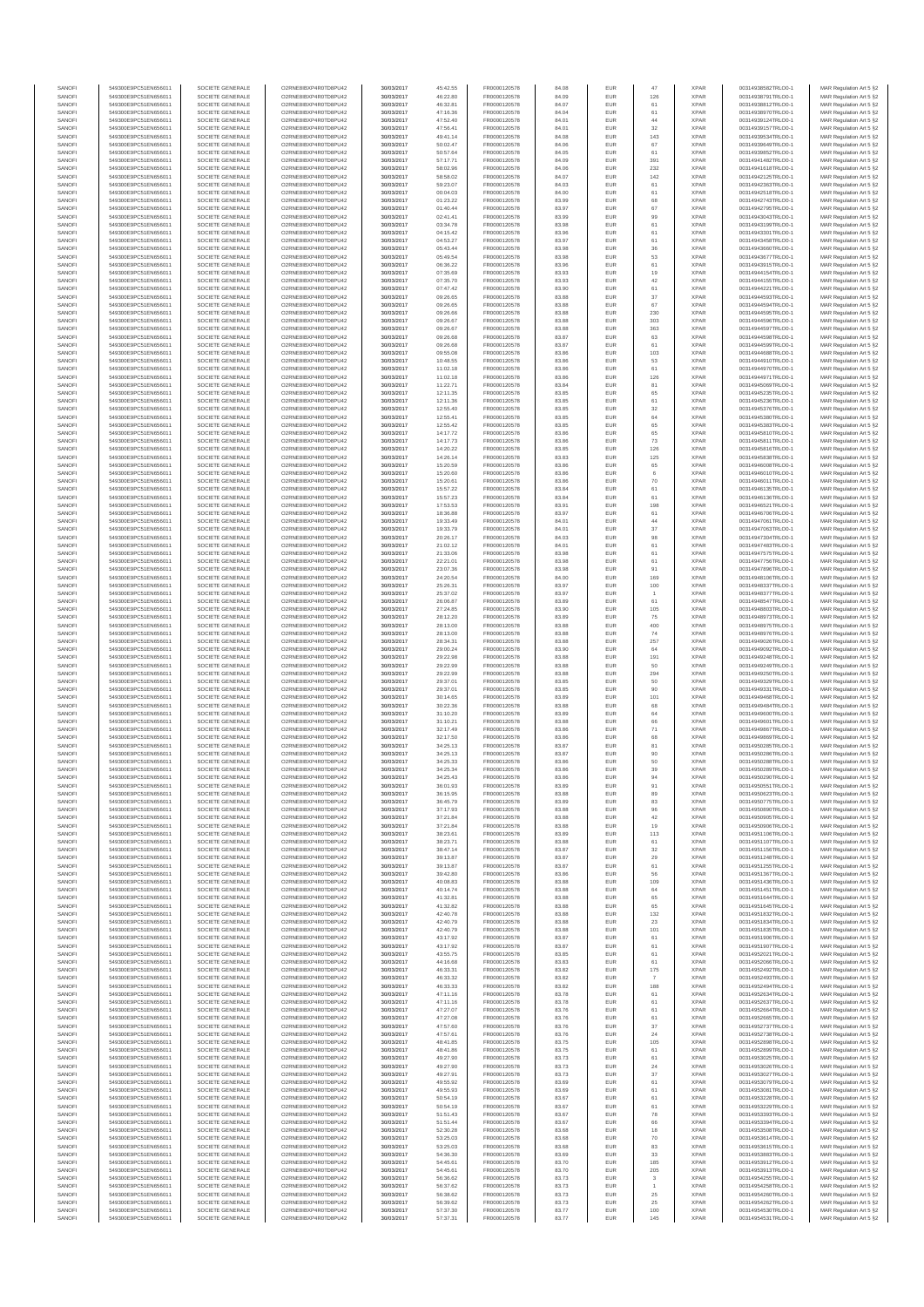| SANOF            | 549300E9PC51EN656011                         | SOCIETE GENERALE                     | O2RNE8IBXP4R0TD8PU42                          | 30/03/2017               | 57:42.71             | FR0000120578                 | 83.81          | EUR               | 213                | <b>XPAR</b>                | 00314954558TRLO0-1                       | MAR Regulation Art 5 §2                            |
|------------------|----------------------------------------------|--------------------------------------|-----------------------------------------------|--------------------------|----------------------|------------------------------|----------------|-------------------|--------------------|----------------------------|------------------------------------------|----------------------------------------------------|
| SANOFI<br>SANOFI | 549300E9PC51EN656011<br>549300E9PC51EN656011 | SOCIETE GENERALE<br>SOCIETE GENERALE | O2RNE8IBXP4R0TD8PU42                          | 30/03/2017<br>30/03/2017 | 58:56.06<br>58:56.07 | FR0000120578<br>FR0000120578 | 83.82<br>83.82 | EUR<br>EUR        | 61<br>61           | <b>XPAR</b><br><b>XPAR</b> | 00314954694TRLO0-1<br>00314954698TRLO0-1 | MAR Regulation Art 5 §2                            |
| SANOFI           | 549300E9PC51EN656011                         | SOCIETE GENERALE                     | O2RNE8IBXP4R0TD8PU42<br>O2RNE8IBXP4R0TD8PU42  | 30/03/2017               | 00:05.85             | FR0000120578                 | 83.82          | EUR               | 151                | <b>XPAR</b>                | 00314954943TRLO0-1                       | MAR Regulation Art 5 §2<br>MAR Regulation Art 5 §2 |
| SANOFI           | 549300E9PC51EN656011                         | SOCIETE GENERALE                     | O2RNE8IBXP4R0TD8PU42                          | 30/03/2017               | 00:05.85             | FR0000120578                 | 83.82          | EUR               | 145                | <b>XPAR</b>                | 00314954944TRLO0-1                       | MAR Regulation Art 5 §2                            |
| SANOFI           | 549300E9PC51EN656011                         | SOCIETE GENERALE                     | O2RNE8IBXP4R0TD8PU42                          | 30/03/2017               | 02:58.40             | FR0000120578                 | 83.80          | EUR               | 107                | <b>XPAR</b>                | 00314955331TRLO0-1                       | MAR Regulation Art 5 §2                            |
| SANOFI<br>SANOFI | 549300E9PC51EN656011<br>549300E9PC51EN656011 | SOCIETE GENERALE<br>SOCIETE GENERALE | O2RNE8IBXP4R0TD8PLI42<br>O2RNE8IBXP4R0TD8PU42 | 30/03/2017<br>30/03/2017 | 02:58.40<br>03:02.40 | FR0000120578<br>FR0000120578 | 83.80<br>83.79 | EUR<br>EUR        | 101<br>129         | <b>XPAR</b><br><b>XPAR</b> | 00314955332TRLO0-1<br>00314955355TRLO0-1 | MAR Regulation Art 5 §2<br>MAR Regulation Art 5 §2 |
| SANOFI           | 549300E9PC51EN656011                         | SOCIETE GENERALE                     | O2RNE8IBXP4R0TD8PU42                          | 30/03/2017               | 03:02.41             | FR0000120578                 | 83.79          | EUR               | 122                | <b>XPAR</b>                | 00314955356TRLO0-1                       | MAR Regulation Art 5 §2                            |
| SANOFI           | 549300E9PC51EN656011                         | SOCIETE GENERALE                     | O2RNE8IBXP4R0TD8PU42                          | 30/03/2017               | 04:47.72             | FR0000120578                 | 83.81          | EUR               | 120                | <b>XPAR</b>                | 00314955730TRLO0-1                       | MAR Regulation Art 5 §2                            |
| SANOFI<br>SANOFI | 549300E9PC51EN656011<br>549300E9PC51EN656011 | SOCIETE GENERALE<br>SOCIETE GENERALE | O2RNE8IBXP4R0TD8PU42<br>O2RNE8IBXP4R0TD8PU42  | 30/03/2017<br>30/03/2017 | 04:47.73<br>04:47.74 | FR0000120578<br>FR0000120578 | 83.81<br>83.81 | EUR<br>EUR        | $44\,$<br>69       | <b>XPAR</b><br><b>XPAR</b> | 00314955733TRLO0-1<br>00314955735TRLO0-1 | MAR Regulation Art 5 §2<br>MAR Regulation Art 5 §2 |
| SANOFI           | 549300E9PC51EN656011                         | SOCIETE GENERALE                     | O2RNE8IBXP4R0TD8PU42                          | 30/03/2017               | 05:19.96             | FR0000120578                 | 83.75          | EUR               | 50                 | <b>XPAR</b>                | 00314955853TRLO0-1                       | MAR Regulation Art 5 §2                            |
| SANOFI           | 549300E9PC51EN656011                         | SOCIETE GENERALE                     | O2RNE8IBXP4R0TD8PU42                          | 30/03/2017               | 05:19.97             | FR0000120578                 | 83.75          | EUR               | 11                 | <b>XPAR</b>                | 00314955854TRLO0-1                       | MAR Regulation Art 5 §2                            |
| SANOFI           | 549300E9PC51EN656011                         | SOCIETE GENERALE                     | O2RNE8IBXP4R0TD8PU42                          | 30/03/2017               | 05:19.97             | FR0000120578                 | 83.75          | EUR               | 61                 | <b>XPAR</b>                | 00314955855TRLO0-1                       | MAR Regulation Art 5 §2                            |
| SANOFI<br>SANOFI | 549300E9PC51EN656011<br>549300E9PC51EN656011 | SOCIETE GENERALE<br>SOCIETE GENERALE | O2RNE8IBXP4R0TD8PU42<br>O2RNE8IBXP4R0TD8PU42  | 30/03/2017<br>30/03/2017 | 07:05.59<br>07:05.60 | FR0000120578<br>FR0000120578 | 83.76<br>83.76 | EUR<br>EUR        | 61<br>23           | <b>XPAR</b><br><b>XPAR</b> | 00314956306TRLO0-1<br>00314956307TRLO0-1 | MAR Regulation Art 5 §2<br>MAR Regulation Art 5 §2 |
| SANOFI           | 549300E9PC51EN656011                         | SOCIETE GENERALE                     | O2RNE8IBXP4R0TD8PU42                          | 30/03/2017               | 07:05.61             | FR0000120578                 | 83.76          | EUR               | 48                 | <b>XPAR</b>                | 00314956308TRLO0-1                       | MAR Regulation Art 5 §2                            |
| SANOFI           | 549300E9PC51EN656011                         | SOCIETE GENERALE                     | O2RNE8IBXP4R0TD8PU42                          | 30/03/2017               | 07:51.96             | FR0000120578                 | 83.76          | EUR               | 135                | <b>XPAR</b>                | 00314956536TRLO0-1                       | MAR Regulation Art 5 §2                            |
| SANOFI           | 549300E9PC51EN656011                         | SOCIETE GENERALE                     | O2RNE8IBXP4R0TD8PU42                          | 30/03/2017               | 07:51.97             | FR0000120578                 | 83.76          | EUR               | 117                | <b>XPAR</b>                | 00314956537TRLO0-1                       | MAR Regulation Art 5 §2                            |
| SANOFI<br>SANOFI | 549300E9PC51EN656011<br>549300E9PC51EN656011 | SOCIETE GENERALE<br>SOCIETE GENERALE | O2RNE8IBXP4R0TD8PU42<br>O2RNE8IBXP4R0TD8PU42  | 30/03/2017<br>30/03/2017 | 07:51.98<br>10:00.10 | FR0000120578<br>FR0000120578 | 83.76<br>83.77 | EUR<br>EUR        | 13<br>244          | <b>XPAR</b><br><b>XPAR</b> | 00314956538TRLO0-1<br>00314957114TRLO0-1 | MAR Regulation Art 5 §2<br>MAR Regulation Art 5 §2 |
| SANOFI           | 549300E9PC51EN656011                         | SOCIETE GENERALE                     | O2RNE8IBXP4R0TD8PU42                          | 30/03/2017               | 10:00.11             | FR0000120578                 | 83.77          | <b>EUR</b>        | 229                | <b>XPAR</b>                | 00314957115TRLO0-1                       | MAR Regulation Art 5 §2                            |
| SANOFI           | 549300E9PC51EN656011                         | SOCIETE GENERALE                     | O2RNE8IBXP4R0TD8PU42                          | 30/03/2017               | 11:24.38             | FR0000120578                 | 83.77          | EUR               | 67                 | <b>XPAR</b>                | 00314957402TRLO0-1                       | MAR Regulation Art 5 §2                            |
| SANOFI<br>SANOFI | 549300E9PC51EN656011<br>549300E9PC51EN656011 | SOCIETE GENERALE<br>SOCIETE GENERALE | O2RNE8IBXP4R0TD8PU42<br>O2RNE8IBXP4R0TD8PU42  | 30/03/2017<br>30/03/2017 | 11:24.39<br>11:42.59 | FR0000120578<br>FR0000120578 | 83.77<br>83.77 | EUR<br>EUR        | 64<br>64           | <b>XPAR</b><br><b>XPAR</b> | 00314957403TRLO0-1<br>00314957439TRLO0-1 | MAR Regulation Art 5 §2<br>MAR Regulation Art 5 §2 |
| SANOFI           | 549300E9PC51EN656011                         | SOCIETE GENERALE                     | O2RNE8IBXP4R0TD8PU42                          | 30/03/2017               | 11:42.60             | FR0000120578                 | 83.77          | EUR               | 61                 | <b>XPAR</b>                | 00314957440TRLO0-1                       | MAR Regulation Art 5 §2                            |
| SANOFI           | 549300E9PC51EN656011                         | SOCIETE GENERALE                     | O2RNE8IBXP4R0TD8PU42                          | 30/03/2017               | 12:38.63             | FR0000120578                 | 83.76          | EUR               | 81                 | <b>XPAR</b>                | 00314957552TRLO0-1                       | MAR Regulation Art 5 §2                            |
| SANOFI           | 549300E9PC51EN656011                         | SOCIETE GENERALE                     | O2RNE8IBXP4R0TD8PU42                          | 30/03/2017               | 12:38.63             | FR0000120578                 | 83.76          | EUR               | $_{33}$            | <b>XPAR</b>                | 00314957553TRLO0-1                       | MAR Regulation Art 5 §2                            |
| SANOFI<br>SANOFI | 549300E9PC51EN656011<br>549300E9PC51EN656011 | SOCIETE GENERALE<br>SOCIETE GENERALE | O2RNE8IBXP4R0TD8PU42<br>O2RNE8IBXP4R0TD8PU42  | 30/03/2017<br>30/03/2017 | 13:11.46<br>14:14.30 | FR0000120578<br>FR0000120578 | 83.77<br>83.76 | EUR<br>EUR        | 74<br>65           | <b>XPAR</b><br><b>XPAR</b> | 00314957657TRLO0-1<br>00314957749TRLO0-1 | MAR Regulation Art 5 §2<br>MAR Regulation Art 5 §2 |
| SANOFI           | 549300E9PC51EN656011                         | SOCIETE GENERALE                     | O2RNE8IBXP4R0TD8PU42                          | 30/03/2017               | 14:14.31             | FR0000120578                 | 83.76          | EUR               | 61                 | <b>XPAR</b>                | 00314957750TRLO0-1                       | MAR Regulation Art 5 §2                            |
| SANOFI           | 549300E9PC51EN656011                         | SOCIETE GENERALE                     | O2RNE8IBXP4R0TD8PU42                          | 30/03/2017               | 14:45.12             | FR0000120578                 | 83.78          | EUR               | 90                 | <b>XPAR</b>                | 00314957803TRLO0-1                       | MAR Regulation Art 5 §2                            |
| SANOFI<br>SANOFI | 549300E9PC51EN656011<br>549300E9PC51EN656011 | SOCIETE GENERALE<br>SOCIETE GENERALE | O2RNE8IBXP4R0TD8PU42<br>O2RNE8IBXP4R0TD8PU42  | 30/03/2017<br>30/03/2017 | 14:45.13<br>15:20.26 | FR0000120578<br>FR0000120578 | 83.78<br>83.77 | EUR<br>EUR        | 25<br>61           | <b>XPAR</b><br><b>XPAR</b> | 00314957804TRLO0-1<br>00314957895TRLO0-1 | MAR Regulation Art 5 §2                            |
| SANOFI           | 549300E9PC51EN656011                         | SOCIETE GENERALE                     | O2RNE8IBXP4R0TD8PU42                          | 30/03/2017               | 15:26.67             | FR0000120578                 | 83.77          | EUR               | 63                 | <b>XPAR</b>                | 00314957936TRLO0-1                       | MAR Regulation Art 5 §2<br>MAR Regulation Art 5 §2 |
| SANOFI           | 549300E9PC51EN656011                         | SOCIETE GENERALE                     | O2RNE8IBXP4R0TD8PU42                          | 30/03/2017               | 15:49.48             | FR0000120578                 | 83.79          | EUR               | 61                 | <b>XPAR</b>                | 00314957986TRLO0-1                       | MAR Regulation Art 5 §2                            |
| SANOFI           | 549300E9PC51EN656011                         | SOCIETE GENERALE                     | O2RNE8IBXP4R0TD8PU42                          | 30/03/2017               | 16:41.14             | FR0000120578                 | 83.77          | EUR               | 61                 | <b>XPAR</b>                | 00314958127TRLO0-1                       | MAR Regulation Art 5 §2                            |
| SANOFI<br>SANOFI | 549300E9PC51EN656011<br>549300E9PC51EN656011 | SOCIETE GENERALE<br>SOCIETE GENERALE | O2RNE8IBXP4R0TD8PU42<br>O2RNE8IBXP4R0TD8PU42  | 30/03/2017<br>30/03/2017 | 16:41.15<br>17:27.88 | FR0000120578<br>FR0000120578 | 83.77<br>83.77 | EUR<br>EUR        | 61<br>61           | <b>XPAR</b><br><b>XPAR</b> | 00314958128TRLO0-1<br>00314958208TRLO0-1 | MAR Regulation Art 5 §2<br>MAR Regulation Art 5 §2 |
| SANOFI           | 549300E9PC51EN656011                         | SOCIETE GENERALE                     | O2RNE8IBXP4R0TD8PU42                          | 30/03/2017               | 17:27.88             | FR0000120578                 | 83.77          | <b>EUR</b>        | 61                 | <b>XPAR</b>                | 00314958209TRLO0-1                       | MAR Regulation Art 5 §2                            |
| SANOFI           | 549300E9PC51EN656011                         | SOCIETE GENERALE                     | O2RNE8IBXP4R0TD8PU42                          | 30/03/2017               | 19:08.88             | FR0000120578                 | 83.81          | EUR               | 152                | <b>XPAR</b>                | 00314958562TRLO0-1                       | MAR Regulation Art 5 §2                            |
| SANOFI           | 549300E9PC51EN656011                         | SOCIETE GENERALE<br>SOCIETE GENERALE | O2RNE8IBXP4R0TD8PU42                          | 30/03/2017               | 19:10.78             | FR0000120578                 | 83.80          | EUR               | 158                | <b>XPAR</b>                | 00314958572TRLO0-1                       | MAR Regulation Art 5 §2                            |
| SANOFI<br>SANOFI | 549300E9PC51EN656011<br>549300E9PC51EN656011 | SOCIETE GENERALE                     | O2RNE8IBXP4R0TD8PU42<br>O2RNE8IBXP4R0TD8PU42  | 30/03/2017<br>30/03/2017 | 19:57.22<br>20:24.65 | FR0000120578<br>FR0000120578 | 83.78<br>83.78 | EUR<br>EUR        | 11<br>50           | <b>XPAR</b><br><b>XPAR</b> | 00314958707TRLO0-1<br>00314958791TRLO0-1 | MAR Regulation Art 5 §2<br>MAR Regulation Art 5 §2 |
| SANOFI           | 549300E9PC51EN656011                         | SOCIETE GENERALE                     | O2RNE8IBXP4R0TD8PU42                          | 30/03/2017               | 20:24.66             | FR0000120578                 | 83.78          | EUR               | 38                 | <b>XPAR</b>                | 00314958792TRLO0-1                       | MAR Regulation Art 5 §2                            |
| SANOFI           | 549300E9PC51EN656011                         | SOCIETE GENERALE                     | O2RNE8IBXP4R0TD8PU42                          | 30/03/2017               | 20:24.66             | FR0000120578                 | 83.78          | EUR               | $23\,$             | <b>XPAR</b>                | 00314958793TRLO0-1                       | MAR Regulation Art 5 §2                            |
| SANOFI           | 549300E9PC51EN656011                         | SOCIETE GENERALE                     | O2RNE8IBXP4R0TD8PU42<br>O2RNE8IBXP4R0TD8PU42  | 30/03/2017               | 20:43.77             | FR0000120578                 | 83.76          | EUR               | 61                 | <b>XPAR</b>                | 00314958819TRLO0-1                       | MAR Regulation Art 5 §2                            |
| SANOFI<br>SANOFI | 549300E9PC51EN656011<br>549300E9PC51EN656011 | SOCIETE GENERALE<br>SOCIETE GENERALE | O2RNE8IBXP4R0TD8PU42                          | 30/03/2017<br>30/03/2017 | 21:20.50<br>21:29.72 | FR0000120578<br>FR0000120578 | 83.75<br>83.72 | EUR<br>EUR        | 61<br>6            | <b>XPAR</b><br><b>XPAR</b> | 00314958967TRLO0-1<br>00314959031TRLO0-1 | MAR Regulation Art 5 §2<br>MAR Regulation Art 5 §2 |
| SANOFI           | 549300E9PC51EN656011                         | SOCIETE GENERALE                     | O2RNE8IBXP4R0TD8PU42                          | 30/03/2017               | 21:29.73             | FR0000120578                 | 83.72          | EUR               | 50                 | <b>XPAR</b>                | 00314959037TRLO0-1                       | MAR Regulation Art 5 §2                            |
| SANOFI           | 549300E9PC51EN656011                         | SOCIETE GENERALE                     | O2RNE8IBXP4R0TD8PU42                          | 30/03/2017               | 21:29.82             | FR0000120578                 | 83.72          | EUR               | 5                  | <b>XPAR</b>                | 00314959044TRLO0-1                       | MAR Regulation Art 5 §2                            |
| SANOFI<br>SANOFI | 549300E9PC51EN656011                         | SOCIETE GENERALE                     | O2RNE8IBXP4R0TD8PU42                          | 30/03/2017               | 21:58.56             | FR0000120578<br>FR0000120578 | 83.73<br>83.72 | EUR<br>EUR        | 68<br>$25\,$       | <b>XPAR</b><br><b>XPAR</b> | 00314959154TRLO0-1                       | MAR Regulation Art 5 §2<br>MAR Regulation Art 5 §2 |
| SANOFI           | 549300E9PC51EN656011<br>549300E9PC51EN656011 | SOCIETE GENERALE<br>SOCIETE GENERALE | O2RNE8IBXP4R0TD8PU42<br>O2RNESIBXP4R0TD8PLI42 | 30/03/2017<br>30/03/2017 | 22:13.98<br>22:13.98 | FR0000120578                 | 83.72          | EUR               | 36                 | <b>XPAR</b>                | 00314959194TRLO0-1<br>00314959196TRLO0-1 | MAR Regulation Art 5 §2                            |
| SANOFI           | 549300E9PC51EN656011                         | SOCIETE GENERALE                     | O2RNE8IBXP4R0TD8PU42                          | 30/03/2017               | 23:30.86             | FR0000120578                 | 83.73          | EUR               | 27                 | <b>XPAR</b>                | 00314959475TRLO0-1                       | MAR Regulation Art 5 §2                            |
| SANOFI           | 549300E9PC51EN656011                         | SOCIETE GENERALE                     | O2RNE8IBXP4R0TD8PU42                          | 30/03/2017               | 23:33.87             | FR0000120578                 | 83.73          | EUR               | $\mathbf{3}$       | <b>XPAR</b>                | 00314959482TRLO0-1                       | MAR Regulation Art 5 §2                            |
| SANOFI<br>SANOFI | 549300E9PC51EN656011<br>549300E9PC51EN656011 | SOCIETE GENERALE<br>SOCIETE GENERALE | O2RNE8IBXP4R0TD8PU42<br>O2RNE8IBXP4R0TD8PU42  | 30/03/2017<br>30/03/2017 | 23:40.27<br>23:40.28 | FR0000120578<br>FR0000120578 | 83.73<br>83.73 | EUR<br>EUR        | 56<br>61           | <b>XPAR</b><br><b>XPAR</b> | 00314959496TRLO0-1<br>00314959499TRLO0-1 | MAR Regulation Art 5 §2<br>MAR Regulation Art 5 §2 |
| SANOFI           | 549300E9PC51EN656011                         | SOCIETE GENERALE                     | O2RNE8IBXP4R0TD8PU42                          | 30/03/2017               | 23:56.88             | FR0000120578                 | 83.69          | EUR               | 72                 | <b>XPAR</b>                | 00314959557TRLO0-1                       | MAR Regulation Art 5 §2                            |
| SANOFI           | 549300E9PC51EN656011                         | SOCIETE GENERALE                     | O2RNE8IBXP4R0TD8PU42                          | 30/03/2017               | 23:56.89             | FR0000120578                 | 83.69          | EUR               | 79                 | <b>XPAR</b>                | 00314959563TRLO0-1                       | MAR Regulation Art 5 §2                            |
| SANOFI           | 549300E9PC51EN656011                         | SOCIETE GENERALE                     | O2RNE8IBXP4R0TD8PU42                          | 30/03/2017               | 24:53.75             | FR0000120578                 | 83.66          | EUR               | 85                 | <b>XPAR</b>                | 00314959737TRLO0-1                       | MAR Regulation Art 5 §2                            |
| SANOFI<br>SANOFI | 549300E9PC51EN656011<br>549300E9PC51EN656011 | SOCIETE GENERALE<br>SOCIETE GENERALE | O2RNE8IBXP4R0TD8PU42<br>O2RNE8IBXP4R0TD8PU42  | 30/03/2017<br>30/03/2017 | 24:53.76<br>26:20.24 | FR0000120578<br>FR0000120578 | 83.66<br>83.68 | EUR<br>EUR        | 81<br>135          | <b>XPAR</b><br><b>XPAR</b> | 00314959738TRLO0-1<br>00314959987TRLO0-1 | MAR Regulation Art 5 §2<br>MAR Regulation Art 5 §2 |
| SANOFI           | 549300E9PC51EN656011                         | SOCIETE GENERALE                     | O2RNE8IBXP4R0TD8PU42                          | 30/03/2017               | 26:20.25             | FR0000120578                 | 83.68          | EUR               | 127                | <b>XPAR</b>                | 00314959988TRLO0-1                       | MAR Regulation Art 5 §2                            |
| SANOFI           | 549300E9PC51EN656011                         | SOCIETE GENERALE                     | O2RNE8IBXP4R0TD8PU42                          | 30/03/2017               | 28:36.99             | FR0000120578                 | 83.64          | <b>EUR</b>        | 92                 | <b>XPAR</b>                | 00314960485TRLO0-1                       | MAR Regulation Art 5 §2                            |
| SANOFI           | 549300E9PC51EN656011                         | SOCIETE GENERALE                     | O2RNE8IBXP4R0TD8PU42                          | 30/03/2017               | 28:36.99             | FR0000120578                 | 83.64          | EUR               | 86<br>100          | <b>XPAR</b>                | 00314960486TRLO0-1                       | MAR Regulation Art 5 §2                            |
| SANOFI<br>SANOFI | 549300E9PC51EN656011<br>549300E9PC51EN656011 | SOCIETE GENERALE<br>SOCIETE GENERALE | O2RNE8IBXP4R0TD8PU42<br>O2RNE8IBXP4R0TD8PU42  | 30/03/2017<br>30/03/2017 | 28:52.51<br>28:52.51 | FR0000120578<br>FR0000120578 | 83.63<br>83.63 | EUR<br>EUR        | 106                | <b>XPAR</b><br><b>XPAR</b> | 00314960548TRLO0-1<br>00314960549TRLO0-1 | MAR Regulation Art 5 §2<br>MAR Regulation Art 5 §2 |
| SANOFI           | 549300E9PC51EN656011                         | SOCIETE GENERALE                     | O2RNE8IBXP4R0TD8PU42                          | 30/03/2017               | 29:26.25             | FR0000120578                 | 83.60          | EUR               | 61                 | <b>XPAR</b>                | 00314960709TRLO0-1                       | MAR Regulation Art 5 §2                            |
| SANOFI           | 549300E9PC51EN656011                         | SOCIETE GENERALE                     | O2RNE8IBXP4R0TD8PU42                          | 30/03/2017               | 29:26.26             | FR0000120578                 | 83.60          | EUR               | 61                 | <b>XPAR</b>                | 00314960710TRLO0-1                       | MAR Regulation Art 5 §2                            |
| SANOFI<br>SANOFI | 549300E9PC51EN656011<br>549300E9PC51EN656011 | SOCIETE GENERALE<br>SOCIETE GENERALE | O2RNE8IBXP4R0TD8PU42<br>O2RNE8IBXP4R0TD8PU42  | 30/03/2017<br>30/03/2017 | 30:10.41<br>30:14.01 | FR0000120578<br>FR0000120578 | 83.56<br>83.56 | EUR<br>EUR        | 61<br>61           | <b>XPAR</b><br><b>XPAR</b> | 00314960915TRLO0-1<br>00314960921TRLO0-1 | MAR Regulation Art 5 §2<br>MAR Regulation Art 5 §2 |
| SANOFI           | 549300E9PC51EN656011                         | SOCIETE GENERALE                     | O2RNE8IBXP4R0TD8PU42                          | 30/03/2017               | 30:33.94             | FR0000120578                 | 83.55          | EUR               | 53                 | <b>XPAR</b>                | 00314961032TRLO0-1                       | MAR Regulation Art 5 §2                            |
| SANOFI           | 549300E9PC51EN656011                         | SOCIETE GENERALE                     | O2RNE8IBXP4R0TD8PU42                          | 30/03/2017               | 31:02.28             | FR0000120578                 | 83.54          | EUR               | 64                 | <b>XPAR</b>                | 00314961136TRLO0-1                       | MAR Regulation Art 5 §2                            |
| SANOFI<br>SANOFI | 549300E9PC51EN656011<br>549300E9PC51EN656011 | SOCIETE GENERALE<br>SOCIETE GENERALE | O2RNE8IBXP4R0TD8PU42<br>O2RNE8IBXP4R0TD8PU42  | 30/03/2017<br>30/03/2017 | 31:02.28<br>31:09.28 | FR0000120578<br>FR0000120578 | 83.54<br>83.54 | EUR<br><b>EUR</b> | 72                 | <b>XPAR</b><br><b>XPAR</b> | 00314961138TRLO0-1<br>00314961155TRLO0-1 | MAR Regulation Art 5 §2                            |
| SANOFI           | 549300E9PC51EN656011                         | SOCIETE GENERALE                     | O2RNE8IBXP4R0TD8PU42                          | 30/03/2017               | 31:27.70             | FR0000120578                 | 83.53          | EUR               | 77<br>61           | <b>XPAR</b>                | 00314961186TRLO0-1                       | MAR Regulation Art 5 §2<br>MAR Regulation Art 5 §2 |
| SANOFI           | 549300E9PC51EN656011                         | SOCIETE GENERALE                     | O2RNE8IBXP4R0TD8PU42                          | 30/03/2017               | 31:48.03             | FR0000120578                 | 83.51          | EUR               | 27                 | <b>XPAR</b>                | 00314961296TRLO0-1                       | MAR Regulation Art 5 §2                            |
| SANOFI           | 549300E9PC51EN656011                         | SOCIETE GENERALE                     | O2RNE8IBXP4R0TD8PU42                          | 30/03/2017               | 32:02.96             | FR0000120578                 | 83.51          | EUR               | 34                 | <b>XPAR</b>                | 00314961384TRLO0-1                       | MAR Regulation Art 5 §2                            |
| SANOFI<br>SANOFI | 549300E9PC51EN656011<br>549300E9PC51EN656011 | SOCIETE GENERALE<br>SOCIETE GENERALE | O2RNE8IBXP4R0TD8PU42<br>O2RNE8IBXP4R0TD8PU42  | 30/03/2017<br>30/03/2017 | 32:02.96<br>32:02.97 | FR0000120578<br>FR0000120578 | 83.51<br>83.51 | EUR<br>EUR        | 30                 | <b>XPAR</b><br><b>XPAR</b> | 00314961386TRLO0-1<br>00314961387TRLO0-1 | MAR Regulation Art 5 §2                            |
| SANOFI           | 549300E9PC51EN656011                         | SOCIETE GENERALE                     | O2RNE8IBXP4R0TD8PU42                          | 30/03/2017               | 32:02.98             | FR0000120578                 | 83.51          | EUR               | 31<br>19           | <b>XPAR</b>                | 00314961388TRLO0-1                       | MAR Regulation Art 5 §2<br>MAR Regulation Art 5 §2 |
| SANOFI           | 549300E9PC51EN656011                         | SOCIETE GENERALE                     | O2RNE8IBXP4R0TD8PU42                          | 30/03/2017               | 32:03.06             | FR0000120578                 | 83.51          | EUR               | 42                 | <b>XPAR</b>                | 00314961389TRLO0-1                       | MAR Regulation Art 5 §2                            |
| SANOFI           | 549300E9PC51EN656011                         | SOCIETE GENERALE                     | O2RNE8IBXP4R0TD8PU42                          | 30/03/2017               | 32:32.49             | FR0000120578                 | 83.50          | EUR               | 8                  | <b>XPAR</b>                | 00314961472TRLO0-1                       | MAR Regulation Art 5 §2                            |
| SANOFI<br>SANOFI | 549300E9PC51EN656011<br>549300E9PC51EN656011 | SOCIETE GENERALE<br>SOCIETE GENERALE | O2RNE8IBXP4R0TD8PU42<br>O2RNE8IBXP4R0TD8PU42  | 30/03/2017<br>30/03/2017 | 35:25.22<br>36:00.17 | FR0000120578<br>FR0000120578 | 83.65<br>83.65 | EUR<br>EUR        | 276<br>254         | <b>XPAR</b><br><b>XPAR</b> | 00314962161TRLO0-1<br>00314962292TRLO0-1 | MAR Regulation Art 5 §2<br>MAR Regulation Art 5 §2 |
| SANOFI           | 549300E9PC51EN656011                         | SOCIETE GENERALE                     | O2RNE8IBXP4R0TD8PU42                          | 30/03/2017               | 36:00.17             | FR0000120578                 | 83.65          | EUR               | 310                | <b>XPAR</b>                | 00314962293TRLO0-1                       | MAR Regulation Art 5 §2                            |
| SANOFI           | 549300E9PC51EN656011                         | SOCIETE GENERALE                     | O2RNE8IBXP4R0TD8PU42                          | 30/03/2017               | 36:00.18             | FR0000120578                 | 83.65          | EUR               | 306                | <b>XPAR</b>                | 00314962294TRLO0-1                       | MAR Regulation Art 5 §2                            |
| SANOFI<br>SANOFI | 549300E9PC51EN656011<br>549300E9PC51EN656011 | SOCIETE GENERALE<br>SOCIETE GENERALE | O2RNE8IBXP4R0TD8PU42<br>O2RNE8IBXP4R0TD8PU42  | 30/03/2017               | 36:00.19             | FR0000120578                 | 83.65          | EUR<br>EUR        | 25                 | <b>XPAR</b><br><b>XPAR</b> | 00314962295TRLO0-1                       | MAR Regulation Art 5 §2                            |
| SANOFI           | 549300E9PC51EN656011                         | SOCIETE GENERALE                     | O2RNE8IBXP4R0TD8PU42                          | 30/03/2017<br>30/03/2017 | 37:12.45<br>37:12.46 | FR0000120578<br>FR0000120578 | 83.65<br>83.65 | EUR               | 233<br>131         | <b>XPAR</b>                | 00314962501TRLO0-1<br>00314962502TRLO0-1 | MAR Regulation Art 5 §2<br>MAR Regulation Art 5 §2 |
| SANOFI           | 549300E9PC51EN656011                         | SOCIETE GENERALE                     | O2RNE8IBXP4R0TD8PU42                          | 30/03/2017               | 37:12.47             | FR0000120578                 | 83.65          | EUR               | 140                | <b>XPAR</b>                | 00314962503TRLO0-1                       | MAR Regulation Art 5 §2                            |
| SANOFI           | 549300E9PC51EN656011                         | SOCIETE GENERALE                     | O2RNE8IBXP4R0TD8PU42                          | 30/03/2017               | 37:20.47             | FR0000120578                 | 83.64          | EUR               | 61                 | <b>XPAR</b>                | 00314962539TRLO0-1                       | MAR Regulation Art 5 §2                            |
| SANOFI<br>SANOFI | 549300E9PC51EN656011<br>549300E9PC51EN656011 | SOCIETE GENERALE<br>SOCIETE GENERALE | O2RNE8IBXP4R0TD8PU42<br>O2RNE8IBXP4R0TD8PU42  | 30/03/2017<br>30/03/2017 | 37:51.21<br>37:51.22 | FR0000120578<br>FR0000120578 | 83.66<br>83.66 | <b>EUR</b><br>EUR | 61<br>61           | <b>XPAR</b><br><b>XPAR</b> | 00314962645TRLO0-1<br>00314962646TRLO0-1 | MAR Regulation Art 5 §2<br>MAR Regulation Art 5 §2 |
| SANOFI           | 549300E9PC51EN656011                         | SOCIETE GENERALE                     | O2RNE8IBXP4R0TD8PU42                          | 30/03/2017               | 37:51.22             | FR0000120578                 | 83.66          | EUR               | 61                 | <b>XPAR</b>                | 00314962647TRLO0-1                       | MAR Regulation Art 5 §2                            |
| SANOFI           | 549300E9PC51EN656011                         | SOCIETE GENERALE                     | O2RNE8IBXP4R0TD8PU42                          | 30/03/2017               | 38:32.45             | FR0000120578                 | 83.65          | EUR               | 33                 | <b>XPAR</b>                | 00314962756TRLO0-1                       | MAR Regulation Art 5 §2                            |
| SANOFI<br>SANOFI | 549300E9PC51EN656011<br>549300E9PC51EN656011 | SOCIETE GENERALE<br>SOCIETE GENERALE | O2RNE8IBXP4R0TD8PU42<br>O2RNE8IBXP4R0TD8PU42  | 30/03/2017<br>30/03/2017 | 38:32.46<br>38:32.46 | FR0000120578<br>FR0000120578 | 83.65<br>83.65 | EUR<br><b>EUR</b> | 28<br>61           | <b>XPAR</b><br><b>XPAR</b> | 00314962757TRLO0-1<br>00314962758TRLO0-1 | MAR Regulation Art 5 §2<br>MAR Regulation Art 5 §2 |
| SANOFI           | 549300E9PC51EN656011                         | SOCIETE GENERALE                     | O2RNE8IBXP4R0TD8PU42                          | 30/03/2017               | 38:32.47             | FR0000120578                 | 83.65          | EUR               | 61                 | <b>XPAR</b>                | 00314962759TRLO0-1                       | MAR Regulation Art 5 §2                            |
| SANOFI           | 549300E9PC51EN656011                         | SOCIETE GENERALE                     | O2RNE8IBXP4R0TD8PU42                          | 30/03/2017               | 38:45.57             | FR0000120578                 | 83.63          | <b>EUR</b>        | 68                 | <b>XPAR</b>                | 00314962814TRLO0-1                       | MAR Regulation Art 5 §2                            |
| SANOFI<br>SANOFI | 549300E9PC51EN656011<br>549300E9PC51EN656011 | SOCIETE GENERALE<br>SOCIETE GENERALE | O2RNE8IBXP4R0TD8PU42<br>O2RNE8IBXP4R0TD8PU42  | 30/03/2017<br>30/03/2017 | 39:24.91<br>39:25.01 | FR0000120578<br>FR0000120578 | 83.59<br>83.59 | EUR<br>EUR        | 61<br>61           | <b>XPAR</b><br><b>XPAR</b> | 00314962904TRLO0-1<br>00314962905TRLO0-1 | MAR Regulation Art 5 §2<br>MAR Regulation Art 5 §2 |
| SANOFI           | 549300E9PC51EN656011                         | SOCIETE GENERALE                     | O2RNE8IBXP4R0TD8PU42                          | 30/03/2017               | 39:25.02             | FR0000120578                 | 83.59          | EUR               | 61                 | <b>XPAR</b>                | 00314962906TRLO0-1                       | MAR Regulation Art 5 §2                            |
| SANOFI           | 549300E9PC51EN656011                         | SOCIETE GENERALE                     | O2RNE8IBXP4R0TD8PU42                          | 30/03/2017               | 40:06.45             | FR0000120578                 | 83.61          | EUR               | 86                 | <b>XPAR</b>                | 00314962999TRLO0-1                       | MAR Regulation Art 5 §2                            |
| SANOFI<br>SANOFI | 549300E9PC51EN656011<br>549300E9PC51EN656011 | SOCIETE GENERALE<br>SOCIETE GENERALE | O2RNE8IBXP4R0TD8PU42<br>O2RNE8IBXP4R0TD8PU42  | 30/03/2017<br>30/03/2017 | 40:06.46<br>40:10.06 | FR0000120578<br>FR0000120578 | 83.61<br>83.63 | EUR<br>EUR        | 14<br>161          | <b>XPAR</b><br><b>XPAR</b> | 00314963000TRLO0-1<br>00314963012TRLO0-1 | MAR Regulation Art 5 §2                            |
| SANOFI           | 549300E9PC51EN656011                         | SOCIETE GENERALE                     | O2RNE8IBXP4R0TD8PU42                          | 30/03/2017               | 40:10.06             | FR0000120578                 | 83.63          | <b>EUR</b>        | 90                 | <b>XPAR</b>                | 00314963013TRLO0-1                       | MAR Regulation Art 5 §2<br>MAR Regulation Art 5 §2 |
| SANOFI           | 549300E9PC51EN656011                         | SOCIETE GENERALE                     | O2RNE8IBXP4R0TD8PU42                          | 30/03/2017               | 42:40.91             | FR0000120578                 | 83.63          | EUR               | 319                | <b>XPAR</b>                | 00314963412TRLO0-1                       | MAR Regulation Art 5 §2                            |
| SANOFI           | 549300E9PC51EN656011                         | SOCIETE GENERALE                     | O2RNE8IBXP4R0TD8PU42                          | 30/03/2017               | 42:40.92             | FR0000120578                 | 83.63          | <b>EUR</b>        | 20                 | <b>XPAR</b>                | 00314963413TRLO0-1                       | MAR Regulation Art 5 §2                            |
| SANOFI<br>SANOFI | 549300E9PC51EN656011<br>549300E9PC51EN656011 | SOCIETE GENERALE<br>SOCIETE GENERALE | O2RNE8IBXP4R0TD8PU42<br>O2RNE8IBXP4R0TD8PU42  | 30/03/2017<br>30/03/2017 | 42:40.92<br>42:40.93 | FR0000120578<br>FR0000120578 | 83.63<br>83.63 | EUR<br>EUR        | 110<br>100         | <b>XPAR</b><br><b>XPAR</b> | 00314963414TRLO0-1<br>00314963415TRLO0-1 | MAR Regulation Art 5 §2<br>MAR Regulation Art 5 §2 |
| SANOFI           | 549300E9PC51EN656011                         | SOCIETE GENERALE                     | O2RNE8IBXP4R0TD8PU42                          | 30/03/2017               | 42:40.94             | FR0000120578                 | 83.63          | EUR               | 203                | <b>XPAR</b>                | 00314963416TRLO0-1                       | MAR Regulation Art 5 §2                            |
| SANOFI           | 549300E9PC51EN656011                         | SOCIETE GENERALE                     | O2RNE8IBXP4R0TD8PU42                          | 30/03/2017               | 42:40.94             | FR0000120578                 | 83.63          | EUR               | 198                | <b>XPAR</b>                | 00314963417TRLO0-1                       | MAR Regulation Art 5 §2                            |
| SANOFI           | 549300E9PC51EN656011                         | SOCIETE GENERALE                     | O2RNE8IBXP4R0TD8PU42                          | 30/03/2017               | 42:40.95             | FR0000120578                 | 83.63          | EUR               | 80                 | <b>XPAR</b>                | 00314963418TRLO0-1                       | MAR Regulation Art 5 §2                            |
| SANOFI<br>SANOFI | 549300E9PC51EN656011<br>549300E9PC51EN656011 | SOCIETE GENERALE<br>SOCIETE GENERALE | O2RNE8IBXP4R0TD8PU42<br>O2RNE8IBXP4R0TD8PU42  | 30/03/2017<br>30/03/2017 | 42:40.95<br>42:40.96 | FR0000120578<br>FR0000120578 | 83.63<br>83.63 | EUR<br><b>EUR</b> | 50<br>67           | <b>XPAR</b><br><b>XPAR</b> | 00314963419TRLO0-1<br>00314963420TRLO0-1 | MAR Regulation Art 5 §2<br>MAR Regulation Art 5 §2 |
| SANOFI           | 549300E9PC51EN656011                         | SOCIETE GENERALE                     | O2RNE8IBXP4R0TD8PU42                          | 30/03/2017               | 42:40.97             | FR0000120578                 | 83.63          | EUR               | 140                | <b>XPAR</b>                | 00314963421TRLO0-1                       | MAR Regulation Art 5 §2                            |
| SANOFI           | 549300E9PC51EN656011                         | SOCIETE GENERALE                     | O2RNE8IBXP4R0TD8PU42                          | 30/03/2017               | 42:40.97             | FR0000120578                 | 83.63          | <b>EUR</b>        | 29                 | <b>XPAR</b>                | 00314963422TRLO0-1                       | MAR Regulation Art 5 §2                            |
| SANOFI<br>SANOFI | 549300E9PC51EN656011<br>549300E9PC51EN656011 | SOCIETE GENERALE<br>SOCIETE GENERALE | O2RNE8IBXP4R0TD8PU42<br>O2RNE8IBXP4R0TD8PU42  | 30/03/2017<br>30/03/2017 | 42:40.98<br>42:40.99 | FR0000120578<br>FR0000120578 | 83.63<br>83.63 | EUR<br>EUR        | 17<br>60           | <b>XPAR</b><br><b>XPAR</b> | 00314963423TRLO0-1<br>00314963424TRLO0-1 | MAR Regulation Art 5 §2                            |
| SANOFI           | 549300E9PC51EN656011                         | SOCIETE GENERALE                     | O2RNE8IBXP4R0TD8PU42                          | 30/03/2017               | 42:40.99             | FR0000120578                 | 83.63          | EUR               | $177\,$            | <b>XPAR</b>                | 00314963425TRLO0-1                       | MAR Regulation Art 5 §2<br>MAR Regulation Art 5 §2 |
| SANOFI           | 549300E9PC51EN656011                         | SOCIETE GENERALE                     | O2RNE8IBXP4R0TD8PU42                          | 30/03/2017               | 42:41.00             | FR0000120578                 | 83.63          | EUR               | 59                 | <b>XPAR</b>                | 00314963426TRLO0-1                       | MAR Regulation Art 5 §2                            |
| SANOFI           | 549300E9PC51EN656011                         | SOCIETE GENERALE                     | O2RNE8IBXP4R0TD8PU42                          | 30/03/2017               | 42:41.00             | FR0000120578                 | 83.63          | EUR               | 116                | <b>XPAR</b>                | 00314963427TRLO0-1                       | MAR Regulation Art 5 §2                            |
| SANOFI<br>SANOFI | 549300E9PC51EN656011<br>549300E9PC51EN656011 | SOCIETE GENERALE<br>SOCIETE GENERALE | O2RNE8IBXP4R0TD8PU42<br>O2RNE8IBXP4R0TD8PU42  | 30/03/2017<br>30/03/2017 | 42:41.01<br>42:41.02 | FR0000120578<br>FR0000120578 | 83.63<br>83.63 | EUR<br><b>EUR</b> | 13<br>53           | <b>XPAR</b><br><b>XPAR</b> | 00314963428TRLO0-1<br>00314963429TRLO0-1 | MAR Regulation Art 5 §2                            |
| SANOFI           | 549300E9PC51EN656011                         | SOCIETE GENERALE                     | O2RNE8IBXP4R0TD8PU42                          | 30/03/2017               | 42:41.02             | FR0000120578                 | 83.63          | EUR               | 158                | <b>XPAR</b>                | 00314963430TRLO0-1                       | MAR Regulation Art 5 §2<br>MAR Regulation Art 5 §2 |
| SANOFI           | 549300E9PC51EN656011                         | SOCIETE GENERALE                     | O2RNE8IBXP4R0TD8PU42                          | 30/03/2017               | 42:41.91             | FR0000120578                 | 83.63          | <b>EUR</b>        | 31                 | <b>XPAR</b>                | 00314963464TRLO0-1                       | MAR Regulation Art 5 §2                            |
| SANOFI           | 549300E9PC51EN656011                         | SOCIETE GENERALE                     | O2RNE8IBXP4R0TD8PU42                          | 30/03/2017               | 42:41.92             | FR0000120578                 | 83.63          | EUR               | 212                | <b>XPAR</b>                | 00314963466TRLO0-1                       | MAR Regulation Art 5 §2                            |
| SANOFI<br>SANOFI | 549300E9PC51EN656011<br>549300E9PC51EN656011 | SOCIETE GENERALE<br>SOCIETE GENERALE | O2RNE8IBXP4R0TD8PU42<br>O2RNE8IBXP4R0TD8PU42  | 30/03/2017<br>30/03/2017 | 42:41.92<br>42:42.11 | FR0000120578<br>FR0000120578 | 83.63<br>83.63 | EUR<br>EUR        | -7<br>153          | <b>XPAR</b><br><b>XPAR</b> | 00314963467TRLO0-1<br>00314963468TRLO0-1 | MAR Regulation Art 5 §2<br>MAR Regulation Art 5 §2 |
| SANOFI           | 549300E9PC51EN656011                         | SOCIETE GENERALE                     | O2RNE8IBXP4R0TD8PU42                          | 30/03/2017               | 42:42.12             | FR0000120578                 | 83.63          | EUR               | 21                 | <b>XPAR</b>                | 00314963469TRLO0-1                       | MAR Regulation Art 5 §2                            |
| SANOFI           | 549300E9PC51EN656011                         | SOCIETE GENERALE                     | O2RNE8IBXP4R0TD8PU42                          | 30/03/2017               | 44:30.13             | FR0000120578                 | 83.62          | <b>EUR</b>        | 60                 | <b>XPAR</b>                | 00314963781TRLO0-1                       | MAR Regulation Art 5 §2                            |
| SANOFI<br>SANOFI | 549300E9PC51EN656011<br>549300E9PC51EN656011 | SOCIETE GENERALE<br>SOCIETE GENERALE | O2RNE8IBXP4R0TD8PU42<br>O2RNE8IBXP4R0TD8PU42  | 30/03/2017<br>30/03/2017 | 44:30.13<br>44:32.83 | FR0000120578<br>FR0000120578 | 83.62<br>83.62 | EUR<br><b>EUR</b> | 39<br>22           | <b>XPAR</b><br><b>XPAR</b> | 00314963782TRLO0-1<br>00314963797TRLO0-1 | MAR Regulation Art 5 §2                            |
| SANOFI           | 549300E9PC51EN656011                         | SOCIETE GENERALE                     | O2RNE8IBXP4R0TD8PU42                          | 30/03/2017               | 44:32.84             | FR0000120578                 | 83.62          | EUR               | 61                 | <b>XPAR</b>                | 00314963798TRLO0-1                       | MAR Regulation Art 5 §2<br>MAR Regulation Art 5 §2 |
| SANOFI           | 549300E9PC51EN656011                         | SOCIETE GENERALE                     | O2RNE8IBXP4R0TD8PU42                          | 30/03/2017               | 44:32.84             | FR0000120578                 | 83.62          | EUR               | 205                | <b>XPAR</b>                | 00314963799TRLO0-1                       | MAR Regulation Art 5 §2                            |
| SANOFI           | 549300E9PC51EN656011                         | SOCIETE GENERALE                     | O2RNE8IBXP4R0TD8PU42                          | 30/03/2017               | 44:33.43             | FR0000120578                 | 83.61          | EUR<br>EUR        | 64                 | <b>XPAR</b>                | 00314963804TRLO0-1                       | MAR Regulation Art 5 §2                            |
| SANOFI<br>SANOFI | 549300E9PC51EN656011<br>549300E9PC51EN656011 | SOCIETE GENERALE<br>SOCIETE GENERALE | O2RNE8IBXP4R0TD8PU42<br>O2RNE8IBXP4R0TD8PU42  | 30/03/2017<br>30/03/2017 | 44:37.44<br>44:37.44 | FR0000120578<br>FR0000120578 | 83.61<br>83.61 | EUR               | $17\,$<br>$\rm 75$ | <b>XPAR</b><br><b>XPAR</b> | 00314963810TRLO0-1<br>00314963815TRLO0-1 | MAR Regulation Art 5 §2<br>MAR Regulation Art 5 §2 |
| SANOFI           | 549300E9PC51EN656011                         | SOCIETE GENERALE                     | O2RNE8IBXP4R0TD8PU42                          | 30/03/2017               | 45:30.11             | FR0000120578                 | 83.58          | EUR               | 61                 | <b>XPAR</b>                | 00314963996TRLO0-1                       | MAR Regulation Art 5 §2                            |
|                  |                                              |                                      |                                               |                          |                      |                              |                |                   |                    |                            |                                          |                                                    |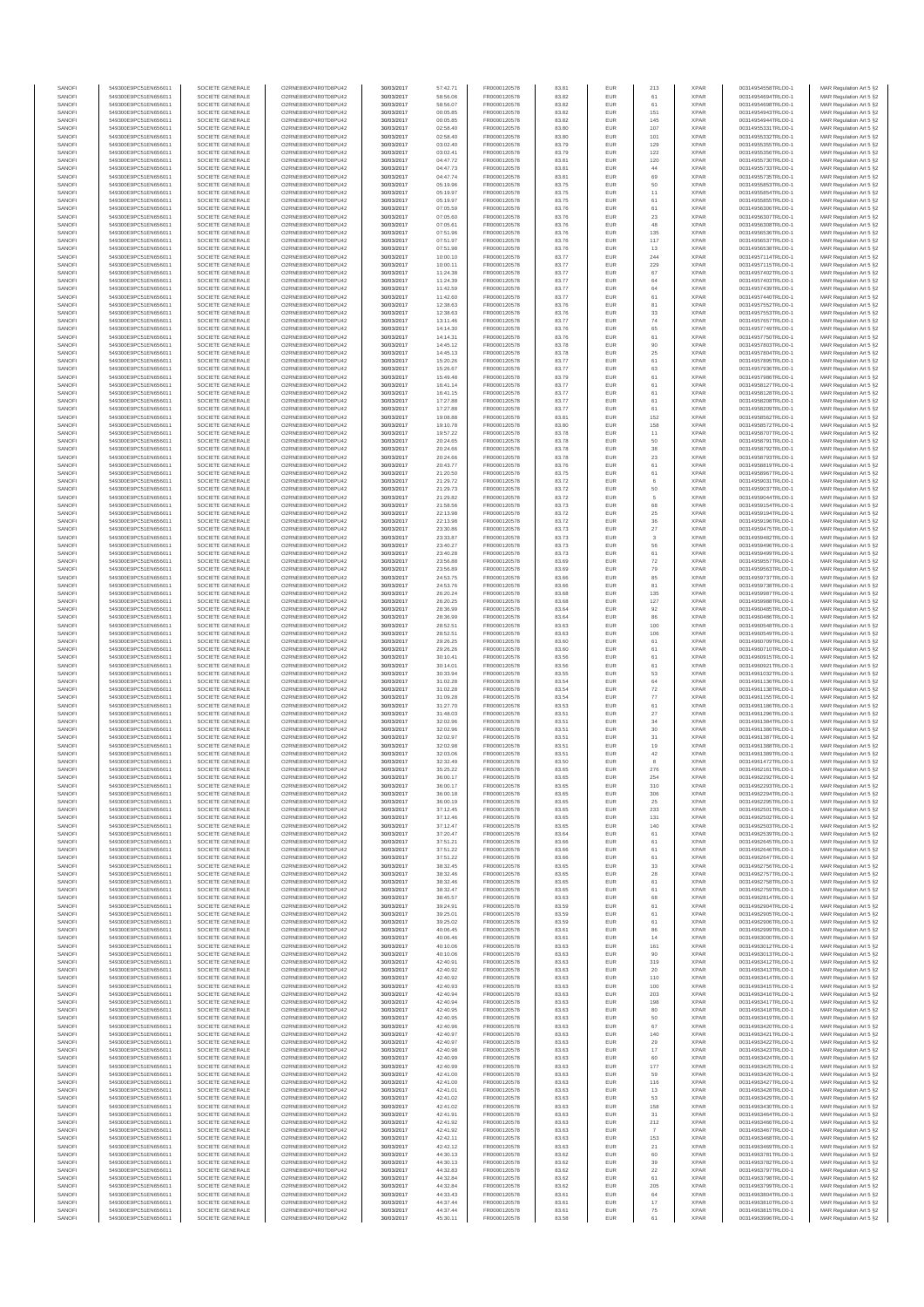| SANOFI           | 549300E9PC51EN656011                         | SOCIETE GENERALE                     | O2RNE8IBXP4R0TD8PLI42                         | 30/03/2017               | 45:30.11             | FR0000120578                 | 83.58          | EUR               | 61                    | <b>XPAR</b>                | 00314963997TRLO0-1                       | MAR Regulation Art 5 §2                             |
|------------------|----------------------------------------------|--------------------------------------|-----------------------------------------------|--------------------------|----------------------|------------------------------|----------------|-------------------|-----------------------|----------------------------|------------------------------------------|-----------------------------------------------------|
| SANOFI<br>SANOFI | 549300E9PC51EN656011<br>549300E9PC51EN656011 | SOCIETE GENERALE<br>SOCIETE GENERALE | O2RNE8IBXP4R0TD8PU42<br>O2RNE8IBXP4R0TD8PU42  | 30/03/2017<br>30/03/2017 | 45:30.12<br>45:32.21 | FR0000120578<br>FR0000120578 | 83.58<br>83.58 | EUR<br><b>EUR</b> | 15<br>46              | <b>XPAR</b><br><b>XPAR</b> | 00314963998TRLO0-1<br>00314964002TRLO0-1 | MAR Regulation Art 5 §2<br>MAR Regulation Art 5 §2  |
| SANOFI           | 549300E9PC51EN656011                         | SOCIETE GENERALE                     |                                               | 30/03/2017               | 45:32.21             | FR0000120578                 | 83.58          | EUR               | 31                    | <b>XPAF</b>                | 00314964003TRLO0-1                       | MAR Regulation Art 5 §2                             |
| SANOFI<br>SANOFI | 549300E9PC51EN656011<br>549300E9PC51EN656011 | SOCIETE GENERALE<br>SOCIETE GENERALE | O2RNE8IBXP4R0TD8PU42<br>O2RNE8IBXP4R0TD8PU42  | 30/03/2017<br>30/03/2017 | 45:32.22<br>46:30.07 | FR0000120578<br>FR0000120578 | 83.58<br>83.56 | EUR<br>EUR        | 34<br>61              | <b>XPAR</b><br><b>XPAR</b> | 00314964004TRLO0-1<br>00314964148TRLO0-1 | MAR Regulation Art 5 §2<br>MAR Regulation Art 5 §2  |
| SANOFI           | 549300E9PC51EN656011                         | SOCIETE GENERALE                     | O2RNE8IBXP4R0TD8PU42                          | 30/03/2017               | 46:30.07             | FR0000120578                 | 83.56          | EUR               | 61                    | <b>XPAR</b>                | 00314964149TRLO0-1                       | MAR Regulation Art 5 §2                             |
| SANOFI           | 549300E9PC51EN656011                         | SOCIETE GENERALE                     | O2RNE8IBXP4R0TD8PU42                          | 30/03/2017               | 46:30.08             | FR0000120578                 | 83.56          | EUR               | 61                    | <b>XPAR</b>                | 00314964150TRLO0-1                       | MAR Regulation Art 5 §2                             |
| SANOFI<br>SANOFI | 549300E9PC51EN656011<br>549300E9PC51EN656011 | SOCIETE GENERALE<br>SOCIETE GENERALE | O2RNE8IBXP4R0TD8PU42<br>O2RNE8IBXP4R0TD8PU42  | 30/03/2017<br>30/03/2017 | 46:44.68<br>47:14.01 | FR0000120578<br>FR0000120578 | 83.56<br>83.56 | EUR<br>EUR        | 68<br>61              | <b>XPAR</b><br><b>XPAR</b> | 00314964183TRLO0-1<br>00314964240TRLO0-1 | MAR Regulation Art 5 §2<br>MAR Regulation Art 5 §2  |
| SANOFI           | 549300E9PC51EN656011                         | SOCIETE GENERALE                     | O2RNE8IBXP4R0TD8PU42                          | 30/03/2017               | 47:14.01             | FR0000120578                 | 83.56          | EUR               | 29                    | <b>XPAF</b>                | 00314964241TRLO0-1                       | MAR Regulation Art 5 §2                             |
| SANOFI<br>SANOFI | 549300E9PC51EN656011<br>549300E9PC51EN656011 | SOCIETE GENERALE<br>SOCIETE GENERALE | O2RNE8IBXP4R0TD8PU42<br>O2RNE8IBXP4R0TD8PU42  | 30/03/2017<br>30/03/2017 | 47:35.23<br>47:35.24 | FR0000120578<br>FR0000120578 | 83.59<br>83.59 | EUR<br>EUR        | 94<br>100             | <b>XPAR</b><br><b>XPAR</b> | 00314964309TRLO0-1<br>00314964314TRLO0-1 | MAR Regulation Art 5 \$2<br>MAR Regulation Art 5 §2 |
| SANOFI           | 549300E9PC51EN656011                         | SOCIETE GENERALE                     | O2RNE8IBXP4R0TD8PU42                          | 30/03/2017               | 47:39.63             | FR0000120578                 | 83.58          | EUR               | 61                    | <b>XPAR</b>                | 00314964326TRLO0-1                       | MAR Regulation Art 5 §2                             |
| SANOFI           | 549300E9PC51EN656011                         | SOCIETE GENERALE<br>SOCIETE GENERALE | O2RNE8IBXP4R0TD8PU42<br>O2RNE8IBXP4R0TD8PU42  | 30/03/2017<br>30/03/2017 | 48:29.29<br>48:29.29 | FR0000120578<br>FR0000120578 | 83.60          | EUR<br>EUR        | 89<br>61              | <b>XPAR</b><br><b>XPAR</b> | 00314964578TRLO0-1<br>00314964579TRLO0-1 | MAR Regulation Art 5 §2<br>MAR Regulation Art 5 §2  |
| SANOFI<br>SANOFI | 549300E9PC51EN656011<br>549300E9PC51EN656011 | SOCIETE GENERALE                     | O2RNE8IBXP4R0TD8PU42                          | 30/03/2017               | 48:29.30             | FR0000120578                 | 83.60<br>83.60 | EUR               | 61                    | <b>XPAR</b>                | 00314964580TRLO0-1                       | MAR Regulation Art 5 §2                             |
| SANOFI           | 549300E9PC51EN656011                         | SOCIETE GENERALE                     | O2RNE8IBXP4R0TD8PU42                          | 30/03/2017               | 49:57.97             | FR0000120578                 | 83.59          | EUR               | 122                   | <b>XPAR</b>                | 00314964844TRLO0-1                       | MAR Regulation Art 5 §2                             |
| SANOFI<br>SANOFI | 549300E9PC51EN656011<br>549300E9PC51EN656011 | SOCIETE GENERALE<br>SOCIETE GENERALE | O2RNE8IBXP4R0TD8PU42<br>O2RNE8IBXP4R0TD8PU42  | 30/03/2017<br>30/03/2017 | 50:25.72<br>50:25.72 | FR0000120578<br>FR0000120578 | 83.64<br>83.64 | EUR<br>EUR        | $\mathfrak{a}$<br>282 | <b>XPAR</b><br><b>XPAF</b> | 00314965063TRLO0-1<br>00314965065TRLO0-1 | MAR Regulation Art 5 §2<br>MAR Regulation Art 5 §2  |
| SANOFI           | 549300E9PC51EN656011                         | SOCIETE GENERALE                     | O2RNE8IBXP4R0TD8PU42                          | 30/03/2017               | 50:25.73             | FR0000120578                 | 83.64          | EUR               | 158                   | <b>XPAR</b>                | 00314965066TRLO0-1                       | MAR Regulation Art 5 §2                             |
| SANOFI<br>SANOFI | 549300E9PC51EN656011<br>549300E9PC51EN656011 | SOCIETE GENERALE<br>SOCIETE GENERALE | O2RNE8IBXP4R0TD8PU42<br>O2RNE8IBXP4R0TD8PU42  | 30/03/2017<br>30/03/2017 | 51:57.03<br>51:57.04 | FR0000120578<br>FR0000120578 | 83.65<br>83.65 | EUR<br>EUR        | 130<br>22             | <b>XPAR</b><br><b>XPAR</b> | 00314965400TRLO0-1<br>00314965401TRLO0-1 | MAR Regulation Art 5 §2<br>MAR Regulation Art 5 §2  |
| SANOFI           | 549300E9PC51EN656011                         | SOCIETE GENERALE                     | O2RNE8IBXP4R0TD8PU42                          | 30/03/2017               | 51:57.04             | FR0000120578                 | 83.65          | EUR               | 201                   | <b>XPAR</b>                | 00314965402TRLO0-1                       | MAR Regulation Art 5 §2                             |
| SANOFI           | 549300E9PC51EN656011                         | SOCIETE GENERALE                     | O2RNE8IBXP4R0TD8PU42                          | 30/03/2017               | 51:57.05             | FR0000120578                 | 83.65          | EUR               | 124                   | <b>XPAR</b>                | 00314965403TRLO0-1                       | MAR Regulation Art 5 §2                             |
| SANOFI<br>SANOFI | 549300E9PC51EN656011<br>549300E9PC51EN656011 | SOCIETE GENERALE<br>SOCIETE GENERALE | O2RNE8IBXP4R0TD8PU42<br>O2RNE8IBXP4R0TD8PU42  | 30/03/2017<br>30/03/2017 | 52:31.37<br>52:31.37 | FR0000120578<br>FR0000120578 | 83.63<br>83.63 | EUR<br>EUR        | 62<br>103             | <b>XPAR</b><br><b>XPAR</b> | 00314965517TRLO0-1<br>00314965518TRLO0-1 | MAR Regulation Art 5 §2<br>MAR Regulation Art 5 §2  |
| SANOFI           | 549300E9PC51EN656011                         | SOCIETE GENERALE                     | O2RNE8IBXP4R0TD8PU42                          | 30/03/2017               | 52:31.38             | FR0000120578                 | 83.63          | EUR               | 61                    | <b>XPAR</b>                | 00314965519TRLO0-1                       | MAR Regulation Art 5 §2                             |
| SANOFI<br>SANOFI | 549300E9PC51EN656011                         | SOCIETE GENERALE                     | O2RNE8IBXP4R0TD8PU42                          | 30/03/2017               | 55:51.21             | FR0000120578                 | 83.71          | EUR               | 406                   | <b>XPAR</b>                | 00314966260TRLO0-1                       | MAR Regulation Art 5 §2                             |
| SANOFI           | 549300E9PC51EN656011<br>549300E9PC51EN656011 | SOCIETE GENERALE<br>SOCIETE GENERALE | O2RNE8IBXP4R0TD8PU42<br>O2RNE8IBXP4R0TD8PU42  | 30/03/2017<br>30/03/2017 | 55:51.22<br>57:05.80 | FR0000120578<br>FR0000120578 | 83.71<br>83.72 | EUR<br>EUR        | 380<br>194            | <b>XPAR</b><br><b>XPAF</b> | 00314966261TRLO0-1<br>00314966513TRLO0-1 | MAR Regulation Art 5 §2<br>MAR Regulation Art 5 §2  |
| SANOFI           | 549300E9PC51EN656011                         | SOCIETE GENERALE                     | O2RNE8IBXP4R0TD8PU42                          | 30/03/2017               | 57:11.90             | FR0000120578                 | 83.72          | EUR               | 11                    | <b>XPAR</b>                | 00314966527TRLO0-1                       | MAR Regulation Art 5 §2                             |
| SANOFI<br>SANOFI | 549300E9PC51EN656011<br>549300E9PC51EN656011 | SOCIETE GENERALE<br>SOCIETE GENERALE | O2RNE8IBXP4R0TD8PU42<br>O2RNE8IBXP4R0TD8PU42  | 30/03/2017<br>30/03/2017 | 57:11.91<br>58:53.01 | FR0000120578<br>FR0000120578 | 83.72<br>83.82 | EUR<br>EUR        | 193<br>34             | <b>XPAR</b><br><b>XPAR</b> | 00314966529TRLO0-1<br>00314966801TRLO0-1 | MAR Regulation Art 5 §2<br>MAR Regulation Art 5 §2  |
| SANOFI           | 549300E9PC51EN656011                         | SOCIETE GENERALE                     | O2RNE8IBXP4R0TD8PU42                          | 30/03/2017               | 58:53.02             | FR0000120578                 | 83.82          | EUR               | 180                   | <b>XPAR</b>                | 00314966804TRLO0-1                       | MAR Regulation Art 5 §2                             |
| SANOFI<br>SANOFI | 549300E9PC51EN656011<br>549300E9PC51EN656011 | SOCIETE GENERALE<br>SOCIETE GENERALE | O2RNE8IBXP4R0TD8PU42<br>O2RNE8IBXP4R0TD8PU42  | 30/03/2017<br>30/03/2017 | 58:53.03<br>59:54.67 | FR0000120578<br>FR0000120578 | 83.82<br>83.82 | EUR<br>EUR        | 227<br>119            | <b>XPAR</b><br><b>XPAR</b> | 00314966805TRLO0-1<br>00314966945TRLO0-1 | MAR Regulation Art 5 §2<br>MAR Regulation Art 5 §2  |
| SANOFI           | 549300E9PC51EN656011                         | SOCIETE GENERALE                     | O2RNE8IBXP4R0TD8PU42                          | 30/03/2017               | 59:54.67             | FR0000120578                 | 83.82          | EUR               | 112                   | <b>XPAR</b>                | 00314966948TRLO0-1                       | MAR Regulation Art 5 §2                             |
| SANOFI           | 549300E9PC51EN656011                         | SOCIETE GENERALE                     | O2RNE8IBXP4R0TD8PU42                          | 30/03/2017               | 00:21.50             | FR0000120578                 | 83.83          | EUR               | 61                    | <b>XPAR</b>                | 00314967035TRLO0-1                       | MAR Regulation Art 5 §2                             |
| SANOFI<br>SANOFI | 549300E9PC51EN656011<br>549300E9PC51EN656011 | SOCIETE GENERALE<br>SOCIETE GENERALE | O2RNE8IBXP4R0TD8PU42<br>O2RNE8IBXP4R0TD8PU42  | 30/03/2017<br>30/03/2017 | 00:21.51<br>01:18.25 | FR0000120578<br>FR0000120578 | 83.83<br>83.82 | EUR<br>EUR        | 65<br>80              | <b>XPAR</b><br><b>XPAR</b> | 00314967039TRLO0-1<br>00314967229TRLO0-1 | MAR Regulation Art 5 §2<br>MAR Regulation Art 5 §2  |
| SANOFI           | 549300E9PC51EN656011                         | SOCIETE GENERALE                     | O2RNE8IBXP4R0TD8PU42                          | 30/03/2017               | 01:18.26             | FR0000120578                 | 83.82          | EUR               | $30\,$                | <b>XPAR</b>                | 00314967230TRLO0-1                       | MAR Regulation Art 5 §2                             |
| SANOFI<br>SANOFI | 549300E9PC51EN656011<br>549300E9PC51EN656011 | SOCIETE GENERALE<br>SOCIETE GENERALE | O2RNE8IBXP4R0TD8PLI42<br>O2RNE8IBXP4R0TD8PU42 | 30/03/2017<br>30/03/2017 | 01:18.26             | FR0000120578<br>FR0000120578 | 83.82<br>83.81 | EUR<br>EUR        | 55                    | <b>XPAR</b><br><b>XPAR</b> | 00314967231TRLO0-1<br>00314967350TRLO0-1 | MAR Regulation Art 5 §2                             |
| SANOFI           | 549300E9PC51EN656011                         | SOCIETE GENERALE                     | O2RNE8IBXP4R0TD8PU42                          | 30/03/2017               | 01:46.21<br>01:46.21 | FR0000120578                 | 83.81          | EUR               | 61<br>61              | <b>XPAR</b>                | 00314967351TRLO0-1                       | MAR Regulation Art 5 §2<br>MAR Regulation Art 5 §2  |
| SANOFI           | 549300E9PC51EN656011                         | SOCIETE GENERALE                     | O2RNE8IBXP4R0TD8PU42                          | 30/03/2017               | 02:53.76             | FR0000120578                 | 83.82          | EUR               | 11                    | <b>XPAR</b>                | 00314967640TRLO0-1                       | MAR Regulation Art 5 §2                             |
| SANOFI<br>SANOFI | 49300E9PC51EN656011<br>549300E9PC51EN656011  | SOCIETE GENERALE<br>SOCIETE GENERALE | O2RNE8IBXP4R0TD8PU42<br>O2RNE8IBXP4R0TD8PU42  | 30/03/2017<br>30/03/2017 | 02:53.77<br>02:53.78 | FR0000120578<br>FR0000120578 | 83.82<br>83.82 | EUR<br>EUR        | 50<br>19              | <b>XPAF</b><br><b>XPAR</b> | 00314967641TRLO0-1<br>00314967642TRLO0-1 | MAR Regulation Art 5 §2<br>MAR Regulation Art 5 §2  |
| SANOFI           | 549300E9PC51EN656011                         | SOCIETE GENERALE                     | O2RNE8IBXP4R0TD8PU42                          | 30/03/2017               | 02:53.78             | FR0000120578                 | 83.82          | EUR               | $\scriptstyle{72}$    | <b>XPAR</b>                | 00314967643TRLO0-1                       | MAR Regulation Art 5 §2                             |
| SANOFI<br>SANOFI | 549300E9PC51EN656011                         | SOCIETE GENERALE<br>SOCIETE GENERALE | O2RNE8IBXP4R0TD8PU42<br>O2RNE8IBXP4R0TD8PU42  | 30/03/2017<br>30/03/2017 | 05:16.22             | FR0000120578<br>FR0000120578 | 83.91<br>83.88 | EUR<br>EUR        | 225<br>50             | <b>XPAR</b><br><b>XPAR</b> | 00314967995TRLO0-1                       | MAR Regulation Art 5 §2                             |
| SANOFI           | 549300E9PC51EN656011<br>549300E9PC51EN656011 | SOCIETE GENERALE                     | O2RNE8IBXP4R0TD8PU42                          | 30/03/2017               | 05:42.34<br>05:42.35 | FR0000120578                 | 83.88          | EUR               | 72                    | <b>XPAR</b>                | 00314968095TRLO0-1<br>00314968097TRLO0-1 | MAR Regulation Art 5 §2<br>MAR Regulation Art 5 §2  |
| SANOFI           | 549300E9PC51EN656011                         | SOCIETE GENERALE                     | O2RNE8IBXP4R0TD8PU42                          | 30/03/2017               | 05:56.06             | FR0000120578                 | 83.87          | EUR               | 43                    | <b>XPAR</b>                | 00314968139TRLO0-1                       | MAR Regulation Art 5 §2                             |
| SANOFI<br>SANOFI | 549300E9PC51EN656011<br>549300E9PC51EN656011 | SOCIETE GENERALE<br>SOCIETE GENERALE | O2RNE8IBXP4R0TD8PU42<br>O2RNE8IBXP4R0TD8PU42  | 30/03/2017<br>30/03/2017 | 05:56.06<br>05:56.07 | FR0000120578<br>FR0000120578 | 83.87<br>83.87 | EUR<br>EUR        | 50<br>50              | <b>XPAR</b><br><b>XPAR</b> | 00314968140TRLO0-1<br>00314968141TRLO0-1 | MAR Regulation Art 5 §2<br>MAR Regulation Art 5 §2  |
| SANOFI           | 549300E9PC51EN656011                         | SOCIETE GENERALE                     | O2RNE8IBXP4R0TD8PU42                          | 30/03/2017               | 05:56.08             | FR0000120578                 | 83.87          | EUR               | 34                    | <b>XPAF</b>                | 00314968142TRLO0-1                       | MAR Regulation Art 5 §2                             |
| SANOFI<br>SANOFI | 549300E9PC51EN656011                         | SOCIETE GENERALE<br>SOCIETE GENERALE | O2RNE8IBXP4R0TD8PU42                          | 30/03/2017               | 05:56.08<br>05:56.09 | FR0000120578<br>FR0000120578 | 83.87<br>83.87 | EUR<br>EUR        | $16\,$<br>45          | <b>XPAR</b><br><b>XPAR</b> | 00314968143TRLO0-1<br>00314968146TRLO0-1 | MAR Regulation Art 5 §2                             |
| SANOFI           | 549300E9PC51EN656011<br>549300E9PC51EN656011 | SOCIETE GENERALE                     | O2RNE8IBXP4R0TD8PU42<br>O2RNE8IBXP4R0TD8PU42  | 30/03/2017<br>30/03/2017 | 08:34.20             | FR0000120578                 | 83.89          | EUR               | 177                   | <b>XPAR</b>                | 00314968510TRLO0-1                       | MAR Regulation Art 5 §2<br>MAR Regulation Art 5 §2  |
| SANOFI           | 549300E9PC51EN656011                         | SOCIETE GENERALE                     | O2RNE8IBXP4R0TD8PU42                          | 30/03/2017               | 08:34.20             | FR0000120578                 | 83.88          | EUR               | 189                   | <b>XPAR</b>                | 00314968511TRLO0-1                       | MAR Regulation Art 5 §2                             |
| SANOFI<br>SANOFI | 549300E9PC51EN656011<br>549300E9PC51EN656011 | SOCIETE GENERALE<br>SOCIETE GENERALE | O2RNE8IBXP4R0TD8PU42<br>O2RNE8IBXP4R0TD8PU42  | 30/03/2017<br>30/03/2017 | 09:48.84<br>09:48.85 | FR0000120578<br>FR0000120578 | 83.87<br>83.87 | EUR<br>EUR        | 50<br>50              | <b>XPAR</b><br><b>XPAR</b> | 00314968717TRLO0-1<br>00314968718TRLO0-1 | MAR Regulation Art 5 §2<br>MAR Regulation Art 5 §2  |
| SANOFI           | 549300E9PC51EN656011                         | SOCIETE GENERALE                     | O2RNE8IBXP4R0TD8PU42                          | 30/03/2017               | 09:48.85             | FR0000120578                 | 83.87          | EUR               | 10                    | <b>XPAF</b>                | 00314968719TRLO0-1                       | MAR Regulation Art 5 §2                             |
| SANOFI           | 549300E9PC51EN656011                         | SOCIETE GENERALE                     | O2RNE8IBXP4R0TD8PU42                          | 30/03/2017               | 09:48.86             | FR0000120578                 | 83.87          | EUR               | 40                    | <b>XPAR</b>                | 00314968720TRLO0-1                       | MAR Regulation Art 5 §2                             |
| SANOFI<br>SANOFI | 549300E9PC51EN656011<br>549300E9PC51EN656011 | SOCIETE GENERALE<br>SOCIETE GENERALE | O2RNE8IBXP4R0TD8PU42<br>O2RNE8IBXP4R0TD8PU42  | 30/03/2017<br>30/03/2017 | 09:48.86<br>09:48.87 | FR0000120578<br>FR0000120578 | 83.87<br>83.87 | EUR<br>EUR        | 50<br>11              | <b>XPAR</b><br><b>XPAR</b> | 00314968721TRLO0-1<br>00314968722TRLO0-1 | MAR Regulation Art 5 §2<br>MAR Regulation Art 5 §2  |
| SANOFI           | 549300E9PC51EN656011                         | SOCIETE GENERALE                     | O2RNE8IBXP4R0TD8PU42                          | 30/03/2017               | 10:45.59             | FR0000120578                 | 83.88          | EUR               | 50                    | <b>XPAR</b>                | 00314968917TRLO0-1                       | MAR Regulation Art 5 §2                             |
| SANOFI<br>SANOFI | 549300E9PC51EN656011<br>549300E9PC51EN656011 | SOCIETE GENERALE<br>SOCIETE GENERALE | O2RNE8IBXP4R0TD8PU42<br>O2RNE8IBXP4R0TD8PU42  | 30/03/2017<br>30/03/2017 | 11:14.01<br>11:14.01 | FR0000120578<br>FR0000120578 | 83.88<br>83.88 | EUR<br>EUR        | $15\,$<br>$15$        | <b>XPAR</b><br><b>XPAR</b> | 00314968955TRLO0-1<br>00314968956TRLO0-1 | MAR Regulation Art 5 §2<br>MAR Regulation Art 5 §2  |
| SANOFI           | 549300E9PC51EN656011                         | SOCIETE GENERALE                     | O2RNE8IBXP4R0TD8PU42                          | 30/03/2017               | 11:14.03             | FR0000120578                 | 83.88          | EUR               | 46                    | <b>XPAF</b>                | 00314968959TRLO0-1                       | MAR Regulation Art 5 §2                             |
| SANOFI<br>SANOFI | 549300E9PC51EN656011<br>549300E9PC51EN656011 | SOCIETE GENERALE<br>SOCIETE GENERALE | O2RNE8IBXP4R0TD8PU42<br>O2RNE8IBXP4R0TD8PU42  | 30/03/2017<br>30/03/2017 | 11:56.25<br>11:56.26 | FR0000120578<br>FR0000120578 | 83.88<br>83.88 | EUR<br>EUR        | 75<br>70              | <b>XPAR</b><br><b>XPAR</b> | 00314969183TRLO0-1<br>00314969185TRLO0-1 | MAR Regulation Art 5 §2                             |
| SANOFI           | 549300E9PC51EN656011                         | SOCIETE GENERALE                     | O2RNE8IBXP4R0TD8PU42                          | 30/03/2017               | 14:56.64             | FR0000120578                 | 83.91          | EUR               | 144                   | <b>XPAR</b>                | 00314969773TRLO0-1                       | MAR Regulation Art 5 §2<br>MAR Regulation Art 5 §2  |
| SANOFI           | 549300E9PC51EN656011                         | SOCIETE GENERALE                     | O2RNE8IBXP4R0TD8PU42                          | 30/03/2017               | 14:57.13             | FR0000120578                 | 83.88          | EUR               | 84                    | <b>XPAR</b>                | 00314969774TRLO0-1                       | MAR Regulation Art 5 §2                             |
| SANOFI<br>SANOFI | 549300E9PC51EN656011<br>549300E9PC51EN656011 | SOCIETE GENERALE<br>SOCIETE GENERALE | O2RNE8IBXP4R0TD8PU42<br>O2RNE8IBXP4R0TD8PU42  | 30/03/2017<br>30/03/2017 | 14:57.13<br>15:11.86 | FR0000120578<br>FR0000120578 | 83.88<br>83.90 | EUR<br>EUR        | 40<br>68              | <b>XPAR</b><br><b>XPAR</b> | 00314969775TRLO0-1<br>00314969830TRLO0-1 | MAR Regulation Art 5 §2<br>MAR Regulation Art 5 §2  |
| SANOFI           | 549300E9PC51EN656011                         | SOCIETE GENERALE                     | O2RNE8IBXP4R0TD8PLI42                         | 30/03/2017               | 15:11.94             | FR0000120578                 | 83.88          | EUR               | 68                    | <b>XPAR</b>                | 00314969832TRLO0-1                       | MAR Regulation Art 5 §2                             |
| SANOFI           | 549300E9PC51EN656011                         | SOCIETE GENERALE<br>SOCIETE GENERALE | O2RNE8IBXP4R0TD8PU42                          | 30/03/2017               | 16:24.53             | FR0000120578                 | 83.91          | EUR               | 61                    | <b>XPAR</b>                | 00314970067TRLO0-1                       | MAR Regulation Art 5 §2                             |
| SANOFI<br>SANOFI | 549300E9PC51EN656011<br>549300E9PC51EN656011 | SOCIETE GENERALE                     | O2RNE8IBXP4R0TD8PU42<br>O2RNE8IBXP4R0TD8PU42  | 30/03/2017<br>30/03/2017 | 17:18.88<br>17:51.11 | FR0000120578<br>FR0000120578 | 83.92<br>83.91 | EUR<br>EUR        | 61<br>67              | <b>XPAR</b><br><b>XPAR</b> | 00314970212TRLO0-1<br>00314970290TRLO0-1 | MAR Regulation Art 5 §2<br>MAR Regulation Art 5 §2  |
| SANOFI           | 549300E9PC51EN656011                         | SOCIETE GENERALE                     | O2RNE8IBXP4R0TD8PU42                          | 30/03/2017               | 18:22.04             | FR0000120578                 | 83.92          | EUR               | 71                    | <b>XPAR</b>                | 00314970345TRLO0-1                       | MAR Regulation Art 5 §2                             |
| SANOFI<br>SANOFI | 549300E9PC51EN656011<br>549300E9PC51EN656011 | SOCIETE GENERALE<br>SOCIETE GENERALE | O2RNE8IBXP4R0TD8PU42<br>O2RNE8IBXP4R0TD8PU42  | 30/03/2017<br>30/03/2017 | 19:04.78<br>19:51.71 | FR0000120578<br>FR0000120578 | 83.91<br>83.93 | EUR<br>EUR        | 61<br>61              | <b>XPAR</b><br><b>XPAR</b> | 00314970437TRLO0-1<br>00314970567TRLO0-1 | MAR Regulation Art 5 §2<br>MAR Regulation Art 5 §2  |
| SANOFI           | 549300E9PC51EN656011                         | SOCIETE GENERALE                     | O2RNE8IBXP4R0TD8PU42                          | 30/03/2017               | 22:16.96             | FR0000120578                 | 83.97          | EUR               | 148                   | <b>XPAR</b>                | 00314970944TRLO0-1                       | MAR Regulation Art 5 §2                             |
| SANOFI<br>SANOFI | 549300E9PC51EN656011                         | SOCIETE GENERALE<br>SOCIETE GENERALE | O2RNE8IBXP4R0TD8PU42<br>O2RNE8IBXP4R0TD8PLI42 | 30/03/2017<br>30/03/2017 | 23:00.80             | FR0000120578<br>FR0000120578 | 83.97          | EUR<br>EUR        | 67                    | <b>XPAR</b>                | 00314971027TRLO0-1                       | MAR Regulation Art 5 §2                             |
| SANOFI           | 549300E9PC51EN656011<br>549300E9PC51EN656011 | SOCIETE GENERALE                     | O2RNE8IBXP4R0TD8PU42                          | 30/03/2017               | 23:53.54<br>24:54.99 | FR0000120578                 | 83.95<br>83.94 | <b>EUR</b>        | 61<br>61              | <b>XPAR</b><br><b>XPAR</b> | 00314971137TRLO0-1<br>00314971305TRLO0-1 | MAR Regulation Art 5 §2<br>MAR Regulation Art 5 §2  |
| SANOF            | 549300E9PC51EN656011                         | SOCIETE GENERALE                     | O2RNE8IBXP4R0TD8PU42                          | 30/03/2017               | 25:31.73             | FR0000120578                 | 83.9           |                   |                       | <b>XPAF</b>                | 00314971416TRLO0-1                       | MAR Regulation Art 5 §2                             |
| SANOFI<br>SANOFI | 549300E9PC51EN656011<br>549300E9PC51EN656011 | SOCIETE GENERALE<br>SOCIETE GENERALE | O2RNE8IBXP4R0TD8PU42<br>O2RNE8IBXP4R0TD8PU42  | 30/03/2017<br>30/03/2017 | 25:31.74<br>27:02.73 | FR0000120578<br>FR0000120578 | 83.91<br>83.91 | <b>EUR</b><br>EUR | 47<br>65              | <b>XPAR</b><br><b>XPAR</b> | 00314971417TRLO0-1<br>00314971691TRLO0-1 | MAR Regulation Art 5 §2<br>MAR Regulation Art 5 §2  |
| SANOFI           | 549300E9PC51EN656011                         | SOCIETE GENERALE                     | O2RNE8IBXP4R0TD8PU42                          | 30/03/2017               | 27:23.46             | FR0000120578                 | 83.90          | <b>EUR</b>        | 75                    | <b>XPAR</b>                | 00314971746TRLO0-1                       | MAR Regulation Art 5 §2                             |
| SANOFI<br>SANOFI | 549300E9PC51EN656011<br>549300E9PC51EN656011 | SOCIETE GENERALE<br>SOCIETE GENERALE | O2RNE8IBXP4R0TD8PU42<br>O2RNE8IBXP4R0TD8PU42  | 30/03/2017<br>30/03/2017 | 28:12.31<br>29:36.29 | FR0000120578<br>FR0000120578 | 83.90<br>83.90 | EUR<br>EUR        | 70<br>86              | <b>XPAR</b><br><b>XPAR</b> | 00314971945TRLO0-1<br>00314972210TRLO0-1 | MAR Regulation Art 5 §2                             |
| SANOFI           | 549300E9PC51EN656011                         | SOCIETE GENERALE                     | O2RNE8IBXP4R0TD8PU42                          | 30/03/2017               | 32:24.95             | FR0000120578                 | 83.90          | EUR               | 45                    | <b>XPAR</b>                | 00314972717TRLO0-1                       | MAR Regulation Art 5 §2<br>MAR Regulation Art 5 §2  |
| SANOFI           | 549300E9PC51EN656011                         | SOCIETE GENERALE                     | O2RNE8IBXP4R0TD8PU42                          | 30/03/2017               | 32:24.95             | FR0000120578                 | 83.90          | EUR               | 22                    | <b>XPAR</b>                | 00314972719TRLO0-1                       | MAR Regulation Art 5 §2                             |
| SANOFI<br>SANOFI | 549300E9PC51EN656011<br>549300E9PC51EN656011 | SOCIETE GENERALE<br>SOCIETE GENERALE | O2RNE8IBXP4R0TD8PU42<br>O2RNE8IBXP4R0TD8PU42  | 30/03/2017<br>30/03/2017 | 33:05.57<br>33:05.58 | FR0000120578<br>FR0000120578 | 83.89<br>83.89 | <b>EUR</b><br>EUR | 26<br>33              | <b>XPAR</b><br><b>XPAR</b> | 00314972795TRLO0-1<br>00314972796TRLO0-1 | MAR Regulation Art 5 §2<br>MAR Regulation Art 5 §2  |
| SANOFI           | 549300E9PC51EN656011                         | SOCIETE GENERALE                     | O2RNE8IBXP4R0TD8PU42                          | 30/03/2017               | 33:05.67             | FR0000120578                 | 83.89          | <b>EUR</b>        | 157                   | <b>XPAR</b>                | 00314972797TRLO0-1                       | MAR Regulation Art 5 §2                             |
| SANOFI<br>SANOFI | 549300E9PC51EN656011<br>549300E9PC51EN656011 | SOCIETE GENERALE<br>SOCIETE GENERALE | O2RNE8IBXP4R0TD8PU42<br>O2RNE8IBXP4R0TD8PU42  | 30/03/2017<br>30/03/2017 | 33:05.77<br>38:42.25 | FR0000120578<br>FR0000120578 | 83.88<br>83.92 | EUR<br>EUR        | 25<br>240             | <b>XPAR</b><br><b>XPAR</b> | 00314972798TRLO0-1<br>00314973582TRLO0-1 | MAR Regulation Art 5 §2<br>MAR Regulation Art 5 §2  |
| SANOFI           | 549300E9PC51EN656011                         | SOCIETE GENERALE                     | O2RNE8IBXP4R0TD8PU42                          | 30/03/2017               | 40:41.18             | FR0000120578                 | 83.92          | EUR               | 226                   | <b>XPAR</b>                | 00314973959TRLO0-1                       | MAR Regulation Art 5 §2                             |
| SANOFI<br>SANOFI | 549300E9PC51EN656011<br>549300E9PC51EN656011 | SOCIETE GENERALE<br>SOCIETE GENERALE | O2RNE8IBXP4R0TD8PU42<br>O2RNE8IBXP4R0TD8PU42  | 30/03/2017<br>30/03/2017 | 41:45.93<br>41:45.94 | FR0000120578<br>FR0000120578 | 83.91<br>83.91 | EUR<br>EUR        | 83<br>26              | <b>XPAR</b><br><b>XPAR</b> | 00314974129TRLO0-1<br>00314974130TRLO0-1 | MAR Regulation Art 5 §2<br>MAR Regulation Art 5 §2  |
| SANOFI           | 549300E9PC51EN656011                         | SOCIETE GENERALE                     | O2RNE8IBXP4R0TD8PU42                          | 30/03/2017               | 42:48.49             | FR0000120578                 | 83.90          | EUR               | 86                    | <b>XPAR</b>                | 00314974296TRLO0-1                       | MAR Regulation Art 5 §2                             |
| SANOFI           | 549300E9PC51EN656011                         | SOCIETE GENERALE                     | O2RNE8IBXP4R0TD8PU42                          | 30/03/2017               | 43:59.24             | FR0000120578                 | 83.90          | <b>EUR</b>        | 61                    | <b>XPAR</b>                | 00314974436TRLO0-1                       | MAR Regulation Art 5 §2                             |
| SANOFI<br>SANOFI | 549300E9PC51EN656011<br>549300E9PC51EN656011 | SOCIETE GENERALE<br>SOCIETE GENERALE | O2RNE8IBXP4R0TD8PU42<br>O2RNE8IBXP4R0TD8PU42  | 30/03/2017<br>30/03/2017 | 44:56.19<br>44:56.39 | FR0000120578<br>FR0000120578 | 83.89<br>83.88 | EUR<br>EUR        | 61<br>661             | <b>XPAR</b><br><b>XPAR</b> | 00314974562TRLO0-1<br>00314974569TRLO0-1 | MAR Regulation Art 5 §2<br>MAR Regulation Art 5 §2  |
| SANOFI           | 549300E9PC51EN656011                         | SOCIETE GENERALE                     | O2RNE8IBXP4R0TD8PU42                          | 30/03/2017               | 44:59.29             | FR0000120578                 | 83.88          | EUR               | 25                    | <b>XPAR</b>                | 00314974592TRLO0-1                       | MAR Regulation Art 5 §2                             |
| SANOFI<br>SANOFI | 549300E9PC51EN656011<br>549300E9PC51EN656011 | SOCIETE GENERALE<br>SOCIETE GENERALE | O2RNE8IBXP4R0TD8PU42<br>O2RNE8IBXP4R0TD8PU42  | 30/03/2017<br>30/03/2017 | 45:02.80<br>45:09.62 | FR0000120578<br>FR0000120578 | 83.88<br>83.87 | EUR<br>EUR        | 640<br>569            | <b>XPAR</b><br><b>XPAR</b> | 00314974607TRLO0-1<br>00314974689TRLO0-1 | MAR Regulation Art 5 §2<br>MAR Regulation Art 5 §2  |
| SANOFI           | 549300E9PC51EN656011                         | SOCIETE GENERALE                     | O2RNE8IBXP4R0TD8PU42                          | 30/03/2017               | 45:40.24             | FR0000120578                 | 83.87          | EUR               | 424                   | XPAR                       | 00314974809TRLO0-1                       | MAR Regulation Art 5 §2                             |
| SANOFI           | 549300E9PC51EN656011                         | SOCIETE GENERALE                     | O2RNE8IBXP4R0TD8PU42                          | 30/03/2017               | 45:58.66             | FR0000120578                 | 83.87          | EUR               | 61                    | <b>XPAR</b>                | 00314974854TRLO0-1                       | MAR Regulation Art 5 §2                             |
| SANOFI<br>SANOFI | 549300E9PC51EN656011<br>549300E9PC51EN656011 | SOCIETE GENERALE<br>SOCIETE GENERALE | O2RNE8IBXP4R0TD8PU42<br>O2RNE8IBXP4R0TD8PU42  | 30/03/2017<br>30/03/2017 | 47:17.52<br>49:58.07 | FR0000120578<br>FR0000120578 | 83.88<br>83.94 | EUR<br><b>EUR</b> | 70<br>158             | <b>XPAR</b><br><b>XPAR</b> | 00314975026TRLO0-1<br>00314975426TRLO0-1 | MAR Regulation Art 5 §2<br>MAR Regulation Art 5 §2  |
| SANOFI           | 549300E9PC51EN656011                         | SOCIETE GENERALE                     | O2RNE8IBXP4R0TD8PU42                          | 30/03/2017               | 51:21.55             | FR0000120578                 | 83.93          | EUR               | 61                    | <b>XPAR</b>                | 00314975630TRLO0-1                       | MAR Regulation Art 5 §2                             |
| SANOFI<br>SANOFI | 549300E9PC51EN656011<br>549300E9PC51EN656011 | SOCIETE GENERALE<br>SOCIETE GENERALE | O2RNE8IBXP4R0TD8PU42<br>O2RNE8IBXP4R0TD8PU42  | 30/03/2017<br>30/03/2017 | 51:54.18<br>51:55.38 | FR0000120578<br>FR0000120578 | 83.91<br>83.91 | <b>EUR</b><br>EUR | $\overline{9}$<br>52  | <b>XPAR</b><br><b>XPAR</b> | 00314975697TRLO0-1<br>00314975704TRLO0-1 | MAR Regulation Art 5 §2<br>MAR Regulation Art 5 §2  |
| SANOFI           | 549300E9PC51EN656011                         | SOCIETE GENERALE                     | O2RNE8IBXP4R0TD8PU42                          | 30/03/2017               | 54:37.72             | FR0000120578                 | 83.91          | EUR               | 61                    | <b>XPAR</b>                | 00314976177TRLO0-1                       | MAR Regulation Art 5 §2                             |
| SANOFI           | 549300E9PC51EN656011                         | SOCIETE GENERALE                     | O2RNE8IBXP4R0TD8PU42                          | 30/03/2017               | 55:30.27             | FR0000120578                 | 83.93          | EUR               | 182                   | <b>XPAR</b>                | 00314976340TRLO0-1                       | MAR Regulation Art 5 §2                             |
| SANOFI<br>SANOFI | 549300E9PC51EN656011<br>549300E9PC51EN656011 | SOCIETE GENERALE<br>SOCIETE GENERALE | O2RNE8IBXP4R0TD8PU42<br>O2RNE8IBXP4R0TD8PU42  | 30/03/2017<br>30/03/2017 | 56:22.92<br>56:22.93 | FR0000120578<br>FR0000120578 | 83.90<br>83.90 | EUR<br><b>EUR</b> | 58<br>$\mathbf{3}$    | <b>XPAR</b><br><b>XPAR</b> | 00314976477TRLO0-1<br>00314976478TRLO0-1 | MAR Regulation Art 5 §2<br>MAR Regulation Art 5 §2  |
| SANOFI           | 549300E9PC51EN656011                         | SOCIETE GENERALE                     | O2RNE8IBXP4R0TD8PU42                          | 30/03/2017               | 57:37.27             | FR0000120578                 | 83.90          | EUR               | 61                    | <b>XPAR</b>                | 00314976639TRLO0-1                       | MAR Regulation Art 5 §2                             |
| SANOFI<br>SANOFI | 549300E9PC51EN656011<br>549300E9PC51EN656011 | SOCIETE GENERALE<br>SOCIETE GENERALE | O2RNE8IBXP4R0TD8PU42<br>O2RNE8IBXP4R0TD8PU42  | 30/03/2017<br>30/03/2017 | 59:38.23<br>59:51.24 | FR0000120578<br>FR0000120578 | 83.89<br>83.88 | <b>EUR</b><br>EUR | 61<br>93              | <b>XPAR</b><br><b>XPAR</b> | 00314977179TRLO0-1<br>00314977260TRLO0-1 | MAR Regulation Art 5 §2                             |
| SANOFI           | 549300E9PC51EN656011                         | SOCIETE GENERALE                     | O2RNE8IBXP4R0TD8PU42                          | 30/03/2017               | 59:51.25             | FR0000120578                 | 83.88          | <b>EUR</b>        | 15                    | <b>XPAR</b>                | 00314977261TRLO0-1                       | MAR Regulation Art 5 §2<br>MAR Regulation Art 5 §2  |
| SANOFI           | 549300E9PC51EN656011                         | SOCIETE GENERALE                     | O2RNE8IBXP4R0TD8PU42                          | 30/03/2017               | 01:00.14             | FR0000120578                 | 83.90          | EUR               | 161                   | <b>XPAR</b>                | 00314977472TRLO0-1                       | MAR Regulation Art 5 §2                             |
| SANOFI<br>SANOFI | 549300E9PC51EN656011<br>549300E9PC51EN656011 | SOCIETE GENERALE<br>SOCIETE GENERALE | O2RNE8IBXP4R0TD8PU42<br>O2RNE8IBXP4R0TD8PU42  | 30/03/2017<br>30/03/2017 | 01:00.14<br>01:30.77 | FR0000120578<br>FR0000120578 | 83.90<br>83.88 | EUR<br>EUR        | 12<br>233             | <b>XPAR</b><br><b>XPAR</b> | 00314977473TRLO0-1<br>00314977554TRLO0-1 | MAR Regulation Art 5 §2<br>MAR Regulation Art 5 §2  |
| SANOFI           | 549300E9PC51EN656011                         | SOCIETE GENERALE                     | O2RNE8IBXP4R0TD8PU42                          | 30/03/2017               | 01:30.77             | FR0000120578                 | 83.88          | EUR               | 238                   | XPAR                       | 00314977555TRLO0-1                       | MAR Regulation Art 5 §2                             |
| SANOFI<br>SANOFI | 549300E9PC51EN656011<br>549300E9PC51EN656011 | SOCIETE GENERALE<br>SOCIETE GENERALE | O2RNE8IBXP4R0TD8PU42<br>O2RNE8IBXP4R0TD8PU42  | 30/03/2017<br>30/03/2017 | 01:30.78<br>02:19.34 | FR0000120578<br>FR0000120578 | 83.88<br>83.89 | <b>EUR</b><br>EUR | 197<br>88             | <b>XPAR</b><br><b>XPAR</b> | 00314977556TRLO0-1<br>00314977754TRLO0-1 | MAR Regulation Art 5 §2<br>MAR Regulation Art 5 §2  |
| SANOFI           | 549300E9PC51EN656011                         | SOCIETE GENERALE                     | O2RNE8IBXP4R0TD8PU42                          | 30/03/2017               | 02:22.55             | FR0000120578                 | 83.89          | <b>EUR</b>        | 13                    | <b>XPAR</b>                | 00314977764TRLO0-1                       | MAR Regulation Art 5 §2                             |
| SANOFI           | 549300E9PC51EN656011                         | SOCIETE GENERALE                     | O2RNE8IBXP4R0TD8PU42                          | 30/03/2017               | 04:04.56             | FR0000120578                 | 83.90          | EUR               | 104                   | <b>XPAR</b>                | 00314978117TRLO0-1                       | MAR Regulation Art 5 §2                             |
| SANOFI<br>SANOFI | 549300E9PC51EN656011<br>549300E9PC51EN656011 | SOCIETE GENERALE<br>SOCIETE GENERALE | O2RNE8IBXP4R0TD8PU42<br>O2RNE8IBXP4R0TD8PU42  | 30/03/2017<br>30/03/2017 | 04:10.17<br>04:10.17 | FR0000120578<br>FR0000120578 | 83.88<br>83.88 | EUR<br>EUR        | 70<br>50              | <b>XPAR</b><br><b>XPAR</b> | 00314978129TRLO0-1<br>00314978132TRLO0-1 | MAR Regulation Art 5 §2<br>MAR Regulation Art 5 §2  |
| SANOFI           | 549300E9PC51EN656011                         | SOCIETE GENERALE                     | O2RNE8IBXP4R0TD8PU42                          | 30/03/2017               | 04:17.37             | FR0000120578                 | 83.88          | EUR               | 238                   | <b>XPAR</b>                | 00314978153TRLO0-1                       | MAR Regulation Art 5 §2                             |
| SANOFI<br>SANOFI | 549300E9PC51EN656011<br>549300E9PC51EN656011 | SOCIETE GENERALE<br>SOCIETE GENERALE | O2RNE8IBXP4R0TD8PU42<br>O2RNE8IBXP4R0TD8PU42  | 30/03/2017<br>30/03/2017 | 04:17.38<br>04:38.30 | FR0000120578<br>FR0000120578 | 83.88<br>83.87 | EUR<br>EUR        | $\mathbf{A}$<br>137   | <b>XPAR</b><br><b>XPAR</b> | 00314978156TRLO0-1<br>00314978247TRLO0-1 | MAR Regulation Art 5 §2<br>MAR Regulation Art 5 §2  |
| SANOFI           | 549300E9PC51EN656011                         | SOCIETE GENERALE                     | O2RNE8IBXP4R0TD8PU42                          | 30/03/2017               | 05:30.86             | FR0000120578                 | 83.87          | EUR               | 61                    | <b>XPAR</b>                | 00314978439TRLO0-1                       | MAR Regulation Art 5 §2                             |
| SANOFI           | 549300E9PC51EN656011                         | SOCIETE GENERALE                     | O2RNE8IBXP4R0TD8PU42                          | 30/03/2017               | 05:30.86             | FR0000120578                 | 83.87          | EUR               | 61                    | <b>XPAR</b>                | 00314978440TRLO0-1                       | MAR Regulation Art 5 §2                             |
| SANOFI<br>SANOFI | 549300E9PC51EN656011<br>549300E9PC51EN656011 | SOCIETE GENERALE<br>SOCIETE GENERALE | O2RNE8IBXP4R0TD8PU42<br>O2RNE8IBXP4R0TD8PU42  | 30/03/2017<br>30/03/2017 | 07:39.51<br>07:39.51 | FR0000120578<br>FR0000120578 | 83.87<br>83.87 | <b>EUR</b><br>EUR | 63<br>61              | <b>XPAR</b><br><b>XPAR</b> | 00314978855TRLO0-1<br>00314978856TRLO0-1 | MAR Regulation Art 5 §2<br>MAR Regulation Art 5 §2  |
|                  |                                              |                                      |                                               |                          |                      |                              |                |                   |                       |                            |                                          |                                                     |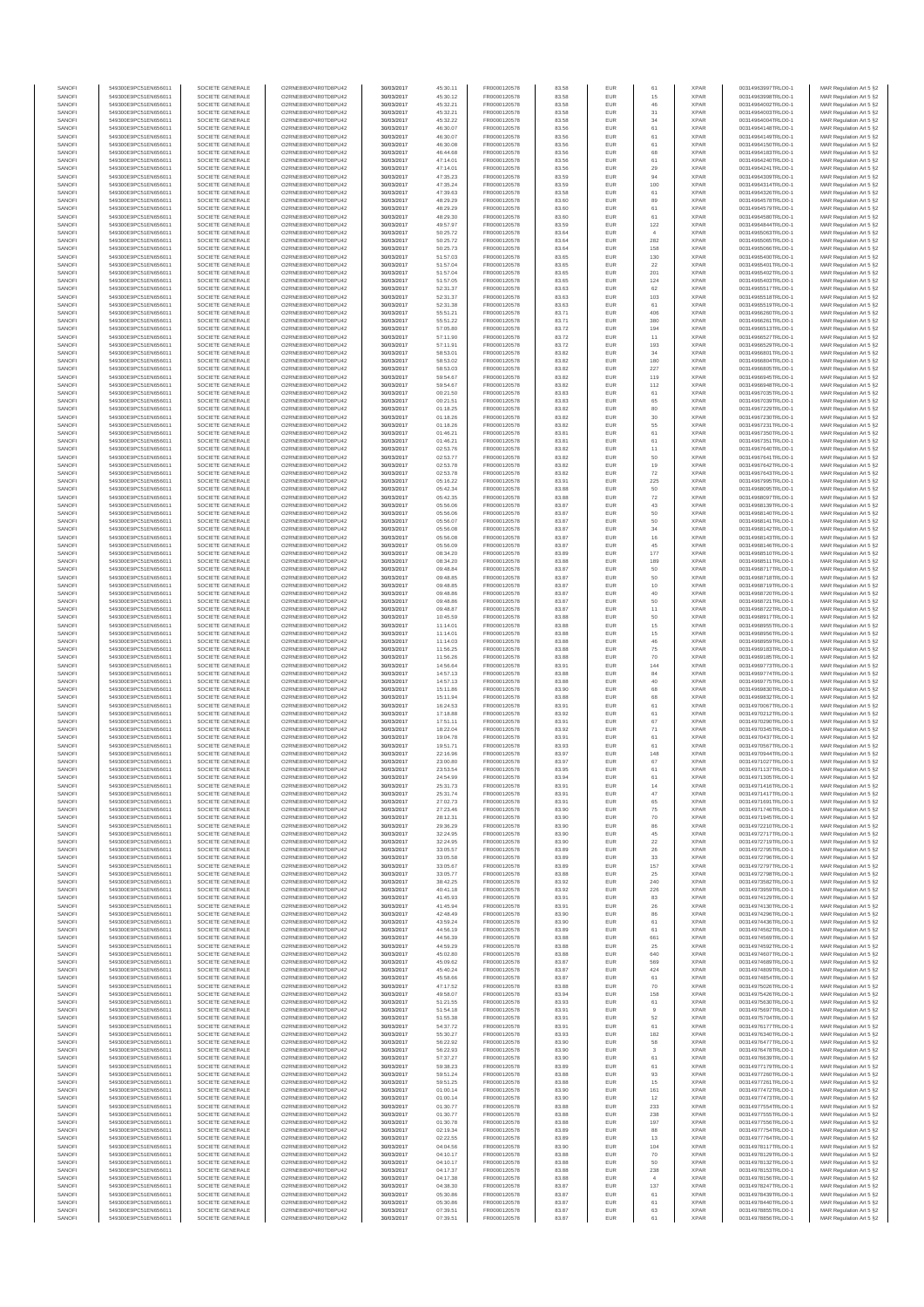| SANOF            | 549300E9PC51EN656011                         | SOCIETE GENERALE                     | O2RNE8IBXP4R0TD8PU42                          | 30/03/2017               | 08:04.13             | FR0000120578                 | 83.89          | EUR               | 73                           | <b>XPAR</b>                | 00314978920TRLO0-1                       | MAR Regulation Art 5 §2                            |
|------------------|----------------------------------------------|--------------------------------------|-----------------------------------------------|--------------------------|----------------------|------------------------------|----------------|-------------------|------------------------------|----------------------------|------------------------------------------|----------------------------------------------------|
| SANOFI<br>SANOFI | 549300E9PC51EN656011<br>549300E9PC51EN656011 | SOCIETE GENERALE<br>SOCIETE GENERALE | O2RNE8IBXP4R0TD8PU42                          | 30/03/2017<br>30/03/2017 | 08:04.13             | FR0000120578<br>FR0000120578 | 83.88<br>83.87 | EUR<br>EUR        | 63<br>61                     | <b>XPAR</b><br><b>XPAR</b> | 00314978921TRLO0-1<br>00314979104TRLO0-1 | MAR Regulation Art 5 §2                            |
| SANOFI           | 549300E9PC51EN656011                         | SOCIETE GENERALE                     | O2RNE8IBXP4R0TD8PU42<br>O2RNE8IBXP4R0TD8PU42  | 30/03/2017               | 09:21.59<br>09:21.60 | FR0000120578                 | 83.87          | EUR               | 61                           | <b>XPAR</b>                | 00314979108TRLO0-1                       | MAR Regulation Art 5 §2<br>MAR Regulation Art 5 §2 |
| SANOFI           | 549300E9PC51EN656011                         | SOCIETE GENERALE                     | O2RNE8IBXP4R0TD8PU42                          | 30/03/2017               | 11:12.90             | FR0000120578                 | 83.90          | EUR               | 95                           | <b>XPAR</b>                | 00314979421TRLO0-1                       | MAR Regulation Art 5 §2                            |
| SANOFI           | 549300E9PC51EN656011                         | SOCIETE GENERALE                     | O2RNE8IBXP4R0TD8PU42                          | 30/03/2017               | 12:52.59             | FR0000120578                 | 83.91          | EUR               | 61                           | <b>XPAR</b>                | 00314979622TRLO0-1                       | MAR Regulation Art 5 §2                            |
| SANOFI<br>SANOFI | 549300E9PC51EN656011<br>549300E9PC51EN656011 | SOCIETE GENERALE<br>SOCIETE GENERALE | O2RNE8IBXP4R0TD8PLI42<br>O2RNE8IBXP4R0TD8PU42 | 30/03/2017<br>30/03/2017 | 14:17.67<br>15:28.42 | FR0000120578<br>FR0000120578 | 83.92<br>83.90 | EUR<br>EUR        | 73<br>61                     | <b>XPAR</b><br><b>XPAR</b> | 00314979824TRLO0-1<br>00314979966TRLO0-1 | MAR Regulation Art 5 §2<br>MAR Regulation Art 5 §2 |
| SANOFI           | 549300E9PC51EN656011                         | SOCIETE GENERALE                     | O2RNE8IBXP4R0TD8PU42                          | 30/03/2017               | 16:25.56             | FR0000120578                 | 83.90          | EUR               | 64                           | <b>XPAR</b>                | 00314980139TRLO0-1                       | MAR Regulation Art 5 §2                            |
| SANOFI           | 549300E9PC51EN656011                         | SOCIETE GENERALE                     | O2RNE8IBXP4R0TD8PU42                          | 30/03/2017               | 17:31.63             | FR0000120578                 | 83.90          | EUR               | 61                           | <b>XPAR</b>                | 00314980311TRLO0-1                       | MAR Regulation Art 5 §2                            |
| SANOFI<br>SANOFI | 549300E9PC51EN656011<br>549300E9PC51EN656011 | SOCIETE GENERALE<br>SOCIETE GENERALE | O2RNE8IBXP4R0TD8PU42<br>O2RNE8IBXP4R0TD8PU42  | 30/03/2017<br>30/03/2017 | 19:41.75<br>20:20.20 | FR0000120578<br>FR0000120578 | 83.92<br>83.90 | EUR<br>EUR        | 91<br>61                     | <b>XPAR</b><br><b>XPAR</b> | 00314980667TRLO0-1<br>00314980778TRLO0-1 | MAR Regulation Art 5 §2<br>MAR Regulation Art 5 §2 |
| SANOFI           | 549300E9PC51EN656011                         | SOCIETE GENERALE                     | O2RNE8IBXP4R0TD8PU42                          | 30/03/2017               | 21:24.34             | FR0000120578                 | 83.89          | EUR               | 61                           | <b>XPAR</b>                | 00314980883TRLO0-1                       | MAR Regulation Art 5 §2                            |
| SANOFI           | 549300E9PC51EN656011                         | SOCIETE GENERALE                     | O2RNE8IBXP4R0TD8PU42                          | 30/03/2017               | 21:27.65             | FR0000120578                 | 83.88          | EUR               | 478                          | <b>XPAR</b>                | 00314980890TRLO0-1                       | MAR Regulation Art 5 §2                            |
| SANOFI           | 549300E9PC51EN656011                         | SOCIETE GENERALE                     | O2RNE8IBXP4R0TD8PU42                          | 30/03/2017               | 21:42.47             | FR0000120578                 | 83.87          | EUR               | 215                          | <b>XPAR</b>                | 00314980941TRLO0-1                       | MAR Regulation Art 5 §2                            |
| SANOFI<br>SANOFI | 549300E9PC51EN656011<br>549300E9PC51EN656011 | SOCIETE GENERALE<br>SOCIETE GENERALE | O2RNE8IBXP4R0TD8PU42<br>O2RNE8IBXP4R0TD8PU42  | 30/03/2017<br>30/03/2017 | 22:12.39<br>22:22.50 | FR0000120578<br>FR0000120578 | 83.86<br>83.84 | EUR<br>EUR        | 64<br>64                     | <b>XPAR</b><br><b>XPAR</b> | 00314981026TRLO0-1<br>00314981068TRLO0-1 | MAR Regulation Art 5 §2<br>MAR Regulation Art 5 §2 |
| SANOFI           | 549300E9PC51EN656011                         | SOCIETE GENERALE                     | O2RNE8IBXP4R0TD8PU42                          | 30/03/2017               | 23:14.45             | FR0000120578                 | 83.85          | EUR               | 75                           | <b>XPAR</b>                | 00314981156TRLO0-1                       | MAR Regulation Art 5 §2                            |
| SANOFI           | 549300E9PC51EN656011                         | SOCIETE GENERALE                     | O2RNE8IBXP4R0TD8PU42                          | 30/03/2017               | 23:14.45             | FR0000120578                 | 83.85          | EUR               | 64                           | <b>XPAR</b>                | 00314981157TRLO0-1                       | MAR Regulation Art 5 §2                            |
| SANOFI           | 549300E9PC51EN656011                         | SOCIETE GENERALE                     | O2RNE8IBXP4R0TD8PU42                          | 30/03/2017               | 25:46.56             | FR0000120578                 | 83.85          | EUR               | 70                           | <b>XPAR</b>                | 00314981508TRLO0-1                       | MAR Regulation Art 5 §2                            |
| SANOFI<br>SANOFI | 549300E9PC51EN656011<br>549300E9PC51EN656011 | SOCIETE GENERALE<br>SOCIETE GENERALE | O2RNE8IBXP4R0TD8PU42<br>O2RNE8IBXP4R0TD8PU42  | 30/03/2017<br>30/03/2017 | 25:46.57<br>25:57.17 | FR0000120578<br>FR0000120578 | 83.85<br>83.85 | EUR<br>EUR        | 72<br>103                    | <b>XPAR</b><br><b>XPAR</b> | 00314981509TRLO0-1<br>00314981553TRLO0-1 | MAR Regulation Art 5 §2<br>MAR Regulation Art 5 §2 |
| SANOFI           | 549300E9PC51EN656011                         | SOCIETE GENERALE                     | O2RNE8IBXP4R0TD8PU42                          | 30/03/2017               | 25:57.18             | FR0000120578                 | 83.85          | EUR               | 97                           | <b>XPAR</b>                | 00314981556TRLO0-1                       | MAR Regulation Art 5 §2                            |
| SANOFI           | 549300E9PC51EN656011                         | SOCIETE GENERALE                     | O2RNE8IBXP4R0TD8PU42                          | 30/03/2017               | 27:18.27             | FR0000120578                 | 83.87          | EUR               | 60                           | <b>XPAR</b>                | 00314981859TRLO0-1                       | MAR Regulation Art 5 §2                            |
| SANOFI<br>SANOFI | 549300E9PC51EN656011<br>549300E9PC51EN656011 | SOCIETE GENERALE<br>SOCIETE GENERALE | O2RNE8IBXP4R0TD8PU42<br>O2RNE8IBXP4R0TD8PU42  | 30/03/2017<br>30/03/2017 | 27:18.28<br>27:18.28 | FR0000120578<br>FR0000120578 | 83.87<br>83.87 | EUR<br>EUR        | $\overline{1}$<br>61         | <b>XPAR</b><br><b>XPAR</b> | 00314981863TRLO0-1<br>00314981864TRLO0-1 | MAR Regulation Art 5 §2<br>MAR Regulation Art 5 §2 |
| SANOFI           | 549300E9PC51EN656011                         | SOCIETE GENERALE                     | O2RNE8IBXP4R0TD8PU42                          | 30/03/2017               | 30:12.41             | FR0000120578                 | 83.86          | EUR               | 175                          | <b>XPAR</b>                | 00314982244TRLO0-1                       | MAR Regulation Art 5 §2                            |
| SANOFI           | 549300E9PC51EN656011                         | SOCIETE GENERALE                     | O2RNE8IBXP4R0TD8PU42                          | 30/03/2017               | 30:12.42             | FR0000120578                 | 83.86          | EUR               | 161                          | <b>XPAR</b>                | 00314982245TRLO0-1                       | MAR Regulation Art 5 §2                            |
| SANOFI           | 549300E9PC51EN656011                         | SOCIETE GENERALE                     | O2RNE8IBXP4R0TD8PU42                          | 30/03/2017               | 31:16.37             | FR0000120578                 | 83.87          | EUR               | 67                           | <b>XPAR</b>                | 00314982376TRLO0-1                       | MAR Regulation Art 5 §2                            |
| SANOFI<br>SANOFI | 549300E9PC51EN656011<br>549300E9PC51EN656011 | SOCIETE GENERALE<br>SOCIETE GENERALE | O2RNE8IBXP4R0TD8PU42<br>O2RNE8IBXP4R0TD8PU42  | 30/03/2017<br>30/03/2017 | 31:16.37<br>32:21.62 | FR0000120578<br>FR0000120578 | 83.87<br>83.85 | EUR<br>EUR        | 64<br>61                     | <b>XPAR</b><br><b>XPAR</b> | 00314982377TRLO0-1<br>00314982571TRLO0-1 | MAR Regulation Art 5 §2<br>MAR Regulation Art 5 §2 |
| SANOFI           | 549300E9PC51EN656011                         | SOCIETE GENERALE                     | O2RNE8IBXP4R0TD8PU42                          | 30/03/2017               | 32:21.63             | FR0000120578                 | 83.85          | EUR               | 61                           | <b>XPAR</b>                | 00314982572TRLO0-1                       | MAR Regulation Art 5 §2                            |
| SANOFI           | 549300E9PC51EN656011                         | SOCIETE GENERALE                     | O2RNE8IBXP4R0TD8PU42                          | 30/03/2017               | 34:12.32             | FR0000120578                 | 83.84          | EUR               | 61                           | <b>XPAR</b>                | 00314982984TRLO0-1                       | MAR Regulation Art 5 §2                            |
| SANOFI<br>SANOFI | 549300E9PC51EN656011<br>549300E9PC51EN656011 | SOCIETE GENERALE<br>SOCIETE GENERALE | O2RNE8IBXP4R0TD8PU42<br>O2RNE8IBXP4R0TD8PU42  | 30/03/2017<br>30/03/2017 | 34:12.32<br>38:42.06 | FR0000120578<br>FR0000120578 | 83.84<br>83.84 | EUR<br>EUR        | 61<br>175                    | <b>XPAR</b><br><b>XPAR</b> | 00314982985TRLO0-1<br>00314983707TRLO0-1 | MAR Regulation Art 5 §2                            |
| SANOFI           | 549300E9PC51EN656011                         | SOCIETE GENERALE                     | O2RNE8IBXP4R0TD8PU42                          | 30/03/2017               | 38:42.07             | FR0000120578                 | 83.84          | EUR               | 158                          | <b>XPAR</b>                | 00314983708TRLO0-1                       | MAR Regulation Art 5 §2<br>MAR Regulation Art 5 §2 |
| SANOFI           | 549300E9PC51EN656011                         | SOCIETE GENERALE                     | O2RNE8IBXP4R0TD8PU42                          | 30/03/2017               | 40:24.45             | FR0000120578                 | 83.86          | EUR               | 339                          | <b>XPAR</b>                | 00314984019TRLO0-1                       | MAR Regulation Art 5 §2                            |
| SANOFI           | 549300E9PC51EN656011                         | SOCIETE GENERALE                     | O2RNE8IBXP4R0TD8PU42                          | 30/03/2017               | 40:24.46             | FR0000120578                 | 83.86          | EUR               | 319                          | <b>XPAR</b>                | 00314984020TRLO0-1                       | MAR Regulation Art 5 §2                            |
| SANOFI<br>SANOFI | 549300E9PC51EN656011<br>549300E9PC51EN656011 | SOCIETE GENERALE<br>SOCIETE GENERALE | O2RNE8IBXP4R0TD8PU42<br>O2RNE8IBXP4R0TD8PU42  | 30/03/2017<br>30/03/2017 | 44:49.27<br>44:49.28 | FR0000120578<br>FR0000120578 | 83.86<br>83.86 | EUR<br>EUR        | 92<br>35                     | <b>XPAR</b><br><b>XPAR</b> | 00314984750TRLO0-1<br>00314984752TRLO0-1 | MAR Regulation Art 5 §2<br>MAR Regulation Art 5 §2 |
| SANOFI           | 549300E9PC51EN656011                         | SOCIETE GENERALE                     | O2RNE8IBXP4R0TD8PU42                          | 30/03/2017               | 44:49.28             | FR0000120578                 | 83.86          | <b>EUR</b>        | 120                          | <b>XPAR</b>                | 00314984753TRLO0-1                       | MAR Regulation Art 5 §2                            |
| SANOFI           | 549300E9PC51EN656011                         | SOCIETE GENERALE                     | O2RNE8IBXP4R0TD8PU42                          | 30/03/2017               | 45:25.41             | FR0000120578                 | 83.84          | EUR               | 152                          | <b>XPAR</b>                | 00314984853TRLO0-1                       | MAR Regulation Art 5 §2                            |
| SANOFI           | 549300E9PC51EN656011                         | SOCIETE GENERALE<br>SOCIETE GENERALE | O2RNE8IBXP4R0TD8PU42                          | 30/03/2017               | 45:25.41             | FR0000120578                 | 83.84          | EUR               | 163                          | <b>XPAR</b>                | 00314984854TRLO0-1                       | MAR Regulation Art 5 §2                            |
| SANOFI<br>SANOFI | 549300E9PC51EN656011<br>549300E9PC51EN656011 | SOCIETE GENERALE                     | O2RNE8IBXP4R0TD8PU42<br>O2RNE8IBXP4R0TD8PU42  | 30/03/2017<br>30/03/2017 | 46:27.16<br>46:27.16 | FR0000120578<br>FR0000120578 | 83.83<br>83.83 | EUR<br>EUR        | 61<br>61                     | <b>XPAR</b><br><b>XPAR</b> | 00314985019TRLO0-1<br>00314985020TRLO0-1 | MAR Regulation Art 5 §2<br>MAR Regulation Art 5 §2 |
| SANOFI           | 549300E9PC51EN656011                         | SOCIETE GENERALE                     | O2RNE8IBXP4R0TD8PU42                          | 30/03/2017               | 49:36.31             | FR0000120578                 | 83.83          | EUR               | 81                           | <b>XPAR</b>                | 00314985458TRLO0-1                       | MAR Regulation Art 5 §2                            |
| SANOFI           | 549300E9PC51EN656011                         | SOCIETE GENERALE                     | O2RNE8IBXP4R0TD8PU42                          | 30/03/2017               | 49:36.32             | FR0000120578                 | 83.83          | EUR               | 74                           | <b>XPAR</b>                | 00314985459TRLO0-1                       | MAR Regulation Art 5 §2                            |
| SANOFI           | 549300E9PC51EN656011                         | SOCIETE GENERALE                     | O2RNE8IBXP4R0TD8PU42<br>O2RNE8IBXP4R0TD8PU42  | 30/03/2017               | 50:23.96             | FR0000120578                 | 83.83          | EUR               | 194                          | <b>XPAR</b>                | 00314985595TRLO0-1                       | MAR Regulation Art 5 §2                            |
| SANOFI<br>SANOFI | 549300E9PC51EN656011<br>549300E9PC51EN656011 | SOCIETE GENERALE<br>SOCIETE GENERALE | O2RNE8IBXP4R0TD8PU42                          | 30/03/2017<br>30/03/2017 | 50:23.97<br>50:49.69 | FR0000120578<br>FR0000120578 | 83.83<br>83.83 | EUR<br>EUR        | 182<br>63                    | <b>XPAR</b><br><b>XPAR</b> | 00314985596TRLO0-1<br>00314985658TRLO0-1 | MAR Regulation Art 5 §2<br>MAR Regulation Art 5 §2 |
| SANOFI           | 549300E9PC51EN656011                         | SOCIETE GENERALE                     | O2RNE8IBXP4R0TD8PU42                          | 30/03/2017               | 50:49.70             | FR0000120578                 | 83.83          | EUR               | 61                           | <b>XPAR</b>                | 00314985659TRLO0-1                       | MAR Regulation Art 5 §2                            |
| SANOFI           | 549300E9PC51EN656011                         | SOCIETE GENERALE                     | O2RNE8IBXP4R0TD8PU42                          | 30/03/2017               | 52:08.06             | FR0000120578                 | 83.82          | EUR               | 85                           | <b>XPAR</b>                | 00314985906TRLO0-1                       | MAR Regulation Art 5 §2                            |
| SANOFI<br>SANOFI | 549300E9PC51EN656011                         | SOCIETE GENERALE                     | O2RNE8IBXP4R0TD8PU42                          | 30/03/2017               | 52:08.07             | FR0000120578<br>FR0000120578 | 83.82<br>83.83 | EUR<br>EUR        | 92<br>61                     | <b>XPAR</b><br><b>XPAR</b> | 00314985907TRLO0-1                       | MAR Regulation Art 5 §2                            |
| SANOFI           | 549300E9PC51EN656011<br>549300E9PC51EN656011 | SOCIETE GENERALE<br>SOCIETE GENERALE | O2RNE8IBXP4R0TD8PU42<br>O2RNESIBXP4R0TD8PLI42 | 30/03/2017<br>30/03/2017 | 53:43.04<br>53:43.05 | FR0000120578                 | 83.83          | EUR               | 61                           | <b>XPAR</b>                | 00314986180TRLO0-1<br>00314986182TRLO0-1 | MAR Regulation Art 5 §2<br>MAR Regulation Art 5 §2 |
| SANOFI           | 549300E9PC51EN656011                         | SOCIETE GENERALE                     | O2RNE8IBXP4R0TD8PU42                          | 30/03/2017               | 54:23.78             | FR0000120578                 | 83.82          | EUR               | 63                           | <b>XPAR</b>                | 00314986297TRLO0-1                       | MAR Regulation Art 5 §2                            |
| SANOFI           | 549300E9PC51EN656011                         | SOCIETE GENERALE                     | O2RNE8IBXP4R0TD8PU42                          | 30/03/2017               | 54:23.78             | FR0000120578                 | 83.82          | EUR               | 61                           | <b>XPAR</b>                | 00314986298TRLO0-1                       | MAR Regulation Art 5 §2                            |
| SANOFI<br>SANOFI | 549300E9PC51EN656011<br>549300E9PC51EN656011 | SOCIETE GENERALE<br>SOCIETE GENERALE | O2RNE8IBXP4R0TD8PU42<br>O2RNE8IBXP4R0TD8PU42  | 30/03/2017<br>30/03/2017 | 58:36.39<br>58:36.40 | FR0000120578<br>FR0000120578 | 83.85<br>83.85 | EUR<br>EUR        | 182<br>198                   | <b>XPAR</b><br><b>XPAR</b> | 00314987006TRLO0-1<br>00314987007TRLO0-1 | MAR Regulation Art 5 §2<br>MAR Regulation Art 5 §2 |
| SANOFI           | 549300E9PC51EN656011                         | SOCIETE GENERALE                     | O2RNE8IBXP4R0TD8PU42                          | 30/03/2017               | 00:01.06             | FR0000120578                 | 83.88          | EUR               | 140                          | <b>XPAR</b>                | 00314987251TRLO0-1                       | MAR Regulation Art 5 §2                            |
| SANOFI           | 549300E9PC51EN656011                         | SOCIETE GENERALE                     | O2RNE8IBXP4R0TD8PU42                          | 30/03/2017               | 00:01.07             | FR0000120578                 | 83.88          | EUR               | 148                          | <b>XPAR</b>                | 00314987254TRLO0-1                       | MAR Regulation Art 5 §2                            |
| SANOFI           | 549300E9PC51EN656011                         | SOCIETE GENERALE                     | O2RNE8IBXP4R0TD8PU42                          | 30/03/2017               | 01:09.32             | FR0000120578                 | 83.86          | EUR               | 80                           | <b>XPAR</b>                | 00314987398TRLO0-1                       | MAR Regulation Art 5 §2                            |
| SANOFI<br>SANOFI | 549300E9PC51EN656011<br>549300E9PC51EN656011 | SOCIETE GENERALE<br>SOCIETE GENERALE | O2RNE8IBXP4R0TD8PU42<br>O2RNE8IBXP4R0TD8PU42  | 30/03/2017<br>30/03/2017 | 01:09.33<br>07:21.38 | FR0000120578<br>FR0000120578 | 83.86<br>83.92 | EUR<br>EUR        | 74<br>214                    | <b>XPAR</b><br><b>XPAR</b> | 00314987399TRLO0-1<br>00314988423TRLO0-1 | MAR Regulation Art 5 §2<br>MAR Regulation Art 5 §2 |
| SANOFI           | 549300E9PC51EN656011                         | SOCIETE GENERALE                     | O2RNE8IBXP4R0TD8PU42                          | 30/03/2017               | 08:26.73             | FR0000120578                 | 83.91          | EUR               | 153                          | <b>XPAR</b>                | 00314988558TRLO0-1                       | MAR Regulation Art 5 §2                            |
| SANOFI           | 549300E9PC51EN656011                         | SOCIETE GENERALE                     | O2RNE8IBXP4R0TD8PU42                          | 30/03/2017               | 09:04.96             | FR0000120578                 | 83.89          | <b>EUR</b>        | 63                           | <b>XPAR</b>                | 00314988629TRLO0-1                       | MAR Regulation Art 5 §2                            |
| SANOFI           | 549300E9PC51EN656011                         | SOCIETE GENERALE                     | O2RNE8IBXP4R0TD8PU42                          | 30/03/2017               | 13:35.70             | FR0000120578                 | 83.91          | EUR               | 212                          | <b>XPAR</b>                | 00314989298TRLO0-1                       | MAR Regulation Art 5 §2                            |
| SANOFI<br>SANOFI | 549300E9PC51EN656011<br>549300E9PC51EN656011 | SOCIETE GENERALE<br>SOCIETE GENERALE | O2RNE8IBXP4R0TD8PU42<br>O2RNE8IBXP4R0TD8PU42  | 30/03/2017<br>30/03/2017 | 13:43.70<br>14:53.07 | FR0000120578<br>FR0000120578 | 83.90<br>83.88 | EUR<br>EUR        | 96<br>768                    | <b>XPAR</b><br><b>XPAR</b> | 00314989323TRLO0-1<br>00314989536TRLO0-1 | MAR Regulation Art 5 §2<br>MAR Regulation Art 5 §2 |
| SANOFI           | 549300E9PC51EN656011                         | SOCIETE GENERALE                     | O2RNE8IBXP4R0TD8PU42                          | 30/03/2017               | 14:53.07             | FR0000120578                 | 83.88          | EUR               | 61                           | <b>XPAR</b>                | 00314989542TRLO0-1                       | MAR Regulation Art 5 §2                            |
| SANOFI           | 549300E9PC51EN656011                         | SOCIETE GENERALE                     | O2RNE8IBXP4R0TD8PU42                          | 30/03/2017               | 15:23.31             | FR0000120578                 | 83.87          | EUR               | 81                           | <b>XPAR</b>                | 00314989707TRLO0-1                       | MAR Regulation Art 5 §2                            |
| SANOFI<br>SANOFI | 549300E9PC51EN656011<br>549300E9PC51EN656011 | SOCIETE GENERALE<br>SOCIETE GENERALE | O2RNE8IBXP4R0TD8PU42<br>O2RNE8IBXP4R0TD8PU42  | 30/03/2017<br>30/03/2017 | 15:23.32<br>15:59.05 | FR0000120578<br>FR0000120578 | 83.87<br>83.88 | EUR<br>EUR        | $\overline{7}$<br>${\bf 76}$ | <b>XPAR</b><br><b>XPAR</b> | 00314989708TRLO0-1<br>00314989835TRLO0-1 | MAR Regulation Art 5 §2<br>MAR Regulation Art 5 §2 |
| SANOFI           | 549300E9PC51EN656011                         | SOCIETE GENERALE                     | O2RNE8IBXP4R0TD8PU42                          | 30/03/2017               | 15:59.06             | FR0000120578                 | 83.88          | EUR               | $\scriptstyle{72}$           | <b>XPAR</b>                | 00314989836TRLO0-1                       | MAR Regulation Art 5 §2                            |
| SANOFI           | 549300E9PC51EN656011                         | SOCIETE GENERALE                     | O2RNE8IBXP4R0TD8PU42                          | 30/03/2017               | 17:47.65             | FR0000120578                 | 83.88          | EUR               | 8                            | <b>XPAR</b>                | 00314990107TRLO0-1                       | MAR Regulation Art 5 §2                            |
| SANOFI<br>SANOFI | 549300E9PC51EN656011<br>549300E9PC51EN656011 | SOCIETE GENERALE<br>SOCIETE GENERALE | O2RNE8IBXP4R0TD8PU42<br>O2RNE8IBXP4R0TD8PU42  | 30/03/2017<br>30/03/2017 | 17:47.65<br>17:47.66 | FR0000120578<br>FR0000120578 | 83.88<br>83.88 | EUR<br><b>EUR</b> | 53<br>61                     | <b>XPAR</b><br><b>XPAR</b> | 00314990113TRLO0-1<br>00314990114TRLO0-1 | MAR Regulation Art 5 §2                            |
| SANOFI           | 549300E9PC51EN656011                         | SOCIETE GENERALE                     | O2RNE8IBXP4R0TD8PU42                          | 30/03/2017               | 18:27.29             | FR0000120578                 | 83.87          | EUR               | 111                          | <b>XPAR</b>                | 00314990273TRLO0-1                       | MAR Regulation Art 5 §2<br>MAR Regulation Art 5 §2 |
| SANOFI           | 549300E9PC51EN656011                         | SOCIETE GENERALE                     | O2RNE8IBXP4R0TD8PU42                          | 30/03/2017               | 18:27.30             | FR0000120578                 | 83.87          | EUR               | 105                          | <b>XPAR</b>                | 00314990274TRLO0-1                       | MAR Regulation Art 5 §2                            |
| SANOFI           | 549300E9PC51EN656011                         | SOCIETE GENERALE                     | O2RNE8IBXP4R0TD8PU42                          | 30/03/2017               | 21:05.04             | FR0000120578                 | 83.88          | EUR               | 96                           | <b>XPAR</b>                | 00314990650TRLO0-1                       | MAR Regulation Art 5 §2                            |
| SANOFI<br>SANOFI | 549300E9PC51EN656011<br>549300E9PC51EN656011 | SOCIETE GENERALE<br>SOCIETE GENERALE | O2RNE8IBXP4R0TD8PU42<br>O2RNE8IBXP4R0TD8PU42  | 30/03/2017<br>30/03/2017 | 21:05.04<br>23:29.89 | FR0000120578<br>FR0000120578 | 83.88<br>83.89 | EUR<br>EUR        | 106<br>56                    | <b>XPAR</b><br><b>XPAR</b> | 00314990654TRLO0-1<br>00314991058TRLO0-1 | MAR Regulation Art 5 §2<br>MAR Regulation Art 5 §2 |
| SANOFI           | 549300E9PC51EN656011                         | SOCIETE GENERALE                     | O2RNE8IBXP4R0TD8PU42                          | 30/03/2017               | 23:58.92             | FR0000120578                 | 83.89          | EUR               | 247                          | <b>XPAR</b>                | 00314991113TRLO0-1                       | MAR Regulation Art 5 §2                            |
| SANOFI           | 549300E9PC51EN656011                         | SOCIETE GENERALE                     | O2RNE8IBXP4R0TD8PU42                          | 30/03/2017               | 25:00.17             | FR0000120578                 | 83.88          | EUR               | 177                          | <b>XPAR</b>                | 00314991272TRLO0-1                       | MAR Regulation Art 5 §2                            |
| SANOFI           | 549300E9PC51EN656011                         | SOCIETE GENERALE                     | O2RNE8IBXP4R0TD8PU42                          | 30/03/2017               | 25:00.18             | FR0000120578                 | 83.88          | EUR               | 16                           | <b>XPAR</b>                | 00314991273TRLO0-1                       | MAR Regulation Art 5 §2                            |
| SANOFI<br>SANOFI | 549300E9PC51EN656011<br>549300E9PC51EN656011 | SOCIETE GENERALE<br>SOCIETE GENERALE | O2RNE8IBXP4R0TD8PU42<br>O2RNE8IBXP4R0TD8PU42  | 30/03/2017<br>30/03/2017 | 25:00.18<br>25:01.17 | FR0000120578<br>FR0000120578 | 83.88<br>83.87 | EUR<br>EUR        | 57<br>299                    | <b>XPAR</b><br><b>XPAR</b> | 00314991274TRLO0-1<br>00314991284TRLO0-1 | MAR Regulation Art 5 §2<br>MAR Regulation Art 5 §2 |
| SANOFI           | 549300E9PC51EN656011                         | SOCIETE GENERALE                     | O2RNE8IBXP4R0TD8PU42                          | 30/03/2017               | 25:01.18             | FR0000120578                 | 83.87          | EUR               | 73                           | <b>XPAR</b>                | 00314991285TRLO0-1                       | MAR Regulation Art 5 §2                            |
| SANOFI           | 549300E9PC51EN656011                         | SOCIETE GENERALE                     | O2RNE8IBXP4R0TD8PU42                          | 30/03/2017               | 25:56.21             | FR0000120578                 | 83.86          | EUR               | 61                           | <b>XPAR</b>                | 00314991387TRLO0-1                       | MAR Regulation Art 5 §2                            |
| SANOFI<br>SANOFI | 549300E9PC51EN656011<br>549300E9PC51EN656011 | SOCIETE GENERALE<br>SOCIETE GENERALE | O2RNE8IBXP4R0TD8PU42<br>O2RNE8IBXP4R0TD8PU42  | 30/03/2017               | 25:56.22             | FR0000120578                 | 83.86          | EUR<br>EUR        | 61                           | <b>XPAR</b><br><b>XPAR</b> | 00314991388TRLO0-1                       | MAR Regulation Art 5 §2                            |
| SANOFI           | 549300E9PC51EN656011                         | SOCIETE GENERALE                     | O2RNE8IBXP4R0TD8PU42                          | 30/03/2017<br>30/03/2017 | 26:42.96<br>26:42.97 | FR0000120578<br>FR0000120578 | 83.82<br>83.82 | EUR               | 61<br>61                     | <b>XPAR</b>                | 00314991530TRLO0-1<br>00314991534TRLO0-1 | MAR Regulation Art 5 §2<br>MAR Regulation Art 5 §2 |
| SANOFI           | 549300E9PC51EN656011                         | SOCIETE GENERALE                     | O2RNE8IBXP4R0TD8PU42                          | 30/03/2017               | 27:50.23             | FR0000120578                 | 83.78          | EUR               | 61                           | <b>XPAR</b>                | 00314991696TRLO0-1                       | MAR Regulation Art 5 §2                            |
| SANOFI           | 549300E9PC51EN656011                         | SOCIETE GENERALE                     | O2RNE8IBXP4R0TD8PU42                          | 30/03/2017               | 27:50.24             | FR0000120578                 | 83.78          | EUR               | 26                           | <b>XPAR</b>                | 00314991697TRLO0-1                       | MAR Regulation Art 5 §2                            |
| SANOFI<br>SANOFI | 549300E9PC51EN656011<br>549300E9PC51EN656011 | SOCIETE GENERALE<br>SOCIETE GENERALE | O2RNE8IBXP4R0TD8PU42<br>O2RNE8IBXP4R0TD8PU42  | 30/03/2017<br>30/03/2017 | 27:50.24<br>28:22.97 | FR0000120578<br>FR0000120578 | 83.78<br>83.77 | <b>EUR</b><br>EUR | 35<br>61                     | <b>XPAR</b><br><b>XPAR</b> | 00314991698TRLO0-1<br>00314991814TRLO0-1 | MAR Regulation Art 5 §2<br>MAR Regulation Art 5 §2 |
| SANOFI           | 549300E9PC51EN656011                         | SOCIETE GENERALE                     | O2RNE8IBXP4R0TD8PU42                          | 30/03/2017               | 28:22.97             | FR0000120578                 | 83.77          | EUR               | 61                           | <b>XPAR</b>                | 00314991815TRLO0-1                       | MAR Regulation Art 5 §2                            |
| SANOFI           | 549300E9PC51EN656011                         | SOCIETE GENERALE                     | O2RNE8IBXP4R0TD8PU42                          | 30/03/2017               | 29:07.31             | FR0000120578                 | 83.77          | EUR               | 61                           | <b>XPAR</b>                | 00314991905TRLO0-1                       | MAR Regulation Art 5 §2                            |
| SANOFI<br>SANOFI | 549300E9PC51EN656011<br>549300E9PC51EN656011 | SOCIETE GENERALE<br>SOCIETE GENERALE | O2RNE8IBXP4R0TD8PU42<br>O2RNE8IBXP4R0TD8PU42  | 30/03/2017<br>30/03/2017 | 29:07.32<br>29:53.06 | FR0000120578<br>FR0000120578 | 83.77<br>83.75 | EUR<br><b>EUR</b> | 61<br>61                     | <b>XPAR</b><br><b>XPAR</b> | 00314991909TRLO0-1<br>00314992032TRLO0-1 | MAR Regulation Art 5 §2<br>MAR Regulation Art 5 §2 |
| SANOFI           | 549300E9PC51EN656011                         | SOCIETE GENERALE                     | O2RNE8IBXP4R0TD8PU42                          | 30/03/2017               | 29:53.06             | FR0000120578                 | 83.75          | EUR               | 61                           | <b>XPAR</b>                | 00314992036TRLO0-1                       | MAR Regulation Art 5 §2                            |
| SANOFI           | 549300E9PC51EN656011                         | SOCIETE GENERALE                     | O2RNE8IBXP4R0TD8PU42                          | 30/03/2017               | 30:11.38             | FR0000120578                 | 83.69          | <b>EUR</b>        | 61                           | <b>XPAR</b>                | 00314992122TRLO0-1                       | MAR Regulation Art 5 §2                            |
| SANOFI<br>SANOFI | 549300E9PC51EN656011<br>549300E9PC51EN656011 | SOCIETE GENERALE<br>SOCIETE GENERALE | O2RNE8IBXP4R0TD8PU42<br>O2RNE8IBXP4R0TD8PU42  | 30/03/2017<br>30/03/2017 | 32:55.79<br>32:55.80 | FR0000120578<br>FR0000120578 | 83.87<br>83.87 | EUR<br>EUR        | 288<br>307                   | <b>XPAR</b><br><b>XPAR</b> | 00314992747TRLO0-1<br>00314992748TRLO0-1 | MAR Regulation Art 5 §2<br>MAR Regulation Art 5 §2 |
| SANOFI           | 549300E9PC51EN656011                         | SOCIETE GENERALE                     | O2RNE8IBXP4R0TD8PU42                          | 30/03/2017               | 32:58.40             | FR0000120578                 | 83.86          | EUR               | 95                           | <b>XPAR</b>                | 00314992758TRLO0-1                       | MAR Regulation Art 5 §2                            |
| SANOFI           | 549300E9PC51EN656011                         | SOCIETE GENERALE                     | O2RNE8IBXP4R0TD8PU42                          | 30/03/2017               | 32:58.40             | FR0000120578                 | 83.86          | EUR               | 94                           | <b>XPAR</b>                | 00314992759TRLO0-1                       | MAR Regulation Art 5 §2                            |
| SANOFI<br>SANOFI | 549300E9PC51EN656011<br>549300E9PC51EN656011 | SOCIETE GENERALE<br>SOCIETE GENERALE | O2RNE8IBXP4R0TD8PU42<br>O2RNE8IBXP4R0TD8PU42  | 30/03/2017<br>30/03/2017 | 35:22.46<br>35:52.60 | FR0000120578<br>FR0000120578 | 83.91<br>83.89 | EUR<br>EUR        | 305<br>61                    | <b>XPAR</b><br><b>XPAR</b> | 00314993269TRLO0-1<br>00314993398TRLO0-1 | MAR Regulation Art 5 §2                            |
| SANOFI           | 549300E9PC51EN656011                         | SOCIETE GENERALE                     | O2RNE8IBXP4R0TD8PU42                          | 30/03/2017               | 35:54.20             | FR0000120578                 | 83.88          | <b>EUR</b>        | 68                           | <b>XPAR</b>                | 00314993406TRLO0-1                       | MAR Regulation Art 5 §2<br>MAR Regulation Art 5 §2 |
| SANOFI           | 549300E9PC51EN656011                         | SOCIETE GENERALE                     | O2RNE8IBXP4R0TD8PU42                          | 30/03/2017               | 35:54.21             | FR0000120578                 | 83.88          | EUR               | 134                          | <b>XPAR</b>                | 00314993407TRLO0-1                       | MAR Regulation Art 5 §2                            |
| SANOFI           | 549300E9PC51EN656011                         | SOCIETE GENERALE                     | O2RNE8IBXP4R0TD8PU42                          | 30/03/2017               | 36:58.39             | FR0000120578                 | 83.91          | <b>EUR</b>        | 119                          | <b>XPAR</b>                | 00314993654TRLO0-1                       | MAR Regulation Art 5 §2                            |
| SANOFI<br>SANOFI | 549300E9PC51EN656011<br>549300E9PC51EN656011 | SOCIETE GENERALE<br>SOCIETE GENERALE | O2RNE8IBXP4R0TD8PU42<br>O2RNE8IBXP4R0TD8PU42  | 30/03/2017<br>30/03/2017 | 38:07.17<br>38:07.17 | FR0000120578<br>FR0000120578 | 83.93<br>83.93 | EUR<br>EUR        | 107<br>27                    | <b>XPAR</b><br><b>XPAR</b> | 00314993886TRLO0-1<br>00314993887TRLO0-1 | MAR Regulation Art 5 §2<br>MAR Regulation Art 5 §2 |
| SANOFI           | 549300E9PC51EN656011                         | SOCIETE GENERALE                     | O2RNE8IBXP4R0TD8PU42                          | 30/03/2017               | 39:34.65             | FR0000120578                 | 83.92          | EUR               | 69                           | <b>XPAR</b>                | 00314994110TRLO0-1                       | MAR Regulation Art 5 §2                            |
| SANOFI           | 549300E9PC51EN656011                         | SOCIETE GENERALE                     | O2RNE8IBXP4R0TD8PU42                          | 30/03/2017               | 41:15.46             | FR0000120578                 | 83.93          | EUR               | 354                          | <b>XPAR</b>                | 00314994438TRLO0-1                       | MAR Regulation Art 5 §2                            |
| SANOFI           | 549300E9PC51EN656011                         | SOCIETE GENERALE                     | O2RNE8IBXP4R0TD8PU42                          | 30/03/2017               | 41:57.42             | FR0000120578                 | 83.91          | EUR               | 66                           | <b>XPAR</b>                | 00314994621TRLO0-1                       | MAR Regulation Art 5 §2                            |
| SANOFI<br>SANOFI | 549300E9PC51EN656011<br>549300E9PC51EN656011 | SOCIETE GENERALE<br>SOCIETE GENERALE | O2RNE8IBXP4R0TD8PU42<br>O2RNE8IBXP4R0TD8PU42  | 30/03/2017<br>30/03/2017 | 41:57.43<br>42:47.48 | FR0000120578<br>FR0000120578 | 83.91<br>83.91 | EUR<br><b>EUR</b> | 10<br>61                     | <b>XPAR</b><br><b>XPAR</b> | 00314994623TRLO0-1<br>00314994762TRLO0-1 | MAR Regulation Art 5 §2<br>MAR Regulation Art 5 §2 |
| SANOFI           | 549300E9PC51EN656011                         | SOCIETE GENERALE                     | O2RNE8IBXP4R0TD8PU42                          | 30/03/2017               | 43:08.91             | FR0000120578                 | 83.88          | EUR               | 277                          | <b>XPAR</b>                | 00314994861TRLO0-1                       | MAR Regulation Art 5 §2                            |
| SANOFI           | 549300E9PC51EN656011                         | SOCIETE GENERALE                     | O2RNE8IBXP4R0TD8PU42                          | 30/03/2017               | 43:36.95             | FR0000120578                 | 83.88          | <b>EUR</b>        | 400                          | <b>XPAR</b>                | 00314994996TRLO0-1                       | MAR Regulation Art 5 §2                            |
| SANOFI<br>SANOFI | 549300E9PC51EN656011<br>549300E9PC51EN656011 | SOCIETE GENERALE<br>SOCIETE GENERALE | O2RNE8IBXP4R0TD8PU42<br>O2RNE8IBXP4R0TD8PU42  | 30/03/2017<br>30/03/2017 | 43:36.96<br>43:36.97 | FR0000120578<br>FR0000120578 | 83.88<br>83.88 | EUR<br>EUR        | 310<br>61                    | <b>XPAR</b><br><b>XPAR</b> | 00314994999TRLO0-1<br>00314995000TRLO0-1 | MAR Regulation Art 5 §2                            |
| SANOFI           | 549300E9PC51EN656011                         | SOCIETE GENERALE                     | O2RNE8IBXP4R0TD8PU42                          | 30/03/2017               | 44:54.33             | FR0000120578                 | 83.90          | EUR               | 151                          | <b>XPAR</b>                | 00314995267TRLO0-1                       | MAR Regulation Art 5 §2<br>MAR Regulation Art 5 §2 |
| SANOFI           | 549300E9PC51EN656011                         | SOCIETE GENERALE                     | O2RNE8IBXP4R0TD8PU42                          | 30/03/2017               | 46:08.80             | FR0000120578                 | 83.89          | EUR               | 61                           | <b>XPAR</b>                | 00314995511TRLO0-1                       | MAR Regulation Art 5 §2                            |
| SANOFI           | 549300E9PC51EN656011                         | SOCIETE GENERALE                     | O2RNE8IBXP4R0TD8PU42                          | 30/03/2017               | 46:13.51             | FR0000120578                 | 83.88          | EUR               | 343                          | <b>XPAR</b>                | 00314995520TRLO0-1                       | MAR Regulation Art 5 §2                            |
| SANOFI<br>SANOFI | 549300E9PC51EN656011<br>549300E9PC51EN656011 | SOCIETE GENERALE<br>SOCIETE GENERALE | O2RNE8IBXP4R0TD8PU42<br>O2RNE8IBXP4R0TD8PU42  | 30/03/2017<br>30/03/2017 | 46:13.52<br>46:13.52 | FR0000120578<br>FR0000120578 | 83.88<br>83.88 | EUR<br><b>EUR</b> | 93                           | <b>XPAR</b><br><b>XPAR</b> | 00314995524TRLO0-1<br>00314995525TRLO0-1 | MAR Regulation Art 5 §2                            |
| SANOFI           | 549300E9PC51EN656011                         | SOCIETE GENERALE                     | O2RNE8IBXP4R0TD8PU42                          | 30/03/2017               | 47:04.17             | FR0000120578                 | 83.89          | EUR               | 78<br>64                     | <b>XPAR</b>                | 00314995749TRLO0-1                       | MAR Regulation Art 5 §2<br>MAR Regulation Art 5 §2 |
| SANOFI           | 549300E9PC51EN656011                         | SOCIETE GENERALE                     | O2RNE8IBXP4R0TD8PU42                          | 30/03/2017               | 47:04.17             | FR0000120578                 | 83.89          | <b>EUR</b>        | 27                           | <b>XPAR</b>                | 00314995750TRLO0-1                       | MAR Regulation Art 5 §2                            |
| SANOFI           | 549300E9PC51EN656011                         | SOCIETE GENERALE                     | O2RNE8IBXP4R0TD8PU42                          | 30/03/2017               | 47:15.18             | FR0000120578                 | 83.88          | EUR               | 100                          | <b>XPAR</b>                | 00314995766TRLO0-1                       | MAR Regulation Art 5 §2                            |
| SANOFI<br>SANOFI | 549300E9PC51EN656011<br>549300E9PC51EN656011 | SOCIETE GENERALE<br>SOCIETE GENERALE | O2RNE8IBXP4R0TD8PU42<br>O2RNE8IBXP4R0TD8PU42  | 30/03/2017<br>30/03/2017 | 47:53.31<br>47:53.32 | FR0000120578<br>FR0000120578 | 83.86<br>83.86 | EUR<br>EUR        | 75<br>71                     | <b>XPAR</b><br><b>XPAR</b> | 00314995846TRLO0-1<br>00314995847TRLO0-1 | MAR Regulation Art 5 §2<br>MAR Regulation Art 5 §2 |
| SANOFI           | 549300E9PC51EN656011                         | SOCIETE GENERALE                     | O2RNE8IBXP4R0TD8PU42                          | 30/03/2017               | 49:51.72             | FR0000120578                 | 83.87          | EUR               | $\overline{4}$               | <b>XPAR</b>                | 00314996145TRLO0-1                       | MAR Regulation Art 5 §2                            |
| SANOFI           | 549300E9PC51EN656011                         | SOCIETE GENERALE                     | O2RNE8IBXP4R0TD8PU42                          | 30/03/2017               | 49:51.73             | FR0000120578                 | 83.87          | <b>EUR</b>        | 205                          | <b>XPAR</b>                | 00314996147TRLO0-1                       | MAR Regulation Art 5 §2                            |
| SANOFI<br>SANOFI | 549300E9PC51EN656011<br>549300E9PC51EN656011 | SOCIETE GENERALE<br>SOCIETE GENERALE | O2RNE8IBXP4R0TD8PU42<br>O2RNE8IBXP4R0TD8PU42  | 30/03/2017<br>30/03/2017 | 49:51.73<br>53:22.57 | FR0000120578<br>FR0000120578 | 83.87<br>83.85 | EUR<br><b>EUR</b> | 222<br>326                   | <b>XPAR</b><br><b>XPAR</b> | 00314996148TRLO0-1<br>00314996890TRLO0-1 | MAR Regulation Art 5 §2                            |
| SANOFI           | 549300E9PC51EN656011                         | SOCIETE GENERALE                     | O2RNE8IBXP4R0TD8PU42                          | 30/03/2017               | 53:22.57             | FR0000120578                 | 83.85          | EUR               | 274                          | <b>XPAR</b>                | 00314996891TRLO0-1                       | MAR Regulation Art 5 §2<br>MAR Regulation Art 5 §2 |
| SANOFI           | 549300E9PC51EN656011                         | SOCIETE GENERALE                     | O2RNE8IBXP4R0TD8PU42                          | 30/03/2017               | 53:22.58             | FR0000120578                 | 83.85          | EUR               | 33                           | <b>XPAR</b>                | 00314996892TRLO0-1                       | MAR Regulation Art 5 §2                            |
| SANOFI           | 549300E9PC51EN656011                         | SOCIETE GENERALE                     | O2RNE8IBXP4R0TD8PU42                          | 30/03/2017               | 54:44.74             | FR0000120578                 | 83.85          | EUR<br>EUR        | 88                           | <b>XPAR</b>                | 00314997131TRLO0-1                       | MAR Regulation Art 5 §2                            |
| SANOFI<br>SANOFI | 549300E9PC51EN656011<br>549300E9PC51EN656011 | SOCIETE GENERALE<br>SOCIETE GENERALE | O2RNE8IBXP4R0TD8PU42<br>O2RNE8IBXP4R0TD8PU42  | 30/03/2017<br>30/03/2017 | 54:44.75<br>54:44.75 | FR0000120578<br>FR0000120578 | 83.85<br>83.85 | EUR               | 65<br>144                    | <b>XPAR</b><br><b>XPAR</b> | 00314997132TRLO0-1<br>00314997133TRLO0-1 | MAR Regulation Art 5 §2<br>MAR Regulation Art 5 §2 |
| SANOFI           | 549300E9PC51EN656011                         | SOCIETE GENERALE                     | O2RNE8IBXP4R0TD8PU42                          | 30/03/2017               | 55:48.41             | FR0000120578                 | 83.85          | EUR               | 45                           | <b>XPAR</b>                | 00314997376TRLO0-1                       | MAR Regulation Art 5 §2                            |
|                  |                                              |                                      |                                               |                          |                      |                              |                |                   |                              |                            |                                          |                                                    |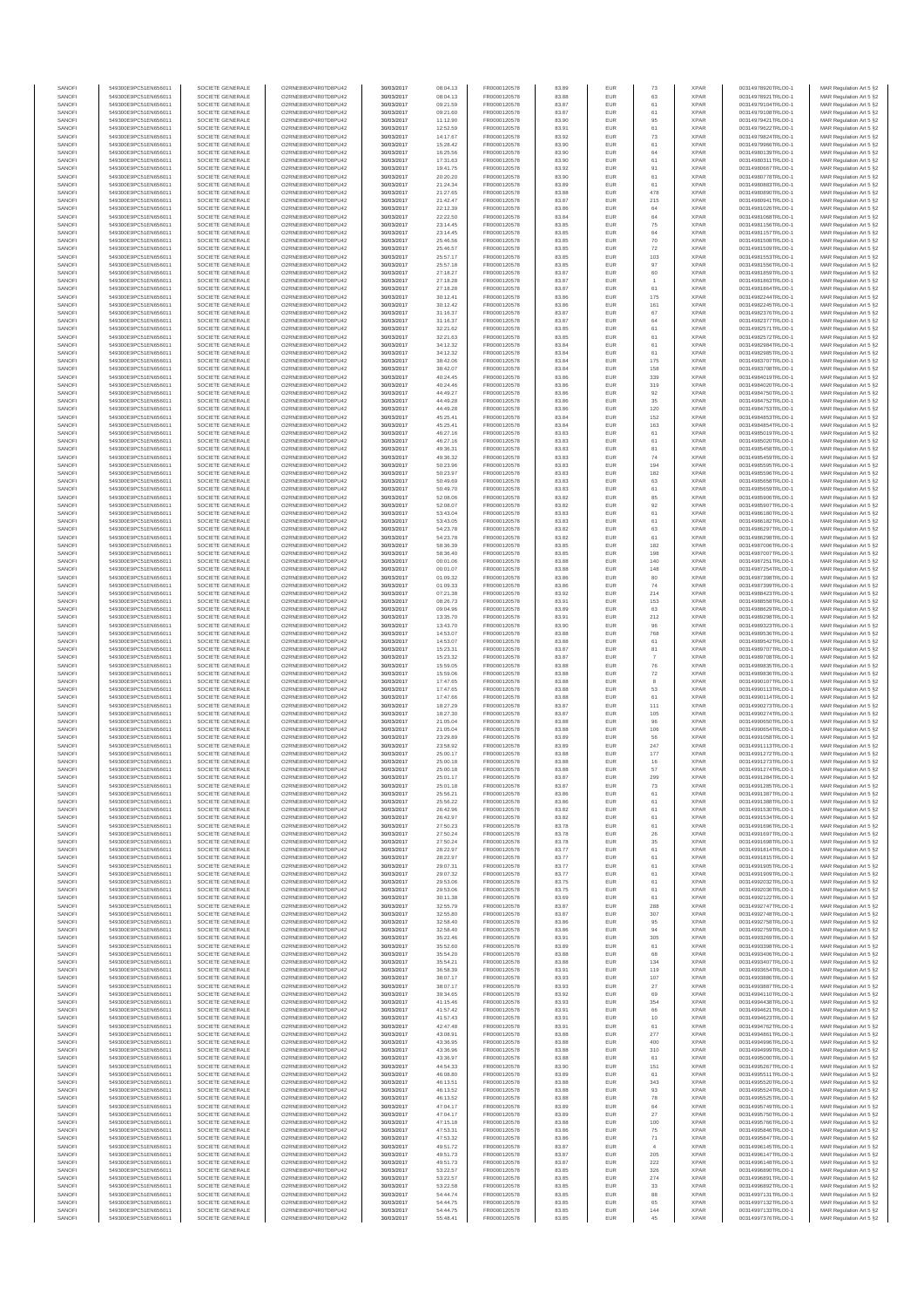| SANOFI           | 549300E9PC51EN656011                         | SOCIETE GENERALE                     | O2RNE8IBXP4R0TD8PU42                          | 30/03/2017               | 55:48.42             | FR0000120578                 | 83.85          | EUR                                | 22                       | <b>XPAR</b>                | 00314997377TRLO0-1                       | MAR Regulation Art 5 §2                             |
|------------------|----------------------------------------------|--------------------------------------|-----------------------------------------------|--------------------------|----------------------|------------------------------|----------------|------------------------------------|--------------------------|----------------------------|------------------------------------------|-----------------------------------------------------|
| SANOFI<br>SANOFI | 549300E9PC51EN656011<br>549300E9PC51EN656011 | SOCIETE GENERALE<br>SOCIETE GENERALE | O2RNE8IBXP4R0TD8PU42<br>O2RNE8IBXP4R0TD8PU42  | 30/03/2017<br>30/03/2017 | 55:48.43<br>55:48.43 | FR0000120578                 | 83.85<br>83.85 | EUR<br>EUR                         | 24<br>76                 | <b>XPAR</b><br><b>XPAR</b> | 00314997378TRLO0-1<br>00314997379TRLO0-1 | MAR Regulation Art 5 §2                             |
| SANOFI           | 549300E9PC51EN656011                         | SOCIETE GENERALE                     | O2RNE8IBXP4R0TD8PLI42                         | 30/03/2017               | 55:48.44             | FR0000120578<br>FR0000120578 | 83.85          | EUR                                | 10                       | <b>XPAR</b>                | 00314997380TRLO0-1                       | MAR Regulation Art 5 §2<br>MAR Regulation Art 5 §2  |
| SANOFI           | 549300E9PC51EN656011                         | SOCIETE GENERALE                     | O2RNE8IBXP4R0TD8PU42                          | 30/03/2017               | 56:44.08             | FR0000120578                 | 83.85          | EUR                                | 109                      | <b>XPAR</b>                | 00314997583TRLO0-1                       | MAR Regulation Art 5 §2                             |
| SANOFI           | 549300E9PC51EN656011                         | SOCIETE GENERALE                     | O2RNE8IBXP4R0TD8PU42                          | 30/03/2017               | 56:44.09             | FR0000120578                 | 83.85          | EUR                                | 102                      | <b>XPAR</b>                | 00314997584TRLO0-1                       | MAR Regulation Art 5 §2                             |
| SANOFI<br>SANOFI | 549300E9PC51EN656011<br>549300E9PC51EN656011 | SOCIETE GENERALE<br>SOCIETE GENERALE | O2RNE8IBXP4R0TD8PU42<br>O2RNE8IBXP4R0TD8PU42  | 30/03/2017<br>30/03/2017 | 57:17.84<br>57:17.85 | FR0000120578<br>FR0000120578 | 83.85<br>83.85 | <b>EUR</b><br>EUR                  | 66<br>66                 | <b>XPAR</b><br><b>XPAR</b> | 00314997756TRLO0-1<br>00314997757TRLO0-1 | MAR Regulation Art 5 §2<br>MAR Regulation Art 5 §2  |
| SANOFI           | 549300E9PC51EN656011                         | SOCIETE GENERALE                     | O2RNE8IBXP4R0TD8PU42                          | 30/03/2017               | 57:42.97             | FR0000120578                 | 83.84          | <b>EUR</b>                         | 61                       | <b>XPAR</b>                | 00314997828TRLO0-1                       | MAR Regulation Art 5 \$2                            |
| SANOFI           | 549300E9PC51EN656011                         | SOCIETE GENERALE                     | O2RNE8IBXP4R0TD8PU42                          | 30/03/2017               | 57:42.97             | FR0000120578                 | 83.84          | EUR                                | 61                       | <b>XPAR</b>                | 00314997829TRLO0-1                       | MAR Regulation Art 5 §2                             |
| SANOFI<br>SANOFI | 549300E9PC51EN656011<br>549300E9PC51EN656011 | SOCIETE GENERALE<br>SOCIETE GENERALE | O2RNE8IBXP4R0TD8PU42<br>O2RNE8IBXP4R0TD8PU42  | 30/03/2017<br>30/03/2017 | 59:38.80<br>59:41.50 | FR0000120578<br>FR0000120578 | 83.86<br>83.86 | EUR<br>EUR                         | 11<br>198                | <b>XPAR</b><br><b>XPAR</b> | 00314998259TRLO0-1<br>00314998266TRLO0-1 | MAR Regulation Art 5 §2<br>MAR Regulation Art 5 §2  |
| SANOFI           | 549300E9PC51EN656011                         | SOCIETE GENERALE                     | O2RNE8IBXP4R0TD8PLI42                         | 30/03/2017               | 59:41.51             | FR0000120578                 | 83.86          | EUR                                | 190                      | <b>XPAR</b>                | 00314998267TRLO0-1                       | MAR Regulation Art 5 §2                             |
| SANOFI           | 549300E9PC51EN656011                         | SOCIETE GENERALE                     | O2RNE8IBXP4R0TD8PU42                          | 30/03/2017               | 59:56.92             | FR0000120578                 | 83.86          | EUR                                | 61                       | <b>XPAR</b>                | 00314998303TRLO0-1                       | MAR Regulation Art 5 §2                             |
| SANOFI           | 549300E9PC51EN656011                         | SOCIETE GENERALE                     | O2RNE8IBXP4R0TD8PU42                          | 30/03/2017               | 00:02.23             | FR0000120578                 | 83.86          | EUR                                | 65                       | <b>XPAR</b>                | 00314998344TRLO0-1                       | MAR Regulation Art 5 §2                             |
| SANOFI<br>SANOFI | 549300E9PC51EN656011<br>549300E9PC51EN656011 | SOCIETE GENERALE<br>SOCIETE GENERALE | O2RNE8IBXP4R0TD8PU42<br>O2RNE8IBXP4R0TD8PU42  | 30/03/2017<br>30/03/2017 | 02:15.59<br>02:15.60 | FR0000120578<br>FR0000120578 | 83.88<br>83.88 | <b>EUR</b><br>EUR                  | 242<br>221               | #REF!<br>#REF              | 00314998817TRLO0-1<br>00314998818TRLO0-1 | MAR Regulation Art 5 §2<br>MAR Regulation Art 5 §2  |
| SANOFI           | 549300E9PC51EN656011                         | SOCIETE GENERALE                     | O2RNE8IBXP4R0TD8PU42                          | 30/03/2017               | 04:55.58             | FR0000120578                 | 83.89          | <b>EUR</b>                         | 110                      | #REF!                      | 00314999341TRLO0-1                       | MAR Regulation Art 5 §2                             |
| SANOFI           | 549300E9PC51EN656011                         | SOCIETE GENERALE                     | O2RNE8IBXP4R0TD8PU42                          | 30/03/2017               | 05:01.00             | FR0000120578                 | 83.90          | EUR                                | 20                       | #REF!                      | 00314999389TRLO0-1                       | MAR Regulation Art 5 §2                             |
| SANOFI           | 549300E9PC51EN656011                         | SOCIETE GENERALE                     | O2RNESIBXP4R0TD8PLI42                         | 30/03/2017               | 05:01.00             | FR0000120578                 | 83.90          | EUR                                | 165                      | <b>XPAR</b>                | 00314999392TRLO0-1                       | MAR Regulation Art 5 §2                             |
| SANOFI<br>SANOFI | 549300E9PC51EN656011<br>549300E9PC51EN656011 | SOCIETE GENERALE<br>SOCIETE GENERALE | O2RNE8IBXP4R0TD8PU42<br>O2RNE8IBXP4R0TD8PLI42 | 30/03/2017<br>30/03/2017 | 05:58.87<br>07:03.96 | FR0000120578<br>FR0000120578 | 83.91<br>83.90 | EUR<br>$\ensuremath{\mathsf{EUR}}$ | 93<br>102                | <b>XPAR</b><br><b>XPAR</b> | 00314999617TRLO0-1<br>00314999861TRLO0-1 | MAR Regulation Art 5 §2<br>MAR Regulation Art 5 §2  |
| SANOFI           | 549300E9PC51EN656011                         | SOCIETE GENERALE                     | O2RNE8IBXP4R0TD8PU42                          | 30/03/2017               | 08:12.64             | FR0000120578                 | 83.89          | <b>EUR</b>                         | 61                       | <b>XPAR</b>                | 00315000116TRLO0-1                       | MAR Regulation Art 5 §2                             |
| SANOFI           | 549300E9PC51EN656011                         | SOCIETE GENERALE                     | O2RNE8IBXP4R0TD8PU42                          | 30/03/2017               | 08:45.79             | FR0000120578                 | 83.88          | EUR                                | 33                       | <b>XPAR</b>                | 00315000231TRLO0-1                       | MAR Regulation Art 5 §2                             |
| SANOFI           | 549300E9PC51EN656011                         | SOCIETE GENERALE<br>SOCIETE GENERALE | O2RNE8IBXP4R0TD8PU42                          | 30/03/2017               | 09:49.46             | FR0000120578<br>FR0000120578 | 83.90          | <b>EUR</b>                         | 180                      | <b>XPAR</b>                | 00315000440TRLO0-1                       | MAR Regulation Art 5 §2                             |
| SANOFI<br>SANOFI | 549300E9PC51EN656011<br>549300E9PC51EN656011 | SOCIETE GENERALE                     | O2RNE8IBXP4R0TD8PU42<br>O2RNE8IBXP4R0TD8PU42  | 30/03/2017<br>30/03/2017 | 10:17.90<br>11:21.06 | FR0000120578                 | 83.89<br>83.94 | EUR<br><b>EUR</b>                  | 61<br>95                 | <b>XPAR</b><br><b>XPAR</b> | 00315000540TRLO0-1<br>00315000757TRLO0-1 | MAR Regulation Art 5 §2<br>MAR Regulation Art 5 \$2 |
| SANOFI           | 549300E9PC51EN656011                         | SOCIETE GENERALE                     | O2RNE8IBXP4R0TD8PU42                          | 30/03/2017               | 12:46.55             | FR0000120578                 | 83.92          | EUR                                | 114                      | <b>XPAR</b>                | 00315000952TRLO0-1                       | MAR Regulation Art 5 §2                             |
| SANOFI           | 549300E9PC51EN656011                         | SOCIETE GENERALE                     | O2RNE8IBXP4R0TD8PU42                          | 30/03/2017               | 13:26.88             | FR0000120578                 | 83.91          | EUR                                | $61\,$                   | <b>XPAR</b>                | 00315001033TRLO0-1                       | MAR Regulation Art 5 §2                             |
| SANOFI<br>SANOFI | 549300E9PC51EN656011<br>549300E9PC51EN656011 | SOCIETE GENERALE<br>SOCIETE GENERALE | O2RNE8IBXP4R0TD8PU42<br>O2RNE8IBXP4R0TD8PU42  | 30/03/2017<br>30/03/2017 | 14:34.05<br>14:34.06 | FR0000120578<br>FR0000120578 | 83.91<br>83.91 | EUR<br>EUR                         | 100<br>$\overline{4}$    | <b>XPAR</b><br><b>XPAR</b> | 00315001241TRLO0-1<br>00315001242TRLO0-1 | MAR Regulation Art 5 §2<br>MAR Regulation Art 5 §2  |
| SANOFI           | 549300E9PC51EN656011                         | SOCIETE GENERALE                     | O2RNE8IBXP4R0TD8PU42                          | 30/03/2017               | 15:23.11             | FR0000120578                 | 83.93          | <b>EUR</b>                         | 109                      | <b>XPAR</b>                | 00315001438TRLO0-1                       | MAR Regulation Art 5 §2                             |
| SANOFI           | 549300E9PC51EN656011                         | SOCIETE GENERALE                     | O2RNE8IBXP4R0TD8PU42                          | 30/03/2017               | 16:49.40             | FR0000120578                 | 83.94          | EUR                                | 61                       | <b>XPAR</b>                | 00315001701TRLO0-1                       | MAR Regulation Art 5 §2                             |
| SANOFI<br>SANOFI | 549300E9PC51EN656011<br>549300E9PC51EN656011 | SOCIETE GENERALE<br>SOCIETE GENERALE | O2RNE8IBXP4R0TD8PU42<br>O2RNE8IBXP4R0TD8PU42  | 30/03/2017<br>30/03/2017 | 21:41.27<br>22:53.45 | FR0000120578<br>FR0000120578 | 83.93<br>83.93 | <b>EUR</b><br>EUR                  | 94<br>489                | <b>XPAR</b><br><b>XPAR</b> | 00315002404TRLO0-1<br>00315002697TRLO0-1 | MAR Regulation Art 5 §2                             |
| SANOFI           | 549300E9PC51EN656011                         | SOCIETE GENERALE                     | O2RNE8IBXP4R0TD8PU42                          | 30/03/2017               | 22:53.45             | FR0000120578                 | 83.93          | EUR                                | 82                       | <b>XPAR</b>                | 00315002698TRLO0-1                       | MAR Regulation Art 5 §2<br>MAR Regulation Art 5 §2  |
| SANOFI           | 549300E9PC51EN656011                         | SOCIETE GENERALE                     | O2RNE8IBXP4R0TD8PU42                          | 30/03/2017               | 23:36.00             | FR0000120578                 | 83.94          | EUR                                | 76                       | <b>XPAR</b>                | 00315002811TRLO0-1                       | MAR Regulation Art 5 §2                             |
| SANOFI           | 549300E9PC51EN656011                         | SOCIETE GENERALE                     | O2RNE8IBXP4R0TD8PU42                          | 30/03/2017               | 25:06.82             | FR0000120578                 | 83.93          | EUR                                | 61                       | <b>XPAR</b>                | 00315003142TRLO0-1                       | MAR Regulation Art 5 §2                             |
| SANOFI<br>SANOFI | 549300E9PC51EN656011<br>549300E9PC51EN656011 | SOCIETE GENERALE<br>SOCIETE GENERALE | O2RNE8IBXP4R0TD8PU42<br>O2RNE8IBXP4R0TD8PU42  | 30/03/2017<br>30/03/2017 | 26:16.19<br>26:16.19 | FR0000120578<br>FR0000120578 | 83.92<br>83.92 | EUR<br>EUR                         | $\scriptstyle{72}$<br>39 | <b>XPAR</b><br><b>XPAR</b> | 00315003379TRLO0-1<br>00315003380TRLO0-1 | MAR Regulation Art 5 §2<br>MAR Regulation Art 5 §2  |
| SANOFI           | 549300E9PC51EN656011                         | SOCIETE GENERALE                     | O2RNE8IBXP4R0TD8PU42                          | 30/03/2017               | 26:45.92             | FR0000120578                 | 83.91          | <b>EUR</b>                         | 139                      | <b>XPAR</b>                | 00315003484TRLO0-1                       | MAR Regulation Art 5 §2                             |
| SANOFI           | 549300E9PC51EN656011                         | SOCIETE GENERALE                     | O2RNE8IBXP4R0TD8PU42                          | 30/03/2017               | 26:51.54             | FR0000120578                 | 83.88          | EUR                                | 725                      | <b>XPAR</b>                | 00315003505TRLO0-1                       | MAR Regulation Art 5 §2                             |
| SANOFI           | 549300E9PC51EN656011                         | SOCIETE GENERALE<br>SOCIETE GENERALE | O2RNE8IBXP4R0TD8PU42                          | 30/03/2017               | 26:51.54             | FR0000120578                 | 83.88          | <b>EUR</b>                         | 61                       | <b>XPAR</b>                | 00315003514TRLO0-1                       | MAR Regulation Art 5 §2                             |
| SANOFI<br>SANOFI | 549300E9PC51EN656011<br>549300E9PC51EN656011 | SOCIETE GENERALE                     | O2RNE8IBXP4R0TD8PU42<br>O2RNE8IBXP4R0TD8PU42  | 30/03/2017<br>30/03/2017 | 27:01.96<br>27:01.97 | FR0000120578<br>FR0000120578 | 83.87<br>83.87 | EUR<br><b>EUR</b>                  | 236<br>426               | <b>XPAR</b><br><b>XPAR</b> | 00315003631TRLO0-1<br>00315003639TRLO0-1 | MAR Regulation Art 5 §2<br>MAR Regulation Art 5 §2  |
| SANOFI           | 549300E9PC51EN656011                         | SOCIETE GENERALE                     | O2RNE8IBXP4R0TD8PU42                          | 30/03/2017               | 27:01.97             | FR0000120578                 | 83.87          | EUR                                | 82                       | <b>XPAR</b>                | 00315003640TRLO0-1                       | MAR Regulation Art 5 §2                             |
| SANOFI           | 549300E9PC51EN656011                         | SOCIETE GENERALE                     | O2RNE8IBXP4R0TD8PLI42                         | 30/03/2017               | 27:02.46             | FR0000120578                 | 83.87          | EUR                                | 88                       | <b>XPAR</b>                | 00315003647TRLO0-1                       | MAR Regulation Art 5 §2                             |
| SANOFI           | 549300E9PC51EN656011<br>549300E9PC51EN656011 | SOCIETE GENERALE                     | O2RNE8IBXP4R0TD8PU42                          | 30/03/2017               | 27:02.47             | FR0000120578                 | 83.87          | EUR                                | 100                      | <b>XPAR</b>                | 00315003649TRLO0-1                       | MAR Regulation Art 5 §2                             |
| SANOFI<br>SANOFI | 549300E9PC51EN656011                         | SOCIETE GENERALE<br>SOCIETE GENERALE | O2RNE8IBXP4R0TD8PU42<br>O2RNE8IBXP4R0TD8PU42  | 30/03/2017<br>30/03/2017 | 27:02.48<br>27:02.48 | FR0000120578<br>FR0000120578 | 83.87<br>83.87 | EUR<br><b>EUR</b>                  | 133<br>132               | <b>XPAR</b><br><b>XPAR</b> | 00315003650TRLO0-1<br>00315003651TRLO0-1 | MAR Regulation Art 5 §2<br>MAR Regulation Art 5 §2  |
| SANOFI           | 549300E9PC51EN656011                         | SOCIETE GENERALE                     | O2RNE8IBXP4R0TD8PU42                          | 30/03/2017               | 27:02.49             | FR0000120578                 | 83.87          | EUR                                | 110                      | <b>XPAR</b>                | 00315003652TRLO0-1                       | MAR Regulation Art 5 §2                             |
| SANOFI           | 549300E9PC51EN656011                         | SOCIETE GENERALE                     | O2RNE8IBXP4R0TD8PU42                          | 30/03/2017               | 27:02.50             | FR0000120578                 | 83.87          | <b>EUR</b>                         | 199                      | <b>XPAR</b>                | 00315003653TRLO0-1                       | MAR Regulation Art 5 §2                             |
| SANOFI<br>SANOFI | 549300E9PC51EN656011<br>549300E9PC51EN656011 | SOCIETE GENERALE                     | O2RNE8IBXP4R0TD8PU42<br>O2RNE8IBXP4R0TD8PU42  | 30/03/2017               | 27:02.5              | FR0000120578<br>FR0000120578 | 83.87<br>83.86 | <b>EUR</b><br>EUR                  | 364                      | <b>XPAR</b><br><b>XPAR</b> | 00315003654TRLO0-1                       | MAR Regulation Art 5 §2<br>MAR Regulation Art 5 §2  |
| SANOFI           | 549300E9PC51EN656011                         | SOCIETE GENERALE<br>SOCIETE GENERALE | O2RNE8IBXP4R0TD8PLI42                         | 30/03/2017<br>30/03/2017 | 27:55.12<br>27:55.13 | FR0000120578                 | 83.86          | EUR                                | 61                       | <b>XPAR</b>                | 00315003862TRLO0-1<br>00315003863TRLO0-1 | MAR Regulation Art 5 §2                             |
| SANOFI           | 549300E9PC51EN656011                         | SOCIETE GENERALE                     | O2RNESIBXP4R0TD8PLI42                         | 30/03/2017               | 28:44.09             | FR0000120578                 | 83.89          | EUR                                | 168                      | <b>XPAR</b>                | 00315004058TRLO0-1                       | MAR Regulation Art 5 §2                             |
| SANOFI           | 549300E9PC51EN656011                         | SOCIETE GENERALE                     | O2RNE8IBXP4R0TD8PU42                          | 30/03/2017               | 29:24.25             | FR0000120578                 | 83.91          | <b>EUR</b>                         | 77                       | <b>XPAR</b>                | 00315004262TRLO0-1                       | MAR Regulation Art 5 §2                             |
| SANOFI<br>SANOFI | 549300E9PC51EN656011<br>549300E9PC51EN656011 | SOCIETE GENERALE<br>SOCIETE GENERALE | O2RNE8IBXP4R0TD8PU42<br>O2RNE8IBXP4R0TD8PU42  | 30/03/2017<br>30/03/2017 | 29:59.10<br>30:02.51 | FR0000120578<br>FR0000120578 | 83.90<br>83.88 | EUR<br><b>EUR</b>                  | 61<br>332                | <b>XPAR</b><br><b>XPAR</b> | 00315004407TRLO0-1<br>00315004530TRLO0-1 | MAR Regulation Art 5 §2<br>MAR Regulation Art 5 §2  |
| SANOFI           | 549300E9PC51EN656011                         | SOCIETE GENERALE                     | O2RNE8IBXP4R0TD8PU42                          | 30/03/2017               | 30:06.0              | FR0000120578                 | 83.88          | EUR                                | 43                       | <b>XPAR</b>                | 00315004555TRLO0-1                       | MAR Regulation Art 5 §2                             |
| SANOFI           | 549300E9PC51EN656011                         | SOCIETE GENERALE                     | O2RNE8IBXP4R0TD8PU42                          | 30/03/2017               | 31:06.99             | FR0000120578                 | 83.89          | <b>EUR</b>                         | 158                      | <b>XPAR</b>                | 00315004850TRLO0-1                       | MAR Regulation Art 5 §2                             |
| SANOFI           | 549300E9PC51EN656011                         | SOCIETE GENERALE                     | O2RNE8IBXP4R0TD8PU42                          | 30/03/2017               | 31:06.99             | FR0000120578                 | 83.88          | EUR                                | 88                       | <b>XPAR</b>                | 00315004851TRLO0-1                       | MAR Regulation Art 5 §2                             |
| SANOFI<br>SANOFI | 549300E9PC51EN656011<br>549300E9PC51EN656011 | SOCIETE GENERALE<br>SOCIETE GENERALE | O2RNE8IBXP4R0TD8PU42<br>O2RNE8IBXP4R0TD8PU42  | 30/03/2017<br>30/03/2017 | 31:07.00<br>31:55.05 | FR0000120578<br>FR0000120578 | 83.88<br>83.92 | EUR<br>EUR                         | 5<br>205                 | <b>XPAR</b><br><b>XPAR</b> | 00315004852TRLO0-1<br>00315005040TRLO0-1 | MAR Regulation Art 5 §2<br>MAR Regulation Art 5 §2  |
| SANOFI           | 549300E9PC51EN656011                         | SOCIETE GENERALE                     | O2RNE8IBXP4R0TD8PU42                          | 30/03/2017               | 31:55.06             | FR0000120578                 | 83.92          | EUR                                | $\overline{1}$           | <b>XPAR</b>                | 00315005041TRLO0-1                       | MAR Regulation Art 5 §2                             |
| SANOFI           | 549300E9PC51EN656011                         | SOCIETE GENERALE                     | O2RNE8IBXP4R0TD8PU42                          | 30/03/2017               | 32:17.98             | FR0000120578                 | 83.91          | <b>EUR</b>                         | 61                       | <b>XPAR</b>                | 00315005120TRLO0-1                       | MAR Regulation Art 5 §2                             |
| SANOFI           | 549300E9PC51EN656011                         | SOCIETE GENERALE                     | O2RNE8IBXP4R0TD8PU42                          | 30/03/2017               | 32:32.00             | FR0000120578                 | 83.93          | EUR                                | 32                       | <b>XPAR</b>                | 00315005168TRLO0-1                       | MAR Regulation Art 5 §2                             |
| SANOFI<br>SANOFI | 549300E9PC51EN656011<br>549300E9PC51EN656011 | SOCIETE GENERALE<br>SOCIETE GENERALE | O2RNE8IBXP4R0TD8PU42<br>O2RNE8IBXP4R0TD8PU42  | 30/03/2017<br>30/03/2017 | 32:32.01<br>33:00.22 | FR0000120578<br>FR0000120578 | 83.93<br>83.91 | <b>EUR</b><br>EUR                  | 29<br>79                 | <b>XPAR</b><br><b>XPAR</b> | 00315005169TRLO0-1<br>00315005271TRLO0-1 | MAR Regulation Art 5 §2<br>MAR Regulation Art 5 §2  |
| SANOFI           | 549300E9PC51EN656011                         | SOCIETE GENERALE                     | O2RNE8IBXP4R0TD8PU42                          | 30/03/2017               | 33:10.04             | FR0000120578                 | 83.90          | <b>EUR</b>                         | 61                       | <b>XPAR</b>                | 00315005319TRLO0-1                       | MAR Regulation Art 5 §2                             |
| SANOFI           | 549300E9PC51EN656011                         | SOCIETE GENERALE                     | O2RNE8IBXP4R0TD8PU42                          | 30/03/2017               | 33:12.64             | FR0000120578                 | 83.88          | EUR                                | 142                      | <b>XPAR</b>                | 00315005334TRLO0-1                       | MAR Regulation Art 5 §2                             |
| SANOFI<br>SANOFI | 549300E9PC51EN656011<br>549300E9PC51EN656011 | SOCIETE GENERALE<br>SOCIETE GENERALE | O2RNE8IBXP4R0TD8PU42<br>O2RNE8IBXP4R0TD8PU42  | 30/03/2017<br>30/03/2017 | 34:03.12<br>34:03.13 | FR0000120578<br>FR0000120578 | 83.88<br>83.88 | EUR<br>EUR                         | 135<br>552               | <b>XPAR</b><br><b>XPAR</b> | 00315005600TRLO0-1<br>00315005601TRLO0-1 | MAR Regulation Art 5 §2<br>MAR Regulation Art 5 §2  |
| SANOFI           | 549300E9PC51EN656011                         | SOCIETE GENERALE                     | O2RNE8IBXP4R0TD8PU42                          | 30/03/2017               | 34:12.94             | FR0000120578                 | 83.85          | EUR                                |                          | <b>XPAR</b>                | 00315005671TRLO0-1                       | MAR Regulation Art 5 §2                             |
| SANOFI           | 549300E9PC51EN656011                         | SOCIETE GENERALE                     | O2RNE8IBXP4R0TD8PU42                          | 30/03/2017               | 34:13.54             | FR0000120578                 | 83.85          | <b>EUR</b>                         | 54                       | <b>XPAR</b>                | 00315005672TRLO0-1                       | MAR Regulation Art 5 §2                             |
| SANOFI<br>SANOFI | 549300E9PC51EN656011<br>549300E9PC51EN656011 | SOCIETE GENERALE<br>SOCIETE GENERALE | O2RNE8IBXP4R0TD8PU42<br>O2RNE8IBXP4R0TD8PU42  | 30/03/2017<br>30/03/2017 | 34:13.55<br>34:42.88 | FR0000120578<br>FR0000120578 | 83.85<br>83.88 | EUR<br><b>EUR</b>                  | 61<br>77                 | <b>XPAR</b><br><b>XPAR</b> | 00315005673TRLO0-1<br>00315005821TRLO0-1 | MAR Regulation Art 5 §2                             |
| SANOFI           | 549300E9PC51EN656011                         | SOCIETE GENERALE                     | O2RNE8IBXP4R0TD8PU42                          | 30/03/2017               | 34:42.88             | FR0000120578                 | 83.88          | EUR                                | 85                       | <b>XPAR</b>                | 00315005822TRLO0-1                       | MAR Regulation Art 5 §2<br>MAR Regulation Art 5 §2  |
| SANOFI           | 549300E9PC51EN656011                         | SOCIETE GENERALE                     | O2RNE8IBXP4R0TD8PU42                          | 30/03/2017               | 35:11.62             | FR0000120578                 | 83.91          | EUR                                | 110                      | <b>XPAR</b>                | 00315005955TRLO0-1                       | MAR Regulation Art 5 §2                             |
| SANOFI           | 549300E9PC51EN656011                         | SOCIETE GENERALE                     | O2RNE8IBXP4R0TD8PU42                          | 30/03/2017               | 35:34.65             | FR0000120578                 | 83.90          | EUR                                | 61                       | <b>XPAR</b>                | 00315006075TRLO0-1                       | MAR Regulation Art 5 §2                             |
| SANOFI<br>SANOFI | 549300E9PC51EN656011<br>549300E9PC51EN656011 | SOCIETE GENERALE<br>SOCIETE GENERALE | O2RNESIBXP4R0TD8PLI42<br>O2RNE8IBXP4R0TD8PU42 | 30/03/2017<br>30/03/2017 | 35:57.88<br>35:57.88 | FR0000120578<br>FR0000120578 | 83.88<br>83.88 | EUR<br>EUR                         | 61<br>61                 | <b>XPAR</b><br><b>XPAR</b> | 00315006136TRLO0-1<br>00315006137TRLO0-1 | MAR Regulation Art 5 §2                             |
| SANOFI           | 549300E9PC51EN656011                         | SOCIETE GENERALE                     | O2RNE8IBXP4R0TD8PU42                          | 30/03/2017               | 36:09.09             | FR0000120578                 | 83.87          | EUR                                | 216                      | <b>XPAR</b>                | 00315006209TRLO0-1                       | MAR Regulation Art 5 §2<br>MAR Regulation Art 5 §2  |
| SANOFI           | 549300E9PC51EN656011                         | SOCIETE GENERALE                     | O2RNE8IBXP4R0TD8PLI42                         | 30/03/2017               | 36:15.40             | FR0000120578                 | 83.87          | <b>EUR</b>                         | 61                       | <b>XPAR</b>                | 00315006243TRLO0-1                       | MAR Regulation Art 5 §2                             |
| SANOFI           | 549300E9PC51EN656011                         | SOCIETE GENERALE                     | O2RNE8IBXP4R0TD8PU42                          | 30/03/2017               | 36:32.75             | FR0000120578                 | 83.81          | EUR                                | 70                       | <b>XPAR</b>                | 00315006503TRLO0-1                       | MAR Regulation Art 5 §2                             |
| SANOFI<br>SANOFI | 549300E9PC51EN656011<br>549300E9PC51EN656011 | SOCIETE GENERALE<br>SOCIETE GENERALE | O2RNE8IBXP4R0TD8PU42<br>O2RNE8IBXP4R0TD8PU42  | 30/03/2017<br>30/03/2017 | 36:41.98<br>37:28.04 | FR0000120578<br>FR0000120578 | 83.80<br>83.87 | <b>EUR</b><br>EUR                  | 71<br>125                | <b>XPAR</b><br><b>XPAR</b> | 00315006597TRLO0-1<br>00315006859TRLO0-1 | MAR Regulation Art 5 §2<br>MAR Regulation Art 5 §2  |
| SANOFI           | 549300E9PC51EN656011                         | SOCIETE GENERALE                     | O2RNE8IBXP4R0TD8PLI42                         | 30/03/2017               | 37:28.04             | FR0000120578                 | 83.87          | <b>EUR</b>                         | 113                      | <b>XPAR</b>                | 00315006860TRLO0-1                       | MAR Regulation Art 5 §2                             |
| SANOFI           | 549300E9PC51EN656011                         | SOCIETE GENERALE                     | O2RNE8IBXP4R0TD8PU42                          | 30/03/2017               | 37:28.05             | FR0000120578                 | 83.87          | <b>EUR</b>                         | 59                       | <b>XPAR</b>                | 00315006861TRLO0-1                       | MAR Regulation Art 5 §2                             |
| SANOFI           | 549300E9PC51EN656011                         | SOCIETE GENERALE<br>SOCIETE GENERALE | O2RNE8IBXP4R0TD8PU42<br>O2RNE8IBXP4R0TD8PU42  | 30/03/2017               | 38:14.51             | FR0000120578                 | 83.90<br>83.88 | EUR                                | 141                      | <b>XPAR</b><br><b>XPAR</b> | 00315007061TRLO0-1                       | MAR Regulation Art 5 §2                             |
| SANOFI<br>SANOFI | 549300E9PC51EN656011<br>549300E9PC51EN656011 | SOCIETE GENERALE                     | O2RNE8IBXP4R0TD8PU42                          | 30/03/2017<br>30/03/2017 | 38:25.72<br>38:43.74 | FR0000120578<br>FR0000120578 | 83.88          | EUR<br>EUR                         | 124<br>87                | <b>XPAR</b>                | 00315007114TRLO0-1<br>00315007189TRLO0-1 | MAR Regulation Art 5 §2<br>MAR Regulation Art 5 §2  |
| SANOFI           | 549300E9PC51EN656011                         | SOCIETE GENERALE                     | O2RNE8IBXP4R0TD8PU42                          | 30/03/2017               | 38:43.75             | FR0000120578                 | 83.88          | <b>EUR</b>                         | 61                       | <b>XPAR</b>                | 00315007199TRLO0-1                       | MAR Regulation Art 5 §2                             |
| SANOFI           | 549300E9PC51EN656011                         | SOCIETE GENERALE                     | O2RNE8IBXP4R0TD8PU42                          | 30/03/2017               | 39:11.08             | FR0000120578                 | 83.87          | EUR                                | 61                       | <b>XPAR</b>                | 00315007404TRLO0-1                       | MAR Regulation Art 5 §2                             |
| SANOFI<br>SANOFI | 549300E9PC51EN656011<br>549300E9PC51EN656011 | SOCIETE GENERALE<br>SOCIETE GENERALE | O2RNE8IBXP4R0TD8PU42<br>O2RNE8IBXP4R0TD8PU42  | 30/03/2017<br>30/03/2017 | 39:11.09<br>39:12.09 | FR0000120578<br>FR0000120578 | 83.87<br>83.87 | <b>EUR</b><br><b>EUR</b>           | 39<br>22                 | <b>XPAR</b><br><b>XPAR</b> | 00315007405TRLO0-1<br>00315007410TRLO0-1 | MAR Regulation Art 5 §2<br>MAR Regulation Art 5 §2  |
| SANOFI           | 549300E9PC51EN656011                         | SOCIETE GENERALE                     | O2RNE8IBXP4R0TD8PU42                          | 30/03/2017               | 39:21.40             | FR0000120578                 | 83.88          | EUR                                | 86                       | <b>XPAR</b>                | 00315007450TRLO0-1                       | MAR Regulation Art 5 §2                             |
| SANOFI           | 549300E9PC51EN656011                         | SOCIETE GENERALE                     | O2RNE8IBXP4R0TD8PU42                          | 30/03/2017               | 39:23.30             | FR0000120578                 | 83.87          | EUR                                | 67                       | <b>XPAR</b>                | 00315007462TRLO0-1                       | MAR Regulation Art 5 §2                             |
| SANOFI<br>SANOFI | 549300E9PC51EN656011<br>549300E9PC51EN656011 | SOCIETE GENERALE<br>SOCIETE GENERALE | O2RNE8IBXP4R0TD8PU42<br>O2RNE8IBXP4R0TD8PU42  | 30/03/2017<br>30/03/2017 | 40:36.61<br>40:48.03 | FR0000120578<br>FR0000120578 | 83.92<br>83.88 | EUR<br><b>EUR</b>                  | 195<br>24                | <b>XPAR</b><br><b>XPAR</b> | 00315007798TRLO0-1<br>00315007861TRLO0-1 | MAR Regulation Art 5 §2<br>MAR Regulation Art 5 §2  |
| SANOFI           | 549300E9PC51EN656011                         | SOCIETE GENERALE                     | O2RNE8IBXP4R0TD8PU42                          | 30/03/2017               | 40:48.04             | FR0000120578                 | 83.88          | EUR                                | 63                       | <b>XPAR</b>                | 00315007862TRLO0-1                       | MAR Regulation Art 5 §2                             |
| SANOFI           | 549300E9PC51EN656011                         | SOCIETE GENERALE                     | O2RNE8IBXP4R0TD8PU42                          | 30/03/2017               | 41:24.27             | FR0000120578                 | 83.89          | <b>EUR</b>                         | 82                       | <b>XPAR</b>                | 00315007969TRLO0-1                       | MAR Regulation Art 5 §2                             |
| SANOFI<br>SANOFI | 549300E9PC51EN656011<br>549300E9PC51EN656011 | SOCIETE GENERALE<br>SOCIETE GENERALE | O2RNE8IBXP4R0TD8PU42<br>O2RNE8IBXP4R0TD8PU42  | 30/03/2017<br>30/03/2017 | 41:26.07<br>43:07.81 | FR0000120578<br>FR0000120578 | 83.88<br>83.93 | EUR<br>EUR                         | 167<br>100               | <b>XPAR</b><br><b>XPAR</b> | 00315007973TRLO0-1<br>00315008580TRLO0-1 | MAR Regulation Art 5 §2<br>MAR Regulation Art 5 §2  |
| SANOFI           | 549300E9PC51EN656011                         | SOCIETE GENERALE                     | O2RNE8IBXP4R0TD8PU42                          | 30/03/2017               | 43:07.82             | FR0000120578                 | 83.93          | EUR                                | 165                      | <b>XPAR</b>                | 00315008581TRLO0-1                       | MAR Regulation Art 5 §2                             |
| SANOFI           | 549300E9PC51EN656011                         | SOCIETE GENERALE                     | O2RNE8IBXP4R0TD8PU42                          | 30/03/2017               | 44:11.49             | FR0000120578                 | 83.96          | EUR                                | 143                      | <b>XPAR</b>                | 00315008838TRLO0-1                       | MAR Regulation Art 5 §2                             |
| SANOFI<br>SANOFI | 549300E9PC51EN656011<br>549300E9PC51EN656011 | SOCIETE GENERALE<br>SOCIETE GENERALE | O2RNE8IBXP4R0TD8PU42<br>O2RNE8IBXP4R0TD8PU42  | 30/03/2017<br>30/03/2017 | 44:47.53<br>45:12.67 | FR0000120578<br>FR0000120578 | 83.94<br>83.94 | EUR<br>EUR                         | 94<br>61                 | <b>XPAR</b><br><b>XPAR</b> | 00315008988TRLO0-1<br>00315009101TRLO0-1 | MAR Regulation Art 5 §2<br>MAR Regulation Art 5 §2  |
| SANOFI           | 549300E9PC51EN656011                         | SOCIETE GENERALE                     | O2RNE8IBXP4R0TD8PU42                          | 30/03/2017               | 46:09.88             | FR0000120578                 | 83.96          | <b>EUR</b>                         | 128                      | <b>XPAR</b>                | 00315009560TRLO0-1                       | MAR Regulation Art 5 §2                             |
| SANOFI           | 549300E9PC51EN656011                         | SOCIETE GENERALE                     | O2RNE8IBXP4R0TD8PU42                          | 30/03/2017               | 46:33.12             | FR0000120578                 | 83.94          | EUR                                | 61                       | <b>XPAR</b>                | 00315009750TRLO0-1                       | MAR Regulation Art 5 §2                             |
| SANOFI           | 549300E9PC51EN656011                         | SOCIETE GENERALE                     | O2RNE8IBXP4R0TD8PU42                          | 30/03/2017               | 47:08.49             | FR0000120578                 | 83.96          | <b>EUR</b>                         | 80                       | <b>XPAR</b>                | 00315010031TRLO0-1                       | MAR Regulation Art 5 §2                             |
| SANOFI<br>SANOFI | 549300E9PC51EN656011<br>549300E9PC51EN656011 | SOCIETE GENERALE<br>SOCIETE GENERALE | O2RNE8IBXP4R0TD8PU42<br>O2RNE8IBXP4R0TD8PU42  | 30/03/2017<br>30/03/2017 | 47:41.15<br>48:13.40 | FR0000120578<br>FR0000120578 | 83.93<br>83.94 | EUR<br><b>EUR</b>                  | 61<br>83                 | <b>XPAR</b><br><b>XPAR</b> | 00315010323TRLO0-1<br>00315010529TRLO0-1 | MAR Regulation Art 5 §2<br>MAR Regulation Art 5 §2  |
| SANOFI           | 549300E9PC51EN656011                         | SOCIETE GENERALE                     | O2RNE8IBXP4R0TD8PU42                          | 30/03/2017               | 49:12.87             | FR0000120578                 | 83.98          | <b>EUR</b>                         | 140                      | <b>XPAR</b>                | 00315010890TRLO0-1                       | MAR Regulation Art 5 §2                             |
| SANOFI           | 549300E9PC51EN656011                         | SOCIETE GENERALE                     | O2RNE8IBXP4R0TD8PU42                          | 30/03/2017               | 49:37.70             | FR0000120578                 | 83.94          | EUR                                | $61\,$                   | <b>XPAR</b>                | 00315010990TRLO0-1                       | MAR Regulation Art 5 §2                             |
| SANOFI<br>SANOFI | 549300E9PC51EN656011<br>549300E9PC51EN656011 | SOCIETE GENERALE<br>SOCIETE GENERALE | O2RNE8IBXP4R0TD8PU42<br>O2RNE8IBXP4R0TD8PU42  | 30/03/2017<br>30/03/2017 | 51:08.62<br>51:29.17 | FR0000120578<br>FR0000120578 | 83.94<br>83.93 | EUR<br>EUR                         | 96<br>158                | <b>XPAR</b><br><b>XPAR</b> | 00315011377TRLO0-1<br>00315011552TRLO0-1 | MAR Regulation Art 5 §2<br>MAR Regulation Art 5 §2  |
| SANOFI           | 549300E9PC51EN656011                         | SOCIETE GENERALE                     | O2RNE8IBXP4R0TD8PU42                          | 30/03/2017               | 51:32.47             | FR0000120578                 | 83.91          | <b>EUR</b>                         | 66                       | <b>XPAR</b>                | 00315011593TRLO0-1                       | MAR Regulation Art 5 §2                             |
| SANOFI           | 549300E9PC51EN656011                         | SOCIETE GENERALE                     | O2RNE8IBXP4R0TD8PU42                          | 30/03/2017               | 52:58.68             | FR0000120578                 | 83.94          | EUR                                | 248                      | <b>XPAR</b>                | 00315012030TRLO0-1                       | MAR Regulation Art 5 §2                             |
| SANOFI           | 549300E9PC51EN656011                         | SOCIETE GENERALE                     | O2RNE8IBXP4R0TD8PU42                          | 30/03/2017               | 53:44.75             | FR0000120578                 | 83.96          | <b>EUR</b>                         | 131                      | <b>XPAR</b>                | 00315012252TRLO0-1                       | MAR Regulation Art 5 §2                             |
| SANOFI<br>SANOFI | 549300E9PC51EN656011<br>549300E9PC51EN656011 | SOCIETE GENERALE<br>SOCIETE GENERALE | O2RNE8IBXP4R0TD8PU42<br>O2RNE8IBXP4R0TD8PU42  | 30/03/2017<br>30/03/2017 | 54:12.89<br>56:09.05 | FR0000120578<br>FR0000120578 | 83.93<br>83.99 | EUR<br>EUR                         | 61<br>321                | <b>XPAR</b><br><b>XPAR</b> | 00315012452TRLO0-1<br>00315013072TRLO0-1 | MAR Regulation Art 5 §2<br>MAR Regulation Art 5 §2  |
| SANOFI           | 549300E9PC51EN656011                         | SOCIETE GENERALE                     | O2RNE8IBXP4R0TD8PU42                          | 30/03/2017               | 57:15.68             | FR0000120578                 | 84.04          | EUR                                | 167                      | <b>XPAR</b>                | 00315013632TRLO0-1                       | MAR Regulation Art 5 §2                             |
| SANOFI           | 549300E9PC51EN656011                         | SOCIETE GENERALE                     | O2RNE8IBXP4R0TD8PU42                          | 30/03/2017               | 57:40.52             | FR0000120578                 | 84.04          | EUR                                | 68                       | <b>XPAR</b>                | 00315013744TRLO0-1                       | MAR Regulation Art 5 §2                             |
| SANOFI           | 549300E9PC51EN656011                         | SOCIETE GENERALE                     | O2RNE8IBXP4R0TD8PU42                          | 30/03/2017               | 58:08.66             | FR0000120578                 | 84.04          | EUR                                | 67                       | <b>XPAR</b>                | 00315013896TRLO0-1                       | MAR Regulation Art 5 §2                             |
| SANOFI<br>SANOFI | 549300E9PC51EN656011<br>549300E9PC51EN656011 | SOCIETE GENERALE<br>SOCIETE GENERALE | O2RNE8IBXP4R0TD8PU42<br>O2RNE8IBXP4R0TD8PU42  | 30/03/2017<br>30/03/2017 | 59:36.11<br>59:36.11 | FR0000120578<br>FR0000120578 | 84.03<br>84.03 | EUR<br><b>EUR</b>                  | 34<br>135                | <b>XPAR</b><br><b>XPAR</b> | 00315014469TRLO0-1<br>00315014470TRLO0-1 | MAR Regulation Art 5 §2<br>MAR Regulation Art 5 §2  |
| SANOFI           | 549300E9PC51EN656011                         | SOCIETE GENERALE                     | O2RNE8IBXP4R0TD8PU42                          | 30/03/2017               | 59:52.54             | FR0000120578                 | 84.02          | EUR                                | 96                       | <b>XPAR</b>                | 00315014554TRLO0-1                       | MAR Regulation Art 5 §2                             |
| SANOFI           | 549300E9PC51EN656011                         | SOCIETE GENERALE                     | O2RNE8IBXP4R0TD8PU42                          | 30/03/2017               | 00:18.89             | FR0000120578                 | 84.00          | <b>EUR</b>                         | $\overline{2}$           | <b>XPAR</b>                | 00315014824TRLO0-1                       | MAR Regulation Art 5 §2                             |
| SANOFI<br>SANOFI | 549300E9PC51EN656011<br>549300E9PC51EN656011 | SOCIETE GENERALE<br>SOCIETE GENERALE | O2RNE8IBXP4R0TD8PU42<br>O2RNE8IBXP4R0TD8PU42  | 30/03/2017<br>30/03/2017 | 00:18.90<br>00:56.45 | FR0000120578<br>FR0000120578 | 84.00<br>84.01 | EUR<br>EUR                         | 59<br>110                | <b>XPAR</b><br><b>XPAR</b> | 00315014825TRLO0-1<br>00315015130TRLO0-1 | MAR Regulation Art 5 §2<br>MAR Regulation Art 5 §2  |
| SANOFI           | 549300E9PC51EN656011                         | SOCIETE GENERALE                     | O2RNE8IBXP4R0TD8PU42                          | 30/03/2017               | 01:18.19             | FR0000120578                 | 84.03          | EUR                                | 61                       | <b>XPAR</b>                | 00315015340TRLO0-1                       | MAR Regulation Art 5 §2                             |
| SANOFI           | 549300E9PC51EN656011                         | SOCIETE GENERALE                     | O2RNE8IBXP4R0TD8PU42                          | 30/03/2017               | 01:39.82             | FR0000120578                 | 84.03          | EUR                                | 18                       | <b>XPAR</b>                | 00315015520TRLO0-1                       | MAR Regulation Art 5 §2                             |
| SANOFI           | 549300E9PC51EN656011                         | SOCIETE GENERALE                     | O2RNE8IBXP4R0TD8PU42                          | 30/03/2017               | 01:39.82             | FR0000120578                 | 84.03          | <b>EUR</b>                         | 43                       | <b>XPAR</b>                | 00315015521TRLO0-1                       | MAR Regulation Art 5 §2                             |
| SANOFI<br>SANOFI | 549300E9PC51EN656011<br>549300E9PC51EN656011 | SOCIETE GENERALE<br>SOCIETE GENERALE | O2RNE8IBXP4R0TD8PU42<br>O2RNE8IBXP4R0TD8PU42  | 30/03/2017<br>30/03/2017 | 02:03.75<br>02:41.19 | FR0000120578<br>FR0000120578 | 84.00<br>84.00 | EUR<br><b>EUR</b>                  | 61<br>69                 | <b>XPAR</b><br><b>XPAR</b> | 00315015686TRLO0-1<br>00315015892TRLO0-1 | MAR Regulation Art 5 §2<br>MAR Regulation Art 5 §2  |
| SANOFI           | 549300E9PC51EN656011                         | SOCIETE GENERALE                     | O2RNE8IBXP4R0TD8PU42                          | 30/03/2017               | 03:38.69             | FR0000120578                 | 84.00          | EUR                                | 152                      | <b>XPAR</b>                | 00315016275TRLO0-1                       | MAR Regulation Art 5 §2                             |
| SANOFI           | 549300E9PC51EN656011                         | SOCIETE GENERALE                     | O2RNE8IBXP4R0TD8PU42                          | 30/03/2017               | 03:46.30             | FR0000120578                 | 83.98          | <b>EUR</b>                         | 60                       | <b>XPAR</b>                | 00315016303TRLO0-1                       | MAR Regulation Art 5 §2                             |
| SANOFI<br>SANOFI | 549300E9PC51EN656011<br>549300E9PC51EN656011 | SOCIETE GENERALE<br>SOCIETE GENERALE | O2RNE8IBXP4R0TD8PU42<br>O2RNE8IBXP4R0TD8PU42  | 30/03/2017<br>30/03/2017 | 03:46.31<br>04:17.35 | FR0000120578<br>FR0000120578 | 83.98<br>84.01 | <b>EUR</b><br>EUR                  | $61\,$                   | <b>XPAR</b><br><b>XPAR</b> | 00315016304TRLO0-1<br>00315016536TRLO0-1 | MAR Regulation Art 5 §2<br>MAR Regulation Art 5 §2  |
| SANOFI           | 549300E9PC51EN656011                         | SOCIETE GENERALE                     | O2RNE8IBXP4R0TD8PU42                          | 30/03/2017               | 06:15.23             | FR0000120578                 | 84.08          | EUR                                | 238                      | <b>XPAR</b>                | 00315017380TRLO0-1                       | MAR Regulation Art 5 §2                             |
| SANOFI           | 549300E9PC51EN656011                         | SOCIETE GENERALE                     | O2RNE8IBXP4R0TD8PU42                          | 30/03/2017               | 06:45.98             | FR0000120578                 | 84.09          | EUR                                | 20                       | <b>XPAR</b>                | 00315017608TRLO0-1                       | MAR Regulation Art 5 §2                             |
|                  |                                              |                                      |                                               |                          |                      |                              |                |                                    |                          |                            |                                          |                                                     |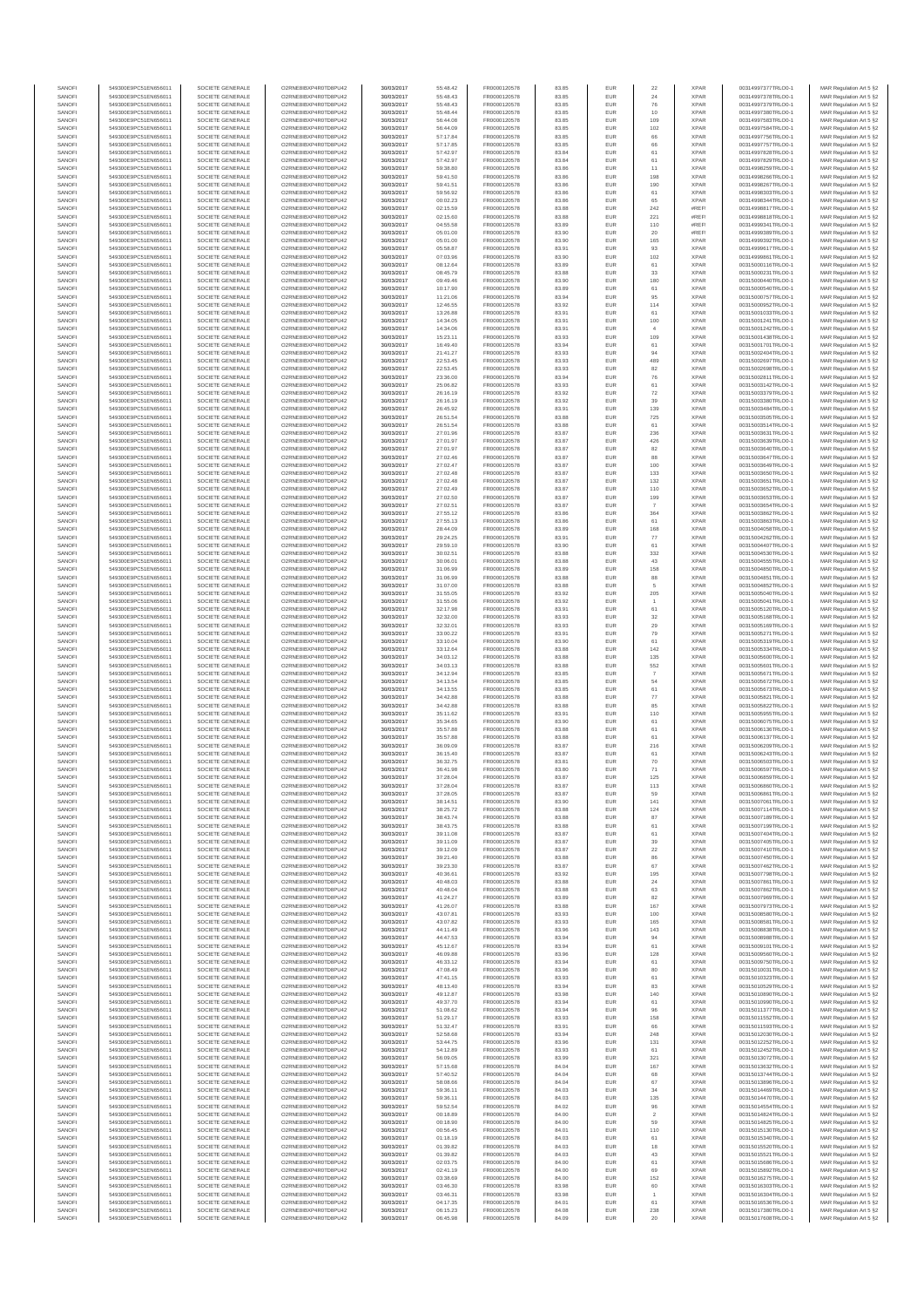| SANOFI           | 549300E9PC51EN656011                         | SOCIETE GENERALE                     | O2RNE8IBXP4R0TD8PLI42                         | 30/03/2017               | 06:45.99             | FR0000120578                 | 84.09          | <b>EUR</b>        | 123                  | <b>XPAR</b>                | 00315017609TRLO0-1                       | MAR Regulation Art 5 §2                            |
|------------------|----------------------------------------------|--------------------------------------|-----------------------------------------------|--------------------------|----------------------|------------------------------|----------------|-------------------|----------------------|----------------------------|------------------------------------------|----------------------------------------------------|
| SANOFI<br>SANOFI | 549300E9PC51EN656011<br>549300E9PC51EN656011 | SOCIETE GENERALE<br>SOCIETE GENERALE | O2RNE8IBXP4R0TD8PU42<br>O2RNE8IBXP4R0TD8PU42  | 30/03/2017<br>30/03/2017 | 10:22.37<br>31:12.54 | FR0000120578<br>FR0000120578 | 84.09<br>84.09 | <b>EUR</b><br>EUR | 514<br>36            | <b>XPAR</b><br><b>XPAR</b> | 00315018698TRLO0-1<br>00315026222TRLO0-1 | MAR Regulation Art 5 §2<br>MAR Regulation Art 5 §2 |
| SANOFI           | 549300E9PC51EN656011                         | SOCIETE GENERALE                     | O2RNE8IBXP4R0TD8PLI42                         | 30/03/2017               | 31:12.55             | FR0000120578                 | 84.09          | <b>EUR</b>        | 175                  | <b>XPAR</b>                | 00315026223TRLO0-1                       | MAR Regulation Art 5 §2                            |
| SANOFI           | 549300E9PC51EN656011                         | SOCIETE GENERALE                     | O2RNE8IBXP4R0TD8PU42                          | 30/03/2017               | 31:13.94             | FR0000120578                 | 84.09          | EUR               | 356                  | <b>XPAR</b>                | 00315026227TRLO0-1                       | MAR Regulation Art 5 §2                            |
| SANOFI           | 549300E9PC51EN656011                         | SOCIETE GENERALE                     | O2RNE8IBXP4R0TD8PU42<br>O2RNE8IBXP4R0TD8PU42  | 30/03/2017               | 31:17.05             | FR0000120578                 | 84.09          | EUR               | 53                   | <b>XPAR</b>                | 00315026251TRLO0-1                       | MAR Regulation Art 5 §2                            |
| SANOFI<br>SANOFI | 549300E9PC51EN656011<br>549300E9PC51EN656011 | SOCIETE GENERALE<br>SOCIETE GENERALE | O2RNE8IBXP4R0TD8PU42                          | 30/03/2017<br>30/03/2017 | 32:05.91<br>32:14.82 | FR0000120578<br>FR0000120578 | 84.09<br>84.09 | EUR<br>EUR        | 20<br>523            | <b>XPAR</b><br><b>XPAR</b> | 00315026586TRLO0-1<br>00315026621TRLO0-1 | MAR Regulation Art 5 §2<br>MAR Regulation Art 5 §2 |
| SANOFI           | 549300E9PC51EN656011                         | SOCIETE GENERALE                     | O2RNE8IBXP4R0TD8PU42                          | 30/03/2017               | 32:50.07             | FR0000120578                 | 84.07          | EUR               | 176                  | <b>XPAR</b>                | 00315026790TRLO0-1                       | MAR Regulation Art 5 §2                            |
| SANOFI           | 549300E9PC51EN656011                         | SOCIETE GENERALE                     | O2RNE8IBXP4R0TD8PU42                          | 30/03/2017               | 33:05.09             | FR0000120578                 | 84.07          | EUR               |                      | <b>XPAR</b>                | 00315026879TRLO0-1                       | MAR Regulation Art 5 §2                            |
| SANOFI<br>SANOFI | 549300E9PC51EN656011<br>549300E9PC51EN656011 | SOCIETE GENERALE<br>SOCIETE GENERALE | O2RNE8IBXP4R0TD8PLI42<br>O2RNE8IBXP4R0TD8PU42 | 30/03/2017<br>30/03/2017 | 33:12.70<br>47:10.87 | FR0000120578<br>FR0000120578 | 84.08<br>84.09 | <b>EUR</b><br>EUR | 392<br>36            | <b>XPAR</b><br><b>XPAR</b> | 00315026947TRLO0-1<br>00315032227TRLO0-1 | MAR Regulation Art 5 §2<br>MAR Regulation Art 5 §2 |
| SANOFI           | 549300E9PC51EN656011                         | SOCIETE GENERALE                     | O2RNE8IBXP4R0TD8PU42                          | 30/03/2017               | 47:11.27             | FR0000120578                 | 84.09          | <b>EUR</b>        | 552                  | <b>XPAR</b>                | 00315032228TRLO0-1                       | MAR Regulation Art 5 §2                            |
| SANOFI           | 549300E9PC51EN656011                         | SOCIETE GENERALE                     | O2RNE8IBXP4R0TD8PU42                          | 30/03/2017               | 47:11.27             | FR0000120578                 | 84.09          | EUR               | 31                   | <b>XPAR</b>                | 00315032229TRLO0-1                       | MAR Regulation Art 5 §2                            |
| SANOFI           | 549300E9PC51EN656011                         | SOCIETE GENERALE                     | O2RNE8IBXP4R0TD8PU42                          | 30/03/2017               | 48:07.05             | FR0000120578                 | 84.09          | EUR               | 225                  | <b>XPAR</b>                | 00315032509TRLO0-1                       | MAR Regulation Art 5 §2                            |
| SANOFI<br>SANOFI | 549300E9PC51EN656011<br>549300E9PC51EN656011 | SOCIETE GENERALE<br>SOCIETE GENERALE | O2RNE8IBXP4R0TD8PU42<br>O2RNE8IBXP4R0TD8PU42  | 30/03/2017<br>30/03/2017 | 48:07.06<br>49:31.19 | FR0000120578<br>FR0000120578 | 84.09<br>84.09 | EUR<br>EUR        | 322<br>524           | <b>XPAR</b><br><b>XPAR</b> | 00315032512TRLO0-1<br>00315033195TRLO0-1 | MAR Regulation Art 5 §2<br>MAR Regulation Art 5 §2 |
| SANOFI           | 549300E9PC51EN656011                         | SOCIETE GENERALE                     | O2RNE8IBXP4R0TD8PU42                          | 30/03/2017               | 49:31.20             | FR0000120578                 | 84.09          | EUR               | 100                  | <b>XPAR</b>                | 00315033196TRLO0-1                       | MAR Regulation Art 5 §2                            |
| SANOFI           | 549300E9PC51EN656011                         | SOCIETE GENERALE                     | O2RNE8IBXP4R0TD8PU42                          | 30/03/2017               | 49:31.20             | FR0000120578                 | 84.09          | EUR               | 82                   | <b>XPAR</b>                | 00315033197TRLO0-1                       | MAR Regulation Art 5 §2                            |
| SANOFI           | 549300E9PC51EN656011                         | SOCIETE GENERALE                     | O2RNE8IBXP4R0TD8PLI42                         | 30/03/2017               | 50:06.64             | FR0000120578                 | 84.07          | <b>EUR</b>        | 609                  | <b>XPAR</b>                | 00315033448TRLO0-1                       | MAR Regulation Art 5 §2                            |
| SANOFI<br>SANOFI | 549300E9PC51EN656011<br>549300E9PC51EN656011 | SOCIETE GENERALE<br>SOCIETE GENERALE | O2RNE8IBXP4R0TD8PU42<br>O2RNE8IBXP4R0TD8PU42  | 30/03/2017<br>30/03/2017 | 50:25.66<br>50:25.67 | FR0000120578<br>FR0000120578 | 84.09<br>84.09 | EUR<br><b>EUR</b> | 179<br>483           | <b>XPAR</b><br><b>XPAR</b> | 00315033543TRLO0-1<br>00315033546TRLO0-1 | MAR Regulation Art 5 §2<br>MAR Regulation Art 5 §2 |
| SANOFI           | 549300E9PC51EN656011                         | SOCIETE GENERALE                     | O2RNE8IBXP4R0TD8PU42                          | 30/03/2017               | 50:25.68             | FR0000120578                 | 84.09          | EUR               | 30                   | <b>XPAR</b>                | 00315033548TRLO0-1                       | MAR Regulation Art 5 §2                            |
| SANOFI           | 549300E9PC51EN656011                         | SOCIETE GENERALE                     | O2RNESIBXP4R0TD8PLI42                         | 31/03/2017               | 05:55.07             | FR0000120578                 | 84.06          | EUR               | 379                  | <b>XPAR</b>                | 00315085196TRLO0-1                       | MAR Regulation Art 5 §2                            |
| SANOFI           | 549300E9PC51EN656011                         | SOCIETE GENERALE                     | O2RNE8IBXP4R0TD8PU42                          | 31/03/2017               | 06:02.98             | FR0000120578                 | 84.03          | EUR               | 76                   | <b>XPAR</b>                | 00315085227TRLO0-1                       | MAR Regulation Art 5 §2                            |
| SANOFI<br>SANOFI | 549300E9PC51EN656011<br>549300E9PC51EN656011 | SOCIETE GENERALE<br>SOCIETE GENERALE | O2RNE8IBXP4R0TD8PU42<br>O2RNE8IBXP4R0TD8PU42  | 31/03/2017<br>31/03/2017 | 06:05.99<br>06:16.51 | FR0000120578<br>FR0000120578 | 84.03<br>84.01 | EUR<br>EUR        | $21\,$<br>49         | <b>XPAR</b><br><b>XPAR</b> | 00315085249TRLO0-1<br>00315085313TRLO0-1 | MAR Regulation Art 5 §2<br>MAR Regulation Art 5 §2 |
| SANOFI           | 549300E9PC51EN656011                         | SOCIETE GENERALE                     | O2RNE8IBXP4R0TD8PU42                          | 31/03/2017               | 07:01.69             | FR0000120578                 | 84.04          | EUR               | 216                  | <b>XPAR</b>                | 00315085520TRLO0-1                       | MAR Regulation Art 5 §2                            |
| SANOFI           | 549300E9PC51EN656011                         | SOCIETE GENERALE                     | O2RNE8IBXP4R0TD8PU42                          | 31/03/2017               | 07:05.89             | FR0000120578                 | 84.03          | EUR               | 61                   | <b>XPAR</b>                | 00315085575TRLO0-1                       | MAR Regulation Art 5 §2                            |
| SANOFI<br>SANOFI | 549300E9PC51EN656011<br>549300E9PC51EN656011 | SOCIETE GENERALE<br>SOCIETE GENERALE | O2RNE8IBXP4R0TD8PU42<br>O2RNE8IBXP4R0TD8PU42  | 31/03/2017<br>31/03/2017 | 07:24.73<br>07:27.83 | FR0000120578<br>FR0000120578 | 83.97<br>83.97 | EUR<br><b>EUR</b> | 16<br>45             | <b>XPAR</b><br><b>XPAR</b> | 00315085662TRLO0-1<br>00315085670TRLO0-1 | MAR Regulation Art 5 §2<br>MAR Regulation Art 5 §2 |
| SANOFI           | 549300E9PC51EN656011                         | SOCIETE GENERALE                     | O2RNE8IBXP4R0TD8PU42                          | 31/03/2017               | 08:14.00             | FR0000120578                 | 83.97          | EUR               | 61                   | <b>XPAR</b>                | 00315085947TRLO0-1                       | MAR Regulation Art 5 §2                            |
| SANOFI           | 549300E9PC51EN656011                         | SOCIETE GENERALE                     | O2RNE8IBXP4R0TD8PU42                          | 31/03/2017               | 09:03.18             | FR0000120578                 | 83.97          | EUR               | 65                   | <b>XPAR</b>                | 00315086178TRLO0-1                       | MAR Regulation Art 5 §2                            |
| SANOFI           | 549300E9PC51EN656011                         | SOCIETE GENERALE                     | O2RNE8IBXP4R0TD8PU42                          | 31/03/2017               | 09:03.19             | FR0000120578                 | 83.97          | EUR               | 100                  | <b>XPAR</b>                | 00315086179TRLO0-1                       | MAR Regulation Art 5 §2                            |
| SANOFI<br>SANOFI | 549300E9PC51EN656011<br>549300E9PC51EN656011 | SOCIETE GENERALE<br>SOCIETE GENERALE | O2RNE8IBXP4R0TD8PU42<br>O2RNE8IBXP4R0TD8PU42  | 31/03/2017<br>31/03/2017 | 09:03.19<br>09:05.69 | FR0000120578<br>FR0000120578 | 83.97<br>83.95 | EUR<br><b>EUR</b> | 245<br>61            | <b>XPAR</b><br><b>XPAR</b> | 00315086180TRLO0-1<br>00315086210TRLO0-1 | MAR Regulation Art 5 §2<br>MAR Regulation Art 5 §2 |
| SANOFI           | 549300E9PC51EN656011                         | SOCIETE GENERALE                     | O2RNE8IBXP4R0TD8PU42                          | 31/03/2017               | 10:12.29             | FR0000120578                 | 83.97          | EUR               | 28                   | <b>XPAR</b>                | 00315086479TRLO0-1                       | MAR Regulation Art 5 §2                            |
| SANOFI           | 549300E9PC51EN656011                         | SOCIETE GENERALE                     | O2RNE8IBXP4R0TD8PU42                          | 31/03/2017               | 10:12.29             | FR0000120578                 | 83.97          | <b>EUR</b>        | 295                  | <b>XPAR</b>                | 00315086480TRLO0-1                       | MAR Regulation Art 5 §2                            |
| SANOFI<br>SANOFI | 549300E9PC51EN656011<br>549300E9PC51EN656011 | SOCIETE GENERALE<br>SOCIETE GENERALE | O2RNE8IBXP4R0TD8PU42<br>O2RNE8IBXP4R0TD8PU42  | 31/03/2017<br>31/03/2017 | 10:26.01<br>10:57.87 | FR0000120578<br>FR0000120578 | 83.98<br>84.03 | EUR<br>EUR        | 61<br>19             | <b>XPAR</b><br><b>XPAR</b> | 00315086566TRLO0-1<br>00315086758TRLO0-1 | MAR Regulation Art 5 §2<br>MAR Regulation Art 5 §2 |
| SANOFI           | 549300E9PC51EN656011                         | SOCIETE GENERALE                     | O2RNE8IBXP4R0TD8PU42                          | 31/03/2017               | 10:57.87             | FR0000120578                 | 84.03          | EUR               | 113                  | <b>XPAR</b>                | 00315086761TRLO0-1                       | MAR Regulation Art 5 §2                            |
| SANOFI           | 549300E9PC51EN656011                         | SOCIETE GENERALE                     | O2RNE8IBXP4R0TD8PU42                          | 31/03/2017               | 11:17.31             | FR0000120578                 | 84.03          | EUR               | 40                   | <b>XPAR</b>                | 00315086891TRLO0-1                       | MAR Regulation Art 5 §2                            |
| SANOFI           | 549300E9PC51EN656011                         | SOCIETE GENERALE                     | O2RNE8IBXP4R0TD8PU42                          | 31/03/2017               | 11:17.31             | FR0000120578                 | 84.03          | EUR               | $21\,$               | <b>XPAR</b>                | 00315086892TRLO0-1                       | MAR Regulation Art 5 §2                            |
| SANOFI<br>SANOFI | 549300E9PC51EN656011<br>549300E9PC51EN656011 | SOCIETE GENERALE<br>SOCIETE GENERALE | O2RNE8IBXP4R0TD8PLI42<br>O2RNE8IBXP4R0TD8PU42 | 31/03/2017<br>31/03/2017 | 11:28.93<br>11:28.94 | FR0000120578<br>FR0000120578 | 84.01<br>84.01 | EUR<br><b>EUR</b> | $\overline{2}$<br>69 | <b>XPAR</b><br><b>XPAR</b> | 00315086946TRLO0-1<br>00315086947TRLO0-1 | MAR Regulation Art 5 §2<br>MAR Regulation Art 5 §2 |
| SANOFI           | 549300E9PC51EN656011                         | SOCIETE GENERALE                     | O2RNE8IBXP4R0TD8PU42                          | 31/03/2017               | 11:55.57             | FR0000120578                 | 84.02          | EUR               | 83                   | <b>XPAR</b>                | 00315087112TRLO0-1                       | MAR Regulation Art 5 §2                            |
| SANOFI           | 549300E9PC51EN656011                         | SOCIETE GENERALE                     | O2RNE8IBXP4R0TD8PU42                          | 31/03/2017               | 12:19.42             | FR0000120578                 | 84.04          | <b>EUR</b>        | 105                  | <b>XPAR</b>                | 00315087292TRLO0-1                       | MAR Regulation Art 5 §2                            |
| SANOFI           | 549300E9PC51EN656011                         | SOCIETE GENERALE                     | O2RNE8IBXP4R0TD8PU42                          | 31/03/2017               | 12:34.75             | FR0000120578                 | 84.03          | EUR               | 61                   | <b>XPAR</b>                | 00315087353TRLO0-1                       | MAR Regulation Art 5 §2                            |
| SANOFI<br>SANOFI | 549300E9PC51EN656011<br>549300E9PC51EN656011 | SOCIETE GENERALE<br>SOCIETE GENERALE | O2RNE8IBXP4R0TD8PU42<br>O2RNE8IBXP4R0TD8PU42  | 31/03/2017<br>31/03/2017 | 13:21.41<br>13:25.82 | FR0000120578<br>FR0000120578 | 84.02<br>83.97 | EUR<br>EUR        | 76<br>150            | <b>XPAR</b><br><b>XPAR</b> | 00315087564TRLO0-1<br>00315087577TRLO0-1 | MAR Regulation Art 5 §2<br>MAR Regulation Art 5 §2 |
| SANOFI           | 549300E9PC51EN656011                         | SOCIETE GENERALE                     | O2RNE8IBXP4R0TD8PLI42                         | 31/03/2017               | 13:52.15             | FR0000120578                 | 83.98          | EUR               | 98                   | <b>XPAR</b>                | 00315087664TRLO0-1                       | MAR Regulation Art 5 §2                            |
| SANOFI           | 549300E9PC51EN656011                         | SOCIETE GENERALE                     | O2RNE8IBXP4R0TD8PU42                          | 31/03/2017               | 14:21.38             | FR0000120578                 | 83.98          | EUR               | 138                  | <b>XPAR</b>                | 00315087733TRLO0-1                       | MAR Regulation Art 5 §2                            |
| SANOFI           | 549300E9PC51EN656011                         | SOCIETE GENERALE                     | O2RNE8IBXP4R0TD8PU42                          | 31/03/2017               | 15:03.14             | FR0000120578                 | 83.98          | EUR               | 101                  | <b>XPAR</b>                | 00315087894TRLO0-1                       | MAR Regulation Art 5 §2                            |
| SANOFI<br>SANOFI | 549300E9PC51EN656011<br>549300E9PC51EN656011 | SOCIETE GENERALE<br>SOCIETE GENERALE | O2RNE8IBXP4R0TD8PU42<br>O2RNE8IBXP4R0TD8PU42  | 31/03/2017<br>31/03/2017 | 15:21.17<br>15:30.78 | FR0000120578<br>FR0000120578 | 83.95<br>83.92 | <b>EUR</b><br>EUR | 86<br>$\bf 75$       | <b>XPAR</b><br><b>XPAR</b> | 00315087990TRLO0-1<br>00315088039TRLO0-1 | MAR Regulation Art 5 §2<br>MAR Regulation Art 5 §2 |
| SANOFI           | 549300E9PC51EN656011                         | SOCIETE GENERALE                     | O2RNE8IBXP4R0TD8PU42                          | 31/03/2017               | 15:51.00             | FR0000120578                 | 83.94          | <b>EUR</b>        | 96                   | <b>XPAR</b>                | 00315088117TRLO0-1                       | MAR Regulation Art 5 §2                            |
| SANOFI           | 549300E9PC51EN656011                         | SOCIETE GENERALE                     | O2RNE8IBXP4R0TD8PU42                          | 31/03/2017               | 16:10.62             | FR0000120578                 | 83.93          | EUR               | 95                   | <b>XPAR</b>                | 00315088188TRLO0-1                       | MAR Regulation Art 5 §2                            |
| SANOFI           | 549300E9PC51EN656011                         | SOCIETE GENERALE                     | O2RNE8IBXP4R0TD8PU42                          | 31/03/2017               | 16:35.76             | FR0000120578                 | 83.92          | EUR               | $\overline{2}$       | <b>XPAR</b>                | 00315088345TRLO0-1                       | MAR Regulation Art 5 §2                            |
| SANOFI<br>SANOFI | 549300E9PC51EN656011<br>549300E9PC51EN656011 | SOCIETE GENERALE<br>SOCIETE GENERALE | O2RNE8IBXP4R0TD8PU42<br>O2RNE8IBXP4R0TD8PU42  | 31/03/2017<br>31/03/2017 | 16:40.57<br>17:24.13 | FR0000120578<br>FR0000120578 | 83.92<br>83.97 | EUR<br>EUR        | 100<br>135           | <b>XPAR</b><br><b>XPAR</b> | 00315088372TRLO0-1<br>00315088583TRLO0-1 | MAR Regulation Art 5 §2<br>MAR Regulation Art 5 §2 |
| SANOFI           | 549300E9PC51EN656011                         | SOCIETE GENERALE                     | O2RNE8IBXP4R0TD8PU42                          | 31/03/2017               | 17:26.73             | FR0000120578                 | 83.95          | EUR               | 77                   | <b>XPAR</b>                | 00315088594TRLO0-1                       | MAR Regulation Art 5 §2                            |
| SANOFI           | 549300E9PC51EN656011                         | SOCIETE GENERALE                     | O2RNE8IBXP4R0TD8PU42                          | 31/03/2017               | 18:07.89             | FR0000120578                 | 83.95          | EUR               | 158                  | <b>XPAR</b>                | 00315088758TRLO0-1                       | MAR Regulation Art 5 §2                            |
| SANOFI<br>SANOFI | 549300E9PC51EN656011<br>549300E9PC51EN656011 | SOCIETE GENERALE<br>SOCIETE GENERALE | O2RNE8IBXP4R0TD8PU42<br>O2RNE8IBXP4R0TD8PU42  | 31/03/2017<br>31/03/2017 | 18:29.53<br>19:30.83 | FR0000120578<br>FR0000120578 | 83.94<br>83.96 | <b>EUR</b><br>EUR | 91<br>80             | <b>XPAR</b><br><b>XPAR</b> | 00315088926TRLO0-1<br>00315089273TRLO0-1 | MAR Regulation Art 5 §2                            |
| SANOFI           | 549300E9PC51EN656011                         | SOCIETE GENERALE                     | O2RNE8IBXP4R0TD8PU42                          | 31/03/2017               | 19:30.84             | FR0000120578                 | 83.96          | <b>EUR</b>        | 59                   | <b>XPAR</b>                | 00315089274TRLO0-1                       | MAR Regulation Art 5 §2<br>MAR Regulation Art 5 §2 |
| SANOFI           | 549300E9PC51EN656011                         | SOCIETE GENERALE                     | O2RNE8IBXP4R0TD8PU42                          | 31/03/2017               | 19:55.17             | FR0000120578                 | 83.94          | EUR               | 118                  | <b>XPAR</b>                | 00315089436TRLO0-1                       | MAR Regulation Art 5 §2                            |
| SANOFI           | 549300E9PC51EN656011                         | SOCIETE GENERALE                     | O2RNE8IBXP4R0TD8PU42                          | 31/03/2017               | 19:55.18             | FR0000120578                 | 83.94          | EUR               | 151                  | <b>XPAR</b>                | 00315089440TRLO0-1                       | MAR Regulation Art 5 §2                            |
| SANOFI<br>SANOFI | 549300E9PC51EN656011<br>549300E9PC51EN656011 | SOCIETE GENERALE<br>SOCIETE GENERALE | O2RNE8IBXP4R0TD8PU42<br>O2RNE8IBXP4R0TD8PU42  | 31/03/2017<br>31/03/2017 | 20:27.92<br>20:27.93 | FR0000120578<br>FR0000120578 | 83.92<br>83.92 | EUR<br>EUR        | 61<br>61             | <b>XPAR</b><br><b>XPAR</b> | 00315089585TRLO0-1<br>00315089589TRLO0-1 | MAR Regulation Art 5 §2<br>MAR Regulation Art 5 §2 |
| SANOFI           | 549300E9PC51EN656011                         | SOCIETE GENERALE                     | O2RNE8IBXP4R0TD8PU42                          | 31/03/2017               | 21:22.99             | FR0000120578                 | 83.95          | <b>EUR</b>        | 203                  | <b>XPAR</b>                | 00315089808TRLO0-1                       | MAR Regulation Art 5 §2                            |
| SANOFI           | 549300E9PC51EN656011                         | SOCIETE GENERALE                     | O2RNE8IBXP4R0TD8PU42                          | 31/03/2017               | 21:45.61             | FR0000120578                 | 83.96          | EUR               | 64                   | <b>XPAR</b>                | 00315089883TRLO0-1                       | MAR Regulation Art 5 §2                            |
| SANOFI           | 549300E9PC51EN656011                         | SOCIETE GENERALE                     | O2RNE8IBXP4R0TD8PU42                          | 31/03/2017               | 21:45.61             | FR0000120578                 | 83.96          | EUR               | 104                  | <b>XPAR</b>                | 00315089884TRLO0-1                       | MAR Regulation Art 5 §2                            |
| SANOFI<br>SANOFI | 549300E9PC51EN656011<br>549300E9PC51EN656011 | SOCIETE GENERALE<br>SOCIETE GENERALE | O2RNE8IBXP4R0TD8PU42<br>O2RNE8IBXP4R0TD8PU42  | 31/03/2017<br>31/03/2017 | 23:28.64<br>23:28.64 | FR0000120578<br>FR0000120578 | 84.05<br>84.05 | EUR<br>EUR        | 265<br>126           | <b>XPAR</b><br><b>XPAR</b> | 00315090339TRLO0-1<br>00315090343TRLO0-1 | MAR Regulation Art 5 §2<br>MAR Regulation Art 5 §2 |
| SANOFI           | 549300E9PC51EN656011                         | SOCIETE GENERALE                     | O2RNE8IBXP4R0TD8PU42                          | 31/03/2017               | 24:32.62             | FR0000120578                 | 84.15          | EUR               | 274                  | <b>XPAR</b>                | 00315090644TRLO0-1                       | MAR Regulation Art 5 §2                            |
| SANOFI           | 549300E9PC51EN656011                         | SOCIETE GENERALE                     | O2RNE8IBXP4R0TD8PLI42                         | 31/03/2017               | 24:36.23             | FR0000120578                 | 84.15          | EUR               | $61\,$               | <b>XPAR</b>                | 00315090668TRLO0-1                       | MAR Regulation Art 5 §2                            |
| SANOFI<br>SANOFI | 549300E9PC51EN656011<br>549300E9PC51EN656011 | SOCIETE GENERALE<br>SOCIETE GENERALE | O2RNE8IBXP4R0TD8PU42<br>O2RNE8IBXP4R0TD8PU42  | 31/03/2017<br>31/03/2017 | 25:09.07<br>25:28.89 | FR0000120578<br>FR0000120578 | 84.17<br>84.15 | EUR<br>EUR        | 61                   | <b>XPAR</b><br><b>XPAR</b> | 00315090782TRLO0-1<br>00315090828TRLO0-1 | MAR Regulation Art 5 §2<br>MAR Regulation Art 5 §2 |
| SANOFI           | 549300E9PC51EN656011                         | SOCIETE GENERALE                     | O2RNE8IBXP4R0TD8PU42                          | 31/03/2017               | 26:13.24             | FR0000120578                 | 84.11          | <b>EUR</b>        | 94<br>71             | <b>XPAR</b>                | 00315090989TRLO0-1                       | MAR Regulation Art 5 §2                            |
| SANOFI           | 549300E9PC51EN656011                         | SOCIETE GENERALE                     | O2RNE8IBXP4R0TD8PU42                          | 31/03/2017               | 26:13.65             | FR0000120578                 | 84.11          | EUR               | 133                  | <b>XPAR</b>                | 00315090990TRLO0-1                       | MAR Regulation Art 5 §2                            |
| SANOFI           | 549300E9PC51EN656011                         | SOCIETE GENERALE                     | O2RNE8IBXP4R0TD8PU42                          | 31/03/2017               | 26:51.49             | FR0000120578                 | 84.09          | <b>EUR</b>        | 136                  | <b>XPAR</b>                | 00315091130TRLO0-1                       | MAR Regulation Art 5 §2                            |
| SANOFI<br>SANOFI | 549300E9PC51EN656011<br>549300E9PC51EN656011 | SOCIETE GENERALE<br>SOCIETE GENERALE | O2RNE8IBXP4R0TD8PU42<br>O2RNE8IBXP4R0TD8PU42  | 31/03/2017<br>31/03/2017 | 27:48.97<br>27:48.97 | FR0000120578<br>FR0000120578 | 84.14<br>84.14 | EUR<br>EUR        | 188<br>$17\,$        | <b>XPAR</b><br><b>XPAR</b> | 00315091371TRLO0-1<br>00315091373TRLO0-1 | MAR Regulation Art 5 §2<br>MAR Regulation Art 5 §2 |
| SANOFI           | 549300E9PC51EN656011                         | SOCIETE GENERALE                     | O2RNE8IBXP4R0TD8PU42                          | 31/03/2017               | 28:16.71             | FR0000120578                 | 84.11          | EUR               | 61                   | <b>XPAR</b>                | 00315091491TRLO0-1                       | MAR Regulation Art 5 §2                            |
| SANOFI           | 549300E9PC51EN656011                         | SOCIETE GENERALE                     | O2RNESIBXP4R0TD8PLI42                         | 31/03/2017               | 28:25.22             | FR0000120578                 | 84.09          | EUR               | 61                   | <b>XPAR</b>                | 00315091555TRLO0-1                       | MAR Regulation Art 5 §2                            |
| SANOFI           | 549300E9PC51EN656011                         | SOCIETE GENERALE                     | O2RNE8IBXP4R0TD8PU42                          | 31/03/2017               | 29:11.48             | FR0000120578                 | 84.08          | EUR               | 58                   | <b>XPAR</b>                | 00315091752TRLO0-1                       | MAR Regulation Art 5 §2                            |
| SANOFI<br>SANOFI | 549300E9PC51EN656011<br>549300E9PC51EN656011 | SOCIETE GENERALE<br>SOCIETE GENERALE | O2RNE8IBXP4R0TD8PU42<br>O2RNE8IBXP4R0TD8PU42  | 31/03/2017<br>31/03/2017 | 29:28.00<br>29:51.53 | FR0000120578<br>FR0000120578 | 84.08<br>84.08 | EUR<br><b>EUR</b> | 3<br>236             | <b>XPAR</b><br><b>XPAR</b> | 00315091800TRLO0-1<br>00315091875TRLO0-1 | MAR Regulation Art 5 §2<br>MAR Regulation Art 5 §2 |
| SANOFI           | 549300E9PC51EN656011                         | SOCIETE GENERALE                     | O2RNE8IBXP4R0TD8PU42                          | 31/03/2017               | 30:12.77             | FR0000120578                 | 84.08          | EUR               | 71                   | <b>XPAR</b>                | 00315091982TRLO0-1                       | MAR Regulation Art 5 §2                            |
| SANOFI           | 549300E9PC51EN656011                         | SOCIETE GENERALE                     | O2RNE8IBXP4R0TD8PU42                          | 31/03/2017               | 30:26.31             | FR0000120578                 | 84.05          | <b>EUR</b>        | 61                   | <b>XPAR</b>                | 00315092075TRLO0-1                       | MAR Regulation Art 5 §2                            |
| SANOFI           | 549300E9PC51EN656011                         | SOCIETE GENERALE                     | O2RNE8IBXP4R0TD8PU42                          | 31/03/2017               | 31:12.65             | FR0000120578                 | 84.05          | EUR               | 126                  | <b>XPAR</b>                | 00315092264TRLO0-1                       | MAR Regulation Art 5 §2                            |
| SANOFI<br>SANOFI | 549300E9PC51EN656011<br>549300E9PC51EN656011 | SOCIETE GENERALE<br>SOCIETE GENERALE | O2RNE8IBXP4R0TD8PU42<br>O2RNE8IBXP4R0TD8PU42  | 31/03/2017<br>31/03/2017 | 31:45.68<br>32:37.74 | FR0000120578<br>FR0000120578 | 84.03<br>84.05 | EUR<br>EUR        | 61<br>207            | <b>XPAR</b><br><b>XPAR</b> | 00315092377TRLO0-1<br>00315092531TRLO0-1 | MAR Regulation Art 5 §2<br>MAR Regulation Art 5 §2 |
| SANOFI           | 549300E9PC51EN656011                         | SOCIETE GENERALE                     | O2RNESIBXP4R0TD8PLI42                         | 31/03/2017               | 33:48.42             | FR0000120578                 | 84.07          | EUR               | $\mathbf{^{24}}$     | <b>XPAR</b>                | 00315092773TRLO0-1                       | MAR Regulation Art 5 §2                            |
| SANOFI           | 549300E9PC51EN656011                         | SOCIETE GENERALE                     | O2RNE8IBXP4R0TD8PU42                          | 31/03/2017               | 33:48.43             | FR0000120578                 | 84.07          | EUR               | 36                   | <b>XPAR</b>                | 00315092774TRLO0-1                       | MAR Regulation Art 5 §2                            |
| SANOFI<br>SANOFI | 549300E9PC51EN656011<br>549300E9PC51EN656011 | SOCIETE GENERALE<br>SOCIETE GENERALE | O2RNE8IBXP4R0TD8PU42<br>O2RNE8IBXP4R0TD8PLI42 | 31/03/2017<br>31/03/2017 | 33:49.32<br>34:14.95 | FR0000120578<br>FR0000120578 | 84.07<br>84.06 | EUR<br><b>EUR</b> | 183<br>61            | <b>XPAR</b><br><b>XPAR</b> | 00315092775TRLO0-1<br>00315092895TRLO0-1 | MAR Regulation Art 5 §2                            |
| SANOFI           | 549300E9PC51EN656011                         | SOCIETE GENERALE                     | O2RNE8IBXP4R0TD8PU42                          | 31/03/2017               | 34:46.99             | FR0000120578                 | 84.05          | EUR               | 61                   | <b>XPAR</b>                | 00315093026TRLO0-1                       | MAR Regulation Art 5 §2<br>MAR Regulation Art 5 §2 |
| SANOFI           | 549300E9PC51EN656011                         | SOCIETE GENERALE                     | O2RNE8IBXP4R0TD8PU42                          | 31/03/2017               | 34:59.70             | FR0000120578                 | 84.06          | <b>EUR</b>        | 67                   | <b>XPAR</b>                | 00315093088TRLO0-1                       | MAR Regulation Art 5 §2                            |
| SANOFI<br>SANOFI | 549300E9PC51EN656011<br>549300E9PC51EN656011 | SOCIETE GENERALE<br>SOCIETE GENERALE | O2RNE8IBXP4R0TD8PU42<br>O2RNE8IBXP4R0TD8PU42  | 31/03/2017<br>31/03/2017 | 35:53.06<br>36:21.19 | FR0000120578<br>FR0000120578 | 84.06<br>84.07 | EUR<br>EUR        | 61<br>$17\,$         | <b>XPAR</b><br><b>XPAR</b> | 00315093263TRLO0-1<br>00315093381TRLO0-1 | MAR Regulation Art 5 §2<br>MAR Regulation Art 5 §2 |
| SANOFI           | 549300E9PC51EN656011                         | SOCIETE GENERALE                     | O2RNE8IBXP4R0TD8PU42                          | 31/03/2017               | 36:21.19             | FR0000120578                 | 84.07          | EUR               | 183                  | <b>XPAR</b>                | 00315093382TRLO0-1                       | MAR Regulation Art 5 §2                            |
| SANOFI           | 549300E9PC51EN656011                         | SOCIETE GENERALE                     | O2RNE8IBXP4R0TD8PU42                          | 31/03/2017               | 36:37.30             | FR0000120578                 | 84.06          | EUR               | 73                   | <b>XPAR</b>                | 00315093424TRLO0-1                       | MAR Regulation Art 5 §2                            |
| SANOFI           | 549300E9PC51EN656011                         | SOCIETE GENERALE                     | O2RNE8IBXP4R0TD8PLI42                         | 31/03/2017               | 36:59.02             | FR0000120578                 | 84.08          | <b>EUR</b>        | 96                   | <b>XPAR</b>                | 00315093476TRLO0-1                       | MAR Regulation Art 5 §2                            |
| SANOFI<br>SANOFI | 549300E9PC51EN656011<br>549300E9PC51EN656011 | SOCIETE GENERALE<br>SOCIETE GENERALE | O2RNE8IBXP4R0TD8PU42<br>O2RNE8IBXP4R0TD8PU42  | 31/03/2017<br>31/03/2017 | 37:11.24<br>38:16.04 | FR0000120578<br>FR0000120578 | 84.07<br>84.08 | EUR<br><b>EUR</b> | $71\,$<br>162        | <b>XPAR</b><br><b>XPAR</b> | 00315093550TRLO0-1<br>00315093925TRLO0-1 | MAR Regulation Art 5 §2<br>MAR Regulation Art 5 §2 |
| SANOFI           | 549300E9PC51EN656011                         | SOCIETE GENERALE                     | O2RNE8IBXP4R0TD8PU42                          | 31/03/2017               | 39:51.57             | FR0000120578                 | 84.16          | EUR               | 259                  | <b>XPAR</b>                | 00315094629TRLO0-1                       | MAR Regulation Art 5 §2                            |
| SANOFI           | 549300E9PC51EN656011                         | SOCIETE GENERALE                     | O2RNE8IBXP4R0TD8PU42                          | 31/03/2017               | 39:51.58             | FR0000120578                 | 84.16          | EUR               | 132                  | <b>XPAR</b>                | 00315094630TRLO0-1                       | MAR Regulation Art 5 §2                            |
| SANOFI           | 549300E9PC51EN656011                         | SOCIETE GENERALE                     | O2RNE8IBXP4R0TD8PU42<br>O2RNE8IBXP4R0TD8PU42  | 31/03/2017               | 39:51.58             | FR0000120578                 | 84.16          | EUR               | 5<br>61              | <b>XPAR</b>                | 00315094631TRLO0-1                       | MAR Regulation Art 5 §2                            |
| SANOFI<br>SANOFI | 549300E9PC51EN656011<br>549300E9PC51EN656011 | SOCIETE GENERALE<br>SOCIETE GENERALE | O2RNE8IBXP4R0TD8PU42                          | 31/03/2017<br>31/03/2017 | 40:37.82<br>40:45.03 | FR0000120578<br>FR0000120578 | 84.15<br>84.15 | EUR<br>EUR        | 115                  | <b>XPAR</b><br><b>XPAR</b> | 00315094810TRLO0-1<br>00315094839TRLO0-1 | MAR Regulation Art 5 §2<br>MAR Regulation Art 5 §2 |
| SANOFI           | 549300E9PC51EN656011                         | SOCIETE GENERALE                     | O2RNE8IBXP4R0TD8PU42                          | 31/03/2017               | 41:08.67             | FR0000120578                 | 84.12          | EUR               | 61                   | <b>XPAR</b>                | 00315094995TRLO0-1                       | MAR Regulation Art 5 §2                            |
| SANOFI           | 549300E9PC51EN656011                         | SOCIETE GENERALE                     | O2RNE8IBXP4R0TD8PU42                          | 31/03/2017               | 41:36.60             | FR0000120578                 | 84.11          | <b>EUR</b>        | 61                   | <b>XPAR</b>                | 00315095092TRLO0-1                       | MAR Regulation Art 5 §2                            |
| SANOFI           | 549300E9PC51EN656011                         | SOCIETE GENERALE                     | O2RNE8IBXP4R0TD8PU42                          | 31/03/2017               | 43:27.05             | FR0000120578                 | 84.13          | EUR               | 257                  | <b>XPAR</b>                | 00315095555TRLO0-1                       | MAR Regulation Art 5 §2                            |
| SANOFI<br>SANOFI | 549300E9PC51EN656011<br>549300E9PC51EN656011 | SOCIETE GENERALE<br>SOCIETE GENERALE | O2RNE8IBXP4R0TD8PU42<br>O2RNE8IBXP4R0TD8PU42  | 31/03/2017<br>31/03/2017 | 43:53.98<br>43:53.99 | FR0000120578<br>FR0000120578 | 84.13<br>84.13 | <b>EUR</b><br>EUR | 35<br>89             | <b>XPAR</b><br><b>XPAR</b> | 00315095612TRLO0-1<br>00315095614TRLO0-1 | MAR Regulation Art 5 §2<br>MAR Regulation Art 5 §2 |
| SANOFI           | 549300E9PC51EN656011                         | SOCIETE GENERALE                     | O2RNE8IBXP4R0TD8PU42                          | 31/03/2017               | 43:53.99             | FR0000120578                 | 84.13          | EUR               | 13                   | <b>XPAR</b>                | 00315095615TRLO0-1                       | MAR Regulation Art 5 §2                            |
| SANOFI           | 549300E9PC51EN656011                         | SOCIETE GENERALE                     | O2RNE8IBXP4R0TD8PU42                          | 31/03/2017               | 44:08.10             | FR0000120578                 | 84.14          | EUR               | 76                   | <b>XPAR</b>                | 00315095662TRLO0-1                       | MAR Regulation Art 5 §2                            |
| SANOFI           | 549300E9PC51EN656011                         | SOCIETE GENERALE                     | O2RNE8IBXP4R0TD8PU42                          | 31/03/2017               | 45:51.81             | FR0000120578                 | 84.19          | EUR               | 266                  | <b>XPAR</b>                | 00315096014TRLO0-1                       | MAR Regulation Art 5 §2                            |
| SANOFI<br>SANOFI | 549300E9PC51EN656011<br>549300E9PC51EN656011 | SOCIETE GENERALE<br>SOCIETE GENERALE | O2RNE8IBXP4R0TD8PU42<br>O2RNE8IBXP4R0TD8PU42  | 31/03/2017<br>31/03/2017 | 45:53.02<br>46:43.08 | FR0000120578<br>FR0000120578 | 84.18<br>84.15 | EUR<br>EUR        | $\mathbf{73}$<br>38  | <b>XPAR</b><br><b>XPAR</b> | 00315096016TRLO0-1<br>00315096210TRLO0-1 | MAR Regulation Art 5 §2<br>MAR Regulation Art 5 §2 |
| SANOFI           | 549300E9PC51EN656011                         | SOCIETE GENERALE                     | O2RNE8IBXP4R0TD8PU42                          | 31/03/2017               | 46:43.08             | FR0000120578                 | 84.15          | <b>EUR</b>        | 19                   | <b>XPAR</b>                | 00315096211TRLO0-1                       | MAR Regulation Art 5 §2                            |
| SANOFI           | 549300E9PC51EN656011                         | SOCIETE GENERALE                     | O2RNE8IBXP4R0TD8PU42                          | 31/03/2017               | 47:03.49             | FR0000120578                 | 84.15          | EUR               | 23                   | <b>XPAR</b>                | 00315096254TRLO0-1                       | MAR Regulation Art 5 §2                            |
| SANOFI           | 549300E9PC51EN656011                         | SOCIETE GENERALE                     | O2RNE8IBXP4R0TD8PU42                          | 31/03/2017               | 47:16.31             | FR0000120578                 | 84.15          | <b>EUR</b>        | 166                  | <b>XPAR</b>                | 00315096314TRLO0-1                       | MAR Regulation Art 5 §2                            |
| SANOFI<br>SANOFI | 549300E9PC51EN656011<br>549300E9PC51EN656011 | SOCIETE GENERALE<br>SOCIETE GENERALE | O2RNE8IBXP4R0TD8PU42<br>O2RNE8IBXP4R0TD8PU42  | 31/03/2017<br>31/03/2017 | 47:59.56<br>48:21.29 | FR0000120578<br>FR0000120578 | 84.15<br>84.15 | EUR<br>EUR        | 102<br>87            | <b>XPAR</b><br><b>XPAR</b> | 00315096431TRLO0-1<br>00315096522TRLO0-1 | MAR Regulation Art 5 §2<br>MAR Regulation Art 5 §2 |
| SANOFI           | 549300E9PC51EN656011                         | SOCIETE GENERALE                     | O2RNE8IBXP4R0TD8PU42                          | 31/03/2017               | 49:03.25             | FR0000120578                 | 84.14          | EUR               | 137                  | <b>XPAR</b>                | 00315096714TRLO0-1                       | MAR Regulation Art 5 §2                            |
| SANOFI           | 549300E9PC51EN656011                         | SOCIETE GENERALE                     | O2RNE8IBXP4R0TD8PU42                          | 31/03/2017               | 49:39.59             | FR0000120578                 | 84.13          | EUR               | 90                   | <b>XPAR</b>                | 00315096840TRLO0-1                       | MAR Regulation Art 5 §2                            |
| SANOFI<br>SANOFI | 549300E9PC51EN656011<br>549300E9PC51EN656011 | SOCIETE GENERALE<br>SOCIETE GENERALE | O2RNE8IBXP4R0TD8PU42<br>O2RNE8IBXP4R0TD8PU42  | 31/03/2017<br>31/03/2017 | 50:14.22<br>50:46.97 | FR0000120578<br>FR0000120578 | 84.12<br>84.13 | EUR<br>EUR        | 106<br>101           | <b>XPAR</b><br><b>XPAR</b> | 00315096940TRLO0-1<br>00315097066TRLO0-1 | MAR Regulation Art 5 §2                            |
| SANOFI           | 549300E9PC51EN656011                         | SOCIETE GENERALE                     | O2RNE8IBXP4R0TD8PU42                          | 31/03/2017               | 51:36.62             | FR0000120578                 | 84.12          | <b>EUR</b>        | 98                   | <b>XPAR</b>                | 00315097237TRLO0-1                       | MAR Regulation Art 5 §2<br>MAR Regulation Art 5 §2 |
| SANOFI           | 549300E9PC51EN656011                         | SOCIETE GENERALE                     | O2RNE8IBXP4R0TD8PU42                          | 31/03/2017               | 51:47.13             | FR0000120578                 | 84.12          | EUR               | 69                   | <b>XPAR</b>                | 00315097275TRLO0-1                       | MAR Regulation Art 5 §2                            |
| SANOFI           | 549300E9PC51EN656011                         | SOCIETE GENERALE                     | O2RNE8IBXP4R0TD8PU42                          | 31/03/2017               | 52:16.87             | FR0000120578                 | 84.08          | <b>EUR</b>        | 61                   | <b>XPAR</b>                | 00315097363TRLO0-1                       | MAR Regulation Art 5 §2                            |
| SANOFI<br>SANOFI | 549300E9PC51EN656011<br>549300E9PC51EN656011 | SOCIETE GENERALE<br>SOCIETE GENERALE | O2RNE8IBXP4R0TD8PU42<br>O2RNE8IBXP4R0TD8PU42  | 31/03/2017<br>31/03/2017 | 54:35.10<br>54:41.41 | FR0000120578<br>FR0000120578 | 84.11<br>84.10 | EUR<br>EUR        | 336<br>79            | <b>XPAR</b><br><b>XPAR</b> | 00315097775TRLO0-1<br>00315097802TRLO0-1 | MAR Regulation Art 5 §2<br>MAR Regulation Art 5 §2 |
| SANOFI           | 549300E9PC51EN656011                         | SOCIETE GENERALE                     | O2RNE8IBXP4R0TD8PU42                          | 31/03/2017               | 55:28.75             | FR0000120578                 | 84.09          | EUR               | 61                   | <b>XPAR</b>                | 00315097974TRLO0-1                       | MAR Regulation Art 5 §2                            |
| SANOFI           | 549300E9PC51EN656011                         | SOCIETE GENERALE                     | O2RNE8IBXP4R0TD8PU42                          | 31/03/2017               | 56:00.09             | FR0000120578                 | 84.10          | EUR               | 164                  | <b>XPAR</b>                | 00315098108TRLO0-1                       | MAR Regulation Art 5 §2                            |
| SANOFI           | 549300E9PC51EN656011                         | SOCIETE GENERALE                     | O2RNE8IBXP4R0TD8PU42                          | 31/03/2017               | 57:26.79             | FR0000120578                 | 84.10          | <b>EUR</b>        | 61                   | <b>XPAR</b>                | 00315098464TRLO0-1                       | MAR Regulation Art 5 §2                            |
| SANOFI<br>SANOFI | 549300E9PC51EN656011<br>549300E9PC51EN656011 | SOCIETE GENERALE<br>SOCIETE GENERALE | O2RNE8IBXP4R0TD8PU42<br>O2RNE8IBXP4R0TD8PU42  | 31/03/2017<br>31/03/2017 | 57:44.11<br>57:50.92 | FR0000120578<br>FR0000120578 | 84.10<br>84.08 | EUR<br><b>EUR</b> | 227<br>72            | <b>XPAR</b><br><b>XPAR</b> | 00315098538TRLO0-1<br>00315098551TRLO0-1 | MAR Regulation Art 5 §2<br>MAR Regulation Art 5 §2 |
| SANOFI           | 549300E9PC51EN656011                         | SOCIETE GENERALE                     | O2RNE8IBXP4R0TD8PU42                          | 31/03/2017               | 58:53.70             | FR0000120578                 | 84.10          | EUR               | 113                  | <b>XPAR</b>                | 00315098873TRLO0-1                       | MAR Regulation Art 5 §2                            |
| SANOFI           | 549300E9PC51EN656011                         | SOCIETE GENERALE                     | O2RNE8IBXP4R0TD8PU42                          | 31/03/2017               | 59:08.51             | FR0000120578                 | 84.08          | EUR               | 91                   | <b>XPAR</b>                | 00315098927TRLO0-1                       | MAR Regulation Art 5 §2                            |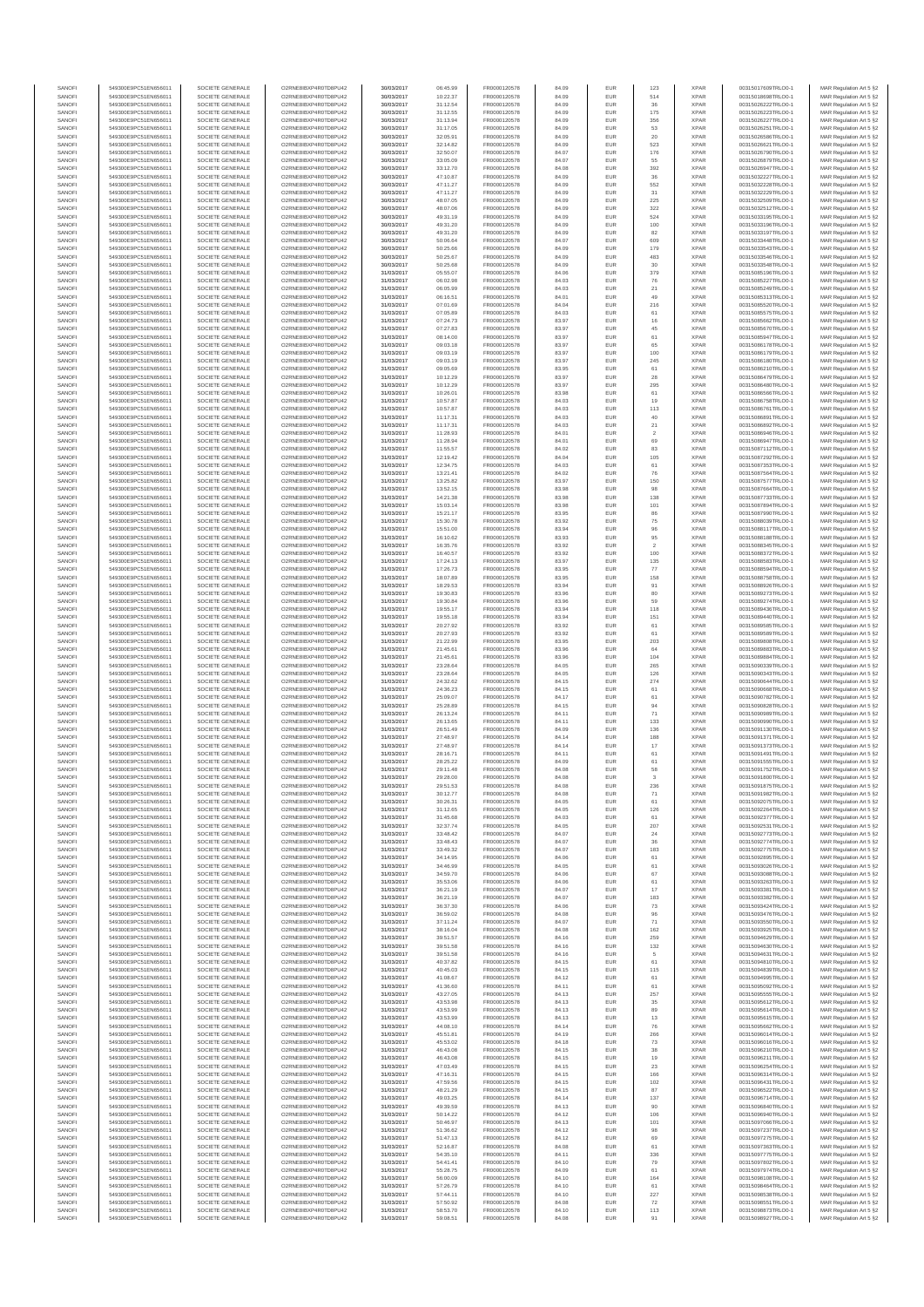| SANOFI           | 549300E9PC51EN656011                         | SOCIETE GENERALE                     | O2RNE8IBXP4R0TD8PU42                         | 31/03/2017               | 59:54.36             | FR0000120578                 | 84.06          | EUR               | 23                   | <b>XPAR</b>                | 00315099079TRLO0-1                       | MAR Regulation Art 5 §2                             |
|------------------|----------------------------------------------|--------------------------------------|----------------------------------------------|--------------------------|----------------------|------------------------------|----------------|-------------------|----------------------|----------------------------|------------------------------------------|-----------------------------------------------------|
| SANOFI<br>SANOFI | 549300E9PC51EN656011<br>549300E9PC51EN656011 | SOCIETE GENERALE<br>SOCIETE GENERALE | O2RNE8IBXP4R0TD8PU42<br>O2RNE8IBXP4R0TD8PU42 | 31/03/2017               | 00:26.01<br>00:32.22 | FR0000120578<br>FR0000120578 | 84.06<br>84.07 | EUR<br>EUR        | 122<br>139           | <b>XPAR</b><br><b>XPAR</b> | 00315099251TRLO0-1<br>00315099286TRLO0-1 | MAR Regulation Art 5 §2                             |
| SANOFI           | 549300E9PC51EN656011                         | SOCIETE GENERALE                     | O2RNE8IBXP4R0TD8PU42                         | 31/03/2017<br>31/03/2017 | 01:12.66             | FR0000120578                 | 84.06          | EUR               | 71                   | <b>XPAR</b>                | 00315099402TRLO0-1                       | MAR Regulation Art 5 §2<br>MAR Regulation Art 5 §2  |
| SANOFI           | 549300E9PC51EN656011                         | SOCIETE GENERALE                     | O2RNE8IBXP4R0TD8PU42                         | 31/03/2017               | 02:25.23             | FR0000120578                 | 84.08          | EUR               | 240                  | <b>XPAR</b>                | 00315099611TRLO0-1                       | MAR Regulation Art 5 §2                             |
| SANOFI           | 549300E9PC51EN656011                         | SOCIETE GENERALE                     | O2RNE8IBXP4R0TD8PU42                         | 31/03/2017               | 02:52.76             | FR0000120578                 | 84.06          | EUR               | 23                   | <b>XPAR</b>                | 00315099698TRLO0-1                       | MAR Regulation Art 5 §2                             |
| SANOFI<br>SANOFI | 549300E9PC51EN656011<br>549300E9PC51EN656011 | SOCIETE GENERALE<br>SOCIETE GENERALE | O2RNE8IBXP4R0TD8PU42<br>O2RNE8IBXP4R0TD8PU42 | 31/03/2017<br>31/03/2017 | 03:12.69<br>03:41.62 | FR0000120578<br>FR0000120578 | 84.06<br>84.05 | EUR<br>EUR        | 56<br>62             | <b>XPAR</b><br><b>XPAR</b> | 00315099781TRLO0-1<br>00315099899TRLO0-1 | MAR Regulation Art 5 §2<br>MAR Regulation Art 5 §2  |
| SANOFI           | 549300E9PC51EN656011                         | SOCIETE GENERALE                     | O2RNE8IBXP4R0TD8PU42                         | 31/03/2017               | 03:41.82             | FR0000120578                 | 84.03          | EUR               | 45                   | <b>XPAR</b>                | 00315099900TRLO0-1                       | MAR Regulation Art 5 \$2                            |
| SANOFI           | 549300E9PC51EN656011                         | SOCIETE GENERALE                     | O2RNE8IBXP4R0TD8PU42                         | 31/03/2017               | 03:41.82             | FR0000120578                 | 84.03          | EUR               | $23\,$               | <b>XPAR</b>                | 00315099901TRLO0-1                       | MAR Regulation Art 5 §2                             |
| SANOFI<br>SANOFI | 549300E9PC51EN656011<br>549300E9PC51EN656011 | SOCIETE GENERALE<br>SOCIETE GENERALE | O2RNE8IBXP4R0TD8PU42<br>O2RNE8IBXP4R0TD8PU42 | 31/03/2017<br>31/03/2017 | 03:51.73<br>04:29.17 | FR0000120578<br>FR0000120578 | 84.03<br>84.02 | EUR<br>EUR        | $_{\rm 6}$<br>67     | <b>XPAR</b><br><b>XPAR</b> | 00315099931TRLO0-1<br>00315100101TRLO0-1 | MAR Regulation Art 5 §2<br>MAR Regulation Art 5 §2  |
| SANOFI           | 549300E9PC51EN656011                         | SOCIETE GENERALE                     | O2RNE8IBXP4R0TD8PU42                         | 31/03/2017               | 04:59.82             | FR0000120578                 | 84.03          | EUR               | 123                  | <b>XPAR</b>                | 00315100269TRLO0-1                       | MAR Regulation Art 5 §2                             |
| SANOFI           | 549300E9PC51EN656011                         | SOCIETE GENERALE                     | O2RNE8IBXP4R0TD8PU42                         | 31/03/2017               | 05:37.48             | FR0000120578                 | 84.03          | EUR               | 75                   | <b>XPAR</b>                | 00315100449TRLO0-1                       | MAR Regulation Art 5 §2                             |
| SANOFI           | 549300E9PC51EN656011                         | SOCIETE GENERALE                     | O2RNE8IBXP4R0TD8PU42                         | 31/03/2017               | 05:37.48             | FR0000120578                 | 84.03          | EUR               | $21\,$               | <b>XPAR</b>                | 00315100450TRLO0-1                       | MAR Regulation Art 5 §2                             |
| SANOFI<br>SANOFI | 549300E9PC51EN656011<br>549300E9PC51EN656011 | SOCIETE GENERALE<br>SOCIETE GENERALE | O2RNE8IBXP4R0TD8PU42<br>O2RNE8IBXP4R0TD8PU42 | 31/03/2017<br>31/03/2017 | 05:56.10<br>06:24.43 | FR0000120578<br>FR0000120578 | 84.03<br>84.04 | EUR<br>EUR        | 61<br>61             | <b>XPAR</b><br><b>XPAR</b> | 00315100527TRLO0-1<br>00315100623TRLO0-1 | MAR Regulation Art 5 §2<br>MAR Regulation Art 5 §2  |
| SANOFI           | 549300E9PC51EN656011                         | SOCIETE GENERALE                     | O2RNE8IBXP4R0TD8PU42                         | 31/03/2017               | 06:38.04             | FR0000120578                 | 84.03          | EUR               | 69                   | <b>XPAR</b>                | 00315100654TRLO0-1                       | MAR Regulation Art 5 §2                             |
| SANOFI           | 549300E9PC51EN656011                         | SOCIETE GENERALE                     | O2RNE8IBXP4R0TD8PU42                         | 31/03/2017               | 06:55.96             | FR0000120578                 | 84.00          | EUR               | 58                   | <b>XPAR</b>                | 00315100749TRLO0-1                       | MAR Regulation Art 5 §2                             |
| SANOFI           | 549300E9PC51EN656011                         | SOCIETE GENERALE                     | O2RNE8IBXP4R0TD8PU42                         | 31/03/2017               | 07:05.27             | FR0000120578                 | 84.00          | EUR               | 61                   | <b>XPAR</b>                | 00315100774TRLO0-1                       | MAR Regulation Art 5 §2                             |
| SANOFI<br>SANOFI | 549300E9PC51EN656011<br>549300E9PC51EN656011 | SOCIETE GENERALE<br>SOCIETE GENERALE | O2RNE8IBXP4R0TD8PU42<br>O2RNE8IBXP4R0TD8PU42 | 31/03/2017<br>31/03/2017 | 07:05.28<br>07:43.12 | FR0000120578<br>FR0000120578 | 84.00<br>84.00 | EUR<br>EUR        | 69<br>59             | <b>XPAR</b><br><b>XPAR</b> | 00315100775TRLO0-1<br>00315100955TRLO0-1 | MAR Regulation Art 5 §2<br>MAR Regulation Art 5 §2  |
| SANOFI           | 549300E9PC51EN656011                         | SOCIETE GENERALE                     | O2RNE8IBXP4R0TD8PU42                         | 31/03/2017               | 07:43.13             | FR0000120578                 | 84.00          | EUR               | 23                   | <b>XPAR</b>                | 00315100956TRLO0-1                       | MAR Regulation Art 5 §2                             |
| SANOFI           | 549300E9PC51EN656011                         | SOCIETE GENERALE                     | O2RNE8IBXP4R0TD8PU42                         | 31/03/2017               | 07:58.94             | FR0000120578                 | 83.99          | EUR               | 38                   | <b>XPAR</b>                | 00315101047TRLO0-1                       | MAR Regulation Art 5 §2                             |
| SANOFI<br>SANOFI | 549300E9PC51EN656011<br>549300E9PC51EN656011 | SOCIETE GENERALE<br>SOCIETE GENERALE | O2RNE8IBXP4R0TD8PU42<br>O2RNE8IBXP4R0TD8PU42 | 31/03/2017<br>31/03/2017 | 08:20.87<br>08:59.02 | FR0000120578<br>FR0000120578 | 84.01<br>84.01 | EUR<br>EUR        | 69<br>106            | <b>XPAR</b><br><b>XPAR</b> | 00315101181TRLO0-1<br>00315101330TRLO0-1 | MAR Regulation Art 5 §2<br>MAR Regulation Art 5 §2  |
| SANOFI           | 549300E9PC51EN656011                         | SOCIETE GENERALE                     | O2RNE8IBXP4R0TD8PU42                         | 31/03/2017               | 10:00.29             | FR0000120578                 | 84.04          | EUR               | 159                  | <b>XPAR</b>                | 00315101542TRLO0-1                       | MAR Regulation Art 5 62                             |
| SANOFI           | 549300E9PC51EN656011                         | SOCIETE GENERALE                     | O2RNE8IBXP4R0TD8PU42                         | 31/03/2017               | 11:21.69             | FR0000120578                 | 84.04          | EUR               | 160                  | <b>XPAR</b>                | 00315101848TRLO0-1                       | MAR Regulation Art 5 §2                             |
| SANOFI           | 549300E9PC51EN656011                         | SOCIETE GENERALE                     | O2RNE8IBXP4R0TD8PU42                         | 31/03/2017               | 11:38.22             | FR0000120578                 | 84.02          | EUR               | 120                  | <b>XPAR</b>                | 00315101944TRLO0-1                       | MAR Regulation Art 5 §2                             |
| SANOFI<br>SANOFI | 549300E9PC51EN656011<br>549300E9PC51EN656011 | SOCIETE GENERALE<br>SOCIETE GENERALE | O2RNE8IBXP4R0TD8PU42<br>O2RNE8IBXP4R0TD8PU42 | 31/03/2017<br>31/03/2017 | 13:06.12<br>13:37.56 | FR0000120578<br>FR0000120578 | 84.05<br>84.04 | EUR<br>EUR        | 173<br>164           | <b>XPAR</b><br><b>XPAR</b> | 00315102296TRLO0-1<br>00315102524TRLO0-1 | MAR Regulation Art 5 §2<br>MAR Regulation Art 5 §2  |
| SANOFI           | 549300E9PC51EN656011                         | SOCIETE GENERALE                     | O2RNE8IBXP4R0TD8PU42                         | 31/03/2017               | 14:05.80             | FR0000120578                 | 84.05          | EUR               | 21                   | <b>XPAR</b>                | 00315102617TRLO0-1                       | MAR Regulation Art 5 §2                             |
| SANOFI           | 549300E9PC51EN656011                         | SOCIETE GENERALE                     | O2RNE8IBXP4R0TD8PU42                         | 31/03/2017               | 14:05.81             | FR0000120578                 | 84.05          | EUR               | 23                   | <b>XPAR</b>                | 00315102618TRLO0-1                       | MAR Regulation Art 5 §2                             |
| SANOFI<br>SANOFI | 549300E9PC51EN656011<br>549300E9PC51EN656011 | SOCIETE GENERALE<br>SOCIETE GENERALE | O2RNE8IBXP4R0TD8PU42<br>O2RNE8IBXP4R0TD8PU42 | 31/03/2017<br>31/03/2017 | 14:41.35<br>14:41.55 | FR0000120578<br>FR0000120578 | 84.05<br>84.04 | EUR<br>EUR        | 90<br>120            | <b>XPAR</b><br><b>XPAR</b> | 00315102731TRLO0-1<br>00315102762TRLO0-1 | MAR Regulation Art 5 \$2<br>MAR Regulation Art 5 §2 |
| SANOFI           | 549300E9PC51EN656011                         | SOCIETE GENERALE                     | O2RNE8IBXP4R0TD8PU42                         | 31/03/2017               | 15:39.53             | FR0000120578                 | 84.07          | EUR               | 108                  | <b>XPAR</b>                | 00315103026TRLO0-1                       | MAR Regulation Art 5 §2                             |
| SANOFI           | 549300E9PC51EN656011                         | SOCIETE GENERALE                     | O2RNE8IBXP4R0TD8PU42                         | 31/03/2017               | 15:39.53             | FR0000120578                 | 84.07          | EUR               | 18                   | <b>XPAR</b>                | 00315103027TRLO0-1                       | MAR Regulation Art 5 §2                             |
| SANOFI           | 549300E9PC51EN656011                         | SOCIETE GENERALE                     | O2RNE8IBXP4R0TD8PU42                         | 31/03/2017               | 15:56.85             | FR0000120578                 | 84.07          | EUR               | 70                   | <b>XPAR</b>                | 00315103115TRLO0-1                       | MAR Regulation Art 5 §2                             |
| SANOFI<br>SANOFI | 549300E9PC51EN656011<br>549300E9PC51EN656011 | SOCIETE GENERALE<br>SOCIETE GENERALE | O2RNE8IBXP4R0TD8PU42<br>O2RNE8IBXP4R0TD8PU42 | 31/03/2017<br>31/03/2017 | 16:20.59<br>16:20.59 | FR0000120578<br>FR0000120578 | 84.06<br>84.06 | EUR<br>EUR        | 27<br>20             | <b>XPAR</b><br><b>XPAR</b> | 00315103243TRLO0-1<br>00315103244TRLO0-1 | MAR Regulation Art 5 §2<br>MAR Regulation Art 5 §2  |
| SANOFI           | 549300E9PC51EN656011                         | SOCIETE GENERALE                     | O2RNE8IBXP4R0TD8PU42                         | 31/03/2017               | 16:20.60             | FR0000120578                 | 84.06          | EUR               | 31                   | <b>XPAR</b>                | 00315103245TRLO0-1                       | MAR Regulation Art 5 §2                             |
| SANOFI           | 549300E9PC51EN656011                         | SOCIETE GENERALE                     | O2RNE8IBXP4R0TD8PU42                         | 31/03/2017               | 16:20.61             | FR0000120578                 | 84.06          | EUR               | 4                    | <b>XPAR</b>                | 00315103246TRLO0-1                       | MAR Regulation Art 5 §2                             |
| SANOFI<br>SANOFI | 549300E9PC51EN656011<br>549300E9PC51EN656011 | SOCIETE GENERALE<br>SOCIETE GENERALE | O2RNE8IBXP4R0TD8PU42<br>O2RNE8IBXP4R0TD8PU42 | 31/03/2017<br>31/03/2017 | 17:00.55<br>17:06.06 | FR0000120578<br>FR0000120578 | 84.05<br>84.05 | EUR<br>EUR        | 61<br>61             | <b>XPAR</b><br><b>XPAR</b> | 00315103415TRLO0-1<br>00315103480TRLO0-1 | MAR Regulation Art 5 §2<br>MAR Regulation Art 5 §2  |
| SANOFI           | 549300E9PC51EN656011                         | SOCIETE GENERALE                     | O2RNE8IBXP4R0TD8PU42                         | 31/03/2017               | 17:41.91             | FR0000120578                 | 84.05          | EUR               | 61                   | <b>XPAR</b>                | 00315103661TRLO0-1                       | MAR Regulation Art 5 §2                             |
| SANOFI           | 549300E9PC51EN656011                         | SOCIETE GENERALE                     | O2RNE8IBXP4R0TD8PU42                         | 31/03/2017               | 18:17.46             | FR0000120578                 | 84.08          | EUR               | 68                   | <b>XPAR</b>                | 00315103838TRLO0-1                       | MAR Regulation Art 5 §2                             |
| SANOFI           | 549300E9PC51EN656011                         | SOCIETE GENERALE                     | O2RNE8IBXP4R0TD8PU42                         | 31/03/2017               | 18:32.28             | FR0000120578                 | 84.07          | EUR               | 81                   | <b>XPAR</b>                | 00315103908TRLO0-1                       | MAR Regulation Art 5 §2                             |
| SANOFI<br>SANOFI | 549300E9PC51EN656011<br>549300E9PC51EN656011 | SOCIETE GENERALE<br>SOCIETE GENERALE | O2RNE8IBXP4R0TD8PU42<br>O2RNE8IBXP4R0TD8PU42 | 31/03/2017<br>31/03/2017 | 18:46.30<br>19:10.14 | FR0000120578<br>FR0000120578 | 84.06<br>84.05 | EUR<br>EUR        | 61<br>61             | <b>XPAR</b><br><b>XPAR</b> | 00315103983TRLO0-1<br>00315104120TRLO0-1 | MAR Regulation Art 5 §2<br>MAR Regulation Art 5 §2  |
| SANOFI           | 549300E9PC51EN656011                         | SOCIETE GENERALE                     | O2RNE8IBXP4R0TD8PU42                         | 31/03/2017               | 20:24.35             | FR0000120578                 | 84.10          | EUR               | 89                   | <b>XPAR</b>                | 00315104505TRLO0-1                       | MAR Regulation Art 5 §2                             |
| SANOFI           | 549300E9PC51EN656011                         | SOCIETE GENERALE                     | O2RNE8IBXP4R0TD8PU42                         | 31/03/2017               | 20:24.35             | FR0000120578                 | 84.10          | EUR               | 100                  | <b>XPAR</b>                | 00315104506TRLO0-1                       | MAR Regulation Art 5 §2                             |
| SANOFI           | 549300E9PC51EN656011                         | SOCIETE GENERALE                     | O2RNE8IBXP4R0TD8PU42                         | 31/03/2017               | 20:24.36             | FR0000120578                 | 84.10          | EUR               | 51                   | <b>XPAR</b>                | 00315104507TRLO0-1                       | MAR Regulation Art 5 \$2                            |
| SANOFI<br>SANOFI | 549300E9PC51EN656011<br>549300E9PC51EN656011 | SOCIETE GENERALE<br>SOCIETE GENERALE | O2RNE8IBXP4R0TD8PU42<br>O2RNE8IBXP4R0TD8PU42 | 31/03/2017<br>31/03/2017 | 21:22.25<br>22:13.93 | FR0000120578<br>FR0000120578 | 84.10<br>84.11 | EUR<br>EUR        | 61<br>181            | <b>XPAR</b><br><b>XPAR</b> | 00315104866TRLO0-1<br>00315105148TRLO0-1 | MAR Regulation Art 5 §2<br>MAR Regulation Art 5 §2  |
| SANOFI           | 549300E9PC51EN656011                         | SOCIETE GENERALE                     | O2RNE8IBXP4R0TD8PU42                         | 31/03/2017               | 22:17.33             | FR0000120578                 | 84.10          | EUR               | 153                  | <b>XPAR</b>                | 00315105169TRLO0-1                       | MAR Regulation Art 5 §2                             |
| SANOFI           | 549300E9PC51EN656011                         | SOCIETE GENERALE                     | O2RNE8IBXP4R0TD8PU42                         | 31/03/2017               | 25:37.81             | FR0000120578                 | 84.19          | EUR               | 383                  | <b>XPAR</b>                | 00315106208TRLO0-1                       | MAR Regulation Art 5 §2                             |
| SANOFI           | 549300E9PC51EN656011                         | SOCIETE GENERALE                     | O2RNE8IBXP4R0TD8PU42                         | 31/03/2017               | 26:40.71             | FR0000120578                 | 84.24          | EUR               | 143                  | <b>XPAR</b>                | 00315106510TRLO0-1                       | MAR Regulation Art 5 §2                             |
| SANOFI<br>SANOFI | 549300E9PC51EN656011<br>549300E9PC51EN656011 | SOCIETE GENERALE<br>SOCIETE GENERALE | O2RNE8IBXP4R0TD8PU42<br>O2RNE8IBXP4R0TD8PU42 | 31/03/2017<br>31/03/2017 | 27:14.06<br>28:08.61 | FR0000120578<br>FR0000120578 | 84.22<br>84.22 | EUR<br>EUR        | 61<br>67             | <b>XPAR</b><br><b>XPAR</b> | 00315106680TRLO0-1<br>00315106810TRLO0-1 | MAR Regulation Art 5 §2<br>MAR Regulation Art 5 §2  |
| SANOFI           | 549300E9PC51EN656011                         | SOCIETE GENERALE                     | O2RNE8IBXP4R0TD8PU42                         | 31/03/2017               | 33:54.51             | FR0000120578                 | 84.15          | EUR               | 60                   | <b>XPAR</b>                | 00315108223TRLO0-1                       | MAR Regulation Art 5 §2                             |
| SANOFI           | 549300E9PC51EN656011                         | SOCIETE GENERALE                     | O2RNE8IBXP4R0TD8PU42                         | 31/03/2017               | 34:15.34             | FR0000120578                 | 84.15          | EUR               | 297                  | <b>XPAR</b>                | 00315108332TRLO0-1                       | MAR Regulation Art 5 §2                             |
| SANOFI           | 549300E9PC51EN656011                         | SOCIETE GENERALE                     | O2RNE8IBXP4R0TD8PU42                         | 31/03/2017               | 34:15.35             | FR0000120578                 | 84.15          | EUR               | 132                  | <b>XPAR</b>                | 00315108333TRLO0-1                       | MAR Regulation Art 5 §2                             |
| SANOFI<br>SANOFI | 549300E9PC51EN656011<br>549300E9PC51EN656011 | SOCIETE GENERALE<br>SOCIETE GENERALE | O2RNE8IBXP4R0TD8PU42<br>O2RNE8IBXP4R0TD8PU42 | 31/03/2017<br>31/03/2017 | 34:15.36<br>34:15.36 | FR0000120578<br>FR0000120578 | 84.15<br>84.15 | EUR<br>EUR        | 23<br>$\,$ 5 $\,$    | <b>XPAR</b><br><b>XPAR</b> | 00315108334TRLO0-1<br>00315108335TRLO0-1 | MAR Regulation Art 5 §2<br>MAR Regulation Art 5 §2  |
| SANOFI           | 549300E9PC51EN656011                         | SOCIETE GENERALE                     | O2RNE8IBXP4R0TD8PU42                         | 31/03/2017               | 34:23.15             | FR0000120578                 | 84.15          | EUR               | $23\,$               | <b>XPAR</b>                | 00315108357TRLO0-1                       | MAR Regulation Art 5 §2                             |
| SANOFI           | 549300E9PC51EN656011                         | SOCIETE GENERALE                     | O2RNE8IBXP4R0TD8PU42                         | 31/03/2017               | 34:23.15             | FR0000120578                 | 84.15          | EUR               | 25                   | <b>XPAR</b>                | 00315108358TRLO0-1                       | MAR Regulation Art 5 §2                             |
| SANOFI           | 549300E9PC51EN656011                         | SOCIETE GENERALE                     | O2RNE8IBXP4R0TD8PU42                         | 31/03/2017               | 34:23.16             | FR0000120578                 | 84.15          | EUR               | 23                   | <b>XPAR</b>                | 00315108359TRLO0-1                       | MAR Regulation Art 5 §2                             |
| SANOFI<br>SANOFI | 549300E9PC51EN656011<br>549300E9PC51EN656011 | SOCIETE GENERALE<br>SOCIETE GENERALE | O2RNE8IBXP4R0TD8PU42<br>O2RNE8IBXP4R0TD8PU42 | 31/03/2017<br>31/03/2017 | 34:23.95<br>34:58.10 | FR0000120578<br>FR0000120578 | 84.15<br>84.15 | EUR<br>EUR        | 13<br>68             | <b>XPAR</b><br><b>XPAR</b> | 00315108362TRLO0-1<br>00315108540TRLO0-1 | MAR Regulation Art 5 §2<br>MAR Regulation Art 5 §2  |
| SANOFI           | 549300E9PC51EN656011                         | SOCIETE GENERALE                     | O2RNE8IBXP4R0TD8PU42                         | 31/03/2017               | 39:55.26             | FR0000120578                 | 84.15          | EUR               | 31                   | <b>XPAR</b>                | 00315109775TRLO0-1                       | MAR Regulation Art 5 §2                             |
| SANOFI           | 549300E9PC51EN656011                         | SOCIETE GENERALE                     | O2RNE8IBXP4R0TD8PU42                         | 31/03/2017               | 39:55.26             | FR0000120578                 | 84.15          | EUR               | 41                   | <b>XPAR</b>                | 00315109776TRLO0-1                       | MAR Regulation Art 5 §2                             |
| SANOFI           | 549300E9PC51EN656011                         | SOCIETE GENERALE                     | O2RNE8IBXP4R0TD8PU42                         | 31/03/2017               | 40:15.08             | FR0000120578                 | 84.15          | EUR               | 176                  | <b>XPAR</b>                | 00315109819TRLO0-1                       | MAR Regulation Art 5 §2                             |
| SANOFI<br>SANOFI | 549300E9PC51EN656011<br>549300E9PC51EN656011 | SOCIETE GENERALE<br>SOCIETE GENERALE | O2RNE8IBXP4R0TD8PU42<br>O2RNE8IBXP4R0TD8PU42 | 31/03/2017<br>31/03/2017 | 40:15.08<br>40:15.09 | FR0000120578<br>FR0000120578 | 84.15<br>84.15 | EUR<br>EUR        | 88<br>23             | <b>XPAR</b><br><b>XPAR</b> | 00315109820TRLO0-1<br>00315109821TRLO0-1 | MAR Regulation Art 5 §2<br>MAR Regulation Art 5 §2  |
| SANOFI           | 549300E9PC51EN656011                         | SOCIETE GENERALE                     | O2RNE8IBXP4R0TD8PU42                         | 31/03/2017               | 40:16.38             | FR0000120578                 | 84.15          | EUR               | 119                  | <b>XPAR</b>                | 00315109826TRLO0-1                       | MAR Regulation Art 5 §2                             |
| SANOFI           | 549300E9PC51EN656011                         | SOCIETE GENERALE                     | O2RNE8IBXP4R0TD8PU42                         | 31/03/2017               | 40:30.39             | FR0000120578                 | 84.14          | EUR               | 188                  | <b>XPAR</b>                | 00315109853TRLO0-1                       | MAR Regulation Art 5 §2                             |
| SANOFI<br>SANOFI | 549300E9PC51EN656011<br>549300E9PC51EN656011 | SOCIETE GENERALE<br>SOCIETE GENERALE | O2RNE8IBXP4R0TD8PU42<br>O2RNE8IBXP4R0TD8PU42 | 31/03/2017<br>31/03/2017 | 41:41.17<br>42:34.61 | FR0000120578<br>FR0000120578 | 84.14<br>84.14 | EUR<br>EUR        | 61<br>113            | <b>XPAR</b><br><b>XPAR</b> | 00315110124TRLO0-1<br>00315110246TRLO0-1 | MAR Regulation Art 5 §2<br>MAR Regulation Art 5 §2  |
| SANOFI           | 549300E9PC51EN656011                         | SOCIETE GENERALE                     | O2RNE8IBXP4R0TD8PU42                         | 31/03/2017               | 43:08.65             | FR0000120578                 | 84.15          | EUR               | 172                  | <b>XPAR</b>                | 00315110394TRLO0-1                       | MAR Regulation Art 5 §2                             |
| SANOFI           | 549300E9PC51EN656011                         | SOCIETE GENERALE                     | O2RNE8IBXP4R0TD8PU42                         | 31/03/2017               | 44:18.55             | FR0000120578                 | 84.09          | EUR               | 67                   | <b>XPAR</b>                | 00315110757TRLO0-1                       | MAR Regulation Art 5 §2                             |
| SANOFI           | 549300E9PC51EN656011                         | SOCIETE GENERALE                     | O2RNE8IBXP4R0TD8PU42                         | 31/03/2017               | 44:18.56             | FR0000120578                 | 84.09          | EUR               | 23                   | <b>XPAR</b>                | 00315110764TRLO0-1                       | MAR Regulation Art 5 §2                             |
| SANOFI<br>SANOFI | 549300E9PC51EN656011<br>549300E9PC51EN656011 | SOCIETE GENERALE<br>SOCIETE GENERALE | O2RNE8IBXP4R0TD8PU42<br>O2RNE8IBXP4R0TD8PU42 | 31/03/2017<br>31/03/2017 | 44:18.56<br>45:03.50 | FR0000120578<br>FR0000120578 | 84.09<br>84.09 | EUR<br>EUR        | 16<br>97             | <b>XPAR</b><br><b>XPAR</b> | 00315110768TRLO0-1<br>00315110898TRLO0-1 | MAR Regulation Art 5 §2<br>MAR Regulation Art 5 §2  |
| SANOFI           | 549300E9PC51EN656011                         | SOCIETE GENERALE                     | O2RNE8IBXP4R0TD8PU42                         | 31/03/2017               | 45:26.02             | FR0000120578                 | 84.09          | EUR               | $71\,$               | <b>XPAR</b>                | 00315110969TRLO0-1                       | MAR Regulation Art 5 \$2                            |
| SANOFI           | 549300E9PC51EN656011                         | SOCIETE GENERALE                     | O2RNE8IBXP4R0TD8PU42                         | 31/03/2017               | 46:00.05             | FR0000120578                 | 84.08          | EUR               | 80                   | <b>XPAR</b>                | 00315111065TRLO0-1                       | MAR Regulation Art 5 §2                             |
| SANOFI<br>SANOFI | 549300E9PC51EN656011<br>549300E9PC51EN656011 | SOCIETE GENERALE<br>SOCIETE GENERALE | O2RNE8IBXP4R0TD8PU42<br>O2RNE8IBXP4R0TD8PU42 | 31/03/2017               | 46:51.21<br>47:00.82 | FR0000120578<br>FR0000120578 | 84.06<br>84.04 | <b>EUR</b><br>EUR | 61<br>75             | <b>XPAR</b><br><b>XPAR</b> | 00315111292TRLO0-1<br>00315111344TRLO0-1 | MAR Regulation Art 5 §2                             |
| SANOFI           | 549300E9PC51EN656011                         | SOCIETE GENERALE                     | O2RNE8IBXP4R0TD8PU42                         | 31/03/2017<br>31/03/2017 | 47:52.59             | FR0000120578                 | 84.03          | EUR               | 133                  | <b>XPAR</b>                | 00315111539TRLO0-1                       | MAR Regulation Art 5 §2<br>MAR Regulation Art 5 §2  |
| SANOFI           | 549300E9PC51EN656011                         | SOCIETE GENERALE                     | O2RNE8IBXP4R0TD8PU42                         | 31/03/2017               | 48:02.70             | FR0000120578                 | 84.00          | EUR               | 59                   | <b>XPAR</b>                | 00315111614TRLO0-1                       | MAR Regulation Art 5 §2                             |
| SANOFI           | 549300E9PC51EN656011                         | SOCIETE GENERALE                     | O2RNE8IBXP4R0TD8PU42                         | 31/03/2017               | 48:26.94             | FR0000120578                 | 84.01          | EUR               | 61                   | <b>XPAR</b>                | 00315111726TRLO0-1                       | MAR Regulation Art 5 §2                             |
| SANOFI<br>SANOFI | 549300E9PC51EN656011<br>549300E9PC51EN656011 | SOCIETE GENERALE<br>SOCIETE GENERALE | O2RNE8IBXP4R0TD8PU42<br>O2RNE8IBXP4R0TD8PU42 | 31/03/2017<br>31/03/2017 | 49:09.08<br>49:09.08 | FR0000120578<br>FR0000120578 | 84.00<br>84.00 | EUR<br>EUR        | 61<br>61             | <b>XPAR</b><br><b>XPAR</b> | 00315111856TRLO0-1<br>00315111857TRLO0-1 | MAR Regulation Art 5 §2                             |
| SANOFI           | 549300E9PC51EN656011                         | SOCIETE GENERALE                     | O2RNE8IBXP4R0TD8PU42                         | 31/03/2017               | 50:33.70             | FR0000120578                 | 84.05          | EUR               | 250                  | <b>XPAR</b>                | 00315112291TRLO0-1                       | MAR Regulation Art 5 §2<br>MAR Regulation Art 5 §2  |
| SANOFI           | 549300E9PC51EN656011                         | SOCIETE GENERALE                     | O2RNE8IBXP4R0TD8PU42                         | 31/03/2017               | 53:56.18             | FR0000120578                 | 84.14          | EUR               | 431                  | <b>XPAR</b>                | 00315113128TRLO0-1                       | MAR Regulation Art 5 §2                             |
| SANOFI           | 549300E9PC51EN656011                         | SOCIETE GENERALE                     | O2RNE8IBXP4R0TD8PU42                         | 31/03/2017               | 56:27.58             | FR0000120578                 | 84.15          | EUR               | 115                  | <b>XPAR</b>                | 00315113740TRLO0-1                       | MAR Regulation Art 5 \$2                            |
| SANOFI<br>SANOFI | 549300E9PC51EN656011<br>549300E9PC51EN656011 | SOCIETE GENERALE<br>SOCIETE GENERALE | O2RNE8IBXP4R0TD8PU42<br>O2RNE8IBXP4R0TD8PU42 | 31/03/2017<br>31/03/2017 | 02:07.11<br>02:07.31 | FR0000120578<br>FR0000120578 | 84.15<br>84.15 | EUR<br>EUR        | 23<br>448            | <b>XPAR</b><br><b>XPAR</b> | 00315115196TRLO0-1<br>00315115197TRLO0-1 | MAR Regulation Art 5 §2<br>MAR Regulation Art 5 §2  |
| SANOFI           | 549300E9PC51EN656011                         | SOCIETE GENERALE                     | O2RNE8IBXP4R0TD8PU42                         | 31/03/2017               | 02:24.64             | FR0000120578                 | 84.15          | EUR               | 481                  | <b>XPAR</b>                | 00315115290TRLO0-1                       | MAR Regulation Art 5 §2                             |
| SANOFI           | 549300E9PC51EN656011                         | SOCIETE GENERALE                     | O2RNE8IBXP4R0TD8PU42                         | 31/03/2017               | 02:58.88             | FR0000120578                 | 84.13          | EUR               | 61                   | <b>XPAR</b>                | 00315115436TRLO0-1                       | MAR Regulation Art 5 §2                             |
| SANOFI<br>SANOFI | 549300E9PC51EN656011<br>549300E9PC51EN656011 | SOCIETE GENERALE<br>SOCIETE GENERALE | O2RNE8IBXP4R0TD8PU42<br>O2RNE8IBXP4R0TD8PU42 | 31/03/2017<br>31/03/2017 | 03:37.52<br>05:09.43 | FR0000120578<br>FR0000120578 | 84.13<br>84.15 | EUR<br>EUR        | 61<br>178            | <b>XPAR</b><br><b>XPAR</b> | 00315115567TRLO0-1<br>00315115982TRLO0-1 | MAR Regulation Art 5 §2<br>MAR Regulation Art 5 §2  |
| SANOFI           | 549300E9PC51EN656011                         | SOCIETE GENERALE                     | O2RNE8IBXP4R0TD8PU42                         | 31/03/2017               | 06:21.63             | FR0000120578                 | 84.15          | EUR               | 131                  | <b>XPAR</b>                | 00315116337TRLO0-1                       | MAR Regulation Art 5 §2                             |
| SANOFI           | 549300E9PC51EN656011                         | SOCIETE GENERALE                     | O2RNE8IBXP4R0TD8PU42                         | 31/03/2017               | 06:30.64             | FR0000120578                 | 84.13          | EUR               | 50                   | <b>XPAR</b>                | 00315116355TRLO0-1                       | MAR Regulation Art 5 §2                             |
| SANOFI<br>SANOFI | 549300E9PC51EN656011<br>549300E9PC51EN656011 | SOCIETE GENERALE<br>SOCIETE GENERALE | O2RNE8IBXP4R0TD8PU42<br>O2RNE8IBXP4R0TD8PU42 | 31/03/2017<br>31/03/2017 | 06:33.34<br>07:17.10 | FR0000120578<br>FR0000120578 | 84.13<br>84.11 | EUR<br>EUR        | 11<br>31             | <b>XPAR</b><br><b>XPAR</b> | 00315116359TRLO0-1<br>00315116549TRLO0-1 | MAR Regulation Art 5 §2<br>MAR Regulation Art 5 §2  |
| SANOFI           | 549300E9PC51EN656011                         | SOCIETE GENERALE                     | O2RNE8IBXP4R0TD8PU42                         | 31/03/2017               | 07:17.11             | FR0000120578                 | 84.11          | EUR               | 30                   | <b>XPAR</b>                | 00315116550TRLO0-1                       | MAR Regulation Art 5 §2                             |
| SANOFI           | 549300E9PC51EN656011                         | SOCIETE GENERALE                     | O2RNE8IBXP4R0TD8PU42                         | 31/03/2017               | 07:38.33             | FR0000120578                 | 84.11          | EUR               | 61                   | <b>XPAR</b>                | 00315116608TRLO0-1                       | MAR Regulation Art 5 §2                             |
| SANOFI<br>SANOFI | 549300E9PC51EN656011<br>549300E9PC51EN656011 | SOCIETE GENERALE<br>SOCIETE GENERALE | O2RNE8IBXP4R0TD8PU42<br>O2RNE8IBXP4R0TD8PU42 | 31/03/2017<br>31/03/2017 | 09:02.74<br>09:21.77 | FR0000120578<br>FR0000120578 | 84.14<br>84.15 | EUR<br>EUR        | 205<br>73            | <b>XPAR</b><br><b>XPAR</b> | 00315116991TRLO0-1<br>00315117081TRLO0-1 | MAR Regulation Art 5 §2                             |
| SANOFI           | 549300E9PC51EN656011                         | SOCIETE GENERALE                     | O2RNE8IBXP4R0TD8PU42                         | 31/03/2017               | 09:57.71             | FR0000120578                 | 84.14          | EUR               | 61                   | <b>XPAR</b>                | 00315117181TRLO0-1                       | MAR Regulation Art 5 §2<br>MAR Regulation Art 5 §2  |
| SANOFI           | 549300E9PC51EN656011                         | SOCIETE GENERALE                     | O2RNE8IBXP4R0TD8PU42                         | 31/03/2017               | 10:36.56             | FR0000120578                 | 84.14          | EUR               | 61                   | <b>XPAR</b>                | 00315117373TRLO0-1                       | MAR Regulation Art 5 §2                             |
| SANOFI           | 549300E9PC51EN656011                         | SOCIETE GENERALE                     | O2RNE8IBXP4R0TD8PU42                         | 31/03/2017               | 11:31.84             | FR0000120578                 | 84.14          | EUR               | 114                  | <b>XPAR</b>                | 00315117667TRLO0-1                       | MAR Regulation Art 5 §2                             |
| SANOFI<br>SANOFI | 549300E9PC51EN656011<br>549300E9PC51EN656011 | SOCIETE GENERALE<br>SOCIETE GENERALE | O2RNE8IBXP4R0TD8PU42<br>O2RNE8IBXP4R0TD8PU42 | 31/03/2017<br>31/03/2017 | 11:50.26<br>16:11.45 | FR0000120578<br>FR0000120578 | 84.15<br>84.15 | EUR<br>EUR        | 66<br>448            | <b>XPAR</b><br><b>XPAR</b> | 00315117724TRLO0-1<br>00315118547TRLO0-1 | MAR Regulation Art 5 §2                             |
| SANOFI           | 549300E9PC51EN656011                         | SOCIETE GENERALE                     | O2RNE8IBXP4R0TD8PU42                         | 31/03/2017               | 16:11.46             | FR0000120578                 | 84.15          | EUR               | 42                   | <b>XPAR</b>                | 00315118549TRLO0-1                       | MAR Regulation Art 5 §2<br>MAR Regulation Art 5 §2  |
| SANOFI           | 549300E9PC51EN656011                         | SOCIETE GENERALE                     | O2RNE8IBXP4R0TD8PU42                         | 31/03/2017               | 17:10.13             | FR0000120578                 | 84.15          | EUR               | $\overline{2}$       | <b>XPAR</b>                | 00315118840TRLO0-1                       | MAR Regulation Art 5 §2                             |
| SANOFI           | 549300E9PC51EN656011                         | SOCIETE GENERALE                     | O2RNE8IBXP4R0TD8PU42                         | 31/03/2017               | 17:13.13             | FR0000120578                 | 84.15          | EUR               | 89                   | <b>XPAR</b>                | 00315118852TRLO0-1                       | MAR Regulation Art 5 §2                             |
| SANOFI<br>SANOFI | 549300E9PC51EN656011<br>549300E9PC51EN656011 | SOCIETE GENERALE<br>SOCIETE GENERALE | O2RNE8IBXP4R0TD8PU42<br>O2RNE8IBXP4R0TD8PU42 | 31/03/2017<br>31/03/2017 | 17:43.76<br>18:12.90 | FR0000120578<br>FR0000120578 | 84.14<br>84.12 | EUR<br>EUR        | 61<br>72             | <b>XPAR</b><br><b>XPAR</b> | 00315118941TRLO0-1<br>00315119073TRLO0-1 | MAR Regulation Art 5 §2<br>MAR Regulation Art 5 §2  |
| SANOFI           | 549300E9PC51EN656011                         | SOCIETE GENERALE                     | O2RNE8IBXP4R0TD8PU42                         | 31/03/2017               | 19:00.06             | FR0000120578                 | 84.13          | EUR               | 86                   | <b>XPAR</b>                | 00315119293TRLO0-1                       | MAR Regulation Art 5 §2                             |
| SANOFI           | 549300E9PC51EN656011                         | SOCIETE GENERALE                     | O2RNE8IBXP4R0TD8PU42                         | 31/03/2017               | 19:23.91             | FR0000120578                 | 84.13          | EUR               | 18                   | <b>XPAR</b>                | 00315119427TRLO0-1                       | MAR Regulation Art 5 §2                             |
| SANOFI<br>SANOFI | 549300E9PC51EN656011                         | SOCIETE GENERALE                     | O2RNE8IBXP4R0TD8PU42                         | 31/03/2017               | 19:25.31             | FR0000120578                 | 84.13          | EUR               | 43                   | <b>XPAR</b><br><b>XPAR</b> | 00315119431TRLO0-1                       | MAR Regulation Art 5 §2                             |
| SANOFI           | 549300E9PC51EN656011<br>549300E9PC51EN656011 | SOCIETE GENERALE<br>SOCIETE GENERALE | O2RNE8IBXP4R0TD8PU42<br>O2RNE8IBXP4R0TD8PU42 | 31/03/2017<br>31/03/2017 | 20:10.45<br>20:10.46 | FR0000120578<br>FR0000120578 | 84.12<br>84.12 | EUR<br>EUR        | 43<br>18             | <b>XPAR</b>                | 00315119529TRLO0-1<br>00315119530TRLO0-1 | MAR Regulation Art 5 §2<br>MAR Regulation Art 5 §2  |
| SANOFI           | 549300E9PC51EN656011                         | SOCIETE GENERALE                     | O2RNE8IBXP4R0TD8PU42                         | 31/03/2017               | 20:26.57             | FR0000120578                 | 84.12          | EUR               | 61                   | <b>XPAR</b>                | 00315119571TRLO0-1                       | MAR Regulation Art 5 §2                             |
| SANOFI           | 549300E9PC51EN656011                         | SOCIETE GENERALE                     | O2RNE8IBXP4R0TD8PU42                         | 31/03/2017               | 21:05.32             | FR0000120578                 | 84.11          | EUR               | 34                   | <b>XPAR</b>                | 00315119716TRLO0-1                       | MAR Regulation Art 5 §2                             |
| SANOFI           | 549300E9PC51EN656011                         | SOCIETE GENERALE                     | O2RNE8IBXP4R0TD8PU42                         | 31/03/2017               | 21:24.26             | FR0000120578                 | 84.11          | EUR               | 41                   | <b>XPAR</b>                | 00315119792TRLO0-1                       | MAR Regulation Art 5 §2                             |
| SANOFI<br>SANOFI | 549300E9PC51EN656011<br>549300E9PC51EN656011 | SOCIETE GENERALE<br>SOCIETE GENERALE | O2RNE8IBXP4R0TD8PU42<br>O2RNE8IBXP4R0TD8PU42 | 31/03/2017<br>31/03/2017 | 21:27.56<br>22:11.51 | FR0000120578<br>FR0000120578 | 84.11<br>84.10 | EUR<br>EUR        | $\overline{2}$<br>61 | <b>XPAR</b><br><b>XPAR</b> | 00315119812TRLO0-1<br>00315120016TRLO0-1 | MAR Regulation Art 5 §2<br>MAR Regulation Art 5 §2  |
| SANOFI           | 549300E9PC51EN656011                         | SOCIETE GENERALE                     | O2RNE8IBXP4R0TD8PU42                         | 31/03/2017               | 22:57.08             | FR0000120578                 | 84.09          | EUR               | 128                  | <b>XPAR</b>                | 00315120233TRLO0-1                       | MAR Regulation Art 5 §2                             |
| SANOFI           | 549300E9PC51EN656011                         | SOCIETE GENERALE                     | O2RNE8IBXP4R0TD8PU42                         | 31/03/2017               | 23:24.44             | FR0000120578                 | 84.09          | EUR               | 72                   | <b>XPAR</b>                | 00315120407TRLO0-1                       | MAR Regulation Art 5 §2                             |
| SANOFI<br>SANOFI | 549300E9PC51EN656011<br>549300E9PC51EN656011 | SOCIETE GENERALE<br>SOCIETE GENERALE | O2RNE8IBXP4R0TD8PU42<br>O2RNE8IBXP4R0TD8PU42 | 31/03/2017<br>31/03/2017 | 23:58.48<br>24:34.83 | FR0000120578<br>FR0000120578 | 84.06<br>84.05 | EUR<br>EUR        | 61<br>35             | <b>XPAR</b><br><b>XPAR</b> | 00315120588TRLO0-1<br>00315120703TRLO0-1 | MAR Regulation Art 5 §2<br>MAR Regulation Art 5 §2  |
| SANOFI           | 549300E9PC51EN656011                         | SOCIETE GENERALE                     | O2RNE8IBXP4R0TD8PU42                         | 31/03/2017               | 25:56.16             | FR0000120578                 | 84.12          | EUR               | 210                  | <b>XPAR</b>                | 00315121173TRLO0-1                       | MAR Regulation Art 5 §2                             |
| SANOFI           | 549300E9PC51EN656011                         | SOCIETE GENERALE                     | O2RNE8IBXP4R0TD8PU42                         | 31/03/2017               | 26:23.11             | FR0000120578                 | 84.15          | EUR               | 67                   | <b>XPAR</b>                | 00315121437TRLO0-1                       | MAR Regulation Art 5 §2                             |
| SANOFI<br>SANOFI | 549300E9PC51EN656011<br>549300E9PC51EN656011 | SOCIETE GENERALE<br>SOCIETE GENERALE | O2RNE8IBXP4R0TD8PU42<br>O2RNE8IBXP4R0TD8PU42 | 31/03/2017<br>31/03/2017 | 27:32.40<br>29:59.47 | FR0000120578<br>FR0000120578 | 84.15<br>84.15 | EUR<br>EUR        | 61<br>216            | <b>XPAR</b><br><b>XPAR</b> | 00315121708TRLO0-1<br>00315122261TRLO0-1 | MAR Regulation Art 5 §2<br>MAR Regulation Art 5 §2  |
| SANOFI           | 549300E9PC51EN656011                         | SOCIETE GENERALE                     | O2RNE8IBXP4R0TD8PU42                         | 31/03/2017               | 30:33.42             | FR0000120578                 | 84.14          | EUR               | 122                  | <b>XPAR</b>                | 00315122391TRLO0-1                       | MAR Regulation Art 5 §2                             |
| SANOFI           | 549300E9PC51EN656011                         | SOCIETE GENERALE                     | O2RNE8IBXP4R0TD8PU42                         | 31/03/2017               | 30:33.42             | FR0000120578                 | 84.14          | EUR               | 50                   | <b>XPAR</b>                | 00315122392TRLO0-1                       | MAR Regulation Art 5 §2                             |
| SANOFI           | 549300E9PC51EN656011                         | SOCIETE GENERALE                     | O2RNE8IBXP4R0TD8PU42                         | 31/03/2017               | 31:31.69             | FR0000120578                 | 84.15          | EUR               | 103                  | <b>XPAR</b>                | 00315122614TRLO0-1                       | MAR Regulation Art 5 §2                             |
| SANOFI<br>SANOFI | 549300E9PC51EN656011<br>549300E9PC51EN656011 | SOCIETE GENERALE<br>SOCIETE GENERALE | O2RNE8IBXP4R0TD8PU42<br>O2RNE8IBXP4R0TD8PU42 | 31/03/2017<br>31/03/2017 | 31:31.69<br>31:41.10 | FR0000120578<br>FR0000120578 | 84.15<br>84.14 | EUR<br>EUR        | $32\,$<br>61         | <b>XPAR</b><br><b>XPAR</b> | 00315122617TRLO0-1<br>00315122648TRLO0-1 | MAR Regulation Art 5 §2<br>MAR Regulation Art 5 §2  |
|                  |                                              |                                      |                                              |                          |                      |                              |                |                   |                      |                            |                                          |                                                     |